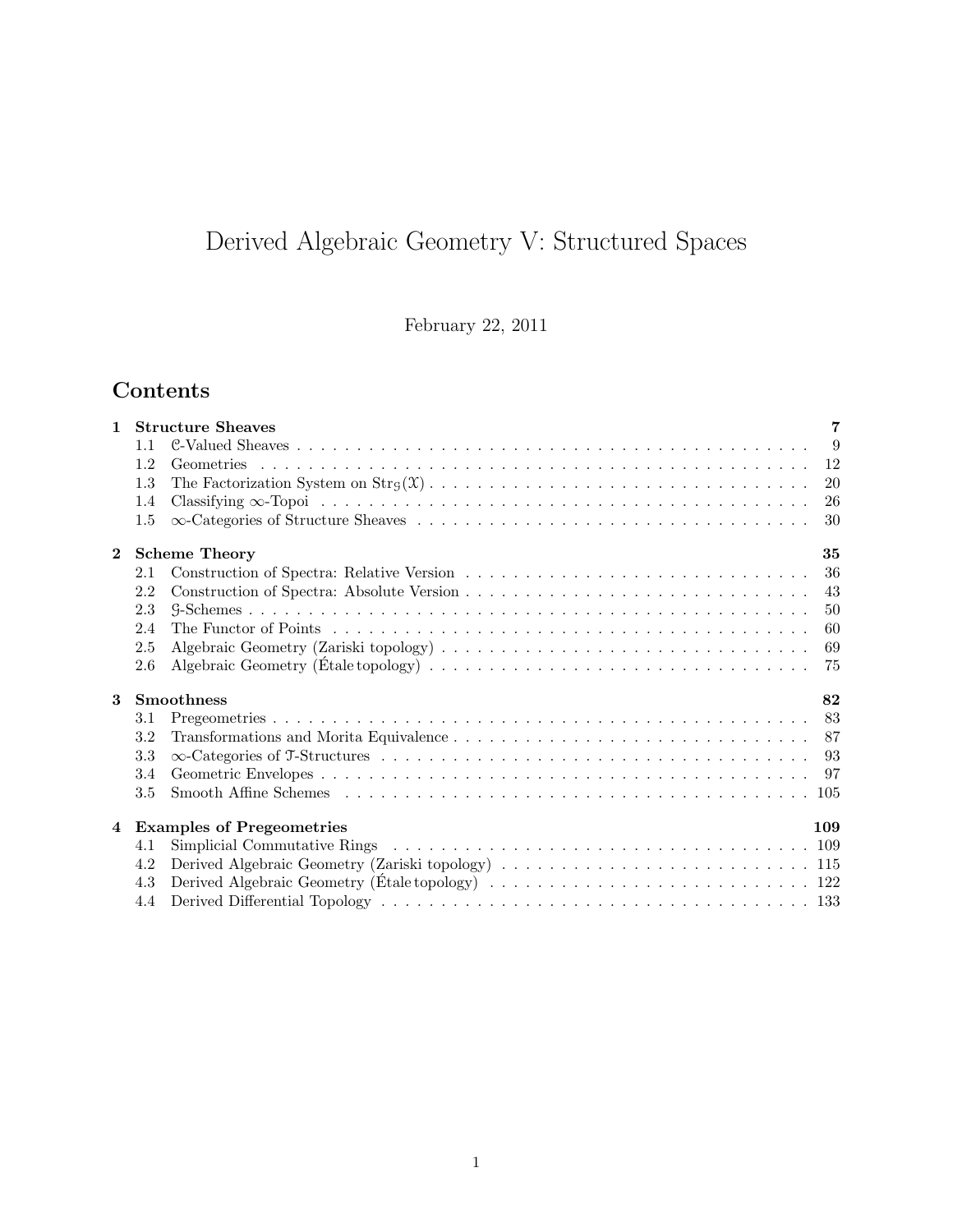## Introduction: Bezout's Theorem

Let  $C, C' \subseteq \mathbf{P}^2$  be two smooth algebraic curves of degrees m and n in the complex projective plane  $\mathbf{P}^2$ . If C and C' meet transversely, then the classical theorem of Bezout (see for example [4]) asserts that  $C \cap C'$ has precisely mn points.

We may reformulate the above statement using the language of cohomology. The curves  $C$  and  $C'$  have fundamental classes  $[C], [C'] \in H^2(\mathbf{P}^2; \mathbf{Z})$ . If C and C' meet transversely, then we have the formula

$$
[C]\cup [C']=[C\cap C'],
$$

where the fundamental class  $[C \cap C'] \in H^4(\mathbf{P}^2; \mathbf{Z}) \simeq \mathbf{Z}$  of the intersection  $C \cap C'$  simply counts the number of points where  $C$  and  $C'$  meet. Of course, this should not be surprising: the cup product on cohomology classes is defined so as to encode the operation of intersection. However, it would be a mistake to regard the equation  $[C] \cup [C'] = [C \cap C']$  as obvious, because it is not always true. For example, if the curves C and C' meet nontransversely (but still in a finite number of points), then we always have a strict inequality

$$
[C] \cup [C'] > [C \cap C']
$$

if the right hand side is again interpreted as counting the number of points in the set-theoretic intersection of  $C$  and  $C'$ .

If we want a formula which is valid for non-transverse intersections, then we must alter the definition of  $[C \cap C']$  so that it reflects the appropriate intersection multiplicities. Determination of these intersection multiplicities requires knowledge of the intersection  $C \cap C'$  as a scheme, rather than simply as a set. This is one of the classic arguments that nonreduced scheme structures carry useful information: the intersection number  $[C] \cup [C'] \in \mathbf{Z}$ , which is defined a priori by perturbing the curves so that they meet transversally, can also be computed directly (without perturbation) if one is willing to contemplate a potentially non-reduced scheme structure on the intersection.

In more complicated situations, the appropriate intersection multiplicities cannot always be determined from the scheme-theoretic intersection alone. Suppose that C and C' are smooth subvarieties of  $\mathbf{P}^n$  of complementary dimension, having a zero-dimensional intersection. In this case, the appropriate intersection number associated to a point  $p \in C \cap C'$  is not always given by the complex dimension of the local ring

$$
\mathbb{O}_{C\cap C',p}=\mathbb{O}_{C,p}\otimes_{\mathbb{O}_{\mathbf{P}^n,p}}\mathbb{O}_{C',p}.
$$

The reason for this is easy to understand from the point of view of homological algebra. Since the tensor product functor  $\otimes_{\mathcal{O}_{\mathbf{P}^n,p}}$  is not exact, it does not have good properties when considered alone. According to Serre's intersection formula, the correct intersection multiplicity is instead the Euler characteristic

$$
\sum (-1)^{i} \dim \operatorname{Tor}_{i}^{\mathcal{O}_{\mathbf{P}^{n},p}}(\mathcal{O}_{C,p}, \mathcal{O}_{C',p}).
$$

This Euler characteristic contains the dimension of the local ring of the scheme-theoretic intersection as its leading term, but also higher-order corrections. We refer the reader to [15] for further discussion of this formula for the intersection multiplicity.

If we would like the equation  $[C] \cup [C'] = [C \cap C']$  to remain valid in the more complicated situations described above, then we will need to interpret the intersection  $C \cap C'$  in some way which remembers not only the tensor product  $\mathcal{O}_{C,p} \otimes_{\mathcal{O}_{\mathbf{P}^n,p}} \mathcal{O}_{C',p}$ , but the higher Tor groups. Moreover, we should not interpret these Tor-groups separately, but rather should think of the total derived functor  $\mathcal{O}_{C,p} \otimes_{\mathcal{O}_{\mathbf{P}^n,p}}^L \mathcal{O}_{C',p}$  as a kind of generalized ring.

These considerations lead us naturally to the subject of *derived algebraic geometry*. Using an appropriate notion of "generalized ring", we will mimic the constructions of classical scheme theory to obtain a theory of derived schemes in which a version of the formula  $[C] \cup [C'] = [C \cap C']$  can be shown to hold with (essentially) no hypotheses on C and C'. Here, we must interpret the intersection  $C \cap C'$  in the sense of derived schemes,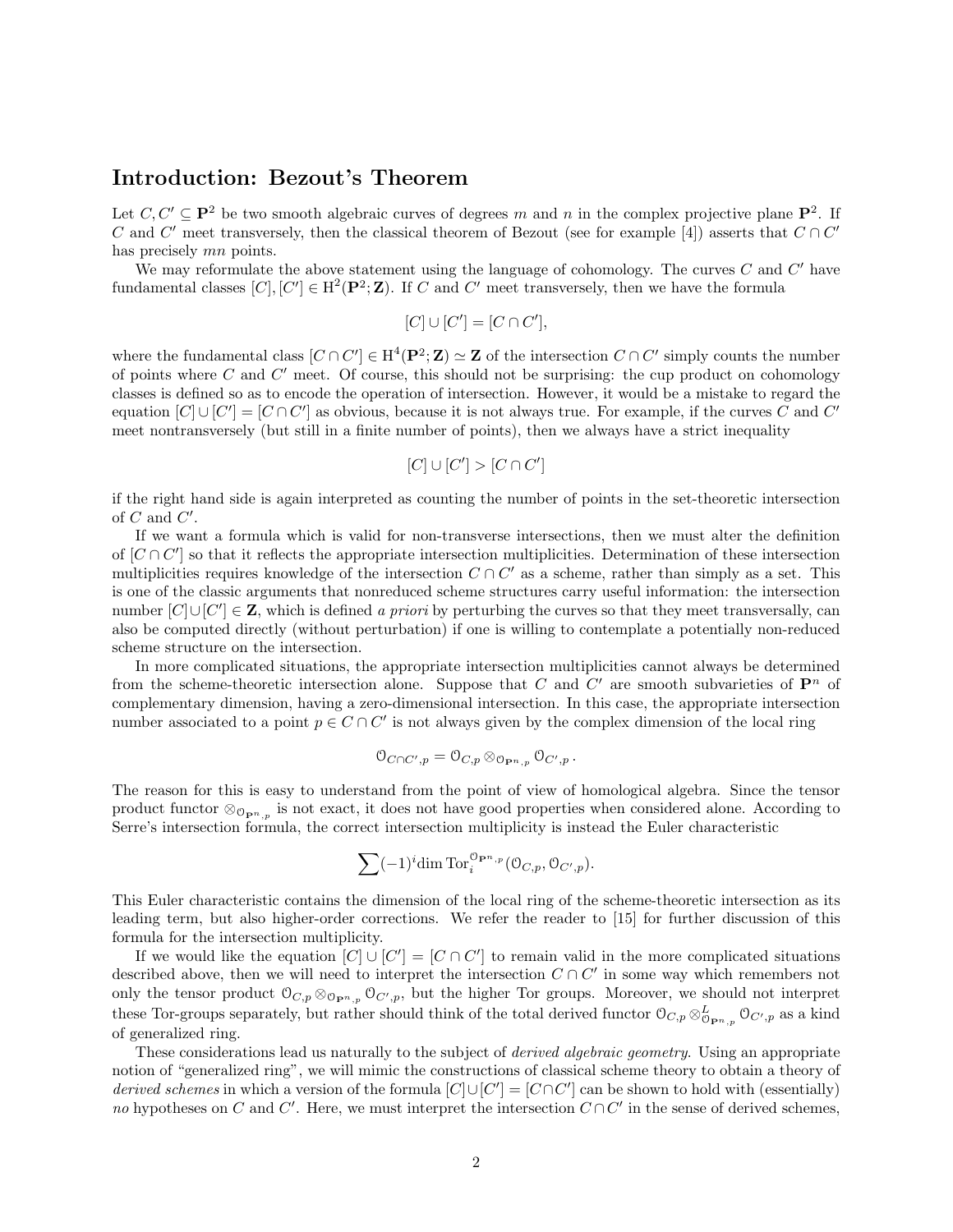and we must take great care to give the proper definition for the fundamental classes (the so-called *virtual* fundamental classes of [1]).

What sort of objects should our generalized rings be? To answer this question, we begin by considering the simplest case of Bezout's theorem, in which C and C' are lines in the projective plane  $\mathbf{P}^2$ . In this case, we know that  $[C] \cup [C']$  is the cohomology class of a point, and that C intersects C' transversely in one point so long as C and C' are distinct. However, when the equality  $C = C'$  holds, the scheme-theoretic intersection  $C \cap C'$  does not even have the correct dimension.

Let us now try to formulate a theory of intersections which will handle the degenerate situation where  $C = C'$ . To simplify the discussion, we will consider only lines in the affine plane  $\mathbf{A}^2 \subseteq \mathbf{P}^2$ , with coordinate ring  $\mathbf{C}[x, y]$ . Two distinct lines in  $\mathbf{A}^2$  may be given (without loss of generality) by the equations  $x = 0$  and  $y = 0$ . The scheme-theoretic intersection of these two lines is the spectrum of the ring  $\mathbf{C}[x, y]/(x, y) \simeq \mathbf{C}$ , obtained from  $\mathbf{C}[x, y]$  by enforcing the defining equations of both lines. This ring has Krull dimension 0 because  $C[x, y]$  has Krull dimension 2 and we have imposed 2 independent conditions.

Now suppose that instead of  $C$  and  $C'$  being two distinct lines, they are actually two *identical* lines, both of which are defined by the equation  $x = 0$ . In this case, the affine ring of the scheme theoretic intersection is given by  $\mathbf{C}[x, y]/(x, x) \simeq \mathbf{C}[y]$ . This ring has Krull dimension 1, rather than the expected dimension 0. because the two equations are not independent: setting  $x$  equal to zero twice has the same effect as setting  $x$  equal to zero once. To obtain the theory we are looking for, we need a notion of generalized ring which remembers not only whether or not x is equal to 0, but how many different ways x is equal to 0.

One way to obtain such a formalism is by *categorifying* the notion of a commutative ring. That is, in place of ordinary commutative rings, we consider categories equipped with addition and multiplication operations (which are encoded by functors, rather than ordinary functions). For purposes of the present discussion, let us call such an object a *categorical ring*. We will not give a precise axiomatization of this notion; this turns out to be somewhat complicated (see [7], for example).

**Example 0.0.1.** Let  $\mathbb{Z}_{\geq 0}$  denote the semiring of nonnegative integers. We note that  $\mathbb{Z}_{\geq 0}$  arises in nature through the process of decategorification. The nonnegative integers were originally introduced in order to count: in other words, in order to measure the size of finite sets. To make this statement more precise, let us denote by Fin the category whose objects are finite sets, and whose morphisms are isomorphisms of finite sets. Then we can identify  $\mathbb{Z}_{\geq 0}$  with the set of isomorphism classes of objects in Fin. The addition and multiplication operations on  $\mathbb{Z}_{\geq 0}$  are induced by functors  $\mathfrak{Fin} \times \mathfrak{Fin} \to \mathfrak{In}$ , given by the formation of disjoint union and Cartesian product. Moreover, all of the axioms for a commutative semiring have analogues that hold at the categorical level: for example, the distributive law  $xy+xz = x(y+z)$  translates into the existence of a canonical isomorphism

$$
(X \times Y) \coprod (X \times Z) \simeq X \times (Y \coprod Z)
$$

for every triple of objects  $X, Y, Z \in \mathcal{F}$ in. (In order to complete the analogy with the above discussion, we should "complete" the category Fin by formally adjoining inverses, to obtain a categorical ring rather than a categorical semiring, but we will ignore this point for the time being.)

To simplify the discussion, we will consider only categorical rings which are groupoids: that is, every morphism in the underlying category is an isomorphism. If  $C$  is a categorical ring, then the collection of isomorphism classes of objects in C forms an ordinary commutative ring, which we will denote by  $\pi_0$  C. Every commutative ring R arises in this way: for example, we may take  $C$  to be a category whose objects are the elements of  $R$  and which contains only identity maps for morphisms. The categorical rings which arise in this way are very special: their objects have no nontrivial automorphisms. For a given commutative ring  $R$ , there are usually many other ways to realize an isomorphism of  $R$  with the collection of isomorphism classes of objects in a categorical ring C. Although C is not uniquely determined by  $R$ , there is often a natural choice for  $C$  which is dictated by the manner in which  $R$  is constructed.

As an example, let us suppose that the commutative ring R is given as a quotient  $R'/(x - y)$ , where R<sup>ot</sup> is some other commutative ring and  $x, y \in R'$  are two elements. Suppose that the ring R' has already been "categorified" in the sense that we have selected some categorical ring  $\mathcal{C}'$  and an identification of  $R'$  with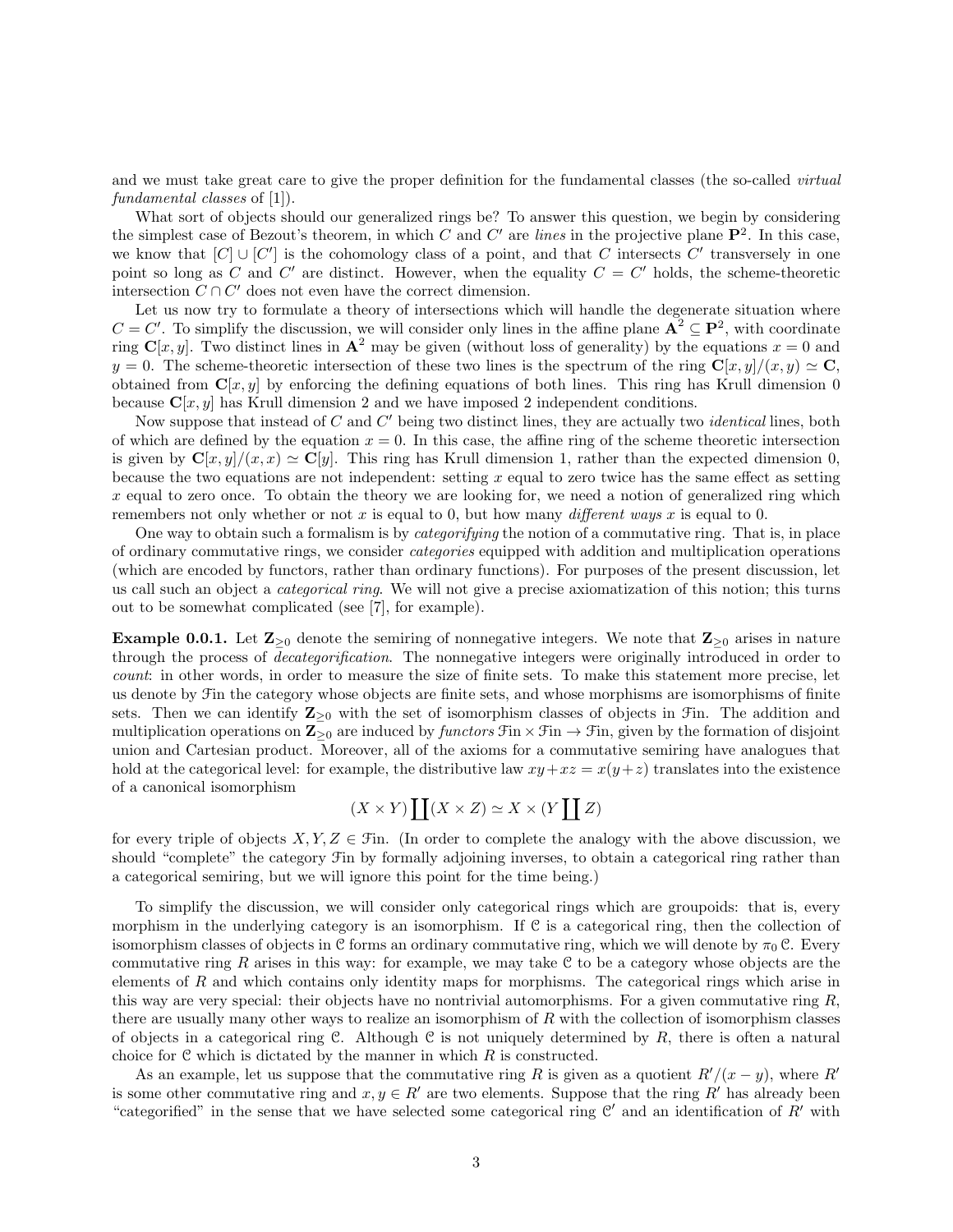$\pi_0 \mathcal{C}'$ . To this data, we wish to associate some "categorification" C of R. Roughly, the idea is to think of x and y as objects of C', and to impose the relation  $x = y$  at the *categorical* level. However, it is extremely unnatural to ask that two objects in a category be *equal*; instead one should ask that they be *isomorphic*. In other words, the quotient category  $C$  should not be obtained from  $C'$  by identifying the objects x and y. Instead we should construct C by enlarging C' so that it includes an isomorphism  $\alpha : x \simeq y$ . Since we want C to be a categorical ring, the formation of this enlargement is a somewhat complicated business: in addition to the new isomorphism  $\alpha$ , we must also adjoin other isomorphisms which can be obtained from  $\alpha$  through addition, multiplication, and composition (and new relations, which may cause distinct isomorphisms in  $\mathcal{C}'$ to have the same image in C).

To make the connection with our previous discussion, let us note that the construction of  $C$  from  $C'$ described in the preceding paragraph is interesting even in the situation where  $x = y$ . In this case, x and y are already isomorphic when thought of as objects of  $\mathcal{C}'$ . However, in  $\mathcal{C}$  we get a new isomorphism  $\alpha$  between x and y, which usually does not lie in the image of the map  $\text{Hom}_{\mathcal{C}}(x, y) \to \text{Hom}_{\mathcal{C}}(x, y)$ . Consequently, even though the quotient map  $R' \to R$  is an isomorphism, the underlying functor  $\mathcal{C}' \to \mathcal{C}$  need not be an equivalence of categories. Imposing the new relation  $x = y$  does not change the collection of isomorphism classes of objects, but often does change the automorphism groups of the objects. Consequently, if we begin with *any* objects x and y, we can iterate the above construction two or more times to obtain a categorical ring C equipped with multiple isomorphisms  $x \simeq y$ . These isomorphisms are (in general) distinct from one another, so that the categorical ring  $C$  "knows" how many times x and y have been identified.

We have now succeeded in finding a formalism which is sensitive to redundant information: we just need to replace ordinary commutative rings with categorical rings. The next question to ask is whether or not this formalism is of any use. For example, can we carry out computations in this kind of formalism? Suppose that C' is a categorical ring containing a pair of objects  $x, y \in C'$  as above, and we form a new categorical ring C by adjoining an isomorphism  $\alpha: x \to y$ . For simplicity, we will suppose that C' is a *discrete* category (having no nonidentity morphisms), which we may identify with an ordinary commutative ring  $R' = \pi_0 \mathcal{C}'$ . The commutative ring  $R = \pi_0 C$  is easy to compute: it can be identified with the cokernel of the map

$$
\phi: R' \stackrel{x-y}{\to} R'
$$

.

It turns out that the automorphism groups of objects of C are also readily computable: for every object  $x \in \mathcal{C}$ , there is a canonical isomorphism  $\text{Hom}_{\mathcal{C}}(x, x) \simeq \text{ker}(\phi)$ .

Let us return to geometry for a moment, and suppose that  $R'$  is the affine ring of a curve (possibly nonreduced) in  $\mathbf{A}^2 = \mathbf{Spec} \, \mathbf{C}[x, y]$ . Let  $R'' = \mathbf{C}[x, y]/(x - y)$  denote the affine ring of the diagonal. Then the cokernel and kernel of  $\phi$  may be naturally identified with  $Tor_0^{\mathbf{C}[x,y]}(R',R'')$  and  $Tor_1^{\mathbf{C}[x,y]}(R',R'')$ . In other words, just as the leading term in Serre's intersection formula has an interpretation in terms of tensor constructions with ordinary commutative rings, the second term has a geometric interpretation in terms of categorical rings.

Unfortunately, this is far as categorical rings will take us. In order to interpret the next term in Serre's intersection formula, we need to take categorification one step further and consider ring structures on 2 *groupoids.* To understand the entire formula, we need to consider commutative ring structures on  $\infty$ groupoids, which we may think of as topological spaces or as simplicial sets. There are (at least) two essentially different ways to make this idea precise. The first is to work with topological spaces (or better yet, simplicial sets) which have a commutative ring structure, where the addition and multiplication are given by continuous maps; here we require the axioms of a commutative ring to be satisfied "on the nose". The collection of all such topological rings can be organized into an  $\infty$ -category SCR which we will study in §4.1. There is also a more sophisticated theory of commutative ring structures on  $\infty$ -groupoids, in which the commutative ring axioms are only required to hold up to (coherent) homotopy. This leads to the theory of (connective)  $\mathbb{E}_{\infty}$ -rings which we studied in [10] (see also [2]).

Remark 0.0.2. We should emphasize that when studying a topological ring A, we are much more interested in the homotopy type of A than we are in the topology of A. In other words, we regard the topology on A as a mechanism which allows us to discuss paths, homotopies between paths, and so forth. Consequently, most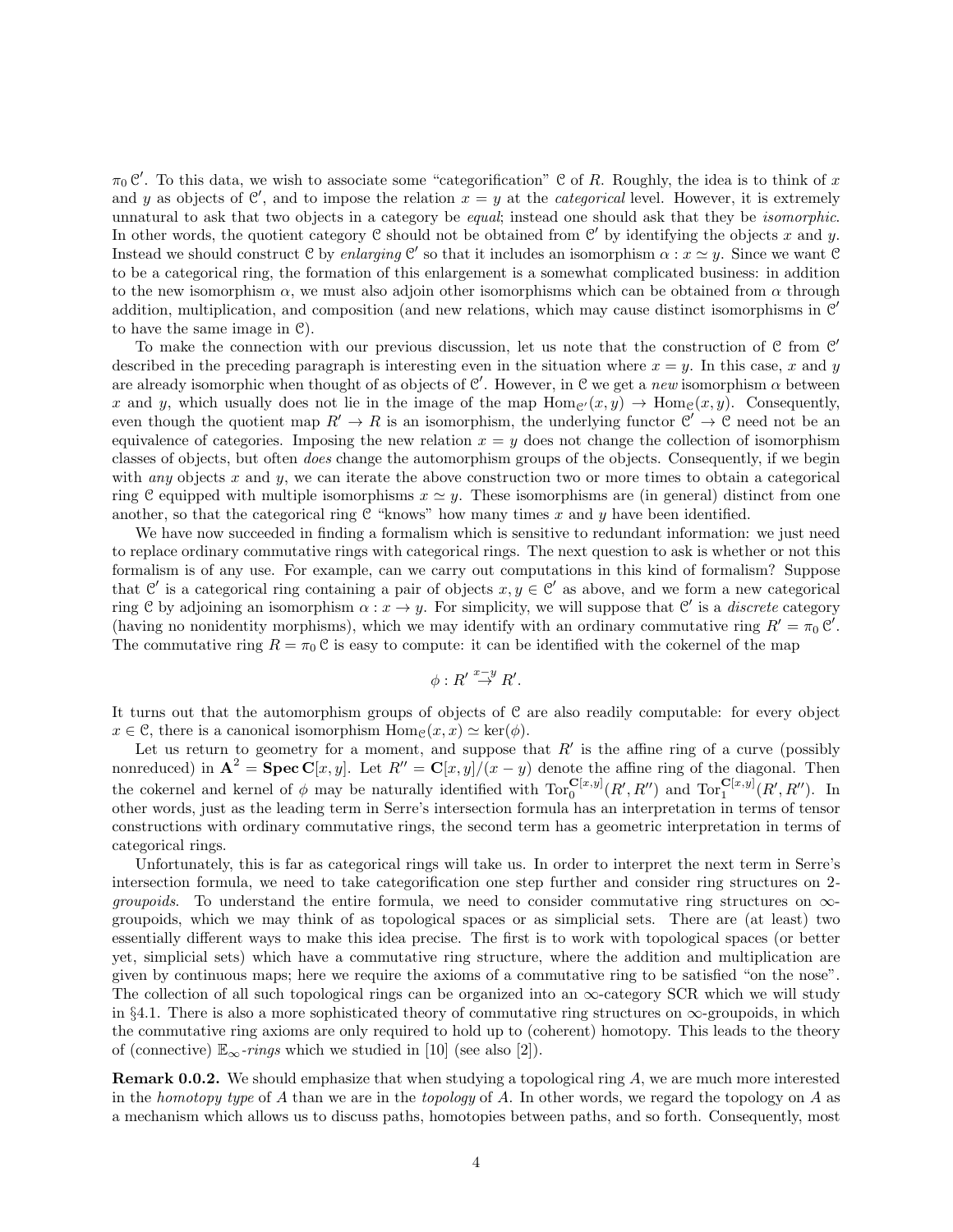of the topological rings which arise naturally in mathematics are quite uninteresting from our point of view. For example, any ring which is a topological vector space over **R** is contractible, and thus equivalent to the zero ring. On the other hand, any p-adically topologized ring has no nontrivial paths, and is thus equivalent to a discrete ring from our point of view. The topological rings which do arise in derived algebraic geometry are generally obtained from discrete rings by applying various categorical constructions, and are difficult to describe directly.

We now have two reasonable candidates for our theory of "generalized rings":  $\mathbb{E}_{\infty}$ -ring spectra and simplicial commutative rings. Which is the better notion? The answer depends, of course, on what we want to do. Roughly speaking, the theory of simplicial commutative rings can be regarded as a mechanism for applying ideas from algebraic topology to the study of commutative algebra. If we take the point of view that our ultimate interest is in *ordinary* commutative rings, then simplicial commutative rings arise naturally because certain constructions (such as left derived tensor products) force us to consider more general objects (as in our discussion of Bezout's theorem above). By contrast, the theory of  $\mathbb{E}_{\infty}$ -rings can be thought of as a mechanism for applying ideas from commutative algebra to algebraic topology (more specifically, to stable homotopy theory). For example, we might observe that for every compact topological space  $X$ , the complex K-theory  $K(X)$  has the structure of a commutative ring; we would then like to summarize this fact by saying that, in some sense, K-theory itself is a commutative ring. The theory of  $\mathbb{E}_{\infty}$ -ring spectra provides the correct language for describing the situation: K-theory and many other generalized cohomology theories of interest may be endowed with  $\mathbb{E}_{\infty}$ -structures.

We are now in a position to describe (at least informally) the theory of *derived schemes* which we will introduce in this paper. Just as an ordinary scheme is defined to be "something which looks locally like Spec A where A is a commutative ring", a derived scheme can be described as "something which looks" locally like  $\text{Spec } A$  where A is a simplicial commutative ring". Of course, many variations on this basic idea are possible. In this paper, we are concerned with laying the foundations for the theory of derived algebraic geometry, rather than any particular application (such the generalization of Bezout's theorem described above). Many of the ideas involved can be fruitfully exported to other contexts (such as complex analytic geometry), so it seems worthwhile to establish the foundations of the theory in a very general form. To this end, we will introduce the notion of a *geometry*. Given a geometry  $\mathcal G$  and a topological space  $X$ , there is an associated theory of G-structures on X. Roughly speaking, a G-structure on a topological space X is a sheaf  $\mathcal{O}_X$  endowed with some operations, whose exact nature depends on G. By choosing G appropriately, we can recover the classical theory of ringed and locally ringed spaces. However, we can also obtain variations on this classical theory, where the structure sheaf  $\mathcal{O}_X$  takes values not in the ordinary category of commutative rings, but in the  $\infty$ -category SCR of simplicial commutative rings (see §4.2). Another possibility is to work with the  $\infty$ -category of  $\mathbb{E}_{\infty}$ -rings. This leads naturally to the subject of spectral algebraic geometry, which we will take up in a sequel to this paper.

## **Overview**

Let us now outline the contents of this paper. First it is convenient to recall a few definitions from classical scheme theory. A *ringed space* is a pair  $(X, \mathcal{O}_X)$ , where X is a topological space and  $\mathcal{O}_X$  is a sheaf of commutative rings on X. We say that  $(X, \mathcal{O}_X)$  is locally ringed if, for every point  $x \in X$ , the stalk  $\mathcal{O}_{X,x}$ is a local ring. The collection of locally ringed spaces can be organized into a category, where a map of locally ringed spaces  $(X, \mathcal{O}_X) \to (Y, \mathcal{O}_Y)$  is given by a continuous map  $f : X \to Y$ , together with a map of sheaves  $f^* \mathfrak{O}_Y \to \mathfrak{O}_X$  satisfying the following locality condition: for every point  $x \in X$ , the induced ring homomorphism  $\mathcal{O}_{Y,f(x)} \to \mathcal{O}_{X,x}$  is local. We say that a locally ringed space  $(X,\mathcal{O}_X)$  is a scheme if it is locally isomorphic to a locally ringed space of the form (Spec A,  $\mathcal{O}_{Spec\ A}$ ), where A is a commutative ring and  $\text{Spec } A$  is the usual Zariski spectrum of prime ideals in the ring A. A map of schemes is simply a map of the underlying locally ringed spaces, so we can regard the category of schemes as a full subcategory of the category of locally ringed spaces.

We wish to build a theory of derived algebraic geometry following the above outline. However, our theory will be different in several respects: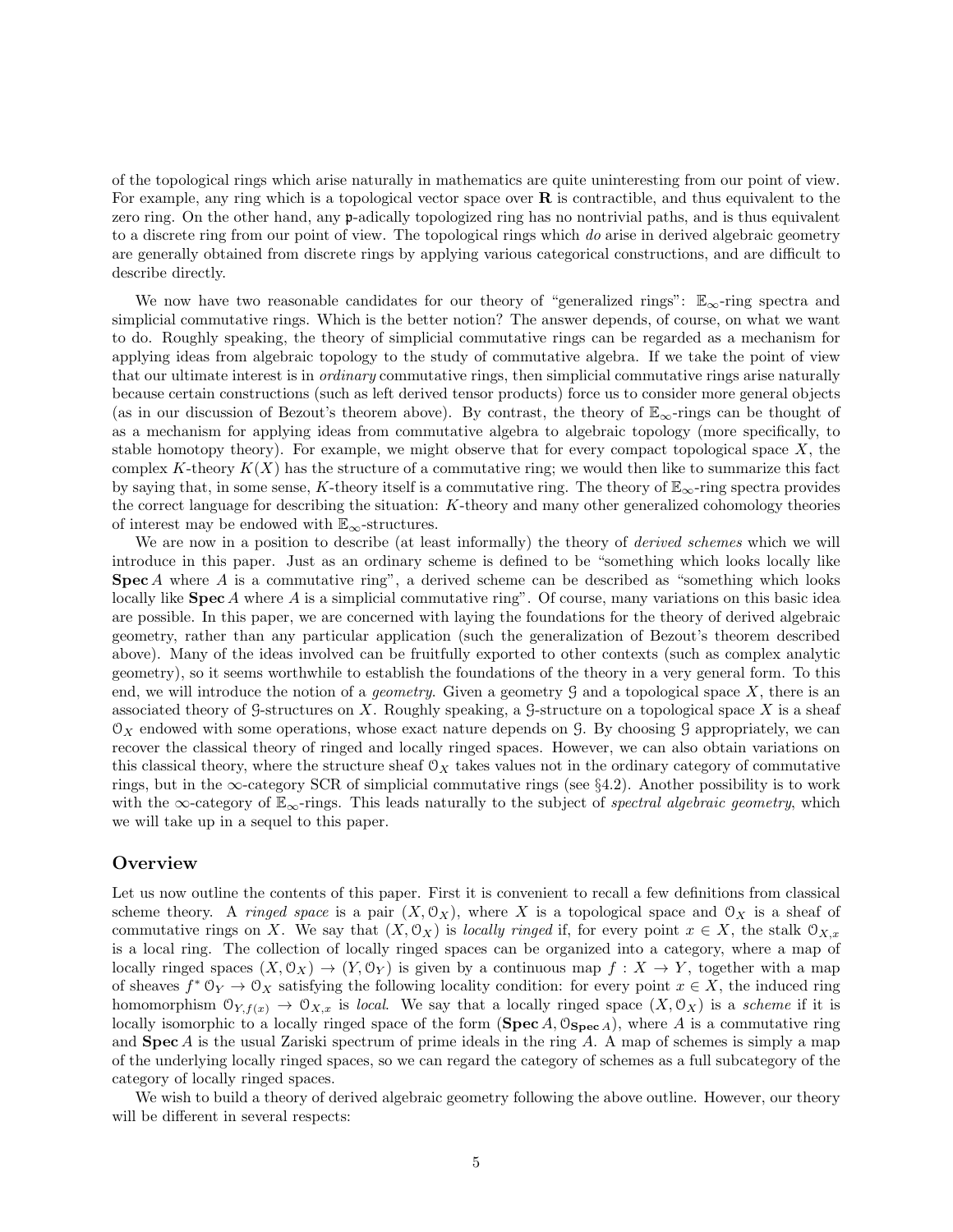- (a) We are ultimately interested in studying moduli problems in derived algebraic geometry. We will therefore need not only a theory of schemes, but also a theory of Deligne-Mumford stacks. For this, we will need to work with the  $\acute{e}t$  tale topology in addition to the Zariski topology.
- (b) Let A be a commutative ring. There exists a good theory of étale sheaves on  $\mathbf{Spec}\,A$ , but the category of such sheaves is not equivalent to the category of sheaves on any topological space. For this reason, the theory of ringed spaces  $(X, \mathcal{O}_X)$  needs to be replaced by the more sophisticated theory of *ringed topoi*  $(\mathfrak{X}, \mathcal{O}_{\mathfrak{X}})$ . Here X denotes a (Grothendieck) topos, and  $\mathcal{O}_{\mathfrak{X}}$  a commutative ring object of X. Actually, it will be convenient to go even further: we will allow  $\mathfrak X$  to be an arbitrary  $\infty$ -topos, as defined in [9]. Though the additional generality makes little difference in practice (see Theorem 2.3.13), it is quite convenient in setting up the foundations of the theory.
- (c) The structure sheaves  $\mathcal{O}_X$  that we consider will not take values in the category of ordinary commutative rings, but instead the  $\infty$ -category SCR of *simplicial commutative rings* (see Definition 4.1.1) or some other variation, such as the ∞-category of  $\mathbb{E}_{\infty}$ -rings.

We will begin in §1 by introducing the definition of a *geometry*. Given a geometry G and an  $\infty$ -topos X, there is an associated theory of G-structures on  $\mathfrak X$ . We can think of a G-structure on  $\mathfrak X$  as a sheaf on  $\mathfrak X$  with some additional structures, whose exact nature depends on the choice of geometry G. If  $\mathfrak X$  is an  $\infty$ -topos and  $\mathcal{O}_{\mathfrak{X}}$  a G-structure on X, then we will refer to the pair  $(\mathfrak{X}, \mathcal{O}_{\mathfrak{X}})$  as a G-structured  $\infty$ -topos: these will play the role of locally ringed spaces in our formalism.

To any G-structured  $\infty$ -topos  $(\mathfrak{X}, \mathcal{O}_{\mathfrak{X}})$ , we can associate its global sections  $\Gamma(\mathfrak{X}, \mathcal{O}_{\mathfrak{X}}) \in \text{Ind}(\mathcal{G}^{op})$ . In §2, we will prove that the functor

$$
(\mathfrak{X},\mathcal{O}_{\mathfrak{X}})\mapsto\Gamma(\mathfrak{X},\mathcal{O}_{\mathfrak{X}})
$$

admits a right adjoint, which we denote by  $\text{Spec}^{\mathcal{G}}$ . We will say that a  $\mathcal{G}\text{-structured} \infty\text{-topos }(\mathfrak{X},\mathcal{O}_{\mathfrak{X}})$  is an *affine* G-scheme if it belongs to the essential image of  $Spec^G$ . More generally, we say that  $(\mathfrak{X}, \mathcal{O}_{\mathfrak{X}})$  is a  $S\text{-}scheme$  if it is equivalent to an affine  $S\text{-}scheme$ , locally on  $\mathfrak{X}$ .

By construction, our theory of G-schemes bears a formal analogy to the usual theory of schemes. In §2.5 and §2.6 will show that this analogy can be extended to a dictionary. Namely, for an appropriate choice for the geometry G (and after restricting the class of  $\infty$ -topoi that we consider), our theory of G-schemes reduces to the usual theory of schemes. By varying G, we can recover other classical notions as well, such as the theory of Deligne-Mumford stacks.

Of course, our primary goal is to develop a language for describing the derived algebraic geometry sketched in the introduction. To describe the passage from classical to derived algebraic geometry, we will introduce in §3 the notion of a *pregeometry*  $\mathcal{T}$ . To every pregeometry  $\mathcal{T}$  and every  $0 \leq n \leq \infty$ , we can associate a geometry G which we call the n-truncated geometric envelope of T. We then refer to G-schemes as n-truncated T-schemes. We will consider some examples in §4; in particular, we will describe a pregeometry  $\mathcal{T}_{Zar}$  whose scheme theory interpolates between classical algebraic geometry (associated to  $n = 0$ ) and derived algebraic geometry (associated to  $n = \infty$ ).

The theory of derived algebraic geometry presented here is not new. For another very general foundational approach (of a rather different flavor from ours), we refer the reader to [19] and [20].

## Notation and Terminology

For an introduction to the language of higher category theory (from the point of view taken in this paper), we refer the reader to [9] and [10]. For convenience, we will adopt the following reference conventions:

- $(T)$  We will indicate references to [9] using the letter T.
- (A) We will indicate references to [10] using the letter A.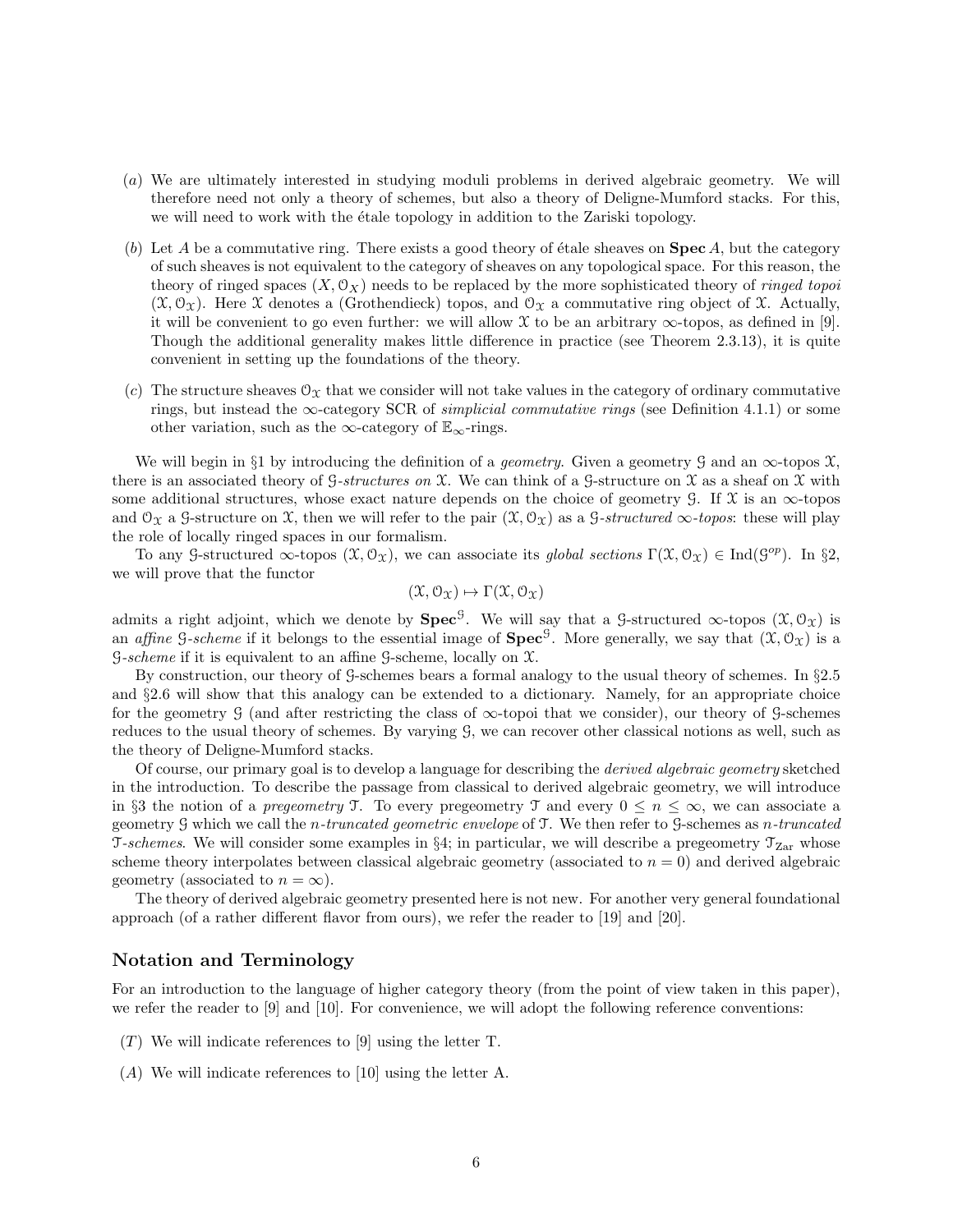For example, Theorem T.6.1.0.6 refers to Theorem 6.1.0.6 of [9].

If C and D are  $\infty$ -categories which admit finite limits, we let Fun<sup>lex</sup>(C, D) denote the full subcategory of Fun( $C, D$ ) spanned by those functor which are *left exact*: that is, those functors which preserve finite limits. If instead C and D admits finite colimits, we let  $\text{Fun}^{\text{rex}}(\mathcal{C}, \mathcal{D}) = \text{Fun}^{\text{lex}}(\mathcal{C}^{op}, \mathcal{D}^{op})^{op}$  denote the full subcategory of  $Fun(\mathcal{C}, \mathcal{D})$  spanned by the *right exact* functors: that is, those functors which preserve finite colimits.

If C is a small  $\infty$ -category, we let Pro(C) denote the  $\infty$ -category Ind( $\mathcal{C}^{op}$ )<sup>op</sup>. We will refer to Pro(C) as the  $\infty$ -category of pro-objects of C. We will view Pro(C) as a full subcategory of Fun(C, S)<sup>op</sup>. If C admits finite limits, then this identification reduces to an equality  $\text{Pro}(\mathcal{C}) = \text{Fun}^{\text{lex}}(\mathcal{C}, \mathcal{S})^{op}$ . Note that the Yoneda embedding  $j : \mathcal{C} \to \mathcal{P}(\mathcal{C})$  determines functors

$$
Ind(\mathcal{C}) \leftarrow \mathcal{C} \rightarrow Pro(\mathcal{C});
$$

we will abuse terminology by referring to either of these functors also as the Yoneda embedding.

For every small  $\infty$ -category C, the  $\infty$ -category Ind(C) admits small filtered colimits, and the  $\infty$ -category Pro(C) admits small filtered limits. According to Proposition T.5.3.5.10, the  $\infty$ -categories Ind(C) and Pro(C) can be characterized by the following universal properties:

(a) Let  $\mathcal D$  be an  $\infty$ -category which admits small filtered colimits, and let Fun'(Ind(C),  $\mathcal D$ ) denote the full subcategory of  $Fun(Ind(\mathcal{C}), \mathcal{D})$  spanned by those functors which preserve small filtered colimits. Then composition with the Yoneda embedding induces an equivalence

$$
\operatorname{Fun}'(\operatorname{Ind}(\mathcal{C}), \mathcal{D}) \to \operatorname{Fun}(\mathcal{C}, \mathcal{D}).
$$

(b) Let  $\mathcal D$  be an  $\infty$ -category which admits small filtered limits, and let Fun'(Pro(C),  $\mathcal D$ ) denote the full subcategory of  $Fun(Pro(\mathcal{C}), \mathcal{D})$  spanned by those functors which preserve small filtered limits. Then composition with the Yoneda embedding induces an equivalence

$$
\operatorname{Fun}'(\operatorname{Pro}(\mathcal{C}), \mathcal{D}) \to \operatorname{Fun}(\mathcal{C}, \mathcal{D}).
$$

These properties characterize  $\text{Ind}(\mathcal{C})$  and  $\text{Pro}(\mathcal{C})$  up to equivalence. If we assume only that  $\mathcal{C}$  is essentially small, then there still exists a maps

$$
\mathcal{C}' \leftarrow \mathcal{C} \rightarrow \mathcal{C}''
$$

satisfying the analogues (a) and (b) (where  $\mathcal{C}'$  admits small filtered colimits and  $\mathcal{C}''$  admits small filtered limits). We will then abuse notation by writing  $\mathcal{C}' = \text{Ind}(\mathcal{C})$  and  $\mathcal{C}'' = \text{Pro}(\mathcal{C})$  (so that Ind-objects and Pro-objects are defined for all essentially small ∞-categories). (It is not difficult to extend this definition to ∞-categories which are not assumed to be essentially small, but we will refrain from doing so.)

We will say that a functor  $f: \mathcal{C} \to \mathcal{D}$  between  $\infty$ -categories is *left cofinal* if, for every object  $D \in \mathcal{D}$ , the  $\infty$ -category  $C \times_{\mathcal{D}} D_{D}$  is weakly contractible (in [9], we referred to a functor with this property as *cofinal*; see Theorem T.4.1.3.1). We will say that f is right cofinal if the induced map  $\mathcal{C}^{op} \to \mathcal{D}^{op}$  is left cofinal, so that f is right cofinal if and only if the  $\infty$ -category  $\mathcal{C} \times_{\mathcal{D}} \mathcal{D}_{/D}$  is weakly contractible for each  $D \in \mathcal{D}$ .

## 1 Structure Sheaves

Let X be a topological space. Our goal in this section is to develop a general theory of "sheaves with structure"  $\mathcal F$  on X (or, more generally, on any  $\infty$ -topos X). With an eye towards future applications, we would like to be as open-minded as possible regarding the exact nature of this structure. For example, we want to include as a possibility each of the following examples:

(a) The space X is the underlying topological space of a scheme and  $\mathcal{F} = \mathcal{O}_X$  is the structure sheaf of X (taking values in the category of commutative rings).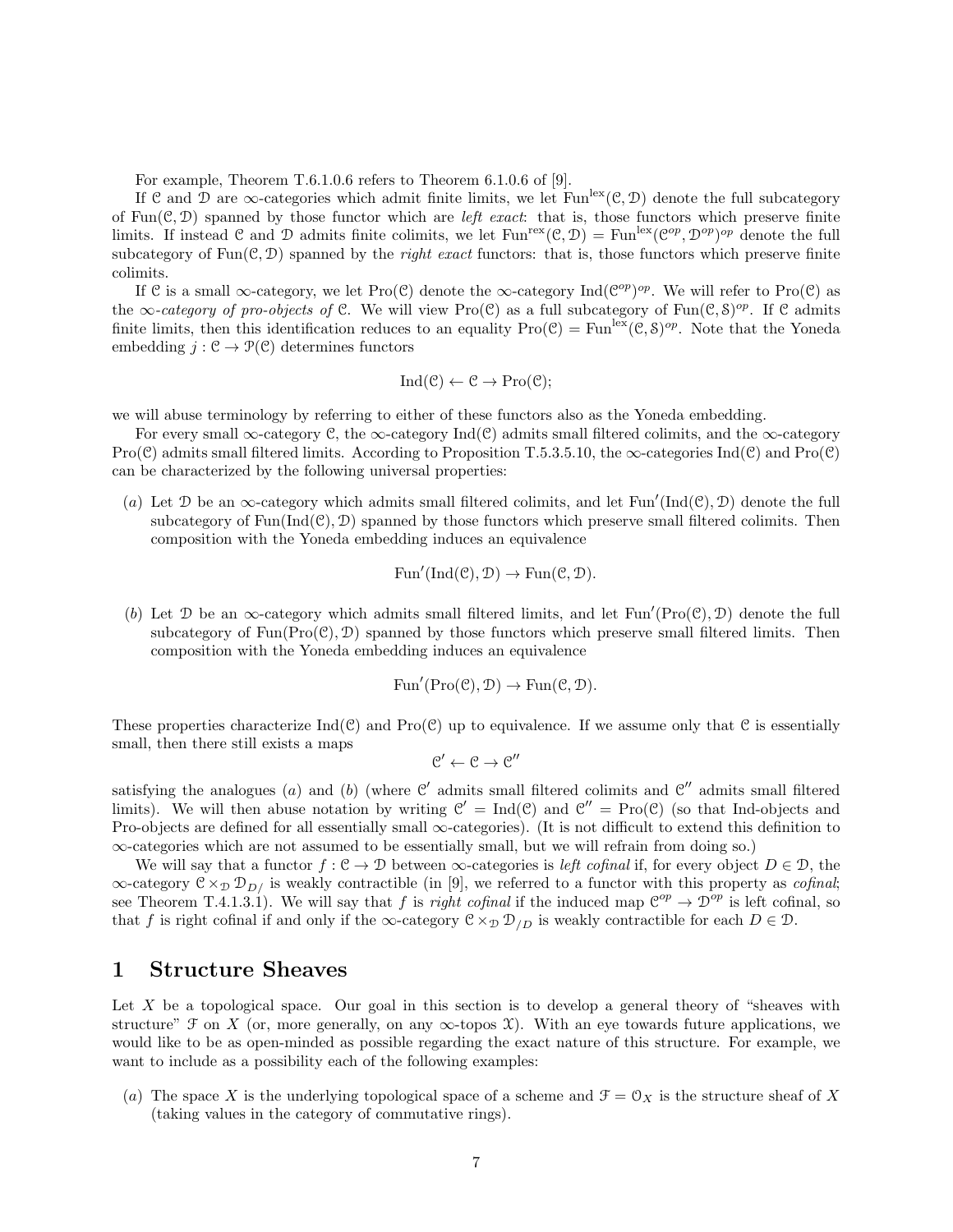- (b) The space X is the underlying topological space of a scheme and F is a quasi-coherent sheaf of  $\mathcal{O}_X$ modules on X.
- (c) The space X is the underlying topological space of a scheme and  $\mathcal F$  is an object of the derived category of quasi-coherent sheaves on  $X$ : this can be regarded as a sheaf on  $X$  taking values in a suitable ∞-category of module spectra.
- (d) The "space" X is the underlying étale topos of a Deligne-Mumford stack, and the sheaf  $\mathcal F$  is of a nature described by  $(a)$ ,  $(b)$ , or  $(c)$ .
- (e) The space X is a smooth manifold, and  $\mathcal F$  is the sheaf of smooth real-valued functions on X. Then F is a sheaf of commutative rings, but also has additional structure: for example, any smooth map  $f: \mathbf{R} \to \mathbf{R}$  induces, by composition, a map from  $\mathcal F$  to itself.
- (f) The space X is the underlying topological space of a derived scheme, and  $\mathcal{F} = \mathcal{O}_X$  is the structure sheaf of X (taking values in the  $\infty$ -category of simplicial commutative rings).

We begin in §1.1 by studying the  $\infty$ -category Shv<sub>C</sub>(X), where C is an arbitrary  $\infty$ -category. We can define  $\text{Shv}_\mathcal{C}(X)$  as a full subcategory of the  $\infty$ -category of C-valued presheaves on X: namely, the full subcategory spanned by those objects which satisfy a suitable descent condition. Here it becomes extremely convenient to work with  $\infty$ -topoi, rather than with topological spaces: if X is an  $\infty$ -topos, then we can formulate the descent condition simply by saying that we have a functor  $X^{op} \to \mathcal{C}$  which preserves small limits.

The theory of  $\S1.1$  can be used to provide a perfectly adequate theory of *ringed spaces* (or, more generally, ringed  $\infty$ -topoi). However, in classical algebraic geometry, a more prominent role is played by the theory of locally ringed spaces: that is, ringed spaces  $(X, \mathcal{O}_X)$  for which the stalk  $\mathcal{O}_{X,x}$  is a local ring, for every point  $x \in X$ . To formulate an analogous locality condition on the  $\infty$ -category of C-valued sheaves, we need some additional structure on C. In  $\S1.2$  we introduce a formalism for describing this additional structure, using the language of *geometries*. Roughly speaking, a geometry G is a small  $\infty$ -category with some additional data, which will enable us to develop a good theory of *local*  $\text{Ind}(G^{op})$ -valued sheaves on an arbitrary space (or  $\infty$ -topos) X. We will refer to these local sheaves as  $G\text{-}structures on X$ ; they can be organized into an  $\infty$ -category which we denote by  $\text{Str}_\mathcal{G}(\mathcal{X})$ .

The category RingSpace<sup>loc</sup> of locally ringed spaces is not a full subcategory of the RingSpace category of ringed spaces: a morphism  $f : (X, \mathcal{O}_X) \to (Y, \mathcal{O}_Y)$  in RingSpace between objects of RingSpace<sup>loc</sup> is a morphism of RingSpace<sup>loc</sup> only if, for every point x, the induced map on stalks  $\mathcal{O}_{Y,f(x)} \to \mathcal{O}_{X,x}$  is a local homomorphism. To describe the situation in more detail, it is convenient to introduce a bit of terminology. Let us say that a map of commutative rings  $\beta : B \to C$  is local if  $\alpha$  carries noninvertible elements of B to noninvertible elements of C. At the other extreme, we can consider the class of localizing homomorphisms  $\alpha: A \to B$ : that is, homomorphisms which induce an isomorphism  $A[S^{-1}] \simeq B$ , where S is some collection of elements of A. An arbitrary ring homomorphism  $\gamma : A \to C$  admits an essentially unique factorization

$$
A \stackrel{\alpha}{\to} B \stackrel{\beta}{\to} C,
$$

where  $\alpha$  is localizing and  $\beta$  is local: namely, we can take  $B = A[S^{-1}]$ , where S is the collection of all elements  $a \in A$  such that  $\gamma(a)$  is invertible in C. We can summarize the situation by saying that the collections of local and localizing morphisms form a factorization system on the category of commutative rings. In fact, this is a general phenomenon: in §1.3, we will see that if G is a geometry and X is an  $\infty$ -topos, then there is a canonical factorization system on the ∞-category  $\text{Str}_{G}(\mathcal{X})$  of G-structures on X, which depends functorially on  $\mathfrak{X}.$ 

For every geometry G, there exists a universal example of a G-structure. More precisely, in §1.4 we will prove that there exists an  $\infty$ -topos K and a G-structure on K with the following universal property: for every  $\infty$ -topos X, the  $\infty$ -category Str<sub>G</sub>(X) of G-structures on X is (canonically) equivalent to the  $\infty$ -category Fun<sup> $*$ </sup>( $\mathfrak{K}, \mathfrak{X}$ ) of geometric morphisms from  $\mathfrak{X}$  to  $\mathfrak{X}$ . It follows that the entire theory of G-structures can be reformulated in terms of  $\mathcal{K}$ , without ever making direct reference to  $\mathcal{G}$ ; in particular, the factorization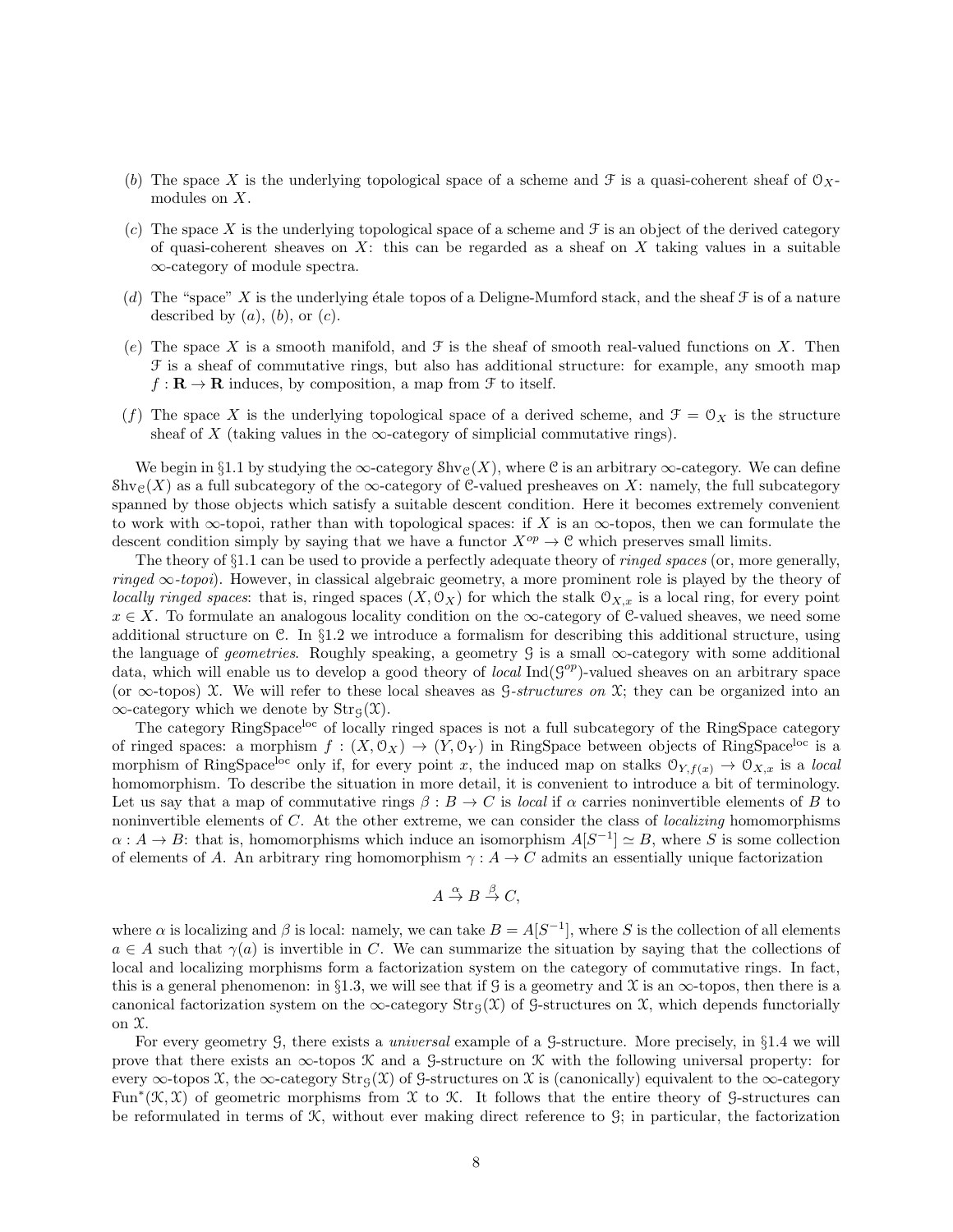systems on  $Str_G(\mathfrak{X})$  determine some additional structure on  $\mathfrak{X}$ , which we refer to as a *geometric structure*. This suggests the possibility of developing a still more general theory of "structure sheaves", based on ∞topoi with geometric structure rather than on geometries. This additional generality costs us little so long as we confine our study to very formal aspects of the theory of G-structures, which we consider in §1.5. However, it does not seem to interact well with the scheme theory of §2, so our attention in this paper will remain primarily focused on the theory of geometries.

### 1.1 C-Valued Sheaves

Let us begin by reviewing the classical notion of a sheaf of commutative rings on a topological space  $X$ . Let CRing denote the category of commutative rings, and let  $\mathcal{S}_{\text{hVSet}}(X)$  denote the (ordinary) category of sheaves of sets on X. A sheaf of commutative rings  $\mathcal{O}_X$  on X can be defined in many different ways:

- (a) We can view  $\mathcal{O}_X$  as a sheaf on X taking values in the category of commutative rings. From this point of view,  $\mathcal{O}_X$  is a functor  $\mathcal{U}(X)^{op} \to \mathbb{C}$ Ring, which satisfies the usual sheaf axioms; here  $\mathcal{U}(X)$  denotes the partially ordered set of open subsets of X.
- (b) A sheaf of commutative rings  $\mathcal{O}_X$  on X can be evaluated not only on open subsets of X, but on arbitrary sheaves of sets  $\mathcal F$  on X: namely, we can define  $\mathcal O_X(\mathcal F)$  to be the commutative ring  $\text{Hom}_{\text{Shv}_{\text{Set}}(X)}(\mathcal F,\mathcal O_X)$ . From this point of view, we can view  $\mathcal{O}_X$  as representing a functor  $\text{Shv}_{\text{Set}}(X)^{op} \to \text{CRing}$ . The advantage of this point of view, when compared with  $(a)$ , is that the sheaf axiom is easier to state: it merely asserts that the functor  $\mathcal{O}_X$  carries colimits in  $\mathcal{S}_{\text{het}}(X)$  to limits in CRing.
- (c) Another point of view is to consider  $\mathcal{O}_X$  as a single object in the category  $\mathcal{S}h v_{\mathcal{S}et}(X)$  of sheaves of sets on X, equipped with some additional structure: namely, addition and multiplication maps  $\mathcal{O}_X \times \mathcal{O}_X \to \mathcal{O}_X$  that satisfy the usual axioms defining the notion of a commutative ring. In other words,  $\mathcal{O}_X$  is a *commutative ring object* in the category  $\mathcal{S}_{\text{hv}\mathcal{S}_{\text{et}}}(X)$ .
- (d) Given a commutative ring object  $\mathcal{O}_X$  in  $\text{Shv}_{\text{Set}}(X)$ , we can define a functor  $F: \text{CRing}^{op} \to \text{Shv}_{\text{Set}}(X)$ as follows. For every commutative ring R, we let  $F(R)$  denote the "sheaf of maps from R to  $\mathcal{O}_X$ ". More precisely, for every open subset  $U \subseteq X$ , we let  $F(R)(U)$  denote the set of ring homomorphisms Hom<sub>CRing</sub> $(R, \mathcal{O}_X(U))$ . It is clear that  $F(R)(U)$  depends functorially on R and U, and defines a functor  $F: \mathrm{CRing}^{op} \to \mathrm{Shv}_{\mathrm{Set}}(X)$  as indicated above. By construction, F carries colimits of commutative rings to limits in the category  $\mathcal{S}_{\text{hv}\text{Set}}(X)$ .

The functor F determines the sheaf  $\mathcal{O}_X$ , together with its ring structure. For example, we have a canonical isomorphism (as sheaves of sets)  $\mathcal{O}_X \simeq F(\mathbf{Z}[x])$ . More generally,  $F(\mathbf{Z}[x_1, \ldots, x_n])$  can be identified with the *n*th power  $\mathcal{O}_X^n$ . We recover the commutative ring structure  $\mathcal{O}_X$  using the fact that F is a functor; for example, the multiplication map  $\mathcal{O}_X \times \mathcal{O}_X \to \mathcal{O}_X$  is obtained by applying F to the ring homomorphism

$$
\mathbf{Z}[x] \mapsto \mathbf{Z}[x_1, x_2]
$$

$$
x \mapsto x_1 x_2.
$$

Consequently, we can *define* a sheaf of commutative rings on  $X$  to be a limit-preserving functor  $CRing^{op} \to \text{Shv}_{\text{Set}}(X).$ 

(e) In the preceding discussion, we did not need to use the entire category of commutative rings; we can recover the ring structure on  $\mathcal{O}_X$  knowing only the restriction of the functor F to the category of finitely generated commutative rings (in fact, it is sufficient to use polynomial rings; we will exploit this observation in §4). Let  $CRing<sup>fin</sup>$  denote the category of finitely generated commutative rings (these are the same as finitely presented commutative rings, since the ring Z is Noetherian). We can then define a sheaf of commutative rings on X to be a functor  $F : (\mathrm{CRing}^{\text{fin}})^{op} \to \mathrm{Shv}_{\mathrm{Set}}(X)$  which preserves finite limits. The equivalence of this definition with (b) follows from the equivalence of categories  $CRing \simeq Ind(CRing<sup>fin</sup>).$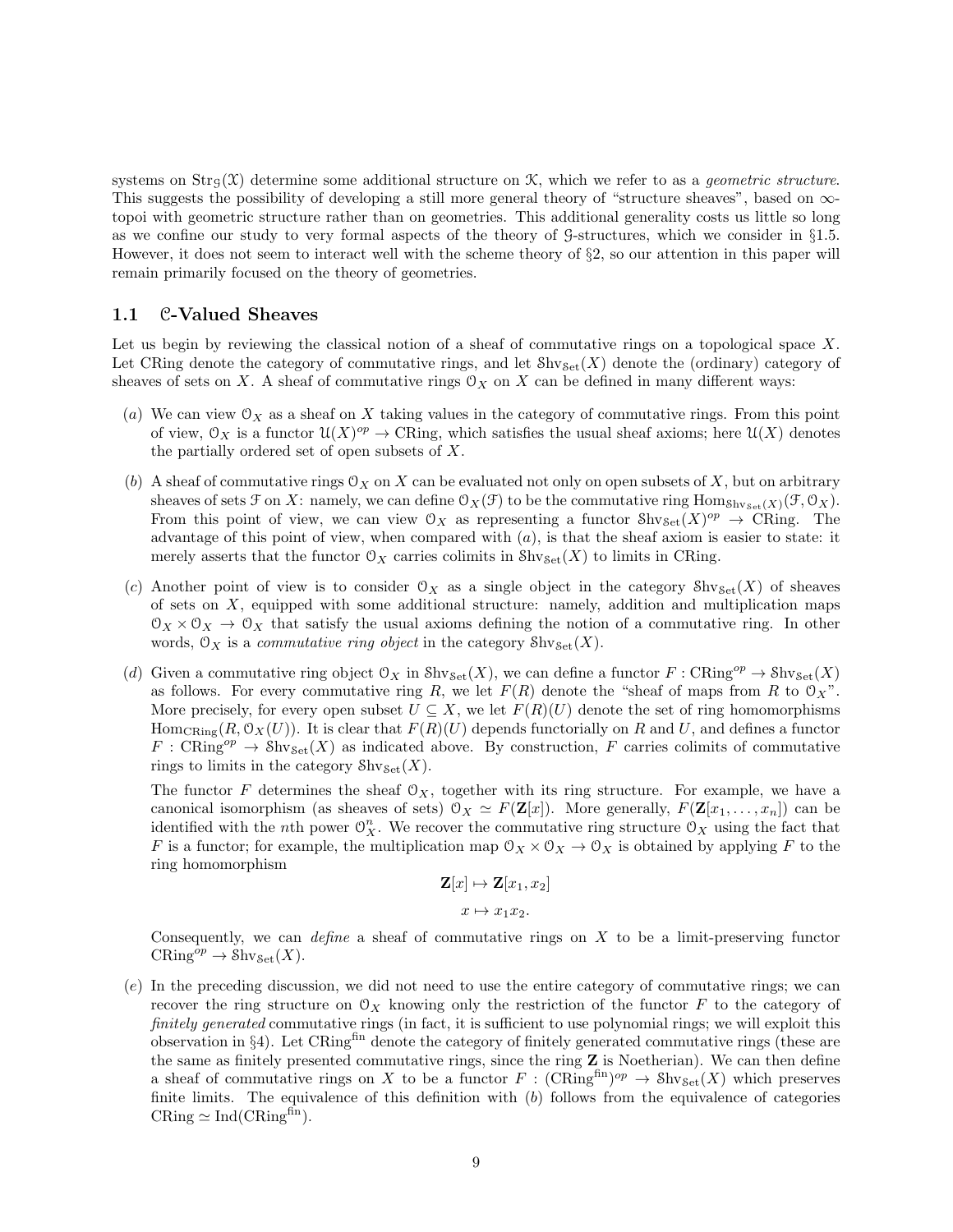- (f) We can identify CRing<sup>fin</sup> with the *opposite* of the category **A** of affine schemes of finite type over **Z**. By abstract nonsense, any functor  $F: \mathbf{A} \to \text{Shv}_{\text{Set}}(X)$  can be extended uniquely (up to unique isomorphism) to a colimit-preserving functor  $\pi^*: \mathcal{P}(\mathbf{A}) \to \mathcal{S}hv_{\mathcal{S}et}(X)$ , where  $\mathcal{P}(\mathbf{A})$  denotes the category of presheaves of sets on **A**. Moreover,  $\pi^*$  preserves finite limits if and only if F preserves finite limits. In view of  $(e)$ , we obtain yet another definition of a sheaf of commutative rings on X: namely, a functor  $\mathcal{P}(\mathbf{A}) \to \text{Shv}_{\text{Set}}(X)$  which preserves small colimits and finite limits.
- (g) In the situation of (f), the functor  $\pi^*$  admits a right adjoint  $\pi_*$ , and the adjunction

$$
\mathcal{P}(\mathbf{A})\text{max}^* \text{Shv}_{\mathbf{Set}}(X)
$$

is a geometric morphism of topoi from  $\text{Shv}_{\text{Set}}(X)$  to  $\mathcal{P}(\mathbf{A})$ . We can summarize the situation as follows: the topos  $\mathcal{P}(\mathbf{A})$  is a *classifying topos* for sheaves of commutative rings. For any topological space X, sheaves of commutative rings on X can be identified with geometric morphisms from  $\text{Shv}_{\text{Set}}(X)$  to  $\mathcal{P}(\mathbf{A})$ .

These definitions are all equivalent to one another, but are not always equally useful in practice. Our goal in this section is to adapt some of the above picture to an  $\infty$ -categorical setting: we will replace the topological space X by an  $\infty$ -topos, and the category CRing of commutative rings with an arbitrary compactly generated  $\infty$ -category. We will focus on the analogues of the equivalences of (a) through (e), reserving the discussion of definitions  $(f)$  and  $(g)$  for §1.4. We begin with a review of some definitions from [9].

**Notation 1.1.1.** Let C and D be  $\infty$ -categories. We let Fun<sup>L</sup>(C, D) denote the full subcategory of Fun(C, D) spanned by those functors which admit right adjoints, and  $\text{Fun}^R(\mathcal{C}, \mathcal{D}) \subseteq \text{Fun}(\mathcal{C}, \mathcal{D})$  the full subcategory spanned by those functors which admit left adjoints. In view of Proposition T.5.2.6.2, the formation of adjoint functors gives rise to an equivalence

$$
\text{Fun}^{\text{R}}(\mathcal{C}, \mathcal{D}) \simeq \text{Fun}^{\text{L}}(\mathcal{D}, \mathcal{C})^{op},
$$

which is well-defined up to homotopy.

**Remark 1.1.2.** Let  $\mathcal{C}$  and  $\mathcal{D}$  be  $\infty$ -categories. Using the evident isomorphism

$$
\text{Fun}^{\text{R}}(\mathcal{C}^{op}, \mathcal{D}) \simeq \text{Fun}^{\text{L}}(\mathcal{C}, \mathcal{D}^{op})^{op},
$$

we can formulate the equivalence of Notation 1.1.1 in the following more symmetric form:

$$
\text{Fun}^{\text{R}}(\mathcal{C}^{op}, \mathcal{D}) \simeq \text{Fun}^{\text{R}}(\mathcal{D}^{op}, \mathcal{C}).
$$

**Definition 1.1.3.** Let C be an arbitrary  $\infty$ -category, and let X be an  $\infty$ -topos. A C-valued sheaf on X is a functor  $\mathcal{X}^{op} \to \mathcal{C}$  which preserves small limits. We let  $\text{Shv}_{\mathcal{C}}(\mathcal{X})$  denote the full subcategory of  $\text{Fun}(\mathcal{X}^{op}, \mathcal{C})$ spanned by the C-valued sheaves on  $\mathfrak{X}$ .

Remark 1.1.4. Let C and D be presentable ∞-categories. Using Corollary T.5.5.2.9 and Remark T.5.5.2.10, we deduce that a functor  $\mathcal{D}^{op} \to \mathcal{C}$  admits a left adjoint if and only if it preserves small limits. Consequently, for every  $\infty$ -topos  $\mathfrak{X}$ , we have  $\text{Shv}_{\mathfrak{C}}(\mathfrak{X}) = \text{Fun}^{\mathbf{R}}(\mathfrak{X}^{op}, \mathfrak{C})$ .

**Remark 1.1.5.** Let C be a presentable  $\infty$ -category and X an  $\infty$ -topos. Then  $\text{Shv}_\mathcal{C}(\mathcal{X})$  can be identified with the tensor product  $C \otimes \mathfrak{X}$  constructed in §A.6.3.1. In particular,  $C \otimes \mathfrak{X}$  is a presentable  $\infty$ -category.

**Remark 1.1.6.** Let G be a small  $\infty$ -category which admits finite limits, and let  $j : \mathcal{G} \to \text{Pro}(\mathcal{G})$  denote the Yoneda embedding.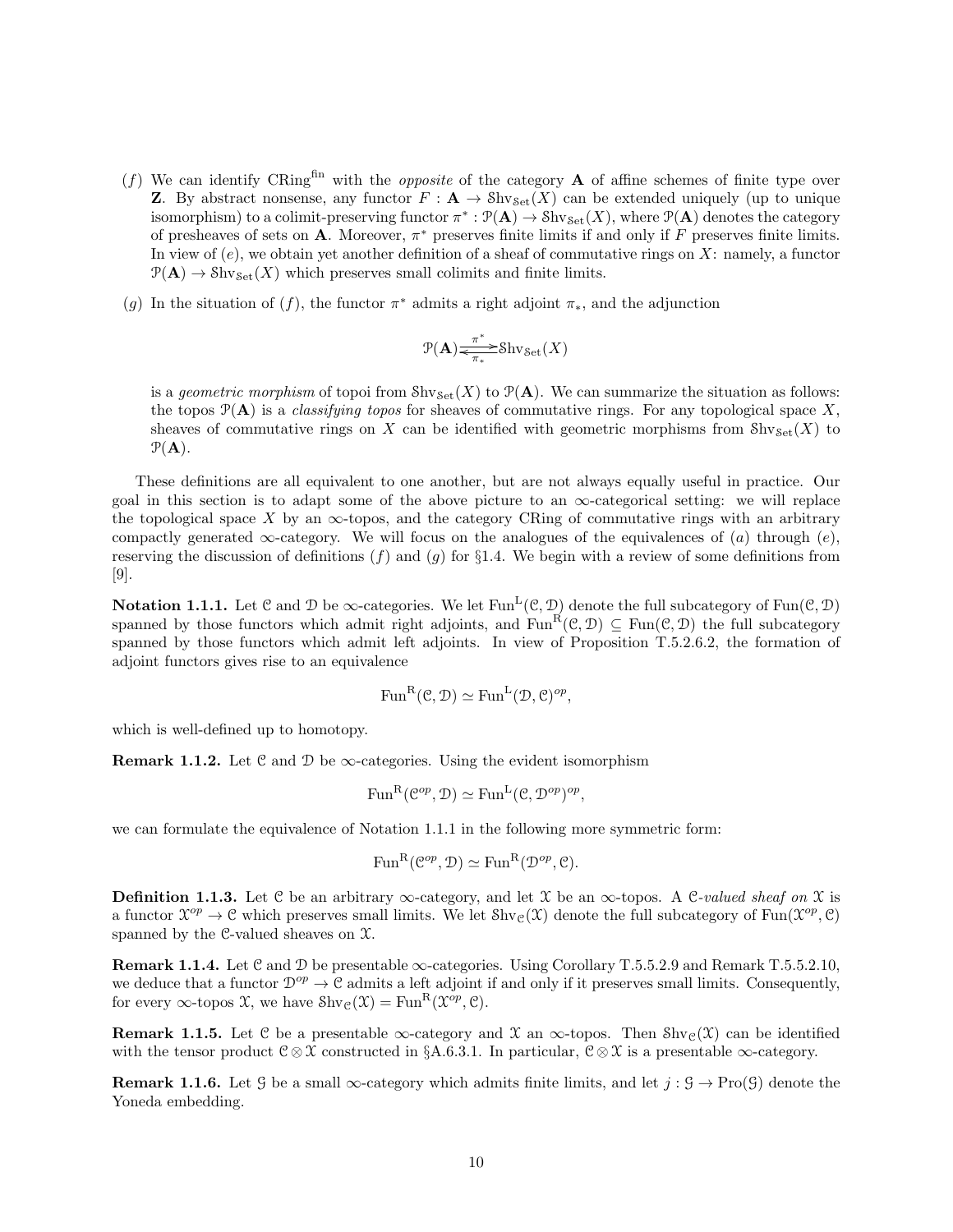Let  $\mathfrak X$  be an  $\infty$ -topos. Using Remark 1.1.4, Proposition T.5.5.1.9, and Proposition T.5.3.5.10, we deduce that composition with j induces an equivalence of  $\infty$ -categories

$$
\text{Fun}^R(\text{Pro}(\mathcal{G}), \mathcal{X}) \to \text{Fun}^{\text{lex}}(\mathcal{G}, \mathcal{X}).
$$

Combining this observation with Remark 1.1.2, we obtain a canonical equivalence

$$
\mathrm{Fun}^{\mathrm{lex}}(\mathcal{G}, \mathcal{X}) \simeq \mathrm{Fun}^{\mathrm{R}}(\mathcal{X}^{op}, \mathrm{Ind}(\mathcal{G}^{op})) = \mathrm{Shv}_{\mathrm{Ind}(\mathcal{G}^{op})}(\mathcal{X}).
$$

Remark 1.1.7. Let G be a small  $\infty$ -category which admits finite limits and let X an  $\infty$ -topos. The  $\infty$ categories  $\text{Shv}_{\text{Ind}(\mathcal{G}^{op})}(\mathfrak{X})$  and  $\text{Fun}^{\text{lex}}(\mathfrak{G}, \mathfrak{X})$  are canonically equivalent. Objects of either  $\infty$ -category can be viewed as describing sheaves  $\mathcal F$  on  $\mathcal X$  with values in Ind( $\mathcal G^{op}$ ), but from different points of view. If we regard  $\mathcal F$  as an object of  $\text{Shv}_{\text{Ind}(\mathcal G^{op})}(\mathfrak{X})$ , then we are emphasizing the idea that  $\mathcal F$  can be evaluated on the "opens"  $U \in \mathcal{X}$ , to obtain objects of Ind( $\mathcal{G}^{op}$ ). On the other hand, if we view  $\mathcal F$  as an object of Fun<sup>lex</sup>( $\mathcal G, \mathcal X$ ), then we are emphasizing the idea that  $\mathcal F$  can be viewed as an object (or several objects) of  $\mathcal X$ , perhaps equipped with some additional structures.

**Remark 1.1.8.** Let  $\mathcal{G}$  be a small  $\infty$ -category which admits finite limits and let  $\mathcal{C} = \text{Ind}(\mathcal{G}^{op})$ . Remark 1.1.7 implies that for a fixed ∞-topos X, the ∞-category Fun<sup>lex</sup>( $\mathcal{G}, \mathcal{X}$ ) is equivalent to Shv<sub>C</sub>( $\mathcal{X}$ ). However, the first description is more evidently functorial in  $\mathfrak{X}$ . To see this, let us suppose that we are given a geometric morphism

$$
\mathfrak{X} \underset{\pi_*}{\overset{\pi^*}{\Longleftrightarrow}} \mathfrak{Y}
$$

of  $\infty$ -topoi. Composition with  $\pi^*$  induces a map  $\text{Shv}_{\mathcal{C}}(\mathcal{Y}) \to \text{Shv}_{\mathcal{C}}(\mathcal{X})$ , and composition with  $\pi_*$  induces a functor Fun<sup>lex</sup>( $\mathcal{G}, \mathcal{Y}$ )  $\to$  Funlex( $\mathcal{G}, \mathcal{X}$ ). We can view either of these operations as encoding the *pushforward* of C-valued sheaves. We observe that the diagram

$$
\text{Shv}_{\mathcal{C}}(\mathcal{Y}) \xrightarrow{\sigma \pi^*} \text{Shv}_{\mathcal{C}}(\mathcal{X})
$$
\n
$$
\downarrow \sim \qquad \qquad \downarrow \sim
$$
\n
$$
\text{Fun}^{\text{lex}}(\mathcal{G}, \mathcal{Y}) \xrightarrow{\pi_{*} \circ} \text{Fun}^{\text{lex}}(\mathcal{G}, \mathcal{X})
$$

commutes up to (canonical) homotopy. The bottom horizontal map admits a left adjoint Fun<sup>lex</sup> $(\mathcal{G}, \mathcal{X}) \rightarrow$ Fun<sup>lex</sup>( $\mathcal{G}, \mathcal{Y}$ ), given by composition with the functor  $\pi^*$ . We will generally abuse notation by denoting this functor by  $\pi^*$ ; we will refer to it informally as given by *pullback of G-structures*. It is not so easy to describe this left adjoint directly in terms of  $\text{Shv}_{\mathcal{C}}(\mathcal{X})$  and  $\text{Shv}_{\mathcal{C}}(\mathcal{Y})$ . For example, the pushforward operation  $\text{Shv}_{\mathcal{C}}(\mathcal{Y}) \to \text{Shv}_{\mathcal{C}}(\mathcal{X})$  can be defined for any  $\infty$ -category C (that is, we need not assume that C is compactly generated), but generally does not admit a left adjoint.

We can regard Remark 1.1.7 as an  $\infty$ -categorical analogue of the equivalence between the definitions (b) and (e) appearing earlier in this section (and the proof shows that both are equivalent to an  $\infty$ -categorical analogue of  $(d)$ ). We close this section by discussing the relationship between  $(a)$  and  $(b)$ . For this, we need to introduce a bit of notation.

Definition 1.1.9. Let  $\mathcal T$  be an essentially small  $\infty$ -category equipped with a Grothendieck topology, and C another  $\infty$ -category. We will say that a functor  $\mathcal{O}: \mathcal{T}^{op} \to \mathcal{C}$  is a C-valued sheaf on T if the following condition is satisfied: for every object  $X \in \mathcal{T}$  and every covering sieve  $\mathcal{T}_{/X}^0 \subseteq \mathcal{T}_{/X}$ , the composite map

$$
(\mathfrak{I}_{/X}^0)^{\triangleleft} \subseteq (\mathfrak{I}_{/X})^{\triangleleft} \to \mathfrak{I} \stackrel{\mathcal{O}^{op}}{\to} \mathfrak{C}^{op}
$$

is a colimit diagram in  $\mathcal{C}^{op}$ . We let  $\text{Shv}_{\mathcal{C}}(\mathcal{T})$  denote the full subcategory of  $\text{Fun}(\mathcal{T}^{op},\mathcal{C})$  spanned by the C-valued sheaves on T.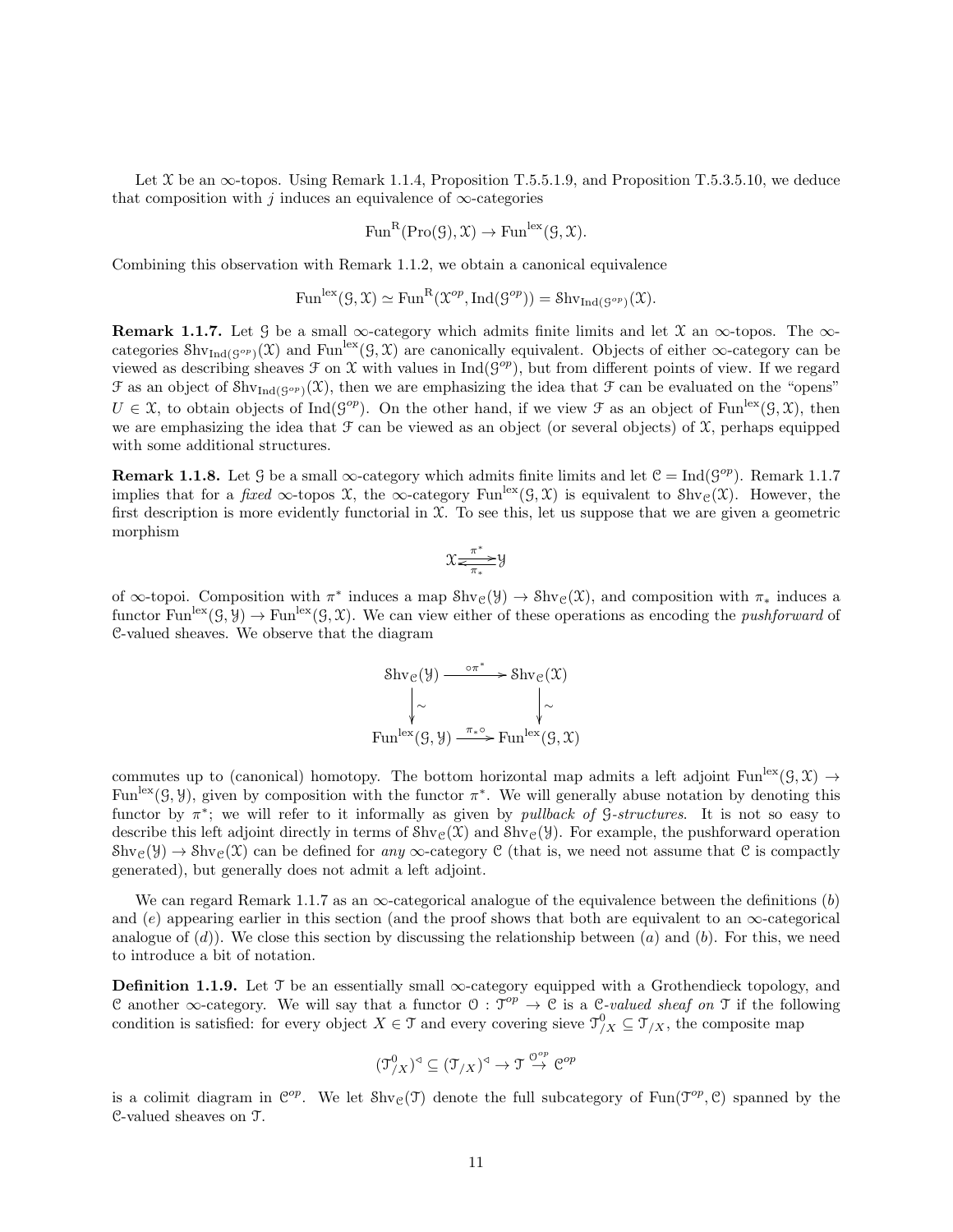Notation 1.1.10. If X is a topological space, then we let  $\text{Shv}_c(X)$  denote the  $\infty$ -category  $\text{Shv}_c(\mathcal{U}(X))$ , where  $\mathfrak{U}(X)$  is the nerve of the partially ordered set of open subsets of X, endowed with its usual Grothendieck topology.

Example 1.1.11. Let  $\mathcal T$  be a small  $\infty$ -category equipped with a Grothendieck topology, and let S denote the  $\infty$ -category of spaces. Then the  $\infty$ -categories Shv(T) (Definition T.6.2.2.6) and Shv<sub>S</sub>(T) (Definition 1.1.9) coincide (as full subcategories of  $P(\mathcal{T})$ ).

The notation and terminology of Definition 1.1.9 are potentially in conflict with the notation and terminology of Definition 1.1.3. However, little confusion should arise in view of the following compatibility result:

**Proposition 1.1.12.** Let  $\mathcal{T}$  be a small  $\infty$ -category equipped with a Grothendieck topology. Let  $j : \mathcal{T} \to \mathcal{P}(\mathcal{T})$ denote the Yoneda embedding and  $L : \mathcal{P}(\mathcal{T}) \to \text{Shv}(\mathcal{T})$  a left adjoint to the inclusion. Let C be an arbitrary  $\infty$ -category which admits small limits. Then composition with  $L \circ j$  induces an equivalence of  $\infty$ -categories

$$
\mathrm{Shv}_{\mathcal{C}}(\mathrm{Shv}(\mathfrak{T})) \to \mathrm{Shv}_{\mathcal{C}}(\mathfrak{T}).
$$

*Proof.* According to Theorem T.5.1.5.6, composition with j induces an equivalence of  $\infty$ -categories

$$
\operatorname{Fun}_0(\mathcal{P}(\mathcal{T})^{op}, \mathcal{C}) \to \operatorname{Fun}(\mathcal{T}^{op}, \mathcal{C}),
$$

where  $\text{Fun}_{0}(\mathcal{P}(\mathcal{T})^{op}, \mathcal{C})$  denotes the full subcategory of  $\text{Fun}(\mathcal{P}(\mathcal{T})^{op}, \mathcal{C})$  spanned by those functors which preserve small limits. According to Proposition T.5.5.4.20, composition with L induces a fully faithful embedding  $\text{Shv}_{\mathcal{C}}(\text{Shv}(\mathcal{T})) \to \text{Fun}_{0}(\mathcal{P}(\mathcal{T})^{op}, \mathcal{C})$ . The essential image of this embedding consists of those limit-preserving functors  $F: \mathcal{P}(\mathcal{T})^{op} \to \mathcal{C}$  such that, for every  $X \in \mathcal{T}$  and every covering sieve  $\mathcal{T}_{/X}^0 \subseteq \mathcal{T}_{/X}$ , the induced map  $F(jX) \to F(Y)$  is an equivalence in C, where Y is the subobject of  $jX$  corresponding to the sieve  $\mathcal{T}_{/X}^0$ . Unwinding the definitions, this translates into the condition that the composition

$$
(\mathfrak{T}^0_{/X})^{\triangleright} \subseteq (\mathfrak{T}_{/X})^{\triangleright} \to \mathfrak{T} \xrightarrow{j} \mathfrak{P}(\mathfrak{T}) \xrightarrow{F} \mathfrak{C}^{op}
$$

is a colimit diagram. It follows that the composition

$$
\mathop{\operatorname{{\cal S}hv}}\nolimits_{\operatorname{\mathcal C}\nolimits}(\mathop{\operatorname{{\cal S}hv}}\nolimits({\operatorname{\mathcal T}\nolimits})) \to \mathop{\operatorname{Fun}}\nolimits_0({\operatorname{\mathcal T}\nolimits}({\operatorname{\mathcal T}\nolimits})^{op},{\operatorname{\mathcal C}\nolimits}) \to \mathop{\operatorname{Fun}\nolimits}({\operatorname{\mathcal T}\nolimits}^{op},{\operatorname{\mathcal C}\nolimits})
$$

is fully faithful, and its essential image is the full subcategory  $\text{Shv}_\mathcal{C}(\mathcal{T})$ .

## 1.2 Geometries

Let X be a topological space. If  $\mathcal{O}_X$  is a sheaf of commutative rings on X, then it makes sense to ask if  $\mathcal{O}_X$  is local: that is, if each stalk  $\mathcal{O}_{X,x}$  is a local commutative ring. Suppose instead that  $\mathcal{O}_X$  takes values in some other category (or  $\infty$ -category) C: is there an analogous condition of locality that we can impose? Of course, the answer to this question depends on  $\mathcal{C}$ . We might formulate the question better as follows: what features of the category CRing are required for introducing the subcategory of local CRing-valued sheaves on  $X$ ?

We first observe that CRing is *compactly generated*; as we saw in  $\S1.1$ , this allows us to think of a CRingvalued sheaf on X as a functor  $\mathbf{A} \to \text{Shv}_{\text{Set}}(X)$ , where  $\mathbf{A} = (\text{CRing}^{\text{fin}})^{op}$  is the category of affine schemes of finite type over  $Z$ . We can now reformulate our question once again: what features of the category  $A$  are required to define the notion of a local CRing-valued sheaf? Our answer to this question is that A (or rather its nerve) has the structure of a geometry, in the sense of Definition 1.2.5 (see Example 1.2.13). The goal of this section is to introduce the definition of a geometry G and describe the associated theory of (local)  $\text{Ind}(\mathcal{G}^{op})$ -valued sheaves. We begin with some preliminaries.

**Definition 1.2.1.** Let G be an  $\infty$ -category. An *admissibility structure* on G consists of the following data: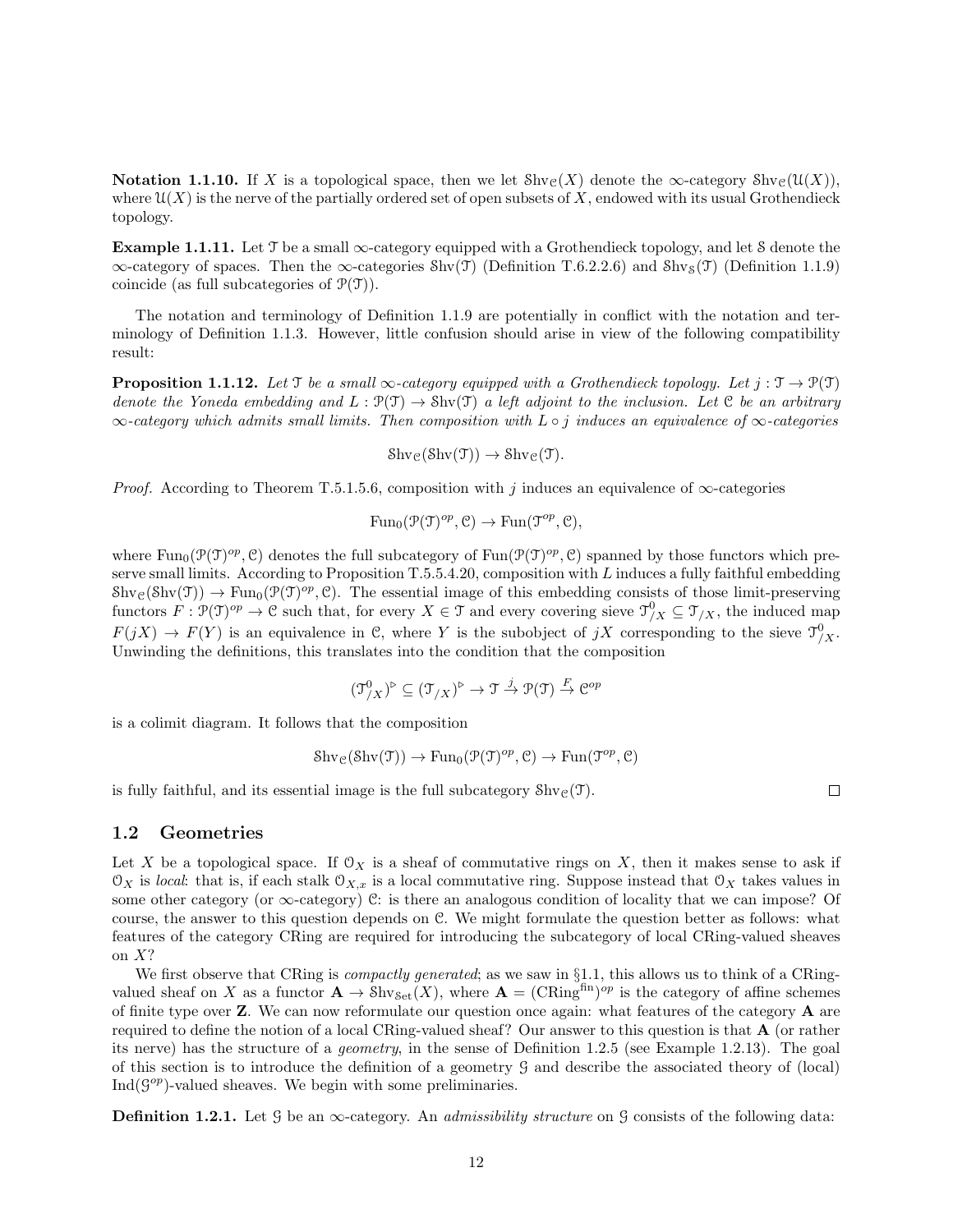- (1) A subcategory  $\mathcal{G}^{\text{ad}} \subseteq \mathcal{G}$ , containing every object of  $\mathcal{G}$ . Morphisms of  $\mathcal{G}$  which belong to  $\mathcal{G}^{\text{ad}}$  will be called admissible morphisms in G.
- (2) A Grothendieck topology on G, which is generated by admissible morphisms in the following sense: let  $\mathfrak{G}_{/X}^{(0)} \subseteq \mathfrak{G}_{/X}$  be a covering sieve on an object  $X \in \mathfrak{G}$ . Then  $\mathfrak{G}_{/X}^{(0)}$  contains a covering sieve which is generated by a collection of admisisble morphisms  $\{U_\alpha \to X\}$ .

These data are required to satisfy the following conditions:

(i) Let  $f: U \to X$  be an admissible morphism in  $\mathcal{G}$ , and  $g: X' \to X$  any morphism. Then there exists a pullback diagram



where  $f'$  is admissible.

(ii) Suppose given a commutative triangle



in  $\mathcal{G}$ , where q and h are admissible. Then f is admissible.

(*iii*) Every retract of an admissible morphism of  $\mathcal G$  is admissible.

**Remark 1.2.2.** Let G be an  $\infty$ -category endowed with an admissibility structure  $\mathcal{G}^{ad} \subseteq \mathcal{G}$ . In view of part (*ii*) of Definition 1.2.1, for every object  $X \in \mathcal{G}$ , we can identify  $\mathcal{G}_{/X}^{ad}$  with the full subcategory of  $\mathcal{G}_{/X}$  spanned by the admissible morphisms  $U \to X$ .

**Remark 1.2.3.** Let  $\mathcal{G}$  be an  $\infty$ -category equipped with an admissibility structure. It follows from condition  $(ii)$  of Definition 1.2.1 that any section of an admissible morphism is again admissible. In particular, if  $U \to X$  is admissible, then the diagonal map  $\delta: U \to U \times_X U$  is a section of the projection onto the first factor, so that  $\delta$  is again admissible.

**Remark 1.2.4.** Let  $\mathcal{G}$  be an  $\infty$ -category. Every admissibility structure  $\mathcal{G}^{ad} \subseteq \mathcal{G}$  determines a Grothendieck topology on  $\mathcal{G}^{\text{ad}}$ : namely, the collection all of sieves on objects  $X \in \mathcal{G}^{\text{ad}}$  which generate covering sieves in G. Our condition that every covering sieve in G be generated by admissible morphisms guarantees that the topology on  $\mathcal G$  is *generated* by the topology on  $\mathcal G^{ad}$ . Consequently, we can formulate Definition 1.2.1 by requiring instead that  $\mathcal{G}^{ad}$  be equipped with a Grothendieck topology. However, in this case we need to add an additional assumption: namely, we must assume that if  $f : X \to Y$  is a morphism in G (not necessarily admissible) and that if  $(\mathcal{G}^{ad})^{(0)}_{/Y} \subseteq \mathcal{G}^{ad}_{/Y}$  is a covering sieve, then the pullback  $f^*(\mathcal{G}^{ad})^{(0)}_{/Y} \subseteq \mathcal{G}^{ad}_{/X}$  is a covering sieve on X (this pullback is well-behaved, by virtue of assumption  $(i)$ ).

Definition 1.2.5. A geometry consists of the following data:

- (1) An essentially small  $\infty$ -category G which admits finite limits and is idempotent complete.
- (2) An admissibility structure on G.

We will generally abuse terminology by identifying a geometry with its underlying ∞-category G.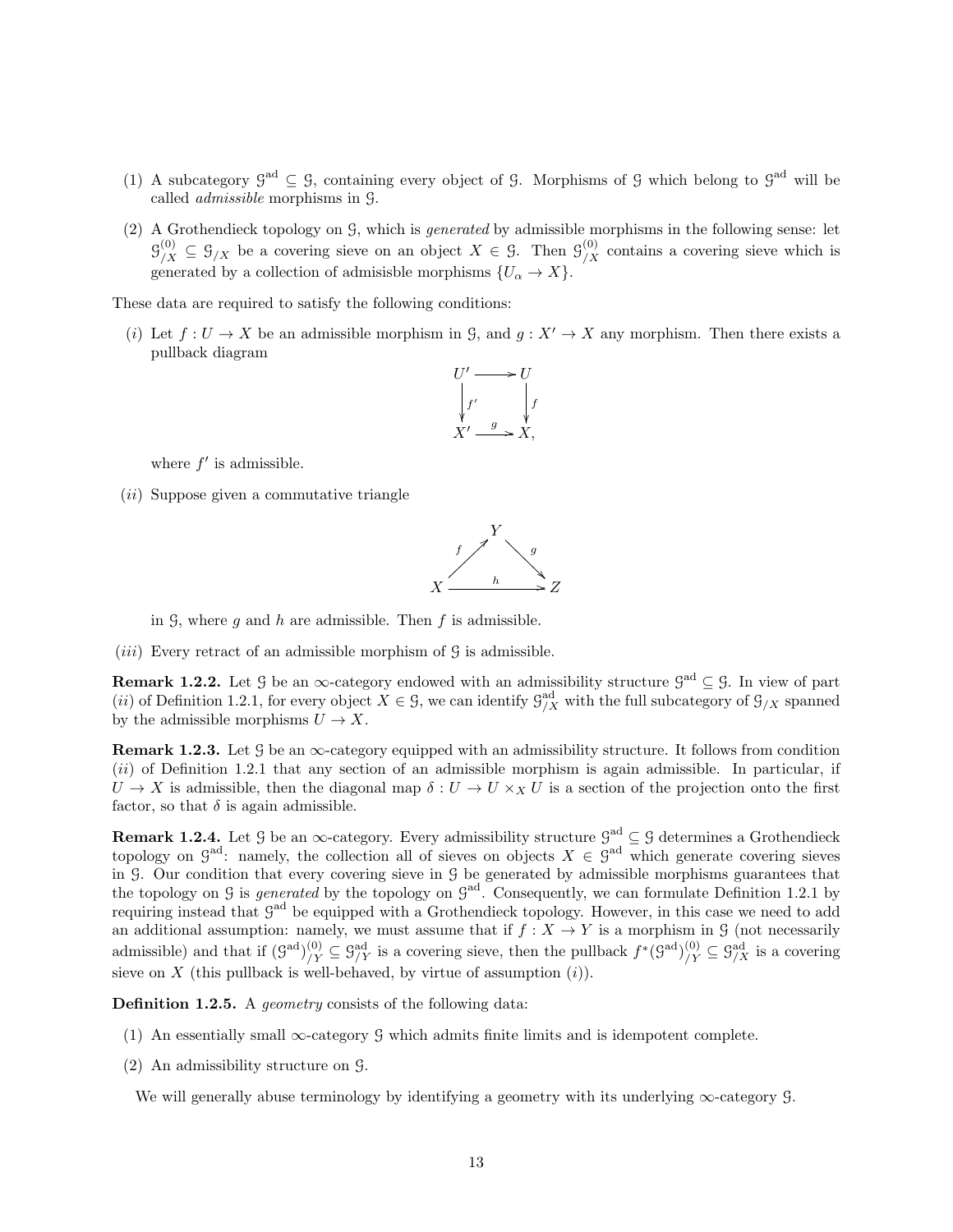**Definition 1.2.6.** Let  $\mathcal{G}$  and  $\mathcal{G}'$  be geometries. We will say that a functor  $f : \mathcal{G} \to \mathcal{G}'$  is a transformation of geometries if the following conditions are satisfied:

- (1) The functor  $f$  preserves finite limits.
- (2) The functor f carries admissible morphisms of  $\mathcal G$  to admissible morphisms of  $\mathcal G'$ .
- (3) For every admissible cover  $\{U_{\alpha} \to X\}$  of an object  $X \in \mathcal{G}$ , the collection of morphisms  $\{f(U_{\alpha}) \to f(X)\}$ is an admissible cover of  $f(X) \in \mathcal{G}'$ .

**Remark 1.2.7.** Let  $\mathcal G$  be an idempotent complete  $\infty$ -category which admits finite limits. We will say that an admissibility structure  $\mathcal{G}^{\text{ad}}$  on  $\mathcal{G}$  is a refinement of another admissibility structure  $\mathcal{G}^{\text{ad}}$  on  $\mathcal{G}$  if the identity functor idg is a transformation of geometries  $(9, 9^{ad'}) \rightarrow (9, 9^{ad})$ . In this case, we will also say that  $9^{ad}$  is finer than  $\mathfrak{G}^{\rm ad'}$  or that  $\mathfrak{G}^{\rm ad'}$  is coarser than  $\mathfrak{G}^{\rm ad}$ .

Given any collection S of morphisms of G, and any collection T of sets of morphisms  $\{f_\alpha: U_\alpha \to X\}$ belonging to  $S$ , there is a coarsest admissibility structure on  $\mathcal G$  such that every element of  $S$  is admissible, and every element of  $T$  generates a covering sieve. We will refer to this admissibility structure as the *admissibility* structure generated by S and T.

As a special case, suppose that  $\mathcal G$  is a geometry,  $\mathcal G'$  another idempotent complete  $\infty$ -category which admits finite limits, and that  $f : \mathcal{G} \to \mathcal{G}'$  is a functor which preserves finite limits. Then there exists a coarsest admissibility structure on  $\mathcal{G}'$  such that f is a transformation of geometries. We will refer to this admissibility structure on  $\mathcal{G}'$  as the admissibility structure generated by f.

**Definition 1.2.8.** Let G be a geometry and X an  $\infty$ -topos. A G-structure on X is a left exact functor  $\mathcal{O}: \mathcal{G} \to \mathcal{X}$  with the following property: for every collection of admissible morphisms  $\{U_\alpha \to X\}$  in  $\mathcal{G}$  which generates a covering sieve on X, the induced map  $\prod_{\alpha} O(U_{\alpha}) \to O(X)$  is an effective epimorphism in X. We let  $\text{Str}_{G}(\mathfrak{X})$  denote the full subcategory of  $\text{Fun}(G, \mathfrak{X})$  spanned by the G-structures on X.

Given a pair of G-structures  $0, 0' : G \to \mathcal{X}$ , we will say that a natural transformation  $\alpha : \mathcal{O} \to \mathcal{O}'$  is a local transformation G-structures if, for every admissible morphism  $U \to X$  in G, the induced diagram



is a pullback square in X. We let  $Str_g^{loc}(\mathfrak{X})$  denote the subcategory of  $Str_g(\mathfrak{X})$  spanned by the local transformations of G-structures.

**Remark 1.2.9.** Let G be a geometry,  $\mathcal{X}$  an  $\infty$ -topos, and  $\mathcal{O}: \mathcal{G} \to \mathcal{X}$  a functor. The condition that  $\mathcal{O}$  define a G-structure on  $\mathfrak X$  can be tested "stalkwise", in the following sense. Suppose that  $\mathfrak X$  has enough points (see Remark T.6.5.4.7). Then  $\emptyset$  is a  $\mathcal{G}\text{-structure on }\mathfrak{X}$  if and only if, for every point  $x^*: \mathfrak{X} \to \mathcal{S}$ , the "stalk"  $\mathcal{O}_x = x^* \circ \mathcal{O}$  is a  $\mathcal{G}\text{-structure on } \mathcal{S}.$ 

Similarly, if X has enough points, then a morphism  $\alpha: \mathcal{O} \to \mathcal{O}'$  in  $\text{Str}_{\mathcal{G}}(\mathcal{X})$  belongs to  $\text{Str}_{\mathcal{G}}^{\text{loc}}(\mathcal{X})$  if and only if, for every point  $x^*: \mathfrak{X} \to \mathfrak{S}$ , the induced map on stalks  $\alpha_x : \mathfrak{O}_x \to \mathfrak{O}'_x$  belongs to  $\text{Str}_\mathcal{G}^{\text{loc}}(\mathcal{S})$ .

**Definition 1.2.10.** We will say that a geometry  $\mathcal{G}$  is *discrete* if the following conditions are satisfied:

- (1) The admissible morphisms in G are precisely the equivalences.
- (2) The Grothendieck topology on G is trivial: that is, a sieve  $\mathcal{G}_{/X}^0 \subseteq \mathcal{G}_{/X}$  on an object  $X \in \mathcal{G}$  is a covering sieve if and only if  $\mathcal{G}_{/X}^0 = \mathcal{G}_{/X}$ .

**Remark 1.2.11.** Let G be an essentially small  $\infty$ -category which admits finite limits. Then requirements (1) and (2) of Definition 1.2.10 endow G with the structure of a (discrete) geometry.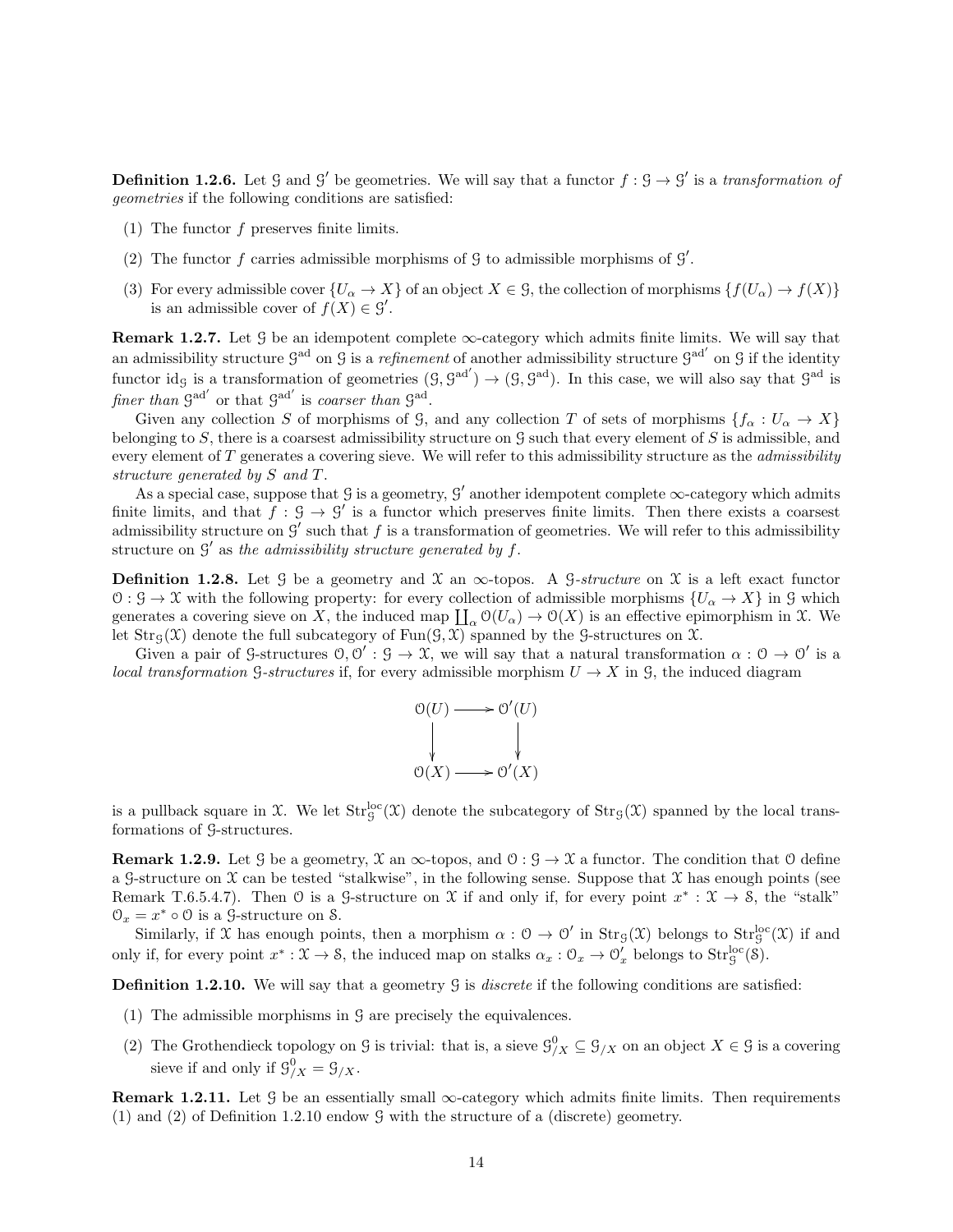**Remark 1.2.12.** If G is a discrete geometry and X is an  $\infty$ -topos, then we have equivalences

$$
\mathrm{Str}^{\mathrm{loc}}_G(\mathfrak{X}) = \mathrm{Str}_G(\mathfrak{X}) = \mathrm{Fun}^{\mathrm{lex}}(G, \mathfrak{X}) \simeq \mathrm{Shv}_{\mathrm{Ind}(G^{op})}(\mathfrak{X}).
$$

In other words, the theory of G-structures is equivalent to the theory of  $\text{Ind}(G^{op})$ -valued sheaves studied in §1.1.

**Example 1.2.13.** Let CRing<sup>fin</sup> denote the category of all finitely generated commutative rings. Let  $\mathcal{G}_{\text{Zar}} =$  $N(\text{CRing}^{\text{fin}})^{op}$  be the opposite of the nerve of  $\text{CRing}^{\text{fin}}$ ; we can identify  $\mathcal{G}_{\text{Zar}}$  with the  $(\infty)$ -category of affine schemes of finite type over Z. To emphasize this identification, for every finitely generated commutative ring A, we let Spec A denote the associated object of  $\mathcal{G}_{\mathrm{Zar}}$ . We regard  $\mathcal{G}_{\mathrm{Zar}}$  as a geometry via the following prescription:

- (1) A morphism  $Spec A \to Spec B$  is admissible if and only if it induces an isomorphism  $B[\frac{1}{b}] \to A$ , for some element  $b \in B$ .
- (2) A collection of admissible morphisms  $\{Spec A[\frac{1}{a_\alpha}] \to Spec A\}$  generates a covering sieve on Spec A if and only if it is a covering in the sense of classical algebraic geometry: in other words, if and only if the set  $\{a_{\alpha}\}\subseteq A$  generates the unit ideal in A.

If X is a topological space and  $\mathfrak{X} = \text{Shv}(X)$  is the  $\infty$ -category of sheaves (of spaces) on X, then we can identify  $\mathcal{G}_{\mathrm{Zar}}$ -structures on X with sheaves of commutative rings 0 on the topological space X which are *local* in the sense that for every point  $x \in X$ , the stalk  $\mathcal{O}_x$  is a local commutative ring (Remark 2.5.12). More generally, we can think of a  $\mathcal{G}_{\text{Zar}}$ -structure on an arbitrary  $\infty$ -topos X as a sheaf of local commutative rings on  $\mathfrak X$ . We will study this example in more detail in §2.5.

Example 1.2.13 is the prototype which motivates the theory of geometries that we will develop in this section. Although we will meet many other examples of geometries in this and subsequent papers, we will primarily be interested in mild variations on Example 1.2.13.

We will devote the remainder of this section to the proof of a rather technical result concerning admissibility structures which will be needed later in this paper.

**Proposition 1.2.14.** Let  $\mathcal{T} \to \Delta^1$  be an (essentially small) correspondence between  $\infty$ -categories  $\mathcal{T}_0$  =  $\mathcal{T} \times_{\Delta^1} \{0\}$  to  $\mathcal{T}_1 = \mathcal{T} \times_{\Delta^1} \{1\}$ . Assume that  $\mathcal{T}_0$  and  $\mathcal{T}_1$  are equipped with admissibility structures, and that  $\mathcal{T}_1$ satisfies the following conditions:

(i) For every admissible morphism  $u_1 : U_1 \to X_1$  in  $\mathfrak{T}_1$ , every object  $X_0 \in \mathfrak{T}_0$ , and every morphism  $X_0 \rightarrow X_1$  in T, there exists a pullback diagram



in M, where  $u_0$  is an admissible morphism in  $\mathfrak{T}_0$ .

(ii) Let  $\{U_\alpha \to X_1\}$  be a collection of admissible morphisms in  $\mathfrak{T}_1$  which generates a covering sieve on  $X_1$ , and let  $X_0 \to X_1$  be an arbitrary morphism in T, where  $X_0 \in \mathcal{T}_0$ . Then the induced maps  ${U_{\alpha} \times_{X_1} X_0 \to X_0}$  generate a covering sieve on  $X_0$ .

Let X be an  $\infty$ -topos. We will say that a functor  $\mathcal{O}: \mathcal{T}_i \to \mathcal{X}$  is local if the following conditions are satisfied: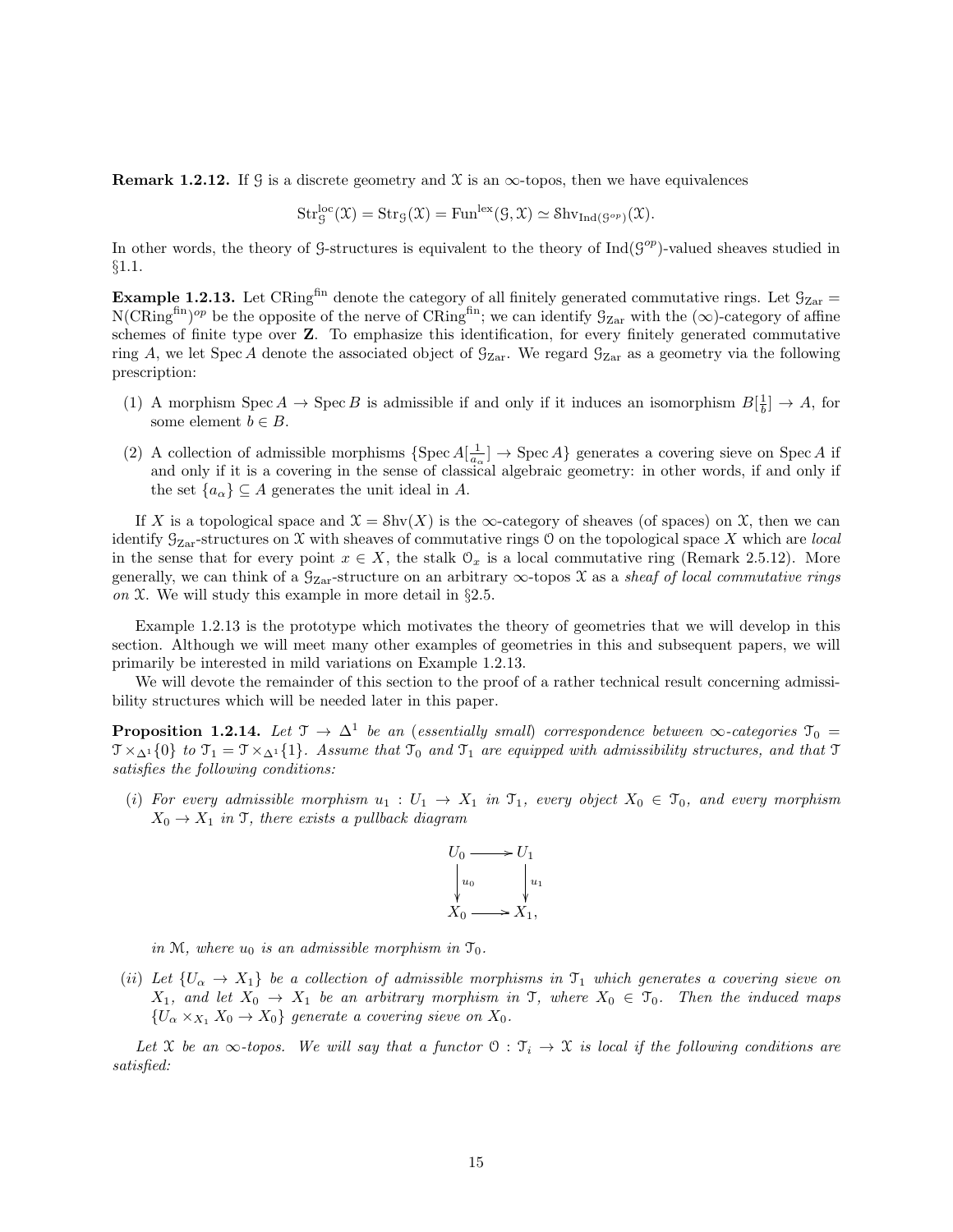(a) For every pullback diagram



in  $\mathcal{T}_i$  such that the vertical morphisms are admissible, the induced diagram



is a pullback square in X.

(b) For every collection of morphisms  $\{U_\alpha \to X\}$  in  $\mathfrak{T}_i$  which generates a covering sieve on X, the induced map

$$
\coprod_\alpha \mathfrak O(U_\alpha) \to \mathfrak O(X)
$$

is an effective epimorphism in X.

We will say that a natural transformation  $\alpha: \mathcal{O} \to \mathcal{O}'$  of local functors  $\mathcal{O}, \mathcal{O}' : \mathcal{T}_i \to \mathcal{X}$  is local if the following condition is satisfied:

(c) For every admissible morphism  $U \to X$  in  $\mathfrak{T}_i$ , the induced diagram



is a pullback square in X.

Then:

- (1) Let  $F: \text{Fun}(\mathfrak{T}_0, \mathfrak{X}) \to \text{Fun}(\mathfrak{T}_1, \mathfrak{X})$  be the functor defined by left Kan extension along T. Then F carries local objects of  $\text{Fun}(\mathfrak{T}_0, \mathfrak{X})$  to local objects of  $\text{Fun}(\mathfrak{T}_1, \mathfrak{X})$ .
- (2) The functor F carries local morphisms between local objects of  $Fun(\mathcal{T}_0, \mathcal{X})$  to local morphisms of  $Fun(\mathfrak{T}_1,\mathfrak{X}).$
- (3) Let  $0: \mathcal{T} \to \mathcal{X}$  be a functor such that the restrictions  $\mathcal{O}_0 = \mathcal{O} | \mathcal{T}_0$ ,  $\mathcal{O}_1 = \mathcal{O} | \mathcal{T}_1$  are local. Then  $\mathcal{O}$ induces a local transformation  $F(\mathcal{O}_0) \to \mathcal{O}_1$  if and only if the following condition is satisfied:
	- $(\star)$  For every pullback diagram



in  $\mathcal T$  of the type appearing in (i), the induced diagram

$$
\begin{array}{ccc}\n\mathcal{O}(U_0) & \longrightarrow & \mathcal{O}(U_1) \\
\downarrow & & \downarrow \\
\mathcal{O}(X_0) & \longrightarrow & \mathcal{O}(X_1)\n\end{array}
$$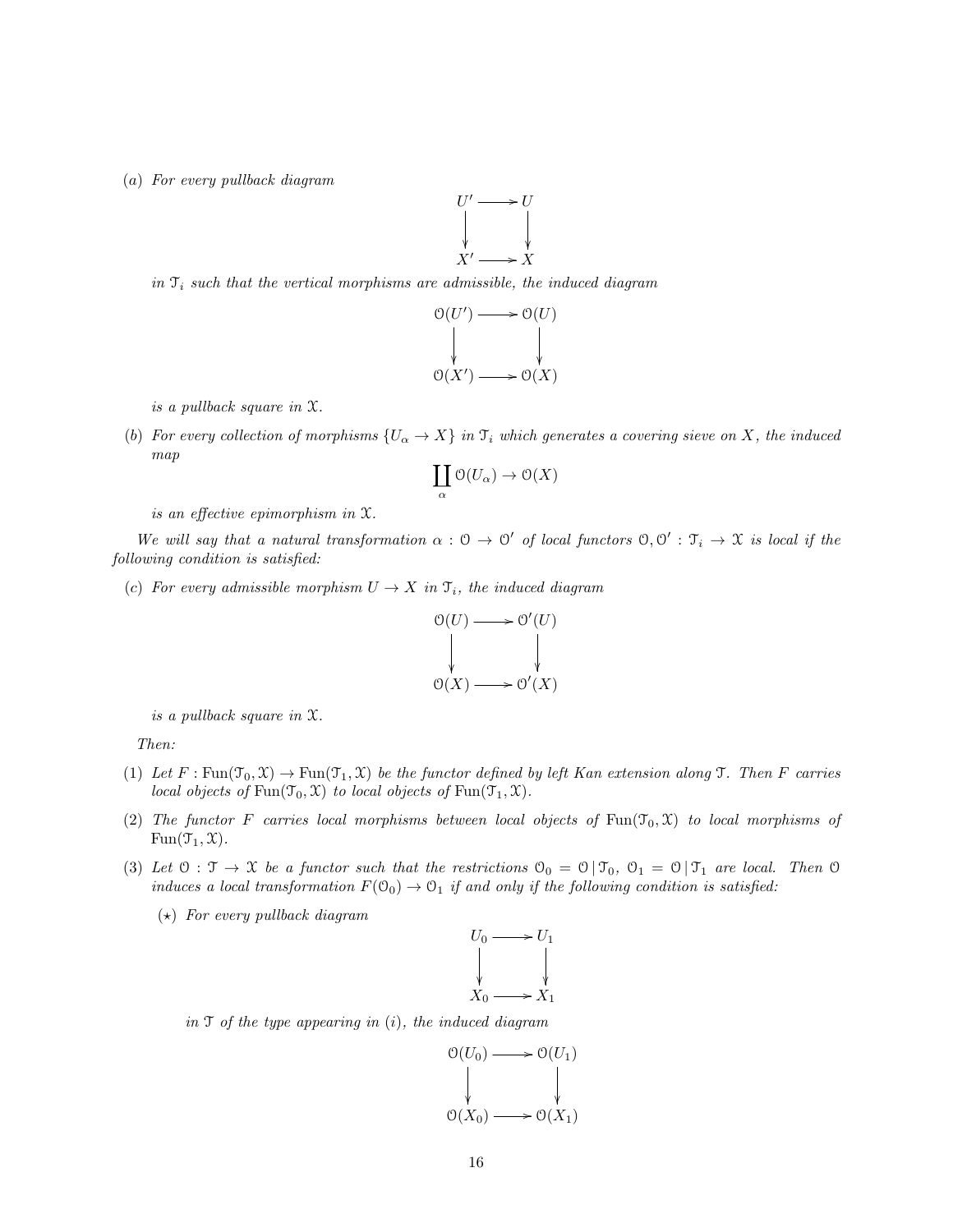is a pullback square in X.

The proof of Proposition 1.2.14 is elementary but somewhat tedious. We first establish the following lemma:

**Lemma 1.2.15.** Let X be an  $\infty$ -topos, C a small  $\infty$ -category, and  $\alpha : \mathcal{F} \to \mathcal{F}'$  a natural transformation between functors  $\mathfrak{F}, \mathfrak{F}': \mathfrak{C} \to \mathfrak{X}$ . Suppose that, for every morphism  $C \to D$  in  $\mathfrak{C}$ , the induced diagram

$$
\begin{array}{c}\n\mathfrak{F}(C) \xrightarrow{\alpha(C)} \mathfrak{F}'(C) \\
\downarrow \qquad \qquad \downarrow \qquad \qquad \downarrow \\
\mathfrak{F}(D) \xrightarrow{\alpha(D)} \mathfrak{F}'(D)\n\end{array}
$$

is a pullback square. Then:

(1) For every object  $C \in \mathcal{C}$ , the diagram

$$
\mathcal{F}(C) \xrightarrow{\alpha(C)} \mathcal{F}'(C)
$$
\n
$$
\downarrow \qquad \qquad \downarrow
$$
\n
$$
\downarrow \qquad \qquad \downarrow
$$
\n
$$
\downarrow \qquad \qquad \downarrow
$$
\n
$$
\downarrow \qquad \qquad \downarrow
$$
\n
$$
\downarrow \qquad \qquad \downarrow
$$
\n
$$
\downarrow \qquad \qquad \downarrow
$$
\n
$$
\downarrow \qquad \qquad \downarrow
$$
\n
$$
\downarrow \qquad \qquad \downarrow
$$
\n
$$
\downarrow \qquad \qquad \downarrow
$$

is a pullback diagram in X.

(2) Suppose given a diagram  $\sigma$ :



in X such that for each  $C \in \mathcal{C}$ , the induced diagram

$$
\begin{array}{ccc}\n\mathcal{F}(C) & \longrightarrow & \mathcal{F}'(C) \\
\downarrow & & \downarrow \\
X & \longrightarrow & X'\n\end{array}
$$

is a pullback square. Then  $\sigma$  is a pullback square.

*Proof.* Assertion (1) follows immediately from the characterization of  $\infty$ -topoi given in Theorem T.6.1.3.9. To prove (2), we observe that for each  $C \in \mathcal{C}$  we have a commutative diagram



The lower and outer squares are pullback diagrams, so the upper square is a pullback diagram as well. Passing to the colimit over C (and using the fact that colimits in  $\mathfrak X$  are universal), we conclude that that the canonical map colim  $\mathcal{F} \to (\text{colim } \mathcal{F}') \times_{X'} X$  is an equivalence, so that  $\sigma$  is a pullback diagram as desired.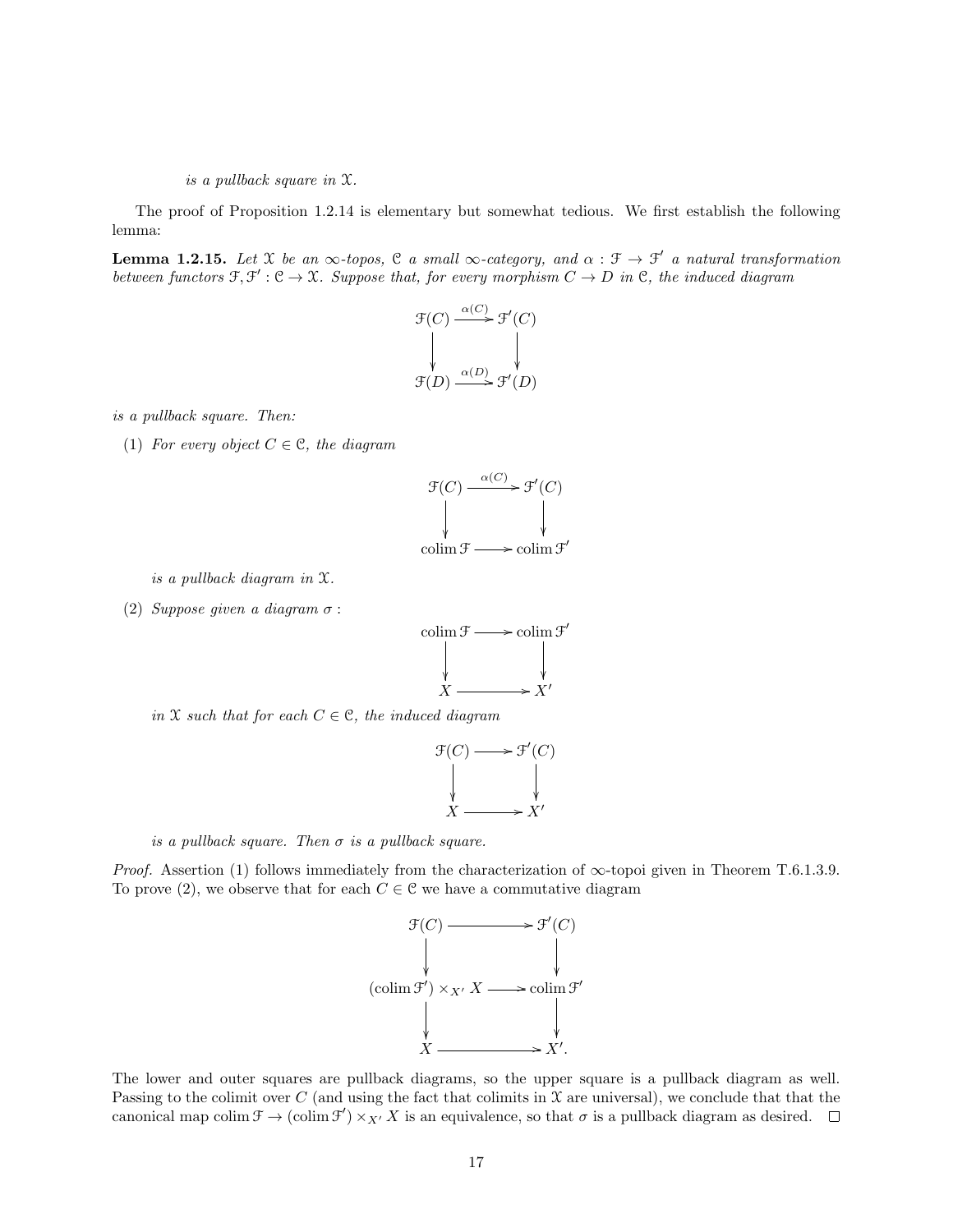*Proof of Proposition 1.2.14.* We first prove (1). Given a functor  $\mathcal{O}_0 : \mathcal{T}_0 \to \mathcal{X}$ , the functor  $F(\mathcal{O}_0)$  can be obtained by first choosing a functor  $\mathcal{O}: \mathcal{T} \to \mathcal{X}$  which is a left Kan extension of  $\mathcal{O}_0 = \mathcal{O} | \mathcal{T}_0$ , and then setting  $F(\mathcal{O}_0) = \mathcal{O} | \mathcal{T}_1$ . Let us therefore suppose that  $\mathcal{O}$  satisfies the following condition:

(\*) The functor  $0: \mathcal{T} \to \mathcal{X}$  is a left Kan extension of  $\mathcal{O}_0 = \mathcal{O} | \mathcal{T}_0$ , and  $\mathcal{O}_0$  is local on  $\mathcal{X}$ .

We wish to show that, in this case,  $\mathcal{O}_1 = \mathcal{O} | \mathcal{T}_1$  is a  $\mathcal{T}_1$ -structure on X. We must verify that two conditions are met:

- The functor  $\mathcal{O}_1$  preserves pullbacks by admissible morphisms. As a first step, we establish that  $\mathcal O$  has the following property:
	- (∗ 0 ) Suppose given a pullback diagram



in  $\mathfrak T$  as in  $(i)$ . Then the associated diagram

$$
\begin{array}{ccc}\n\mathfrak{O}(U_0) & \longrightarrow & \mathfrak{O}(U_1) \\
\downarrow & & \downarrow \\
\mathfrak{O}(X_0) & \longrightarrow & \mathfrak{O}(X_1)\n\end{array}
$$

is a pullback square in  $\mathfrak{X}$ .

To prove  $(*')$ , we let  $\phi: \mathfrak{I}'^{X_1} \to \mathfrak{I}'^{U_1}$  be the functor given by pullback along u. Let f denote the composition

$$
\mathfrak{T}'^{\mathfrak{X}_1}_0 \to \mathfrak{T}_0 \overset{\mathcal{O}_0}{\to} \mathfrak{X}
$$

and  $f'$  the composition

$$
\mathfrak{I}_0^{/U_1} \to \mathfrak{I}_0 \overset{\mathcal{O}_0}{\to} \mathfrak{X}.
$$

The functor  $\mathfrak{O}_0$  determines a Cartesian transformation  $f' \circ \phi \to f$  in the  $\infty$ -category Fun $(\mathfrak{I}_0^{X_1}, \mathfrak{X})$ . We have a commutative diagram

$$
\mathcal{O}(U_0) \longrightarrow \text{colim}(f' \circ \phi) \xrightarrow{\beta} \text{colim}(f') \xrightarrow{\beta'} \mathcal{O}(U_1)
$$
\n
$$
\downarrow \qquad \qquad \downarrow \qquad \qquad \downarrow
$$
\n
$$
\mathcal{O}(X_0) \longrightarrow \text{colim}(f) \xrightarrow{\beta''} \mathcal{O}(X_1).
$$

Lemma 1.2.15 implies that the left square is a pullback. It will therefore suffice to show that  $\beta$ ,  $\beta'$ , and  $\beta''$  are equivalences. For  $\beta'$  and  $\beta''$ , this follows immediately from assumption (\*). To show that  $\beta$  is an equivalence, it will suffice to show that  $\phi$  is left cofinal. This follows from the observation that  $\phi$  admits a left adjoint, given by composition with u.

Now consider a pullback diagram

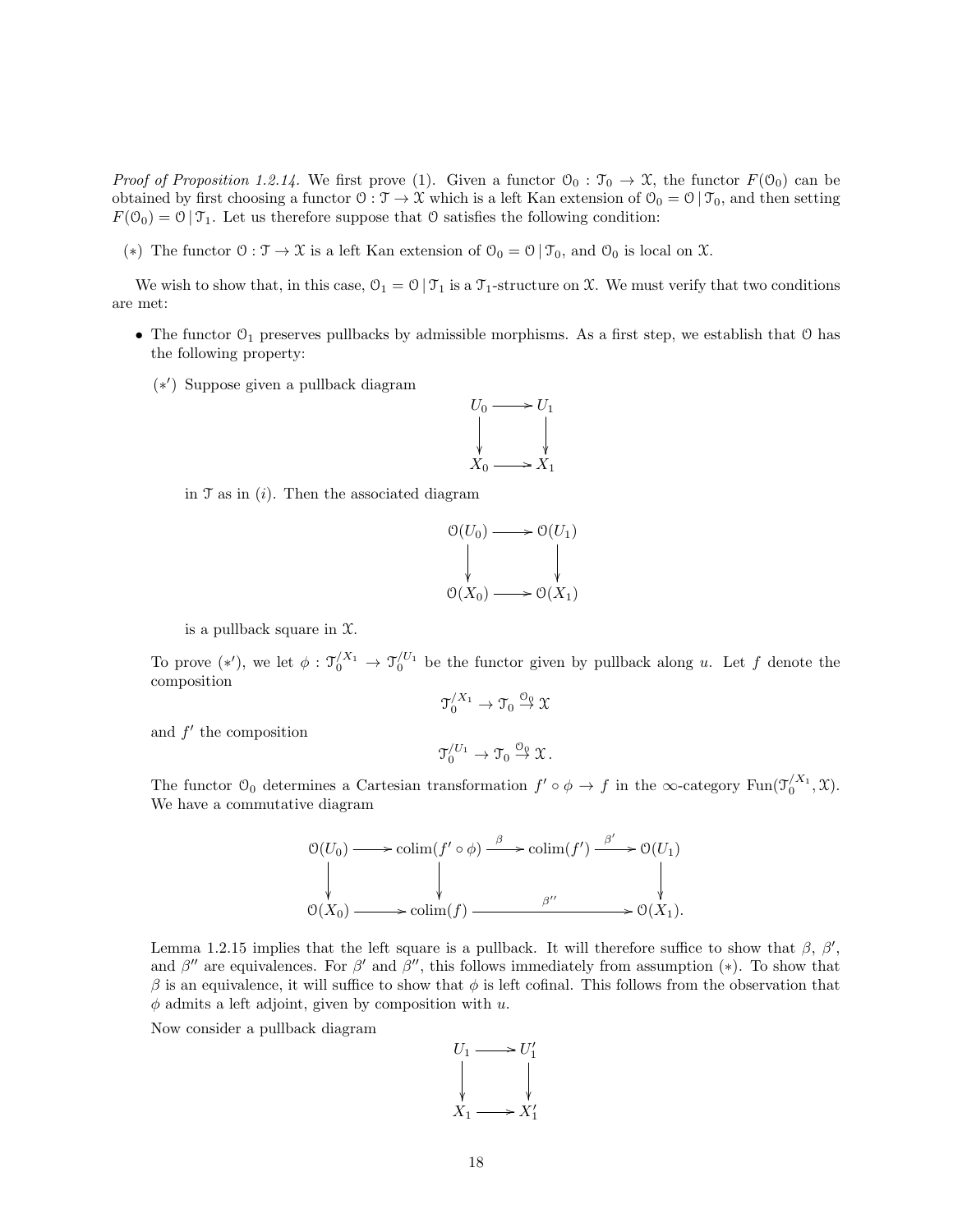in  $\mathcal{T}_1$ , where the vertical maps are admissible. Let f, f', and  $\phi$  be as above, so that we have a commutative diagram

$$
\begin{array}{ccc}\n\text{colim}(f' \circ \phi) & \longrightarrow \mathcal{O}_1(U_1) & \longrightarrow \mathcal{O}_1(U'_1) \\
\downarrow & \downarrow & \downarrow & \downarrow \\
\text{colim}(f) & \longrightarrow \mathcal{O}_1(X_1) & \longrightarrow \mathcal{O}_1(X'_1).\n\end{array}
$$

We wish to show that the right square is a pullback. Since the left horizontal arrows are equivalences. it will suffice to show that the outer square is a pullback. By Lemma 1.2.15, it will suffice to show that for every  $X_0 \in \mathcal{T}_0$  and every map  $X_0 \to X_1$  in  $\mathcal{T}$ , the induced diagram



is a pullback square in  $\mathfrak X$ , which follows immediately from  $(*')$ .

• Let  $\{U_\alpha \to X_1\}$  be an admissible covering of an object  $X_1 \in \mathfrak{T}_1$ . We wish to show that the induced map  $\prod_{\alpha} \mathcal{O}(U_{\alpha}) \to \mathcal{O}(X_1)$  is an effective epimorphism in X. Let  $f : \mathcal{T}'^{X_1} \to \mathcal{X}$  be as above, so that  $\mathcal{O}(X_1) \simeq \text{colim}(f)$ . It will therefore suffice to show that, for every object  $X_0 \in \mathcal{T}_0$  and every map  $X_0 \to X_1$  in T, the induced map

$$
u: \coprod_{\alpha} (\mathcal{O}(U_{\alpha}) \times_{\mathcal{O}(X_1)} \mathcal{O}(X_0)) \to \mathcal{O}(X_0)
$$

is an effective epimorphism. For each  $\alpha$ , set  $V_{\alpha} = U_{\alpha} \times_{X_1} X_0$ . In view of  $(*')$ , we can identify the left hand side with  $\prod_{\alpha} \mathcal{O}_0(V_{\alpha})$ . Since  $\mathcal{O}_0$  is local and and the maps  $\{V_{\alpha} \to X_1\}$  form an admissible covering (by  $(ii)$ ), the map u is an effective epimorphism as desired.

We now prove (3). Let  $0: \mathcal{T} \to \mathcal{X}$  satisfy the hypotheses of (3). Set  $\mathcal{O}_0 = \mathcal{O} | \mathcal{T}_0$ , and let  $\mathcal{O}' : \mathcal{T} \to \mathcal{X}$  be a left Kan extension of  $\mathcal{O}_0$ , so that  $\mathcal{O}'_1 = \mathcal{O}' \mid \mathcal{T}_1 \simeq F(\mathcal{O}_0)$  is local by virtue of (1). The identity transformation from  $\mathcal{O}_0$  to itself extends, in an essentially unique fashion, to a natural transformation  $\beta : \mathcal{O}' \to \mathcal{O}$ . We wish to show:

(3') If  $\beta$  induces a local map  $\beta_1: \mathcal{O}'_1 \to \mathcal{O}_1$ , then for every pullback diagram



as in  $(i)$ , the outer square in the diagram

$$
\begin{array}{ccc}\n\mathcal{O}_0(U_0) & \longrightarrow \mathcal{O}'_1(U_1) & \longrightarrow \mathcal{O}_1(U_1) \\
\downarrow & & \downarrow & \\
\mathcal{O}_0(X_0) & \longrightarrow \mathcal{O}'_1(X_1) & \longrightarrow \mathcal{O}_1(X_1)\n\end{array}
$$

is a pullback diagram. To prove this, we observe that the left square is a pullback by  $(*')$ , and the right square by our hypothesis that  $\beta_1$  is local.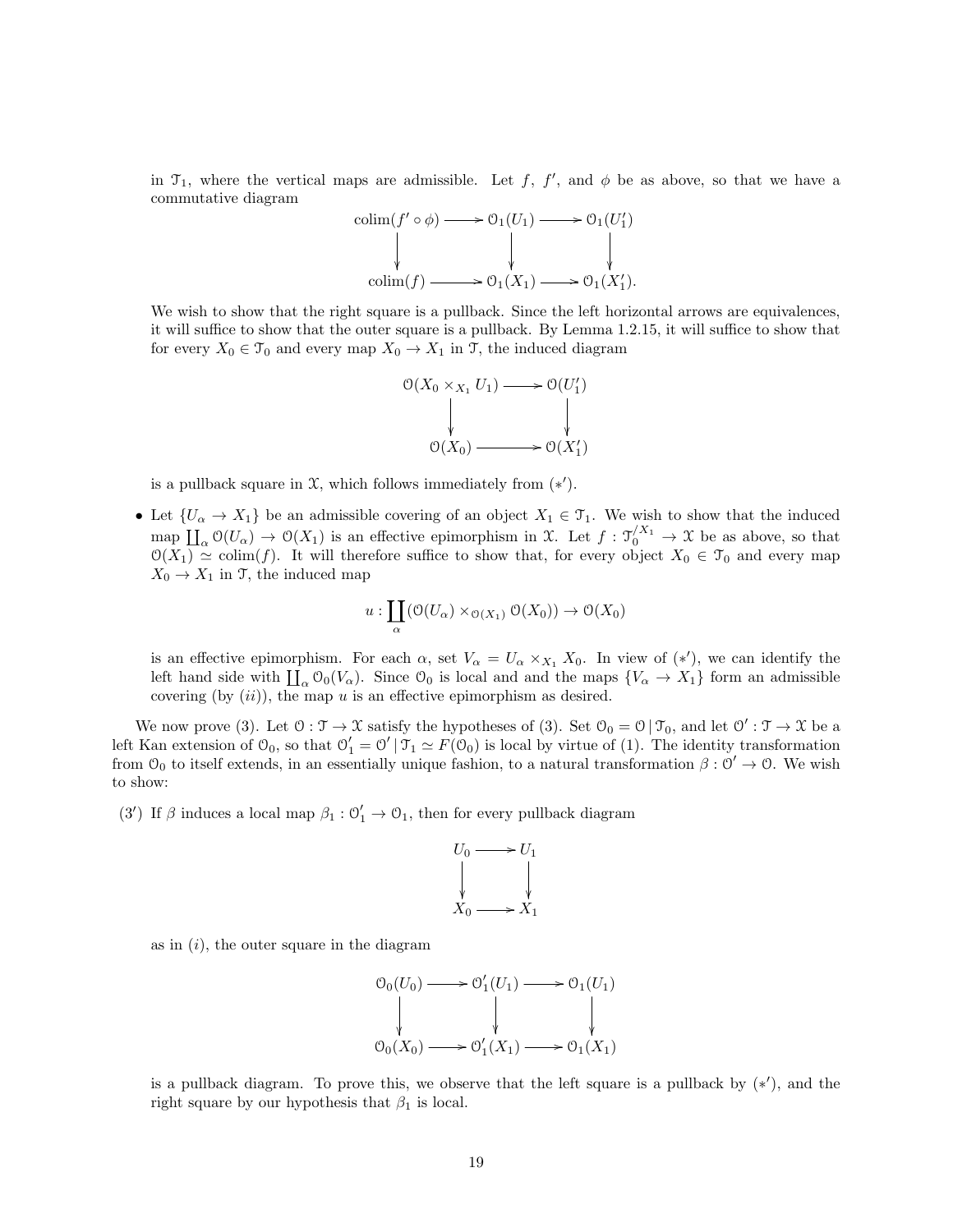$(3'')$  Suppose that, for every pullback diagram



as in  $(i)$ , the induced diagram

$$
\begin{array}{ccc}\n\mathcal{O}(U_0) & \longrightarrow & \mathcal{O}_1(U_1) \\
\downarrow & & \downarrow \\
\mathcal{O}(X_0) & \longrightarrow & \mathcal{O}(X_1)\n\end{array}
$$

is a pullback square in X. We wish to prove that  $\beta_1$  is local. Fix an admissible morphism  $U_1 \to X_1$  in  $\mathfrak{I}_1$ , and let  $f: \mathfrak{I}_0^{X_1} \to \mathfrak{X}, f': \mathfrak{I}_0^{U_1} \to \mathfrak{X},$  and  $\phi: \mathfrak{I}_0^{X_1} \to \mathfrak{I}_0^{U_1}$  be defined as above, so that we have a commutative diagram

$$
\begin{aligned}\n\text{colim}(f' \circ \phi) &\longrightarrow \mathcal{O}'(U_1) \longrightarrow \mathcal{O}(U_1) \\
\downarrow &\downarrow &\downarrow \\
\text{colim}(f) &\longrightarrow \mathcal{O}'(X_1) \longrightarrow \mathcal{O}(X_1).\n\end{aligned}
$$

Since the left horizontal arrows are equivalences, it suffices to show that the outer square is a pullback. This follows immediately from Lemma 1.2.15.

It remains to prove (2). Let  $\alpha : \mathcal{O}_0 \to \mathcal{O}'_0$  be a local morphism between local objects of Fun( $\mathcal{T}_0, \mathcal{X}$ ). We wish to prove that  $F(\alpha)$  is a local morphism in Fun $(\mathcal{T}_1, \mathcal{X})$ . Let  $\mathcal{O}, \mathcal{O}' : \mathcal{T}_0 \to \mathcal{X}$  be left Kan extensions of  $\mathcal{O}_0$  and  $\mathcal{O}'_0$ , respectively, and let  $\overline{\alpha} : \mathcal{O} \to \mathcal{O}'$  be an extension of  $\alpha$  (which is uniquely determined up to equivalence). We wish to show that  $\overline{\alpha}$  induces a local map from  $\mathcal{O} | \mathcal{T}_1$  to  $\mathcal{O}' | \mathcal{T}_1$ . By virtue of (3), it will suffice to show that the outer square in the diagram

$$
\begin{array}{ccc}\n\mathcal{O}_0(U_0) & \longrightarrow & \mathcal{O}'_0(U_0) \longrightarrow & \mathcal{O}'(U_1) \\
\downarrow & & \downarrow & \downarrow & \downarrow & \\
\mathcal{O}_0(X_0) & \longrightarrow & \mathcal{O}'_0(X_0) \longrightarrow & \mathcal{O}'_0(X_1)\n\end{array}
$$

is a pullback square in  $\mathfrak{X}$ , whenever

 $U_0 \longrightarrow U_1$ ŗ ŗ  $X_0 \longrightarrow X_1$ 

is as in the statement of (i). The left square is a pullback diagram in virtue of the assumption that  $\alpha$  is local, and the right square is a pullback diagram by  $(*')$ .  $\Box$ 

## 1.3 The Factorization System on  $\text{Str}_\mathcal{G}(\mathcal{X})$

Let  $f : A \to B$  be a homomorphism of commutative rings. Then f factors as a composition

$$
A \xrightarrow{f'} A[S^{-1}] \xrightarrow{f''} B
$$

where S is the collection of elements  $a \in A$  such that  $f(a) \in B$  is invertible, and  $f''$  is local in the sense that it carries noninvertible elements of  $A[S^{-1}]$  to noninvertible elements of B. This factorization is unique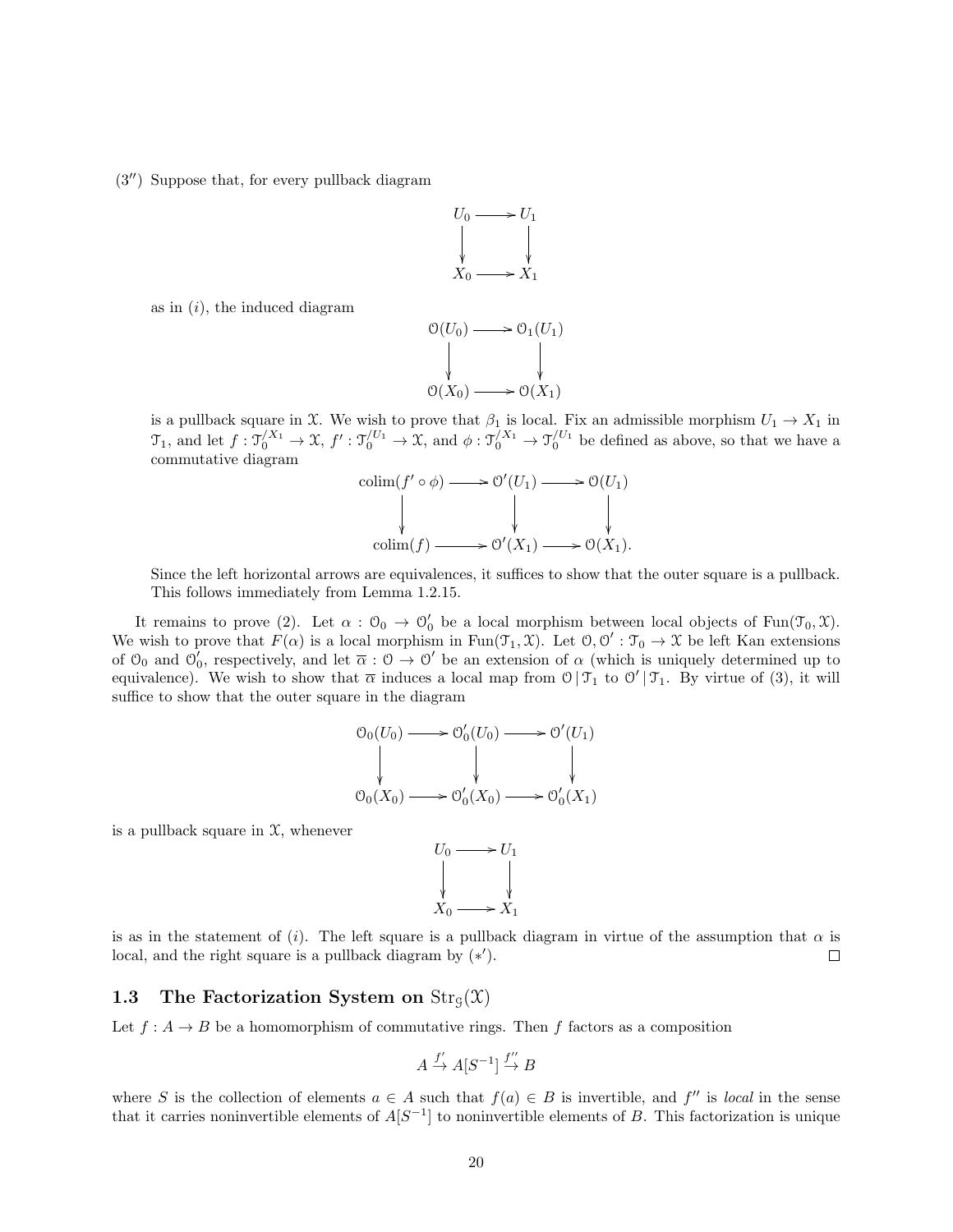up to (unique) isomorphism and depends functorially on  $f$ , so that we obtain a factorization system on the category CRing of commutative rings. More generally, if  $f : A \rightarrow B$  is a map of *sheaves* of commutative rings on a space  $X$ , then  $f$  admits an analogous factorization

$$
\mathcal{A} \xrightarrow{f'} \mathcal{A}' \xrightarrow{f''} \mathcal{B},
$$

which reduces to the previous factorization after passing to stalks at any point  $x \in X$ . Our goal in this section is to show that there is an analogous factorization system on the  $\infty$ -category Str<sub>G</sub>(X), where G is any geometry and X any  $\infty$ -topos (to recover the original situation, we can take G to be the geometry  $\mathcal{G}_{\mathrm{Zar}}$  of Example 1.2.13, and X to be the  $\infty$ -topos Shv $(X)$  of sheaves of spaces on X). More precisely, we will prove the following result:

- **Theorem 1.3.1.** (1) Let G be a geometry, and X an  $\infty$ -topos. Then there exists a factorization system  $(S_L^{\mathfrak{X}},S_R^{\mathfrak{X}})$  on  $\mathrm{Str}_{\mathfrak{S}}(\mathfrak{X})$ , where  $S_R^{\mathfrak{X}}$  is the collection morphisms belonging to  $\mathrm{Str}_{\mathfrak{S}}^{\mathrm{loc}}(\mathfrak{X})$ .
	- (2) The factorization system of (1) depends functorially on  $\mathfrak{X}$ . In other words, given any geometric morphism of  $\infty$ -topoi  $\pi^*: \mathfrak{X} \to \mathcal{Y}$ , composition with  $\pi^*$  induces a functor  $\text{Str}_{\mathcal{G}}(\mathfrak{X}) \to \text{Str}_{\mathcal{G}}(\mathcal{Y})$  which carries  $S_L^{\mathfrak{X}}$  to  $S_L^{\mathfrak{Y}}$  and  $S_R^{\mathfrak{X}}$  to  $S_R^{\mathfrak{Y}}$ .

**Remark 1.3.2.** Let  $\mathcal{G}$  and  $\mathcal{X}$  be as in Theorem 1.3.1, let  $\alpha : \mathcal{O}' \to \mathcal{O}''$  be a natural transformation of G-structures on X with associated factorization  $\mathcal{O}' \stackrel{\alpha^R}{\to} \mathcal{O} \stackrel{\alpha^L}{\to} \mathcal{O}''$ . Applying assertion (2) in the case where  $\pi^*: \mathfrak{X} \to \mathfrak{S}$  gives a point x of X, we deduce that the induced transformation on stalks

$$
\mathcal{O}'_x \to \mathcal{O}_x \to \mathcal{O}''_x
$$

is the associated factorization of  $\alpha_x : \mathcal{O}'_x \to \mathcal{O}''_x$  in  $\text{Str}_\mathcal{G}(S) \simeq \text{Ind}(\mathcal{G}^{op})$ . If X has enough points, then the converse to this assertion holds as well.

**Remark 1.3.3.** The functorial dependence of the factorization system  $(S_L^{\mathcal{X}}, S_R^{\mathcal{X}})$  on the geometry  $\mathcal{G}$  is more subtle; we will return to this point in §2.1.

In order to prove Theorem 1.3.1, we will need a good understanding of the  $\infty$ -category Pro( $\mathcal{G}$ ) of proobjects of G. We begin by introducing some terminology.

**Definition 1.3.4.** Let G be a geometry, and let  $j : \mathcal{G} \to \text{Pro}(\mathcal{G})$  denote the Yoneda embedding. We will say that a morphism  $f: U \to X$  in the  $\infty$ -category Pro(G) is *proadmissible* if there exists a small filtered diagram  $p: \mathcal{I} \to \text{Fun}(\Delta^1, \mathcal{G})$  such that each  $p(I)$  is an admissible morphism of  $\mathcal{G}$ , and f is a limit of the composite diagram

$$
\mathcal{I} \stackrel{p}{\to} \operatorname{Fun}(\Delta^1, \mathcal{G}) \stackrel{j}{\to} \operatorname{Fun}(\Delta^1, \operatorname{Pro}(\mathcal{G})).
$$

For each object  $X \in \text{Pro}(\mathcal{G})$ , we let  $\text{Pro}(\mathcal{G})^{\text{pro-adm}}_{/X}$  denote the full subcategory spanned by the proadmissible morphisms.

**Remark 1.3.5.** Let  $\mathcal{G}$  be a geometry. The composition

$$
Fun(\Delta^1, \mathcal{G}) \times \Delta^1 \to \mathcal{G} \xrightarrow{j} Pro(\mathcal{G})
$$

classifies a map  $\text{Fun}(\Delta^1, \mathcal{G}) \to \text{Fun}(\Delta^1, \text{Pro}(\mathcal{G}))$ . Since  $\text{Fun}(\Delta^1, \mathcal{G})$  is idempotent complete, Proposition T.5.3.5.15 implies that this map induces an equivalence of  $\infty$ -categories

$$
\phi: \mathrm{Pro}(\mathrm{Fun}(\Delta^1, \mathcal{G})) \simeq \mathrm{Fun}(\Delta^1, \mathrm{Pro}(\mathcal{G})).
$$

Let Fun<sup>ad</sup>( $\Delta^1$ , G) denote the full subcategory of Fun( $\Delta^1$ , G) spanned by the admissible morphisms of G. The inclusion of Fun<sup>ad</sup>( $\Delta^1$ , G) into Fun( $\Delta^1$ , G) induces a fully faithful embedding Pro(Fun<sup>ad</sup>( $\Delta^1$ , G))  $\rightarrow$ Pro(Fun( $\Delta^1$ , G)). Composing with the equivalence  $\phi$ , we obtain a fully faithful embedding

$$
Pro(Fun^{ad}(\Delta^1, \mathcal{G})) \to Fun(\Delta^1, Pro(\mathcal{G})).
$$

Unwinding the definitions, we see that the essential image of this functor can be identified with the full subcategory spanned by the proadmissible morphisms of  $Pro(\mathcal{G})$ .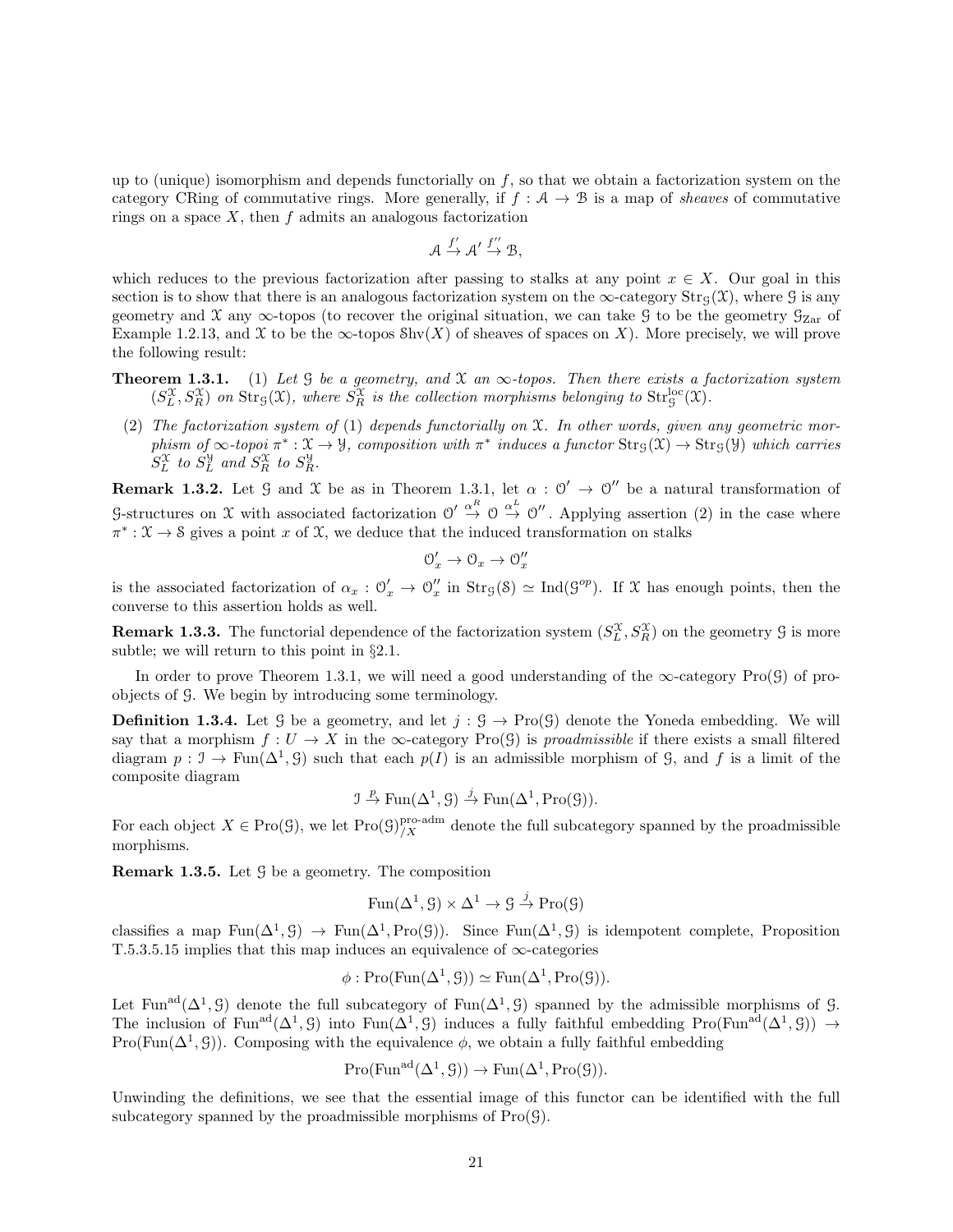**Remark 1.3.6.** Let G be a geometry, and  $f: U \to X$  a morphism in G. If  $j(f)$  is proadmissible, then  $j(f)$ can be obtained as the colimit of some filtered diagram  $\{j(f_\alpha)\}\,$ , where each  $f_\alpha$  is an admissible morphism in G. Since  $j(f)$  is a compact object of  $Fun(\Delta^1, Pro(\mathcal{G}))$ , we conclude that  $j(f)$  is a retract of some  $j(f_\alpha)$ , so that f is a retract of  $f_{\alpha}$  and therefore admissible.

**Remark 1.3.7.** Let G be a geometry, and let X be an object of Pro(G). A morphism  $U \to X$  is proadmissible if and only if, as an object of  $\text{Pro}(\mathcal{G})/X, U$  can be identified with a small filtered limit of morphisms  $U_{\alpha} \to X$ which fit into pullback diagrams

$$
U_{\alpha} \longrightarrow X
$$
  
\n
$$
\downarrow \qquad \qquad \downarrow
$$
  
\n
$$
j(U'_{\alpha}) \xrightarrow{j(f'_{\alpha})} j(X'),
$$

where  $j: \mathcal{G} \to \text{Pro}(\mathcal{G})$  denotes the Yoneda embedding and each  $f'_{\alpha}$  is an admissible morphism of  $\mathcal{G}$ .

**Lemma 1.3.8.** Let  $G$  be a geometry. Then the class of proadmissible morphisms of Pro $(G)$  constitutes a strongly saturated collection of morphisms of  $\text{Pro}(\mathcal{G})^{op} \simeq \text{Ind}(\mathcal{G}^{op})$ , which is of small generation.

*Proof.* Let Fun<sup>pro-adm</sup>( $\Delta^1$ , Pro(G)) denote the full subcategory of Fun( $\Delta^1$ , Pro(G)) spanned by the proadmissible morphisms. The description of Remark 1.3.5 implies that  $Fun<sup>pro-adm</sup>(\Delta^1, Pro(G))$  is stable under small limits, and generated under small limits by a small subcategory. Remark 1.3.7 shows that the class of proadmissible morphisms is stable under pullbacks. It remains to show that the class of proadmissible morphisms is stable under composition.

Choose proadmissible morphisms  $f : X \to Y$  and  $g : Y \to Z$  in Pro(G); we wish to show that  $g \circ f$  is proadmissible. In view of Remark 1.3.7, we may assume that f is a filtered limit of morphisms  $\{f_\alpha : U_\alpha \to Y\}$ , where each  $f_{\alpha}$  is the pullback of an admissible morphism  $f'_{\alpha}$  in G. It suffices to show that each composition  $g \circ f_{\alpha}$  is admissible. Replacing f by  $f_{\alpha}$ , we may assume that there exists a pullback diagram



where  $f'$  is an admissible morphism of  $\mathcal{G}$ .

Applying Remark 1.3.7 again, we may assume that g is the limit of a diagram of morphisms  ${g_\beta : V_\beta \to P}$  $Z\}_{\beta\in B}$  indexed by a filtered partially ordered set B, such that each  $g_{\beta}$  is a pullback of some admissible morphism  $g'_{\beta}: V'_{\beta} \to Z'_{\beta}$  in G. Since  $j(Y')$  is a cocompact object of Pro(G), we may assume that h is homotopic to a composition  $Y \stackrel{\beta_0}{\to} V_{\beta_0} \stackrel{g_{\beta_0}}{\to} Z$  for some  $\beta_0 \in B$ . It follows that we can identify X with the limit of the diagram  $\{V_\beta \times_{j(Y')} j(X')\}_{\beta \ge \beta_0}$ . It will therefore suffice to show that each of the composite maps

$$
V_{\beta} \times_{j(Y')} j(X') \to V_{\beta} \to Z
$$

is proadmissible. Each of these composite maps is a pullback of  $j(h_\beta)$ , where  $h_\beta: V'_\beta \times Y' \to Z'_\beta \times X'$  is the product of  $g_\beta$  with f'. It follows that  $h_\beta$  is admissible, as desired.

Corollary 1.3.9. Suppose given a commutative diagram



in Pro( $\mathcal{G}$ ), where q is proadmissible. Then f is proadmissible if and only if h is proadmissible.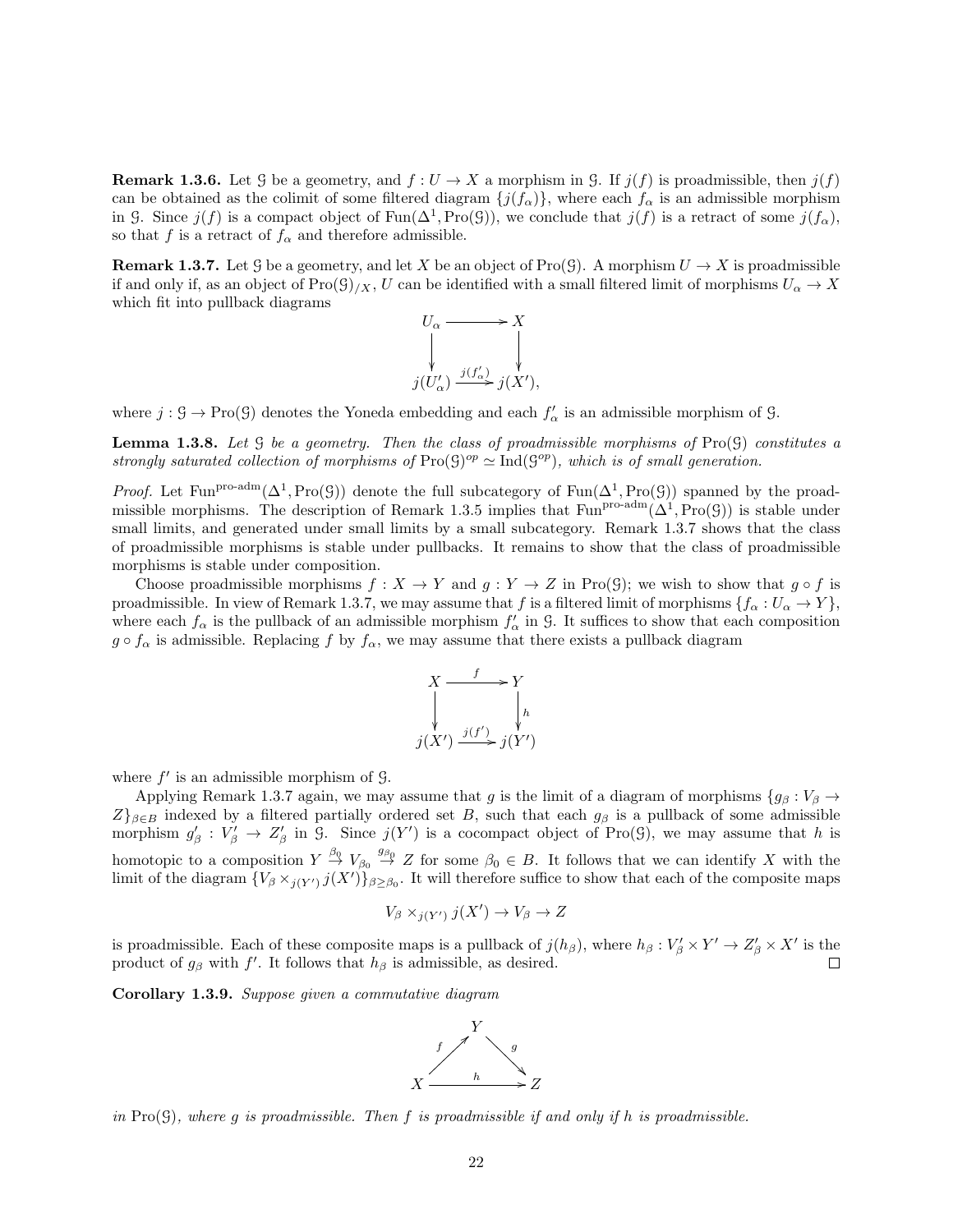Proof. Combine Lemma 1.3.8 with Corollary T.5.5.5.8.

We are now ready to prove the Theorem 1.3.1 in the special case  $\mathfrak{X} = \mathcal{S}$ .

**Proposition 1.3.10.** Let G be a geometry. Then there exists a factorization system  $(S_L, S_R)$  on the  $\infty$ category Fun<sup>lex</sup> $(\mathcal{G}, \mathcal{S}) \simeq \text{Pro}(\mathcal{G})^{op}$ , where:

- (1) A morphism of Fun<sup>lex</sup>( $\mathcal{G}, \mathcal{S}$ ) belongs to  $S_L$  if and only if it is proadmissible, when viewed as a morphism in  $Pro(G)$ .
- (2) A morphism  $\alpha: \mathcal{O} \to \mathcal{O}'$  in Fun<sup>lex</sup>(9,8) belongs to  $S_R$  if and only if, for every admissible morphism  $f: U \to X$  in  $\mathcal{G}$ , the diagram



is a pullback square in S.

*Proof.* Let S denote the class of all morphisms in Fun<sup>lex</sup>( $\mathcal{G}, \mathcal{S}$ ) of the form  $j(f)$ , where  $f : U \to X$  is an admissible morphism of G and  $j: \mathcal{G}^{op} \to \text{Fun}^{\text{lex}}(\mathcal{G}, \mathcal{S})$  denotes the Yoneda embedding. Using Lemma 1.3.8, we deduce that  $S_L$  is the saturated class of morphisms of Fun<sup>lex</sup>( $G, \delta$ ) generated by S. It follows from Proposition T.5.5.5.7 that  $(S_L, S_L^{\perp})$  form a factorization system on Fun<sup>lex</sup> $(\mathcal{G}, \mathcal{S})$ . Since  $S_L$  is generated by S under colimits, Proposition T.5.2.8.6 implies that  $S_L^{\perp} = S^{\perp}$ . Finally, the equality  $S^{\perp} = S_R$  follows by unwinding the definitions.  $\Box$ 

The proof of Theorem 1.3.1 in general will require a few more lemmas.

**Lemma 1.3.11.** Let  $C$  be an  $\infty$ -category,  $C^0 \subseteq C$  a localization of  $C$ , and  $Y$  an object of  $C_0$ . Then  $C^0_{/Y}$  is a localization of  $\mathfrak{C}_{/Y}$ . Moreover, a morphism  $f: X \to X'$  in  $\mathfrak{C}_{/Y}$  exhibits  $X'$  as a  $\mathfrak{C}_{/Y}^0$ -localization of X if and only if f exhibits X' as a  $\mathcal{C}^0$ -localization of X in the  $\infty$ -category  $\mathcal{C}$ .

*Proof.* We first prove the "if" direction of the last assertion. Choose a morphism  $Y' \to Y$  in C, where  $Y' \in \mathcal{C}^0$ . We have a map of homotopy fiber sequences

$$
\begin{array}{ccc}\n\text{Map}_{\mathcal{C}/Y}(X',Y') \xrightarrow{\phi} \text{Map}_{\mathcal{C}/Y}(X,Y') \\
\downarrow & \downarrow & \downarrow \\
\text{Map}_{\mathcal{C}}(X',Y') \xrightarrow{\phi'} \text{Map}_{\mathcal{C}}(X,Y') \\
\downarrow & \downarrow & \downarrow \\
\text{Map}_{\mathcal{C}}(X',Y) \xrightarrow{\phi''} \text{Map}_{\mathcal{C}}(X,Y).\n\end{array}
$$

Since the maps  $\phi'$  and  $\phi''$  are homotopy equivalences, we conclude that  $\phi$  is a homotopy equivalence as desired.

We now show that  $\mathcal{C}_{/Y}^0$  is a localization of  $\mathcal{C}_{/Y}$ . In view of Proposition T.5.2.7.8 and the above argument, it will suffice to show that for every map  $h: X \to Y$ , there exists a factorization

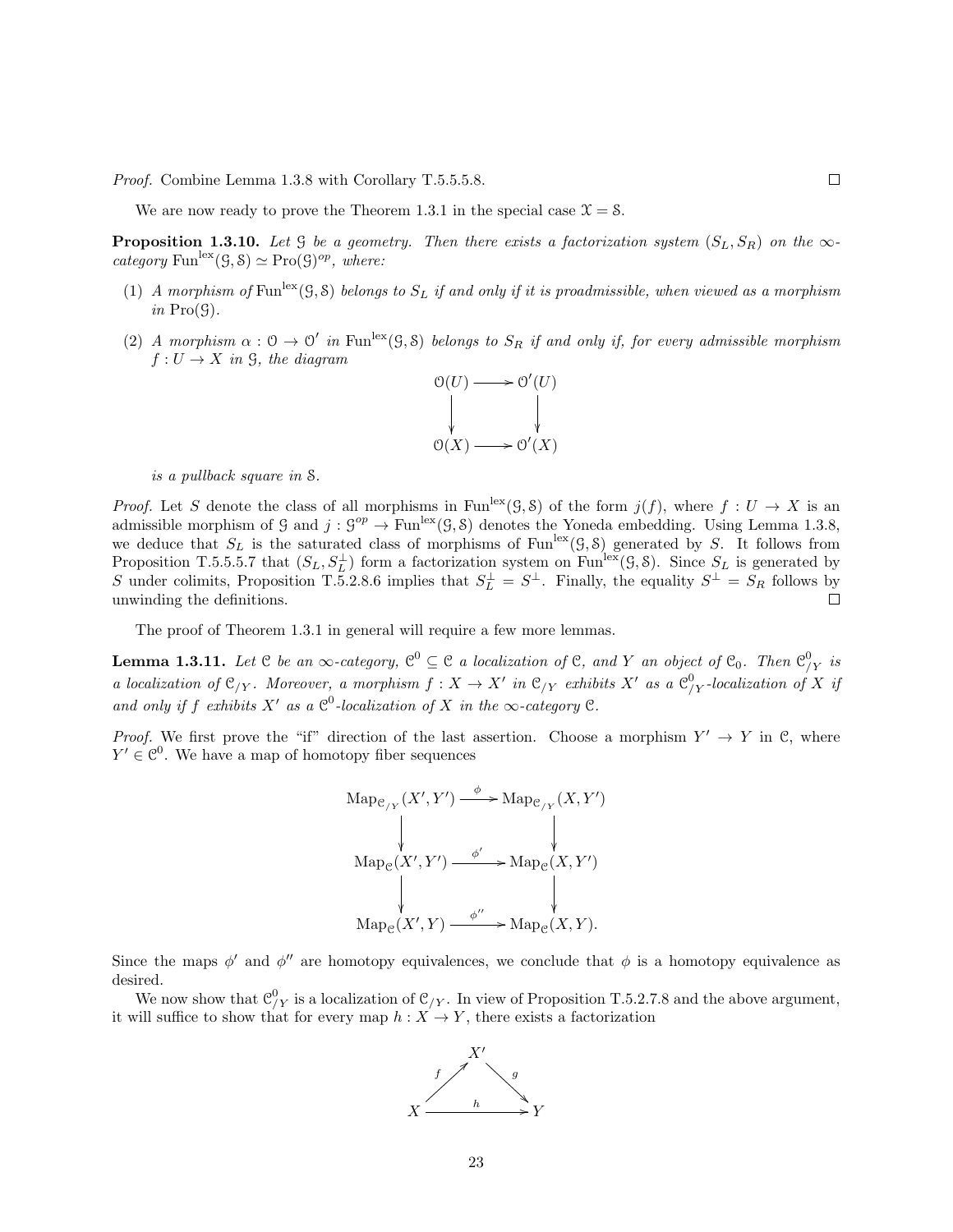where f exhibits X' as a  $\mathcal{C}^0$ -localization of X. The existence of f follows from Proposition T.5.2.7.8 (applied to the  $\infty$ -category C), and the ability to complete the diagram follows from the assumption that  $Y \in \mathbb{C}^0$ .

To complete the proof, we observe that any  $\mathcal{C}_{/Y}^0$ -localization  $X \to X''$  must be equivalent to the morphism  $X \to X'$  constructed above, so that  $X \to X''$  also exhibits  $X''$  as a  $\mathcal{C}^0$ -localization of X.  $\Box$ 

**Lemma 1.3.12.** Let C be an  $\infty$ -category equipped with a factorization system  $(S_L, S_R)$ , and let  $L : \mathcal{C} \to \mathcal{C}$  be a localization functor such that  $LS_R \subseteq S_R$ . Then the full subcategory  $L \subset \mathcal{C}$  admits a factorization system  $(S'_L, S'_R)$ , where:

- (1) A morphism  $f'$  in  $L \mathcal{C}$  belongs to  $S'_{L}$  if and only if  $f'$  is a retract of  $Lf$ , for some  $f \in S_{L}$ .
- (2) A morphism g in  $L \mathcal{C}$  belongs to  $S'_R$  if and only if  $g \in S_R$ .

*Proof.* Clearly  $S'_{L}$  and  $S'_{R}$  are stable under the formation of retracts. Let  $h: X \to Z$  be a morphism in  $L \mathfrak{C}$ ; we wish to show that  $h$  factors as a composition

$$
X \xrightarrow{f'} Y' \xrightarrow{g'} Z
$$

where  $f' \in S'_L$  and  $g' \in S'_R$ . First, choose a factorization of h as a composition

$$
X \xrightarrow{f} Y \xrightarrow{g} Z.
$$

Then  $Lf \in S'_L$ ,  $Lg \in S'_R$ , and  $h \simeq Lh \simeq Lg \circ Lf$ .

It remains to show that  $f' \perp g'$ , for  $f' \in S'_L$  and  $g' \in S'_R$ . Without loss of generality, we may suppose  $f' = Lf$  for some  $f \in S_L$ . Choose a commutative diagram

$$
A \longrightarrow LA \longrightarrow X
$$
  
\n
$$
\downarrow f \qquad \qquad \downarrow f \qquad \qquad \downarrow g'
$$
  
\n
$$
B \longrightarrow LB \longrightarrow Y.
$$

We wish to show that the mapping space  $\mathrm{Map}_{\mathcal{C}_{LA//Y}}(LB, X)$  is weakly contractible. We have a commutative diagram of fiber sequences

$$
\begin{array}{ccc}\n\text{Map}_{\mathcal{C}_{LA//Y}}(LB,X) \xrightarrow{\phi} \text{Map}_{\mathcal{C}_{A//Y}}(B,X) \\
\downarrow & \downarrow & \downarrow \\
\text{Map}_{\mathcal{C}_{/Y}}(LB,X) \xrightarrow{\phi'} \text{Map}_{\mathcal{C}_{/Y}}(B,X) \\
\downarrow & \downarrow & \downarrow \\
\text{Map}_{\mathcal{C}_{/Y}}(LA,X) \xrightarrow{\phi''} \text{Map}_{\mathcal{C}_{/Y}}(A,X).\n\end{array}
$$

Using Lemma 1.3.11, we deduce that  $\phi'$  and  $\phi''$  are homotopy equivalences. It follows that  $\phi$  is also a homotopy equivalence. We are therefore reduced to proving that  $\mathrm{Map}_{\mathcal{C}_{A//Y}}(B, X)$  is contractible, which follows from the orthogonality relation  $f \perp g'$ .  $\Box$ 

Lemma 1.3.13. Suppose given a pair of adjoint functors

$$
\mathfrak{C} \underset{G}{\overset{F}{\Longleftrightarrow}} \mathfrak{D} \, .
$$

Let  $(S_L, S_R)$  be a factorization system on C, and  $(S'_L, S'_R)$  a factorization system on D. The following conditions are equivalent: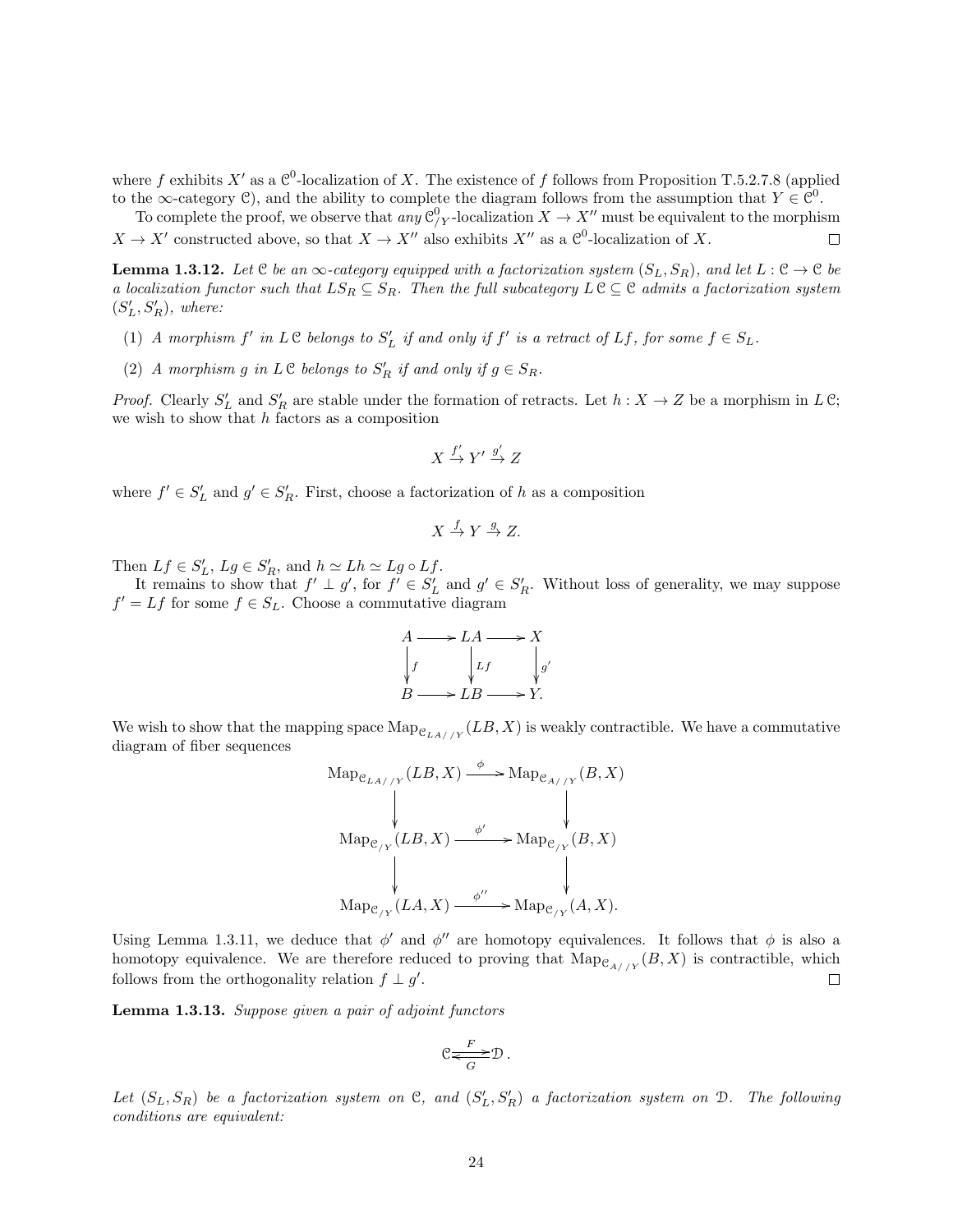- (1) The functor F carries  $S_L$  to  $S'_L$ .
- (2) The functor G carries  $S'_R$  to  $S_R$ .

Proof. This follows immediately from Remark T.5.2.8.7 and Proposition T.5.2.8.11.

*Proof of Theorem 1.3.1.* We first show that there exists a factorization system  $(\overline{S}_L^{\mathcal{X}}, \overline{S}_R^{\mathcal{X}})$  on Fun<sup>lex</sup> $(\mathcal{G}, \mathcal{X}),$ characterized by the following condition:

 $\Box$ 

(\*) The collection  $\overline{S}_R^{\mathcal{X}}$  consists of those morphisms  $\alpha: \mathcal{O} \to \mathcal{O}'$  such that for every admissible morphism  $U \rightarrow X$  in 9, the diagram



If  $X = S$ , this follows from Proposition 1.3.10. In the general case, we may assume without loss of generality that  $\mathfrak{X} = L \mathcal{P}(\mathfrak{C})$ , where C is a small  $\infty$ -category and L is a left exact localization functor from  $\mathcal{P}(\mathfrak{C})$ to itself. Using Corollary T.5.2.8.18, we deduce that the  $\infty$ -category Fun<sup>lex</sup> $(\mathcal{G}, \mathcal{P}(\mathcal{C})) \simeq \text{Fun}(\mathcal{C}^{op}, \text{Fun}^{\text{lex}}(\mathcal{G}, \delta))$ admits a factorization system  $(S_L, S_R)$  satisfying (\*). Composition with L induces a localization functor from Fun<sup>lex</sup>( $\mathcal{G}, \mathcal{P}(\mathcal{C})$ ) to itself; since L is left exact, this functor carries  $S_R$  to itself. It follows from Lemma 1.3.12 that  $(S_L, S_R)$  induces a factorization system  $(\overline{S}_L^{\mathcal{X}}, \overline{S}_R^{\mathcal{X}})$  on the  $\infty$ -category Fun<sup>lex</sup> $(\mathcal{G}, \mathcal{X})$ , and this factorization system clearly satisfies (∗) as well.

We now claim that the factorization system on Fun<sup>lex</sup> $(\mathcal{G}, \mathcal{X})$  restricts to a factorization system on the full subcategory  $\text{Str}_{\mathcal{G}}(\mathfrak{X})$ . Namely, let  $S_L^{\mathfrak{X}}$  denote the collection of all morphisms in  $\text{Str}_{\mathcal{G}}(\mathfrak{X})$  belonging to  $\overline{S}_L^{\mathfrak{X}}$ , and define  $S_R^{\mathcal{X}}$  likewise. We claim that  $(S_L^{\mathcal{X}}, S_R^{\mathcal{X}})$  is a factorization system on  $\text{Str}_{\mathcal{G}}(\mathcal{X})$ . It is clear that  $f \perp g$ for  $f \in S_L^{\mathcal{X}}, g \in S_R^{\mathcal{X}},$  and that the collections  $S_L^{\mathcal{X}}$  and  $S_R^{\mathcal{X}}$  are stable under retracts. To complete the proof, it will suffice to show that every morphism  $h : \mathcal{O} \to \mathcal{O}''$  in  $\text{Str}_{\mathcal{G}}(\mathfrak{X})$  factors as a composition

$$
\mathcal{O} \stackrel{f}{\rightarrow} \mathcal{O}' \stackrel{g}{\rightarrow} \mathcal{O}'',
$$

where  $f \in S_L^{\mathfrak{X}}$  and  $g \in S_R^{\mathfrak{X}}$ . Since  $(\overline{S}_L^{\mathfrak{X}}, \overline{S}_R^{\mathfrak{X}})$  is a factorization system on Fun<sup>lex</sup> $(\mathfrak{G}, \mathfrak{X})$ , we can choose such a factorization with  $f \in \overline{S}_L^{\mathcal{X}}$  and  $g \in \overline{S}_R^{\mathcal{X}}$ . To complete the proof it will suffice to show that  $\mathcal{O}' \in \text{Str}_{\mathcal{G}}(\mathcal{X})$ . In other words, we must show that for every admissible covering  $\{U_\alpha \to X\}$  of an object  $X \in \mathcal{G}$ , the induced map  $\psi: \coprod_{\alpha} O'(U_{\alpha}) \to O'(X)$  is an effective epimorphism in X. Using the assumption that  $g \in \overline{S}_{R}^{\mathfrak{X}}$  (and the fact that colimits in  $\mathfrak X$  are universal), we conclude that the diagram

$$
\begin{array}{ccc}\n\coprod_{\alpha} \mathcal{O}'(U_{\alpha}) & \longrightarrow & \coprod_{\alpha} \mathcal{O}''(U_{\alpha}) \\
\downarrow_{\psi} & & \downarrow_{\phi} \\
\mathcal{O}'(X) & \longrightarrow & \mathcal{O}''(X)\n\end{array}
$$

is a pullback square in X. Since  $\mathcal{O}'' \in \text{Str}_{\mathcal{G}}(\mathcal{X})$ , the map  $\phi$  is an effective epimorphism. Thus  $\psi$  is also an effective epimorphism (Proposition T.6.2.3.15), as desired.

We now complete the proof by showing that the factorization system  $(S_L^{\mathcal{X}}, S_R^{\mathcal{X}})$  depends functorially on  $\mathcal{X}$ . Let π<sup>\*</sup> :  $\mathcal{X}$  → *Y* be a left exact, colimit preserving functor; we wish to show that composition with π<sup>\*</sup> carries  $S_L^{\mathfrak{X}}$  to  $S_L^{\mathfrak{Y}}$  and  $S_R^{\mathfrak{X}}$  to  $S_R^{\mathfrak{Y}}$ . The second assertion follows immediately from the left exactness of  $f^*$ . To prove the first, we will show something slightly stronger: the induced functor  $F : \text{Fun}^{\text{lex}}(\mathcal{G}, \mathcal{X}) \to \text{Fun}^{\text{lex}}(\mathcal{G}, \mathcal{Y})$ carries  $\overline{S}_L^{\mathcal{X}}$  to  $\overline{S}_L^{\mathcal{Y}}$ . Note that F admits a right adjoint G, given by composition with a right adjoint  $\pi_*$  to  $\pi^*$ . Since  $\pi_*$  is left exact, the functor G carries  $\overline{S}_R^{\mathcal{Y}}$  to  $\overline{S}_R^{\mathcal{X}}$ ; the desired result now follows from Lemma 1.3.13.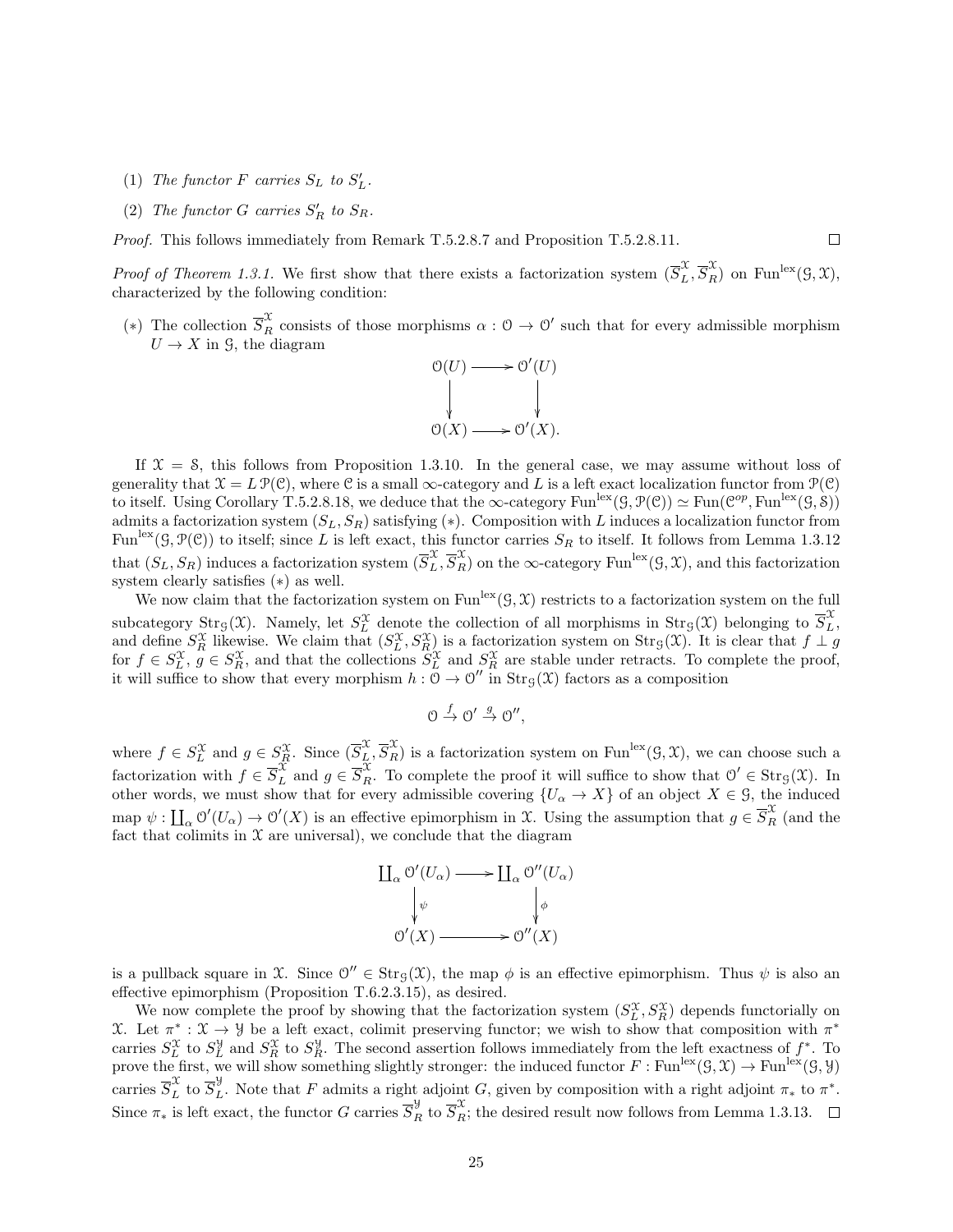## 1.4 Classifying ∞-Topoi

For every topological space X, the  $\infty$ -category Shv(X) of sheaves of spaces on X is an  $\infty$ -topos. Moreover, if the topological space X is *sober* (that is, if every irreducible closed subset of X has a unique generic point), then we can recover X from Shv(X): the points  $x \in X$  can be identified with isomorphism classes of geometric morphisms  $x^* : Shv(X) \to S$ , and open subsets of X can be identified with subobjects of the unit object  $1 \in Shv(X)$ . In other words, the space X and the  $\infty$ -topos Shv $(X)$  are interchangable: either one canonically determines the other.

The situation described above can be summarized by saying that we can regard the theory of ∞-topoi as a generalization of the classical theory of topological spaces (more precisely, of the theory of sober topological spaces). In this paper, we have opted to dispense with topological spaces altogether and work almost entirely in the setting of ∞-topoi. This extra generality affords us some flexibility which is useful even if we are ultimately interested primarily in ordinary topological spaces. For example, every  $\infty$ -topos X represents a functor from topological spaces to  $\infty$ -categories, described by the formula

$$
X \mapsto \text{Fun}^*(\mathfrak{X}, \text{Shv}(X)).
$$

These functors are generally not representable in the category of topological spaces itself. For example, the functor which carries X to the (nerve of the) category of sheaves of commutative rings on X is representable by the  $\infty$ -topos  $\mathcal{P}(\mathcal{G}_{\text{Zar}})$  (see Proposition 1.4.2 below). Working in the setting of  $\infty$ -topoi has the advantage of allowing us to treat the topological space X and the classifying  $\infty$ -topos  $\mathcal{P}(\mathcal{G}_{Zar})$  on the same footing.

Our goal in this section is to exploit the above observation in a systematic fashion. Let G be a geometry. The ∞-category  $\text{Str}_{G}(\mathcal{X})$  of Definition 1.2.8 depends *functorially* on the ∞-topos  $\mathcal{X}$ . More precisely, composition determines a functor

$$
\operatorname{Fun}^*(\mathfrak X,\mathcal Y)\times\operatorname{Str}_\mathfrak{G}(\mathfrak X)\to\operatorname{Str}_\mathfrak{G}(\mathcal Y).
$$

In particular, if we fix a G-structure  $0 \in \text{Str}_{\mathcal{G}}(\mathcal{X})$ , then composition with O induces a functor  $\text{Fun}^*(\mathcal{X}, \mathcal{Y}) \to$  $Str<sub>g</sub>(\mathcal{Y}).$ 

**Definition 1.4.1.** Let G be a geometry. We will say that a G-structure O on an  $\infty$ -topos K is universal if, for every  $\infty$ -topos X, composition with O induces an equivalence of  $\infty$ -categories Fun<sup>\*</sup>( $\mathcal{K}, \mathcal{X}$ )  $\rightarrow$  Str<sub>g</sub>( $\mathcal{X}$ ). In this case, we will also say that O exhibits K as a classifying  $\infty$ -topos for G, or that K is a classifying  $\infty$ -topos for  $\mathcal{G}$ .

It is clear from the definition that a classifying  $\infty$ -topos for a geometry G is uniquely determined up to equivalence, provided that it exists. For existence, we have the following construction:

Proposition 1.4.2. Let  $\mathcal G$  be a geometry. Then the composition

$$
\mathcal{G} \stackrel{j}{\to} \mathcal{P}(\mathcal{G}) \stackrel{L}{\to} \text{Shv}(\mathcal{G})
$$

exhibits Shy(G) as a classifying  $\infty$ -topos for G. Here we regard G as endowed with a Grothendieck topology as in Remark 1.2.2.

Proof. This follows immediately from Proposition T.6.2.3.20.

Let G be a geometry and X an  $\infty$ -topos. The  $\infty$ -category Str<sub>G</sub>(X) depends only on the underlying  $\infty$ category of G and its Grothendieck topology, and not on the class of admissible morphisms in G. Consequently, a classifying ∞-topos for G also does not depend on the class of admissible morphisms in G (this can also be deduced from Proposition 1.4.2). However, the class of admissible morphisms of G is needed to define the subcategory  $Str_g^{loc}(\mathfrak{X}) \subseteq Str_{\mathcal{G}}(\mathfrak{X})$  of local morphisms, and therefore determines some additional data on a classifying ∞-topos for G. Our next goal is to describe the nature of this additional data.

 $\Box$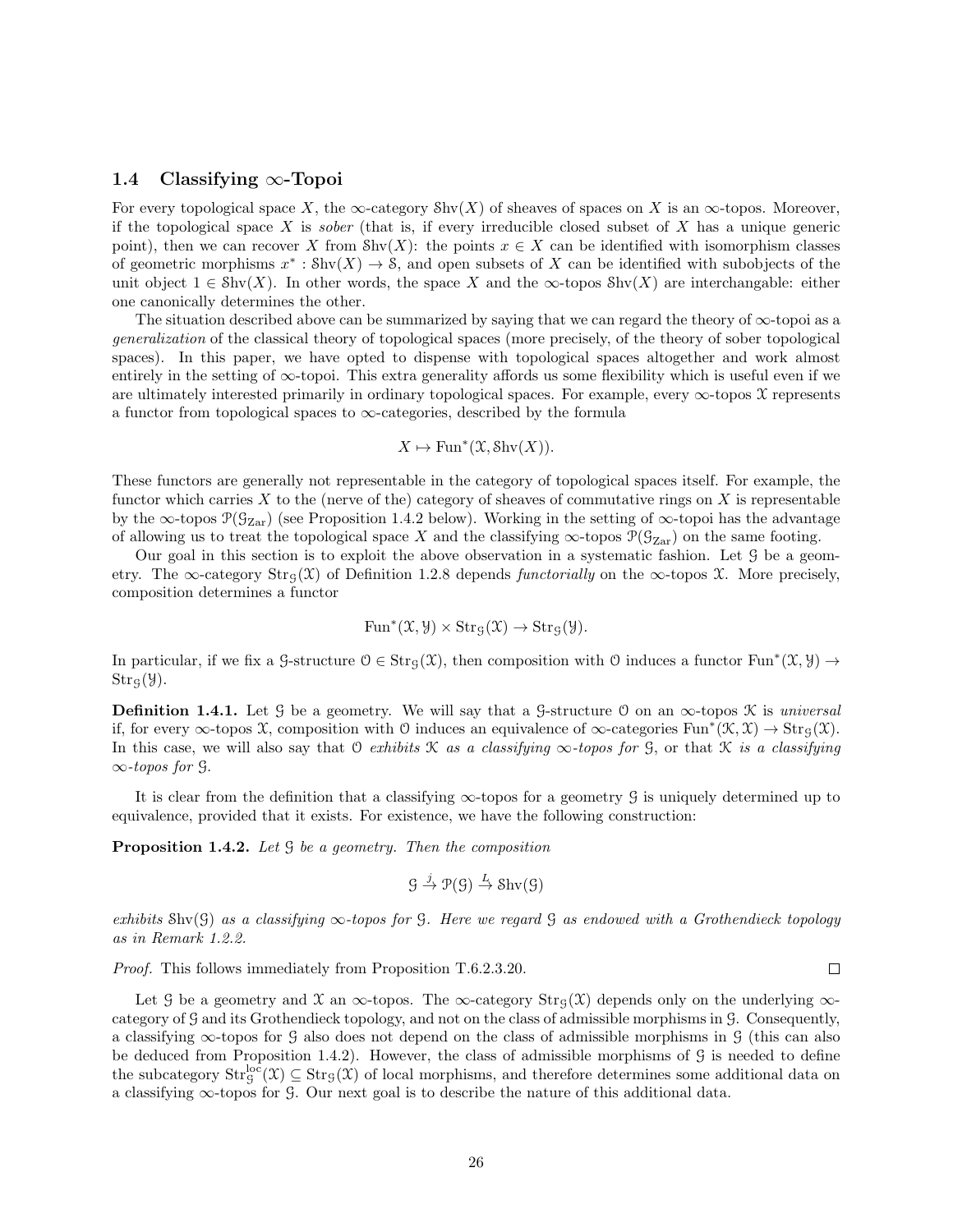**Definition 1.4.3.** Let  $\mathcal{K}$  be an  $\infty$ -topos. A *geometric structure* on  $\mathcal{K}$  consists of the specification, for every  $\infty$ -topos X, of a factorization system  $(S_L^{\mathcal{X}}, S_R^{\mathcal{X}})$  on Fun<sup>\*</sup>( $\mathcal{K}, \mathcal{X}$ ), which depends functorially on X in the following sense: for every geometric morphism  $\pi^*: \mathfrak{X} \to \mathcal{Y}$ , the induced functor  $\text{Fun}^*(\mathfrak{X}, \mathfrak{X}) \to \text{Fun}^*(\mathfrak{X}, \mathcal{Y})$ (given by composition with  $\pi^*$ ) carries  $S_L^{\mathcal{X}}$  to  $S_R^{\mathcal{Y}}$  and  $S_R^{\mathcal{X}}$  to  $S_R^{\mathcal{Y}}$ .

If X is an  $\infty$ -topos with geometric structure and X is another  $\infty$ -topos, then we let  $Str_{\mathcal{K}}^{\text{loc}}(\mathfrak{X})$  denote the subcategory of Fun<sup>\*</sup>( $\mathcal{K}, \mathcal{X}$ ) spanned by all the objects of Fun<sup>\*</sup>( $\mathcal{K}, \mathcal{X}$ ), and all the morphisms which belong to  $S_R^{\mathfrak{X}}.$ 

**Example 1.4.4.** Let G be a geometry and let  $0: \mathcal{G} \to \mathcal{K}$  be a universal G-structure. Then the  $\infty$ -topos K inherits a geometric structure, which is characterized by the following property:

(\*) For every  $\infty$ -topos X, the equivalence Fun<sup>\*</sup>( $\mathcal{K}, \mathcal{X}$ )  $\to$  Str<sub>G</sub>( $\mathcal{X}$ ) restricts to an equivalence of Str $_{\mathcal{K}}^{loc}(\mathcal{X})$ with  $\mathrm{Str}^{\mathrm{loc}}_{\mathcal{G}}(\mathfrak{X}).$ 

This follows immediately from Theorem 1.3.1.

**Example 1.4.5.** Let G be a *discrete* geometry, so that  $\text{Str}_\mathcal{G}^{\text{loc}}(\mathcal{X}) = \text{Str}_\mathcal{G}(\mathcal{X}) = \text{Fun}^{\text{lex}}(\mathcal{G}, \mathcal{X})$  for every  $\infty$ -topos X. Then the induced geometric structure on the classifying  $\infty$ -topos  $\mathcal{K} \simeq \mathcal{P}(\mathcal{G})$  is trivial, in the sense that for every  $\infty$ -topos X, the corresponding factorization system  $(S_L^{\mathcal{X}}, S_R^{\mathcal{X}})$  is given as in Example T.5.2.8.9.

Warning 1.4.6. There is a potential conflict between the notations introduced in Definitions 1.2.8 and 1.4.3. However, there should be little danger of confusion:  $Str_{\mathcal{K}}^{loc}(\mathcal{X})$  is described by Definition 1.4.3 when  $\mathcal K$ is an  $\infty$ -topos with geometric structure, and by Definition 1.2.8 if  $\mathcal K$  is a geometry.

We next discuss the functoriality of the  $\infty$ -categories  $Str_{\mathcal{K}}^{loc}(\mathcal{X})$  (and  $Str_{\mathcal{G}}^{loc}(\mathcal{X})$ ) in the  $\infty$ -topos X. We begin by reviewing some definitions from [9].

Notation 1.4.7. Let  $\widehat{\text{Cat}}_{\infty}$  denote the  $\infty$ -category of (not necessarily small)  $\infty$ -categories. We let <sup>L</sup>Top ⊆  $\widehat{\text{Cat}}_{\infty}$  denote the subcategory defined as follows:

- (i) An  $\infty$ -category X belongs to <sup>L</sup>Top if and only if X is an  $\infty$ -topos.
- (*ii*) Let  $f^*: \mathfrak{X} \to \mathcal{Y}$  be a functor between  $\infty$ -topoi. Then  $f^*$  is a morphism of <sup>L</sup>Top if and only if  $f^*$ preserves small colimits and finite limits.

The inclusion  ${}^L\mathcal{T}_{\text{op}} \subseteq \widehat{\mathcal{C}at}_{\infty}$  classifies a coCartesian fibration  $p : {}^L\mathcal{T}_{\text{op}} \to {}^L\mathcal{T}_{\text{op}}$ . We will refer to p as the universal topos fibration (see Definition T.6.3.1.6 and Proposition T.6.3.1.7); note that the the fiber of  $p$  over an  $\infty$ -topos  $\mathcal{X} \in {}^{\mathbf{L}}\mathcal{T}$ op is canonically equivalent to  $\mathcal{X}$ .

**Definition 1.4.8.** Let  $\mathcal{G}$  be an geometry. We define a subcategory

$$
{}^{\mathrm{L}}\hspace{-0.05cm}\mathfrak{Top}(\mathcal{G})\subseteq \mathrm{Fun}(\mathcal{G},\overline{{}^{\mathrm{L}}\hspace{-0.05cm}\mathfrak{Top}})\times_{\mathrm{Fun}(\mathcal{G},{}^{\mathrm{L}}\hspace{-0.05cm}\mathfrak{Top})}{}^{\mathrm{L}}\hspace{-0.05cm}\mathfrak{Top}
$$

as follows:

- (a) Let  $0 \in \text{Fun}(G, \overline{\text{Top}}) \times_{\text{Fun}(G, \text{Top})} L^{\text{Top}}$  be an object. We can identify 0 with a functor from  $G$  to  $\mathfrak{X},$ for some  $\infty$ -topos X. Then  $\mathcal{O} \in {}^L \mathcal{I}$ op(G) if and only if  $\mathcal O$  is a G-structure on X.
- (b) Let  $\alpha: \mathcal{O} \to \mathcal{O}'$  be a morphism in

$$
\mathrm{Fun}(\mathcal{G},\overline{\mathrm{LTop}}) \times_{\mathrm{Fun}(\mathcal{G},\mathrm{LTop})} \mathrm{LTop},
$$

where 0 and 0' belong to <sup>L</sup>Top(9), and let  $f^*: \mathfrak{X} \to \mathcal{Y}$  denote the image of the morphism  $\alpha$  in <sup>L</sup>Top. Then  $\alpha$  belongs to <sup>L</sup>Top(G) if and only if, for every admissible morphism  $U \to X$  in G, the induced diagram



is a pullback square in the  $\infty$ -topos y.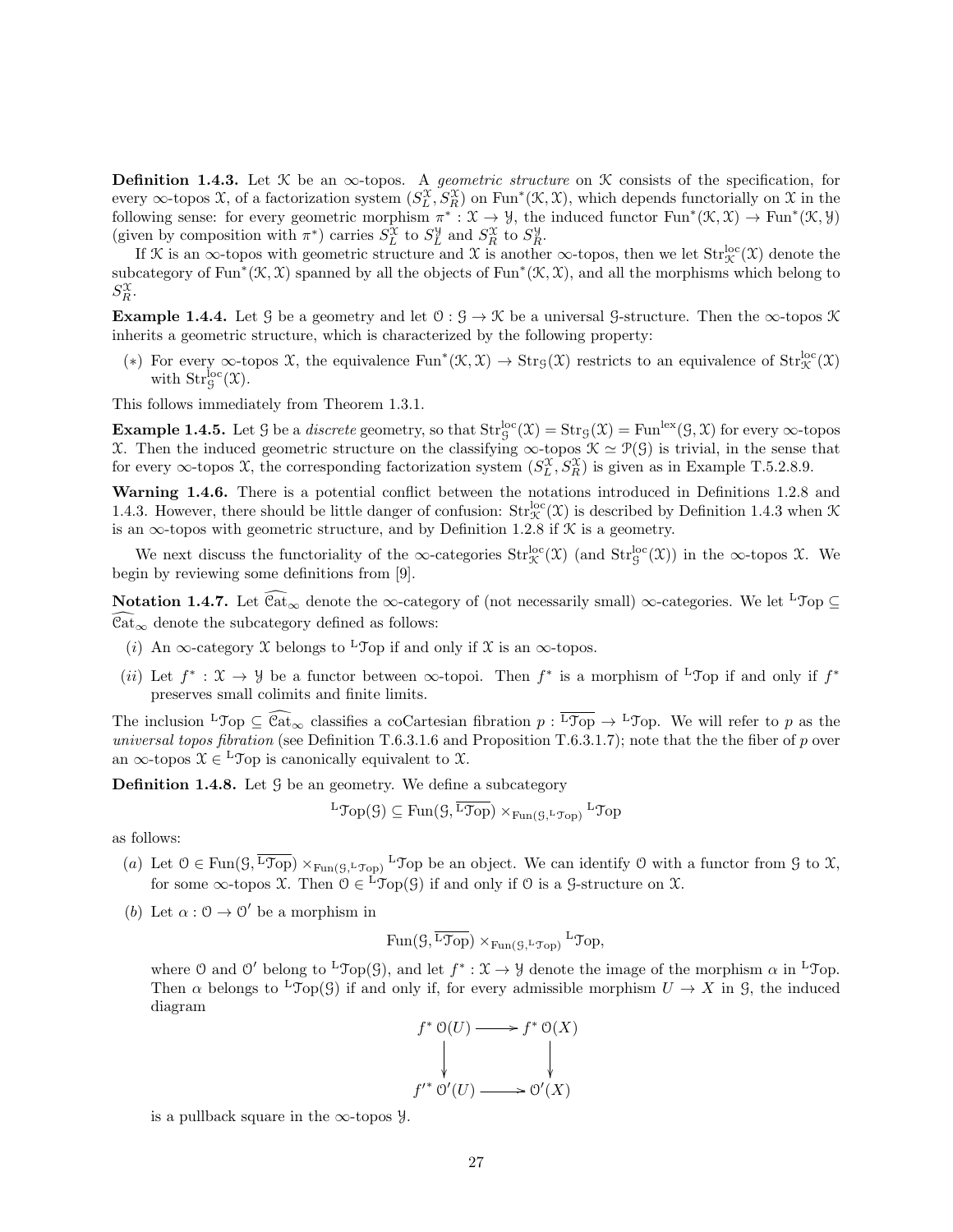We will refer to the *opposite*  $\infty$ -category <sup>L</sup>Top(G)<sup>op</sup> as the  $\infty$ -category of G-structured  $\infty$ -topoi.

**Definition 1.4.9.** Let  $\mathcal{K}$  be an  $\infty$ -topos equipped with a geometric structure. We define a subcategory

$$
{}^{\mathbf{L}}\mathfrak{Top}(\mathfrak{K}) \subseteq \mathrm{Fun}(\mathfrak{K},\overline{{}^{\mathbf{L}}\mathfrak{Top}}) \times_{\mathrm{Fun}(\mathfrak{K},{}^{\mathbf{L}}\mathfrak{Top})} {}^{\mathbf{L}}\mathfrak{Top}
$$

as follows:

- (a) Let  $f^* \in \text{Fun}(\mathfrak{K}, \overline{\text{Top}}) \times_{\text{Fun}(\mathfrak{K}, \text{Top})} L \text{Top}$  be an object, which we can identify with a functor  $f^* : \mathfrak{K} \to$ X, where X is an ∞-topos. Then  $f^*$  belongs to <sup>L</sup>Top(X) if and only if  $f^*$  preserves small colimits and finite limits.
- (b) Let  $\alpha : f^* \to f'^*$  be a morphism in  $Fun(\mathfrak{K},\overline{L\mathfrak{Top}}) \times_{Fun(\mathfrak{K},L\mathfrak{Top})} L\mathfrak{Top}$ , where  $f^*$  and  $f'^*$  belong to <sup>L</sup> $\text{Top}(\mathcal{K})$ , and let  $g^*: \mathcal{X} \to \mathcal{Y}$  denote the image of  $\alpha$  in <sup>L</sup> $\text{Top}$ . Then  $\alpha$  belongs to <sup>L</sup> $\text{Top}(\mathcal{K})$  if and only if the corresponding morphism  $g^*f^* \to f'^*$  belongs to  $\text{Str}^{\text{loc}}_{\mathcal{K}}(\mathcal{Y})$ .

We will refer to the *opposite*  $\infty$ -category <sup>L</sup>Top( $\mathcal{K}$ )<sup>op</sup> as the  $\infty$ -category of *K*-structured  $\infty$ -topoi.

**Remark 1.4.10.** Let G be a geometry (or an  $\infty$ -topos with geometric structure). The fiber of the map  $L\text{Top}(\mathcal{G}) \to L\text{Top}$  over an  $\infty$ -topos X is canonically equivalent to (but generally not isomorphic to)  $Str_g^{loc}(\mathcal{X})$ . Nevertheless, we will generally abuse notation and identify objects of  ${}^{\mathsf{L}}\mathcal{T}_{\mathsf{op}}(\mathcal{G})$  with pairs  $(\mathcal{X}, \mathcal{O}_{\mathcal{X}})$ , where  $\mathcal{X}$ is an  $\infty$ -topos and  $\mathcal{O}_{\mathfrak{X}} : \mathcal{G} \to \mathfrak{X}$  is a  $\mathcal{G}$ -structure on  $\mathfrak{X}$ .

The following result is an easy consequence of Proposition T.3.1.2.1:

**Proposition 1.4.11.** Let  $\mathcal{K}$  be an  $\infty$ -topos with a geometric structure (or a geometry). Then the projection  $map\ q: {}^L\text{Top}(\mathfrak{K}) \to {}^L\text{Top}$  is a coCartesian fibration of simplicial sets. Moreover, a morphism  $\alpha: \mathfrak{O}_\mathfrak{X} \to \mathfrak{O}_\mathfrak{Y}$ in <sup>L</sup>Top(K) is q-coCartesian if and only if, for each object  $K \in \mathcal{K}$ , the induced map  $\pi^* \mathcal{O}_{\mathfrak{X}}(K) \to \mathcal{O}_{\mathfrak{Y}}(K)$  is an equivalence in *y*; here  $\pi^*: \mathfrak{X} \to \mathfrak{Y}$  denotes the image of  $\alpha$  in <sup>L</sup>Top.

In other words, every geometric morphism of  $\infty$ -topoi  $\pi : \mathcal{X} \to \mathcal{Y}$  gives rise to a pullback functor  $Str_{\mathcal{K}}^{\text{loc}}(\mathcal{Y}) \to Str_{\mathcal{K}}^{\text{loc}}(\mathcal{X})$ , which is simply given by composition with the pullback functor  $\pi^*$ .

**Proposition 1.4.12.** Let  $\mathcal{G}$  be a geometry, and let  $\mathcal{O}: \mathcal{G} \to \mathcal{K}$  be a universal  $\mathcal{G}\text{-}structure$ . Then composition with O induces an equivalence of  $\infty$ -categories <sup>L</sup>Top(X)  $\rightarrow$  <sup>L</sup>Top(G). Here we regard X as endowed with the geometric structure of Example 1.4.4.

Proof. Combine Proposition 1.4.11 and Corollary T.2.4.4.4.

Proposition 1.4.12 implies that the theory of G-structures on  $\infty$ -topoi (here G is a geometry) can be subsumed into the theory of geometric structures on  $\infty$ -topoi. It is natural to ask how much benefit we receive from this shift of perspective. For example, we might ask whether a given  $\infty$ -topos  $\mathcal K$  arises as the classifying ∞-topos of some geometry. This is not true in general, but if we ignore the geometric structure on K it is almost true in the following sense: we can always choose a geometric morphism  $f^* : \text{Shv}(G) \to \mathcal{K}$ which induces an equivalence after passing to hypercompletions (see  $\S T.6.5.2$ ). Consequently, the gain in generality is slight. However, the gain in functoriality is considerable.

**Definition 1.4.13.** Let  $\mathcal{K}$  and  $\mathcal{K}'$  be  $\infty$ -topoi equipped with geometric structures, and let  $f^*:\mathcal{K}\to\mathcal{K}'$  be a geometric morphism. We will say that  $f^*$  is *compatible with the geometric structures* on  $\mathcal K$  and  $\mathcal K'$  if, for every  $\infty$ -topos  $\mathfrak{X}$ , composition with  $f^*$  carries  $\mathrm{Str}^{\mathrm{loc}}_{\mathcal{K}}(\mathfrak{X})$  into  $\mathrm{Str}^{\mathrm{loc}}_{\mathcal{K}}(\mathfrak{X})$ .

**Example 1.4.14.** Let  $f : \mathcal{G} \to \mathcal{G}'$  be a transformation of geometries, and let  $\mathcal{K}$  and  $\mathcal{K}'$  be classifying  $\infty$ -topoi for G and G', respectively. Then f induces a geometric morphism  $f^*: \mathcal{K} \to \mathcal{K}'$ , well-defined up to equivalence (in fact, up to a contractible space of choices). Moreover,  $f^*$  is compatible with the geometric structures on  $\mathcal K$  and  $\mathcal K'$  defined in Example 1.4.4.

 $\Box$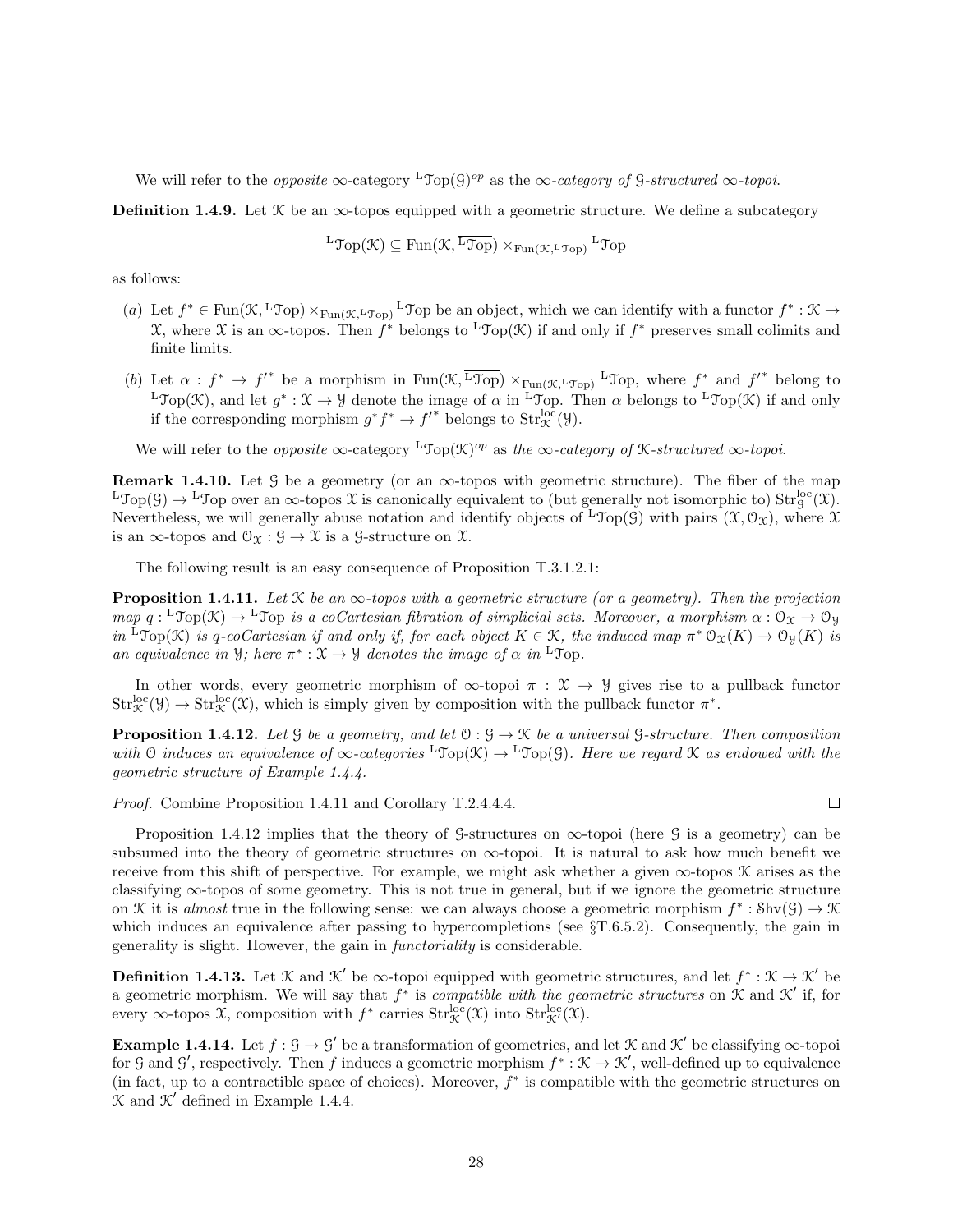Let  $f^*: \mathcal{K} \to \mathcal{K}'$  be a geometric morphism which is compatible with geometric structures on  $\mathcal{K}$  and  $\mathcal{K}',$ respectively. Then composition with  $f^*$  induces a functor

$$
{}^{\mathbf{L}}\mathfrak{Top}(\mathfrak{K}') \to {}^{\mathbf{L}}\mathfrak{Top}(\mathfrak{K}).
$$

Suppose, for example, that  $\mathcal K$  and  $\mathcal K'$  are classifying  $\infty$ -topoi for *discrete* geometries  $\mathcal G$  and  $\mathcal G'$ , respectively. Then the ∞-category of geometric morphisms from  $\mathcal K$  to  $\mathcal K'$  can be identified with the ∞-category of left exact functors from  $\mathcal{G}$  to  $\mathcal{K}' \simeq \mathcal{P}(\mathcal{G}')$ . This is generally much larger than the  $\infty$ -category Fun<sup>lex</sup> $(\tilde{\mathcal{G}}, \tilde{\mathcal{G}}')$  of left exact functors from  $\mathfrak{G}$  to  $\mathfrak{G}'$ .

Example 1.4.15. Let  $K$  be the  $\infty$ -topos S of spaces. Then  $K$  admits a *unique* geometric structure, which coincides with the trivial geometric structure described in Example 1.4.5. It follows that  $Str_{\mathcal{K}}^{loc}(\mathfrak{X}) \simeq Fun^*(\mathcal{S}, \mathfrak{X})$ for every  $\infty$ -topos X. Proposition T.6.3.4.1 implies that each  $Str_{\mathcal{K}}^{loc}(\mathfrak{X})$  is a contractible Kan complex. Combining Lemma 1.4.11 with Corollary T.2.4.4.4, we deduce that forgetful functor  ${}^{\text{L}}\text{Top}(\mathcal{K}) \rightarrow {}^{\text{L}}\text{Top}$  is an equivalence of  $\infty$ -categories (even a trivial Kan fibration). In other words, every  $\infty$ -topos X admits an essentially unique K-structure.

**Remark 1.4.16.** Let  $\mathcal{G}$  and  $\mathcal{G}'$  be geometries with classifying  $\infty$ -topoi  $\mathcal{K}$  and  $\mathcal{K}'$ . Given a geometric morphism  $f^*: \mathcal{K} \to \mathcal{K}'$  compatible with the geometric structures described in Example 1.4.4, we might ask: can  $f^*$  be realized as resulting from a transformation of geometries from  $\mathcal G$  to  $\mathcal G'$ , as in Example 1.4.14? To phrase the question differently: are there any special properties enjoyed by the geometric morphisms which arise from the construction of Example 1.4.14? We will describe one answer to this question in §2.1: given a transformation  $\mathcal{G} \to \mathcal{G}'$  of geometries, the induced functor  ${}^L \mathfrak{Top}(\mathcal{G}) \to {}^L \mathfrak{Top}(\mathcal{G}')$  admits a left adjoint.

**Remark 1.4.17.** Fix an  $\infty$ -topos K, and regard K as endowed with the *trivial* geometric structure described in Example 1.4.5. We can informally summarize Definition 1.4.9 as follows: an object of  $L\text{Top}(\mathcal{K})$  is a geometric morphism  $\mathcal{O}_{\mathfrak{X}} : \mathcal{K} \to \mathcal{X}$ , and a morphism in <sup>L</sup>Top( $\mathcal{K}$ ) is a diagram of geometric morphisms



which commutes up to a natural transformation  $\alpha : f^* \mathcal{O}_\mathfrak{X} \to \mathcal{O}_\mathfrak{Y}$ . However, we do not assume that  $\alpha$  is invertible. Consequently, we can best view the  ${}^{\text{L}}\text{Top}(\mathcal K)$  as a variant of undercategory  ${}^{\text{L}}\text{Top}_{\mathcal K}$ , but defined using the natural  $\infty$ -bicategory structure on <sup>L</sup>Top. We will not adopt this point of view, since we do not wish to take the time to develop the theory of  $\infty$ -bicategories in this paper.

We close this section by giving an alternative description of geometric structures on  $\infty$ -topoi. First, we review a few facts about limits in the  $\infty$ -category  ${}^R\mathcal{J}$ op  $\simeq {}^L\mathcal{J}$ op  $\stackrel{\rightarrow}{\sigma}$  of  $\infty$ -topoi.

Recall that the ∞-category RTop of ∞-topoi is naturally *cotensored* over  $\text{Cat}_{\infty}$ . More precisely, for every  $\infty$ -topos X and every simplicial set K, there exists another  $\infty$ -topos  $\mathfrak{X}^K$  and a map  $\theta: K \to \text{Fun}_*(\mathfrak{X}^K, \mathfrak{X})$ with the following universal property: for every  $\infty$ -topos y, composition with  $\theta$  induces an equivalence of ∞-categories

$$
\text{Fun}_*(\mathcal{Y}, \mathcal{X}^K) \simeq \text{Fun}(K, \text{Fun}_*(\mathcal{Y}, \mathcal{X})).
$$

This is an immediate consequence of Proposition T.6.3.4.9. Note that  $\mathcal{X}^K$  is determined up to (canonical) equivalence by  $\mathfrak X$  and  $K$ .

**Warning 1.4.18.** Our notation  $\mathfrak{X}^K$  does not denote the simplicial mapping space Fun $(K,\mathfrak{X})$  (though Fun(K, X) is again an  $\infty$ -topos which can be characterized by similar universal mapping property in the ∞-category <sup>L</sup>Top).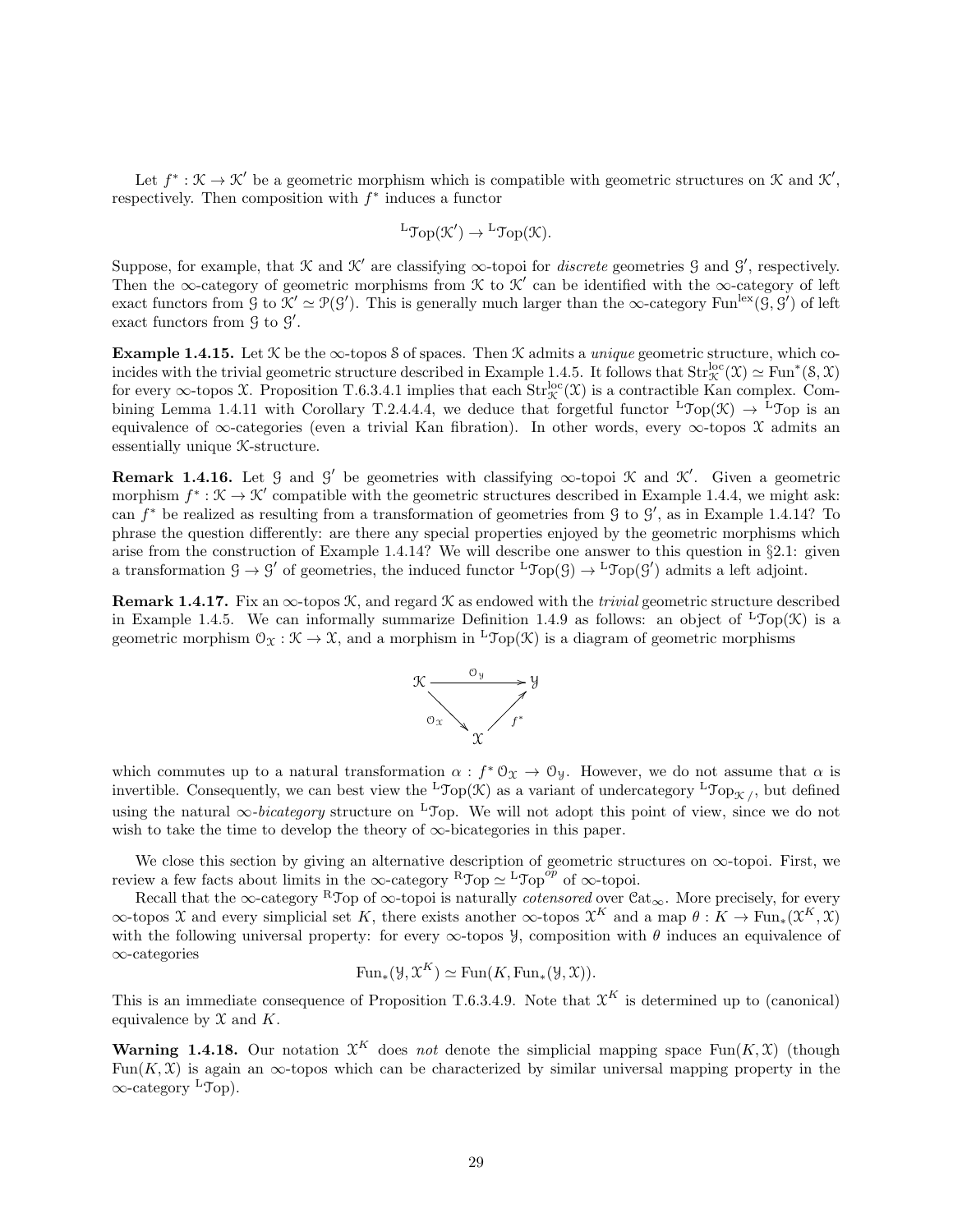Note that  $\mathfrak{X}^K$  depends functorially on K: every map of simplicial sets  $K \to K'$  determines a geometric morphism  $\pi_* : \mathfrak{X}^{K'} \to \mathfrak{X}^K$ , well-defined up to homotopy. In the special case  $K = \Delta^1$ , we will refer to  $\mathfrak{X}^K$ as a path  $\infty$ -topos for X. The projection  $\Delta^1 \to \Delta^0$  determines a geometric morphism  $\delta_* : \mathfrak{X} \simeq \mathfrak{X}^{\Delta^0} \to \mathfrak{X}^{\Delta^1}$ , which is well-defined up to homotopy; we will refer to  $\delta_*$  as the *diagonal*. Note that, for every  $\infty$ -topos y, composition with  $\delta_*$  induces a fully faithful embedding

$$
\mathrm{Fun}_*(\mathcal{Y},\mathcal{X}) \to \mathrm{Fun}_*(\mathcal{Y},\mathcal{X}^{\Delta^1}) \simeq \mathrm{Fun}(\Delta^1,\mathrm{Fun}_*(\mathcal{Y},\mathcal{X}))
$$

whose essential image is the class of equivalences in Fun<sub>∗</sub>( $\mathcal{Y}, \mathcal{X}$ ).

Now suppose that  $\mathcal K$  is an  $\infty$ -topos endowed with a geometric structure, which determines a factorization system  $(S_L^{\mathcal{X}}, S_R^{\mathcal{X}})$  on the ∞-category Fun<sup>\*</sup>( $\mathcal{K}, \mathcal{X}$ ) for each ∞-topos  $\mathcal{X}$ , depending functorially on  $\mathcal{X}$ . In view L of Remark T.5.2.8.10, we obtain an induced factorization system  $(\overline{S}_R^{\mathcal{X}}, \overline{S}_L^{\mathcal{X}})$  on the  $\infty$ -category Fun<sub>\*</sub>( $\mathcal{X}, \mathcal{K}$ )  $\simeq$ Fun<sup>\*</sup>( $\mathfrak{K}, \mathfrak{X}$ )<sup>op</sup>. Let  $\theta : \Delta^1 \to \text{Fun}_*(\mathfrak{K}^{\Delta^1}, \mathfrak{K})$  exhibit  $\mathfrak{K}^{\Delta^1}$  as a path  $\infty$ -topos for  $\mathfrak{K}$ . Then  $\theta$  admits an (essentially unique) factorization  $\theta \simeq \theta_L \circ \theta_R$ , where  $\theta_L \in \overline{S}_L^{\chi^{\Delta^1}}$  and  $\theta_R \in \overline{S}_R^{\chi^{\Delta^1}}$ . If X is any  $\infty$ -topos and  $\alpha$  is any morphism in Fun<sub>\*</sub>( $\mathfrak{X}, \mathfrak{X}$ ), then there is an equivalence  $\alpha \simeq \pi_*(\theta)$  for some geometric morphism  $\pi_* : \mathfrak{X} \to \mathfrak{X}^{\Delta^1}$ . We conclude that  $\alpha \simeq \pi_*(\theta_L) \circ \pi_*(\theta_R)$  is the factorization of  $\alpha$  determined by the factorization system  $(\overline{S}_R^{\mathcal{X}}, \overline{S}_L^{\mathcal{X}})$ . In particular,  $\alpha$  belongs to  $\overline{S}_R^{\mathcal{X}}$  if and only if  $\pi_*(\theta_L)$  is an equivalence, and  $\alpha$  belongs to  $\overline{S}_{L}^{\mathcal{X}}$  if and only if  $\pi_*(\theta_R)$  is an equivalence.

The morphisms  $\theta_L$  and  $\theta_R$  in  $\text{Fun}_*(\mathfrak{K}^{\Delta^1}, \mathfrak{K})$  are classified up to homotopy by objects

$$
\pi_*^L, \pi_*^R \in \text{Fun}_*(\mathfrak{K}^{\Delta^1}, \mathfrak{K}^{\Delta^1}).
$$

Using Proposition T.6.3.4.6, we can form pullback diagrams

$$
\mathcal{K}_{L}^{\Delta^{1}} \longrightarrow \mathcal{K} \qquad \qquad \mathcal{K}_{R}^{\Delta^{1}} \longrightarrow \mathcal{K}
$$
\n
$$
\downarrow \qquad \qquad \downarrow \qquad \qquad \downarrow \qquad \qquad \downarrow \qquad \qquad \downarrow \qquad \qquad \downarrow \qquad \qquad \downarrow \qquad \downarrow \qquad \downarrow \qquad \downarrow \qquad \downarrow \qquad \downarrow \qquad \downarrow \qquad \downarrow \qquad \downarrow \qquad \downarrow \qquad \downarrow \qquad \downarrow \qquad \downarrow \qquad \downarrow \qquad \downarrow \qquad \downarrow \qquad \downarrow \qquad \downarrow \qquad \downarrow \qquad \downarrow \qquad \downarrow \qquad \downarrow \qquad \downarrow \qquad \downarrow \qquad \downarrow \qquad \downarrow \qquad \downarrow \qquad \downarrow \qquad \downarrow \qquad \downarrow \qquad \downarrow \qquad \downarrow \qquad \downarrow \qquad \downarrow \qquad \downarrow \qquad \downarrow \qquad \downarrow \qquad \downarrow \qquad \downarrow \qquad \downarrow \qquad \downarrow \qquad \downarrow \qquad \downarrow \qquad \downarrow \qquad \downarrow \qquad \downarrow \qquad \downarrow \qquad \downarrow \qquad \downarrow \qquad \downarrow \qquad \downarrow \qquad \downarrow \qquad \downarrow \qquad \downarrow \qquad \downarrow \qquad \downarrow \qquad \downarrow \qquad \downarrow \qquad \downarrow \qquad \downarrow \qquad \downarrow \qquad \downarrow \qquad \downarrow \qquad \downarrow \qquad \downarrow \qquad \downarrow \qquad \downarrow \qquad \downarrow \qquad \downarrow \qquad \downarrow \qquad \downarrow \qquad \downarrow \qquad \downarrow \qquad \downarrow \qquad \downarrow \qquad \downarrow \qquad \downarrow \qquad \downarrow \qquad \downarrow \qquad \downarrow \qquad \downarrow \qquad \downarrow \qquad \downarrow \qquad \downarrow \qquad \downarrow \qquad \downarrow \qquad \downarrow \qquad \downarrow \qquad \downarrow \qquad \downarrow \qquad \downarrow \qquad \downarrow \qquad \downarrow \qquad \downarrow \qquad \downarrow \qquad \downarrow \qquad \downarrow \qquad \downarrow \qquad \downarrow \qquad \downarrow \qquad \downarrow \qquad \downarrow \qquad \downarrow \qquad \downarrow \qquad \downarrow \qquad \downarrow \qquad \downarrow \qquad \downarrow \qquad
$$

in the ∞-category RTop of ∞-topoi. Invoking Remark T.6.3.4.10, this construction yields the following:

**Proposition 1.4.19.** Let  $\mathcal K$  be an  $\infty$ -topos with geometric structure, and let  $\mathcal K^{\Delta^1}$  denote a path  $\infty$ -topos for K. Then there exists a pair of geometric morphisms

$$
\mathcal{K}_L^{\Delta^1} \to \mathcal{K}^{\Delta^1} \gets \mathcal{K}_R^{\Delta^1}
$$

with the following universal property: for every  $\infty$ -topos X, the induced maps

$$
\text{Fun}_*(\mathfrak{X}, \mathfrak{X}_L^{\Delta^1}) \to \text{Fun}(\Delta^1, \text{Fun}_*(\mathfrak{X}, \mathfrak{X}))
$$
  

$$
\text{Fun}_*(\mathfrak{X}, \mathfrak{X}_R^{\Delta^1} \to \text{Fun}(\Delta^1, \text{Fun}_*(\mathfrak{X}, \mathfrak{X}))
$$

are fully faithful embeddings whose essential images are the full subcategories spanned by  $\overline{S}_L^{\mathfrak{X}}$  and  $\overline{S}_R^{\mathfrak{X}},$  respectively.

### 1.5  $\infty$ -Categories of Structure Sheaves

In this section, we will study  $\infty$ -categories of the form  $\text{Str}_G(\mathfrak{X})$ , where G is a geometry and X an  $\infty$ -topos. Our first goal is to show that  $\text{Str}_G(\mathfrak{X})$  admits (small) filtered colimits. This is a consequence of the following more general result: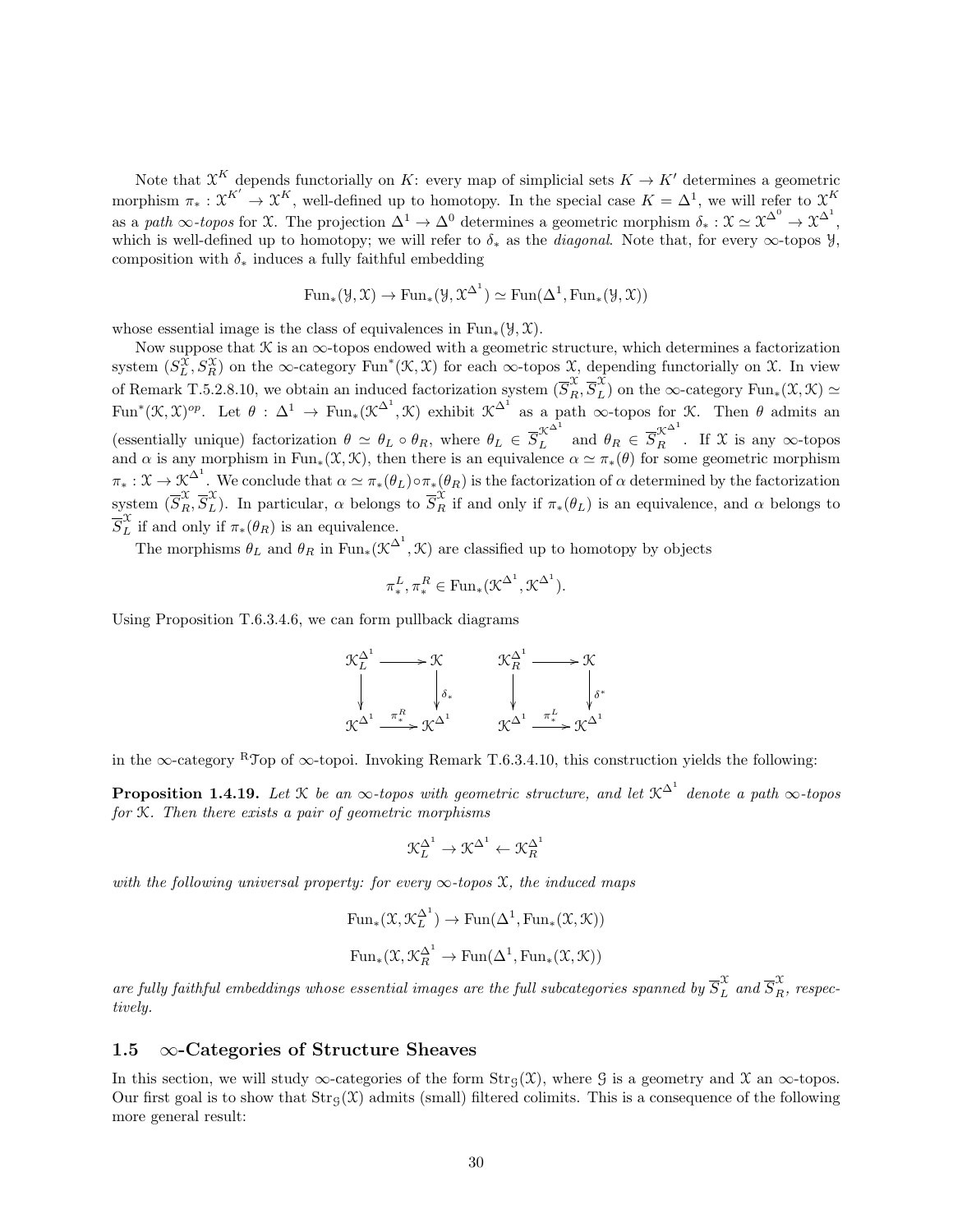**Proposition 1.5.1.** Let  $\mathcal{K}$  be an  $\infty$ -topos with geometric structure, and let  $\mathcal{X}$  be an arbitrary  $\infty$ -topos. Then:

- (1) The  $\infty$ -categories Fun<sup>\*</sup>( $\mathcal{K}, \mathcal{X}$ ) and  $\text{Str}^{\text{loc}}_{\mathcal{K}}(\mathcal{X})$  admit small filtered colimits.
- (2) The inclusions  $\text{Str}^{\text{loc}}_{\mathcal{K}}(\mathcal{X}) \subseteq \text{Fun}(\mathcal{K}, \mathcal{X}) \subseteq \text{Fun}(\mathcal{K}, \mathcal{X})$  preserve small filtered colimits.

From this, we can immediately deduce some consequences.

**Corollary 1.5.2.** Let  $\mathcal{K}$  be an  $\infty$ -topos with geometric structure, and let  $f^*: \mathcal{X} \to \mathcal{Y}$  be a geometric morphism of  $\infty$ -topoi. Then the functor

$$
\mathrm{Str}^{\mathrm{loc}}_{\mathcal{K}}(\mathfrak{X}) \to \mathrm{Str}^{\mathrm{loc}}_{\mathcal{K}}(\mathfrak{Y})
$$

given by composition with  $f^*$  preserves small filtered colimits.

Corollary 1.5.3. Let  $\mathcal K$  be an  $\infty$ -topos with geometric structure, and let I be a small filtered  $\infty$ -category. Then every commutative diagram



can be completed as indicated, such that the dotted arrow is a p-colimit diagram in  ${}^{\text{L}}$ Top(K).

Proof. Combine Proposition 1.5.1, Corollary 1.5.2, and Corollary T.4.3.1.11.

Corollary 1.5.4. Let  $K$  be an  $\infty$ -topos with geometric structure. Then:

- (1) The  $\infty$ -category <sup>L</sup>Top(K) admits small filtered colimits.
- (2) The projection functor  ${}^{\mathsf{L}}\mathcal{T}_{\text{OD}}(\mathcal{K}) \to {}^{\mathsf{L}}\mathcal{T}_{\text{OD}}$  preserves small filtered colimits.

Proof. Combine Corollary 1.5.3, Theorem T.6.3.3.1, and Proposition T.4.3.1.5.

Remark 1.5.5. Proposition 1.5.1 and Corollaries 1.5.2, 1.5.3, and 1.5.4 have evident analogues when the ∞-topos K is replaced by a geometry G. To prove these analogues, it suffices to choose a universal G-structure  $\mathcal{O}: \mathcal{G} \to \mathcal{K}$  and apply the preceding results (together with Proposition 1.4.12).

*Proof of Proposition 1.5.1.* Let J be a (small) filtered  $\infty$ -category, let  $F : \mathcal{I} \to \text{Fun}^*(\mathcal{K}, \mathcal{X})$  be a diagram, and let O be a colimit of F in the  $\infty$ -category Fun $(\mathcal{K}, \mathcal{X})$ . We must show:

- (a) The functor  $\mathcal O$  belongs to Fun<sup>\*</sup>( $\mathcal K, \mathcal X$ ).
- (b) Suppose that, for every morphism  $I \to J$  in J, the associated natural transformations  $F(I) \to F(J)$ belongs to  $Str_{\mathcal{K}}^{\text{loc}}(\mathcal{X})$ . Then each of the natural transformations  $F(I) \to 0$  belongs to  $Str_{\mathcal{K}}^{\text{loc}}(\mathcal{X})$ .
- (c) Suppose given a natural transformation  $\alpha: \mathcal{O} \to \mathcal{O}'$ , where  $\mathcal{O}' \in \text{Fun}^*(\mathcal{K}, \mathcal{X})$ . Suppose further that each of the induced transformations  $\alpha_I : F(I) \to \mathcal{O}'$  belongs to  $Str_{\mathcal{K}}^{\text{loc}}(\mathfrak{X})$ . Then  $\alpha$  belongs to  $Str_{\mathcal{K}}^{\text{loc}}(\mathfrak{X})$ .

Assertion (a) follows immediately from Lemma T.5.5.2.3 and Example T.7.3.4.7. To prove (b) and (c), we first choose a path  $\infty$ -topos  $\mathcal{K}^{\Delta^1}$  for  $\mathcal{K}$ , and a geometric morphism  $\pi_R^*: \mathcal{K}^{\Delta^1} \to \mathcal{K}_R^{\Delta^1}$  as in Proposition 1.4.19, so that composition with  $\pi^*_R$  induces a fully faithful embedding

$$
\mathrm{Fun}^*(\mathfrak{K}^{\Delta^1}_R,\mathfrak{X}) \to \mathrm{Fun}^*(\mathfrak{K}^{\Delta^1},\mathfrak{X}) \simeq \mathrm{Fun}(\Delta^1,\mathrm{Fun}^*(\mathfrak{K},\mathfrak{X}))
$$

for every  $\infty$ -topos X, whose essential image consists of the class of morphisms in Fun<sup>\*</sup>( $\mathfrak{K}, \mathfrak{X}$ ) which belong to  $Str_{\mathcal{K}}^{\text{loc}}(\mathfrak{X})$ . Applying (a) to the  $\infty$ -topoi  $\mathfrak{K}^{\Delta^1}$  and  $\mathfrak{K}_R^{\Delta^1}$ , we conclude that the collection of morhisms in Fun<sup>\*</sup>( $\mathfrak{K}, \mathfrak{X}$ ) which belong to  $Str_{\mathfrak{X}}^{\text{loc}}(\mathfrak{X})$  is stable under small filtered colimits, which immediately implies (b) and  $(c)$ .  $\Box$ 

 $\Box$ 

 $\Box$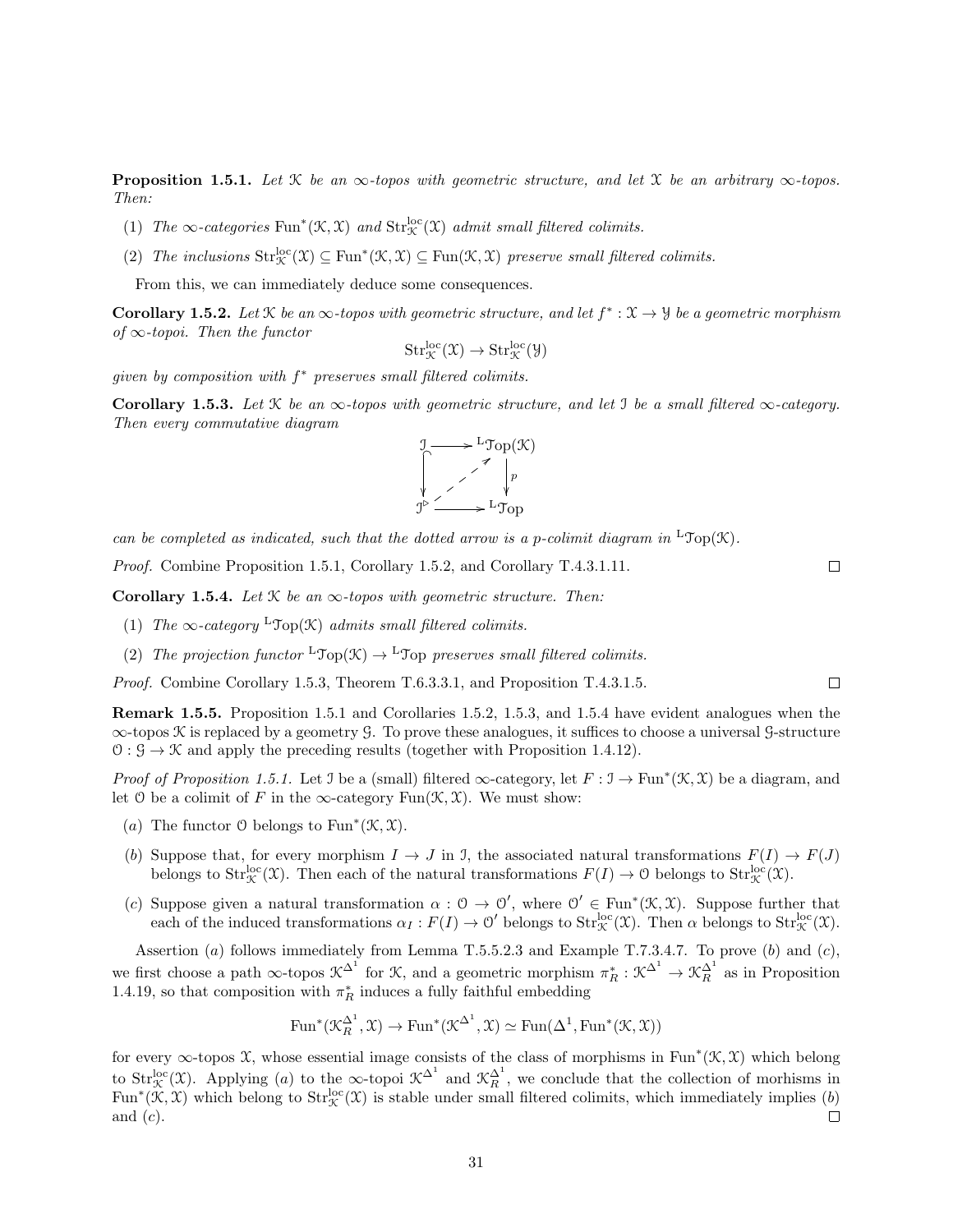We now discuss some ideas which are specific to the theory of geometries.

**Proposition 1.5.6.** Let  $\mathcal G$  be a geometry, and let  $p: {}^{\mathsf{L}}\mathfrak{Top}(\mathcal G) \to {}^{\mathsf{L}}\mathfrak{Top}$  denote the projection map. Suppose that  $q: K^{\triangleleft} \to {}^{\mathsf{L}} \mathcal{T}_{\text{op}}(\mathcal{G})$  is a small diagram with the following properties:

- (1) The composition  $p \circ q : K^{\triangleleft} \to {}^{\mathbb{L}} \mathfrak{Top}$  is a limit diagram.
- (2) The functor q carries each morphism in  $K^4$  to a p-coCartesian morphism in <sup>L</sup>Top(9).

Then q is both a limit diagram and a p-limit diagram.

The proof requires the following lemma.

**Lemma 1.5.7.** Let  $p: X \to S$  be a coCartesian fibration of simplicial sets classified by a diagram  $\chi: S \to$ Cat<sub>∞</sub>. Let  $q: K^{\triangleleft} \to X$  be a diagram with the following properties:

- (1) The composition  $\chi \circ p \circ q : K^{\triangleleft} \to \mathcal{C}at_{\infty}$  is a limit diagram.
- (2) The diagram q carries each edge of  $K^4$  to a p-coCartesian morphism in X.

Then q is a p-limit diagram.

*Proof.* Using Corollary T.3.3.1.2, we may reduce to the case where S is an  $\infty$ -category (so that X is also an  $\infty$ -category). Choose a categorical equivalence  $K \to K'$  which is a monomorphism of simplicial sets, where K' is an  $\infty$ -category. Since X is an  $\infty$ -category, the map q factors through  $K'^{3}$ . We may therefore replace K by K' and thereby reduce to the case where K is an  $\infty$ -category. In view of Corollary T.4.3.1.15, we may replace S by  $K^{\triangleleft}$  (and X by the pullback  $X \times_S K^{\triangleleft}$ ) and thereby reduce to the case where  $p \circ q$  is an isomorphism.

Consider the map  $\pi: K^{\triangleleft} \to (\Delta^0)^{\triangleleft} \simeq \Delta^1$ . Since K is an  $\infty$ -category, the map  $\pi$  is a Cartesian fibration of simplicial sets. Let  $p': \mathcal{C} \to \Delta^1$  be the "pushforward" of the coCartesian fibration p, so that  $\mathcal{C}$  is characterized by the universal mapping property

$$
\operatorname{Hom}_{\Delta^1}(Y, \mathcal{C}) \simeq \operatorname{Hom}_{K^{\triangleleft}}(Y \times_{\Delta^1} K^{\triangleleft}, X).
$$

Corollary T.3.2.2.12 implies that p' is a coCartesian fibration, associated to some functor f from  $\mathcal{C}_0$  =  $\mathcal{C} \times_{\Delta^1} \{0\}$  to  $\mathcal{C}_1 = \mathcal{C} \times_{\Delta^1} \{1\}$ . We can identify  $\mathcal{C}_0$  with the fiber of p over the cone point of  $K^{\triangleleft}$ , and  $\mathcal{C}_1$ with the  $\infty$ -category of sections of p over K. Let  $\mathfrak{C}'_1$  denote the full subcategory of  $\mathfrak{C}_1$  spanned by the coCartesian sections. Combining Corollary T.3.2.2.12, Proposition T.3.3.3.1, and assumption (1), we deduce that f determines an equivalence  $\mathcal{C}_0 \to \mathcal{C}'_1$ .

Let  $q_0 = q|K$ . We can identify  $q_0$  with an object  $C \in \mathcal{C}_1$ , and q with a morphism  $\alpha: C' \to C$  in  $\mathcal{C}$ . We then have a commutative diagram

$$
\begin{aligned}\n\mathcal{C}_0 \times_X X_{/q} &\longrightarrow \mathcal{C}_0 \times_X X_{/q_0} \\
&\downarrow \qquad \qquad \downarrow \\
\mathcal{C}_0 \times_{\mathcal{C}} \mathcal{C}_{/\alpha} &\longrightarrow \mathcal{C}_0 \times_{\mathcal{C}} \mathcal{C}_{/C}.\n\end{aligned}
$$

We wish to show that the upper horizontal map is a categorical equivalence. Since the vertical maps are isomorphisms, it will suffice to show that the lower horizontal map is a categorical equivalence. In other words, we wish to show that for every object  $C_0 \in \mathcal{C}_0$ , composition with  $\alpha$  induces a homotopy equivalence  $\text{Map}_{\mathcal{C}_0}(C_0, C') \to \text{Map}_{\mathcal{C}}(C_0, C)$ . We have a commutative diagram (in the homotopy category of spaces)

$$
\text{Map}_{e_0}(C_0, C') \longrightarrow \text{Map}_e(C_0, C)
$$
\n
$$
\downarrow \qquad \qquad \downarrow
$$
\n
$$
\text{Map}_{e_1}(fC_0, fC') \longrightarrow \text{Map}_e(fC_0, C).
$$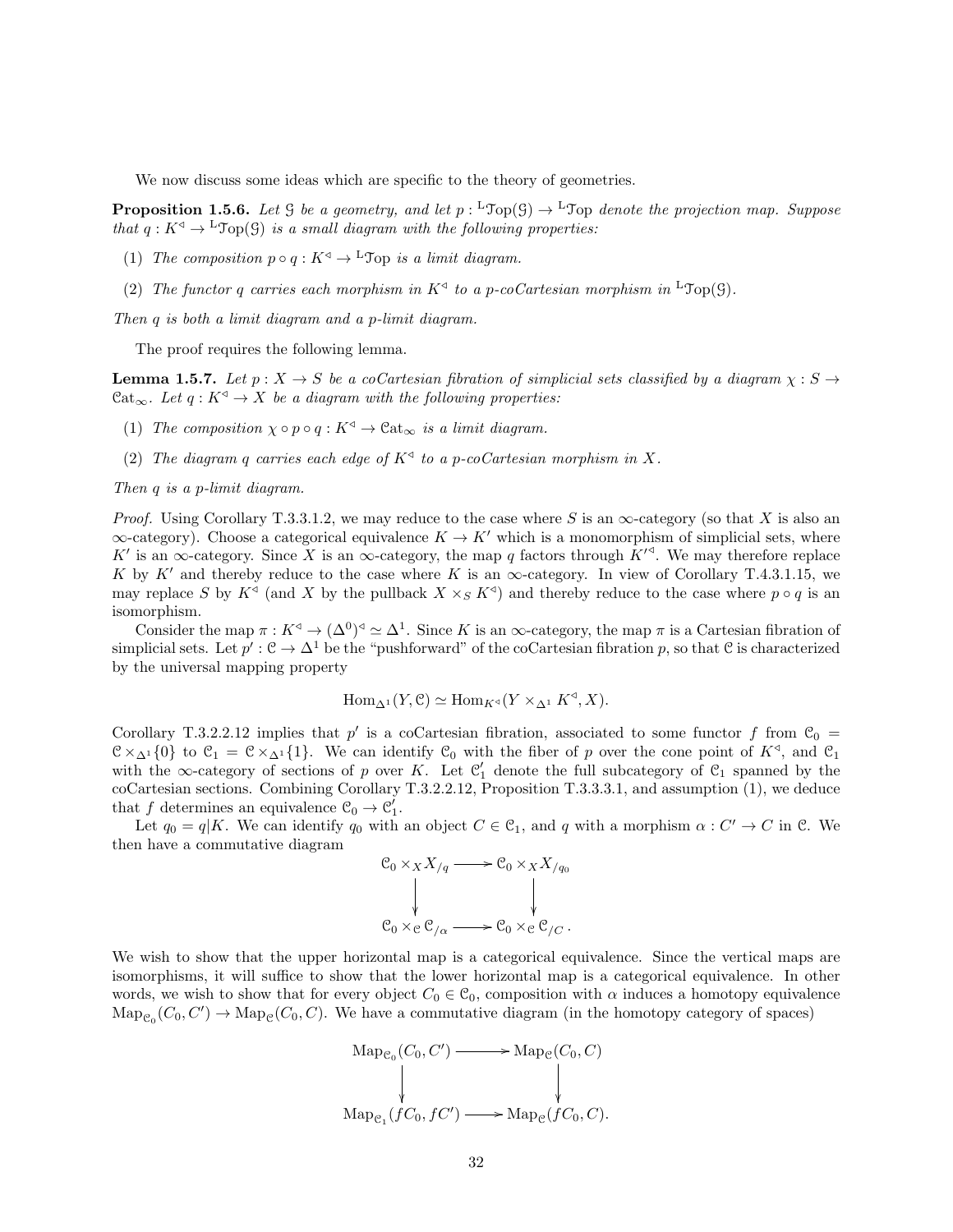Here the right vertical map is a homotopy equivalence. Since  $f$  is fully faithful, the left vertical map is also a homotopy equivalence. It therefore suffices to show that the bottom horizontal map is a homotopy equivalence: in other words, that  $\alpha$  induces an equivalence  $fC' \rightarrow C$ . This is simply a translation of condition (2).  $\Box$ 

*Proof of Proposition 1.5.6.* We will prove that q is a p-limit diagram; it will then follow from Proposition T.4.3.1.5 and (1) that q is a limit diagram. Let  $\mathcal{G}_0$  denote the discrete geometry having the same underlying  $\infty$ -category as G. We can identify <sup>L</sup>Top(G) with a subcategory of <sup>L</sup>Top(G<sub>0</sub>). Moreover, the induced map  $q_0 : K^{\triangleleft} \to {}^{\mathsf{L}} \mathfrak{Top}(\mathcal{G}_0)$  still satisfies (1) and (2). We will prove the following:

(\*) Let v denote the cone point of  $K^{\triangleleft}$ . Suppose that  $(\mathfrak{X}, \mathcal{O}_{\mathfrak{X}}) \in {}^{\mathsf{L}}\mathfrak{Top}(\mathcal{G})$  is an object equipped with a morphism  $\alpha : (\mathfrak{X}, \mathcal{O}_{\mathfrak{X}}) \to q(v)$  in <sup>L</sup>Top( $\mathcal{G}_0$ ) such that, for every vertex  $v_0 \in K$ , the composite map  $\alpha_0$ :  $(\mathfrak{X}, \mathfrak{O}_{\mathfrak{X}}) \to q(v_0)$  belongs to <sup>L</sup>Top(G). Then the morphism  $\alpha$  belongs to <sup>L</sup>Top(G).

To prove assertion (\*), it suffices to observe that a diagram in the underlying  $\infty$ -topos of  $q(v)$  is a pullback square if and only if its image in the underlying  $\infty$ -topos of each  $q(v_0)$  is a pullback square, by virtue of assumption (1). It follows from (\*) that if  $q_0$  is a p-limit diagram in <sup>L</sup>Top( $\mathcal{G}_0$ ), then q is a p-limit diagram in <sup>L</sup>Top(G). We may therefore replace G by  $\mathcal{G}_0$  and thereby reduce to the case where G is discrete.

Let  $\mathcal{C} = K^{\triangleleft} \times_{\text{LTop}} \overline{\text{LTop}}$ , and let  $\mathcal{C}' = K^{\triangleleft} \times_{\text{LTop}} \text{LTop}(\mathcal{G})$ . Let  $\mathcal{D} \subseteq \text{Fun}_{K^{\triangleleft}}(K^{\triangleleft}, \mathcal{C})$  be the full subcategory spanned by the coCartesian sections, and let  $\mathcal{D}' \subseteq \text{Fun}_{K^{\triangleleft}}(K^{\triangleleft}, \mathcal{C}')$  be defined similarly. Using Propositions T.6.3.2.3, T.3.3.3.1, and assumption (1), we deduce that the evaluation map  $\mathcal{D} \to \mathcal{C}_v$  is an equivalence of ∞-categories. It follows that the evaluation map

$$
\mathcal{D}' \simeq \text{Fun}^{\text{lex}}(\mathcal{G}, \mathcal{D}) \to \text{Fun}^{\text{lex}}(\mathcal{G}, \mathcal{C}_v) \simeq \mathcal{C}'_v
$$

is also an equivalence of  $\infty$ -categories. Invoking Proposition T.3.3.3.1 again, we deduce that the coCartesian fibration  $\mathcal{C}' \to K^{\triangleleft}$  is classified by a limit diagram  $K^{\triangleleft} \to \widehat{\mathcal{C}at}_{\infty}$ . The desired result now follows from Lemma 1.5.7.

**Definition 1.5.8.** Let G be a geometry, X an  $\infty$ -topos, and  $n \ge -2$  an integer. We will say that a Gstructure  $\mathcal{O}: \mathcal{G} \to \mathcal{X}$  is *n*-truncated if  $\mathcal{O}(X) \in \mathcal{X}$  is *n*-truncated, for every  $X \in \mathcal{G}$ . We let  $\text{Str}_{\mathcal{G}}^{\leq n}(\mathcal{X})$  denote the full subcategory of  $\text{Str}_G(\mathfrak{X})$  spanned by the *n*-truncated G-structures on  $\mathfrak{X}$ .

Remark 1.5.9. If G is n-truncated, then every G-structure on every  $\infty$ -topos X is n-truncated. This follows immediately from Proposition T.5.5.6.16.

**Definition 1.5.10.** Let  $f : \mathcal{G} \to \mathcal{G}'$  be a functor between  $\infty$ -categories which admit finite limits, and let  $n \ge -2$  be an integer. We will say that f exhibits  $\mathcal{G}'$  as an n-stub of  $\mathcal{G}$  if the following conditions are satisfied:

- (1) The  $\infty$ -category  $\mathcal{G}'$  is equivalent to an  $(n + 1)$ -category: that is, for every pair of objects  $X, Y \in \mathcal{G}'$ , the space  $\text{Map}_{\mathcal{G}}(X, Y)$  is *n*-truncated.
- (2) The functor  $f$  preserves finite limits.
- (3) Let C be an  $\infty$ -category which admits finite limits, and suppose that C is equivalent to an  $(n + 1)$ category. Then composition with f induces an equivalence of  $\infty$ -categories

$$
\mathrm{Fun}^{\mathrm{lex}}(\mathcal{G}', \mathcal{C}) \to \mathrm{Fun}^{\mathrm{lex}}(\mathcal{G}, \mathcal{C}).
$$

Let G be an  $\infty$ -category which admits finite limits. It is clear that an n-stub of G is determined uniquely up to equivalence, provided that it exists. For the existence, we have the following result:

**Proposition 1.5.11.** Let G be an  $\infty$ -category which admits finite limits. Then there exists a functor f:  $G \rightarrow G'$  which exhibits  $G'$  as an n-stub of  $\tilde{G}$ . Moreover, if  $G$  is small, then we may assume that  $G'$  is also small.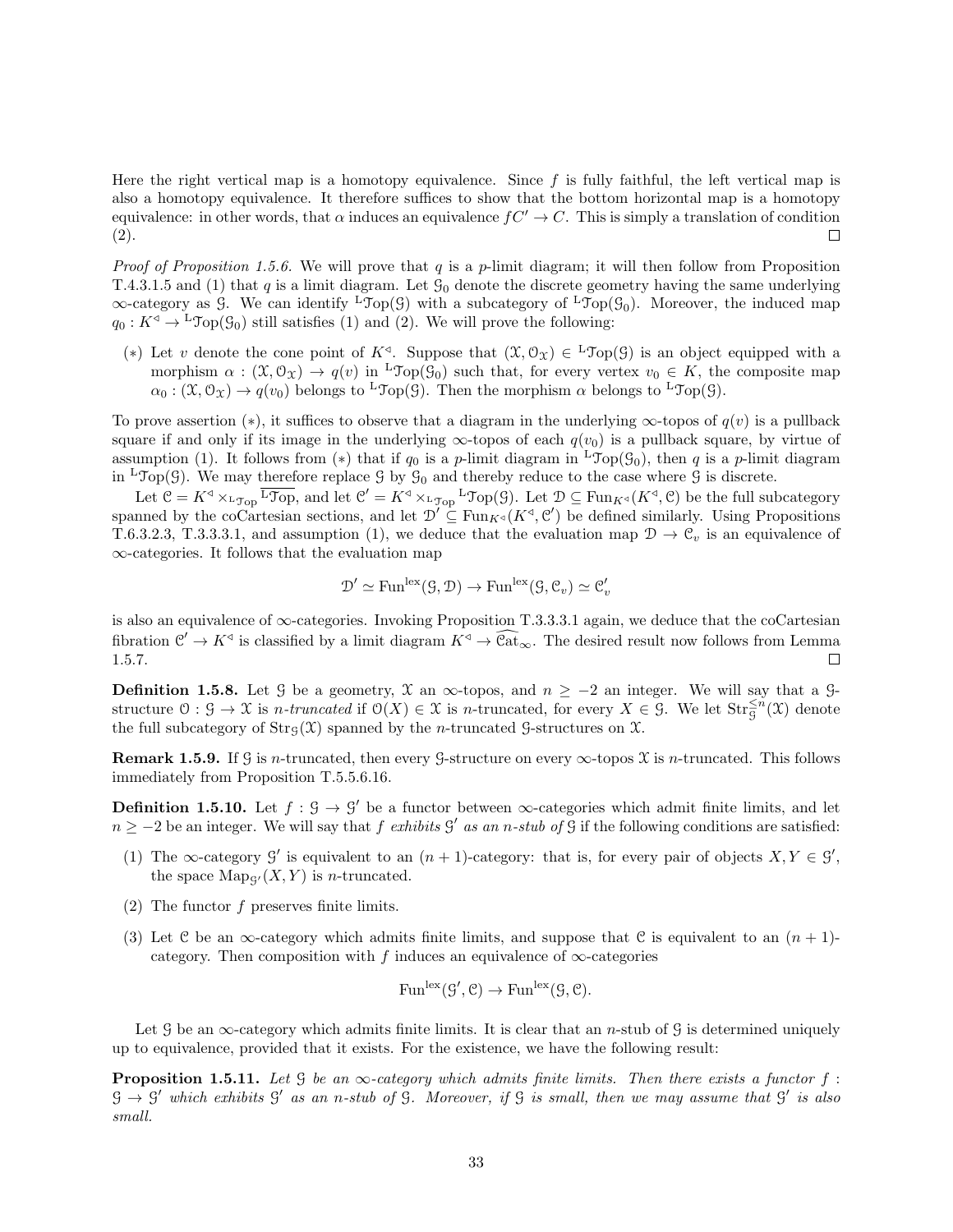The proof will require the following preliminary:

**Lemma 1.5.12.** Let  $C$  be an  $\infty$ -category which admits finite limits. Suppose that  $C$  is equivalent to an n-category, for some integer n. Then  $C$  is idempotent complete.

*Proof.* Without loss of generality, we may suppose that  $n \geq 1$  and that C is an *n*-category. Let Idem denote the ∞-category defined in §T.4.4.5. We wish to show that every diagram  $p:$  Idem  $\rightarrow \mathcal{C}$  admits a limit in C. Equivalently, we must show that the  $\infty$ -category  $\mathcal{C}_{/p}$  admits a final object. Let  $p_0$  denote the restriction of p to the n-skeleton of Idem. Since C is an n-category, the restriction map  $\mathcal{C}_{/p} \to \mathcal{C}_{/p_0}$  is an isomorphism of simplicial sets. It will therefore suffice to show that  $\mathcal{C}_{/p_0}$  admits a final object. In other words, we must show that the diagram  $p_0$  admits a limit in C. This follows from our assumption that C admits finite limits, since the *n*-skeleton  $sk<sup>n</sup>$  Idem is a finite simplicial set.  $\Box$ 

Proof of Proposition 1.5.11. Enlarging the universe if necessary, we may suppose that  $\mathcal G$  is small. Let  $\mathcal C$  = Ind( $\mathcal{G}^{op}$ ), so that C is a compactly generated presentable  $\infty$ -category. Corollary T.5.5.7.4 implies that the full subcategory  $\tau_{\leq n}$  C is again compactly generated, and that the truncation functor  $\tau_{\leq n} : \mathcal{C} \to \tau_{\leq n}$  C preserves compact objects. Let  $\mathcal{G}'$  denote the opposite of the (essentially small)  $\infty$ -category of compact objects of  $\tau_{\leq n}$  C. It follows that the composition

$$
\mathcal{G} \xrightarrow{j} \mathcal{C}^{op} \xrightarrow{\tau_{\leq n}} (\tau_{\leq n} \mathcal{C})^{op}
$$

factors through a functor  $f : \mathcal{G} \to \mathcal{G}'$  (here j denotes the opposite of the Yoneda embedding  $\mathcal{G}^{op} \to \text{Ind}(\mathcal{G}^{op})$ ). We claim that  $f$  exhibits  $\mathcal{G}'$  as an *n*-stub of  $\mathcal{G}$ .

It is clear that f preserves finite limits and that  $\mathcal{G}'$  is equivalent to an  $(n + 1)$ -category. To complete the proof, we must show that if  $\mathcal{G}''$  is an  $\infty$ -category which admits finite limits, and  $\mathcal{G}''$  is equivalent to an  $(n + 1)$ -category, then composition with f induces an equivalence of  $\infty$ -categories

$$
\mathrm{Fun}^{\mathrm{lex}}(\mathcal{G}', \mathcal{G}'') \to \mathrm{Fun}^{\mathrm{lex}}(\mathcal{G}, \mathcal{G}'').
$$

By a direct limit argument (using the fact that  $G$  and  $G'$  are essentially small), we may reduce to the case where  $\mathcal{G}''$  is itself small. Let  $\mathcal{D} = \text{Ind}(\mathcal{G}''^{op})$ . We have a homotopy commutative diagram

$$
\text{Fun}^{\text{lex}}(\mathcal{G}', \mathcal{G}'')^{op} \xrightarrow{h} \text{Fun}^{\text{lex}}(\mathcal{G}, \mathcal{G}'')^{op}
$$
\n
$$
\downarrow \phi'
$$
\n
$$
\text{Fun}^{\text{rex}}(\mathcal{G}'^{op}, \mathcal{D}) \xrightarrow{h'} \text{Fun}^{\text{rex}}(\mathcal{G}^{op}, \mathcal{D})
$$
\n
$$
\psi' \uparrow \psi' \uparrow \psi' \uparrow \psi \uparrow \psi \uparrow \downarrow \downarrow
$$
\n
$$
\text{Fun}^{\text{L}}(\tau_{\leq n} \mathcal{C}, \mathcal{D}) \xrightarrow{h''} \text{Fun}^{\text{L}}(\mathcal{C}, \mathcal{D})
$$

We wish to show that h is an equivalence of  $\infty$ -categories. The functor h'' is an equivalence of  $\infty$ -categories by Corollary T.5.5.6.22. Since  $\psi$  and  $\psi'$  are equivalences (Propositions T.5.3.5.10 and T.5.5.1.9), it follows that h' is an equivalence. The functors  $\phi$  and  $\phi'$  are fully faithful. To complete the proof, it will suffice to show that their essential images are identified via the equivalence provided by  $h'$ . In other words, we must show that if  $g : g'^{op} \to \mathcal{D}$  is a right exact functor such that  $g \circ f$  factors through the essential image of the Yoneda embedding  $j': \mathcal{G}^{\prime\prime op} \to \mathcal{D}$ , then g factors through the essential image of j'.

Let  $\mathcal E$  be a minimal model for the full subcategory of  $g'^{op}$  spanned by those objects X such that gX belongs to the essential image of j'. Since j' is right exact, the essential image of  $\mathcal{E}$  in  $\mathcal{G}'^{op}$  is stable under finite colimits. It follows that Ind( $\mathcal{E}$ ) admits a fully faithful, colimit preserving embedding into  $\tau_{\leq n}$  C. The essential image of this embedding contains the essential image of the composition

$$
\mathcal{G}^{op} \xrightarrow{j} \mathcal{C} \xrightarrow{\tau_{\leq n}} \tau_{\leq n} \mathcal{C},
$$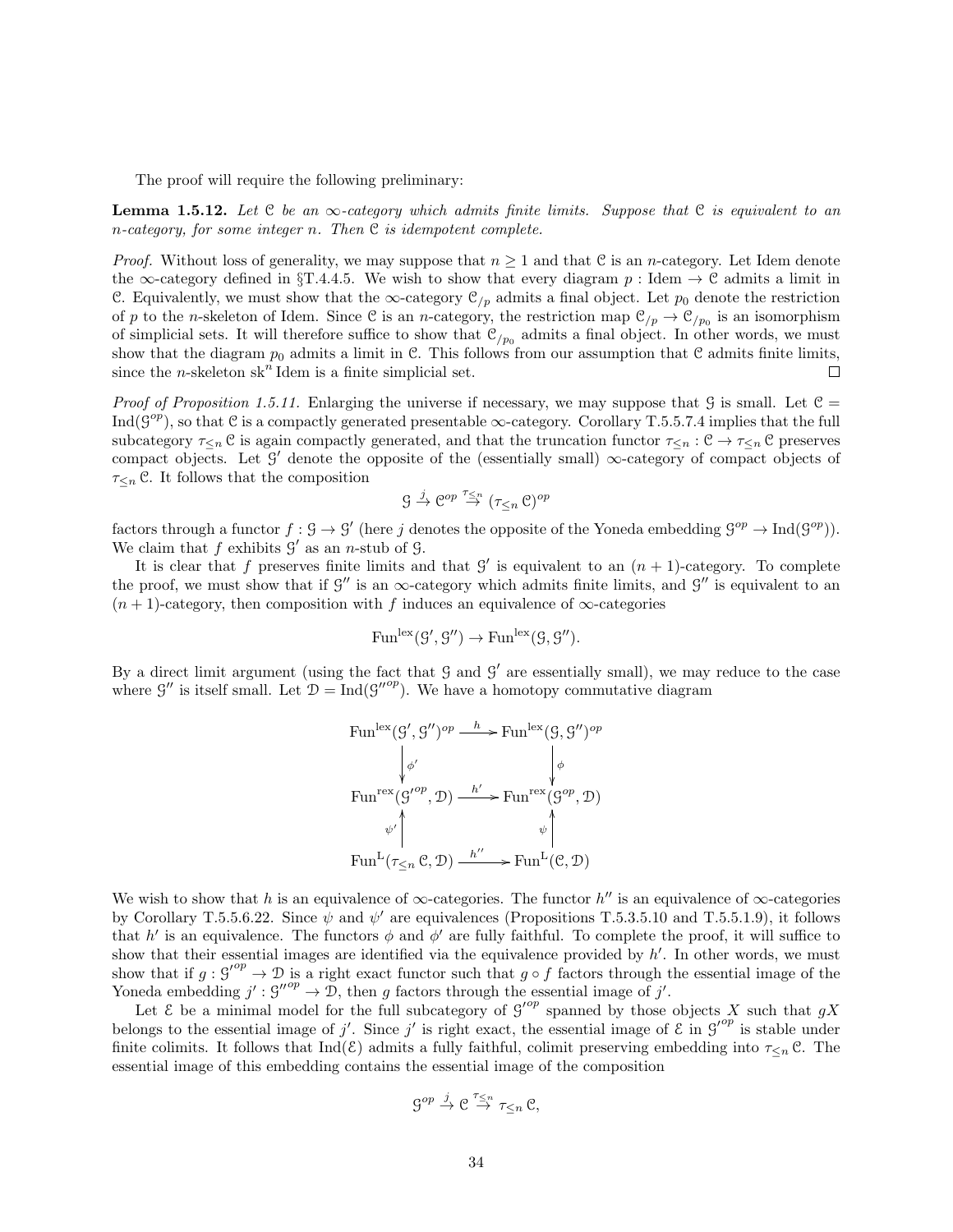and therefore (since it is stable under small colimits) contains the essential image of  $\tau_{\leq n}$ . It follows that Ind(E) is equivalent to  $\tau_{\leq n}$  C. Using Lemma T.5.4.2.4, we conclude that the inclusion  $i \in \mathcal{E} \subseteq g^{op}$  exhibits  $\mathcal{G}'$  as an idempotent completion of  $\mathcal{E}$ . We now invoke Lemma 1.5.12 to complete the proof.

**Definition 1.5.13.** Let G be a geometry. We will say that a transformation of geometries  $f : \mathcal{G} \to \mathcal{G}_{\leq n}$ exhibits  $\mathcal{G}_{\leq n}$  as an n-stub of  $\mathcal G$  if the following conditions are satisfied:

- (1) The underlying functor between  $\infty$ -categories exhibits  $\mathcal{G}_{\leq n}$  as an *n*-stub of  $\mathcal{G}$ , in the sense of Definition 1.5.10.
- (2) The class of  $\mathcal{G}_{\leq n}$ -admissible morphisms and the Grothendieck topology on  $\mathcal{G}_{\leq n}$  are generated by the functor  $f$ , in the sense of Remark 1.2.7.

The following result is a more or less immediate consequence of the definitions:

**Proposition 1.5.14.** Let  $f: \mathcal{G} \to \mathcal{G}_{\leq n}$  be a transformation of geometries which exhibits  $\mathcal{G}_{\leq n}$  as an n-stub of G. Then, for every  $\infty$ -topos X, composition with f induces a equivalences of  $\infty$ -categories

$$
Str_{\mathcal{G}_{\leq n}}(\mathfrak{X}) \to Str_{\mathcal{G}}^{\leq n}(\mathfrak{X})
$$
  

$$
Str_{\mathcal{G}_{\leq n}}^{loc}(\mathfrak{X}) \to Str_{\mathcal{G}}^{\leq n}(\mathfrak{X}) \cap Str_{\mathcal{G}}^{loc}(\mathfrak{X}).
$$

From this we deduce the following Corollary, which also appeared implicitly in the proof of Proposition 1.5.11:

Corollary 1.5.15. Let G and  $\mathcal{G}_{\leq n}$  be small  $\infty$ -categories which admit finite limits, and let  $f : \mathcal{G} \to \mathcal{G}_{\leq n}$ exhibit  $\mathcal{G}_{\leq n}$  as an n-stub of  $\mathcal{G}$ . Then composition with f induces a fully faithful embedding  $\text{Ind}(\mathcal{G}_{\leq n}^{op}) \to$  $\text{Ind}(\mathcal{G}^{op})$  whose essential image is the full subcategory of  $\text{Ind}(\mathcal{G}^{op})$  spanned by the n-truncated objects.

*Proof.* Regard G as a discrete geometry, so that the stub  $\mathcal{G}_{\leq n}$  inherits also the structure of a discrete geometry. We observe that there are canonical isomorphisms

$$
\mathrm{Ind}(\mathcal{G}^{op}) \simeq \mathrm{Str}_{\mathcal{G}}(\mathcal{S}) \qquad \mathrm{Ind}(\mathcal{G}_{\leq n}) \simeq \mathrm{Str}_{\mathcal{G}^{op}_{\leq n}}(\mathcal{S}).
$$

It will suffice to show that the first of these isomorphisms restricts to an isomorphism  $\tau_{\leq n} \text{Ind}(\mathcal{G}^{op}) \simeq$  $Str_{\mathcal{G}}^{\leq n}(\mathcal{S})$ . In other words, we must show that a left-exact functor  $F: \mathcal{G} \to \mathcal{S}$  is *n*-truncated as an object of Ind( $\mathcal{G}^{op}$ ) if and only it takes values in the full subcategory  $\tau_{\leq n}$  S.

Let  $e: \text{Ind}(\mathcal{G}^{op})^{op} \to \mathcal{S}$  denote the functor represented by F. Then F is equivalent to the composition  $\mathcal{G} \stackrel{j}{\to} \text{Ind}(\mathcal{G}^{op})^{op} \stackrel{e}{\to} \mathcal{S}$ . If  $F \in \tau_{\leq n} \text{Ind}(\mathcal{G}^{op})$ , then e factors through  $\tau_{\leq n} \mathcal{S}$ , so that F also factors through  $\tau_{\leq n}$   $\&$ .

To prove the converse, let C denote the full subcategory of  $\text{Ind}(G^{op})$  spanned by those objects X such that  $e(X) \simeq \text{Map}_{\text{Ind}(\mathcal{G}^{op})}(X, F)$  is n-truncated. We wish to show that  $\mathcal{C} = \text{Ind}(\mathcal{G}^{op})$ . Since the functor e carries colimits in  $\text{Ind}(\mathcal{G}^{op})$  to limits in S, we conclude that C is stable under colimits in  $\text{Ind}(\mathcal{G}^{op})$ . It will therefore suffice to show that C contains the essential image of the Yoneda embedding  $\mathcal{G}^{op} \to \text{Ind}(\mathcal{G}^{op})$ , which is equivalent to the assertion that  $F \simeq e \circ j$  factors through  $\tau \lt n \mathcal{S}$ .  $\Box$ 

## 2 Scheme Theory

The theory of geometries presented in §1 can be regarded as a generalization of the theory of locally ringed spaces. In this section, we will define a full subcategory  $\text{Sch}(\mathcal{G}) \subseteq {}^{\text{L}}\text{Top}(\mathcal{G})^{op}$ , which we will call the  $\infty$ category of G-schemes; in the special case where G is the geometry  $\mathcal{G}_{Zar}$  of Example 1.2.13, this will recover (a mild generalization of) the classical theory of schemes.

Our first step is to describe the class of affine G-schemes. We take our cue from classical scheme theory: if A is a commutative ring, then the affine scheme (Spec A,  $\mathcal{O}_{\text{Spec }A}$ ) is characterized by the following universal property: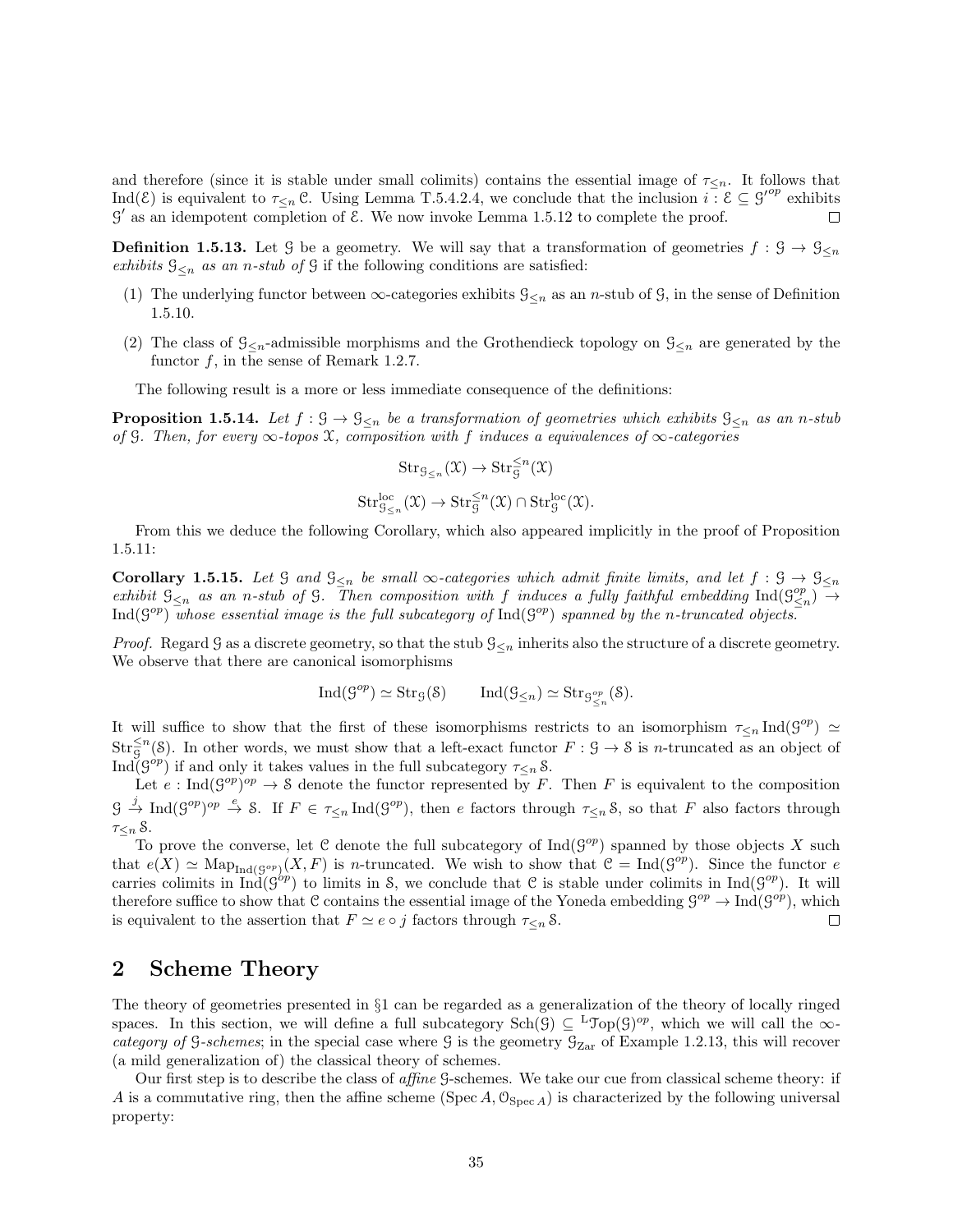(\*) For every locally ringed space  $(X, \mathcal{O}_X)$ , the canonical map

$$
\mathrm{Hom}_{\mathrm{RingSpace}^{\mathrm{loc}}}((X,\mathcal{O}_X),(\mathrm{Spec}\,A,\mathcal{O}_{\mathrm{Spec}\,A})) \to \mathrm{Hom}_{\mathrm{CRing}}(A,\Gamma(X,\mathcal{O}_X))
$$

is a bijection.

To make (\*) appear more symmetric, we observe that  $\text{Hom}_{\text{CRing}}(A, \Gamma(X, \mathcal{O}_X))$  can be identified with the set of maps from  $(X, 0_X)$  to  $(*, A)$  in the category of *ringed spaces*. This raises the following general question: given a transformation of geometries  $f : \mathcal{G}' \to \mathcal{G}$ , does the induced functor  ${}^{\mathsf{L}} \mathfrak{Top}(\mathcal{G})^{op} \to {}^{\mathsf{L}} \mathfrak{Top}(\mathcal{G}')^{op}$  admit a right adjoint? We will give an affirmative answer to this question in §2.1 (Theorem 2.1.1), using a rather abstract construction. Our primary interest is in the situation where  $\mathcal{G}' = \mathcal{G}$  (the discrete geometry with the same underlying  $\infty$ -category as  $\mathcal{G}$ ), and in the restriction of this right adjoint to  $\mathcal{G}'$ -structures on the final  $\infty$ -topos S. In this case, we obtain a functor  $\text{Spec}^{\mathcal{G}} : \text{Ind}(\mathcal{G}^{op}) \to {}^{\mathcal{L}} \mathcal{T}_{\text{op}}(\mathcal{G})$ .

If A is a commutative ring, the affine scheme (Spec A,  $\mathcal{O}_{\text{Spec }A}$ ) is characterized by (\*) but can also be constructed by a very concrete procedure. For example, the underlying topological space Spec A can be identified with the set of all prime ideals of A, endowed with the Zariski topology. In §2.2, we will generalize this construction to the setting of G-schemes, where G is any geometry, thereby obtaining an explicit model for the functor  $\text{Spec}^{\mathcal{G}}$  which is easy to compare with the classical theory of Zariski spectra.

Given the existence of the spectrum functor  $\text{Spec}^{\mathcal{G}}$ , we can proceed to define the  $\infty$ -category Sch(G): it is the full subcategory of <sup>L</sup>Top(G)<sup>op</sup> spanned by those pairs  $(\mathfrak{X},\mathcal{O}_\mathfrak{X})$  which, locally on the  $\infty$ -topos  $\mathfrak{X}$ , belong to the essential image of  $\text{Spec}^{\mathcal{G}}$ . We will then proceed in §2.3 to define the  $\infty$ -category Sch(G) and establish some of its basic properties (for example, the existence of finite limits in  $Sch(G)$ ).

The definition of the class of G-schemes presented in §2.3 is analogous to the usual definition of a scheme as a topological space X equipped with a sheaf  $\mathcal{O}_X$  of commutative rings. There is another equally important way to think about the category of schemes: every scheme  $(X, \mathcal{O}_X)$  defines a covariant functor  $F_X$ : CRing  $\rightarrow$ Set, described by the formula

$$
F_X(A) = \text{Hom}((\text{Spec } A, \mathcal{O}_{\text{Spec } A}), (X, \mathcal{O}_X)).
$$

This construction determines a fully faithful embedding from the category of schemes to the functor category Fun(CRing, Set). In other words, instead of viewing a scheme as a special kind of ringed topological space, we may view a scheme as a special kind of functor from commutative rings to sets. In §2.4, we will prove an analogue of this statement in the setting of G-schemes: namely, there exists a fully faithful (Yoneda-style) embedding

$$
\phi: \mathrm{Sch}(\mathcal{G}) \to \mathrm{Fun}(\mathrm{Ind}(\mathcal{G}^{op}), \mathcal{S}).
$$

We can therefore identify  $Sch(\mathcal{G})$  with the essential image of this functor, and thereby view  $\mathcal{G}$ -schemes as special kinds of space-valued functors on  $\text{Ind}(\mathcal{G}^{op}).$ 

Our final objective in this section is to give some examples which illustrate the relationship of our theory with classical geometry (we will consider  $\infty$ -categorical variations on these examples in §4, and still more exotic situations in future papers). Fix a commutative ring k. The category  $\text{CRing}_k$  of commutative k-algebras admits many Grothendieck topologies. Of particular interest to us will be the Zariski and étale topologies on CRing<sub>k</sub>. To each of these, we can associate a geometry G whose underlying  $\infty$ -category is equivalent to the (nerve of the) category of affine k-schemes of finite presentation. We will study these geometries in  $\S 2.5$ and  $\S2.6$ . In the first case, the theory of G-schemes will recover the usual theory of k-schemes; in the second, we will recover the theory of Deligne-Mumford stacks over k.

### 2.1 Construction of Spectra: Relative Version

Let A be a commutative ring. The Zariski spectrum Spec A is defined to be the set of all prime ideals  $\mathfrak{p} \subseteq A$ . We regard Spec A as a topological space, endowed with the Zariski topology having a basis of open sets  $U_f = \{ \mathfrak{p} \subseteq A | f \notin \mathfrak{p} \}$ , where f ranges over the elements of A. There is a sheaf of commutative rings  $\mathcal{O}_{\text{Spec } A}$ on Spec A, whose value on an open subset  $U_f \subseteq \text{Spec } A$  has the value  $\mathcal{O}_{\text{Spec } A}(U_f) \simeq A[\frac{1}{f}]$ . The locally ringed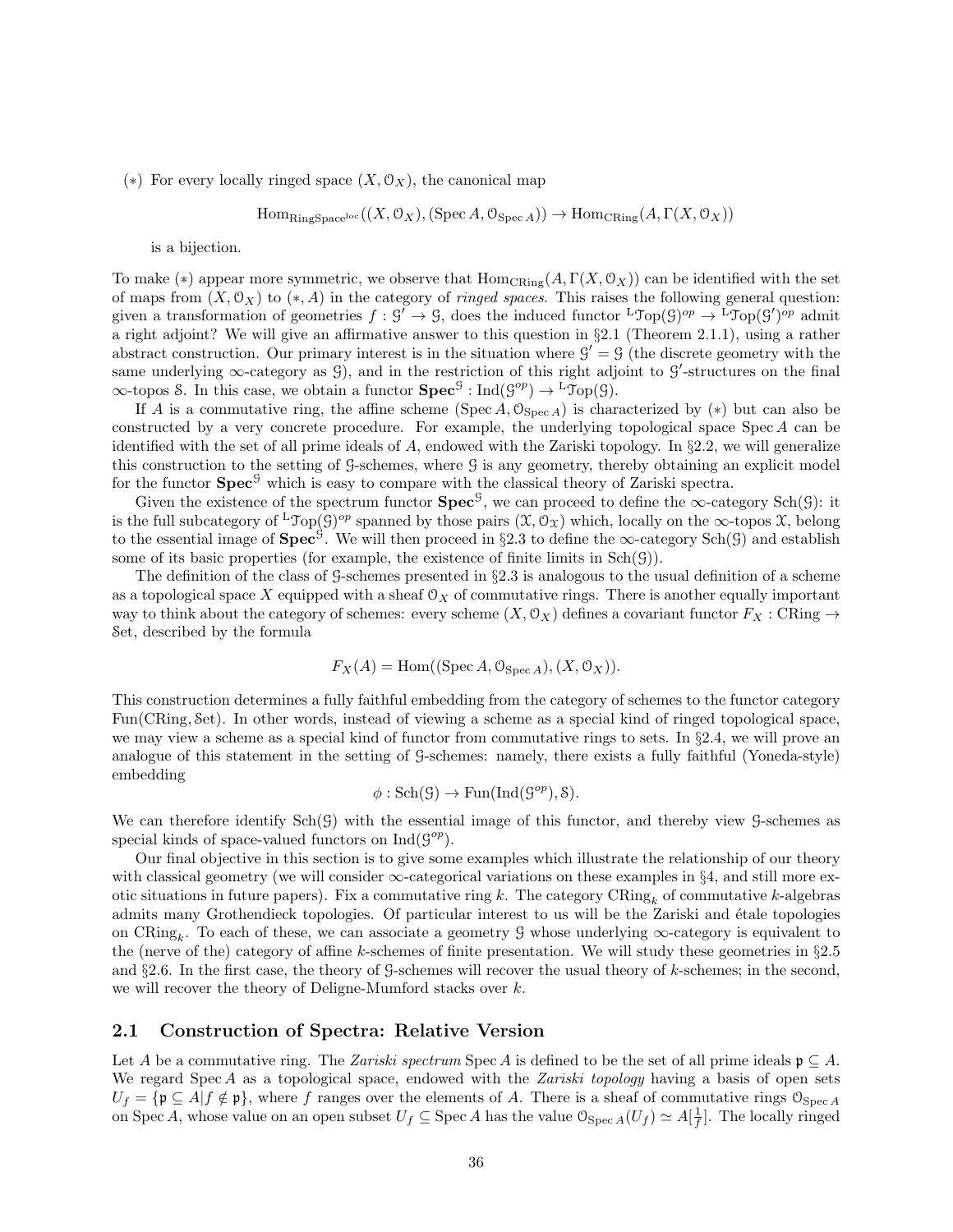space (Spec A,  $\mathcal{O}_{\text{Spec }A}$ ) can also be described by a universal property: it is univeral among locally ringed spaces  $(X, \mathcal{O}_X)$  equipped with a ring homomorphism  $A \to \Gamma(X, \mathcal{O}_X)$ .

We wish to obtain a generalization of this picture. We proceed in several steps.

- (1) It is in some sense coincidental that Spec A is described by a topological space. What arises more canonically is the lattice of open subsets of Spec A, which is generated by basic open sets of the form  $U_f$ . This lattice naturally forms a *locale*, or a 0-topos (see  $\S T.6.4.2$  for a discussion of this notion). It happens that this locale has enough points, and can therefore be described as the lattice of open subsets of a topological space. However, there are various reasons we might want to disregard this fact:
	- (a) The existence of enough points for Spec A is equivalent to the assertion that every nonzero commutative ring contains a prime ideal, and the proof of this assertion requires the axiom of choice.
	- (b) In relative situations (see (2) below), the relevant construction may well fail to admit enough points, even if the axiom of choice is assumed. However, the underlying locale (and its associated sheaf theory) are still well-behaved.
	- $(c)$  If we wish to replace the Zariski topology by some other topology (such as the étale topology), then we are forced to work with  $Spec A$  as a *topos* rather than simply as a topological space: the category of étale sheaves on  $Spec A$  is not generated by subobjects of the final object.

When we study derived algebraic geometry, we will want to study sheaves on Spec A of a highercategorical nature, such as sheaves of spaces or sheaves of spectra. For these purposes, it will be most convenient to regard Spec A as an  $\infty$ -topos, rather than as a topological space.

(2) Let A be a commutative ring. We can regard A as defining a *sheaf* of commutative rings over the space  $*$  consisting of a single point. Then, for any ringed space  $(X, \mathcal{O}_X)$ , we can identify ring homomorphisms  $A \to \Gamma(X; \mathcal{O}_X)$  with maps from  $(X, \mathcal{O}_X)$  to  $(*, A)$  in the category RingSpace of ringed spaces. Let RingSpace<sup>loc</sup> denote the subcategory of *locally* ringed spaces. Then we can reformulate condition  $(*)$ as follows: for every commutative ring A and every locally ringed space  $(X, \mathcal{O}_X)$ , we have a canonical bijection

 $\text{Hom}_{\text{RingSpace}}((X, \mathcal{O}_X), (\text{Spec }A, \mathcal{O}_{\text{Spec }A})) \to \text{Hom}_{\text{RingSpace}}((X, \mathcal{O}_X), (*, A)).$ 

More generally, we might ask if there is an analogue of the locally ringed space (Spec A,  $\mathcal{O}_{\text{Spec }A}$ ) for any ringed space  $(Y, \mathcal{A})$ . In other words, we might ask if the inclusion RingSpace<sup>loc</sup> ⊆ RingSpace admits a right adjoint.

(3) For any topological space  $X$ , a sheaf  $\Theta$  of local commutative rings on  $X$  can be identified with a  $\mathcal{G}_{\mathrm{Zar}}$ -structure on the  $\infty$ -topos Shv $(X)$ , where  $\mathcal{G}_{\mathrm{Zar}}$  is the geometry described in Example 1.2.13. This construction allows us to identify the usual category RingSpace<sup>loc</sup> with a full subcategory of the ∞-category <sup>L</sup>Top( $\mathcal{G}_{\text{Zar}}$ )<sup>op</sup> of locally ringed ∞-topoi. Similarly, the category of ringed spaces can be identified with a full subcategory of  ${}^L\mathcal{T}_{\text{op}}(G')^{op}$ , where G' denotes denotes the discrete geometry having the same underlying  $\infty$ -category as  $\mathcal{G}_{\text{Zar}}$ . The evident transformation of geometries  $\mathcal{G}' \to \mathcal{G}_{\text{Zar}}$ induces a functor

$$
{}^{\mathsf{L}}\mathfrak{Top}(\mathcal{G}_{\mathrm{Zar}})^{op} \to {}^{\mathsf{L}}\mathfrak{Top}(\mathcal{G}')^{op},
$$

generalizing the inclusion RingSpace<sup>loc</sup> ⊆ RingSpace of (2). More generally, we can consider an analogous restriction functor associated to *any* transformation of geometries  $g' \rightarrow g_{\text{Zar}}$ .

We can now state the main result of this section.

**Theorem 2.1.1.** Let  $f : \mathcal{G} \to \mathcal{G}'$  be a transformation of geometries. Then the induced functor  ${}^L \mathfrak{Top}(\mathcal{G}') \to$  ${}^{\text{L}}\text{Top}(\mathcal{G})$  admits a left adjoint.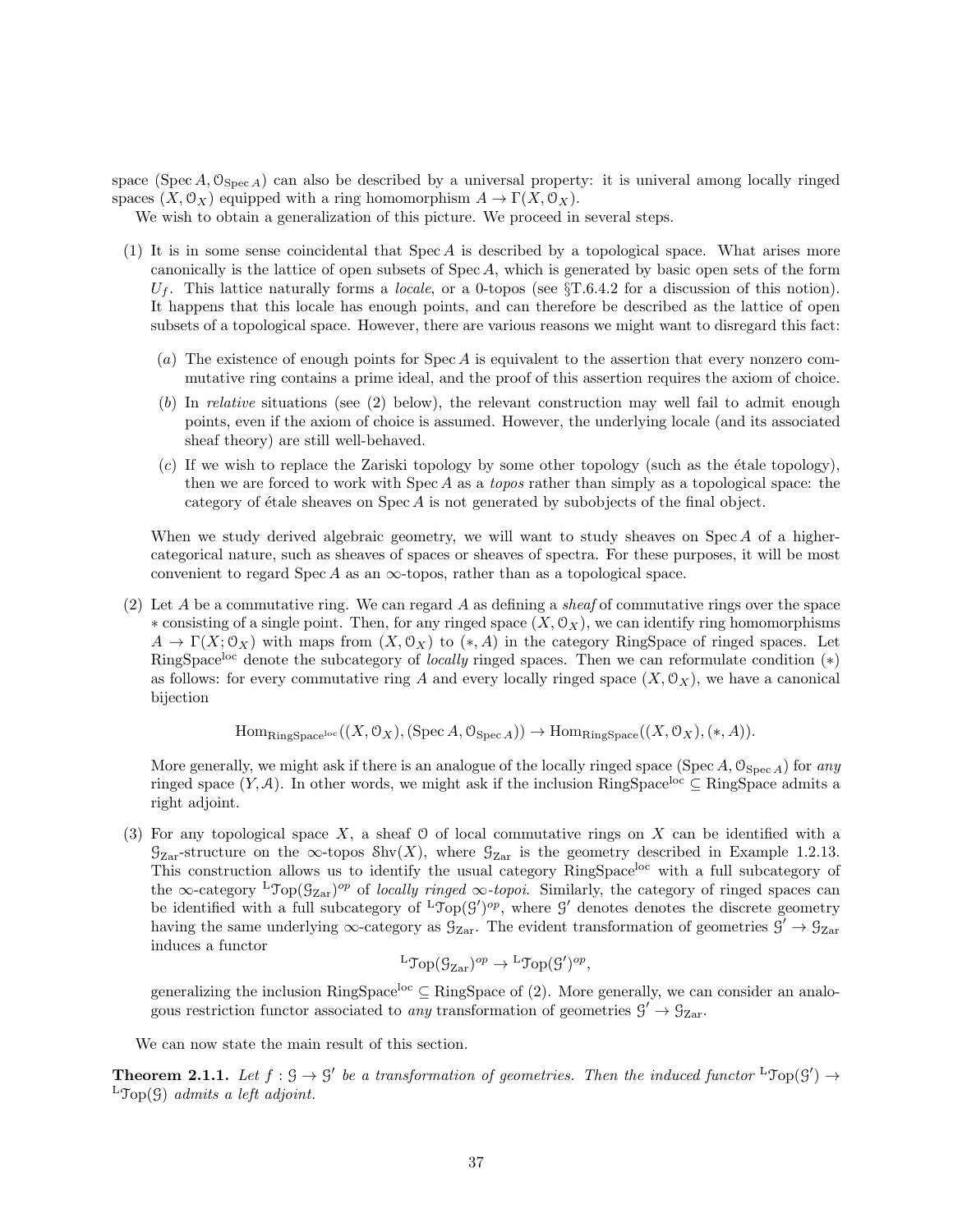**Definition 2.1.2.** Given a transformation of geometries  $f : \mathcal{G} \to \mathcal{G}'$ , we let  $\text{Spec}^{\mathcal{G}'}_{\mathcal{G}}$ G denote a left adjoint to the restriction functor  ${}^{\text{L}}\text{Top}(\mathcal{G}') \rightarrow {}^{\text{L}}\text{Top}(\mathcal{G})$ . We will refer to  $\text{Spec}^{\mathcal{G}'}_{\mathcal{G}}$  $\frac{9}{9}$  as the *relative spectrum functor* associated to f.

Let  $\mathcal{G}$  be a geometry, and let  $\mathcal{G}_0$  be the discrete geometry with the same underlying  $\infty$ -category as  $\mathcal{G}$ . We let  $Spec^{\mathcal{G}}$  denote the composition

$$
\operatorname{Ind}(\mathcal{G}^{op}) \to {}^{\rm L}\hspace{-0.05cm}\mathfrak{Top}(\mathcal{G}_0) \overset{\mathbf{Spec}^{\mathcal{G}_0}_{\mathcal{G}}}{\to} {}^{\rm L}\hspace{-0.05cm}\mathfrak{Top}(\mathcal{G}).
$$

Here the first functor is given by the identification of  $\text{Ind}(S^{op}) \simeq \text{Str}_{\mathcal{G}_0}(\mathcal{S})$  with the identification of  $\text{Str}_{\mathcal{G}_0}(\mathcal{S})$ with the fiber of <sup>L</sup>Top( $\mathcal{G}_0$ )  $\times$  L<sub>Top</sub> {8}. We will refer to **Spec**<sup>*G*</sup> as the *absolute spectrum functor* associated to the geometry G.

Our goal in this section is to prove Theorem 2.1.1. The basic idea is reasonably simple but perhaps unenlightening: it uses somewhat abstract constructions such as fiber products of  $\infty$ -topoi, and therefore yields a poor understanding of the resulting object. We will address this inadequacy in §2.2 by giving a much more explicit construction of the absolute spectrum functor  $\text{Spec}^{\mathcal{G}}$  (see Theorem 2.2.12).

For the following discussion, let us fix a transformation  $f : \mathcal{G} \to \mathcal{G}'$  of geometries. Given objects  $(\mathcal{X}, \mathcal{O}) \in$  ${}^{\mathbf{L}}\mathcal{T}_{\mathbf{O}(\mathcal{G})}(\mathcal{G})$ , and  $(\mathcal{X}',\mathcal{O}') \in {}^{\mathbf{L}}\mathcal{T}_{\mathbf{O}(\mathcal{G}')},$  we will say that a morphism  $\theta : (\mathcal{X},\mathcal{O}) \to (\mathcal{X}',\mathcal{O}' \circ f)$  exhibits  $(\mathcal{X}',\mathcal{O}')$  as a *relative spectrum of*  $(\mathfrak{X},0)$  if, for every object  $(\mathfrak{Y},0_{\mathfrak{Y}}) \in {}^{\mathbf{L}}\mathcal{Top}(\mathcal{G}')$ , composition with  $\theta$  induces a homotopy equivalence

$$
\mathrm{Map}_{\mathrm{L}\mathfrak{Top}(\mathcal{G})}((\mathfrak{X}',\mathcal{O}'),(\mathcal{Y},\mathcal{O}_{\mathcal{Y}}))\rightarrow \mathrm{Map}_{\mathrm{L}\mathfrak{Top}(\mathcal{G}')}((\mathfrak{X},\mathcal{O}),(\mathcal{Y},\mathcal{O}_{\mathcal{Y}}\circ f)).
$$

Theorem 2.1.1 can be formulated as follows: for every object  $(\mathfrak{X},0) \in {}^{\mathsf{L}}\mathfrak{Top}(\mathcal{G})$ , there exists an object  $(\mathcal{X}', \mathcal{O}') \in {}^{\mathsf{L}}\mathfrak{Top}(\mathcal{G}')$  and a morphism  $(\mathcal{X}, \mathcal{O}) \to (\mathcal{X}', \mathcal{O}' \circ f)$  which exhibits  $(\mathcal{X}', \mathcal{O}')$  as a relative spectrum of  $(\mathfrak{X}, \mathfrak{O})$ . Our first step is to reduce to the proof to a universal case.

**Lemma 2.1.3.** Let  $f : \mathcal{G} \to \mathcal{G}'$  be a transformation of geometries. Suppose that  $(\mathcal{X}, \mathcal{O}) \in {}^{\mathsf{L}}\mathfrak{Top}(\mathcal{G}),$   $(\mathcal{X}', \mathcal{O}') \in$  ${}^{\text{L}}\text{Top}(\mathcal{G}')$ , and that  $\alpha: (\mathcal{X}, \mathcal{O}) \to (\mathcal{X}', \mathcal{O}' \circ f)$  is a morphism in  ${}^{\text{L}}\text{Top}(\mathcal{G})$  which exhibits  $(\mathcal{X}', \mathcal{O}')$  as a relative spectrum of  $(\mathfrak{X}, \mathfrak{O})$ . Suppose given a pushout diagram



in the  $\infty$ -category <sup>L</sup>Top. Then the induced map  $(\mathcal{Y}, g^* \circ \mathcal{O}) \to (\mathcal{Y}', g'^* \circ \mathcal{O}' \circ f)$  exhibits  $(\mathcal{Y}', g'^* \circ \mathcal{O}')$  as a *relative spectrum of*  $(\mathcal{Y}, g^* \circ \mathcal{O})$ .

The proof is a simple matter of untangling definitions. To apply Lemma 2.1.3, we use the following observation: let  $\mathcal{O}_0: \mathcal{G} \to \mathcal{K}$  be a universal  $\mathcal{G}$ -structure on an  $\infty$ -topos  $\mathcal{K}$ . Then any object  $(\mathcal{Y}, \mathcal{O}) \in {}^L\mathcal{Top}(\mathcal{G})$ is equivalent to  $(\mathcal{Y}, \pi^* \mathcal{O}_0)$  for some geometric morphism  $\pi^* : \mathcal{K} \to \mathcal{Y}$ , which is uniquely determined up to homotopy. Hence, to prove that  $(\mathcal{Y}, \mathcal{O})$  admits a relative spectrum, it will suffice to show that  $(\mathcal{K}, \mathcal{O}_0)$  admits a relative spectrum.

We observe that for every object  $(\mathfrak{X}, \mathfrak{O}) \in {}^{\mathbf{L}}\mathcal{T}\mathrm{op}(\mathfrak{G})$ , the mapping space  $\mathrm{Map}_{\mathbf{L}\mathcal{T}\mathrm{op}(\mathfrak{G})}((\mathfrak{X}, \mathfrak{O}_0), (\mathfrak{X}, \mathfrak{O}))$  can be identified with the largest Kan complex contained in  $Str_g^{loc}(\mathfrak{X})^{10}$ . Theorem 2.1.1 is now an immediate consequence of the following result:

**Proposition 2.1.4.** Let  $f : \mathcal{G} \to \mathcal{G}'$  be a transformation of geometries. Then there exists an  $\infty$ -topos  $\mathcal{K}_{\mathcal{G}}^{\mathcal{G}'}$ g,  $objects \space 0 \in \text{Str}_{\mathcal{G}}(\mathcal{K}_{\mathcal{G}}^{\mathcal{G}'}$  ${}_{g}^{g'}$ ) and  $0' \in \text{Str}_{g'}(\mathfrak{K}_{g}^{g'})$  $S'_{\mathcal{G}}$ ), and a local morphism of  $\mathcal{G}$ -structures  $\alpha : \mathcal{O} \to \mathcal{O}'$  of with the following universal property: for every object  $(\mathfrak{X},\mathcal{O}_\mathfrak{X})\in {}^{\mathsf{L}}\mathfrak{Top}(\mathcal{G}'),$  composition with  $\alpha$  induces a homotopy equivalence from  $\mathrm{Map}_{\mathrm{top}(G')}( (\mathcal{K}_g^{G'})$  $\mathcal{G}'_g$ ,  $\mathcal{O}'$ ,  $(\mathfrak{X}, \mathcal{O}_\mathfrak{X})$  to the largest Kan complex contained in Str $\mathcal{G}^{\text{loc}}(\mathfrak{X})^{\text{loc}}$ .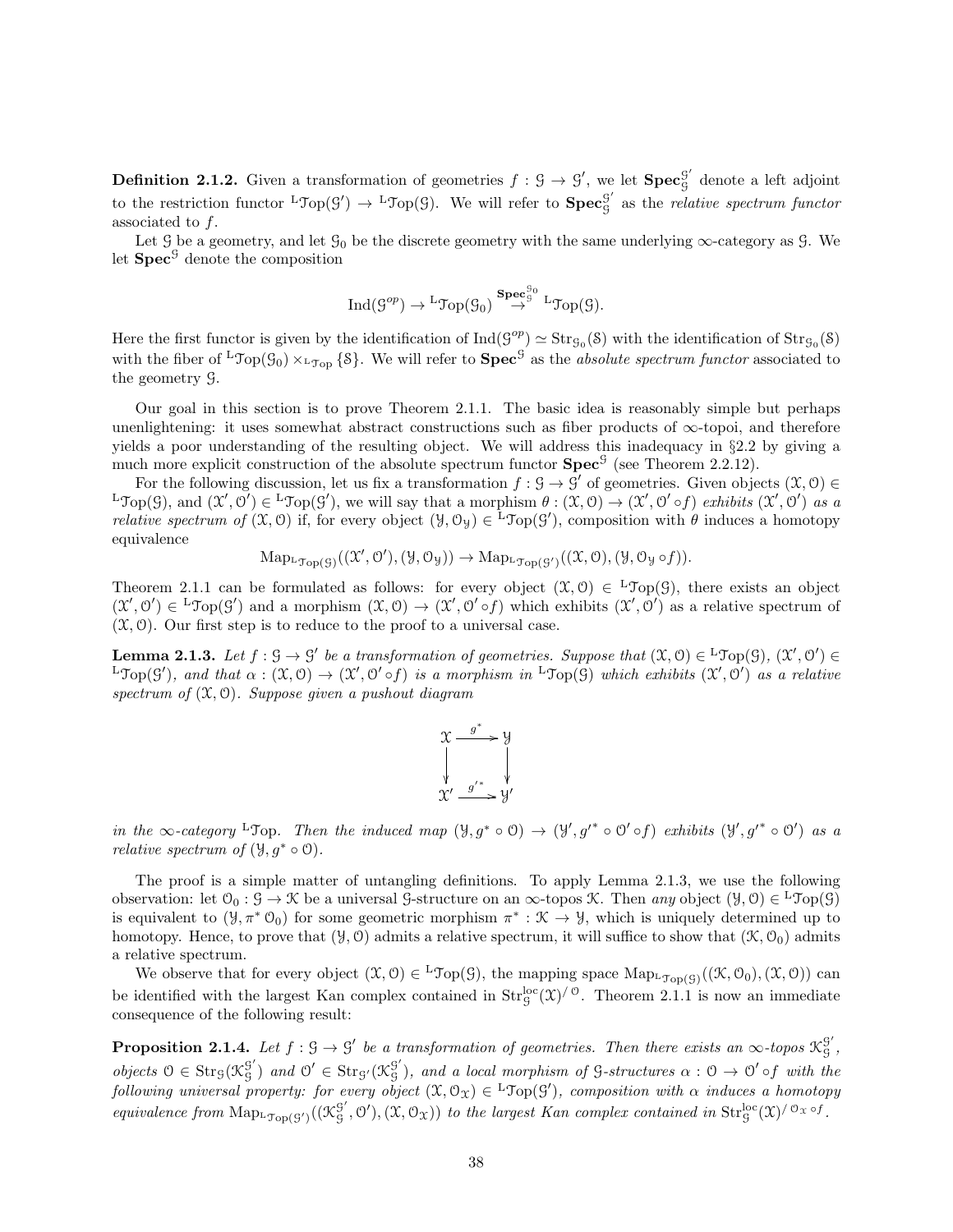For a general object  $(\mathfrak{X}, \mathfrak{O}) \in {}^{\mathsf{L}} \mathfrak{Top}(\mathfrak{G})$ , we then have  $\mathbf{Spec}_{\mathsf{G}}^{\mathsf{G}'}$  ${}_{g}^{g'}(\mathfrak{X},\mathfrak{O}) \simeq (\mathfrak{X} \times_{\mathfrak{X}} \mathfrak{K}^{g'}_{g})$  $g'$ ,  $\mathcal{O}'$ ), where the fiber product is taken in <sup>R</sup>J op, and  $\mathcal{O}'$  is the pullback of the  $\mathcal{G}'$ -structure on  $\mathcal{K}_{q}^{\mathcal{G}'}$  $\frac{9}{9}$  appearing in the statement of Proposition 2.1.4.

We will prove Proposition 2.1.4 via a somewhat lengthy construction. First, choose a correspondence  $\mathcal{M} \to \Delta^1$  associated to the functor  $f : \mathcal{G} \to \mathcal{G}'$ , so that we have isomorphisms  $\mathcal{G} \simeq \mathcal{M} \times_{\Delta^1} \{0\}$  and  $\mathcal{G}' \simeq$  $\mathcal{M} \times_{\Lambda^1} \{1\}.$ 

Notation 2.1.5. For every  $\infty$ -topos  $\mathcal{Y}$ , we define a M-structure on  $\mathcal{Y}$  to be a functor  $\mathcal{O}_Y : \mathcal{M} \to \mathcal{Y}$  such that  $\mathcal{O}_Y | \mathcal{G} \in \text{Str}_{\mathcal{G}}(\mathcal{Y})$  and  $\mathcal{O}_Y | \mathcal{G}' \in \text{Str}_{\mathcal{G}'}(\mathcal{Y})$ . We let  $\text{Str}_{\mathcal{M}}(\mathcal{Y})$  denote the full subcategory of Fun $(\mathcal{M}, \mathcal{Y})$  spanned by the M-structures.

**Lemma 2.1.6.** There exists a universal M-structure  $\mathcal{O}_{\mathcal{M}} : \mathcal{M} \to \mathcal{K}(\mathcal{M})$ , such that for every  $\infty$ -topos  $\mathcal{X}$ , composition with  $\mathcal{O}_{\mathcal{M}}$  induces an equivalence of  $\infty$ -categories

$$
\operatorname{Fun}^*(\mathcal K(\mathcal M),\mathcal Y)\to\operatorname{Str}_{\mathcal M}(\mathfrak X).
$$

*Proof.* Using Proposition T.5.3.6.2, we can construct a functor  $\beta : \mathcal{M} \to \mathcal{M}'$  with the following properties:

- (a) The  $\infty$ -category M' is small and admits finite limits.
- (b) The restrictions  $\beta$ |  $\beta$  and  $\beta$ |  $\beta'$  are left exact.
- (c) For every  $\infty$ -category C which admits finite limits, composition with  $\beta$  induces an equivalence of ∞-categories

 $\text{Fun}^{\text{lex}}(\mathcal{M}', \mathcal{C}) \to \text{Fun}^{\text{lex}}(\mathcal{G}, \mathcal{C}) \times_{\text{Fun}(\mathcal{G}, \mathcal{C})} \text{Fun}(\mathcal{M}, \mathcal{C}) \times_{\text{Fun}(\mathcal{G}', \mathcal{C})} \text{Fun}^{\text{lex}}(\mathcal{G}', \mathcal{C}).$ 

We now define  $\mathcal{K}(\mathcal{M})$  to be the fiber product

$$
Shv(\mathcal{G}) \times_{\mathcal{P}(\mathcal{G})} \mathcal{P}(\mathcal{M}') \times_{\mathcal{P}(\mathcal{G}')} Shv(\mathcal{G}'),
$$

taken in the  $\infty$ -category <sup>R</sup>Top, so that  $\mathcal{K}(\mathcal{M})$  is an accessible left exact localization of  $\mathcal{P}(\mathcal{M}')$ . Let L:  $\mathcal{P}(\mathcal{M}') \to \mathcal{K}(\mathcal{M})$  be a localization functor, and define  $\mathcal{O}_{\mathcal{M}}$  to be the composition

$$
\mathcal{M} \stackrel{\beta}{\rightarrow} \mathcal{M}' \stackrel{j}{\rightarrow} \mathcal{P}(\mathcal{M}') \stackrel{L}{\rightarrow} \mathcal{K}(\mathcal{M}),
$$

where j denotes the Yoneda embedding. It is not difficult to see that  $\mathcal{O}_{\mathcal{M}}$  has the desired universal property.  $\Box$ 

Notation 2.1.7. For every  $\infty$ -topos X, let  $Str_{\mathcal{M}}^{(1)}(\mathcal{X})$  denote the full subcategory of  $Str_{\mathcal{M}}(\mathcal{X})$  consisting of those M-structures  $\mathfrak{O}: \mathcal{M} \to \mathfrak{X}$  such that  $\mathfrak{O}$  is a right Kan extension of  $\mathfrak{O} \mid \mathcal{G}'$ . Similarly, we define  $\mathrm{Str}_{\mathcal{M}}^{(0)}(\mathfrak{X})$  to be the full subcategory of  $\text{Str}_{\mathcal{M}}(\mathfrak{X})$  spanned by those M-structures  $\mathfrak{O}: \mathfrak{M} \to \mathfrak{X}$  which are left Kan extensions of  $\mathcal{O}$  |  $\mathcal{G}$ .

**Lemma 2.1.8.** (1) For every  $\infty$ -topos  $\mathfrak{X}$ , the restriction functors

$$
Str_{\mathcal{M}}^{(0)}(\mathfrak{X}) \to Str_{\mathcal{G}}(\mathfrak{X})
$$
  

$$
Str_{\mathcal{M}}^{(1)}(\mathfrak{X}) \to Str_{\mathcal{G}'}(\mathfrak{X})
$$

are trivial Kan fibrations.

(2) For every geometric morphism  $\pi^*: \mathfrak{X} \to \mathcal{Y}$ , the induced map  $\text{Str}_{\mathfrak{M}}(\mathfrak{X}) \to \text{Str}_{\mathfrak{M}}(\mathcal{Y})$  carries  $\text{Str}_{\mathfrak{M}}^{\left(0\right)}(\mathfrak{X})$  to  $Str_{\mathcal{M}}^{(0)}(\mathcal{Y})$  and  $Str_{\mathcal{M}}^{(1)}(\mathcal{X})$  to  $Str_{\mathcal{M}}^{(1)}(\mathcal{Y})$ .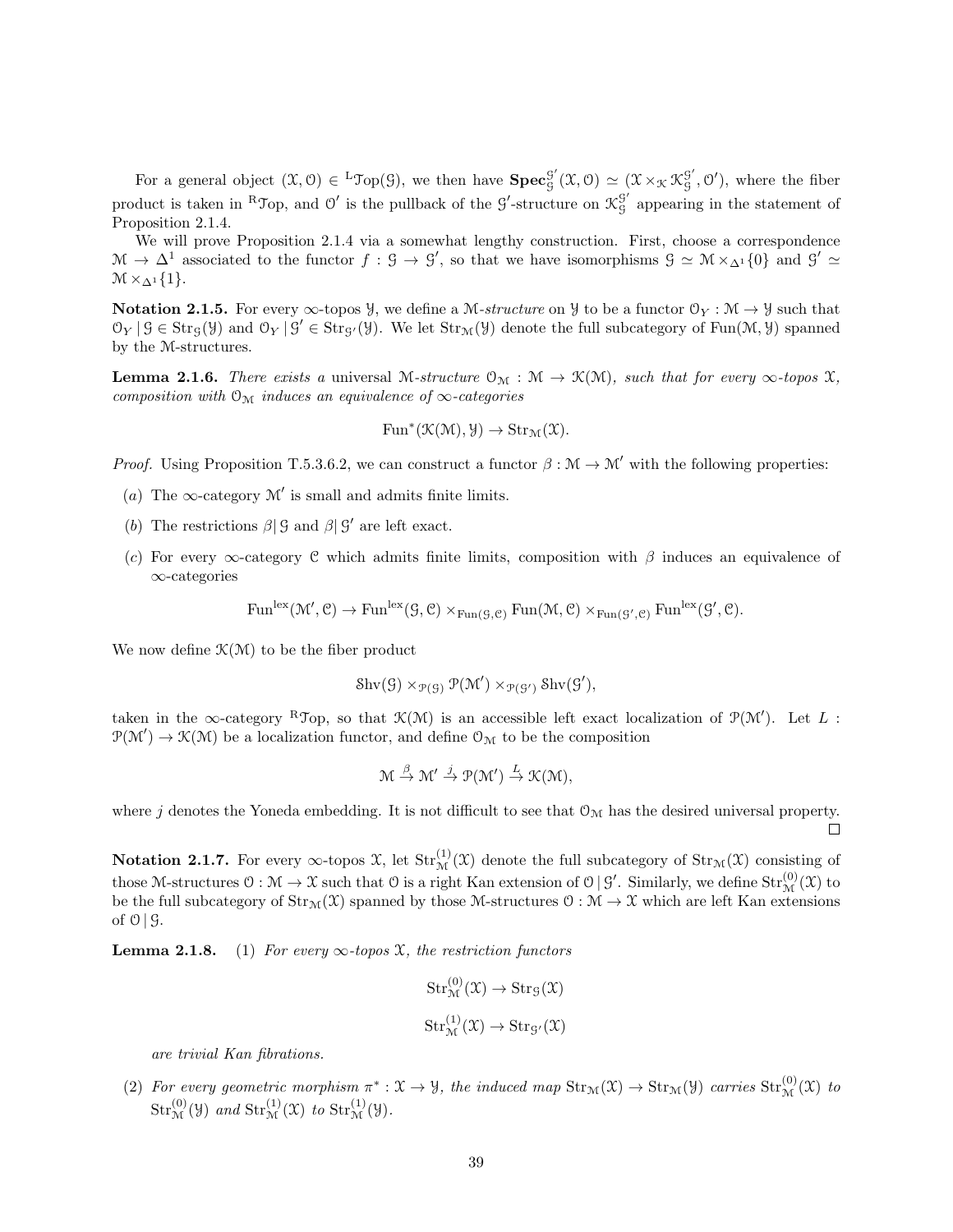*Proof.* In view of Proposition T.4.3.2.15, assertion  $(1)$  can be rephrased as follows:

(1a) Let  $\mathcal{O}_0 \in \text{Str}_{\mathcal{G}}(\mathfrak{X})$  and let  $\mathcal{O} : \mathcal{M} \to \mathfrak{X}$  be a left Kan extension of  $\mathcal{O}_0$ . Then  $\mathcal{O} \mid \mathcal{G}' \in \text{Str}_{\mathcal{G}'}(\mathcal{M})$ .

(1b) Let  $\mathcal{O}_1 \in \text{Str}_{\mathcal{G}}(\mathcal{X})$  and let  $\mathcal{O} : \mathcal{M} \to \mathcal{X}$  be a right Kan extension of  $\mathcal{O}_1$ . Then  $\mathcal{O} \mid \mathcal{G} \in \text{Str}_{\mathcal{G}}(\mathcal{M})$ .

Assertion (1b) follows from the fact that  $\mathcal{O} \mid \mathcal{G} \simeq f \circ \mathcal{O}_0$ , and assertion (1a) is a consequence of the following result, whose proof will be given below:

**Lemma 2.1.9.** Let  $\mathcal G$  and  $\mathcal G'$  be small  $\infty$ -categories which admit finite limits, let  $f : \mathcal G \to \mathcal G'$  be a left exact functor, and let X be an  $\infty$ -topos. Then left Kan extension along f carries Fun<sup>lex</sup>( $\mathcal{G}, \mathcal{X}$ ) into Fun<sup>lex</sup>( $\mathcal{G}', \mathcal{X}$ ).

To prove  $(2)$ , we observe that  $\pi^*$  preserves small colimits, and therefore left Kan extensions along inclusions of small  $\infty$ -categories. To prove that composition with  $\pi^*$  carries  $Str_{\mathcal{M}}^{(1)}(\mathfrak{X})$  to  $Str_{\mathcal{M}}^{(1)}(\mathfrak{Y})$ , it suffices to observe that  $0 \in Str_{\mathcal{M}}(\mathcal{Z})$  belongs to  $Str_{\mathcal{M}}^{(1)}(\mathcal{Z})$  if and only if  $\mathcal{O}(\alpha)$  is an equivalence in  $\mathcal{Z}$ , for every *p*-Cartesian morphism in M; here  $p : \mathcal{M} \to \Delta^1$  denotes the projection.

We now turn to the proof of Lemma 2.1.9.

**Definition 2.1.10.** Let  $\mathcal{M} \to \Delta^1$  be a (small) correspondence from an  $\infty$ -category  $\mathcal{C} = \mathcal{M} \times_{\Delta^1} \{0\}$  to another ∞-category  $\mathcal{D} = \mathcal{M} \times_{\Delta^1} \{1\}$ . The Yoneda embedding for M determines a functor  $\mathcal{M}^{op} \times \mathcal{M} \to \mathcal{S}$ , which determines by restriction a functor  $F: \mathcal{C}^{op} \times \mathcal{D} \to \mathcal{S}$ , such that  $F(C, D)$  is homotopy equivalent to  $\text{Map}_{\mathcal{M}}(C, D).$ 

We will say that a bifunctor  $F': \mathcal{C}'^{op} \times \mathcal{D}' \to \mathcal{S}$  is associated to M if there exist equivalences  $\alpha : \mathcal{C}' \to \mathcal{C}$ and  $\beta : \mathcal{D}' \to \mathcal{D}$  such that  $F' \circ (\alpha \times \beta)$  is homotopic to F. In this case, we will also say that M is associated  $to F'.$ 

Example 2.1.11. Let  $f: \mathcal{D} \to \mathcal{C}$  be a functor between small  $\infty$ -categories. Composing with the Yoneda embedding  $\mathcal{C} \to \mathcal{P}(\mathcal{C})$ , we obtain a map  $\mathcal{D} \to \mathcal{P}(\mathcal{C})$  which is adjoint to a bifunctor  $F : \mathcal{C}^{op} \times \mathcal{D} \to \mathcal{S}$ . A correspondence M from C to D is associated to F (in the sense of Definition 2.1.10) if and only if it is associated to  $f$  (in the sense of Definition T.5.2.1.1).

**Remark 2.1.12.** Let  $F: \mathbb{C}^{op} \times \mathcal{D} \to \mathcal{S}$  be a bifunctor associated to a correspondence  $\mathcal{M} \to \Delta^1$ , and let  $\mathcal{C}_0 \subseteq \mathcal{C}, \mathcal{D}_0 \subseteq \mathcal{D}$  be full subcategories. Then the restriction  $F_0 = F | (\mathcal{C}_0^{op} \times \mathcal{D}_0)$  is associated to the full subcategory of M spanned by the essential images of  $\mathcal{C}_0$  and  $\mathcal{D}_0$ .

**Lemma 2.1.13.** Let C and D be small  $\infty$ -categories, and let  $F : \mathbb{C}^{op} \times \mathbb{D} \to \mathbb{S}$  be a functor, so that F determines maps  $f^0: \mathcal{C} \to \mathcal{P}(\mathcal{D}^{op})^{op}$  and  $f^1: \mathcal{D} \to \mathcal{P}(\mathcal{C})$ . Let  $j: \mathcal{C} \to \mathcal{P}(\mathcal{C})$  denote the Yoneda embedding. Then:

- (1) The functor j admits a left Kan extension along  $f^0$ , which we will denote by  $f^0_!(j)$ .
- (2) The composition of  $f_!^0(j)$  with the Yoneda embedding  $j': \mathcal{D} \to \mathcal{P}(\mathcal{D}^{op})^{op}$  is equivalent to  $f^1$ .

*Proof.* To prove (1), it suffices to observe that for every object  $X \in \mathcal{P}(\mathcal{D}^{op})^{op}$ , the fibers of the right fibration  $\mathcal{P}(\mathcal{D}^{\text{op}})_{/X}^{\text{op}}$  are essentially small, so that the fiber product  $\mathcal{C} \times_{\mathcal{P}(\mathcal{D}^{\text{op}})^{\text{op}}} \mathcal{P}(\mathcal{D}^{\text{op}})_{/X}^{\text{op}}$  is essentially small; now invoke the fact that  $\mathcal{P}(\mathcal{C})$  admits small colimits (and Lemma T.4.3.2.13).

To prove (2), let  $\overline{\mathcal{M}}$  be a correspondence from C to  $\mathcal{P}(\mathcal{D}^{op})^{op}$  associated to  $f^0$ , and let  $\overline{J}:\overline{\mathcal{M}}\to\mathcal{P}(\mathcal{C})$  be a left Kan extension of j. Let  $\mathcal{M}'$  denote the full subcategory of  $\overline{\mathcal{M}}$  spanned by the objects of C and the essential image of j', let M be a minimal model for M' (so that M is small), and let  $J = \overline{J}|\mathcal{M}$ . We observe that M is equipped with equivalences  $\alpha : \mathcal{C} \to \mathcal{M} \times_{\Delta^1} \{0\}, \beta : \mathcal{D} \to \mathcal{M} \times_{\Delta^1} \{1\}$  which exhibit M as associated to the bifunctor F. Moreover,  $j' \circ f_!^0(j)$  can be identified with  $J \circ \beta$ . Invoking Lemma T.5.2.6.7, we can also identify  $J \circ \beta$  with the composition

$$
\mathcal{D} \stackrel{\beta}{\to} \mathcal{M} \to \mathcal{P}(\mathcal{M}) \to \mathcal{P}(\mathcal{C}).
$$

 $\Box$ 

Since M is associated to F, this composition is homotopic to  $f^1$  as desired.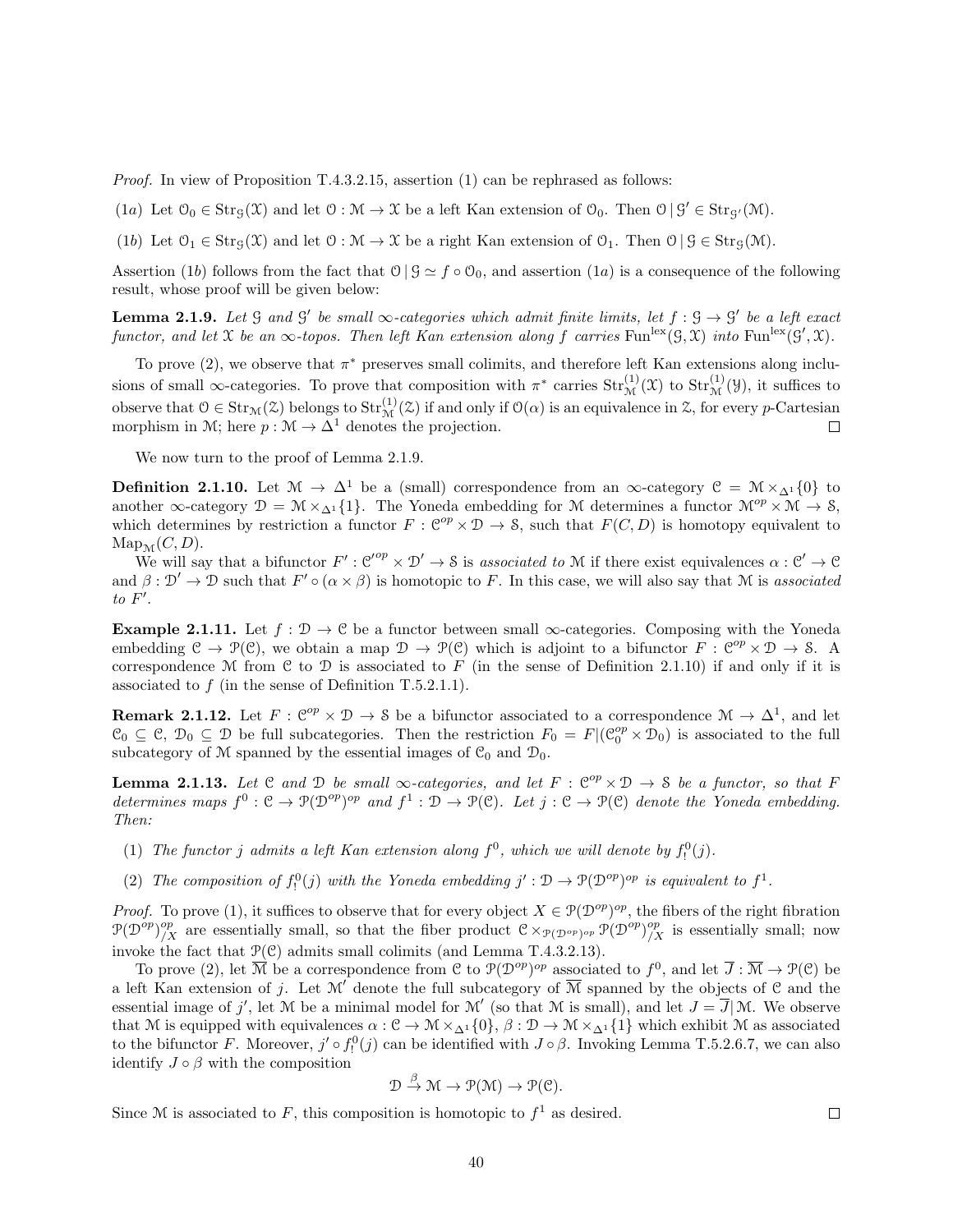*Proof of Lemma 2.1.9.* Let  $h : \mathcal{G} \to \mathcal{X}$  be a left exact functor; we wish to show that the left Kan extension  $f_!(h): \mathcal{G}' \to \mathcal{X}$  is also left exact. Using Theorem T.5.1.5.6, we may assume without loss of generality that h is a composition  $\mathcal{G} \stackrel{j}{\to} \mathcal{P}(\mathcal{G}) \stackrel{H}{\to} \mathcal{X}$ , where j is the Yoneda embedding and H preserves small colimits. Using Proposition T.6.1.5.2, we conclude that H is left exact. Using Lemma T.5.2.6.7, we conclude that  $f_1(h)$  is equivalent to the composition

$$
g' \xrightarrow{j'} \mathcal{P}(g') \xrightarrow{\circ f} \mathcal{P}(g) \xrightarrow{H} \mathcal{X}.
$$

As a composition of left-exact functors, we conclude that  $f_1(h)$  is left exact.

We now put Lemma 2.1.8 into practice. Let  $\mathcal{K}(\mathcal{M})$  be as in Lemma 2.1.6, and let  $\mathcal{K}$  and  $\mathcal{K}'$  denote classifying  $\infty$ -topoi for G and G', respectively. By general nonsense, we deduce the existence of geometric morphisms

$$
\mathcal{K} \xrightarrow{\phi^*} \mathcal{K}(\mathcal{M}) \xleftarrow{\psi^*} \mathcal{K}'
$$

which determine, for every  $\infty$ -topos  $\mathfrak{X}$ , a homotopy commutative diagram

$$
\begin{array}{ccc}\n\operatorname{Fun}^*(\mathcal{K},\mathcal{X}) & \longrightarrow & \operatorname{Fun}(\mathcal{K}(\mathcal{M}),\mathcal{X}) \prec \longrightarrow & \operatorname{Fun}^*(\mathcal{K}',\mathcal{X}) \\
\downarrow & & \downarrow & \downarrow & \downarrow & \downarrow \\
\operatorname{Str}_G(\mathcal{X}) & \longrightarrow & \operatorname{Str}_{\mathcal{M}}(\mathcal{X}) \prec \longrightarrow & \operatorname{Str}_{S'}(\mathcal{X})\n\end{array}
$$

where the vertical maps are categorical equivalences and the lower horizontal maps are obtained by choosing sections of the trivial fibrations of Lemma 2.1.8.

Notation 2.1.14. We let  $\mathcal{K}^{\mathcal{G}'}_{\mathcal{G}}$  $\frac{9}{9}$  denote the fiber product

$$
(\mathcal{K}_R^{\Delta^1} \times \mathcal{K'}_L^{\Delta^1}) \times_{\mathcal{K}^{\Delta^1} \times \mathcal{K'}^{\Delta^1}} \mathcal{K}(\mathcal{M})^{\Delta^1} \times_{\mathcal{K}(\mathcal{M}) \times \mathcal{K}(\mathcal{M})} (\mathcal{K} \times \mathcal{K'}),
$$

taken in the  $\infty$ -category  $^R\mathcal{T}_{\text{op}} \simeq {}^L\mathcal{T}_{\text{op}}^{op}$  of  $\infty$ -topoi. By construction, we have arranged that  $\mathcal{K}_q^{\mathcal{G}'}$ G is equipped with a map  $T: \mathcal{M} \times \Delta^1 \to \mathcal{K}_g^{\mathcal{G}'}$  with the following properties, where  $\mathcal{X} = \mathcal{K}_g^{\mathcal{G}'}$ G :

- (1) The restriction of T to  $\mathcal{G} \times \Delta^1$  belongs to  $\text{Str}_\mathcal{G}^{\text{loc}}(\mathfrak{X})$ .
- (2) The restriction of T to  $\mathcal{G}' \times \Delta^1$  belongs to  $Str_{\mathcal{G}'}^L(\mathcal{G})$ .
- (3) The restriction of T to  $\mathcal{M} \times \{0\}$  belongs to  $\text{Str}_{\mathcal{M}}^{(0)}(\mathfrak{X})$ .
- (4) The restriction of T to  $\mathcal{M} \times \{1\}$  belongs to  $\text{Str}_{\mathcal{M}}^{(1)}(\mathcal{X})$ .

Moreover,  $\mathfrak{K}^{\mathcal{G}'}_{\mathcal{G}}$  $G<sub>G</sub>$  can be described by the following universal property: for any  $\infty$ -topos  $\mathfrak{X}$ , composition with T induces a fully faithful embedding Fun<sup>\*</sup>( $\mathcal{K}^{\mathcal{G}'}_{\mathcal{G}}$  ${}_{g}^{g'}$ ,  $\mathfrak{X}$   $\rightarrow$  Fun( $\mathfrak{M} \times \Delta^1$ ,  $\mathfrak{X}$ ) whose essential image is spanned by those functors  $M \times \Delta^1 \to \mathfrak{X}$  which satisfy conditions (1) through (4).

Let  $0 = T | (\mathcal{G} \times \{0\})$  and  $0' = T | (\mathcal{G}' \times \{1\})$ . Condition (4) allows us to identify  $T | \mathcal{G} \times \{1\}$  with  $0' \circ f$ , so that (according to condition (1)) the restriction  $T|(\mathcal{G}\times\Delta^1)$  determines a morphism  $\alpha: \mathcal{O} \to \mathcal{O}' \circ f$  in  $\mathrm{Str}^{\mathrm{loc}}_{{\mathrm S}}({\mathfrak K}^{\grave{\mathrm g}'}_{\mathrm S}$  $\frac{9}{9}$ ), well-defined up to homotopy.

*Proof of Proposition 2.1.4.* We proceed as in Notation 2.1.14 to define  $\mathcal{K}_q^{\mathcal{G}'}$  $g'$ , a pair of functors  $0 \in \text{Str}_\mathcal{G}(\mathcal{K}_\mathcal{G}^{\mathcal{G}'}$ G ),  $0' \in \text{Str}_{\mathcal{G}'}(\mathcal{K}^{\mathcal{G}'}_{\mathcal{G}})$  $g'_{\mathcal{G}}$ , and a natural transformation  $\alpha$ :  $\mathcal{O} \to \mathcal{O}' \circ f$ . We will show that the desired universal property is satisfied. In other words, we will show that for every object  $(\mathfrak{X}, \mathcal{O}_{\mathfrak{X}})$ , composition with  $\alpha$ induces a homotopy equivalence from  $\text{Map}_{\text{top}(G')}( (\mathcal{K}_g^{\mathcal{G}'})$  $g'$ ,  $\mathcal{O}'$ ,  $(\mathcal{X}, \mathcal{O}_{\mathcal{X}})$  to the largest Kan complex contained in  $Str_g^{loc}(\mathfrak{X})^{\prime\sigma_{\mathfrak{X}}\circ f}$ . Let  $\overline{\sigma}_{\mathfrak{X}}:\mathcal{M}\to \mathcal{X}$  be a right Kan extension of  $\mathfrak{O}_{\mathfrak{X}}$ . Using Lemma 2.1.8 and the universal

 $\Box$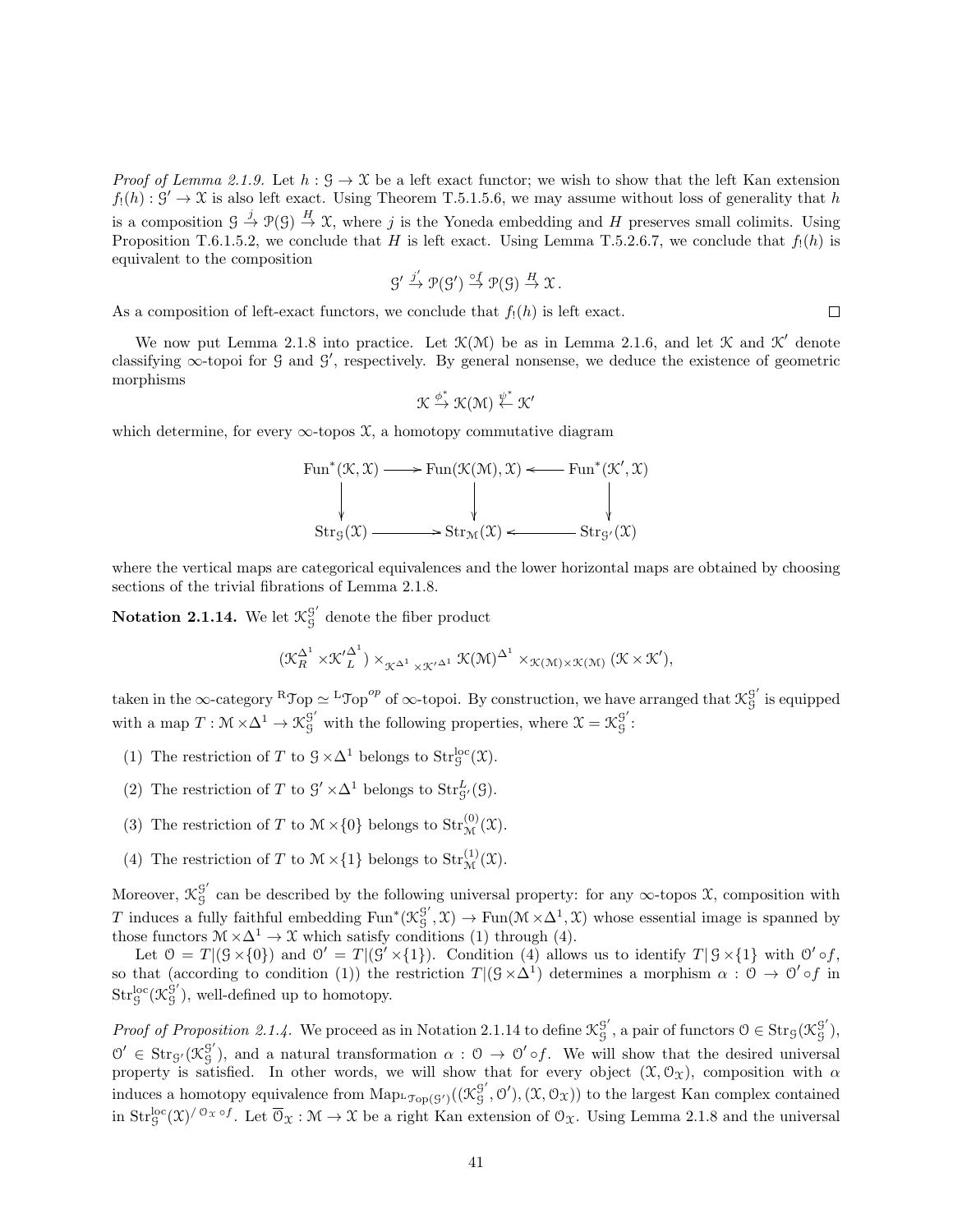property of  $\mathfrak{K}^{\mathfrak{X}'}_{\mathfrak{X}}$ , we can identify  $\mathrm{Map}_{L\mathfrak{Top}(\mathcal{G}')}( (\mathfrak{K}^{\mathcal{G}'}_{\mathcal{G}}$  $g'$ ,  $\mathcal{O}'$ ,  $(\mathcal{X}, \mathcal{O}_{\mathcal{X}})$  with the the largest Kan complex contained in

$$
\mathcal{C} \subseteq \mathrm{Fun}(\mathcal{M} \times \Delta^2, \mathcal{X}) \times_{\mathrm{Fun}(\mathcal{M} \times \{2\}, \mathcal{X})} {\overline{\mathcal{O}}}_{\mathcal{X}}\},
$$

where C denotes the full subcategory spanned by those functors  $\overline{T}$  :  $\mathcal{M} \times \Delta^2 \to \mathcal{X}$  such that  $\overline{T} | \mathcal{M} \times \Delta^{\{0,1\}}$ satisfies conditions (1) through (4) of Notation 2.1.14, together with the following additional condition:

(5) The restriction  $\beta = \overline{T} | (G' \times \Delta^{\{1,2\}})$  is a morphism of  $Str_{G'}^{loc}(\mathfrak{X})$ .

Note that condition (4) (and the fact that  $\overline{\mathcal{O}}_{\mathfrak{X}}$  is a right Kan extension of  $\mathcal{O}_{\mathfrak{X}}$ ) imply that  $\beta' = \overline{T} |(\mathcal{G} \times \Delta^{\{1,2\}})$ can be identified with the image of  $\beta$  under f, so that  $\beta'$  is a morphism of  $Str_g^{loc}(\mathfrak{X})$ . Consequently, if condition (5) is assumed, then Propositions T.5.2.8.6 and T.5.2.8.11 permit the following reformulation of condition (1):

(1') The restriction  $\overline{T} |(\mathcal{G} \times \Delta^{\{0,2\}})$  is a morphism of  $\text{Str}_\mathcal{G}^{\text{loc}}(\mathfrak{X})$ .

Unwinding the definitions, we are reduced to proving the following assertion:

(\*) The inclusion  $\mathcal{G} \times \Delta^{\{0,2\}} \subseteq \mathcal{M} \times \Delta^2$  induces a trivial Kan fibration  $\theta : \mathcal{C} \to \mathrm{Str}^{\mathrm{loc}}_{\mathcal{G}}(\mathfrak{X})/\overline{\mathfrak{O}}_{\mathfrak{X}}\,{\mathfrak{g}}$ .

To prove  $(*),$  we factor the map  $\theta$  as a composition

$$
\mathcal{C} \stackrel{\theta_0}{\rightarrow} \mathcal{C}_1 \stackrel{\theta_1}{\rightarrow} \mathcal{C}_2 \stackrel{\theta_2}{\rightarrow} \mathcal{C}_3 \stackrel{\theta_3}{\rightarrow} \mathcal{C}_4 \stackrel{\theta_4}{\rightarrow} Str_S^{loc}(\mathfrak{X})^{/\overline{\mathcal{O}}_{\mathfrak{X}}|\, \mathfrak{S}},
$$

where:

(a) Let  $\mathcal{J} \subseteq \mathcal{M} \times \Delta^2$  denote the full subcategory spanned by those objects  $(X, i)$  such that either  $i \neq 1$  or  $X \in \mathcal{G}'$ . Then  $\mathcal{C}_1$  denotes the full subcategory of

$$
\text{Fun}(\mathcal{J}, \mathcal{X}) \times_{\text{Fun}(\mathcal{M} \times \{2\}, \mathcal{X})} {\overline{\mathcal{O}}_{\mathcal{X}}}
$$

spanned by those functors which satisfy conditions  $(1')$ ,  $(2)$ ,  $(3)$ , and  $(5)$ . Using Proposition T.4.3.2.15, we deduce that the restriction map  $\theta_0 : \mathcal{C} \to \mathcal{C}_1$  is a trivial Kan fibration.

(b) The  $\infty$ -category  $\mathcal{C}_3$  is defined to be the full subcategory of

$$
\operatorname{Fun}(\mathcal{M}\times\Delta^{\{0,2\}},\mathfrak{X})\times_{\operatorname{Fun}(\mathcal{M}\times\{2\},\mathfrak{X})}\{\overline{\mathbb{O}}_{\mathfrak{X}}\}
$$

spanned by those functors which satisfy conditions  $(1')$  and  $(3)$ . Set

$$
\mathcal{C}_2=\mathcal{C}_3\times_{\operatorname{Fun}(\Delta^{\{0,2\}},\operatorname{Str}_{\mathcal{G}'}(\mathfrak{X}))}\operatorname{Fun}'(\Delta^2,\operatorname{Str}_{\mathcal{G}'}(\mathfrak{X})),
$$

where  $\text{Fun}'(\Delta^2, \text{Str}_{\mathcal{G}}(\mathfrak{X}))$  denotes the full subcategory of  $\text{Fun}(\Delta^2, \text{Str}_{\mathcal{G}}(\mathfrak{X}))$  spanned by those functors satisfying (2) and (5). The projection map  $\theta_2 : \mathcal{C}_2 \rightarrow \mathcal{C}_3$  is a pullback of the projection  $\text{Fun}'(\Delta^2, \text{Str}_{\mathcal{G}'}(\mathfrak{X})) \to \text{Fun}(\Delta^{\{0,2\}}, \text{Str}_{\mathcal{G}'}(\mathfrak{X}))$ , and therefore a trivial Kan fibration by Proposition T.5.2.8.17.

(c) Let  $\theta_1 : \mathcal{C}_1 \to \mathcal{C}_2$  be the evident restriction map. To show that  $\theta_1$  is a trivial fibration of simplicial sets, it suffices to show that the inclusion

$$
(\mathcal{M} \times \Delta^{\{0,2\}}) \coprod_{\mathcal{G}' \times \Delta^{\{0,2\}}} (\mathcal{G}' \times \Delta^2) \hookrightarrow \mathcal{J}_1
$$

is a categorical equivalence. This follows from Proposition T.3.3.1.3, applied to the Cartesian fibration  $M \times \Delta^2 \rightarrow \Delta^1 \times \Delta^2$ .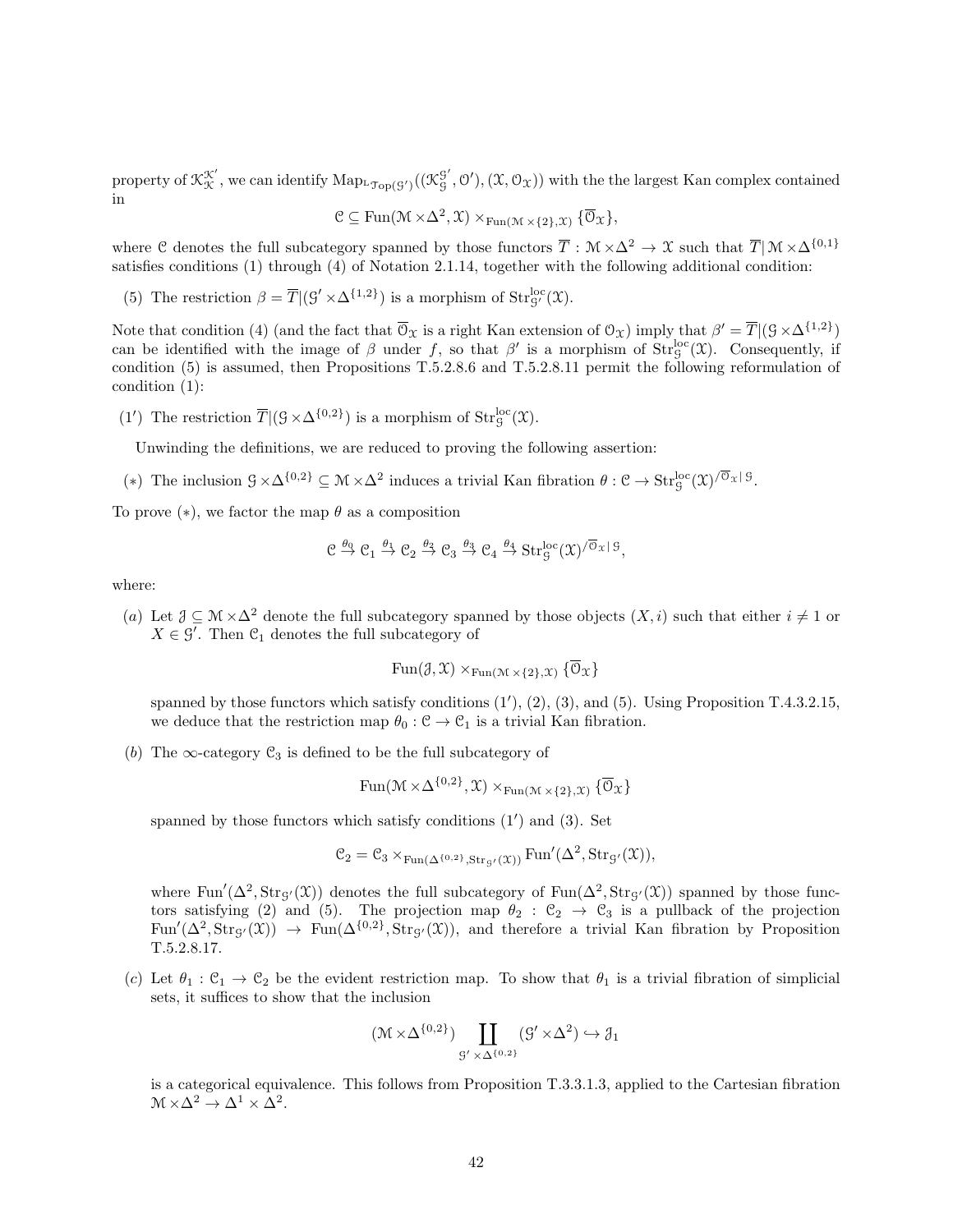(d) Let J' denote the full subcategory of  $\mathcal{M} \times \Delta^{\{0,2\}}$  spanned by those objects having the form  $(X, i)$ , where either  $i = 2$  or  $X \in \mathcal{G}$ , and let  $\mathcal{C}_4$  denote the full subcategory of

$$
\operatorname{Fun}(\mathcal{J}', \mathfrak{X}) \times_{\operatorname{Fun}(\mathfrak{M} \times \{2\}, \mathfrak{X})} {\overline{\mathbb{O}}}_{\mathfrak{X}}
$$

spanned by those functors satisfying  $(1')$ . Proposition T.4.3.2.15 implies that the restriction map  $\theta_3: \mathcal{C}_3 \to \mathcal{C}_4$  is a trivial Kan fibration.

(e) To prove that the restriction map  $\theta_4$ :  $\mathfrak{C}_4 \to \text{Str}_9^{\text{loc}}(\mathfrak{X})^{/\overline{\mathfrak{O}}_{\mathfrak{X}}|\mathfrak{S}}$  is a trivial Kan fibration, it suffices to show that the inclusion

$$
(\mathcal{G} \times \Delta^{\{0,2\}}) \coprod_{\mathcal{G} \times \{2\}} (\mathcal{M} \times \{2\}) \hookrightarrow \mathcal{J}'
$$

is a categorical equivalence. This again follows from Proposition T.3.3.1.3, applied to the Cartesian fibration  $\mathcal{M} \times \Delta^2 \to \Delta^1 \times \Delta^2$ .

 $\Box$ 

## 2.2 Construction of Spectra: Absolute Version

Let G be a geometry, and let  $G_{\text{disc}}$  be the underlying discrete geometry. In §2.1, we gave a construction of the relative spectrum functor  $\text{Spec}^{\mathcal{G}}_{\mathcal{G}_{\text{disc}}}$ , which restricts to the absolute spectrum functor

$$
\mathbf{Spec}^{\mathcal{G}} : \mathrm{Ind}(\mathcal{G}^{op}) \to {}^{\mathrm{L}}\mathcal{T}\mathrm{op}(\mathcal{G}).
$$

However, the construction was perhaps rather opaque. We will correct that deficiency in this section, by giving a second (much more explicit) construction of  $\text{Spec}^{\mathcal{G}}$ . We begin by introducing a bit of notation.

**Notation 2.2.1.** Let  $p: \overline{^L \mathcal{T}_{\text{op}}} \to {^L \mathcal{T}_{\text{op}}}$  denote the universal topos fibration; we may therefore view objects of  $\overline{\text{LTop}}$  as pairs  $(\mathfrak{X}, X)$  where X is an  $\infty$ -topos and X is an object of X. Let  $E \in \overline{\text{LTop}}$  be an object corresponding to the pair  $(\mathcal{S}, 1_{\mathcal{S}})$  (so that S is an initial object of <sup>L</sup>Top by Proposition T.6.3.4.1, and  $1_{\mathcal{S}}$  is a final object of S).

We let  $\Gamma : \overline{L_{\text{Top}}} \to \mathcal{S}$  denote a functor corepresented by E. We will refer to  $\Gamma$  (which is well-defined up to a contractible space of choices) as the global sections functor. For every  $\infty$ -topos  $\mathfrak X$ , the restriction of Γ to the fiber  $\overline{L_{Top}} \times_{L_{Top}} {\mathfrak{X}} \simeq \mathfrak{X}$  is a functor corepresented by the final object  $1_{\mathfrak{X}} \in \mathfrak{X}$ .

For any geometry G, we have a canonical evaluation map  ${}^{\text{L}}\mathcal{T}_{\text{op}}(G) \times \mathcal{G} \to \overline{{}^{\text{L}}\mathcal{T}_{\text{op}}}$ . Composing with the global sections functor Γ, we obtain a pairing

$$
{}^L\mathcal Top(\mathcal G)\times \mathcal G\to \mathcal S,
$$

which we may view as a functor  ${}^L\mathcal{T}_{op}(\mathcal{G}) \to \text{Fun}(\mathcal{G}, \mathcal{S})$ . We observe that this functor factors through  $\text{Fun}^{\text{lex}}(\mathcal{G},\mathcal{S}) \simeq \text{Ind}(\mathcal{G}^{op})$ . We let  $\Gamma_{\mathcal{G}}: {}^{\text{L}}\text{Top}(\mathcal{G}) \to \text{Ind}(\mathcal{G}^{op})$  denote the resulting map; we will refer to  $\Gamma_{\mathcal{G}}$  as the G-structured global sections functor.

Let G be a geometry, and let  $\mathcal{G}_0$  be a discrete geometry having the same underlying  $\infty$ -category as G. By construction, the G-structured global sections functor  $\Gamma$ <sub>G</sub> factors as a composition

$$
{}^{\mathrm{L}}\mathrm{Top}(\mathcal{G})\to{}^{\mathrm{L}}\mathrm{Top}(\mathcal{G}_0)\stackrel{\Gamma_{\mathcal{G}_0}}{\to}\mathrm{Ind}(\mathcal{G}^{op}).
$$

We observe that  $\Gamma_{\mathcal{G}_0}$  can be identified with a right adjoint to the fully faithful embedding

$$
\operatorname{Ind}(\mathcal{G}^{op}) \simeq \operatorname{Str}_{\mathcal{G}}(\mathcal{S}) \simeq {}^{\operatorname{L}}\operatorname{\mathcal{T}\!\mathit{op}}(\mathcal{G}_0) \times_{{}^{\operatorname{L}}\operatorname{\mathcal{T}\!\mathit{op}}} \{\mathcal{S}\} \subseteq {}^{\operatorname{L}}\operatorname{\mathcal{T}\!\mathit{op}}(\mathcal{G}_0).
$$

Consequently, we may identify  $\Gamma_g$  with a right adjoint to the absolute spectrum functor  $\text{Spec}^{\mathcal{G}}:\text{Ind}(\mathcal{G}^{op})\to$  $\text{LTop}(\mathcal{G})$  of Definition 2.1.2. We will use description to explicitly construct  $\text{Spec}^{\mathcal{G}} X$ , where  $X \in \text{Ind}(\mathcal{G}^{op}) \simeq$  $Pro(\mathcal{G})^{op}$ . We begin with a few preliminaries.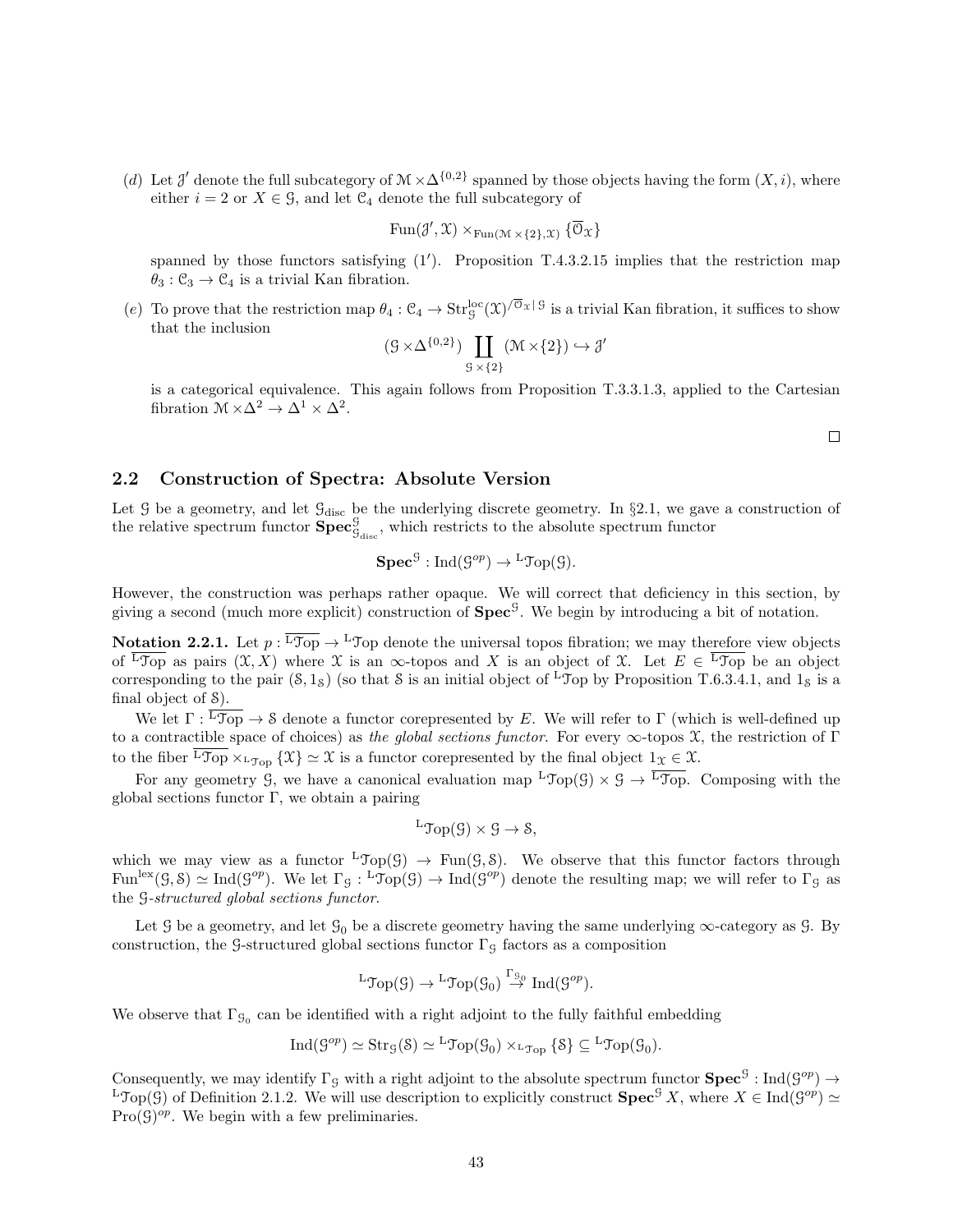Notation 2.2.2. Let G be a geometry. We will say that a morphism  $f: U \to X$  in Pro(G) is admissible if there exists a pullback diagram



in Pro(G), where  $j: \mathcal{G} \to \text{Pro}(\mathcal{G})$  denotes the Yoneda embedding and  $f': U' \to X'$  is an admissible morphism in G.

**Remark 2.2.3.** Every admissible morphism in Pro(G) is proadmissible. In particular, if  $f: U \to X$  is a morphism in G such that  $j(f)$  is admissible in Pro(G), then f is admissible in G (Remark 1.3.6).

**Lemma 2.2.4.** Let  $\mathcal G$  be a geometry. Then:

- (1) Every equivalence in  $Pro(G)$  is admissible.
- (2) The collection of admissible morphisms in  $\text{Pro}(S)$  is stable under the formation of pullbacks.
- (3) Let



be a commutative diagram in  $\text{Pro}(S)$ , where g is admissible. Then f is admissible if and only if h is admissible.

Proof. Assertions (1) and (2) are obvious. Let us now prove (3). We first establish a bit of notation. Since g is admissible, we can choose a pullback diagram

$$
\begin{aligned}\nY &\longrightarrow j(Y_0) \\
g &\downarrow j(g_0) \\
Z &\longrightarrow j(Z_0)\n\end{aligned}
$$

where  $g_0: Y_0 \to Z_0$  is an admissible morphism in G. Write Z as the filtered limit of a diagram  $\{Z_\alpha\}$  in  $\mathcal{G}_{Z_0}$ , and set  $Y_{\alpha} = Z_{\alpha} \times_{Z_0} Y_0$ , so that Y is the filtered limit of the diagram  $\{Y_{\alpha}\}\$ in  $\mathcal{G}$ .

We now prove the "only" if direction of  $(3)$ . Suppose that f is admissible, so there exists a pullback diagram

$$
X \longrightarrow j(X_1)
$$
\n
$$
\downarrow f \qquad \qquad j(f_1)
$$
\n
$$
Y \longrightarrow j(Y_1)
$$

for some admissible morphism  $f_1 : X_1 \to Y_1$  in G. The map  $\phi$  factors as a composition  $Y \to j(Y_\alpha) \to j(Y_1)$ for  $\alpha$  sufficiently large. We then have a diagram

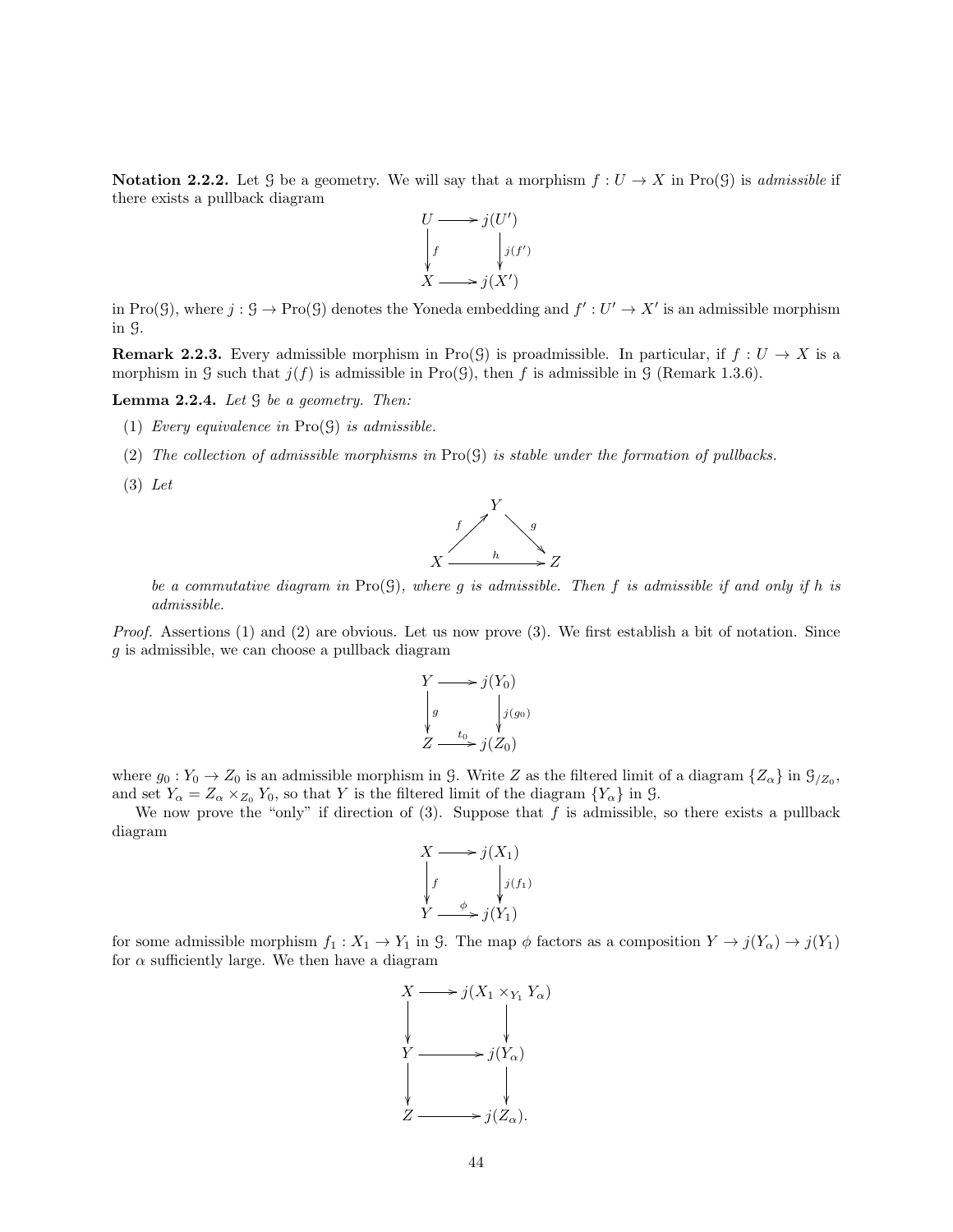Since the upper and lower squares are pullback diagrams, we conclude that the outer square is also a pullback diagram. We now observe that h is a pullback of  $j(h_0)$ , where  $h_0$  denotes the composition

$$
X_1 \times_{Y_1} Y_{\alpha} \to Y_{\alpha} \to Z_{\alpha}.
$$

Since the collection of admissible morphisms in G is stable under pullbacks and composition, we conclude that  $h_0$  is admissible. Then h is also admissible, as desired.

We now prove the "if" direction of  $(3)$ . Assume that h is admissible, so that we have a pullback diagram

$$
X \longrightarrow j(X_2)
$$
\n
$$
\downarrow h \qquad \qquad j(h_2)
$$
\n
$$
Z \longrightarrow j(Z_2)
$$

for some admissible morphism  $h_2 : X_2 \to Z_2$  in G. Replacing  $Z_0$  by  $Z_0 \times Z_2$  (and repeating the construction of the first part of the proof), we may suppose that  $Z_0 = Z_2$  and  $t_0 = t_2$ . Let  $X_\alpha = Z_\alpha \times_{Z_2} X_2$ , so that X is the filtered limit of the diagram  $\{X_\alpha\}$  in G. By a compactness argument, we can choose a commutative diagram



for some index  $\alpha$ . The map  $f_{\alpha}$  determines a commutative diagram



Since the diagonal arrows are both admissible, we deduce that  $\overline{f}_{\alpha}$  is admissible. We have a commutative diagram



The outer and lower squares are pullbacks, so the upper square is a pullback as well. It follows that  $f$  is admissible, as desired. П

**Warning 2.2.5.** If G is a geometry, then the collection of admissible morphisms in  $\text{Pro}(\mathcal{G})$  is not necessarily stable under the formation of retracts.

**Notation 2.2.6.** Let  $\mathcal G$  be a geometry, and let X be an object of Pro( $\mathcal G$ ). We let Pro( $\mathcal G)^{\text{ad}}_{/X}$  denote the full subcategory of  $\text{Pro}(\mathcal{G})_{/X}$  spanned by the admissible morphisms  $U \to X$ . In view of Lemma 2.2.4, we can also identify  $\text{Pro}(\mathcal{G})^{\text{ad}}_{/X}$  with the  $\infty$ -category  $(\text{Pro}(\mathcal{G})^{\text{ad}})_{/X}$ , where  $\text{Pro}(\mathcal{G})^{\text{ad}}$  denotes the subcategory of  $Pro(\mathcal{G})$  spanned by the admissible morphisms.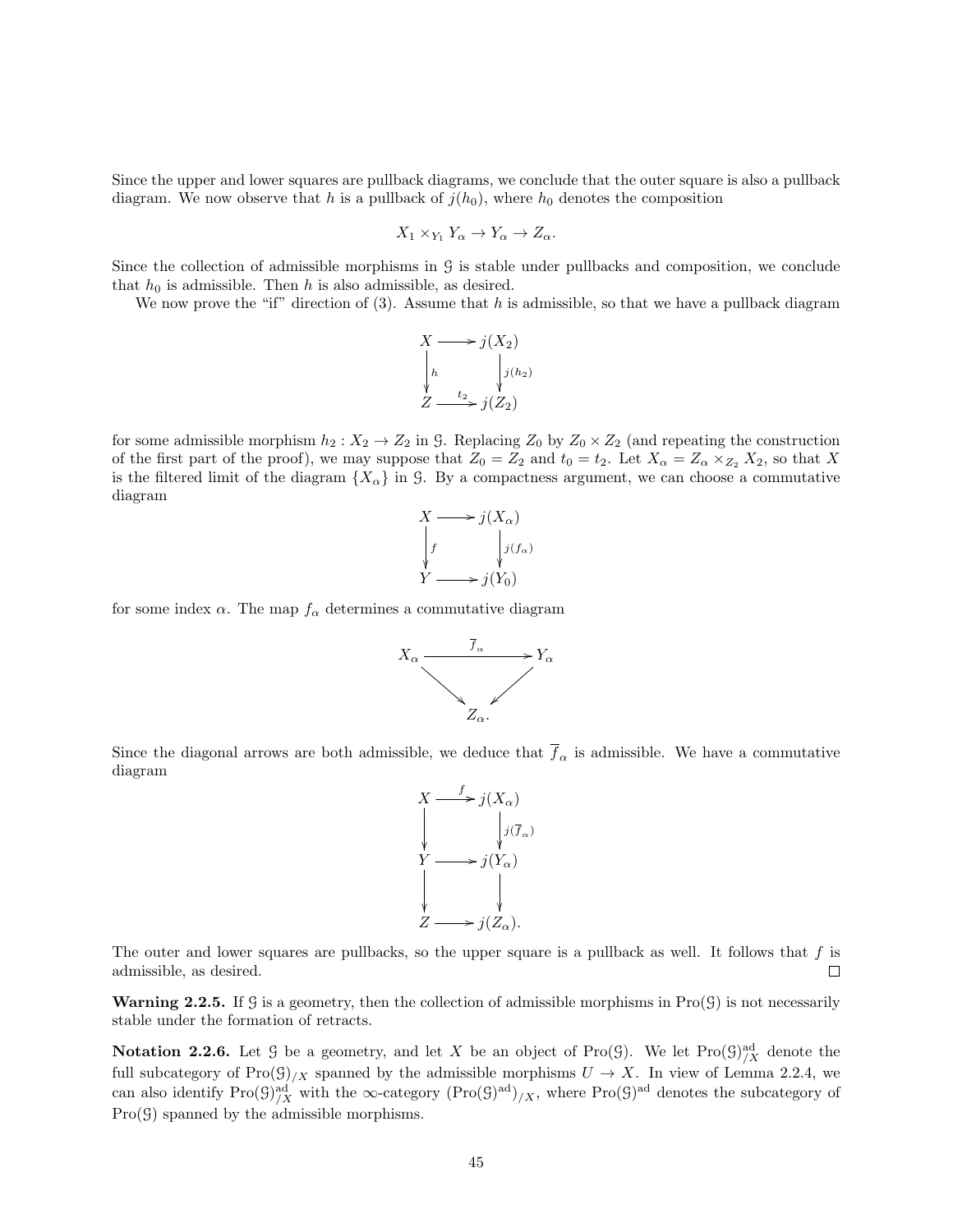We regard  $\text{Pro}(G)/X$  as endowed with the *coarsest* Grothendieck topology having the following property: for every admissible morphism  $U \to X$ , every admissible covering  ${V'_\alpha \to U'}$  of an object  $U' \in \mathcal{G}$  and every morphism  $U \to j(U')$  in Pro(G), the collection of admissible morphisms  $\{j(V'_\alpha) \times_{j(U')} U \to U\}$  generates a covering sieve on  $U \in \text{Pro}(\mathcal{G})_{/X}^{\text{ad}}$ .

**Remark 2.2.7.** Let G be a geometry, and let  $X \in \text{Pro}(\mathcal{G})$ . Every admissible morphism  $U \to X$  in Pro(G) arises from some pullback diagram



in Pro(G). It follows that the collection of equivalence classes of admissible morphisms  $U \to X$  is small, provided that X has been fixed in advance. In particular, the  $\infty$ -category Pro( $\mathcal{G}$ )<sup>ad</sup><sub>/X</sub> is essentially small. We may therefore proceed as usual to define a presheaf  $\infty$ -category  $\mathcal{P}(\text{Pro}(\mathcal{G})^{\text{ad}}_{/X}) = \text{Fun}((\text{Pro}(\mathcal{G})^{\text{ad}}_{/X})^{op}, \mathcal{S})$ and the subcategory  $\text{Shv}(\text{Pro}(\mathcal{G})^{\text{ad}}_{/X}) \subseteq \mathcal{P}(\text{Pro}(\mathcal{G})^{\text{ad}}_{/X})$  of sheaves with respect to the Grothendieck topology described in Notation 2.2.6. The inclusion  $\text{Shv}(\text{Pro}(\mathcal{G})^{\text{ad}}_{/X}) \subseteq \mathcal{P}(\text{Pro}(\mathcal{G})^{\text{ad}}_{/X})$  admits a left exact left adjoint L, and  $\text{Shv}(\text{Pro}(\mathcal{G})_{/X}^{\text{ad}})$  is an  $\infty$ -topos.

Remark 2.2.8. Let us say that a geometry G is *finitary* if G is small, and the Grothendieck topology on G is finitely generated in the following sense: for every covering sieve  $\mathcal{G}_{/Y}^0 \subseteq \mathcal{G}_{/Y}$  on an object  $Y \in \mathcal{G}$ , there exists a finite collection of admissible morphisms  $\{W_i \to Y\}_{1 \leq i \leq n}$  belonging to  $\mathcal{G}_{/Y}^0$  which themselves generate a covering sieve on  $\mathcal{G}_{/Y}^0$ .

Suppose that  $\hat{G}$  is a finitary geometry, and let X be an object of Pro( $G$ ). Then the Grothendieck topology on Pro $(\mathcal{G})^{\text{ad}}_{/X}$  of Notation 2.2.6 can be described as follows. A sieve S on an object  $U \to X$  of Pro(G) is covering if and only if there exists an object  $U' \in \mathcal{G}$ , a finite collection of admissible morphisms  ${V'_i \to U'}_{1 \leq i \leq n}$  which generate a covering sieve on U', and a map  $U \to j(U')$  such that each of the pullback maps  $U \times_{j(U')} U(V'_i) \to U$  belongs to the sieve S.

If  $G$  is not finitary, then the condition given above is sufficient to guarantee that  $S$  is a covering sieve, but is generally not necessary.

We are now ready to proceed with our construction.

**Definition 2.2.9.** Let G be a geometry and let X be an object of  $\text{Pro}(\mathcal{G})$ . We define  $\text{Spec } X$  to be the  $\infty$ -topos Shv $(Pro(g)^{ad}_{/X})$  (see Notation 2.2.6 and Remark 2.2.7). Let  $\mathcal{O}_{Spec X}$  denote the composite functor

$$
\mathcal{G} \overset{\widetilde{\mathcal{O}}_{\operatorname{Spec} X}}{\to} \mathcal{P}(\operatorname{Pro}(\mathcal{G})^{\operatorname{ad}}_{/X}) \overset{L}{\to} \operatorname{Spec} X
$$

where L denotes a left adjoint to the inclusion  $\text{Shv}(\text{Pro}(\mathcal{G})^{\text{ad}}_{/X}) \subseteq \mathcal{P}(\text{Pro}(\mathcal{G}^{\text{ad}}_{/X}))$ , and the functor  $\widetilde{\mathcal{O}}_{\text{Spec } X}$  is adjoint to the composite map

$$
\mathcal{G} \times (\mathrm{Pro}(\mathcal{G})^{\mathrm{ad}}_{/X})^{op} \to \mathcal{G} \times \mathrm{Pro}(\mathcal{G})^{op} = \mathcal{G} \times \mathrm{Fun}^{\mathrm{lex}}(\mathcal{G}, \mathcal{S}) \to \mathcal{S}.
$$

Remark 2.2.10. Suppose that the Grothendieck topology of Notation 2.2.6 is *precanonical* in the sense that for every object  $Y \in \mathcal{G}$  and every object  $X \in \text{Pro}(\mathcal{G})$ , the functor

$$
({\rm Pro}(\mathcal{G})^{{\rm ad}}_{/X})^{op}\to {\rm Pro}(\mathcal{G})^{op}={\rm Fun}^{{\rm lex}}(\mathcal{G},\mathcal{S})\stackrel{e_Y}\to \mathcal{S}
$$

is a sheaf, where  $e_Y$  denotes evaluation at Y. Then the functor  $0_{\text{Spec } X}$  already takes values in Spec X, so further sheafification is unnecessary and we can identify  $\mathcal{O}_{\text{Spec } X}$  with  $\mathcal{O}_{\text{Spec } X}$ . In particular,  $\Gamma_{\mathcal{G}}(\text{Spec } X, \mathcal{O}_{\text{Spec } X})$ can be identified with  $X \in \text{Pro}(\mathcal{G})^{op} \simeq \text{Fun}^{\text{lex}}(\mathcal{G}, \mathcal{S})$ . This will be the case in many of the examples that we consider.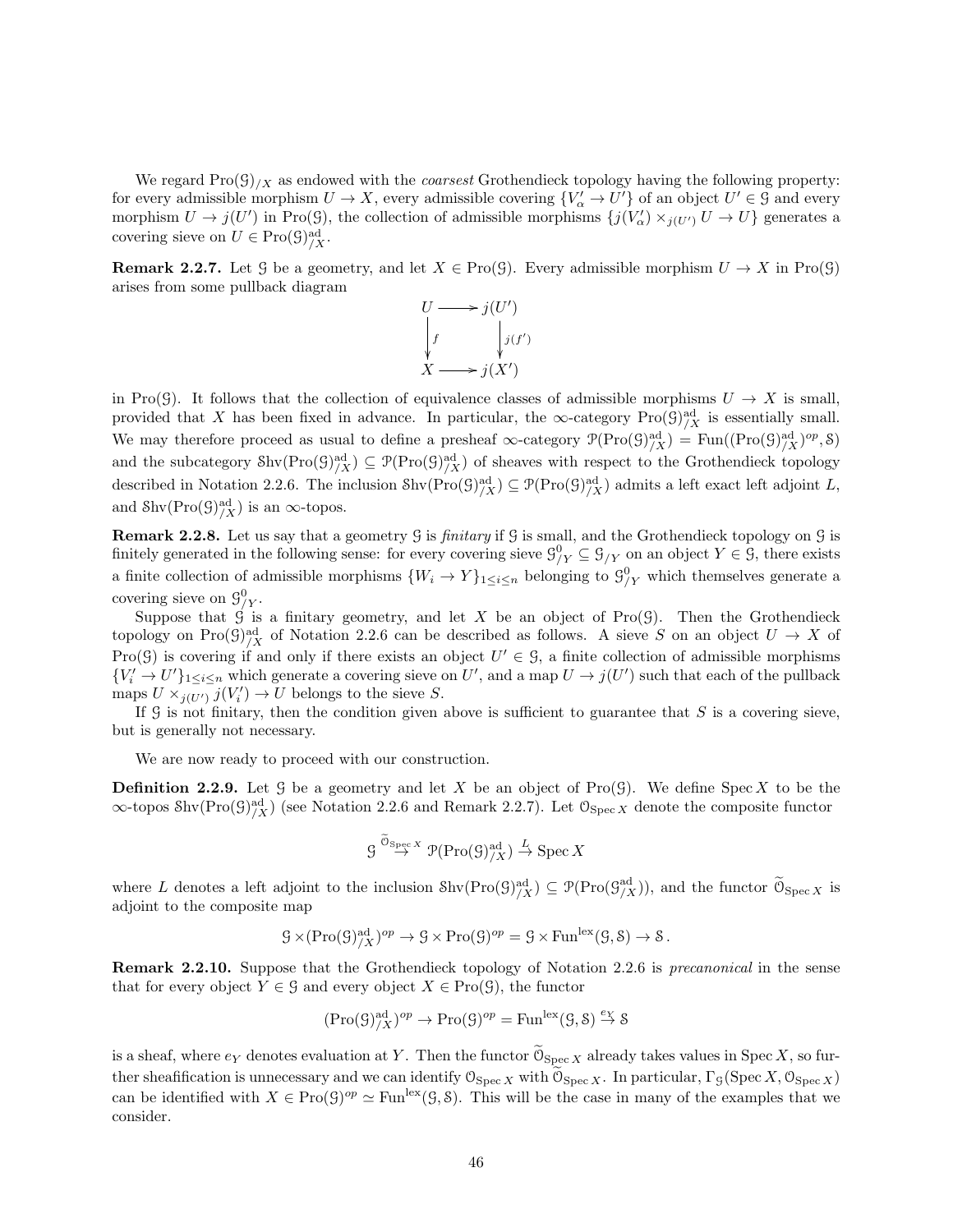**Proposition 2.2.11.** Let G be a geometry and  $X \in \text{Pro}(\mathcal{G})$  an object. Then the functor  $\mathcal{O}_{\text{Spec } X}: \mathcal{G} \to \text{Spec } X$ is a G-structure on Spec X.

*Proof.* It is clear from the construction that the functor  $\mathcal{O}_{\text{Spec } X}$  is left exact. To complete the proof, it will suffice to show that if  ${V_\alpha \to Y}$  is a collection of admissible morphisms which generate a covering sieve on an object  $Y \in \mathcal{G}$ , then the induced map  $\coprod \mathcal{O}_{\text{Spec } X}(V_\alpha) \to \mathcal{O}_{\text{Spec } X}(Y)$  is an effective epimorphism in  $\text{Shv}(\text{Pro}(\mathcal{G})^{\text{ad}}_{/X})$ . Let  $U \in \text{Pro}(\mathcal{G})^{\text{ad}}_{/X}$ , and let  $\eta \in \pi_0 \,\mathcal{O}_{\text{Spec } X}(Y)(U)$ ; we wish to show that, locally on U, the section  $\eta$  belongs to the image of  $\pi_0 \mathcal{O}_X(V_\alpha)(U)$  for some index  $\alpha$ . Without loss of generality, we may suppose that  $\eta$  arises from a map  $U \to j(Y)$  in Pro(G), where  $j : \mathcal{G} \to \text{Pro}(\mathcal{G})$  denotes the Yoneda embedding. Then the fiber products  $U_{\alpha} = j(V_{\alpha}) \times_{j(Y)} U$  form an admissible cover of U, and each  $\eta_{\alpha} = \eta | U_{\alpha} \in \pi_0 \mathcal{O}_{\text{Spec } X}(Y)(U_{\alpha})$ lifts to  $\pi_0 \mathfrak{O}_{\operatorname{Spec} X}(V_\alpha)(U_\alpha)$ .  $\Box$ 

Consequently, we can view (Spec X,  $\mathcal{O}_{\text{Spec } X}$ ) as an object of  ${}^{\text{L}}\mathcal{Top}(\mathcal{G})$ . Our next goal is to show that this object can be identified with  $\text{Spec}^{\mathcal{G}} X$ . To formulate this result more precisely, we begin by observing that the global sections functors

$$
\Gamma : \operatorname{Spec} X \to \mathcal{S}
$$

$$
\Gamma' : \mathcal{P}(\operatorname{Pro}(\mathcal{G})_{/X}^{\operatorname{ad}}) \to \mathcal{S}
$$

can be identified with the functors given by evaluation on the final object  $\mathrm{id}_X : X \to X$  of  $\mathrm{Pro}(\mathcal{G})^{\mathrm{ad}}_{/X}$ . In particular, the composition

$$
\mathcal{G} \stackrel{\widetilde{\mathcal{O}}_{\mathfrak{X}}}{\to} \mathcal{P}(\mathrm{Pro}(\mathcal{G})^{\mathrm{ad}}_{/X}) \stackrel{\Gamma'}{\to} \mathcal{S}
$$

is canonically equivalent to the proobject  $X \in \text{Pro}(\mathcal{G}) = \text{Fun}^{\text{lex}}(\mathcal{G}, \mathcal{S})^{op}$  itself. The sheafification map  $\mathcal{O}_{\text{Spec } X} \to \mathcal{O}_{\text{Spec } X}$  induces a natural transformation  $\alpha : X \to \Gamma_{\mathcal{G}}(\text{Spec } X, \mathcal{O}_{\text{Spec } X})$  in the  $\infty$ -category  $\mathrm{Ind}(\mathcal{G}^{op}) \simeq \mathrm{Pro}(\mathcal{G})^{op}.$ 

**Theorem 2.2.12.** Let  $G$  be a geometry and let  $X$  be an object of  $\text{Pro}(G)$ . Then the natural transformation  $\alpha: X \to \Gamma_{\mathcal{G}}(\operatorname{Spec} X, \mathcal{O}_{\operatorname{Spec} X})$  in  $\operatorname{Pro}(\mathcal{G})^{op}$  is adjoint to an equivalence  $\operatorname{Spec}^{\mathcal{G}} X \to (\operatorname{Spec} X, \mathcal{O}_{\operatorname{Spec} X})$  in  $L\text{Top}(\mathcal{G})$ .

In other words, for every object  $(\mathcal{Y}, \mathcal{O}_{\mathcal{Y}}) \in {}^L\mathcal{Top}(\mathcal{G})$ , composition with  $\alpha$  induces a homotopy equivalence

$$
\mathrm{Map}_{\mathrm{L}\mathfrak{Top}(\mathcal{G})}((\mathrm{Spec} X, \mathcal{O}_{\mathrm{Spec} X}), (\mathcal{Y}, \mathcal{O}_{\mathcal{Y}})) \to \mathrm{Map}_{\mathrm{Pro}(\mathcal{G})^{op}}(X, \Gamma_{\mathcal{G}}(\mathcal{Y}, \mathcal{O}_{\mathcal{Y}})).
$$

In view of Propositions T.5.3.5.10 and T.5.5.1.9, we may assume that  $\mathcal{O}_y$  factors as a composition

$$
\mathcal{G} \stackrel{j}{\to} \mathrm{Pro}(\mathcal{G}) \stackrel{\overline{\mathcal{O}}_{\mathcal{Y}}}{\to} \mathcal{Y},
$$

where j denotes the Yoneda embedding and the functor  $\overline{\mathcal{O}}_y$  preserves small limits. Unwinding the definitions, we can identify the mapping space  $\mathrm{Map}_{\mathrm{Pro}(\mathcal{G})^{op}}(X,\Gamma_{\mathcal{G}}(\mathcal{Y},\mathcal{O}_{\mathcal{Y}}))$  with  $\mathrm{Map}_{\mathcal{Y}}(1_{\mathcal{Y}},\mathcal{O}_{\mathcal{Y}}(X))$ , where  $1_{\mathcal{Y}}$  denotes the final object of Y. Consequently, we may reformulate Theorem 2.2.12 as follows:

**Proposition 2.2.13.** Let G be a geometry, X an object of Pro(G). Let  $\mathcal{Y}$  be an  $\infty$ -topos and  $\overline{\mathcal{O}}_{\mathcal{Y}}$ : Pro(G)  $\rightarrow \mathcal{Y}$ a functor which preserves small limits, such that the composition  $\mathcal{O}_y = \overline{\mathcal{O}}_y \circ j : \mathcal{G} \to \mathcal{Y}$  belongs to  $\text{Str}_{\mathcal{G}}(\mathcal{Y})$ . Then the canonical map

$$
\theta: \mathrm{Map}_{\mathrm{L}\mathfrak{Top}(\mathcal{G})}((\mathrm{Spec}\,X,\mathcal{O}_{\mathrm{Spec}\,X}),(\mathcal{Y},\mathcal{O}_{\mathcal{Y}})) \to \mathrm{Map}_{\mathcal{Y}}(\mathbb{1}_{\mathcal{Y}},\mathcal{O}_{\mathcal{Y}}(X))
$$

is a homotopy equivalence.

The proof will require the following preliminary result, which is an easy consequence of Lemma 2.1.13:

Lemma 2.2.14. Let G be a geometry and let X be an object of Pro(G). Let j : Pro(G) ad /X → Spec X be the composition of the Yoneda embedding  $\text{Pro}(\mathcal{G})^{\text{ad}}_{/X} \to \mathcal{P}(\text{Pro}(\mathcal{G}^{\text{ad}})_{/X})$  with the sheafification functor  $L : \mathcal{P}(\text{Pro}(\mathcal{G}^{\text{ad}})/X) \to \text{Spec } X$  (that is, a left adjoint to the inclusion), and let  $\alpha : \text{Pro}(\mathcal{G})^{\text{ad}}_{/X} \to \text{Pro}(\mathcal{G})$  be the canonical projection. Then: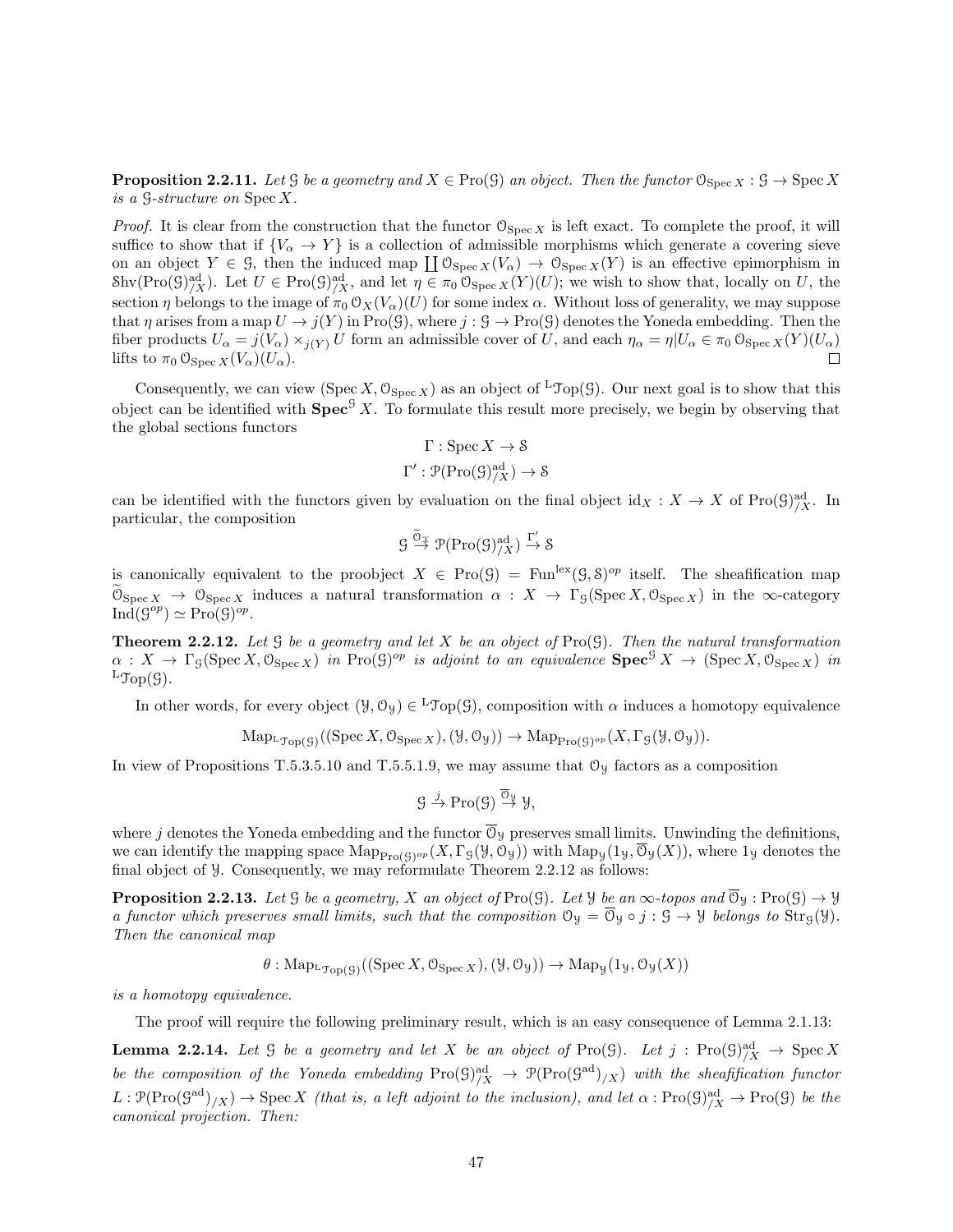- (1) The functor j admits a left Kan extension along  $\alpha$ , which we will denote by  $\alpha_1(j) : \text{Pro}(\mathcal{G}) \to \text{Spec } X$ .
- (2) The composition of  $\alpha_1(j)$  with the Yoneda embedding  $\mathcal{G} \to \text{Pro}(\mathcal{G})$  is canonically equivalent to the structure sheaf  $\mathcal{O}_{\text{Spec } X}$ .

*Proof of Proposition 2.2.13 (and Theorem 2.2.12).* Let  $\overline{\mathcal{O}}_0$  denote the composition

$$
\mathrm{Pro}(\mathcal{G})^{\mathrm{ad}}_{/X} \to \mathrm{Pro}(\mathcal{G}) \stackrel{\overline{\mathcal{O}}_{\mathcal{Y}}}{\to} \mathcal{Y}.
$$

Let  $\mathfrak{I}_0$  denote the simplicial set

$$
(\{X\} \times \Delta^1) \coprod_{\{X\} \times \{1\}} (\text{Pro}(\mathcal{G})^{\text{ad}}_{/X} \times \{1\}),
$$

and let J denote the essential image of  $\mathfrak{I}_0$  in Pro $(\mathfrak{G})^{\text{ad}}_{/X} \times \Delta^1$ . Since the inclusion  $\mathfrak{I}_0 \subseteq \mathfrak{I}$  is a categorical equivalence, the induced map

$$
Fun(\mathcal{I}, \mathcal{Y}) \to Fun(\mathcal{I}_0, \mathcal{Y})
$$

is a trivial Kan fibration.

Let C denote the the full subcategory of  $\text{Fun}(\text{Pro}(\mathcal{G})^{\text{ad}}_{/X} \times \Delta^1, \mathcal{Y})$  spanned by those functors F which satisfy the following conditions:

(i) The functor F is a right Kan extension of F| J. More concretely, for every admissible morphism  $U \to X$ , the diagram

$$
F(U,0) \longrightarrow F(U,1)
$$
  
\n
$$
\downarrow \qquad \qquad \downarrow
$$
  
\n
$$
F(X,0) \longrightarrow F(X,1)
$$

is a pullback diagram in Y.

(*ii*) The object  $F(X, 0)$  is final in  $\mathcal{Y}$ .

Using Proposition T.4.3.2.15, we deduce that the forgetful functors

$$
\mathcal{C} \to \mathrm{Fun}^0(\mathfrak{I}, \mathcal{Y}) \to \mathrm{Fun}^0(\mathfrak{I}_0, \mathcal{Y})
$$

are trivial Kan fibrations, where  $Fun^0(1, Y)$  and  $Fun^0(1, Y)$  denote the full subcategories of  $Fun(1, Y)$  and Fun( $\mathfrak{I}_0$ ,  $\mathfrak{Y}$ ) spanned by those functors F which satisfy condition (*ii*). Form a pullback diagram



Then Z is a Kan complex, which we can identify with the space  $\operatorname{Map}_y(1_y, \overline{O}_y(X))$ . The projection map  $\mathcal{C}_0 \to Z$  is a trivial Kan fibration, so that  $\mathcal{C}_0$  is another Kan complex which models the homotopy type  $\operatorname{Map}_{\mathcal{Y}}(1_{\mathcal{Y}}, \mathcal{O}_{\mathcal{Y}}(X)).$ 

The inclusion  $\text{Pro}(\mathcal{G})^{\text{ad}}_{/X} \times \{0\} \subseteq \text{Pro}(\mathcal{G})^{\text{ad}}_{/X} \times \Delta^1$  induces a functor  $f: \mathcal{C}_0 \to \text{Fun}(\text{Pro}(\mathcal{G})^{\text{ad}}_{/X}, \mathcal{Y})$ . In terms of the identification above, we can view this functor as associating to each global section  $1_y \to \overline{\mathcal{O}}_y(X)$  the functor

$$
U \mapsto \mathcal{O}_{\mathcal{Y}}(U) \times_{\overline{\mathcal{O}}_{\mathcal{Y}}(X)} 1_{\mathcal{Y}}.
$$

It follows that the essential image of  $f$  belongs to the full subcategory

$$
\text{Fun}^0(\text{Pro}(\mathcal{G})_{/X}^{\text{ad}}, \mathcal{Y}) \subseteq \text{Fun}(\text{Pro}(\mathcal{G})_{/X}^{\text{ad}}, \mathcal{Y})
$$

spanned by those functors  $F$  which satisfy the following conditions: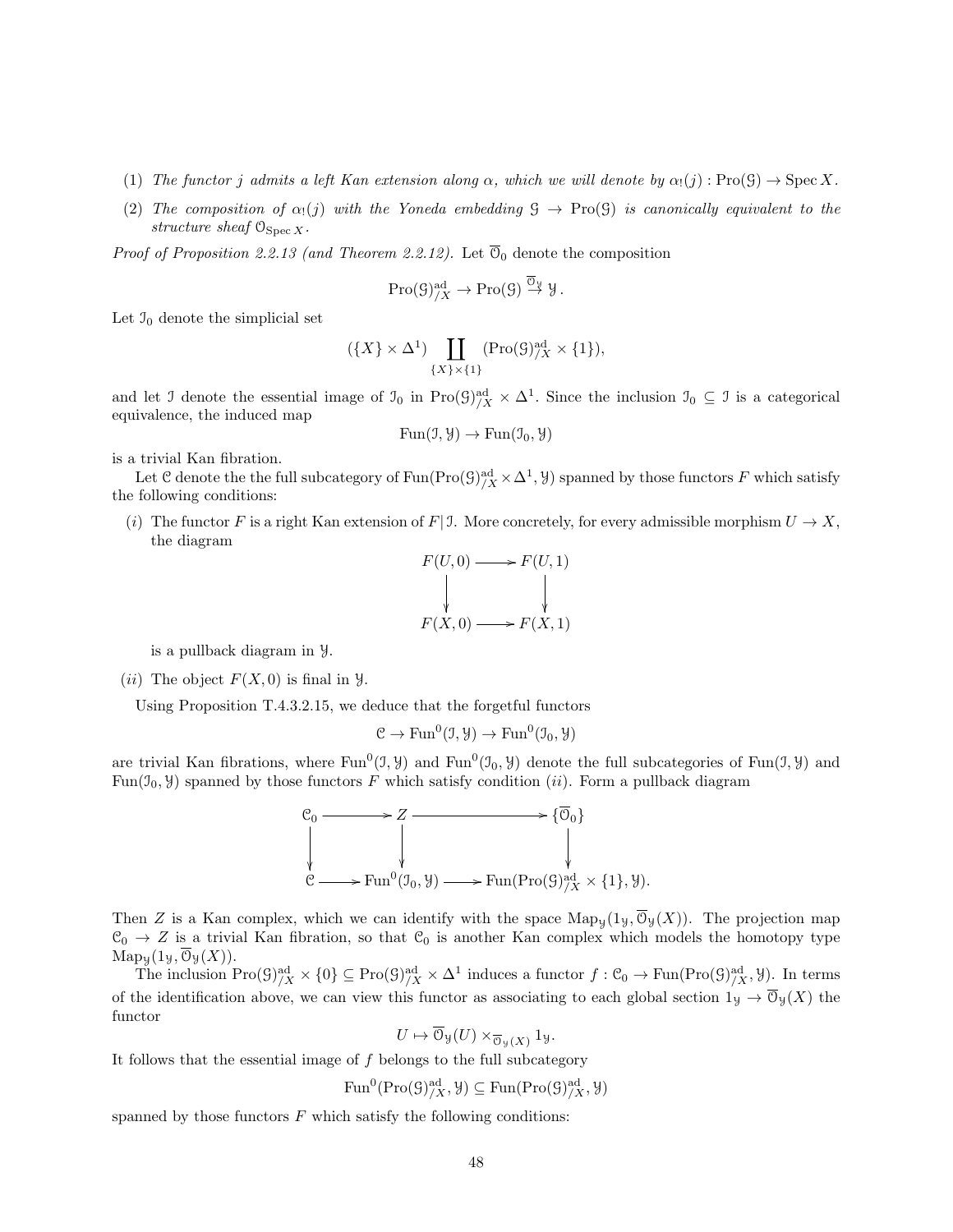- (a) The functor  $F$  preserves finite limits.
- (b) For every admissible covering  $\{V_{\alpha} \to V\}$  of an object  $V \in \mathcal{G}$ , every object  $U \to X$  in Pro $(\mathcal{G})_{/X}^{\mathrm{ad}}$ , and every map  $U \to j(V)$  in Pro(G) (here  $j : \mathcal{G} \to \text{Pro}(\mathcal{G})$  denotes the Yoneda embedding), the induced map  $\prod_{\alpha} F(j(V_{\alpha}) \times_{j(V)} U) \to F(U)$  is an effective epimorphism in  $\mathcal{Y}$ .

The map  $\theta$  fits into a homotopy pullback diagram

Map<sub>LTop(G)</sub>((Spec X, O<sub>Spec X</sub>), (Y, O<sub>y</sub>)) 
$$
\xrightarrow{\theta}
$$
  $\downarrow$   $\downarrow$   
\n
$$
\downarrow
$$
 Fun<sup>\*</sup>(Spec X, Y)  $\xrightarrow{\theta'}$  Fun<sup>0</sup>(Pro(G)<sup>ad</sup><sub>/X</sub>, Y).

Here  $\theta'$  is induced by composition with the map

$$
\mathrm{Pro}(\mathcal{G})^{\mathrm{ad}}_{/X} \to \mathcal{P}(\mathrm{Pro}(\mathcal{G})^{\mathrm{ad}}_{/X}) \xrightarrow{L} \mathrm{Shv}(\mathcal{G}_{/X}^{\mathrm{ad}}),
$$

where the first map is a Yoneda embedding and  $L$  is a sheafification functor. Using Propositions T.6.1.5.2 and T.6.2.3.20 (and the definition of the Grothendieck topology on  $\text{Pro}(\mathcal{G})^{\text{ad}}_{/X}$ ), we deduce that  $\theta'$  is an equivalence of  $\infty$ -categories. Consequently, to show that  $\theta$  is a homotopy equivalence, it will suffice to show that it induces a homotopy equivalence after passing to the fiber over every geometric morphism  $g^*$ : Spec  $X \to \mathcal{Y}$ .

Let  $\alpha : \text{Pro}(\mathcal{G})_{/X}^{\text{ad}} \to \text{Pro}(\mathcal{G})$  denote the projection, and let  $\overline{\mathcal{O}}_{\mathcal{Y}}'$  denote a left Kan extension of  $g^* \circ j$ :  $\text{Pro}(\mathcal{G})^{\text{ad}}_{/X} \to \mathcal{Y}$  along  $\alpha$ . Lemma 2.2.14 allows us to identify the composition

$$
\mathcal{G}\to\mathrm{Pro}(\mathcal{G})\stackrel{\overline{\mathcal{O}}_{\mathcal{Y}}'}{\to}\mathcal{Y}
$$

with  $g^* \circ \mathcal{O}_{\text{Spec } X}$ , so that we canonical homotopy equivalences

$$
\mathrm{Map}_{\mathrm{Fun}(\mathcal{G}, \mathcal{Y})}(g^* \circ \mathcal{O}_{\mathrm{Spec} X}, \mathcal{O}_{\mathcal{Y}}) \simeq \mathrm{Map}_{\mathrm{Fun}(\mathrm{Pro}(\mathcal{G}), \mathcal{Y})}(\overline{\mathcal{O}}'_{\mathcal{Y}}, \overline{\mathcal{O}}_{\mathcal{Y}}) \simeq \mathrm{Map}_{\mathrm{Fun}(\mathrm{Pro}(\mathcal{G})_{/X}^{\mathrm{ad}}, \mathcal{Y})}(g^* \circ j, \overline{\mathcal{O}}_0).
$$

To complete the proof, it will suffice to show that if  $\beta:g^*\circ \mathcal{O}_{\text{Spec } X} \to \mathcal{O}_y$  and  $\beta': g^*\circ j \to \overline{\mathcal{O}}_0$  are morphisms which correspond under this homotopy equivalence, then  $\beta$  belongs to  $Str_g^{loc}(\mathcal{Y})$  if and only if  $\beta'$  satisfies condition  $(i)$ . This is a special case of Proposition 1.2.14.  $\Box$ 

**Corollary 2.2.15.** Let G be a geometry, X an object of Pro(G), and set  $(\mathfrak{X}, \mathcal{O}_{\mathfrak{X}}) = \mathbf{Spec}^{\mathcal{G}} X$ . Suppose that:

(\*) For every admissible morphism  $U \to X$  in Pro(9), the object U is n-truncated when viewed as an object of Ind $(\mathcal{G}^{op})$ .

Then  $\mathcal{O}_{\mathfrak{X}}$  is an n-truncated  $\mathcal{G}$ -structure on  $\mathfrak{X}$ .

*Proof.* In view of Theorem 2.2.12, we may suppose that  $\mathcal{X} = \text{Spec } A$  and that  $\mathcal{O}_{\mathcal{X}} = \mathcal{O}_{\text{Spec } X}$ . Let  $V \in \mathcal{G}$ ; we wish to show that  $\mathcal{O}_{\text{Spec } X}(V)$  is an *n*-truncated object of  $\text{Spec } X \simeq \text{Shv}(\text{Pro}(\mathcal{G})_{/X}^{\text{ad}})$ . By definition,  $\mathcal{O}_{\text{Spec } X}(V)$  is the sheafification of the presheaf defined by the composition

$$
\mathrm{Ind}(\mathcal{G}^{op})^{\mathrm{ad}}_{X/} \to \mathrm{Ind}(\mathcal{G}^{op}) = \mathrm{Fun}^{\mathrm{lex}}(\mathcal{G}, \mathcal{S}) \to \mathcal{S},
$$

where the second map is given by evaluation at  $V \in \mathcal{G}$ . It will therefore suffice to show that this presheaf takes n-truncated values. The value of this presheaf on an admissible morphism  $U \to X$  is the space  $\text{Map}_{\text{Pro}(\mathcal{G})}(U, j(V))$ , where  $j : \mathcal{G} \to \text{Pro}(\mathcal{G})$  denotes the Yoneda embedding, and therefore *n*-truncated by virtue of assumption (∗).  $\Box$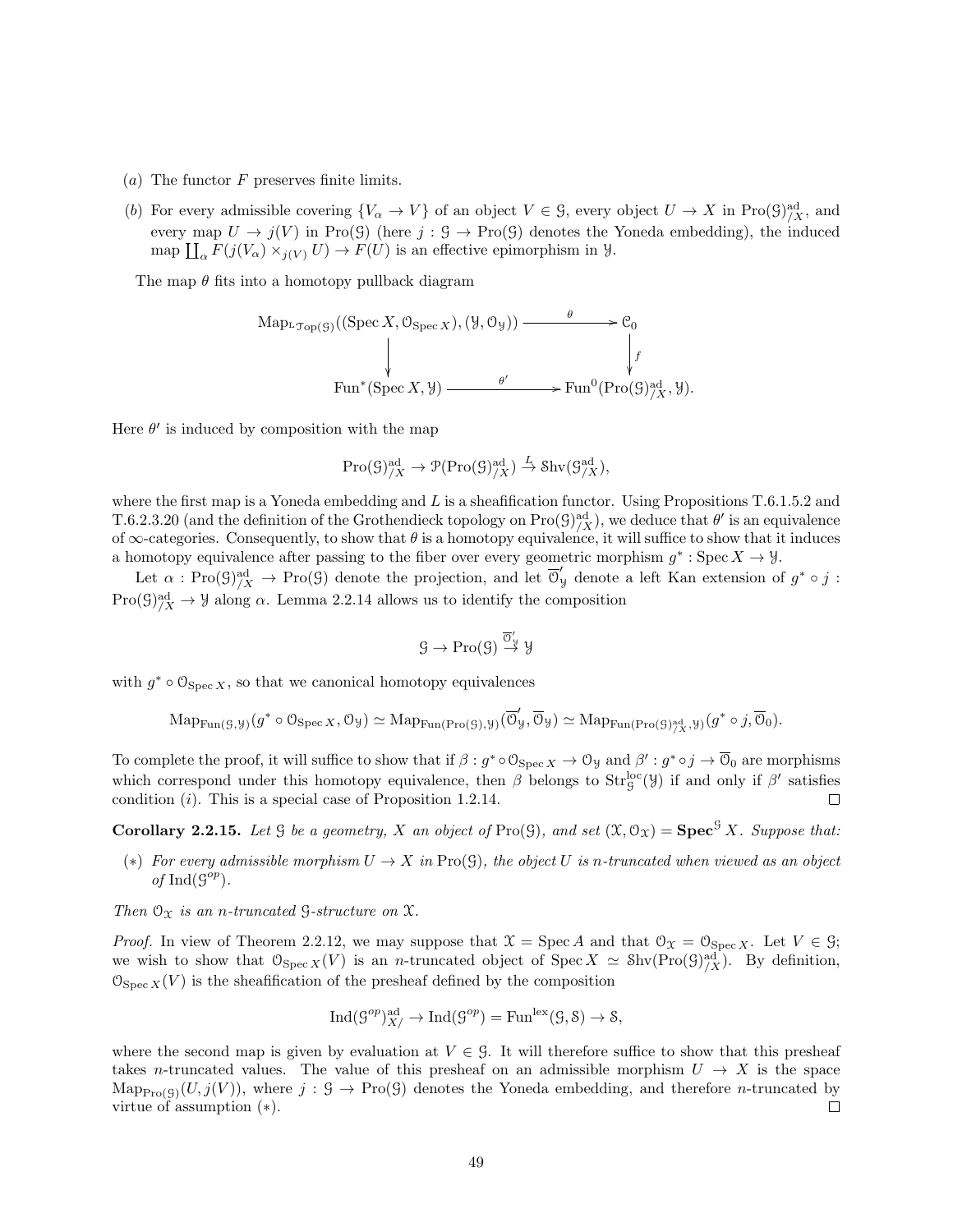# 2.3 G-Schemes

Recall that a *scheme* is a ringed topological space  $(X, \mathcal{O}_X)$  such that X admits an open covering  $\{U_\alpha \subseteq X\}$ such that each  $(U_\alpha, \mathcal{O}_X | U_\alpha)$  is isomorphic (in the category of ringed spaces) to (Spec A,  $\mathcal{O}_{\text{Spec }A}$ ), for some commutative ring A. In this section, we will introduce an analogous definition, for an arbitrary geometry G. We will discuss the relationship of this definition with the classical theory of schemes in §2.5. We begin with a few general remarks concerning étale morphisms between G-structured  $\infty$ -topoi.

**Definition 2.3.1.** Let G be a geometry. We will say that a morphism  $(\mathcal{X}, \mathcal{O}_{\mathcal{X}}) \to (\mathcal{Y}, \mathcal{O}_{\mathcal{Y}})$  in <sup>L</sup>Top(G) is *étale* if the following conditions are satisfied:

- (1) The underlying geometric morphism  $f^* : \mathfrak{X} \to \mathcal{Y}$  of  $\infty$ -topoi is étale.
- (2) The induced map  $f^* \mathcal{O}_\mathfrak{X} \to \mathcal{O}_\mathfrak{Y}$  is an equivalence in  $\text{Str}_\mathfrak{G}(\mathfrak{U})$ .

We let <sup>L</sup>Top(G)<sub> $\acute{e}t$ </sub> denote the subcategory of <sup>L</sup>Top(G) spanned by the étale morphisms, and <sup>L</sup>Top<sub>ét</sub> the subcategory of  ${}^{L}$ Top spanned by the étale morphisms.

**Remark 2.3.2.** Let f be a morphism in <sup>L</sup>Top(G). Condition (2) of Definition 2.3.1 is equivalent to the requirement that f be p-coCartesian, where  $p: {}^{\mathsf{L}} \mathfrak{Top}(\mathcal{G}) \to {}^{\mathsf{L}} \mathfrak{Top}$  denotes the projection. Corollary T.2.4.2.5 implies that p restricts to a left fibration  ${}^L\mathcal{T}_{\text{op}}(\mathcal{G})_{\text{\'et}} \to {}^L\mathcal{T}_{\text{op}}(\mathcal{G})$ .

Notation 2.3.3. Let  $(\mathfrak{X}, \mathcal{O}_{\mathfrak{X}})$  be a G-structured  $\infty$ -topos, for some geometry G. If U is an object of X, we let  $\mathfrak{O}_{\mathfrak{X}}|U$  denote the G-structure on  $\mathfrak{X}_{U}$  determined by the composition

$$
g \stackrel{\sigma_{\mathfrak{X}}}{\rightarrow} \mathfrak{X} \stackrel{\pi^*}{\rightarrow} \mathfrak{X}_{/U},
$$

where  $\pi^*$  is a right adjoint to the projection  $\mathfrak{X}_{/U} \to \mathfrak{X}$ . Then we have a canonical étale morphism

$$
(\mathfrak{X}, \mathfrak{O}_{\mathfrak{X}}) \to (\mathfrak{X}_{/U}, \mathfrak{O}_{\mathfrak{X}} | U)
$$

in  ${}^{\mathrm{L}}\mathcal{T}\mathrm{op}(\mathcal{G})$ .

**Remark 2.3.4.** Let G be a geometry, and let  $f : (\mathfrak{X}, \mathcal{O}_{\mathfrak{X}}) \to (\mathcal{Y}, \mathcal{O}_{\mathfrak{G}})$  be a morphism in <sup>L</sup>Top(G). For every object  $U \in \mathcal{X}$ , we have a diagram of spaces

Map<sub>L<sub>Top</sub>(g)</sub>
$$
((\mathcal{X}_{/U}, \mathcal{O}_{\mathcal{X}} | U), (\mathcal{Y}, \mathcal{O}_{\mathcal{Y}})) \longrightarrow \mathrm{MapLTop(g) $((\mathcal{X}, \mathcal{O}_{\mathcal{X}}), (\mathcal{Y}, \mathcal{O}_{\mathcal{Y}}))$   
\n
$$
\downarrow \qquad \qquad \downarrow
$$
\nMap<sub>L<sub>Top</sub></sub>(\mathcal{X}_{/U}, \mathcal{Y}) \longrightarrow \mathrm{Map<sub>L<sub>Top</sub></sub>(\mathcal{X}, \mathcal{Y})
$$

which commutes up to canonical homotopy. Taking the vertical homotopy fibers over a point given by a geometric morphism  $\phi^*: \mathfrak{X}_{/U} \to \mathfrak{Y}$  (and its image  $\phi_0^* \in \text{Fun}^*(\mathfrak{X}, \mathfrak{Y})$ ), we obtain the homotopy equivalence

$$
\mathrm{Map}_{\mathrm{Str}_{\mathcal{G}}(\mathcal{Y})}(\phi^*(\mathcal{O}_{\mathcal{X}}|U), \mathcal{O}_{\mathcal{Y}}) \simeq \mathrm{Map}_{\mathrm{Str}_{\mathcal{G}}(\mathcal{Y})}(\phi_0^*\mathcal{O}_{\mathcal{X}}, \mathcal{O}_{\mathcal{Y}}).
$$

It follows that the above diagram is a homotopy pullback square. Combining this observation with Remark T.6.3.5.7, we deduce the existence of a fiber sequence

$$
\mathrm{Map}_{\mathcal{Y}}(1_{\mathcal{Y}}, \phi^*(U)) \to \mathrm{Map}_{{}^{\mathcal{F}}\mathrm{op}(\mathcal{G})}((\mathcal{X}_{/U}, \mathcal{O}_{\mathcal{X}} | U), (\mathcal{Y}, \mathcal{O}_{\mathcal{Y}})) \to \mathrm{Map}_{{}^{\mathcal{F}}\mathrm{op}(\mathcal{G})}((\mathcal{X}, \mathcal{O}_{\mathcal{X}}), (\mathcal{Y}, \mathcal{O}_{\mathcal{Y}}))
$$

(here the fiber is taken over the point determined by  $\phi^*$ ).

Some of basic properties of the class of étale morphisms are summarized in the following result:

**Proposition 2.3.5.** Let  $\mathcal G$  be a geometry. Then: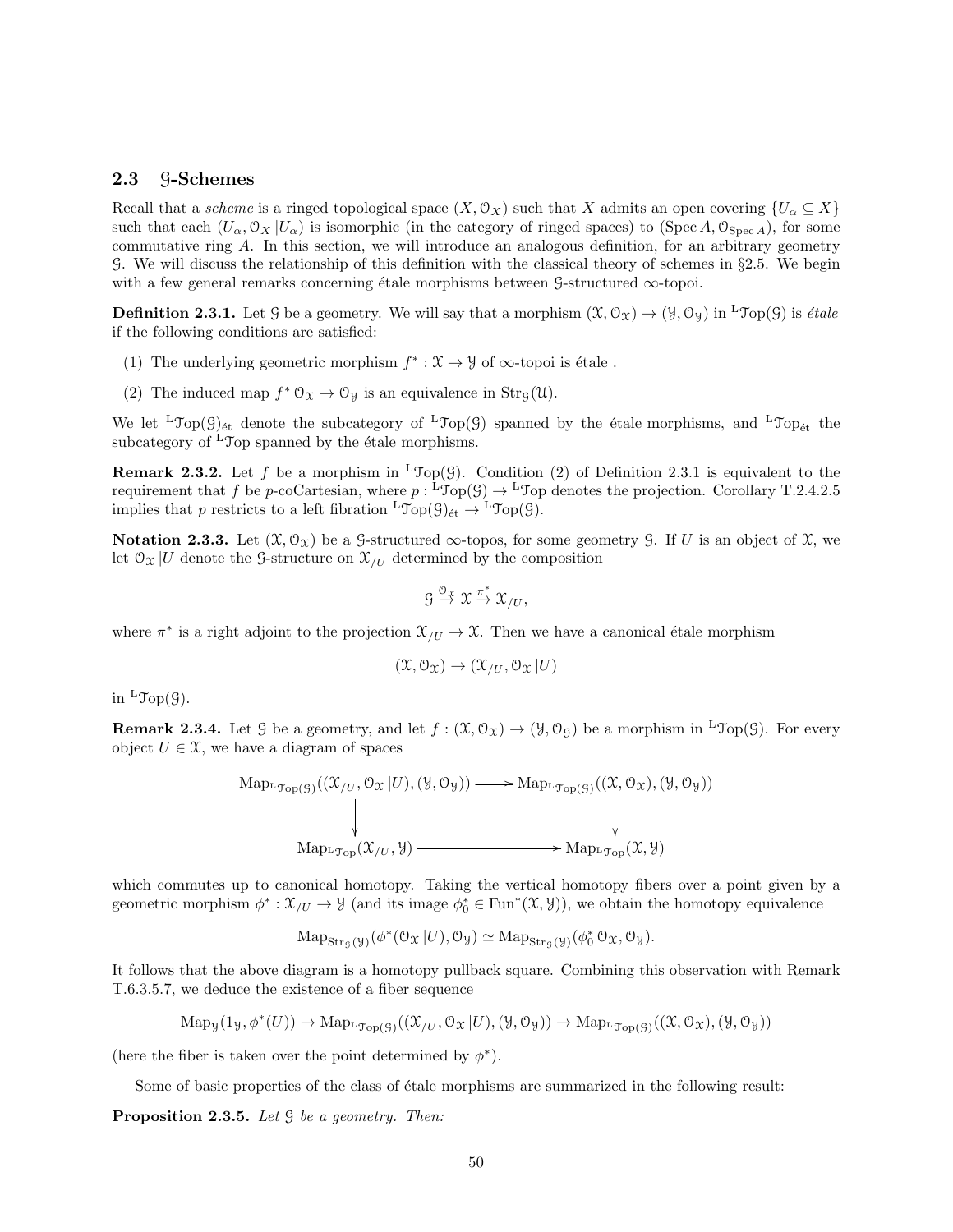- (1) Every equivalence in  ${}^{\text{L}}\text{Top}(\mathcal{G})^{op}$  is étale.
- (2) Suppose given a commutative diagram



in <sup>L</sup>Top(G)<sup>op</sup>, where g is étale. Then f is étale if and only if h is étale.

In particular, the collection of étale morphisms in <sup>L</sup>Top(G)<sup>op</sup> is stable under composition, and therefore spans a subcategory  ${}^{\text{L}}\text{Top}(\mathcal{G})_{\acute{e}t}^{op} \subseteq {}^{\text{L}}\text{Top}(\mathcal{G})^{op}.$ 

- (3) The  $\infty$ -category <sup>L</sup>Top(9)<sup>op</sup><sub>ét</sub> admits small colimits.
- (4) The inclusion  ${}^{\text{L}}\text{Top}(\mathcal{G})_{\text{\'et}}^{\text{op}} \subseteq {}^{\text{L}}\text{Top}(\mathcal{G})^{\text{op}}$  preserves small colimits (note that  ${}^{\text{L}}\text{Top}(\mathcal{G})^{\text{op}}$  need not admit small colimits in general).
- (5) Fix an object  $(\mathfrak{X}, \mathcal{O}_{\mathfrak{X}}) \in {}^{\mathbf{L}}\mathcal{Top}(\mathcal{G})^{op}$ . Then the  $\infty$ -category  $({}^{\mathbf{L}}\mathcal{Top}(\mathcal{G})^{op}_{\acute{e}t})_{/(\mathfrak{X}, \mathcal{O}_{\mathfrak{X}})}$  is canonically equivalent with X.

**Corollary 2.3.6.** Let  $\mathcal G$  be a geometry. The collection of étale morphisms in <sup>L</sup>Top( $\mathcal G$ )<sup>op</sup> is stable under the formation of retracts.

*Proof of Proposition 2.3.5.* Assertion (1) is obvious. Assertion (2) follows from Proposition T.2.4.1.7, Remark 2.3.2, and Corollary T.6.3.5.9.

Using Propositions T.1.2.13.8 and Theorem T.6.3.5.13, we deduce the following more precise version of (3):

(3') The  $\infty$ -category <sup>L</sup>Top( $\mathfrak{G}\}^{op}_{\text{\'et}}$  admits small colimits. Moreover, a small diagram  $p: K^{\triangleright} \to {}^{\mathsf{L}}$ Top( $\mathfrak{G}\}^{op}_{\text{\'et}}$  is a colimit if and only the induced map  $K^{\triangleright} \to {}^{\mathsf{L}} \mathcal{J} \mathsf{op}^{op}_{\text{\'et}}$  is a colimit diagram.

To prove (4), let us consider a small colimit diagram  $K^{\triangleright} \to {}^{\mathsf{L}} \mathfrak{Top}(\mathcal{G})^{\mathit{op}}_{\text{\'et}}$ . Using (3') and Theorem T.6.3.5.13, we conclude that the composition

$$
K^{\triangleright} \stackrel{p}{\to} {}^{\mathrm{L}} \mathfrak{Top}(\mathcal{G})^{op} \stackrel{q}{\to} {}^{\mathrm{L}} \mathfrak{Top}^{op}
$$

is a colimit diagram. Proposition 1.5.6 implies that  $p$  is a limit diagram. Assertion  $(5)$  is an immediate consequence of Remark 2.3.2.  $\Box$ 

**Remark 2.3.7.** The condition that a morphism  $f : (\mathfrak{X}, \mathcal{O}_{\mathfrak{X}}) \to (\mathcal{Y}, \mathcal{O}_{\mathcal{Y}})$  in <sup>L</sup>Top(G)<sup>op</sup> be étale is *local* in the following sense: if there exists an effective epimorphism  $\coprod U_\alpha \to 1_X$  in X such that each of the induced maps  $f_{\alpha}: (\mathfrak{X}_{/U_{\alpha}}, \mathfrak{O}_{\mathfrak{X}} | U_{\alpha}) \to (\mathcal{Y}, \mathfrak{O}_{\mathcal{Y}})$  is étale , then f is étale . To prove this, we let  $\mathfrak{X}^0$  denote the full subcategory of X spanned by those objects U for which the map  $(\mathfrak{X}_{/U}, \mathfrak{O}_{\mathfrak{X}} |U) \to (\mathfrak{Y}, \mathfrak{O}_{\mathfrak{Y}})$  is étale. Proposition 2.3.5 implies that  $\mathfrak{X}^0$  is stable under the formation of small colimits. In particular,  $U_0 = \coprod U_\alpha$  belongs to  $\mathfrak{X}^0$ . Let  $U_{\bullet}$  be the simplicial object of X given by the Cech nerve of the effective epimorphism  $U_0 \to 1_X$ . Since  $\mathcal{X}^0$  is a sieve, we deduce that each  $U_n \in \mathcal{X}^0$ . Then  $|U_{\bullet}| \simeq 1_{\mathcal{X}} \in \mathcal{X}^0$ , so that f is étale as desired.

**Example 2.3.8.** Let G be a geometry, and let  $f: U \to X$  be an admissible morphism in Pro(G). Then the induced map  $\text{Spec}^{\mathcal{G}} U \to \text{Spec}^{\mathcal{G}} X$  is étale. This follows from Theorem 2.2.12, but we can also give a direct proof as follows. Since  $\text{Spec}^{\mathcal{G}}$  preserves finite limits, we can reduce to the case where f is arises from an admissible morphism  $f_0 : U_0 \to X_0$  in G. Let  $\text{Spec}^{\mathcal{G}} X = (\mathfrak{X}, \mathcal{O}_{\mathfrak{X}})$ , so that  $\mathcal{O}_{\mathfrak{X}}(X_0)$  has a canonical global section  $\eta: 1_X \to \mathcal{O}_X(X_0)$ . Set  $Y = 1_X \times_{\mathcal{O}_X(X_0)} \mathcal{O}_X(U_0)$  and  $(\mathcal{Y}, \mathcal{O}_Y) = (\mathcal{X}_{/Y}, \mathcal{O}_X | Y)$ . Then there is a canonical global section  $\eta'$  of  $\mathcal{O}_{\mathcal{Y}}(U_0)$ . Unwinding the definitions, we deduce that  $\eta'$  exhibits  $(\mathcal{Y}, \mathcal{O}_{\mathcal{Y}})$  as an absolute spectrum U, so that  $\text{Spec}^{\mathcal{G}}(f)$  can be identified with the étale map  $(\mathcal{Y}, \mathcal{O}_{\mathcal{Y}}) \to (\mathcal{X}, \mathcal{O}_{\mathcal{X}})$ .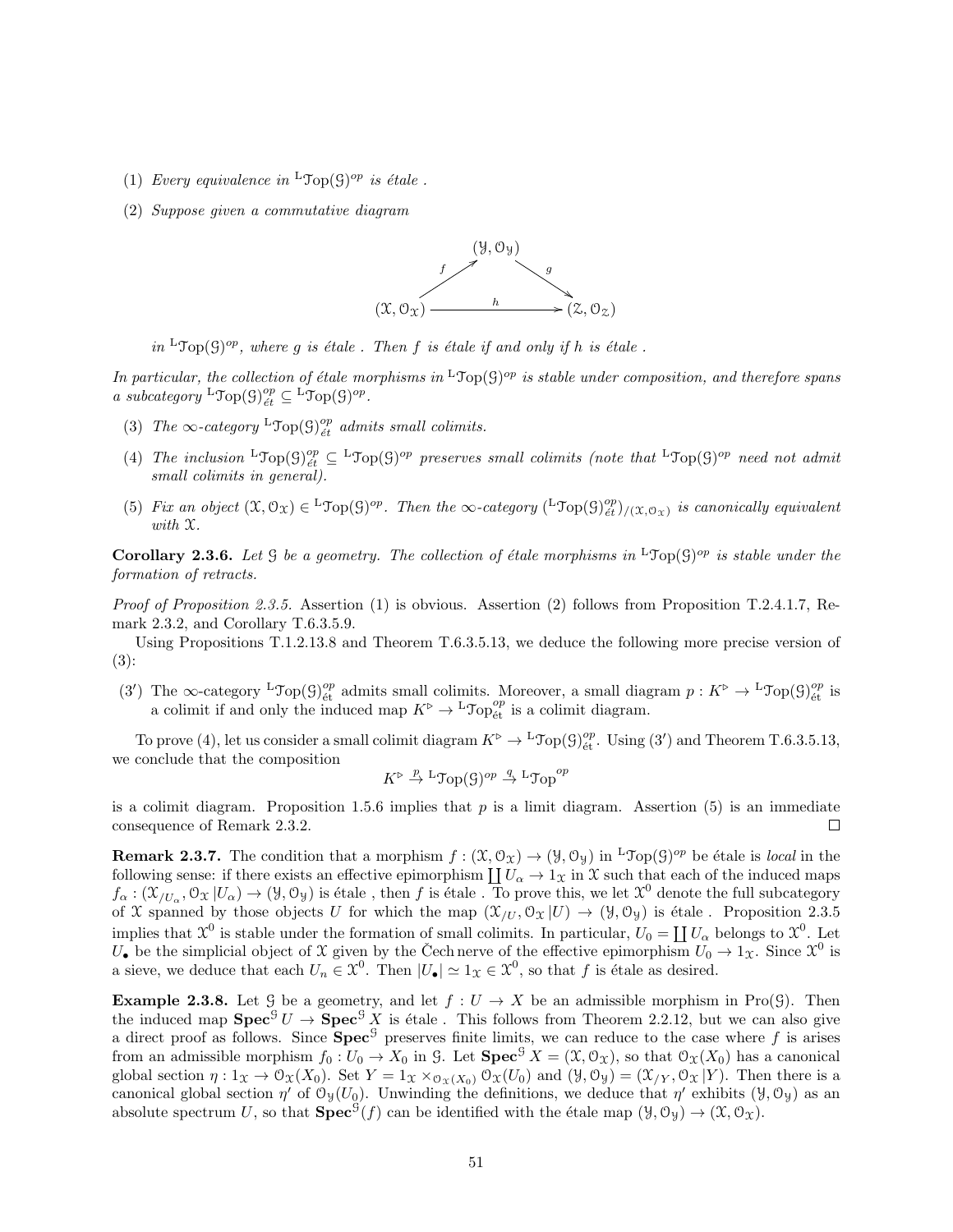**Definition 2.3.9.** Let G be a geometry. We will say that an object  $(\mathfrak{X}, \mathcal{O}_{\mathfrak{X}}) \in {}^{\mathsf{L}}\mathfrak{Top}(\mathcal{G})^{op}$  is an affine G-scheme if there exists an object  $A \in \text{Pro}(\mathcal{G})$  and an equivalence  $(\mathcal{X}, \mathcal{O}_{\mathcal{X}}) \simeq$  Spec<sup>G</sup> A.

We will say that  $(\mathfrak{X}, \mathfrak{O}_{\mathfrak{X}})$  is a *G-scheme* if the there exists a collection of objects  $\{U_{\alpha}\}\;$  of X with the following properties:

- (1) The objects  $\{U_{\alpha}\}\right\}$  cover X: that is, the canonical map  $\prod_{\alpha} U_{\alpha} \to 1_{\mathfrak{X}}\$  is an effective epimorphism, where  $1\chi$  denotes the final object of  $\mathfrak X.$
- (2) For every index  $\alpha$ , there exists an equivalence  $(\mathfrak{X}_{/U_{\alpha}}, \mathfrak{O}_{\mathfrak{X}} | U_{\alpha}) \simeq \mathbf{Spec}^{\mathcal{G}} A_{\alpha}$ , for some  $A_{\alpha} \in \text{Pro}(\mathcal{G})$ .

We will say that a G-scheme  $(\mathfrak{X}, \mathcal{O}_{\mathfrak{X}})$  is locally of finite presentation if it is possible to choose the covering  ${U_\alpha}$  such that each  $A_\alpha$  belongs to the essential image of the Yoneda embedding  $\beta \to \text{Pro}(\beta)$ . We let Sch $(\beta)$ denote the full subcategory of  ${}^L\mathcal{Top}(\mathcal{G})^{op}$  spanned by the collection of all G-schemes, and Sch<sup>fin</sup>(G) the full subcategory spanned by the G-schemes which are locally of finite presentation.

We now summarize some of the basic properties of the class of  $\mathcal G$ -schemes.

**Proposition 2.3.10.** Let  $\mathcal G$  be a geometry. Then:

- (1) Let  $f: (\mathfrak{X}, \mathcal{O}_{\mathfrak{X}}) \to (\mathcal{Y}, \mathcal{O}_{\mathcal{Y}})$  be an étale morphism in  ${}^{\mathbb{L}} \mathfrak{Top}(\mathcal{G})^{op}$ . If  $(\mathcal{Y}, \mathcal{O}_{\mathcal{Y}})$  is a  $\mathcal{G}\text{-scheme}$ , then so is  $(\mathfrak{X}, \mathfrak{O}_\Upsilon).$
- (2) Let  $(\mathfrak{X}, \mathfrak{O}_{\mathfrak{X}})$  be an object of  ${}^{\mathsf{L}}\mathcal{T}\mathrm{op}(\mathfrak{G})^{\mathrm{op}}$ . Suppose that there exists an effective epimorphism  $\coprod U_{\alpha} \to 1_{\mathfrak{X}}$ in X such that each  $(\mathfrak{X}_{/U_{\alpha}}, \mathfrak{O}_{\mathfrak{X}} | U_{\alpha})$  is a  $\mathfrak{S}\text{-}scheme.$  Then  $(\mathfrak{X}, \mathfrak{O}_{\mathfrak{X}})$  is a  $\mathfrak{S}\text{-}scheme.$
- (3) Let  $\text{Sch}(\mathcal{G})_{\text{\'{e}t}}$  denote the subcategory of  $\text{Sch}(\mathcal{G})$  spanned by the étale morphisms. Then  $\text{Sch}(\mathcal{G})_{\text{\'{e}t}}$  is stable under small colimits in  ${}^{L}\text{Top}(\mathcal{G})_{\acute{e}t}^{op}$ , in particular,  $\text{Sch}(\mathcal{G})_{\acute{e}t}$  admits small colimits.

Proof. Assertion (2) follows immediately from the definitions, and assertion (3) follows immediately from (2) and Proposition 2.3.5. Let us prove (1). In view of (2), the assertion is local on the  $\infty$ -topos  $\mathcal{Y}$ ; we may therefore assume without loss of generality that  $(\mathcal{Y}, \mathcal{O}_{\mathcal{Y}}) = \mathbf{Spec}^{\mathcal{G}} A$  for some  $A \in \text{Pro}(\mathcal{G})$ . Let  $(\mathcal{X}, \mathcal{O}_{\mathcal{X}}) \simeq$  $(\mathcal{Y}_{/U}, \mathcal{O}_{\mathcal{Y}} | U)$ . Theorem 2.2.12 allows us to identify  $\mathcal{Y}$  with the  $\infty$ -category of sheaves Shv $(Pro(\mathcal{G})^{\text{ad}}_{/A})$ . Consequently, there exists an effective epimorphism  $\coprod_{\alpha} V_{\alpha} \to U$ , where each  $V_{\alpha} \in \text{Shv}(\text{Pro}(\mathcal{G})^{\text{ad}}_{/A})$  is the sheafification of the functor represented by some  $B_{\alpha} \in \text{Pro}(\mathcal{G})^{\text{ad}}_{/A}$ . It now suffices to observe that there is an equivalence of  $(\mathcal{Y}_{/V_{\alpha}}, \mathcal{O}_{\mathcal{Y}} | V_{\alpha})$  with  $\mathbf{Spec}^{\mathcal{G}} B_{\alpha}$  (see Example 2.3.8).  $\Box$ 

**Lemma 2.3.11.** Let G be a geometry. Then the  $\infty$ -category  $\text{Sch}(\mathcal{G})_{\acute{e}t}$  is generated under small colimits by the full subcategory spanned by the affine G-schemes.

*Proof.* Let  $(\mathfrak{X}, \mathcal{O}_{\mathfrak{X}})$  be a G-scheme, and let  $\mathfrak{X}^0 \subseteq \mathfrak{X}$  be the full subcategory spanned by those objects V for which  $(\mathfrak{X}_{/V}, \mathfrak{O}_{\mathfrak{X}} | V)$  is affine. Let  $\mathfrak{X}^1$  be the smallest full subcategory of  $\mathfrak{X}$  which contains  $\mathfrak{X}^0$  and is stable under small colimits. In view of Remark T.6.3.5.10, it will suffice to show that  $\mathcal{X}^1$  contains every object  $X \in \mathfrak{X}$ .

Since  $(\mathfrak{X}, \mathcal{O}_{\mathfrak{X}})$  is a G-scheme, there exists a collection of objects  $U_{\alpha} \in \mathfrak{X}^0$  such that the induced map  $\prod_{\alpha} U_{\alpha} \to 1_{\mathfrak{X}}$  is an effective epimorphism. Let  $X_0 = \prod_{\alpha} (U_{\alpha} \times X)$ . Let  $X_{\bullet}$  X<sub>\*</sub> be the simplicial object of  $\overline{X}$  given by the Cech nerve of the map  $X_0 \to X$ . Then X is equivalent to the geometric realization of  $X_{\bullet}$ . It will therefore suffice to show that each  $X_n$  belongs to  $\mathfrak{X}^1$ . Since colimits in  $\mathfrak{X}$  are universal,  $X_n$  can be identified with a coproduct of objects having the form  $U_{\alpha_0} \times \ldots \times U_{\alpha_n} \times X$ . It will therefore suffice to show that every such product belongs to  $\mathfrak{X}^1$ . We may therefore replace X by  $U_{\alpha_0} \times \ldots \times U_{\alpha_n} \times X$ , and thereby reduce to the case where X admits a map  $X \to U$ ,  $U \in \mathfrak{X}^0$ . Replacing X by  $\mathfrak{X}_{/U}$ , we may further reduce to the case where  $(\mathfrak{X}, \mathfrak{O}_{\mathfrak{X}}) \simeq$  **Spec**<sup>G</sup> A is affine. In this case, Theorem 2.2.12 implies that we can identify X with the  $\infty$ -category Shv $(Pro(\mathcal{G})^{\text{ad}}_{/A})$ . Consider the composition

$$
j: \mathrm{Pro}(\mathcal{G}_{/A}^{\mathrm{ad}}) \to \mathrm{Fun}((\mathrm{Pro}(\mathcal{G})_{/A}^{\mathrm{ad}})^{op}, \mathcal{S}) \to \mathrm{Shv}(\mathrm{Pro}(\mathcal{G})_{/A}^{\mathrm{ad}}).
$$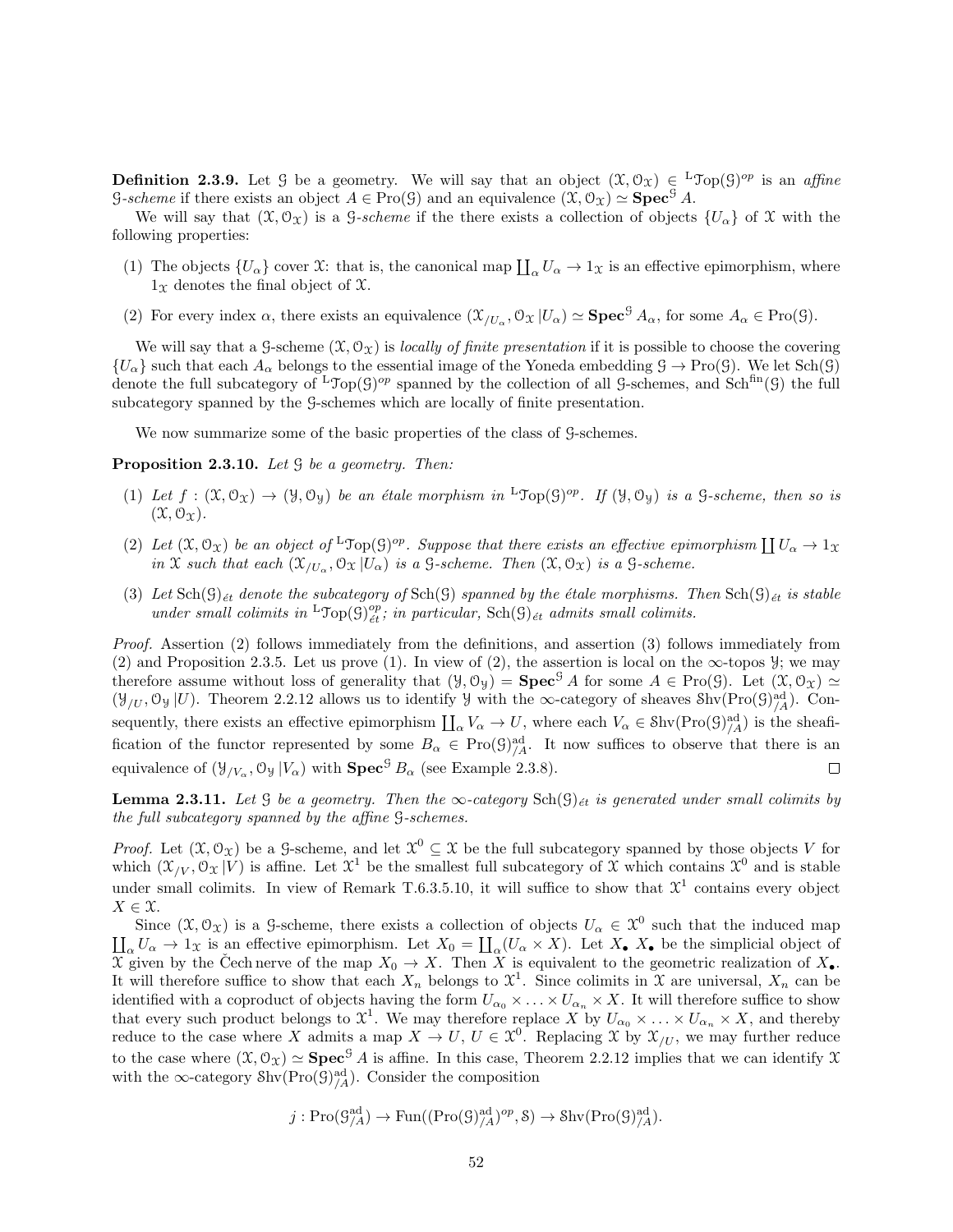We now observe that for every admissible morphism  $B \to A$  in Pro(G), Theorem 2.2.12 allows us to identify the G-scheme  $(\mathfrak{X}_{j(B)}, \mathfrak{O}_{\mathfrak{X}} | j(B))$  with  $\mathbf{Spec}^{\mathcal{G}} B$ . Consequently, the map j factors through  $\mathfrak{X}^0 \subseteq \mathfrak{X}$ . Since  $\mathfrak{X}$ is generated under small colimits by the essential image of j, we conclude that every object of  $\overline{\mathcal{X}}$  belongs to  $x^1$ , as desired.  $\Box$ 

**Proposition 2.3.12.** Let G be a geometry. Then the  $\infty$ -category Sch(G) is locally small.

Proof. We will prove the following stronger claim:

(\*) Let  $(\mathfrak{X}, \mathcal{O}_{\mathfrak{X}})$  and  $(\mathfrak{Y}, \mathcal{O}_{\mathfrak{Y}})$  be objects of  ${}^{\mathsf{L}}\mathcal{T}\mathrm{op}(\mathcal{G})^{op}$ . Assume that  $(\mathfrak{Y}, \mathcal{O}_{\mathfrak{Y}})$  is a  $\mathcal{G}\text{-scheme}$ . Then the mapping space

$$
\mathrm{Map}_{\mathrm{L}\mathfrak{Top}(\mathcal{G})^{op}}((\mathfrak{X},\mathcal{O}_{\mathfrak{X}}),(\mathcal{Y},\mathcal{O}_{\mathcal{Y}}))
$$

is essentially small.

Consider the composition

$$
\mathfrak{X}^{op} \times \mathcal{Y} \simeq {}^{L} \mathfrak{Top}(\mathcal{G})^{(\mathfrak{X},\mathcal{O}_{\mathfrak{X}})}_{\text{\'et}} \times ({}^{L} \mathfrak{Top}(\mathcal{G})^{(\mathcal{Y},\mathcal{O}_{\mathfrak{Y}})}_{\text{\'et}})^{op} \simeq {}^{L} \mathfrak{Top}(\mathcal{G}) \times {}^{L} \mathfrak{Top}(\mathcal{G})^{op} \to \widehat{\mathcal{S}},
$$

described more informally by the formula

$$
(U, V) \mapsto \mathrm{Map}_{{}^{\mathsf{L}} \mathfrak{Top}(\mathcal{G})^{op}}((\mathfrak{X}_{/U}, \mathfrak{O}_{\mathfrak{X}} | U), (\mathcal{Y}_{/V}, \mathfrak{O}_{\mathcal{Y}} | V)).
$$

Proposition 2.3.5 implies that this functor preserves limits in the first variable, and therefore determines a  $\text{map } \chi : \mathcal{Y} \to \text{Shv}_{\widehat{S}}(\mathcal{X})$ . Let  $\mathcal{X}'$  denote the full subcategory of  $\text{Shv}_{\widehat{S}}(\mathcal{X})$  spanned by those functors  $F : \mathcal{X}^{op} \to \widehat{S}$ such that  $F(U)$  is essentially small, for each  $U \in \mathfrak{X}$ ; according to Proposition T.5.5.2.2, the Yoneda embedding determines an equivalence  $\mathfrak{X} \to \mathfrak{X}'$ . We can then reformulate (\*) as follows:

(\*') The object  $\chi(1_\mathcal{Y})$  ∈ Shv<sub>§</sub>( $\mathcal{X}$ ) belongs to  $\mathcal{X}'$ .

Let  $\mathcal{Y}^0$  denote the full subcategory of  $\mathcal{Y}$  spanned by those objects  $V \in \mathcal{Y}$  for which  $\chi(V) \in \mathcal{X}'$ . Note that if  $(\mathcal{Y}_{/V}, \mathcal{O}_{\mathcal{Y}} | V) \simeq$  **Spec**<sup>G</sup> A is affine, then

$$
\chi(V)(U) \simeq \operatorname{Map}_{\operatorname{Pro}(\mathcal{G})}(\Gamma(\mathcal{X}_{/U}, \mathcal{O}_{\mathcal{X}} | U), A)
$$

is essentially small for each  $U \in \mathfrak{X}$ , so that  $V \in \mathcal{Y}^0$ . To complete the proof, it will suffice to show that  $\mathcal{Y}^0 = \mathcal{Y}$ . In view of Lemma 2.3.11, it will suffice to show that  $\mathcal{Y}^0$  is stable under small colimits in  $\mathcal{Y}$ . Since  $\mathcal{X}'$  is stable under small colimits in  $\text{Shv}_{\hat{\mathcal{S}}}(\mathcal{X})$  (see Remark T.6.3.5.17), it will suffice to show that the functor  $\chi$  preserves small colimits. We will prove the following more general assertion:

(\*'') Let  $\{V_{\alpha}\}\$ be a small diagram in Y with colimit  $V \in \mathcal{Y}$ , and let  $\eta: F \to \chi(V)$  be a morphism in Shv<sub>S</sub>(X). Then the induced diagram  $\{F \times_{\chi(V)} \chi(V_\alpha)\}$  has colimit  $F \in \text{Shv}_{\hat{\mathcal{S}}}(\mathfrak{X})$ .

The collection of  $F \in \text{Shv}_{\mathfrak{F}}(\mathfrak{X})$  which satisfy  $(*'')$  is stable under (not necessarily small) colimits, since colimits are universal in Shv<sub>S</sub> $(\mathcal{X})$  (Remark T.6.3.5.17). It will therefore suffice to prove  $(*'')$  in the special case where  $F \in \text{Shv}_{\hat{\mathcal{S}}}(\mathcal{X})$  is a representable functor corresponding to some  $U \in \mathcal{X}$ . We can then identify  $\eta$ with a morphism  $(\mathfrak{X}_{/U},\mathfrak{O}_{\mathfrak{X}}|U) \to (\mathcal{Y}_{/V},\mathfrak{O}_{\mathfrak{Y}}|V)$  in <sup>L</sup> $\mathfrak{Top}(\mathfrak{G})^{op}$ . Let  $f^*:\mathcal{Y}_{/V} \to \mathfrak{X}_{/U}$  denote the underlying geometric morphism of  $\infty$ -topoi. Using Remark 2.3.4, we can identify each  $F \times_{\chi(V)} \chi(V_\alpha)$  with the functor represented by  $f^*V_\alpha \in \mathfrak{X}$ . The desired result now follows from Remark T.6.3.5.17 (and the fact that  $f^*$ preserves small colimits).  $\Box$ 

One respect in which our theory of G-schemes generalizes the classical theory of schemes is that we work with arbitrary ∞-topoi, rather than ordinary topological spaces. Our next result (which can be regarded as a converse to Proposition 2.3.10) shows that, for practical purposes, it often suffices to work with much more concrete objects (such as 1-topoi):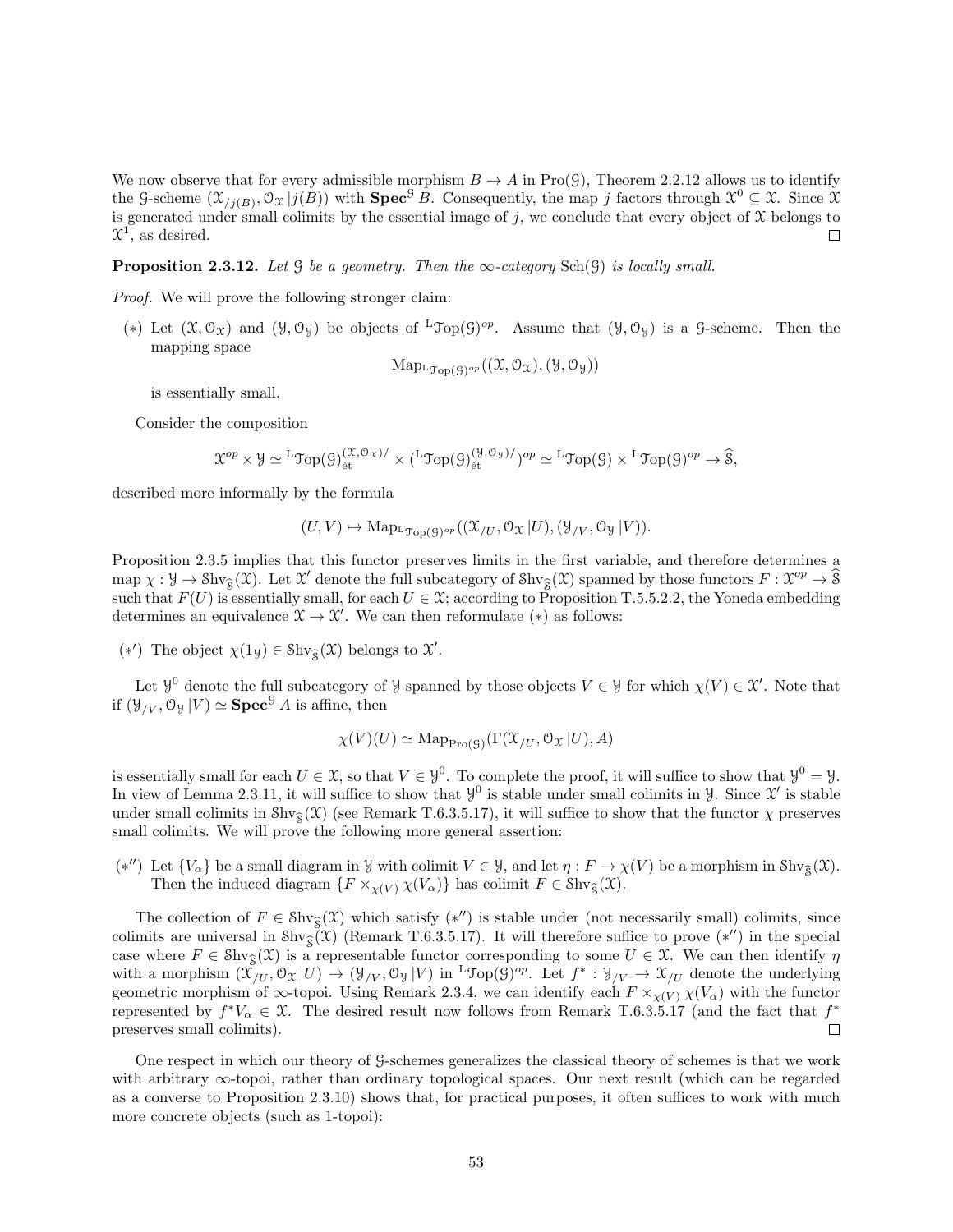**Theorem 2.3.13.** Let G be an n-truncated geometry, for some  $n \ge -1$ . Suppose that  $(\mathfrak{X}, \mathcal{O}_{\mathfrak{X}})$  is a G-scheme. Then there exists an  $(n+1)$ -localic G-scheme  $(\mathcal{Y}, \mathcal{O}_{\mathcal{Y}})$ , an  $(n+2)$ -connective object  $U \in \mathcal{Y}$ , and an equivalence

$$
(\mathfrak{X},\mathcal{O}_{\mathfrak{X}})\simeq(\mathfrak{Y}_{/U},\mathcal{O}_{\mathfrak{Y}}|U).
$$

Before giving the proof, we need a few preliminary results about étale maps between  $\infty$ -topoi.

**Lemma 2.3.14.** Let X be an n-localic  $\infty$ -topos for some  $n \geq 0$  and let U be an object of X. The following conditions are equivalent:

- (1) The pullback functor  $f^* : \mathfrak{X} \to \mathfrak{X}_{/U}$  induces an equivalence on  $(n-1)$ -truncated objects.
- (2) The object  $U \in \mathcal{X}$  is  $(n+1)$ -connective.

*Proof.* The implication  $(2) \Rightarrow (1)$  follows from Lemma T.7.2.1.13. To prove the reverse implication, choose an  $(n + 1)$ -connective  $\alpha : U \to U'$ , where U' is *n*-truncated. The implication  $(2) \Rightarrow (1)$  guarantees that  $\tau_{\leq n-1} \mathfrak{X}_{/U} \simeq \tau_{\leq n-1} \mathfrak{X}_{/U'}$ . Replacing U by U', we may reduce to the case where U is n-truncated; we wish to show that  $U$  is a final object of  $\mathfrak{X}$ .

Since X is n-localic, there exists an effective epimorphism  $\phi: V \to U$ , where V is  $(n-1)$ -truncated. The assumption that U is n-truncated implies that  $\phi$  is  $(n-1)$ -truncated. Invoking (1), we deduce that  $V \simeq U \times X$  for some  $(n-1)$ -truncated object  $X \in \mathcal{X}$ . It follows that we have an isomorphism  $\phi^*(\pi_n U) \simeq \pi_n V$ in the topos  $h(\tau_{\leq 0} \mathcal{X}_{/V})$ . Since V is  $(n-1)$ -truncated, we deduce that  $\phi^*(\pi_n U) \simeq *$ . Because  $\phi$  is an effective epimorphism, we conclude that  $\pi_n U \simeq *$ , so that U is  $(n-1)$ -truncated. We then have an equivalence  $\tau_{\leq n-1} \mathfrak{X}_{/U} \simeq (\tau_{\leq n-1} \mathfrak{X})_{/U}$ , so that (1) implies that the projection  $(\tau_{\leq n-1} \mathfrak{X})_{/U} \to \tau_{\leq n-1} \mathfrak{X}$  is an equivalence. This implies that U is a final object of  $\tau_{\leq n-1} \mathfrak{X}$  (hence a final object of  $\mathfrak{X}$ ), as desired.  $\Box$ 

**Lemma 2.3.15.** Let C be an  $\infty$ -category and S a collection of morphisms in C. Let U an S-local object of C, let  $\pi : \mathcal{C}_{/U} \to \mathcal{C}$  denote the projection, and let  $T = \pi^{-1}(S)$ . Then  $T^{-1} \mathcal{C}_{/U} = \mathcal{C}_{/U} \times_{\mathcal{C}} S^{-1} \mathcal{C}$  (as full subcategories of  $\mathfrak{C}_{\ell U}$ ).

*Proof.* It clearly suffices to prove Lemma 2.3.15 in the special case where S consists of a *single* morphism  $A \rightarrow B$  in C. Let  $\eta: X \rightarrow U$  be an object of  $\mathcal{C}_{U}$ . We have a homotopy commutative diagram

$$
\mathrm{Map}_{\mathcal{C}}(B, X) \xrightarrow{\phi_B} \mathrm{Map}_{\mathcal{C}}(B, U)
$$
  

$$
\downarrow_{\psi} \qquad \qquad \downarrow_{\psi_0}
$$
  

$$
\mathrm{Map}_{\mathcal{C}}(A, X) \xrightarrow{\phi_A} \mathrm{Map}_{\mathcal{C}}(A, U)
$$

By definition,  $\eta$  belongs to  $\mathcal{C}_{/U} \times_{\mathcal{C}} S^{-1} \mathcal{C}$  if and only if  $\psi$  is a homotopy equivalence. Since U is S-local, the map  $\psi_0$  is a homotopy equivalence; thus  $\eta \in \mathcal{C}_{/U} \times_{\mathcal{C}} S^{-1}$  C if and only if  $\psi$  induces an equivalence after passing to the homotopy fiber over any point  $\delta$ : Map<sub>e</sub>(B, U). If we identify  $\delta$  with the corresponding commutative diagram



regarded as an element of  $T$ , then we can identify the induced map of homotopy fibers with the map

$$
\mathrm{Map}_{\mathcal{C}_{/U}}(\beta,\eta) \to \mathrm{Map}_{\mathcal{C}_{/U}}(\alpha,\eta)
$$

induced by composition with  $\delta$ . Consequently,  $\eta \in \mathcal{C}_{/U} \times_{\mathcal{C}} S^{-1}$  C if and only if  $\eta$  is T-local, as desired.  $\Box$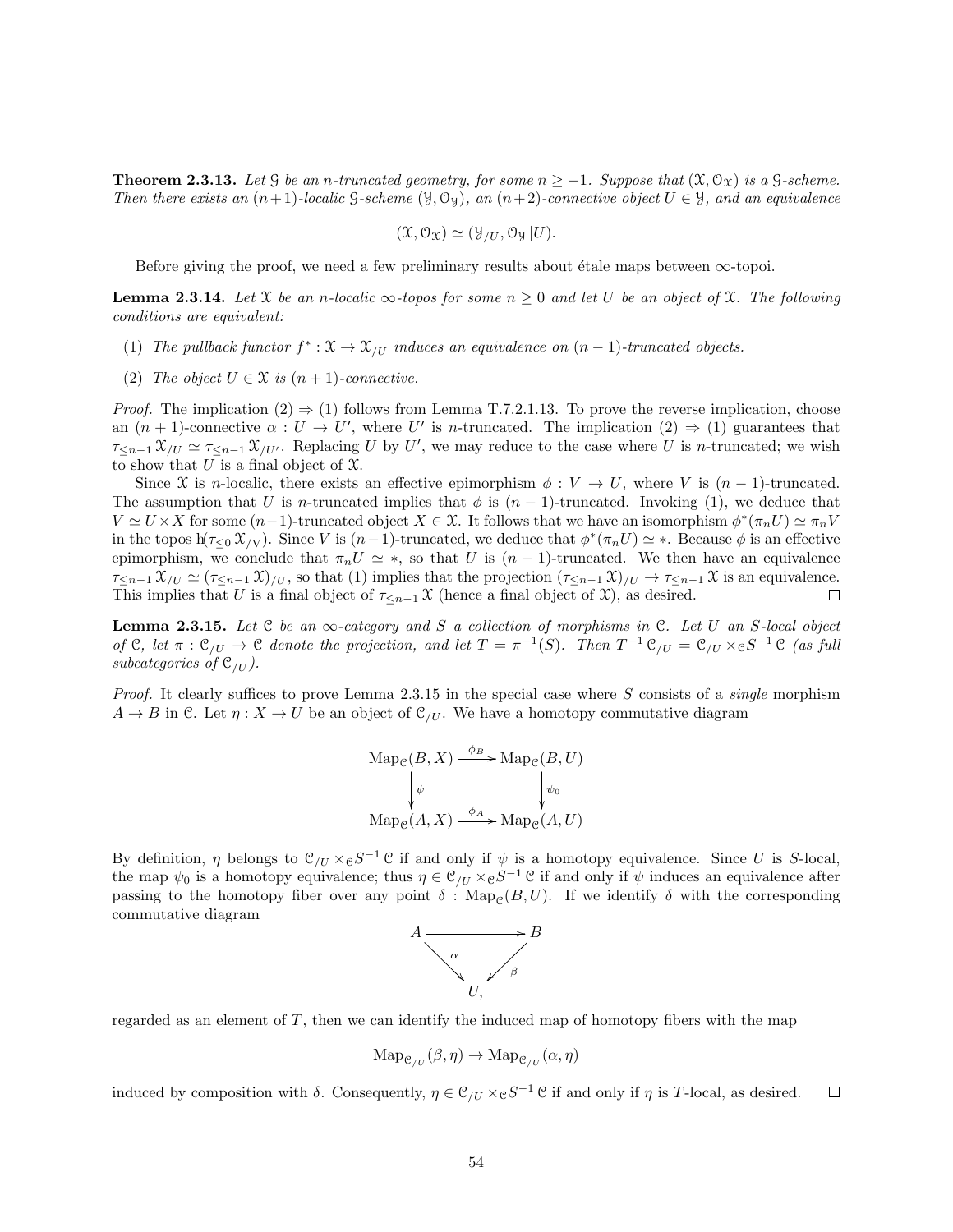**Lemma 2.3.16.** Let X be an n-localic  $\infty$ -topos for some  $n \geq 0$ , and let U be an object of X. The following conditions are equivalent:

- (1) The object  $U$  is n-truncated.
- (2) The  $\infty$ -topos  $\mathfrak{X}_{/U}$  is n-localic.

*Proof.* We begin by showing that  $(1) \Rightarrow (2)$ . Consider first the case where  $\mathcal{X} = \mathcal{P}(\mathcal{C})$ , where  $\mathcal{C}$  is a small n-category which admits finite limits. Corollary T.5.1.6.12 implies that  $\mathcal{P}(\mathcal{C})_{U}$  is equivalent to the presheaf  $\infty$ -category Fun( $\mathcal{C}^{op}, \mathcal{S}$ ), where  $\mathcal{C}' = \mathcal{C} \times_{\mathcal{P}(\mathcal{C})} \mathcal{P}(\mathcal{C})_{/U}$ . We note that the canonical projection  $p : \mathcal{C}' \to \mathcal{C}$  is a right fibration associated to the functor  $U: \mathbb{C}^{op} \to \mathcal{S}$ ; in particular,  $\mathcal{C}'$  is essentially small. For every pair of objects  $x, y \in \mathcal{C}'$ , we have a fiber sequence

$$
\mathrm{Map}_{\mathcal{C}'}(x,y) \to \mathrm{Map}_{\mathcal{C}}(x,y) \to \mathrm{Map}_{\mathcal{S}}(U(y),U(x)).
$$

Since U is n-truncated and C is an n-category, we conclude that  $\text{Map}_{\mathcal{C}}(x, y)$  is  $(n - 1)$ -truncated, so that  $\mathcal{C}'$  is equivalent to an *n*-category. Using Propositions T.1.2.13.8 and T.5.1.3.2, we conclude that  $\mathcal{C}'$  admits finite limits, so that the presheaf  $\infty$ -category  $\text{Fun}(\mathcal{C}^{op}, \mathcal{S})$  is an *n*-localic  $\infty$ -topos as desired.

We now prove that  $(1) \Rightarrow (2)$  in general. Since X is *n*-localic, we may assume without loss of generality that  $\mathfrak{X} = S^{-1} \mathfrak{P}(\mathfrak{C})$ , where  $\mathfrak{C}$  is a small *n*-category which admits finite limits, and S is topological (see Definition T.6.2.1.5). Lemma 2.3.15 allows us to identify  $\mathfrak{X}_{/U}$  with  $T^{-1} \mathfrak{P}(\mathfrak{C})_{/U}$ , where T is the inverse image of S in  $\mathcal{P}(\mathcal{C})_{U}$ . The first part of the proof shows that  $\mathcal{P}(\mathcal{C})_{U}$  is n-localic. According to Proposition T.6.4.5.9, it will suffice to show that the strongly saturated class of morphisms T is topological.

Let  $T_0 \subseteq T$  be the smallest strongly saturated class of morphisms in  $\mathcal{P}(\mathcal{C})_{U}$  which is stable under pullbacks and contains every monomorphism belonging to T. We wish to show that  $T_0 = T$ . Consider an arbitrary diagram



in  $\mathcal{P}(\mathcal{C})$ , corresponding to an element of T. We then have a pullback diagram in  $\mathcal{P}(\mathcal{C})_{U}$ :

$$
X \xrightarrow{f} Y
$$
  
\n
$$
\downarrow \qquad \qquad \downarrow
$$
  
\n
$$
X \times U \xrightarrow{f \times \text{id}_U} Y \times U.
$$

Since  $T_0$  is stable under pullbacks, it will suffice to show that  $f \times id_U$  belongs to  $T_0$ . Let  $S_0$  be the collection of all morphisms  $g \in S$  such that  $g \times id_U \in T_0$ . Then  $S_0$  is strongly saturated, stable under pullbacks, and contains every monomorphism in S. Since S is topological,  $S_0 = S$  so that  $f \in S$ , as desired. This completes the proof of the implication  $(1) \Rightarrow (2)$ .

Now suppose that (2) is satisfied. Choose an  $(n + 1)$ -connective morphism  $U \to U'$ , where U' is ntruncated. The first part of the proof shows that  $\mathfrak{X}_{/U'}$  is *n*-localic. We may therefore replace U by U' and thereby reduce to the case where U is  $(n + 1)$ -connective; we wish to show that U is a final object of X. Lemma 2.3.14 implies that the geometric morphism  $\pi^*: \mathfrak{X} \to \mathfrak{X}_{/U}$  induces an equivalence on  $(n-1)$ truncated objects. Since X and  $\mathfrak{X}_{/U}$  are both *n*-localic, we conclude that  $\pi^*$  is an equivalence of  $\infty$ -categories, so that U is a final object of  $\mathfrak X$  as desired. □

**Lemma 2.3.17.** Let G be a geometry, and let  $(\mathfrak{X}, \mathfrak{O}_{\mathfrak{X}})$  be an affine G-scheme. Then  $\mathfrak{X}$  is generated under small colimits by fiber products  $1_X \times_{\mathcal{O}_X(X)} \mathcal{O}_X(U)$ , determined by admissible morphisms  $U \to X$  in G and global sections  $1_X \to \mathcal{O}_X(X)$ .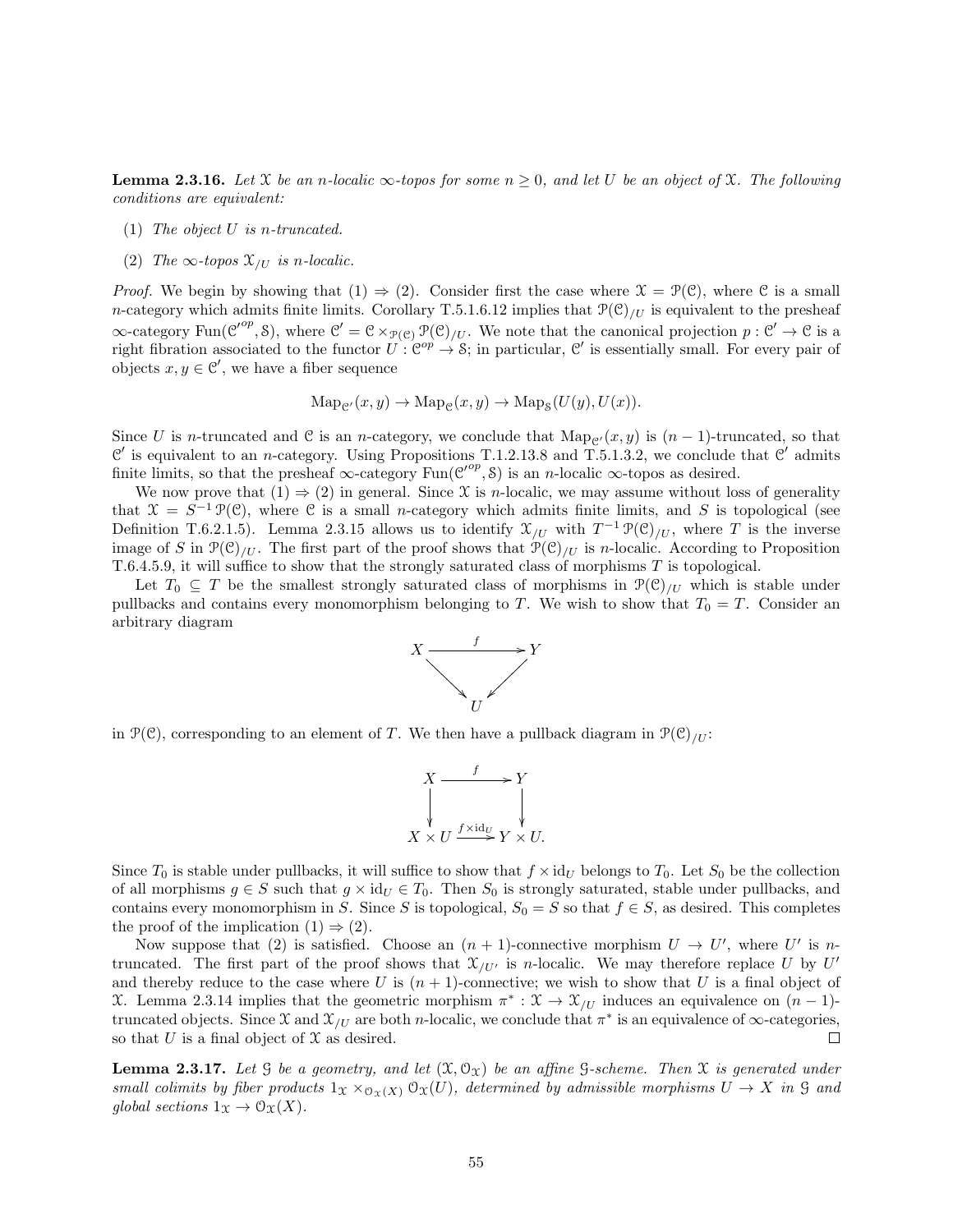*Proof.* In view of Theorem 2.2.12, we may suppose that  $(\mathfrak{X}, \mathcal{O}_{\mathfrak{X}}) = (\text{Spec } A, \mathcal{O}_{\text{Spec } A})$ , for some object  $A \in$ Pro(9). The  $\infty$ -topos Spec A is a localization of the  $\infty$ -category  $\mathcal{X} = \text{Fun}((\text{Pro}(\mathcal{G})_{A}^{\text{ad}})^{op}, \mathcal{S})$ , and  $\mathcal{X}'$  is generated under small colimits by corepresentable functors  $e_{\phi}$ , where  $\phi$  ranges over admissible morphisms  $B \to A$  in Pro(G). Let  $\overline{e}_{\phi} \in \mathfrak{X}$  denote the image of  $e_{\phi}$  under the localization functor  $\mathfrak{X}' \to \mathfrak{X}$ .

By definition, every admissible morphism  $B \to A$  in Pro(G) fits into a pullback diagram



where  $j : \mathcal{G} \to \text{Pro}(\mathcal{G})$  denotes the Yoneda embedding, and  $U \to X$  is an admissible morphism in X. Unwinding the definitions, we deduce that  $\overline{e}_{\phi} \simeq 1_X \times_{\mathcal{O}_X(X)} \mathcal{O}_X(U)$ , where the section  $1_X \to \mathcal{O}_X(X)$  is determined by the map  $A \to j(X)$ . We now conclude by observing that the functors  $\bar{e}_{\phi}$  generate X under small colimits. □

Proof of Theorem 2.3.13. Let  $\tau_{\leq n} \mathfrak{X}$  denote the underlying n-topos of X (that is, the full subcategory of X spanned by the n-truncated objects). We let  $\mathcal{Y}$  denote the  $(n + 1)$ -localic reflection of X. It is characterized up to equivalence by the following properties:

- (a) The  $\infty$ -topos  $\mathcal{Y}$  is  $(n+1)$ -localic.
- (b) There is a geometric morphism  $\pi^*: \mathcal{Y} \to \mathcal{X}$  which induces an equivalence of  $\infty$ -categories  $\tau_{\leq n} \mathcal{Y} \to$  $\tau_{\leq n}$   $\mathfrak{X}.$

Since G is n-truncated, the functor  $\mathcal{O}_{\mathfrak{X}} : \mathcal{G} \to \mathcal{X}$  automatically factors through  $\tau_{\leq n} \mathcal{X}$ . We may therefore assume without loss of generality that  $\mathcal{O}_\mathfrak{X} = \pi^* \circ \mathcal{O}_\mathfrak{Y}$  for some  $\mathcal{G}\text{-structure } \mathcal{O}_\mathfrak{Y} : \mathcal{G} \to \mathcal{Y}$  (which is determined uniquely up to equivalence). We have an evident morphism  $(\mathcal{Y}, \mathcal{O}_{\mathcal{Y}}) \to (\mathcal{X}, \mathcal{O}_{\mathcal{X}})$  in <sup>L</sup>Top(G).

We will show that  $\pi^*$  is étale : that is, that  $\pi^*$  induces an equivalence  $\mathcal{Y}_{/U} \simeq \mathcal{X}$  for some object  $U \in \mathcal{X}$ . Lemma 2.3.14 will then imply that U is  $(n+2)$ -connective. In particular,  $U \rightarrow 1$ y is an effective epimorphism. Then Proposition 2.3.10 will imply that  $(\mathcal{Y}, \mathcal{O}_{\mathcal{Y}})$  is a G-scheme, and the proof will be complete.

Let  $\mathcal{X}^0$  denote the full subcategory of X spanned by those objects  $V \in \mathcal{X}$  such that the induced geometric morphism  $\pi_V^*: \mathcal{Y} \to \mathcal{X}_{/V}$  is étale. We wish to show that  $\mathcal{X}^0 = \mathcal{X}$ . Proposition 2.3.5 implies that  $\mathcal{X}^0$  is stable under small colimits in X. In view of Lemma 2.3.11, it will suffice to show that  $\mathfrak{X}^0$  contains every object V for which the G-scheme  $(\mathfrak{X}_{/V}, \mathfrak{O}_{\mathfrak{X}} | V)$  is affine. Assumption (b) implies that  $\tau_{\leq n} V \simeq \pi^* W$ , for some *n*-truncated object  $W \in \mathcal{Y}$ . The truncation map  $\alpha: V \to \pi^*W$  determines a homotopy commutative diagram of  $\infty$ -topoi



To complete the proof, it will suffice to show that  $\phi^*$  is an equivalence of  $\infty$ -categories.

By assumption,  $(\mathcal{X}_{/V}, \mathcal{O}_{\mathcal{X}} | V)$  is an affine G-scheme. Since the geometry G is *n*-truncated, Theorem 2.2.12 implies that  $\mathfrak{X}_{/V}$  is  $(n + 1)$ -localic. Since  $\mathcal{Y}$  is  $(n + 1)$ -localic and W is n-truncated, Lemma 2.3.16 implies that  $\mathcal{Y}_{/W}$  is  $(n+1)$ -localic. It will therefore suffice to show that  $\phi^*$  induces an equivalence of  $(n+1)$ -topoi  $\phi_{\leq n}^* : \tau_{\leq n} \mathcal{Y}_{/W} \to \tau_{\leq n} \mathcal{X}_{/V}$ . Since W is *n*-truncated, we have canonical equivalences

$$
\tau_{\leq n} \mathcal{Y}_{/W} = (\tau_{\leq n} \mathcal{Y})_{/W} \simeq (\tau_{\leq n} \mathcal{X})_{/\pi^*W} \simeq \tau_{\leq n} \mathcal{X}_{/\pi^*W}.
$$

Since the morphism  $\alpha$  is  $(n+1)$ -connective, Lemma T.7.2.1.13 implies that the pullback functor  $\tau_{\leq n} \mathcal{X}_{/\pi^*W} \to$  $\tau_{\leq n} \mathfrak{X}_{/V}$  is fully faithful. This proves that  $\phi_{\leq n}^*$  is fully faithful.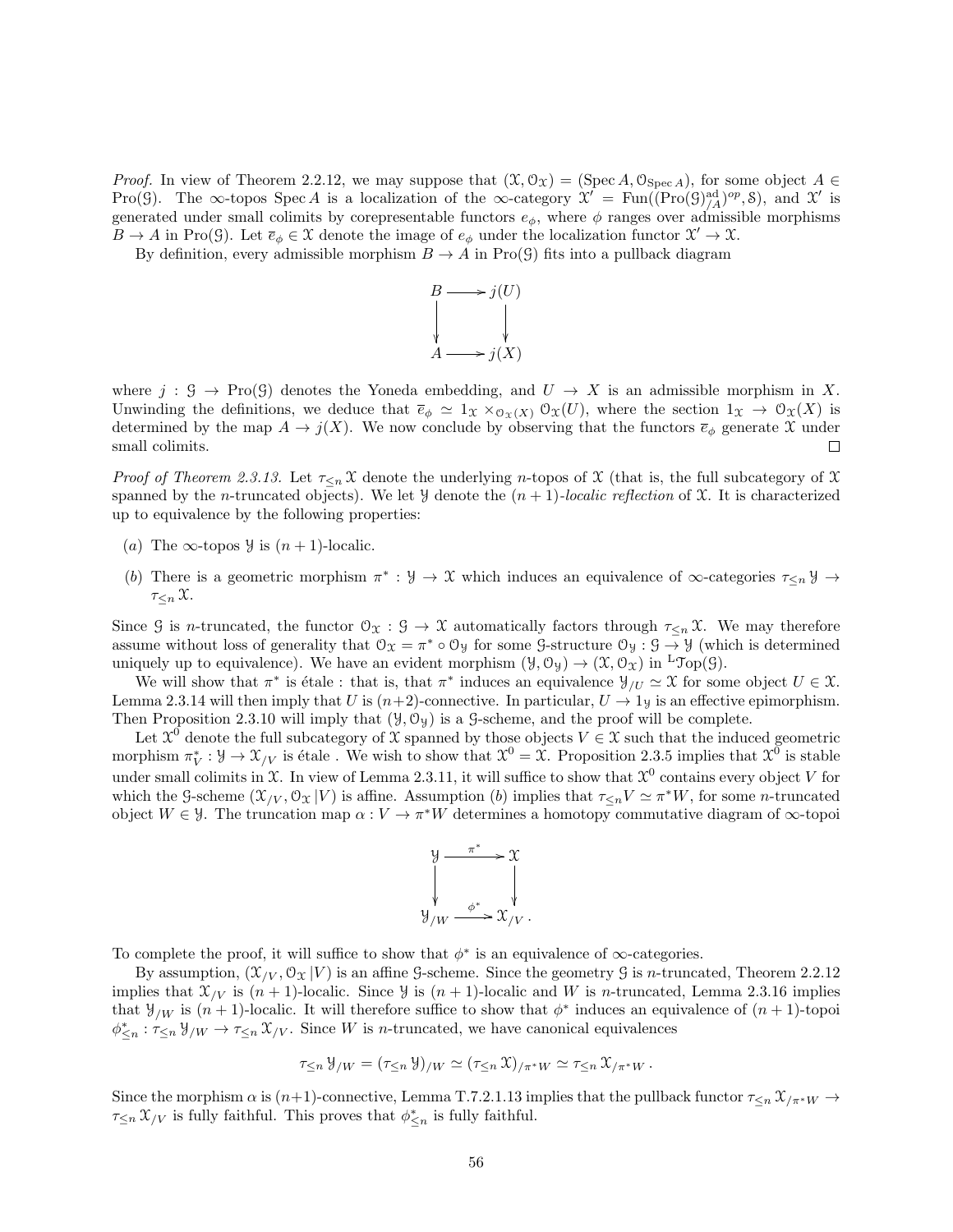To complete the proof, it will suffice to show that  $\phi_{\leq n}^*$  is essentially surjective. Let C denote the essential image of  $\phi_{\leq n}^*$ . Since  $\phi_{\leq n}^*$  is preserves finite limits, small colimits, and is fully faithful, the subcategory  $\mathcal{C} \subseteq \tau_{\leq n} \mathcal{X}_{/V}$  is stable under finite limits and small colimits. Because  $\phi^* \circ (\mathcal{O}_{\mathcal{Y}}|W) \simeq (\mathcal{O}_{\mathcal{X}}|V)$ , the  $\infty$ category C contains the essential image of  $\mathcal{O}_{\mathfrak{X}}|V$ . Since  $(\mathcal{X}_{/V}, \mathcal{O}_{\mathfrak{X}}|V)$  is an affine G-scheme, Lemma 2.3.17 implies that  $\mathfrak{X}_{/V}$  is generated under small colimits by  $\mathfrak{C} \subseteq \mathfrak{X}_{/V}$ . It follows that  $\tau_{\leq n} \mathfrak{X}_{/V}$  is generated under small colimits by C. Since C is stable under small colimits in  $\tau \leq_n \mathcal{X}_{/V}$ , we deduce that  $\mathcal{C} = \tau \leq_n \mathcal{X}_{/V}$  as desired.

We now discuss the behavior of the  $\infty$ -categories of G-schemes as G varies.

**Proposition 2.3.18.** Let  $f : \mathcal{G} \to \mathcal{G}'$  be a transformation of geometries, and  $\text{Spec}^{\mathcal{G}'}_{\mathcal{G}}$  $g' : {}^{\mathsf{L}}\mathcal{T}\mathrm{op}(\mathcal{G})^{op} \to$  ${}^{\text{L}}$ Top(S')<sup>op</sup> the relative spectrum functor constructed in §2.1. Then:

(1) The functor  $\text{Spec}_{\mathcal{C}}^{\mathcal{G}'}$  $G'_{\mathcal{G}}$  preserves étale morphisms. More precisely, suppose that  $(\mathfrak{X}, \mathcal{O}_{\mathfrak{X}}) \in L^{\infty}(\mathfrak{G})$ . Let  $U \in \mathfrak{X}$ , let  $(\mathfrak{X}', \mathcal{O}'_{\mathfrak{X}'} ) \in {}^{\mathsf{L}} \mathfrak{Top}(\mathcal{G}'),$  and let  $\alpha : (\mathfrak{X}', \mathcal{O}'_{\mathfrak{X}'} \circ f) \to (\mathfrak{X}, \mathcal{O}_{\mathfrak{X}})$  be a morphism in  ${}^{\mathsf{L}} \mathfrak{Top}(\mathcal{G})^{op}$  which exhibits  $(\mathfrak{X}', \mathfrak{O}'_{\mathfrak{X}'})$  as a relative spectrum of  $(\mathfrak{X}, \mathfrak{O}_{\mathfrak{X}})$ . Then the induced map

 $(\mathfrak{X}'_{/\alpha^*U},(\mathfrak{O}_{\mathfrak{X}'}\vert \alpha^*U)\circ f)\rightarrow (\mathfrak{X}_{/U},\mathfrak{O}_{\mathfrak{X}}\vert U)$ 

exhibits  $(\mathfrak{X}'_{/\alpha^*U}, \mathfrak{O}_{\mathfrak{X}'} | \alpha^*U)$  as a relative spectrum of  $(\mathfrak{X}_{/U}, \mathfrak{O}_{\mathfrak{X}} | U)$ .

- (2) The relative spectrum functor  $\mathbf{Spec}_{\mathbf{G}}^{\mathbf{G}'}$  $S<sub>S</sub><sup>g</sup>$  carries affine  $S$ -schemes to affine  $S'$ -schemes.
- (3) The relative spectrum functor  $\mathbf{Spec}_{\mathbf{G}}^{\mathbf{G}'}$  $S<sub>g</sub><sup>g</sup>$  carries  $S$ -schemes to  $S'$ -schemes.
- (4) The relative spectrum functor  $\mathbf{Spec}_{\mathbf{G}}^{\mathbf{G}'}$  $G<sub>S</sub>$  carries  $G$ -schemes which are locally of finite presentation to  $\mathcal{G}'$ -schemes which are locally of finite presentation.

Proof. Assertion (1) follows from Lemma 2.1.3 and (2) from the homotopy commutative diagram

$$
\mathrm{Pro}(\mathcal{G}) \xrightarrow{\textbf{Spec}^{\mathcal{G}} \textbf{L}} \mathrm{Top}(\mathcal{G})^{op}
$$
\n
$$
\downarrow \qquad \qquad \downarrow \textbf{Spec}^{\mathcal{G}'}_{\mathcal{G}}
$$
\n
$$
\mathrm{Pro}(\mathcal{G}') \xrightarrow{\textbf{Spec}^{\mathcal{G}'} \textbf{L}} \mathrm{Top}(\mathcal{G}')^{op}.
$$

Assertions (3) and (4) follow from (2), together with Lemma 2.1.3.

**Remark 2.3.19.** Let G be a geometry. Suppose that the topology on  $\text{Pro}(G)$  is precanonical (see Remark 2.2.10). Then for any pair of objects,  $A, B \in \text{Pro}(\mathcal{G})$ , we have canonical homotopy equivalences

$$
\begin{array}{rcl}\n\text{Map}_{\text{Sch}(\mathcal{G})}(\text{Spec}^{\mathcal{G}} A, \text{Spec}^{\mathcal{G}} B) & \simeq & \text{Map}_{\text{Pro}(\mathcal{G})}(A, \Gamma_{\mathcal{G}}(\text{Spec}^{\mathcal{G}} B)) \\
& \simeq & \text{Map}_{\text{Pro}(\mathcal{G})}(A, \Gamma_{\mathcal{G}}(\text{Spec }B, \mathcal{O}_{\text{Spec }B}) \\
& \simeq & \text{Map}_{\text{Pro}(\mathcal{G})}(A, B).\n\end{array}
$$

In other words, the functor  $\text{Spec}^{\mathcal{G}} : \text{Pro}(\mathcal{G}) \to \text{Sch}(\mathcal{G})$  is fully faithful.

We close with a brief discussion of the existence of limits of G-schemes.

**Remark 2.3.20.** Let G be a geometry, and let  $f : (\mathfrak{X}, \mathcal{O}_{\mathfrak{X}}) \to (\mathcal{Y}, \mathcal{O}_{\mathcal{Y}})$  be a morphism in  ${}^{\mathsf{L}} \mathfrak{Top}(\mathcal{G})^{op}$ . For every object  $U \in \mathcal{Y}$ , we have a pullback diagram



this follows easily from Remark 2.3.4.

 $\Box$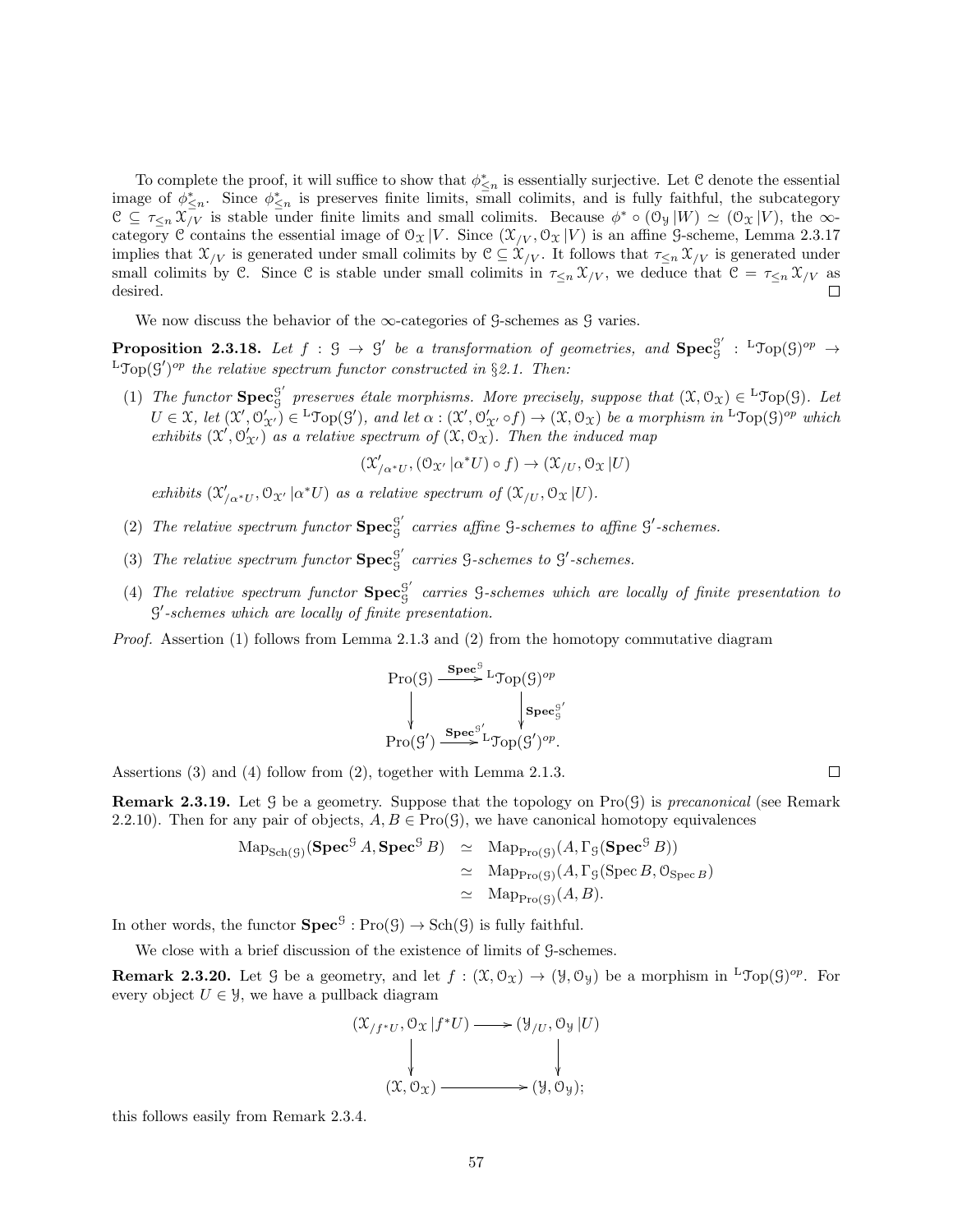#### **Proposition 2.3.21.** Let  $\mathcal G$  be a geometry. Then:

- (1) The full subcategory  $\text{Sch}^{\text{fin}}(\mathcal{G}) \subseteq \text{Sch}(\mathcal{G})$  is admits finite limits, and the inclusion  $\text{Sch}^{\text{fin}}(\mathcal{G}) \subseteq {}^{\text{L}}\mathcal{Top}(\mathcal{G})^{\text{op}}$ preserves finite limits.
- (2) Suppose that the Grothendieck topology on  $\text{Pro}(\mathcal{G})$  is precanonical. Then  $\text{Sch}(\mathcal{G})$  admits finite limits, and the inclusion  $\text{Sch}(\mathcal{G}) \subseteq {}^{\mathbf{L}} \mathcal{Top}(\mathcal{G})^{op}$  preserves finite limits.

Before giving the proof, we need to establish a bit of notation. Let  $\hat{\mathcal{S}}$  denote the ∞-category of spaces which are not necessarily small. We will say that a functor  $F: {}^{\mathsf{L}}\mathcal{T}\mathrm{op}(\mathcal{G}) \to \widehat{\mathcal{S}}$  satisfies descent if, for every object  $(\mathfrak{X}, \mathcal{O}_{\mathfrak{X}}) \in {}^{\mathbf{L}} \mathcal{Top}(\mathcal{G})$ , the composition

$$
\mathfrak{X}^{op} \simeq {}^{\mathrm{L}} \mathrm{Top}(\mathfrak{H})^{\mathrm{\acute{e}t}}_{(\mathfrak{X},\mathcal{O}_{\mathfrak{X}})/} \to {}^{\mathrm{L}} \mathrm{Top}(\mathfrak{G}) \xrightarrow{F} \widehat{\mathfrak{S}}
$$

preserves small limits. Let  $\widehat{\text{Shv}}(\text{LTop}(G)^{op})$  denote the full subcategory of  $\text{Fun}(\text{LTop}(G), \widehat{\text{S}})$  spanned by those functors which satisfy descent (the ∞-category  $\widehat{\text{Shv}}(\text{LTop}(G)^{op})$  can be regarded as an ∞-topos in a larger universe, but we will not need this fact). Proposition 2.3.12 implies that the Yoneda embedding  $j: {}^{\mathsf{L}}\mathcal{T}_{\mathsf{op}}(\mathcal{G})^{op} \to \text{Fun}({}^{\mathsf{L}}\mathcal{T}_{\mathsf{op}}(\mathcal{G}), \widehat{\mathcal{S}})$  factors through  $\widehat{\text{Shv}}({}^{\mathsf{L}}\mathcal{T}_{\mathsf{op}}(\mathcal{G})^{op}).$ 

Lemma 2.3.22. Suppose given a commutative diagram



in  $\widehat{\text{Shv}}(\text{LTop}(G)^{op})$ . Suppose further that there exists a collection of objects  $U_{\alpha} \in \mathfrak{X}$  with the following properties:

- (a) The objects  $U_{\alpha}$  cover  $\mathfrak{X}$ ; in other words, the map  $\coprod U_{\alpha} \to 1_{\mathfrak{X}}$  is an effective epimorphism.
- (b) For each index  $\alpha$ , the induced map

$$
F \times_{j(\mathfrak{X},\mathcal{O}_{\mathfrak{X}})} j(\mathfrak{X}_{/U_{\alpha}},\mathcal{O}_{\mathfrak{X}} | U_{\alpha}) \to F' \times_{j(\mathfrak{X},\mathcal{O}_{\mathfrak{X}})} j(\mathfrak{X}_{/U_{\alpha}},\mathcal{O}_{\mathfrak{X}} | U_{\alpha})
$$

is an equivalence.

### Then  $\phi$  is an equivalence.

*Proof.* Let  $(\mathcal{Y}, \mathcal{O}_{\mathcal{Y}})$  be an object of <sup>L</sup>Top(G), and let  $\eta$  be a point of  $F'(\mathcal{Y}, \mathcal{O}_{\mathcal{Y}})$ . We wish to show that the homotopy fiber of the map  $F(\mathcal{Y}, \mathcal{O}_{\mathcal{Y}}) \to F'(\mathcal{Y}, \mathcal{O}_{\mathcal{Y}})$  over  $\eta$  is contractible. Let f be the functor given by the composition

$$
\mathcal{Y}^{op} \simeq {}^{\mathrm{L}}\mathrm{Top}(\mathcal{G})_{(\mathcal{Y}, \mathcal{O}_{\mathcal{Y}})/}^{\mathrm{\acute{e}t}} \to {}^{\mathrm{L}}\mathrm{Top}(\mathcal{G}) \xrightarrow{F} \widehat{\mathcal{S}},
$$

let  $f' : \mathcal{Y}^{op} \to \widehat{\mathcal{S}}$  be defined similarly, and let  $g : \mathcal{Y}^{op} \to \widehat{\mathcal{S}}$  be the functor described by the formula  $g(V) =$  $f(V) \times_{f'(V)} {\eta}$  (where we identify  $\eta$  with its image in  $F'(\mathcal{Y}_{/V}, \mathcal{O}_{\mathcal{Y}} | V)$ ). Let  $\mathcal{Y}^0$  denote the full subcategory of y spanned by those objects  $V \in \mathcal{Y}$  such that  $g(V)$  is contractible. Since g preserves small limits,  $\mathcal{Y}^0$  is stable under small colimits in  $\mathcal{Y}$ . To complete the proof, it will suffice to show that  $\mathcal{Y}^0$  contains the final object  $1_y \in \mathcal{Y}$ .

The point  $\eta$  determines a geometric morphism  $\phi_* : \mathcal{Y} \to \mathcal{X}$ . For each index  $\alpha$ , let  $V_\alpha = \phi^* U_\alpha \in \mathcal{Y}$ . Let  $Y_0 = \coprod_{\alpha} V_{\alpha}$ . Assumption (a) guarantees that the projection map  $p : Y_0 \to 1$  is an effective epimorphism. Let  $Y_{\bullet}$  be the simplicial object of  $\mathcal{Y}$  given by the Cech nerve of p, so that

$$
Y_n \simeq \coprod_{\alpha_0, ..., \alpha_n} V_{\alpha_0} \times ... \times V_{\alpha_n}.
$$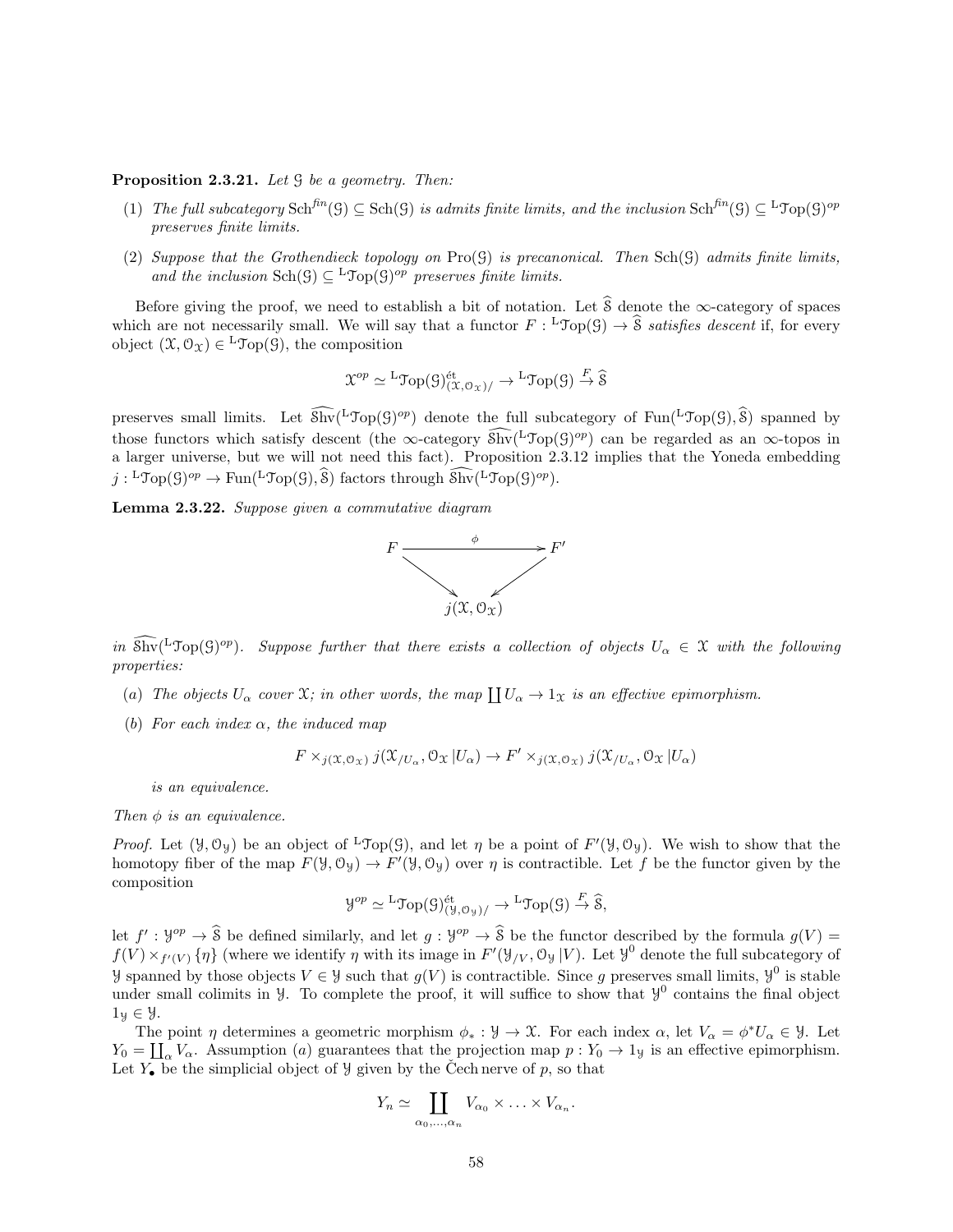Hypothesis (b) implies that  $y^0$  contains the sieve generated by the objects  $V_\alpha$ ; in particular, it contains every product  $V_{\alpha_0} \times \ldots \times V_{\alpha_n}$ . Since  $\mathcal{Y}^0$  is stable under small colimits, it contains each  $Y_n$ , and therefore contains the geometric realization  $|Y_{\bullet}| \simeq 1$  as desired.

**Lemma 2.3.23.** Let  $\alpha : F \to j(\mathfrak{X}, \mathfrak{O}_{\mathfrak{X}})$  be a morphism in  $\widehat{\text{Shv}}(\mathfrak{LTop}(\mathfrak{G})^{op})$ . Suppose that there exists a family of objects  $\{U_{\alpha} \in \mathfrak{X}\}\$  with the following properties:

- (a) The objects  $U_{\alpha}$  cover  $\mathfrak{X}$ ; in other words, the map  $\coprod U_{\alpha} \to 1_{\mathfrak{X}}$  is an effective epimorphism.
- (b) For each index  $\alpha$ , the fiber product

$$
F \times_{j(\mathfrak{X},\mathcal{O}_{\mathfrak{X}})} j(\mathfrak{X}_{/U_{\alpha}},\mathcal{O}_{\mathfrak{X}} | U_{\alpha})
$$

is representable by a  $\mathcal{G}\text{-scheme }(\mathcal{Y}_{\alpha},\mathcal{O}_{\mathcal{Y}_{\alpha}}).$ 

Then F is representable by a  $\mathcal{G}\text{-}scheme$  ( $\mathcal{Y}, \mathcal{O}_Y$ ).

**Remark 2.3.24.** In the situation of Lemma 2.3.23, the G-schemes  $(\mathcal{Y}_{\alpha}, \mathcal{O}_{\mathcal{Y}_{\alpha}})$  form an étale covering of  $(\mathcal{Y}, \mathcal{O}_{\mathcal{Y}})$ . In particular, if each  $(\mathcal{Y}_{\alpha}, \mathcal{O}_{\mathcal{Y}_{\alpha}})$  is locally of finite presentation, then  $(\mathcal{Y}, \mathcal{O}_{\mathcal{Y}})$  is locally of finite presentation.

*Proof.* Let  $\mathcal{X}^0$  denote the full subcategory of  $\mathcal{X}$  spanned by those objects U for which the fiber product

$$
F \times_{j(\mathfrak{X},\mathfrak{O}_{\mathfrak{X}})} j(\mathfrak{X}_{/U},\mathfrak{O}_{\mathfrak{X}} | U)
$$

is representable by a G-scheme  $X_U$ . Remark 2.3.20 implies that  $\mathcal{X}^0$  is a sieve in  $\mathcal{X}$ : that is, if  $f: V \to U$  is a morphism in  $\mathcal{X}$  and  $U \in \mathcal{X}^0$ , then  $V \in \mathcal{X}^0$ . We will prove:

(\*) The full subcategory  $\mathcal{X}^0$  ⊆ X is stable under small colimits.

Assuming (\*) for the moment, we can complete the argument as follows. By hypothesis, each  $U_{\alpha}$  belongs to  $\mathfrak{X}^0$ . By (\*), the object  $X_0 = \coprod_{\alpha} U_{\alpha}$  belongs to  $\mathfrak{X}^0$ . Let  $X_{\bullet}$  be the simplicial object of  $\mathfrak{X}$  given by the Čech nerve of  $X_0 \to 1_X$  (so that  $\overline{X_n} \simeq X_0^{n+1}$ ). Since  $\mathfrak{X}^0$  is a sieve, each  $X_n$  belongs to  $\mathfrak{X}^0$ . Applying (\*) again, we deduce that  $1_{\mathcal{X}} \simeq |X_{\bullet}|$  belongs to  $\mathcal{X}^0$ , which is equivalent to the desired assertion.

To prove (\*), let us consider a small diagram  $p: K \to \mathcal{X}^0$  and let  $U = \text{colim}(p) \in \mathcal{X}$ ; we wish to show that  $U \in \mathfrak{X}^0$ . Let  $p': K \to \text{Sch}(\mathcal{G})$  be the functor described by the formula  $p'(v) = X_{p(v)}$ . Using Remark 2.3.20, we deduce that p' factors through  $Sch(\mathcal{G})_{\text{\'et}}$ . Proposition 2.3.10 implies that p' admits a colimit  $(\mathcal{Z},\mathcal{O}_{\mathcal{Z}})$  in  $Sch(\mathcal{G})_{\text{\'et}}$ . Since F satisfies descent, we obtain a canonical map  $j(\mathcal{Z}, \mathcal{O}_{\mathcal{Z}}) \to F$ . It follows from Lemma 2.3.22 that this map is an equivalence.  $\Box$ 

Proof of Proposition 2.3.21. Let C denote the essential image of the composite map

$$
\mathrm{Sch}(\mathcal{G}) \subseteq {}^{\mathrm{L}}\mathfrak{Top}(\mathcal{G})^{op} \stackrel{j}{\to} \mathrm{Fun}({}^{\mathrm{L}}\mathfrak{Top}(\mathcal{G}),\widehat{\mathcal{S}}),
$$

and let  $\mathcal{C}^{\text{fin}} \subseteq \mathcal{C}$  be defined similarly. Assertions (1) and (2) can be reformulated as follows:

- (1') The full subcategory  $\mathcal{C}^{\text{fin}} \subseteq \text{Fun}({}^L\mathcal{Top}(\mathcal{G}), \widehat{\mathcal{S}})$  is stable under finite limits.
- (2') If the Grothendieck topology on Pro(G) is precanonical, then the full subcategory  $C \subseteq \text{Fun}^{L} \mathcal{T}_{\text{op}}(G), \widehat{\mathcal{S}})$ is stable under finite limits.

We will prove  $(1')$  and  $(2')$  under the assumption that the Grothendieck topology on  $\text{Pro}(\mathcal{G})$  is precanonical, indicating where necessary how to eliminate this hypothesis in the proof of  $(1')$ . We begin by observing that  $\mathcal{C}^{\text{fin}} \subseteq \mathcal{C}$  contains the final object of Fun(<sup>L</sup>Top(G),  $\widehat{\mathcal{S}}$ ), since this final object is representable by the spectrum of the final object of Pro(G). It is therefore sufficient to show that  $\mathcal{C}^{\text{fin}}$  and  $\mathcal{C}$  are stable under the formation of pullbacks.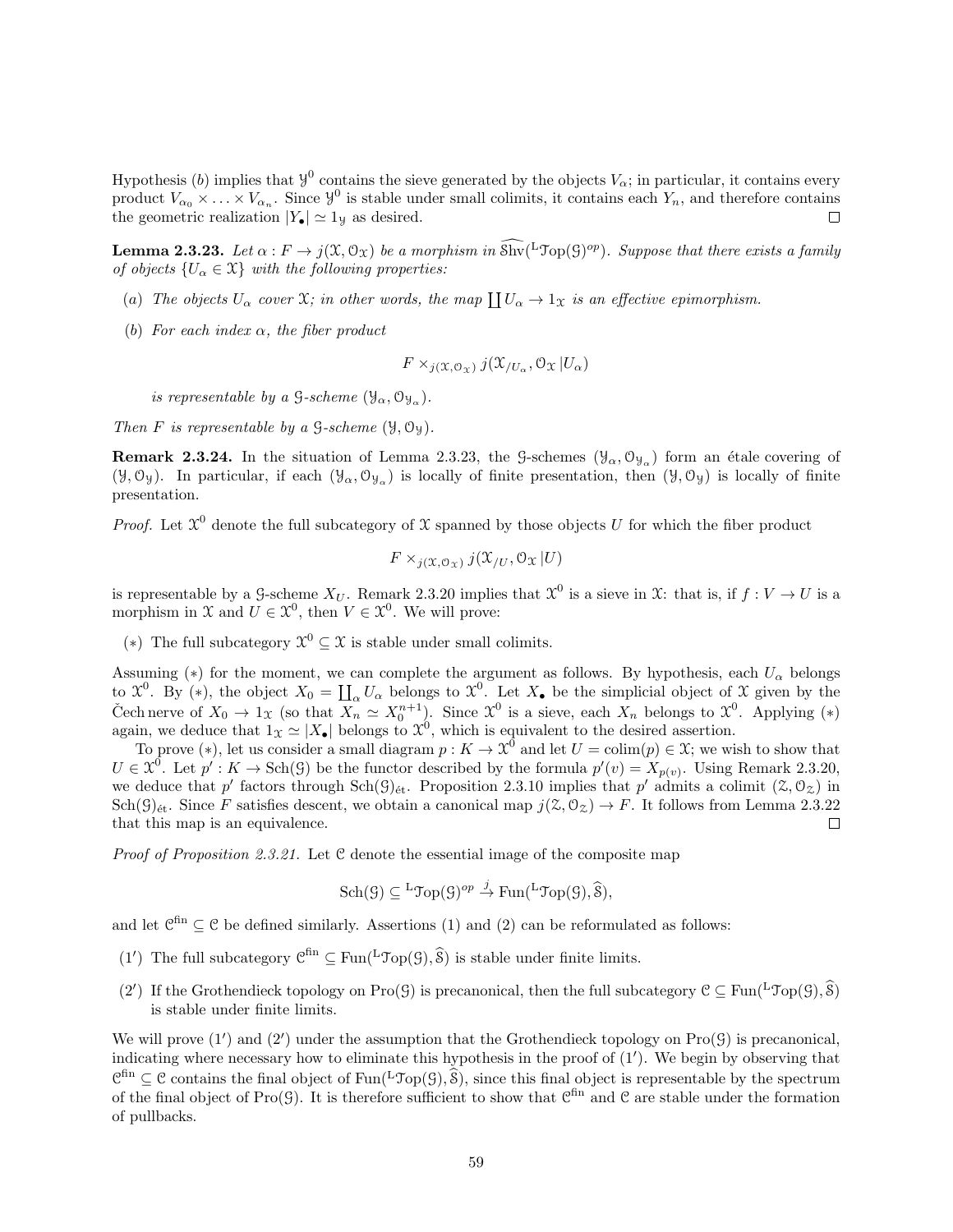Consider a pullback diagram



in Fun(<sup>L</sup>Top(G),  $\widehat{\mathcal{S}}$ ), where G', G and F belong to C (or C<sup>fin</sup>). Then G is representable by a G-scheme  $(\mathcal{X}, \mathcal{O}_{\mathcal{X}})$ (which is locally of finite presentation). We wish to show that  $F' \in \mathcal{C}$  (or  $\mathcal{C}^{\text{fin}}$ ). In view of Lemma 2.3.23 (and Remark 2.3.24), the assertion is local on  $\mathfrak{X}$ ; we may therefore assume without loss of generality that  $(\mathfrak{X}, \mathcal{O}_\Upsilon)$  =  $\mathbf{Spec}^{\mathcal{G}} A$  is affine (where A belongs to the essential image of the Yoneda embedding  $\mathcal{G} \to \text{Pro}(\mathcal{G})$ ).

By assumption, the functor G' is representable by a  $\mathcal{G}$ -scheme  $(\mathcal{Y}, \mathcal{O}_{\mathcal{Y}})$ . The desired conclusion is also local on *y*, so we may assume without loss of generality that  $(y, 0_y) = \textbf{Spec}^{\mathcal{G}} A'$  is affine (and A' belongs to the essential image of the Yoneda embedding  $G \to \text{Pro}(\mathcal{G})$ . Since the Grothendieck topology on Pro( $\mathcal{G}$ ) is precanonical, Remark 2.3.19 implies that the map  $\alpha$ :  $G' \rightarrow G$  is induced by a morphism  $A' \rightarrow A$  in Pro(9) (in the proof of (1'), we must work a bit harder. The universal property of  $\text{Spec}^{\mathcal{G}} A$  implies that  $\alpha: G' \to G$ is determined by a point  $\eta \in \mathcal{O}_{\mathcal{Y}}(A)$ . The construction of Theorem 2.2.12 allows us to identify  $\mathcal{O}_{\mathcal{Y}}(A)$  with the sheafification of the presheaf  $(\mathcal{G}_{A'}^{ad})^{op} \to \mathcal{S}$  described by the formula  $A'' \mapsto \text{Map}_{\mathcal{G}}(A'', A)$ . It follows that after further localization on *y*, we may assume that  $\alpha$  is induced by a map  $A' \rightarrow A$  in *g*).

Using the same argument, we can suppose that F is representable by the affine  $\mathcal{G}\text{-scheme}$  **Spec**<sup>G</sup> B, where  $B \in \text{Pro}(\mathcal{G})$  (and belongs to the essential image of the Yoneda embedding  $\mathcal{G} \to \text{Pro}(\mathcal{G})$ ), and  $\beta$  is induced by a morphism  $B \to A$  in Pro(G). It follows that F' is representable by the affine G-scheme  $Spec^{G}(B \times_A A')$ , so that  $F' \in \mathcal{C}$   $(F' \in \mathcal{C}^{\text{fin}})$ , as desired.  $\Box$ 

### 2.4 The Functor of Points

In classical algebraic geometry, we can often understand algebraic varieties (or schemes) as arising as the solutions to *moduli problems*. For example, the *n*-dimensional projective space  $\mathbf{P}^n$  can be characterized as follows: it is universal among schemes over which there is a line bundle  $\mathcal L$  generated by  $(n + 1)$  global sections. In particular, for any commutative ring A, the set  $Hom(Spec A, P<sup>n</sup>)$  can be identified with the set of isomorphism classes of pairs  $(L, \eta : A^{n+1} \to L)$  where L is an invertible A-module and  $\eta$  is a surjective map of A modules (such a pair is determined up to unique isomorphism by the submodule ker( $\eta$ )  $\subseteq$   $A^{n+1}$ ).

More generally, *any* scheme  $X$  determines a covariant functor from commutative rings to sets, given by the formula

$$
A \mapsto \text{Hom}(\text{Spec } A, X).
$$

This functor determines X up to canonical isomorphism. More precisely, the above construction yields a fully faithful embedding from the category of schemes to the presheaf category Fun(CRing, Set). Consequently, it is possible to think of schemes as objects of Fun(CRing, Set), rather than the category of locally ringed spaces. This point of view is often valuable: frequently it is easier to describe the functor represented by a scheme  $X$  than it is to give an explicit construction of  $X$  as a locally ringed space. Moreover, this perspective becomes essential when we wish to study more general algebro-geometric objects, such as algebraic stacks.

Our goal in this section is to obtain an analogous understanding of the  $\infty$ -category Sch(G) of G-schemes, where G is an arbitrary geometry. We begin by reviewing a bit of notation. Let S denote the  $\infty$ -category of (small) spaces, and  $\hat{S}$  the larger  $\infty$ -category of spaces which are not necessarily small. Fix a geometry  $\mathcal{G}$ , and let  $j: {}^L\text{Top}(\mathcal{G})^{op} \to \text{Fun}({}^L\text{Top}(\mathcal{G}), \mathcal{S})$  denote the Yoneda embedding. The main result of this section is the following:

**Theorem 2.4.1.** Let  $\mathcal G$  be a geometry, and let  $\phi$  denote the composite functor

$$
\mathrm{Sch}(\mathcal{G})\subseteq {}^{L}\mathcal{T}\mathrm{op}(\mathcal{G})^{op}\stackrel{j}{\to}\mathrm{Fun}({}^{L}\mathcal{T}\mathrm{op}(\mathcal{G}),\widehat{\mathcal{S}})\stackrel{\circ}{\to} {}^{\mathbf{Spec}^{\mathcal{G}}}\mathrm{Fun}(\mathrm{Ind}(\mathcal{G}^{op}),\widehat{\mathcal{S}}),
$$

where  $\text{Spec}^{\mathcal{G}} : \text{Ind}(\mathcal{G}^{op}) \to {}^{\text{L}}\mathcal{J}\text{op}(\mathcal{G})$  denotes the absolute spectrum functor constructed in §2.2. Then: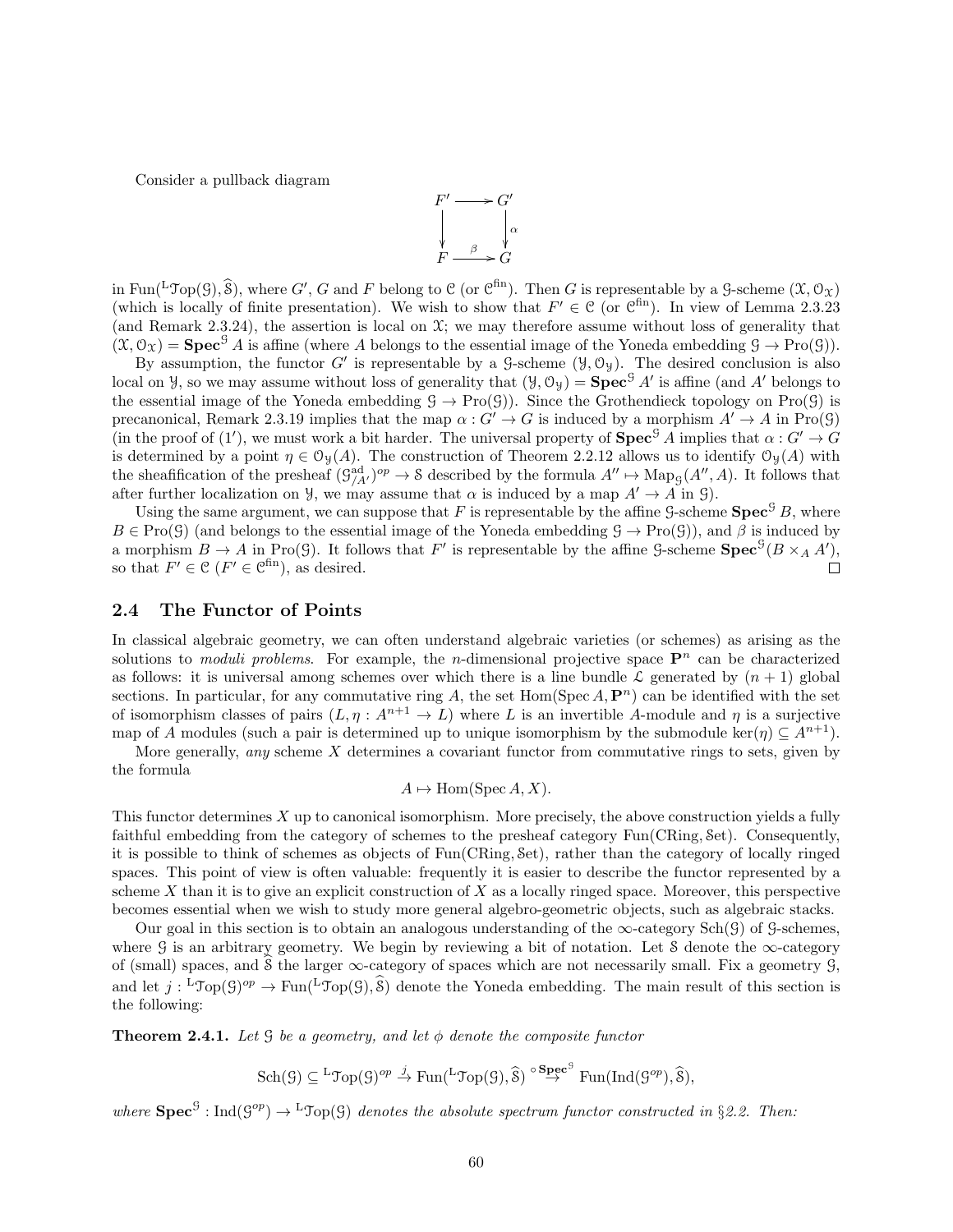(1) The essential image of  $\phi$  is contained in the essential image of the inclusion

$$
\text{Fun}(\text{Ind}(\mathcal{G}^{op}), \mathcal{S}) \subseteq \text{Fun}(\text{Ind}(\mathcal{G}^{op}), \widehat{\mathcal{S}}).
$$

(2) The functor  $\phi$  is fully faithful.

Assertion (1) is equivalent to the statement that the mapping space  $\text{Map}_{\text{top}(G)}((\mathfrak{X}, \mathcal{O}_{\mathfrak{X}}), \text{Spec}^{\mathcal{G}} A)$  is essentially small whenever  $(\mathfrak{X}, \mathcal{O}_{\mathfrak{X}})$  is a G scheme and  $A \in \text{Pro}(\mathfrak{G})$ ; this follows from Proposition 2.3.12. The proof of (2) will occupy the remainder of this section.

**Definition 2.4.2.** Let G be a geometry. We will say that a functor  $F : \text{Ind}(\mathcal{G}^{op}) \to \hat{\mathcal{S}}$  is representable by a G-scheme if F belongs to the essential image of the functor  $\phi$  appearing in Theorem 2.4.1.

Our first step is to isolate one key feature of representable functors  $F : \text{Ind}(G^{op}) \to \hat{\mathcal{S}}$ . Namely, they are sheaves with respect to the natural Grothendieck topology on  $\text{Pro}(\mathcal{G})$ . However, we must exercise a bit of care because the  $\infty$ -category Pro( $\mathcal{G}$ ) is not small.

**Definition 2.4.3.** Let G be a geometry, and let  $F : \text{Ind}(\mathcal{G}^{op}) \to \widehat{\mathcal{S}}$  be a functor. We will say that F is a sheaf if, for every object  $A \in \text{Ind}(\mathcal{G}^{op})$ , the composition

$$
\mathrm{Ind}(\mathcal{G}^{op})_{A/} \to \mathrm{Ind}(\mathcal{G}^{op}) \stackrel{F}{\to} \widehat{\mathcal{S}}
$$

is a sheaf in the sense of Definition 1.1.9 (here we regard  $(\text{Ind}(G^{op})_{/A})^{op} \simeq \text{Pro}(G)_{/A}$  as endowed with the Grothendieck topology described in Notation 2.2.6). We let  $\widehat{\text{Shv}}(\text{Pro}(\mathcal{G}))$  denote the full subcategory of  $Fun(Ind(\mathcal{G}^{op}), \widehat{\mathcal{S}})$  spanned by the sheaves, and set

$$
Shv(Pro(\mathcal{G})) = \widehat{Shv}(Pro(\mathcal{G})) \cap Fun(Ind(\mathcal{G}^{op}), \mathcal{S}).
$$

The basic properties of sheaves are summarized in the following result:

Proposition 2.4.4. Let  $\mathcal G$  be a geometry.

- (1) The inclusion  $\widehat{\text{Shv}}(\text{Pro}(\mathcal{G})) \subseteq \text{Fun}(\text{Ind}(\mathcal{G}^{op}), \widehat{\mathcal{S}})$  admits a left adjoint  $\widehat{L}$ .
- (2) If  $F \in \text{Fun}(\text{Ind}(\mathcal{G}^{op}), \mathcal{S})$ , then  $\widehat{L}F \in \widehat{\text{Shv}}(\text{Pro}(\mathcal{G}))$  belongs to the essential image of the inclusion  $\text{Shv}(\text{Pro}(\mathcal{G})) \subseteq \overline{\text{Shv}}(\text{Pro}(\mathcal{G})).$
- (3) The inclusion  $\text{Shv}(\text{Pro}(\mathcal{G})) \subseteq \text{Fun}(\text{Ind}(\mathcal{G}^{op}), \mathcal{S})$  admits a left adjoint L.
- (4) The  $\infty$ -category Shv(Pro(G)) admits small limits and colimits. Moreover, a small diagram  $p: K^{\triangleright} \to$ Shv(Pro(G)) is a colimit diagram if and only if, for every object  $A \in \text{Pro}(G)$ , the composition

$$
K^{\triangleright} \to \mathrm{Shv}(\mathrm{Pro}(\mathcal{G})) \to \mathrm{Shv}(\mathrm{Pro}(\mathcal{G})^{\mathrm{ad}}_{/A})
$$

is a colimit diagram.

(5) The  $\infty$ -category  $\widehat{\text{Shv}}(\text{Pro}(\mathcal{G}))$  admits limits and colimits. Moreover, a diagram  $p: K^{\triangleright} \to \widehat{\text{Shv}}(\text{Pro}(\mathcal{G}))$ is a colimit diagram if and only if, for every object  $A \in \text{Pro}(\mathcal{G})$ , the composition

$$
K^{\triangleright} \to \widehat{\text{Shv}}(\text{Pro}(\mathcal{G})) \to \widehat{\text{Shv}}(\text{Pro}(\mathcal{G})^{\text{ad}}_{/A})
$$

is a colimit diagram.

(6) The inclusion Shv $(Pro(G)) \subseteq \widehat{Shv}(Pro(G))$  preserves small limits and colimits.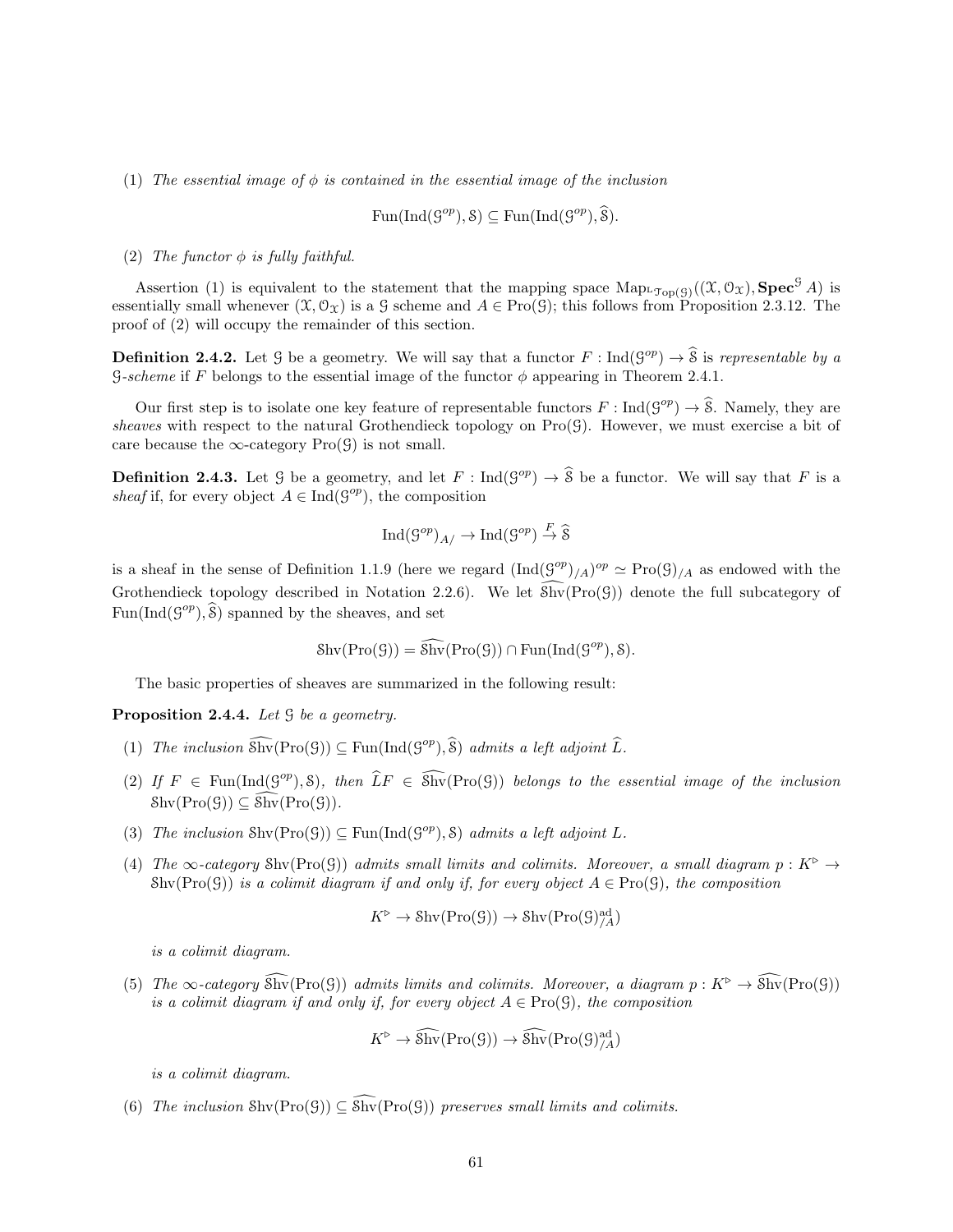**Warning 2.4.5.** The  $\infty$ -category  $\text{Shv}(\text{Pro}(\mathcal{G}))$  is usually not an  $\infty$ -topos, because it is not presentable. However, this is merely a technical annoyance. Note that the (very large)  $\infty$ -category  $\widehat{\text{Shv}}(Pro(\mathcal{G}))$  can be regarded as an  $\infty$ -topos after a change of universe.

The proof of Proposition 2.4.4 will require a few preliminary results concerning the theory of sheaves. We first discuss the pushforward operation associated to a morphism between Grothendieck sites.

**Lemma 2.4.6.** Let  $C$  be a nonempty  $\infty$ -category. Assume that for every pair of objects  $X, Y \in C$ , there exists a product  $X \times Y \in \mathcal{C}$ . Then  $\mathcal{C}$  is weakly contractible.

*Proof.* Fix an object  $X \in \mathcal{C}$ . By assumption, the projection  $F : \mathcal{C}_{X} \to \mathcal{C}$  admits a right adjoint G. Then we have natural transformations

$$
id_{\mathcal{C}} \leftarrow FG \rightarrow T,
$$

where  $T: \mathcal{C} \to \mathcal{C}$  is the constant functor taking the value X. This proves that the identity map id<sub>C</sub> is simplicially homotopic to a constant map, so that  $C$  is weakly contractible as desired. П

**Lemma 2.4.7.** Let  $\mathcal T$  and  $\mathcal T'$  be small  $\infty$ -categories equipped with Grothendieck topologies. Assume that  $\mathcal T$ admits finite limits. Let  $f : \mathcal{T} \to \mathcal{T}'$  be a functor with the following properties:

- (a) The functor f preserves finite limits.
- (b) For every collection of morphisms  $\{U_\alpha \to X\}$  which generate a covering sieve on  $X \in \mathcal{T}$ , the resulting collection of morphisms  $\{fU_{\alpha} \to fX\}$  in  $\mathcal{T}'$  generates a covering sieve on  $fX \in \mathcal{T}'$ .

Then:

- (1) For every  $\infty$ -category C, composition with f induces a functor  $f_* : \text{Shv}_\mathcal{C}(\mathfrak{I}') \to \text{Shv}_\mathcal{C}(\mathfrak{I})$ .
- (2) If  $C = S$ , then  $f_*$  is a geometric morphism of  $\infty$ -topoi.

*Proof.* We first prove (1). Let  $\mathcal{O}: \mathcal{T}'^{op} \to \mathcal{C}$  belong to  $\text{Shv}_{\mathcal{C}}(\mathcal{T}')$ . We wish to show that  $\mathcal{O} \circ f$  belongs to Shv<sub>C</sub>(T). In other words, we wish to show that for every object  $X \in \mathcal{T}$  and every covering sieve  $\mathcal{T}_{/X}^{(0)} \subseteq \mathcal{T}_{/X}$ , the functor  $\mathcal{O} \circ f$  exhibits  $\mathcal{O}(fX)$  as a limit of the diagram

$$
(\mathfrak{I}_{/X}^{(0)})^{op} \to \mathfrak{I}^{op} \to \mathfrak{I'}^{op} \xrightarrow{\mathfrak{S}} \mathfrak{C}.
$$

Let  $\mathfrak{T}'^{(1)}_{/fX} \subseteq \mathfrak{T}'_{/fX}$  be the sieve generated by  $f \mathfrak{T}'^{(0)}_{/X}$ . Assumption (b) implies that  $\mathfrak{T}'^{(1)}_{/fX}$  is a covering sieve on  $fX$ . Since  $\Theta$  is a sheaf, the diagram

$$
(\mathfrak{I'}_{/fX}^{(1)})^{op} \to \mathfrak{I'}^{op} \overset{\mathcal{O}}{\to} \mathcal{C}
$$

is a limit diagram. It will therefore suffice to show that the functor f induces a left cofinal map  $\mathcal{T}_{/X}^{(0)} \to \mathcal{T}_{/fX}^{(1)}$ . In view of Corollary T.4.1.3.1, we must show that for every morphism  $Y \to fX$  belonging to  $\mathcal{T}'^{(1)}_{/fX}$ , the ∞-category

$$
\mathcal{C} = \mathfrak{I}^{(0)}_{/X} \times_{\mathfrak{T}'^{(1)}_{/fX}} \mathfrak{I}'^{(1)}_{Y//fX}
$$

is weakly contractible. Since  $\mathcal{T}'^{(1)}_{/fX}$  is generated by  $\mathcal{T}'^{(0)}_{/X}$ , the  $\infty$ -category C is nonempty. Assumption (a) guarantees that C admits pairwise products. The contractibility of C now follows from Lemma 2.4.6.

We now prove (2). Let  $\overline{f}_* : \mathcal{P}(\mathcal{T}') \to \mathcal{P}(\mathcal{T})$  be given by composition with f, and let  $\overline{f}^* : \mathcal{P}(\mathcal{T}) \to \mathcal{P}(\mathcal{T}')$  be a left adjoint to  $\overline{f}_*$ . Proposition T.5.2.6.3 implies that  $\overline{f}^*$  fits into a homotopy commutative diagram

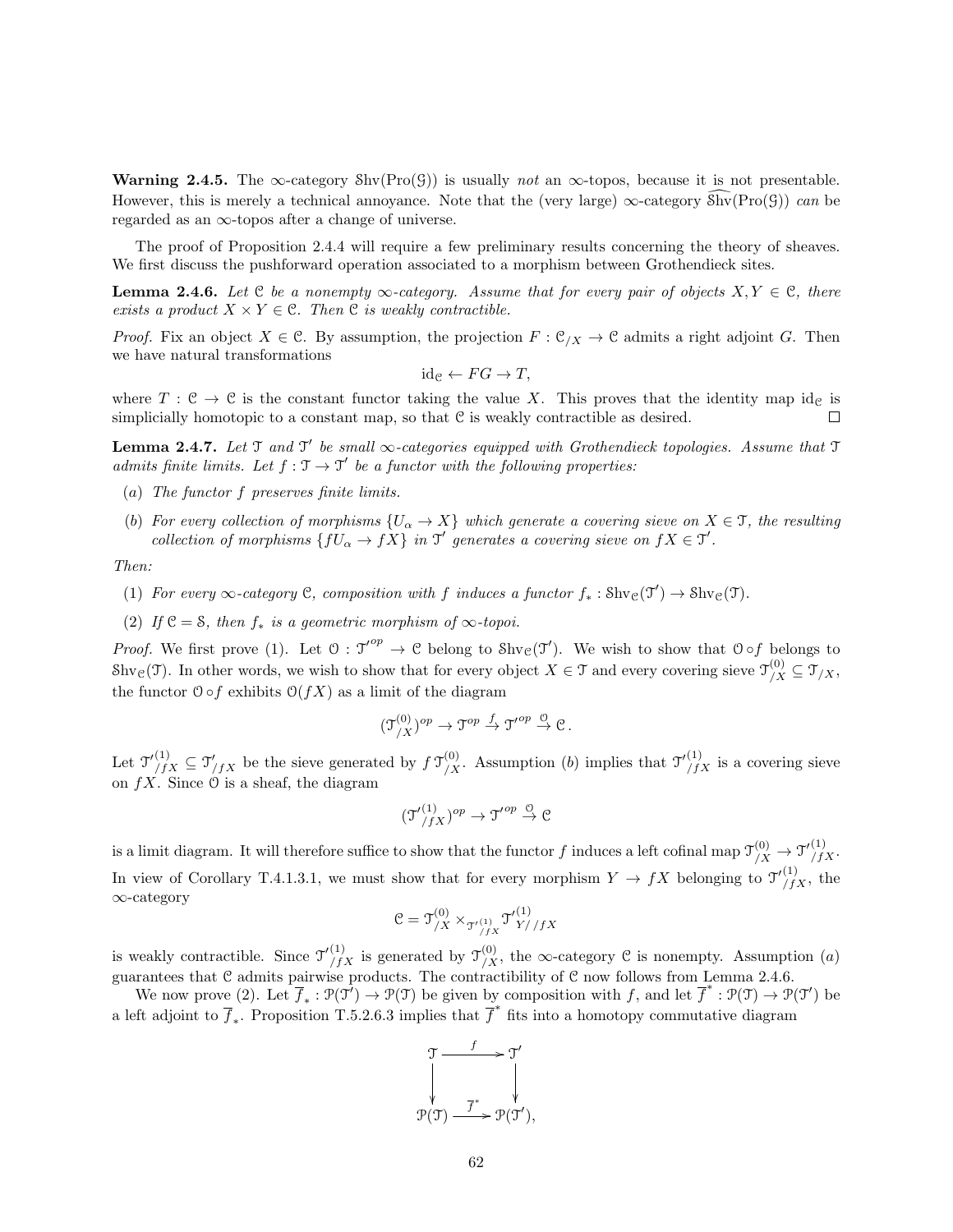where the vertical arrows are Yoneda embeddings. Applying  $(a)$  and Proposition T.6.1.5.2, we conclude that  $\overline{f}^*$  is left exact. We now observe that  $f_*$  has a left adjoint  $f^*$  given by the composition

$$
\mathrm{Shv}(\mathfrak{T}) \subseteq \mathcal{P}(\mathfrak{T}) \xrightarrow{\overline{f}^*} \mathcal{P}(\mathfrak{T}') \xrightarrow{L} \mathrm{Shv}(\mathfrak{T}'),
$$

where L is a left adjoint to the inclusion  $\text{Shv}(\mathcal{T}') \subseteq \mathcal{P}(\mathcal{T}')$  (and therefore left exact). As a composition of left exact functors,  $f^*$  is left exact as desired.  $\Box$ 

Lemma 2.4.8. Let  $\mathcal T$  be a small  $\infty$ -category equipped with a Grothendieck topology. Let X be an object of T, and let  $\phi: \mathcal{P}(\mathcal{T}) \to \mathcal{P}(\mathcal{T}_{/X})$  be given by composition with the projection  $\mathcal{T}_{/X} \to \mathcal{T}$ . Let  $\alpha: F \to F'$  be a natural transformation in  $\mathcal{P}(\mathcal{T})$  which exhibits F' as a sheafification of F. Then  $\phi(\alpha): \phi F \to \phi F'$  exhibits  $\phi F'$  as a sheafification of  $\phi F$  (with respect to the induced Grothendieck topology on  $\mathcal{T}_{/X}$ ).

Proof. Let  $L : \mathcal{P}(\mathcal{T}) \to \text{Shv}(\mathcal{T})$  denote a left adjoint to the inclusion, and let S be the collection of all morphisms f in  $\mathcal{P}(\mathcal{T})$  such that Lf is an equivalence. Let  $L_X : \mathcal{P}(\mathcal{T}_{/X}) \to \text{Shv}(\mathcal{T}_{/X})$  and  $S_X$  be defined similarly. It follows immediately from the definition that  $F'_X \in Shv(\mathcal{T}_{/X})$ . To complete the proof, we must show that  $\phi(\alpha) \in S_X$ . Since  $\alpha \in S$ , it will suffice to show that  $\phi(S) \subseteq S_X$ .

Let  $j : \mathcal{T} \to \mathcal{P}(\mathcal{T})$  denote the Yoneda embedding. The functor  $\phi$  preserves finite limits (in fact all limits) and small colimits. Consequently,  $\phi^{-1}S_X$  is a strongly saturated class of morphisms in  $\mathcal{P}(\mathcal{T})$  which is stable under pullbacks. Thus, in order to prove that  $S \subseteq \phi^{-1}S_X$ , it will suffice to show that  $\phi^{-1}S_X$  contains every monomorphism of the form  $U \to j(Y)$ , where U corresponds to a covering sieve  $\mathcal{T}_{/Y}^{(0)} \subseteq \mathcal{T}_{/Y}$ . In other words, we must show that the induced map  $\phi(U) \to \phi(j(Y))$  belongs to  $S_X$ . Let  $j_X : \overbrace{\mathcal{I}}'_{X} \to \mathcal{P}(\mathcal{T}_{X})$  denote the Yoneda embedding for  $\mathcal{T}_{X}$ . Since  $S_X$  is stable under small colimits, it will suffice to show that for every object  $X' \to X$  of  $\mathfrak{T}_{/X}$  and every map  $\beta : j_X(X') \to \phi j(Y)$ , the induced map

$$
i: \phi(U) \times_{\phi(j(Y))} j_X(X') \to j_X(X')
$$

belongs to  $S_X$ . We can identify that map  $\beta$  with a morphism  $X' \to Y$  in T. We now observe that i is a monomorphism classified by the sieve

$$
\mathfrak{T}_{/Y}^{(0)} \times_{\mathfrak{T}_{/Y}} \mathfrak{T}_{/X'} \subseteq \mathfrak{T}_{/X'}.
$$

Since this sieve is a covering (with respect to the Grothendieck topology on  $\mathcal{T}_{X'}$ ), the morphism i belongs to  $S_X$  as desired.  $\Box$ 

**Lemma 2.4.9.** Let  $p: \mathfrak{X} \to \mathcal{Y}$  be a functor between  $\infty$ -categories,  $\mathfrak{X}^0$  a full subcategory of  $\mathfrak{X}$ , and  $p_0 = p | \mathfrak{X}^0$ . Assume that the following conditions are satisfied:

- (a) The functors  $p$  and  $p_0$  are Cartesian fibrations.
- (b) The inclusion  $\mathcal{X}^0 \subseteq \mathcal{X}$  carries  $p_0$ -Cartesian morphisms in  $\mathcal{X}^0$  to p-Cartesian morphisms in  $\mathcal{X}$ .
- (c) For every object  $Y \in \mathcal{Y}$ , the inclusion of fibers  $\mathcal{X}_Y^0 \subseteq \mathcal{X}_Y$  admits a left adjoint.

Let C denote the  $\infty$ -category Funy $(\mathcal{Y}, \mathcal{X})$  denote the  $\infty$ -category of sections of p, and let  $\mathcal{C}^0 = \text{Fun}_{\mathcal{Y}}(\mathcal{Y}, \mathcal{X}^0) \subseteq \mathcal{C}$ be defined similarly. Then:

- (1) The inclusion  $\mathcal{C}^0 \subseteq \mathcal{C}$  admits a left adjoint.
- (2) A morphism  $X \to X'$  in  $\mathfrak C$  exhibits  $X'$  as a  $\mathfrak C^0$ -localization of X if and only if, for each object  $Y \in \mathcal Y$ , the induced map  $X(Y) \to X'(Y)$  exhibits  $X'(Y)$  as a  $\mathfrak{X}_Y^0$ -localization of  $X(Y) \in \mathfrak{X}_Y$ .

Proof. This is a special case of Proposition A.7.3.2.6.

 $\Box$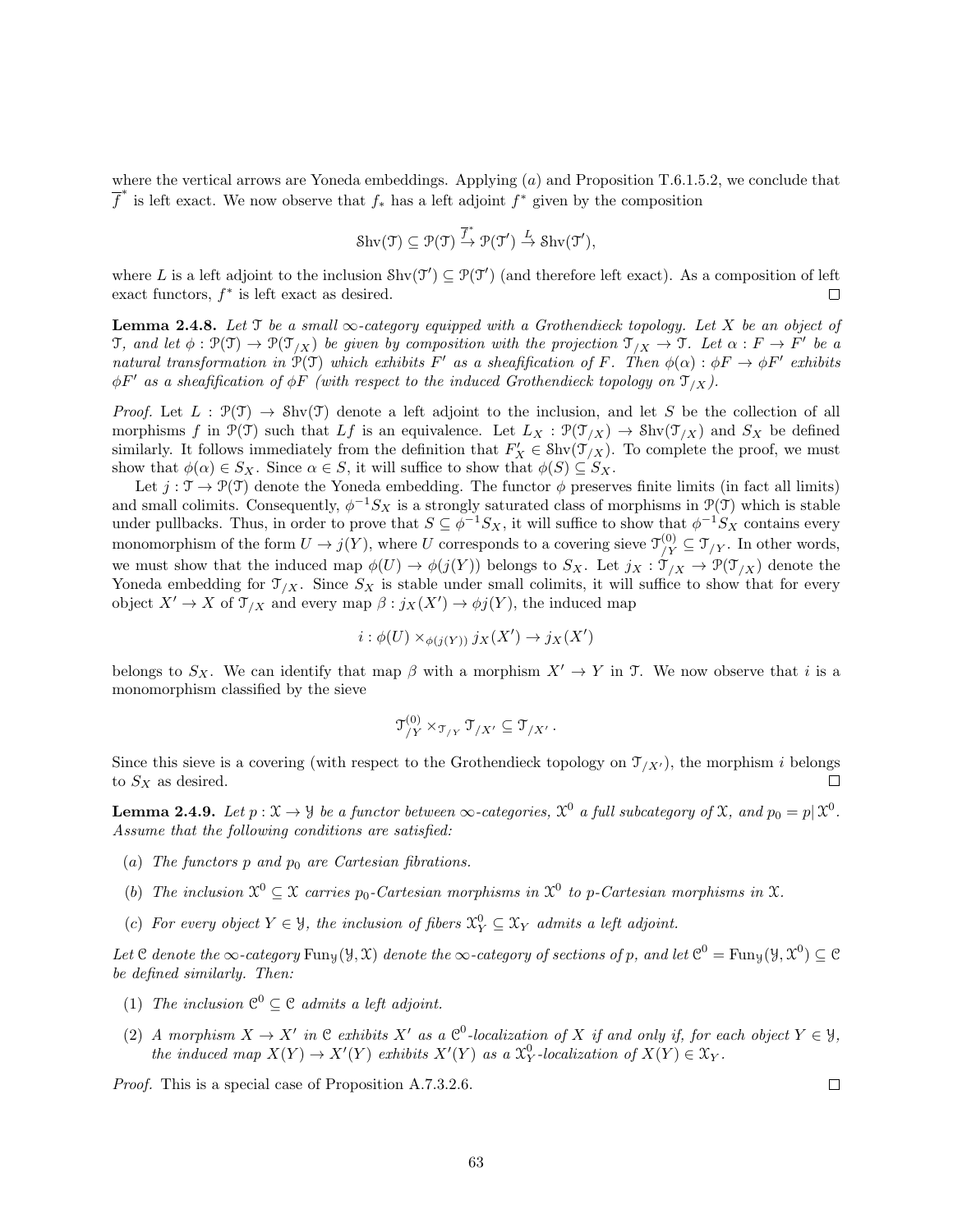**Lemma 2.4.10.** Let  $C$  be an essentially small  $\infty$ -category equipped with a Grothendieck topology. Let  $\alpha: F \to F'$  be a morphism in  $\mathcal{P}(\mathcal{C})$  be a morphism which exhibits F' as a Shv $(\mathcal{C})$ -localization of F in  $\mathcal{P}(\mathcal{C})$ . Then  $\alpha$  also exhibits  $F'$  as a  $\text{Shv}_{\hat{\mathcal{S}}}(\mathcal{C})$ -localization of  $F$  in  $\text{Fun}(\mathcal{C}^{op},\hat{\mathcal{S}})$ .

*Proof.* Without loss of generality, we may suppose that C is small. Let L be a left adjoint to the inclusion Shv(C)  $\subseteq \mathcal{P}(\mathcal{C})$ , and let S be the collection of all morphisms  $\beta$  in  $\mathcal{P}(\mathcal{C})$  such that  $L(\beta)$  is an equivalence. Let

$$
\widehat{S} \subseteq \text{Hom}_{\text{Set}_{\Delta}}(\Delta^1, \text{Fun}(\mathcal{C}^{op}, \widehat{\mathcal{S}}))
$$

be defined similarly. To prove the desired assertion, we must show that  $F' \in \text{Shv}_{\hat{\mathcal{S}}}(\mathcal{C})$  and that  $\alpha \in \hat{S}$ . The first assertion is obvious; to prove the second, it will suffice to show that  $S \subseteq \widehat{S}$ .

Let S' be the collection of all morphisms in  $\mathcal{P}(\mathcal{C})$  which belong to  $\widehat{S}$ . Then S' is strongly saturated and stable under pullbacks; we wish to show that  $S \subseteq S'$ . For this, it suffices to observe that S' contains every monomorphism  $\beta : \chi \to j(C)$ , where  $j : \mathfrak{C} \to \mathfrak{P}(\mathfrak{C})$  is the Yoneda embedding,  $C \in \mathfrak{C}$  is an object, and  $\chi$  is the subobject of  $j(C)$  associated to a covering sieve  $\mathcal{C}_{/C}^0 \subseteq \mathcal{C}_{/C}$ .  $\Box$ 

*Proof of Proposition 2.4.4.* The proof is similar to that of Lemma T.6.3.5.21. Let Fun<sup>ad</sup>( $\Delta^1$ , Ind( $\mathcal{G}^{op}$ )) denote the full subcategory of  $\text{Fun}(\Delta^1,\text{Ind}(\mathcal{G}^{op}))$  spanned by the admissible morphisms in  $\text{Ind}(\mathcal{G}^{op})$ , and let e: Fun<sup>ad</sup>( $\Delta^1$ ,Ind( $\mathcal{G}^{op}$ ))  $\to \text{Ind}(\mathcal{G}^{op})$  be given by evaluation at the vertex  $\{0\} \in \Delta^1$ . Since the collection of admissible morphisms of  $\text{Ind}(\mathcal{G}^{op})$  is stable under pushouts, the map e is a coCartesian fibration.

We define a simplicial set  $\mathfrak X$  equipped with a projection  $p: \mathfrak X \to \mathrm{Ind}(\mathcal G^{op})$  so that the following universal property is satisfied: for every simplicial set  $K$ , we have a natural bijection

$$
\mathrm{Hom}_{\mathrm{Ind}(\mathcal{G}^{op})}(K,\mathfrak{X})=\mathrm{Hom}_{\mathrm{Set}_{\Delta}}(K\times_{\mathrm{Ind}(\mathcal{G}^{op})}\mathrm{Fun}^{\mathrm{ad}}(\Delta^1,\mathrm{Ind}(\mathcal{G}^{op})),\mathcal{S}).
$$

Then X is an  $\infty$ -category, whose objects can be identified with pairs  $(A, F)$ , where  $X \in \text{Ind}(\mathcal{G}^{op})$  and  $F: \text{Ind}(\mathcal{G}^{op})^{X/\text{,ad}} \to \mathcal{S}$  is a functor. It follows from Corollary T.3.2.2.13 that the projection p is a Cartesian fibration, and that a morphism  $(A, F) \to (A', F')$  is p-Cartesian if and only if, for every admissible morphism  $A \to B$ , the canonical map  $F(B) \to F'(A' \coprod_A B)$  is an equivalence in S.

For every admissible morphism f in  $\text{Ind}(\mathcal{G}^{op})$ , classified by a map  $\Delta^1 \to \text{Ind}(\mathcal{G}^{op})$ , the pullback

$$
\mathrm{Fun}^{\mathrm{ad}}(\Delta^1, \mathrm{Ind}(\mathcal{G}^{op})) \times_{\mathrm{Ind}(\mathcal{G}^{op})} \Delta^1 \to \Delta^1
$$

is a Cartesian fibration. Applying Corollary T.3.2.2.13 again, we conclude that the projection  $\mathfrak{X} \times_{\text{Ind}(\mathcal{G}^{op})} \Delta^1$ is a coCartesian fibration. In other words, given an object  $(A, F) \in \mathcal{X}$  and an admissible morphism  $f$ :  $A \to A'$  in Ind( $\mathcal{G}^{op}$ ), there exists a locally p-coCartesian morphism  $\overline{f} : (A, F) \to (A', F')$  lifting f, which is characterized up to equivalence by the requirement that the map  $F(B) \to F'(B)$  is an equivalence for every admissible morphism  $A' \to B$ . Invoking Corollary T.5.2.2.4, we conclude that  $\overline{f}$  is actually p-coCartesian.

Let  $\mathcal{Y} = \text{Fun}_{\text{Ind}(\mathcal{G}^{op})}(\text{Ind}(\mathcal{G}^{op}), \mathcal{X})$  denote the  $\infty$ -category of sections of p. Unwinding the definition, we can identify y with the ∞-category  $\text{Fun}^{\text{ad}}(\Delta^1, \text{Ind}(\mathcal{G}^{op})),$  S). Let  $\text{Ind}(\mathcal{G}^{op})'$  denote the essential image of the (fully faithful) diagonal embedding  $\text{Ind}(\mathcal{G}^{op}) \to \text{Fun}^{\text{ad}}(\Delta^1,\text{Ind}(\mathcal{G}^{op}))$ . Consider the following conditions on a section  $s: \text{Ind}(S^{op}) \to \mathfrak{X}$  of  $p$ :

- (a) The functor s carries admissible morphisms in  $\text{Ind}(\mathcal{G}^{op})$  to p-coCartesian morphisms in X.
- (b) Let S: Fun<sup>ad</sup>( $\Delta^1$ , Ind( $\mathcal{G}^{op}$ ))  $\to$  S be the functor corresponding to s. Then, for every commutative diagram



of admissible morphisms in Pro(G), the induced map  $S(A \to C) \to S(B \to C)$  is an equivalence in  $\widehat{\mathcal{S}}$ .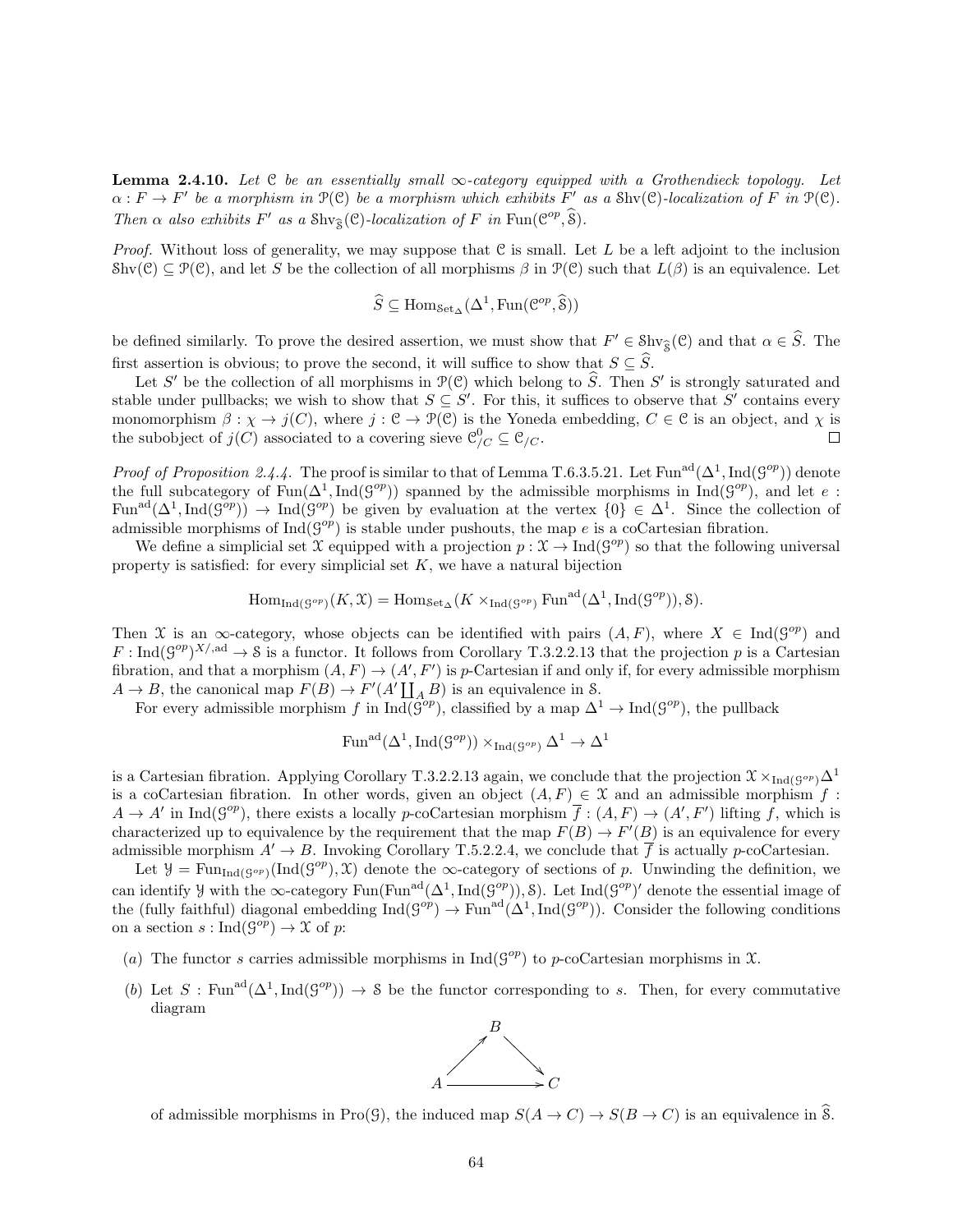- (c) For every admissible morphism  $A \to B$  in Pro(G), the canonical map  $S(\text{id}_A) \to S(A \to B)$  is an equivalence in S.
- (d) The functor S is a left Kan extension of  $S|\operatorname{Ind}(G^{op})'$ .

Unwinding the definitions, we see that  $(a) \Leftrightarrow (b) \Rightarrow (c) \Leftrightarrow (d)$ . Moreover, the implication  $(c) \Rightarrow (b)$  follows by a two-out-of-three argument. Let  $\mathcal{Y}'$  denote the full subcategory of  $\mathcal{Y}$  spanned by those sections which satisfy the equivalent conditions (a) through  $(d)$ ; it follows from Proposition T.4.3.2.15 that composition with the diagonal embedding  $\text{Ind}(\mathcal{G}^{op}) \to \text{Fun}^{ad}(\Delta^1, \text{Ind}(\mathcal{G}^{op}))$  induces an equivalence

$$
\theta: \mathcal{Y}' \to \text{Fun}(\text{Ind}(\mathcal{G}^{op})', \mathcal{S}) \to \text{Fun}(\text{Ind}(\mathcal{G}^{op}), \mathcal{S}).
$$

Let  $\mathfrak{X}_0$  denote the full subcategory of X spanned by those objects  $(A, F)$ , where  $F : (\text{Ind}(G^{op})^{\text{ad}})^{A} \rightarrow \mathcal{S}$ is a sheaf. Let  $\mathcal{Y}_0$  denote the full subcategory of  $\mathcal{Y}$  spanned by those sections which factor through  $\mathcal{X}_0$ , and let  $\mathcal{Y}'_0 = \mathcal{Y}' \cap \mathcal{Y}_0$ . Unwinding the definitions, we see that  $\theta$  restricts to an equivalence  $\theta_0 : \mathcal{Y}'_0 \to \text{Shv}(\text{Pro}(\mathcal{G}))$ . Consequently, to prove (3), it will suffice to show that the inclusion  $\mathcal{Y}'_0 \subseteq \mathcal{Y}'$  admits a left adjoint. For this, we will show that the inclusion  $\mathcal{Y}_0 \subseteq \mathcal{Y}$  admits a left adjoint L, and that  $L \mathcal{Y}' \subseteq \mathcal{Y}'_0$ . Since p restricts to a Cartesian fibration  $p_0 : \mathfrak{X}_0 \to \text{Ind}(\mathcal{G}^{op})$  (Lemma 2.4.7), the first assertion follows from Lemma 2.4.9. The second is then a translation of Lemma 2.4.8.

Assertion (1) can be proven using an analogous argument. Namely, we let  $\hat{\mathfrak{X}}, \hat{\mathfrak{X}}_0, \hat{\mathfrak{Y}}, \hat{\mathfrak{Y}}_0, \hat{\mathfrak{Y}}'$ , and  $\hat{\mathfrak{Y}}'_0$  be defined in the same way as  $\mathfrak{X}, \mathfrak{X}_0, \mathfrak{Y}, \mathfrak{Y}_0, \mathfrak{Y}'$ , and  $\mathfrak{Y}'_0$ , with the exception that the  $\infty$ -category  $\mathcal S$  of small spaces is replaced by the larger  $\infty$ -category  $\hat{\mathcal{S}}$  of all spaces. Then we have a commutative diagram



where the vertical maps are categorical equivalences; it therefore suffices to show that  $i$  admits a left adjoint  $\widehat{L}$ , which follows from the arguments above. (We could also argue more directly by viewing  $\widehat{\text{Shv}}(\text{Pro}(\mathcal{G}))$ ) as an  $\infty$ -topos of sheaves on a Grothendieck site in a larger universe.)

To prove (2), it will suffice to show that if  $\alpha : \tilde{F} \to F'$  is a morphism in Y' which exhibits F' as a  $y'_0$ -localization of F, then  $\alpha$  also exhibits F' as a  $\hat{y}'_0$  $\int_0^{\pi}$ localization of F in  $\widehat{\mathcal{Y}}'$ . In view of Lemma 2.4.9, it will suffice to test this assertion fiberwise on  $\text{Ind}(\mathcal{G}^{op})$ , where it reduces to Lemma 2.4.10.

We now give the proof of (4); the proof of (5) is nearly identical and left to the reader. The case of limits is clear (since  $\text{Shv}(\text{Pro}(\mathcal{G}))$  is stable under small limits in  $\text{Fun}(\text{Ind}(\mathcal{G}^{op}), \mathcal{S}))$ ). Since  $\theta_0$  is an equivalence, the assertion regarding colimits can be reformulated as follows:

(4') The  $\infty$ -category  $\mathcal{Y}'_0$  admits small colimits. Moreover, a small diagram  $q: K^{\triangleright} \to \mathcal{Y}'_0$  is a colimit diagram if and only if, for every object  $A \in \text{Ind}(\mathcal{G})^{op}$ , the induced map  $q_A: K^{\triangleright} \to \text{Shv}(\text{Pro}(\mathcal{G})^{ad}_{/A})$  is a colimit diagram.

Since the map  $p_0$  is a Cartesian fibration, Proposition T.5.1.2.2 immediately yields the following analogue of  $(4')$ :

(4") The ∞-category  $\mathcal{Y}_0$  admits small colimits. Moreover, a small diagram  $q: K^{\triangleright} \to \mathcal{Y}_0$  is a colimit diagram if and only if, for every object  $A \in \text{Ind}(\mathcal{G})^{op}$ , the induced map  $q_A: K^{\triangleright} \to \text{Shv}(\text{Pro}(\mathcal{G})^{ad}_{/A})$  is a colimit diagram.

To deduce (4') from (4''), it suffices to observe that  $\mathcal{Y}'_0$  is stable under small colimits in  $\mathcal{Y}_0$ , since for every admissible morphism  $f: A \to B$  in  $\text{Ind}(\mathcal{G}^{op})$  the induced functor  $f^* : \text{Shv}(\text{Pro}(\mathcal{G})^{\text{ad}}_{/A}) \to \text{Shv}(\text{Pro}(\mathcal{G})^{\text{ad}}_{/B})$  is a geometric morphism of  $\infty$ -topoi (Lemma 2.4.7) and therefore preserves small colimits.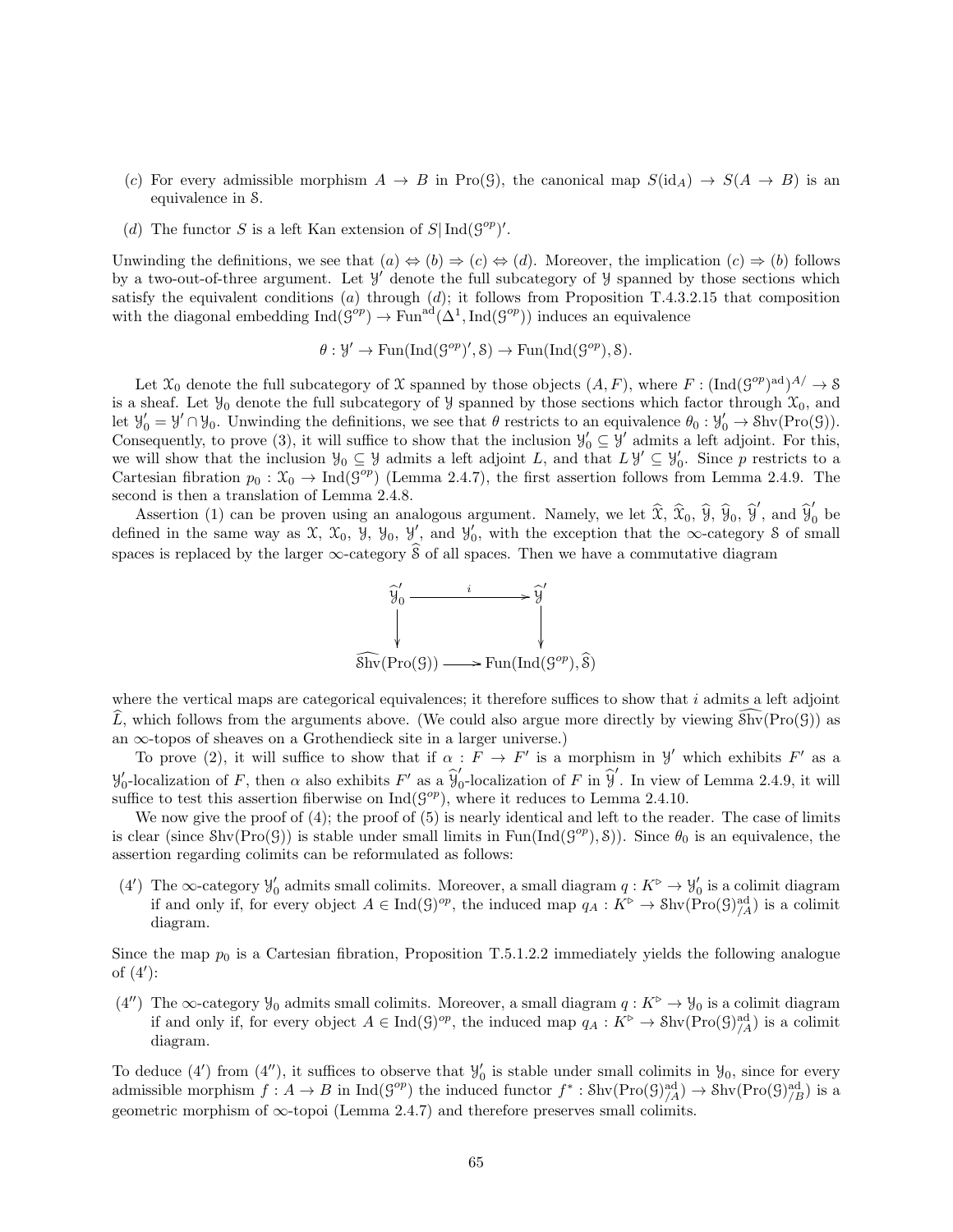To prove (6), we must show that the inclusion  $\text{Shv}(\text{Pro}(\mathcal{G})) \subseteq \widehat{\text{Shv}}(\text{Pro}(\mathcal{G}))$  preserves small limits and colimits. In the case of limits, this follows from the observation that the inclusion  $\text{Fun}(\text{Ind}(\mathcal{G})^{op}, \mathcal{S}) \to$ Fun(Ind(G)<sup>op</sup>,  $\hat{\mathcal{S}}$ ) preserves small limits (which in turn follows from Proposition T.5.1.2.2). To handle the case of colimits, it will suffice to show that the inclusion  $\mathcal{X}_0 \subseteq \mathcal{X}_0$  preserves small colimits after passing to the fiber over every object  $A \in \text{Ind}(\mathcal{G}^{op})$ . In other words, we must show that the inclusion  $\text{Shv}(\text{Pro}(\mathcal{G})^{\text{ad}}_{A}) \subseteq$  $\widehat{\text{Shv}}(\text{Pro}(\mathcal{G})^{\text{ad}}_{/A})$  preserves small colimits. This follows from Proposition 1.1.12 and Remark T.6.3.5.17.  $\Box$ 

Remark 2.4.11. Although the  $\infty$ -category Shv(Pro(G)) is not an  $\infty$ -topos, it can be identified with the limit of a (large) diagram of  $\infty$ -topoi. It therefore has many features in common with  $\infty$ -topoi. For example, there is a good theory of effective epimorphisms in  $\text{Shv}(\text{Pro}(\mathcal{G}))$ : we say that a map  $\alpha : F_0 \to F$ in  $\text{Shv}(\text{Pro}(\mathcal{G}))$  is an effective epimorphism if it restricts to an effective epimorphism in each of the  $\infty$ topoi Shv $(Pro(\mathcal{G})^{\text{ad}}_{/A})$  (equivalently,  $\alpha$  is an effective epimorphism if it is an effective epimorphism in the larger  $\infty$ -category Shv(Pro(G)), which is an  $\infty$ -topos in a larger universe). As in an ordinary  $\infty$ -topos, we have effective descent: namely, if  $F_{\bullet}$  denotes the Čech nerve of  $\alpha$ , then the canonical map  $|F_{\bullet}| \to F$  is an equivalence in  $\text{Shv}(\text{Pro}(\mathcal{G}))$ .

**Lemma 2.4.12.** Let  $\mathcal{G}$  be a geometry, let  $(\mathcal{X}, \mathcal{O}_\mathcal{X})$  be an object of  $^L\mathcal{Top}(\mathcal{G})$ , and let  $e: {}^L\mathcal{Top}(\mathcal{G}) \to \widehat{\mathcal{S}}$  be the functor corepresented by e. Then the composite map

$$
\operatorname{Ind}(\mathcal{G}^{op}) \stackrel{\mathbf{Spec}^{\mathcal{G}}}{\rightarrow} {}^{\mathbf{L}}\mathcal{T}\mathrm{op}(\mathcal{G}) \stackrel{e}{\rightarrow} \widehat{\mathcal{S}}
$$

belongs to  $\widehat{\text{Shv}}(\text{Pro}(\mathcal{G}))$ .

*Proof.* Fix an object  $A \in Ind(\mathcal{G})^{op}$ ; we wish to show that the composition

$$
\operatorname{Ind}(\mathcal{G}^{op})^{\operatorname{ad}}_{A/}\xrightarrow{f}\operatorname{Ind}(\mathcal{G}^{op})\xrightarrow{\operatorname{\mathbf{Spec}}^{\operatorname{g}}}\xrightarrow{\operatorname{L}}\operatorname{\mathcal{T}\!\mathit{op}}(\mathcal{G})\xrightarrow{e}\widehat{\mathcal{S}}
$$

is a sheaf on  $\text{Ind}(G^{op})^{\text{ad}}_{A}/.$  We note that the composition  $\text{Spec}^{\mathcal{G}} \circ f$  can also be written as a composition

$$
\operatorname{Ind}(\mathcal{G}^{op})^{\operatorname{ad}}_{A}/\xrightarrow{g} \operatorname{Shv}(\operatorname{Pro}(\mathcal{G})^{\operatorname{ad}}_{/A})^{op}\simeq {}^{\operatorname{L}}\operatorname{Top}(\mathcal{G})^{\operatorname{\mathbf{Spec}}^{\operatorname{G}}_{\operatorname{\'et}}}_{\operatorname{\acute{e}t}}\xrightarrow{A}/\xrightarrow{} {}^{\operatorname{L}}\operatorname{Top}(\mathcal{G}),
$$

where g is the (opposite of) the composition of the Yoneda embedding  $j: Proj_{/A}^{\text{ad}} \to Fun(Pro(\mathcal{G})_{/A}^{\text{ad}}, \mathcal{S})$ with a left adjoint to the inclusion  $\text{Shv}(\text{Pro}(\mathcal{G})^{\text{ad}}_{/A}) \subseteq \text{Fun}(\text{Pro}(\mathcal{G})^{\text{ad}}_{/A}, \mathcal{S})$ . In view of Proposition 1.1.12, it will suffice to show that the composition

$$
{}^{\mathrm{L}}\mathrm{Top}(\mathcal{G})_{\mathrm{\acute{e}t}}^{\mathbf{Spec}^{\mathrm{G}}\,A/}\to {}^{\mathrm{L}}\mathrm{Top}(\mathcal{G})\stackrel{e}{\to}\widehat{\mathcal{S}}
$$

preserves small limits, which follows immediately from Proposition 2.3.5.

**Lemma 2.4.13.** Let  $\mathcal G$  be a geometry. Then the composition

$$
{}^{\mathbf{L}}\mathcal{T}\mathrm{op}(\mathcal{G})^{op} \to \mathrm{Fun}({}^{\mathbf{L}}\mathcal{T}\mathrm{op}(\mathcal{G}),\widehat{\mathcal{S}}) \to \mathrm{Fun}(\mathrm{Ind}(\mathcal{G}^{op}),\widehat{\mathcal{S}})
$$

factors through a functor  $\overline{\phi}$ :  ${}^L \text{Top}(\mathcal{G})^{op} \to \widehat{\text{Shv}}(\text{Pro}(\mathcal{G}))$ . Moreover, the composition

$$
{}^L\mathfrak{Top}(\mathcal{G})^{op}_{\acute{e}t} \subseteq {}^L\mathfrak{Top}(\mathcal{G})^{op} \stackrel{\overline{\phi}}{\rightarrow} \widehat{\mathfrak{Shv}}(Pro(\mathcal{G}))
$$

preserves small colimits.

 $\Box$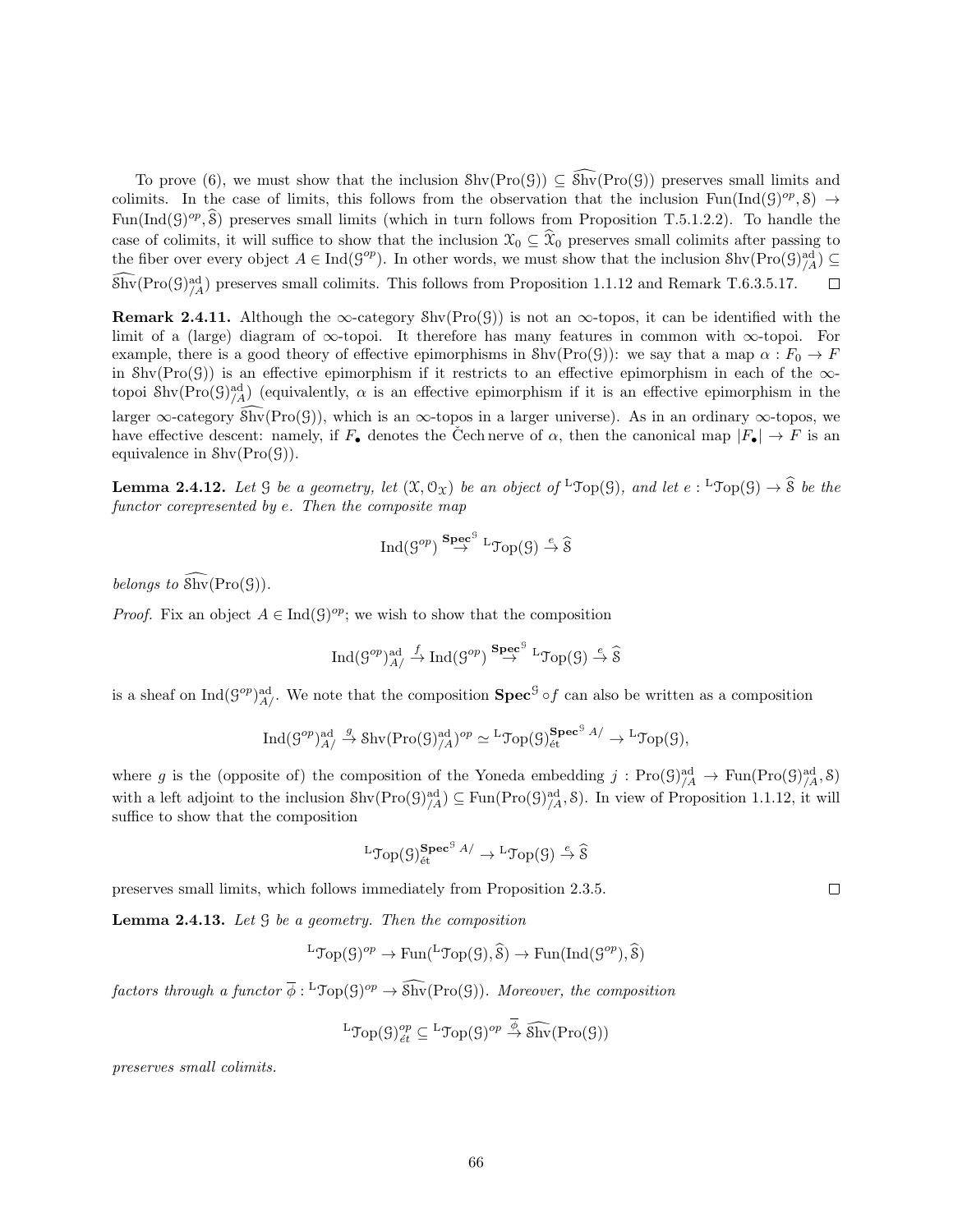Proof. The first assertion is merely a translation of Lemma 2.4.12. To prove the second, it will suffice to show that for every object  $A \in \text{Pro}(\mathcal{G})$ , the induced map

$$
\overline{\phi}_A : {}^{\mathbf{L}}\mathfrak{Top}(\mathcal{G})^{op}_{\text{\'et}} \to \widehat{\mathbf{Shv}}(\mathrm{Pro}(\mathcal{G})^{\text{\'et}}_{/A})
$$

preserves small colimits (Proposition 2.4.4). Using Proposition 1.1.12 and Theorem 2.2.12, we can identify the target with  $\text{Shv}_{\widehat{\mathcal{S}}}(\mathcal{Y})$ , where  $(\mathcal{Y}, \mathcal{O}_{\mathcal{Y}}) = \text{Spec}^{\mathcal{G}} A$ .

Let us consider an arbitrary small diagram  $\{(\mathfrak{X}_{\alpha}, \mathcal{O}_{\mathfrak{X}_{\alpha}})\}\$  in <sup>L</sup>Top(G)<sup>op</sup>, having colimit  $(\mathfrak{X}, \mathcal{O}_{\mathfrak{X}})$ . We then have canonical identifications

$$
(\mathfrak{X}_{\alpha},\mathfrak{O}_{\mathfrak{X}_{\alpha}})\simeq (\mathfrak{X}_{/U_{\alpha}},\mathfrak{O}_{\mathfrak{X}}|U_{\alpha})
$$

for some diagram  $\{U_\alpha\}$  in X having colimit  $1_\mathfrak{X}$ . To prove that  $\phi_A$  preserves this colimit diagram, it will suffice to show that the composition

$$
\mathfrak{X} \simeq {}^{L}\mathfrak{Top}(\mathcal{G})_{\mathrm{\acute{e}t}}^{(\mathfrak{X},\mathcal{O}_{\mathfrak{X}})} / {}^{op} \to {}^{L}\mathfrak{Top}(\mathcal{G})_{\mathrm{\acute{e}t}}^{op} \stackrel{\overline{\phi}_{\mathcal{A}}}{\to} \mathrm{Shv}_{\widehat{\mathfrak{F}}}(\mathcal{Y})
$$

preserves small colimits. This follows from the proof of Proposition 2.3.12 (more specifically, assertion  $(*'')$  $\Box$ 

We now return to our main result.

*Proof of Theorem 2.4.1.* In view of the first assertion of the theorem and Lemma 2.4.13, we may regard  $\phi$ as a functor  $\text{Sch}(\mathcal{G}) \to \text{Shv}(\text{Pro}(\mathcal{G}))$ . We wish to show that this functor is fully faithful. In other words, we must show that for every pair of objects  $X, Y \in Sch(G)$ , the induced map

$$
\psi_{X,Y} : \mathrm{Map}_{\mathrm{Sch}(\mathcal{G})}(X,Y) \to \mathrm{Map}_{\mathrm{Shv}(\mathrm{Pro}(\mathcal{G}))}(\phi X, \phi Y).
$$

is a homotopy equivalence.

Let us regard Y as fixed, and let  $\text{Sch}(G)_{\text{\'et}}^0$  be the full subcategory of  $\text{Sch}(G)_{\text{\'et}}$  spanned by those objects X for which  $\psi_{X,Y}$  is a homotopy equivalence. Using Lemma 2.4.13, we conclude that  $Sch(\mathcal{G})^0_{\text{\'{e}t}}$  is stable under small colimits in  $Sch(\mathcal{G})_{\text{\'et}}$ . We wish to show that  $Sch(\mathcal{G})_{\text{\'et}}^0 = Sch(\mathcal{G})_{\text{\'et}}$ . In view of Lemma 2.3.11, it will suffice to show that  $Sch(\mathcal{G})^0_{\text{\'et}}$  contains every *affine* G-scheme. In other words, we are reduced to proving that  $\psi_{X,Y}$  is a homotopy equivalence when X is affine, which is obvious.  $\Box$ 

**Warning 2.4.14.** In the classical theory of schemes, a scheme  $(X, \mathcal{O}_X)$  is locally of finite presentation (over the integer **Z**, say) if and only if the associated functor  $F_X$  : CRing  $\rightarrow$  Set preserves filtered colimits. The analogous assertion is false in the present setting: if  $(\mathfrak{X}, \mathfrak{O}_{\mathfrak{X}})$  is a G-scheme which is locally of finite presentation, then the associated functor  $\text{Ind}(S^{op}) \to \mathcal{S}$  need not preserve filtered colimits in general. However, it remains true if we assume that X is n-localic for some  $n \geq 0$ . We will give a more detailed discussion in a future paper.

Theorem 2.4.1 allows us to identify  $\text{Sch}(\mathcal{G})$  with a full subcategory of  $\text{Shv}(\text{Pro}(\mathcal{G})) \subseteq \text{Fun}(\text{Ind}(\mathcal{G}^{op}), \mathcal{S})$ . We might now ask for a characterization of this subcategory. In other words, given a "moduli functor"  $F: \text{Ind}(\mathcal{G}^{op}) \to \mathcal{S}$ , under what conditions is F representable by a G-scheme? We will return to this question in a sequel to this paper. For the time being, we will content ourselves with a few easy observations.

**Definition 2.4.15.** Let G be a geometry, and let  $\alpha$ :  $F' \rightarrow F$  be a natural transformation of functors  $F, F' \in Shv(Pro(G))$ . We will say that  $\alpha$  is *étale* if the following condition is satisfied:

(\*) Let  $\beta: G \to F$  be a natural transformation in Shv(Pro(G)), where G is representable by a G-scheme  $(\mathfrak{X}, \mathcal{O}_{\mathfrak{X}})$ . Then the fiber product  $G \times_F F'$  is representable by a G-scheme which is étale over  $(\mathfrak{X}, \mathcal{O}_{\mathfrak{X}})$ .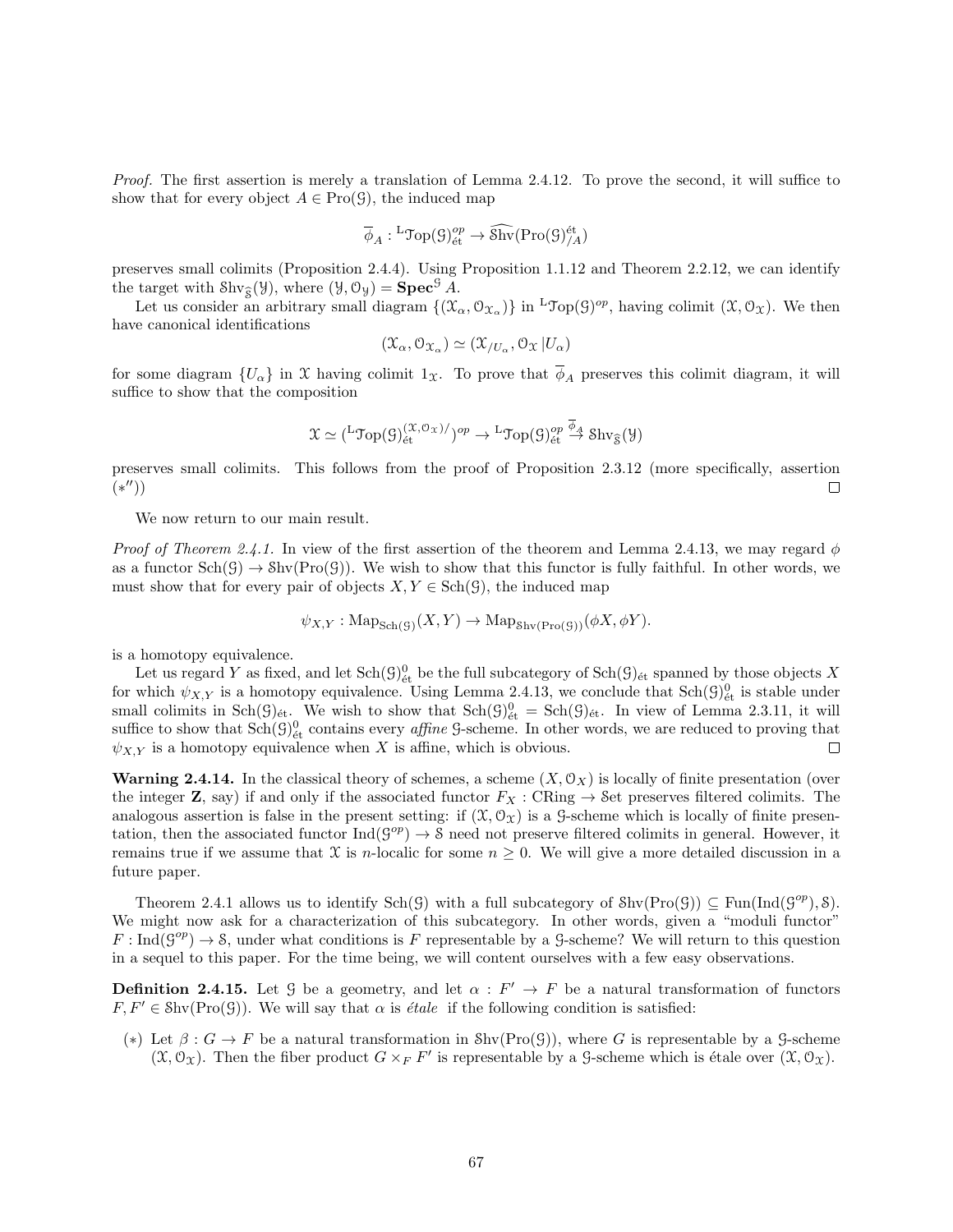**Remark 2.4.16.** In the situation of Definition 2.4.15, it suffices to test condition  $(*)$  in the case where G is representable by an affine G-scheme. For suppose that this weaker version of condition (∗) is satisfied, and let G be representable by an arbitrary G-scheme  $(\mathfrak{X}, \mathcal{O}_{\mathfrak{X}})$ . Let  $\mathfrak{X}^0$  denote the full subcategory of X spanned by those objects V for which  $(\mathfrak{X}_{/V}, \mathfrak{O}_{\mathfrak{X}} | V)$  represents a functor  $G_V$  for which  $G_V \times_F F'$  is representable by a G-scheme étale over  $(\mathfrak{X}_{/V}, \mathfrak{O}_{\mathfrak{X}} | V)$ . Using Proposition 2.3.5, we deduce that  $\mathfrak{X}^0$  is stable under small colimits in X, so that  $\mathfrak{X} = \mathfrak{X}^0$  by Lemma 2.3.11.

We now record the basic properties of the class of étale morphisms in  $\text{Shv}(\text{Pro}(\mathcal{G}))$ .

Proposition 2.4.17. Let  $\mathcal G$  be a geometry.

- (1) Every equivalence in  $\text{Shv}(\text{Pro}(\mathcal{G}))$  is étale.
- (2) Every pullback of an étale morphism in  $\text{Shv}(\text{Pro}(\mathcal{G}))$  is étale.
- (3) Let  $\alpha : F \to G$  be a morphism in Shv $(Pro(G))$ , where G is representable by a G-scheme  $(\mathfrak{X}, \mathcal{O}_{\mathfrak{X}})$ . Then  $\alpha$  is étale if and only if F is representable by a G-scheme which is étale over  $(\mathfrak{X}, \mathcal{O}_{\Upsilon})$ .
- (4) Every retract of an étale morphism in  $\text{Shv}(\text{Pro}(\mathcal{G}))$  is étale.
- (5) Suppose given a commutative diagram



in  $\text{Shv}(\text{Pro}(G))$  such that g is étale. Then f is étale if and only if h is étale. In particular, the  $collection of étale morphisms is stable under composition.$ 

- (6) Let  $f_\alpha : F_\alpha \to G$  be a collection of étale morphisms in Shv(Pro(G)). Suppose that each  $F_\alpha$  is representable by a G-scheme  $(\mathfrak{X}_{\alpha}, \mathfrak{O}_{\mathfrak{X}_{\alpha}})$  and that the induced map  $\prod F_{\alpha} \to G$  is an effective epimorphism (see Remark 2.4.11). Then G is representable by a  $\mathcal{G}\text{-}scheme$  ( $\mathcal{Y}, \mathcal{O}\mathcal{Y}$ ). (Each map of  $\mathcal{G}\text{-} schemes$  $(\mathfrak{X}_{\alpha}, \mathfrak{O}_{\mathfrak{X}_{\alpha}}) \rightarrow (\mathfrak{Y}, \mathfrak{O}_{\mathfrak{Y}})$  is then automatically étale, by virtue of (3)).
- (7) Let Shv $(Proj)_{\acute{e}t}$  denote the subcategory of Shv $(Proj)$  spanned by the étale morphisms. Then the  $\infty$ category Shv $(Pro(G))_{\acute{e}t}$  admits small colimits, and the inclusion Shv $(Pro(G))_{\acute{e}t} \subseteq Shv(Pro(G))$  preserves small colimits.

Proof. Assertions (1) and (2) follow immediately from the definition. The "only if" direction of (3) follows immediately from the definition, and the "if" direction follows from Remark 2.3.20. To prove (4), let us suppose that  $\alpha: F \to F'$  is a retract of an étale morphism  $\beta: G \to G'$ . Let  $F'_0$  be a functor representable by a G-scheme  $(\mathfrak{X}, \mathcal{O}_\mathfrak{X})$ . Let C denote the full subcategory of  $\text{Shv}(\text{Pro}(\mathcal{G}))_{/F'_0}$  spanned by those functors which are representable by G-schemes which are étale over  $(\mathfrak{X}, \mathcal{O}_{\mathfrak{X}})$ . We wish to prove that  $F \times_{F'} F'_{0}$  belongs to C. By assumption,  $F \times_{F'} F'_0$  is a retract of  $G \times_{G'} F'_0 \in \mathcal{C}$ . It will therefore suffice to show that  $\mathcal{C}$  is idempotent complete, which follows from the observation that  $C \simeq \mathfrak{X}$ .

We now prove (5). Suppose first that f is étale ; we wish to prove that h is étale . Without loss of generality, we may suppose that H is representable by a G-scheme  $(\mathfrak{X}, \mathcal{O}_{\mathfrak{X}})$ . Since g is étale , G is representable by a G-scheme  $(\mathfrak{X}_{U}, \mathfrak{O}_{\mathfrak{X}} |U)$ . Since f is étale, we conclude that F is representable by  $(\mathfrak{X}_{V}, \mathfrak{O}_{\mathfrak{X}} |V)$  for some morphism  $V \to U$  in  $\mathfrak{X}$ .

For the converse, let us suppose that h is étale ; we wish to prove that f is étale . Consider a morphism  $G_0 \to G$ , where  $G_0$  is representable by a G-scheme  $(\mathfrak{X}, \mathcal{O}_{\mathfrak{X}})$ ; we wish to show that  $F \times_G G_0$  is representable by a G-scheme étale over  $(\mathfrak{X}, \mathcal{O}_{\mathfrak{X}})$ . Pulling back by the composite map  $G_0 \to G \to H$ , we may assume that H is representable by  $(\mathfrak{X}, \mathcal{O}_{\mathfrak{X}})$ . Since g and h are étale, the functors F and G are representable by G-schemes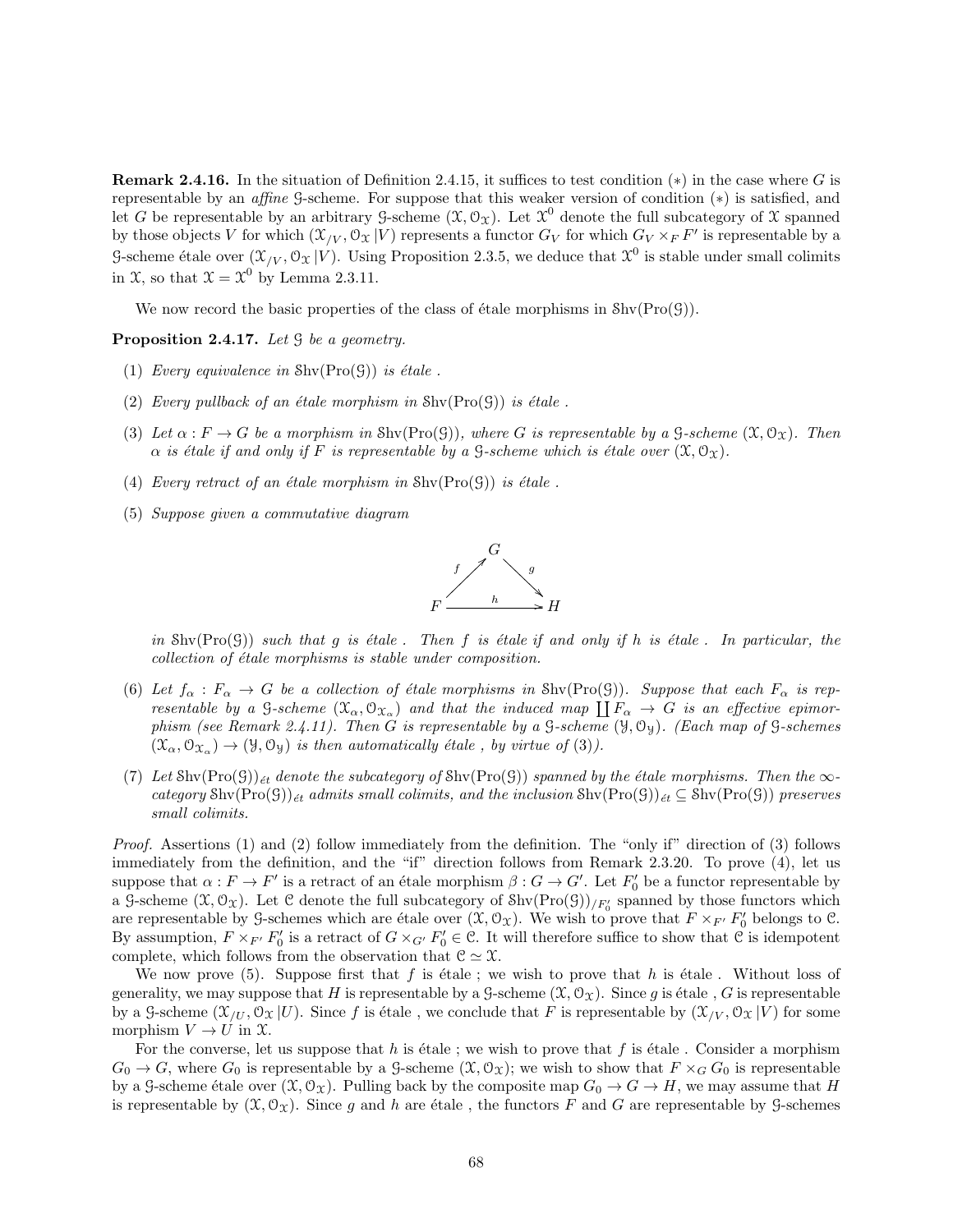$(\mathfrak{X}_{/U}, \mathfrak{O}_{\mathfrak{X}} |U)$  and  $(\mathfrak{X}_{/V}, \mathfrak{O}_{\mathfrak{X}} |V)$ , respectively. Then f is induced by an étale map of G-schemes, classified by a morphism  $U \to V$  in X (Remark 2.3.4), and therefore étale (by virtue of (3)).

To prove (6), let  $F_0 = \coprod F_\alpha \in \text{Shv}(\text{Pro}(\mathcal{G}))$ , so that  $F_0$  is also representable by a G-scheme (Proposition 2.4.13). Let  $F_{\bullet}$  be the simplicial object of  $\text{Shv}(\text{Pro}(\mathcal{G}))$  determined by the Cech nerve of the effective epimorphism  $F_0 \to G$ . We observe that the map  $F_0 \to G$  is étale (this is a special case of (7), but is also easy to check directly). Using assertions (2) and (5), we conclude that  $F_{\bullet}$  can be regarded as a simplicial object in  $\text{Shv}(\text{Pro}(\mathcal{G}))_{\text{\'et}}$ . Since  $F_0$  is representable by a G-scheme, assertion (3) implies that each  $F_n$  is representable by a G-scheme, so that we obtain a simplicial object  $(\mathfrak{X}_{\bullet}, \mathcal{O}_{\mathfrak{X}_{\bullet}})$  in  $Sch(\mathfrak{H})_{\text{\'et}}$ . Let  $(\mathfrak{X}, \mathcal{O}_{\mathfrak{X}}) \in Sch(\mathfrak{H})$  denote the colimit of this diagram. Lemma 2.4.13 implies that  $(\mathfrak{X}, \mathcal{O}_{\mathfrak{X}})$  represents the functor  $|F_{\bullet}| \simeq G \in \text{Shv}(\text{Pro}(\mathcal{G}))$ .

To prove assertion (7), let us consider a small diagram  $\{F_{\alpha}\}\$  in  $\text{Shv}(\text{Pro}(\mathcal{G}))_{\text{\'et}}$  having a colimit F in Shv(Pro(G)). We first claim that each of the maps  $F_{\alpha} \to F$  is étale. Since colimits in Shv(Pro(G)) are universal, we may assume without loss of generality that  $F$  is representable by an affine  $\mathcal G$ -scheme **Spec**<sup>G</sup>  $A = (\mathfrak{X}, \mathfrak{O}_{\mathfrak{X}})$  (see Remark 2.4.16), so there is a canonical point  $\eta \in F(A)$ . For each index  $\alpha$ , let  $G_{\alpha} : \text{Ind}(\mathcal{G}^{op})_{A}/ \rightarrow \mathcal{S}$  denote the fiber of the map

$$
F_{\alpha}|\operatorname{Ind}(\mathcal{G}^{op})^{\operatorname{ad}}_{A}/\to F|\operatorname{Ind}(\mathcal{G}^{op})^{\operatorname{ad}}_{A}/
$$

over the point determined by  $\eta$ . Using Theorem 2.2.12, we can identify  $G_{\alpha}$  with an object  $U_{\alpha} \in \mathcal{X}$ . Proposition 2.4.4 implies that colim $\{U_{\alpha}\}\simeq 1_{\mathcal{X}}$ . Applying Theorem T.6.1.3.9 (in the very large  $\infty$ -topos  $\text{Shv}(\text{Pro}(\mathcal{G}))$ , we conclude that each of the diagrams



is a pullback square. However, since  $\text{colim}\{U_{\alpha}\}\simeq 1_{\mathfrak{X}}$ , the bottom horizontal map is an equivalence (Lemma 2.4.13). It follows that the upper horizontal map is also an equivalence, so that  $F_{\alpha}$  is representable by a G-scheme which is étale over  $(\mathfrak{X}, \mathfrak{O}_{\mathfrak{X}})$ .

To complete the proof of (7), it will suffice to show that a morphism  $f : F \to G$  in  $\text{Shv}(\text{Pro}(\mathcal{G}))$  is étale if and only if each of the composite maps  $f_{\alpha}: F_{\alpha} \to F \to G$  is étale. The "only if" direction follows from the argument given above. Let us therefore suppose that each of the maps  $f_\alpha$  is étale ; we wish to show that f is étale . Without loss of generality, we may assume that G is representable by a G-scheme  $(\mathcal{Y}, \mathcal{O}_{\mathcal{Y}})$ . Then each  $F_{\alpha}$  is representable by a G-scheme  $(\mathcal{Y}_{/V_{\alpha}}, \mathcal{O}_{\mathcal{Y}} | V_{\alpha})$ . Using assertion (3) and Lemma 2.4.13, we conclude that F is representable by a G-scheme  $(\mathfrak{X}, \mathcal{O}_{\mathfrak{X}})$ , which is covered by the G-schemes  $(\mathcal{Y}_{/V_\alpha}, \mathcal{O}_{\mathcal{Y}} | V_\alpha)$ . The desired result now follows from assertion (3) and Remark 2.3.7.  $\Box$ 

## 2.5 Algebraic Geometry (Zariski topology)

Throughout this section, we fix a commutative ring k. Our goal is to show how to recover the classical theory of k-schemes from our general formalism of geometries. More precisely, we will introduce a geometry  $G_{Zar}(k)$ , such that  $G_{Zar}(k)$ -structures on an  $\infty$ -topos X can be identified with "sheaves of commutative local k-algebras" on  $\mathfrak X$ . We begin with a concrete discussion of sheaves of k-algebras.

**Definition 2.5.1.** Let  $\mathcal{X}$  be an  $\infty$ -topos. A *commutative k-algebra in*  $\mathcal{X}$  is a *k*-algebra object in the underlying topos h( $\tau_{\leq 0}$  X) of discrete objects of X. In other words, a commutative k-algebra in X is a discrete object  $A \in \mathfrak{X}$ , equipped with addition and multiplication maps

$$
A \times A \stackrel{+}{\to} A \qquad A \times A \stackrel{\times}{\to} A
$$

and scalar multiplication maps  $A \stackrel{\lambda}{\rightarrow} A$  for each  $\lambda \in k$ , which are required to satisfy the usual axioms for a commutative k-algebra. The commutative k-algebras in  $X$  form a category, which we will denote by  $\mathrm{CRing}_k(\mathfrak{X}).$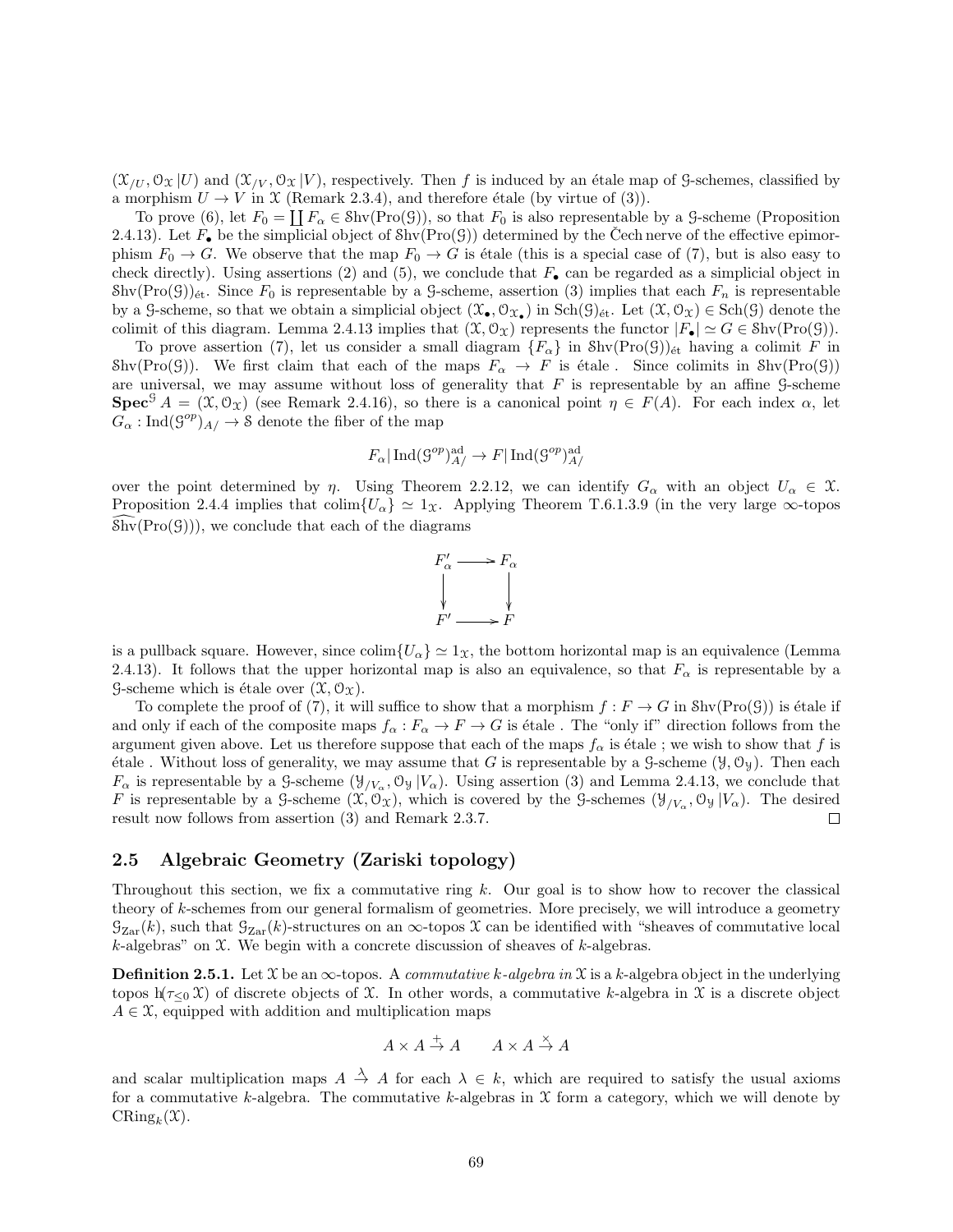**Example 2.5.2.** Let  $\mathcal{X} = \mathcal{S}$ . Then  $CRing_k(\mathcal{X})$  can be identified with the usual category of commutative  $k$ -algebras. We will denote this (ordinary) category by  $CRing_k$ .

Let A be an arbitrary discrete object of an  $\infty$ -topos X. Then A represents a functor  $e_A : hX^{op} \to$  Set, described by the formula

$$
e_A(X) = \text{Hom}_{h\mathcal{X}}(X, A) \simeq \pi_0 \text{Map}_{\mathcal{X}}(X, A).
$$

According to Yoneda's lemma, giving a commutative k-algebra structure on A is equivalent to giving a commutative k-algebra structure on the functor  $e_A$ : in other words, producing a factorization



where the vertical arrow denotes the evident forgetful functor. In other words, we can identify commutative k-algebras in X with functors  $\bar{e}_A : h\mathfrak{X}^{op} \to \text{CRing}_k$ , whose underlying set-valued functor is representable. Such a functor can be identified with a map of  $\infty$ -categories  $\tilde{e}_A : \mathcal{X}^{op} \to N(\text{CRing}_k)$ . In view of Proposition  $T \in \mathbb{R} \times \mathbb{R}$  are approximately to the requirement that  $\tilde{e}_A$  recorrigional limits. This T.5.5.2.2, the representability condition is equivalent to the requirement that  $\tilde{e}_A$  preserve small limits. This proves the following result:

**Proposition 2.5.3.** Let  $\mathcal{X}$  be an  $\infty$ -topos. Then there is a canonical equivalence of  $\infty$ -categories

$$
\mathrm{Shv}_{\mathrm{CRing}_k}(\mathfrak{X}) \simeq \mathrm{N}\,\mathrm{CRing}_k(\mathfrak{X}),
$$

where the left side is described in Definition 1.1.3.

Notation 2.5.4. Let CRing<sup>fin</sup> denote the full subcategory of  $\text{CRing}_k$  spanned by those commutative kalgebras which are of finite presentation; that is,  $k$ -algebras of the form

$$
k[x_1,\ldots,x_n]/(f_1,\ldots,f_m).
$$

We let  $\mathcal{G}(k)$  denote the  $\infty$ -category N(CRing<sup>fin</sup>)<sup>op</sup>, regarded as a *discrete geometry*.

**Remark 2.5.5.** We can identify  $\mathcal{G}(k)$  with the (nerve of the) category of affine k-schemes which are of finite presentation over k.

**Remark 2.5.6.** The category  $CRing_k$  is compactly generated, and the compact objects of  $CRing_k$  are precisely the finitely generated commutative k-algebras. Consequently, we have a canonical equivalence of  $\infty$ -categories  $N(\text{CRing}_k) \simeq \text{Ind}(\mathcal{G}(k)^{op}).$ 

Combining Proposition 2.5.3, Remark 1.1.7, and Remark 2.5.6, we obtain the following:

**Proposition 2.5.7.** Let  $\mathcal{X}$  be an  $\infty$ -topos. Then there is a canonical equivalence of  $\infty$ -categories

$$
\operatorname{Str}_{\mathcal{G}(k)}(\mathfrak{X}) \simeq N \operatorname{CRing}_k(\mathfrak{X}).
$$

To recover the classical theory of schemes, we will view  $N(\text{CRing}_k^{fin})^{op}$  as a geometry in a slightly different way.

**Definition 2.5.8.** Let k be a commutative ring. We define a geometry  $\mathcal{G}_{\text{Zar}}(k)$  as follows:

(1) The underlying  $\infty$ -category of  $\mathcal{G}_{\mathrm{Zar}}(k)$  is  $\mathrm{N}(\mathrm{CRing}_k^{\mathrm{fin}})^{op}$ .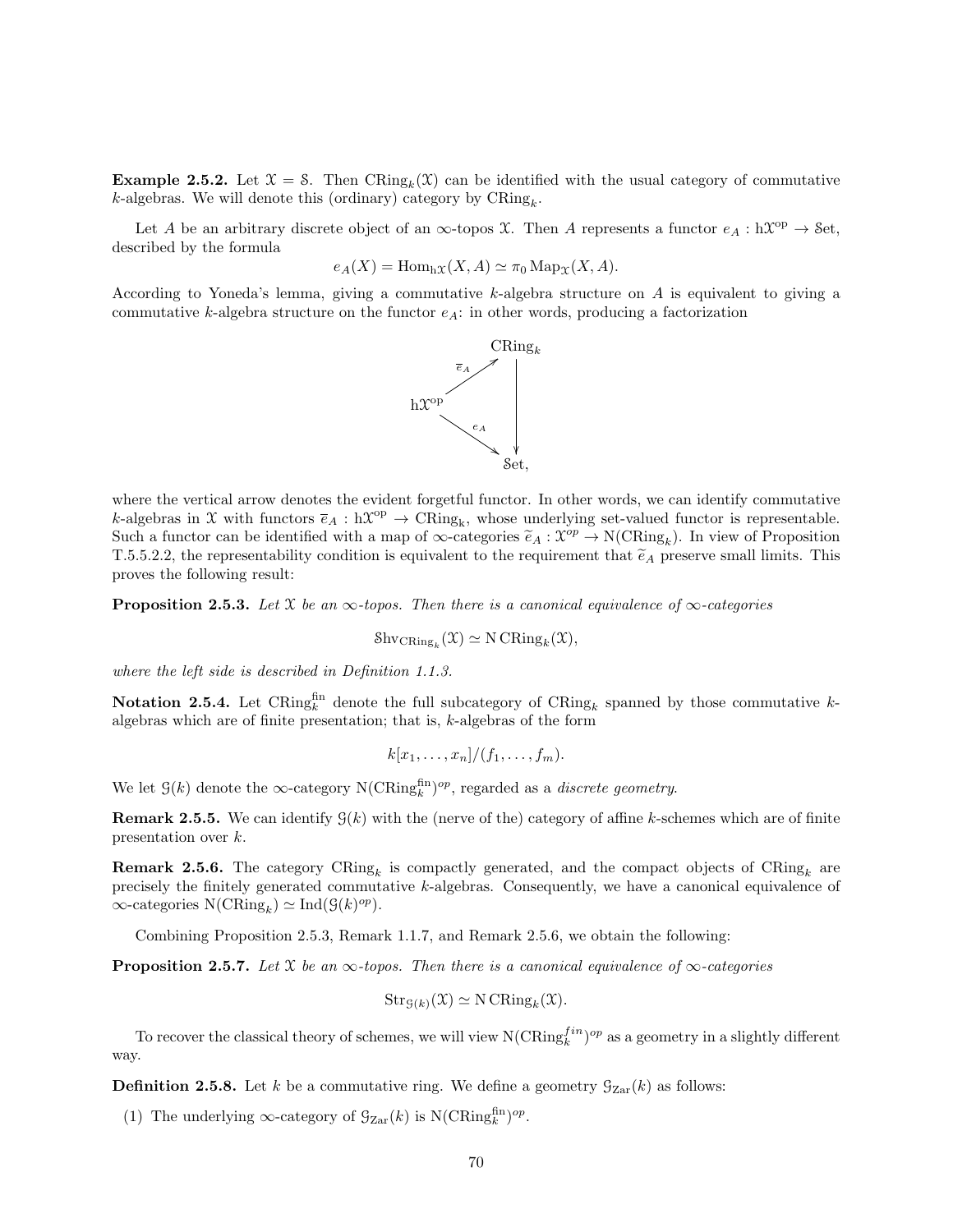- (2) Let f be a morphism in  $\mathcal{G}_{\text{Zar}}(k)$ , which we can identify with a map  $A \to B$  of commutative k-algebras. Then f is admissible if and only if there exists an element  $a \in A$  such that f induces an isomorphism  $A[\frac{1}{a}] \simeq B.$
- (3) Suppose given a collection of admissible morphisms  $\{\phi_{\alpha}: U_{\alpha} \to X\}$  in  $\mathcal{G}_{\mathrm{Zar}}(k)$ , corresponding to maps  $A \to A[\frac{1}{a_{\alpha}}]$  of commutative k-algebras. Then the admissible morphisms  $\phi_{\alpha}$  generate a covering sieve on X if and only if the elements  $\{a_{\alpha}\}\$  generate the unit ideal of A.

Remark 2.5.9. To verify that Definition 2.5.8 really describes a geometry, we must show that the collection of k-algebra morphisms of the form  $A \mapsto A[a^{-1}]$  is stable under retracts. To prove this, let us consider a diagram



where the vertical compositions are the identity maps. We will prove that  $f$  is admissible by showing that f induces an isomorphism  $A[\phi(a)^{-1}] \to B$ . Since B is clearly a module over the ring  $A[\phi(a)^{-1}]$ , it suffices to show that the element  $\phi(a) \in A$  acts locally nilpotently on the A-modules ker(f) and coker(f). Since the above diagram yields surjective maps of A'-modules  $\ker(f') \to \ker(f)$  and  $\operatorname{coker}(f') \to \operatorname{coker}(f)$ , it suffices to show that  $a \in A'$  acts locally nilpotently on the A'-modules ker(f') and coker(f'), which is clear.

Remark 2.5.10. Condition (3) of Definition 2.5.8 is equivalent to the requirement that the collection of maps  $\{\phi_\alpha: U_\alpha \to X\}$  are jointly surjective, when viewed as maps of affine k-schemes. To see this, let  $\mathfrak{a} \subseteq A$ denote the ideal generated by the elements  $\{a_{\alpha}\}\$ . If  $\mathfrak{a} = A$ , then no prime ideal  $\mathfrak{p}$  of A can contain every element  $a_{\alpha}$ , so that p belongs to the image of some  $\phi_{\alpha}$ . Conversely, if  $\mathfrak{a} \neq A$ , then  $\mathfrak{a}$  is contained in some prime ideal p of A, which does not belong to the image of any  $\phi_{\alpha}$ . See the proof of Lemma 2.5.18 for more details.

**Remark 2.5.11.** Every admissible morphism in  $\mathcal{G}_{\text{Zar}}(k)$  corresponds to an open immersion in the category of affine k-schemes. However, the converse is false: not every open immersion  $U \to X$  of affine k-schemes arises from a localization morphism  $A \to A[\frac{1}{a}]$ . For example, let k be an algebraically closed field, E an elliptic curve over k,  $X = E - \{x\}$  and  $U = \overline{E} - \{x, y\}$ ; here x and y denote closed points of X. Then U is the nonvanishing locus of a regular function on X if and only if the difference  $x - y$  is torsion with respect to the group structure on E.

In Definition 2.5.8, we can enlarge the class of admissible morphisms to include all open immersions between affine k-schemes of finite presentation; the resulting theory is the same. We will prove a version of this assertion in §4.

**Remark 2.5.12.** Let X be a topological space, and let  $\mathcal{O}_X$  be a sheaf of commutative k-algebras on X (in the usual sense). Using Proposition 2.5.7, we can identify  $\mathcal{O}_X$  with a  $\mathcal{G}(k)$ -structure  $\overline{\mathcal{O}}_X : \mathcal{G}(k) \to \text{Shv}(X)$ . The relationship between  $\mathcal{O}_X$  and  $\overline{\mathcal{O}}_X$  can be described more precisely as follows: if A is a commutative k-algebra of finite presentation, then  $\overline{O}_X(A)$  is a sheaf (of spaces) on X whose value on an open set  $U \subseteq X$ is the (discrete) set  $\text{Hom}_{\text{CRing}_k}(A, \mathcal{O}_X(U))$  of k-algebra homomorphisms from A to  $\mathcal{O}_X(U)$ .

We note that  $\mathfrak{O}_X$  belongs to  $\text{Str}_{\mathfrak{G}_{\text{Zar}}(k)}(\text{Shv}(X))$  if and only if, for every collection of homomorphisms  $\{A \to A[\frac{1}{a_\alpha}]\}\$  such that the elements  $a_\alpha$  generate the unit ideal in A, the induced map

$$
\coprod_{\alpha}\overline{\mathbb{O}}_X(A[\frac{1}{a_{\alpha}}])\to\overline{\mathbb{O}}_X(A)
$$

is an epimorphism of sheaves on X. Unwinding the definitions, this condition asserts that for every open set  $U$  and every  $k$ -algebra homomorphism

$$
\phi: A \to \mathcal{O}_X(U),
$$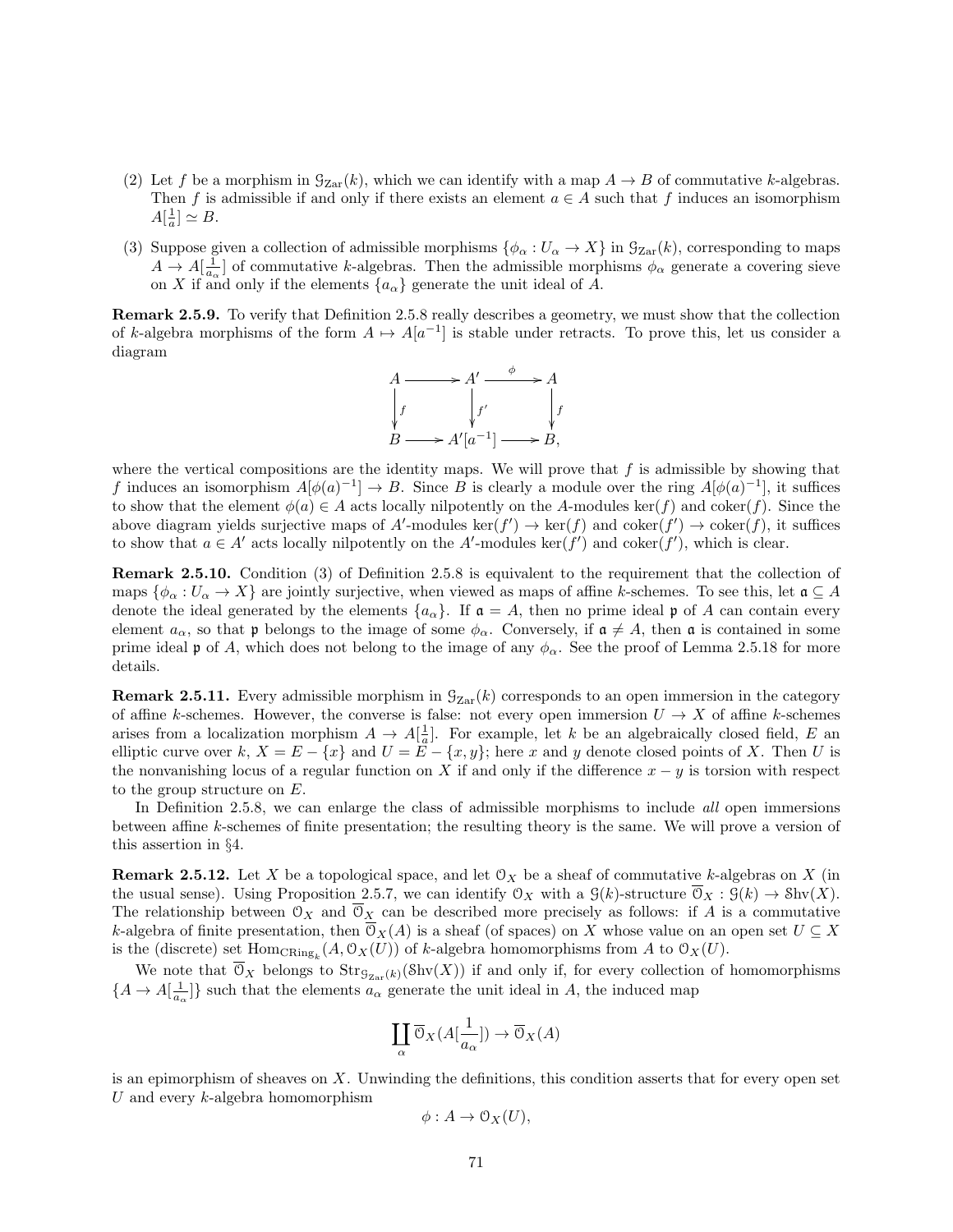if we define  $U_\alpha \subseteq U$  to be the largest open subset over which the section  $\phi(a_\alpha) \in \mathcal{O}_X(U)$  is invertible, then the open subsets  $U_{\alpha}$  cover U. In other words, at every point  $x \in X$ , at least one of the sections  $\phi(a_{\alpha})$  is invertible. This is equivalent to the requirement that every stalk  $\mathcal{O}_{X,x}$  be a local ring.

**Remark 2.5.13.** Let  $f : (X, \mathcal{O}_X) \to (Y, \mathcal{O}_Y)$  be a map of topological spaces ringed by commutative kalgebras. In other words, suppose we have a continuous map of topological spaces  $f: X \to Y$ , and a homomorphism  $f^* \mathbb{O}_Y \to \mathbb{O}_X$  of sheaves of commutative k-algebras on X. As in Remark 2.5.12, we can identify  $\mathcal{O}_X$  and  $\mathcal{O}_Y$  with  $\mathcal{G}(k)$ -structures  $\overline{\mathcal{O}}_X : \mathcal{G}(k) \to \text{Shv}(X)$  and  $\overline{\mathcal{O}}_Y : \mathcal{G}(k) \to \text{Shv}(Y)$ , respectively. The map f itself determines a morphism

$$
\overline{f}: (\text{Shv}(X), \overline{\mathcal{O}}_X) \to (\text{Shv}(Y), \overline{\mathcal{O}}_Y)
$$

in the  $\infty$ -category <sup>L</sup>Top( $\mathcal{G}(k)$ )<sup>op</sup>. Suppose furthermore that  $\mathcal{O}_X$  and  $\mathcal{O}_Y$  are sheaves of local rings, so that  $(\text{Shv}(X), \overline{\mathcal{O}}_X)$  and  $(\text{Shv}(Y), \overline{\mathcal{O}}_Y)$  belong to the subcategory  ${}^{\text{L}}\text{Top}(\mathcal{G}_{\text{Zar}}(k))^{op} \subseteq {}^{\text{L}}\text{Top}(\mathcal{G}(k))^{op}$ . The morphism  $\overline{f}$  belongs to  ${}^{\text{L}}\text{Top}(\mathcal{G}_{\text{Zar}}(k))^{op}$  if and only if, for every admissible morphism  $A \to A[\frac{1}{a}]$  between commutative k-algebras of finite presentation, the diagram

$$
f^*\overline{\mathcal{O}}_Y(A[\frac{1}{a}]) \longrightarrow \overline{\mathcal{O}}_X(A[\frac{1}{a}])
$$
  
\n
$$
\downarrow \qquad \qquad \downarrow
$$
  
\n
$$
f^*\overline{\mathcal{O}}_Y(A) \longrightarrow \overline{\mathcal{O}}_X(A).
$$

Unwinding the definitions, this amounts to the following condition: let  $U$  be an open subset of  $Y$ , and let  $a \in \mathcal{O}_Y(U)$ . Then, for every point  $x \in f^{-1}U \subseteq X$ , the restriction  $f^*(a) \in \mathcal{O}_X(f^{-1}U)$  is invertible at x if and only if the section a is invertible at  $f(x)$ . In other words,  $\overline{f}$  belongs to  ${}^L\text{Top}(\mathcal{G}_{Zar}(k))^{op}$  if and only if  $f: (X, \mathcal{O}_X) \to (Y, \mathcal{O}_Y)$  is a morphism in the category of *locally* ringed spaces.

**Definition 2.5.14.** Let  $\mathcal{G}$  be a geometry,  $n \geq 0$  a nonnegative integer, and let  $(\mathcal{X}, \mathcal{O}_\mathcal{X}) \in {}^L\mathcal{Top}(\mathcal{G})$ . We will say that  $(\mathfrak{X}, \mathcal{O}_{\mathfrak{X}})$  is *n*-localic if the  $\infty$ -topos  $\mathfrak{X}$  is *n*-localic, in the sense of Definition T.6.4.5.8.

We recall that an  $\infty$ -topos X is 0-localic if and only if X is equivalent to the  $\infty$ -category of sheaves (of spaces) of some locale (see  $\S T.6.4.2$ ). If X has enough points, then we can identify this locale with the lattice of open subsets of a sober topological space X (recall that a topological space X is said to be *sober* if every irreducible subset of  $X$  has a unique generic point). Combining this observation with Remarks 2.5.12 and 2.5.13, we obtain the following result:

**Proposition 2.5.15.** (1) Let  ${}^{\text{L}}$ Top' denote the full subcategory of  ${}^{\text{L}}$ Top spanned by those 0-localic  $\infty$ -topoi with enough points, and let  $Top_{sob}$  denote the category of sober topological spaces and continuous maps. Then there is a canonical equivalence of  $\infty$ -categories

$$
N(\text{Top}_{\text{sob}}) \simeq {\left( {^L \text{Top}' } \right)}^{op}.
$$

(2) Let  ${}^{\text{L}}\text{Top}'(\mathcal{G}(k))$  denote the full subcategory of  ${}^{\text{L}}\text{Top}(\mathcal{G}(k))$  spanned by those pairs  $(\mathfrak{X},\mathcal{O}_\mathfrak{X})$ , where  $\mathfrak X$  is a 0-localic  $\infty$ -topos with enough points. Let RingSpace<sub>k</sub> denote the ordinary category of pairs  $(X, \mathcal{O}_X)$ , where X is a sober topological space and  $\mathcal{O}_X$  is a sheaf of commutative k-algebras on X. Then there is a canonical equivalence of  $\infty$ -categories

$$
N(\mathrm{RingSpace}_k) \simeq {}^{\mathrm{L}}\mathrm{Top}'(\mathcal{G}(k))^{op}.
$$

(3) Let  ${}^{\text{L}}\text{Top}'(\mathcal{G}_{\text{Zar}}(k))$  denote the full subcategory of  ${}^{\text{L}}\text{Top}(\mathcal{G}_{\text{Zar}}(k))$  spanned by those pairs  $(\mathfrak{X},\mathcal{O}_{\mathfrak{X}})$  where  $\chi$  is a 0-localic  $\infty$ -topos with enough points, and let  $\mathrm{RingSpace}^{\mathrm{loc}}_k$  denote the ordinary category of pairs  $(X, \mathcal{O}_X)$  where X is a sober topological space and  $\mathcal{O}_X$  a sheaf of commutative k-algebras on X with local stalks (morphisms are required to induce local homomorphisms on each stalk). Then there is a canonical equivalence of  $\infty$ -categories

$$
\alpha:\mathrm{N}(\mathrm{RingSpace}_k^{\mathrm{loc}}) \simeq {}^{\mathrm{L}}\mathrm{Top}'(\mathrm{G}_{\mathrm{Zar}}(k))^{op}.
$$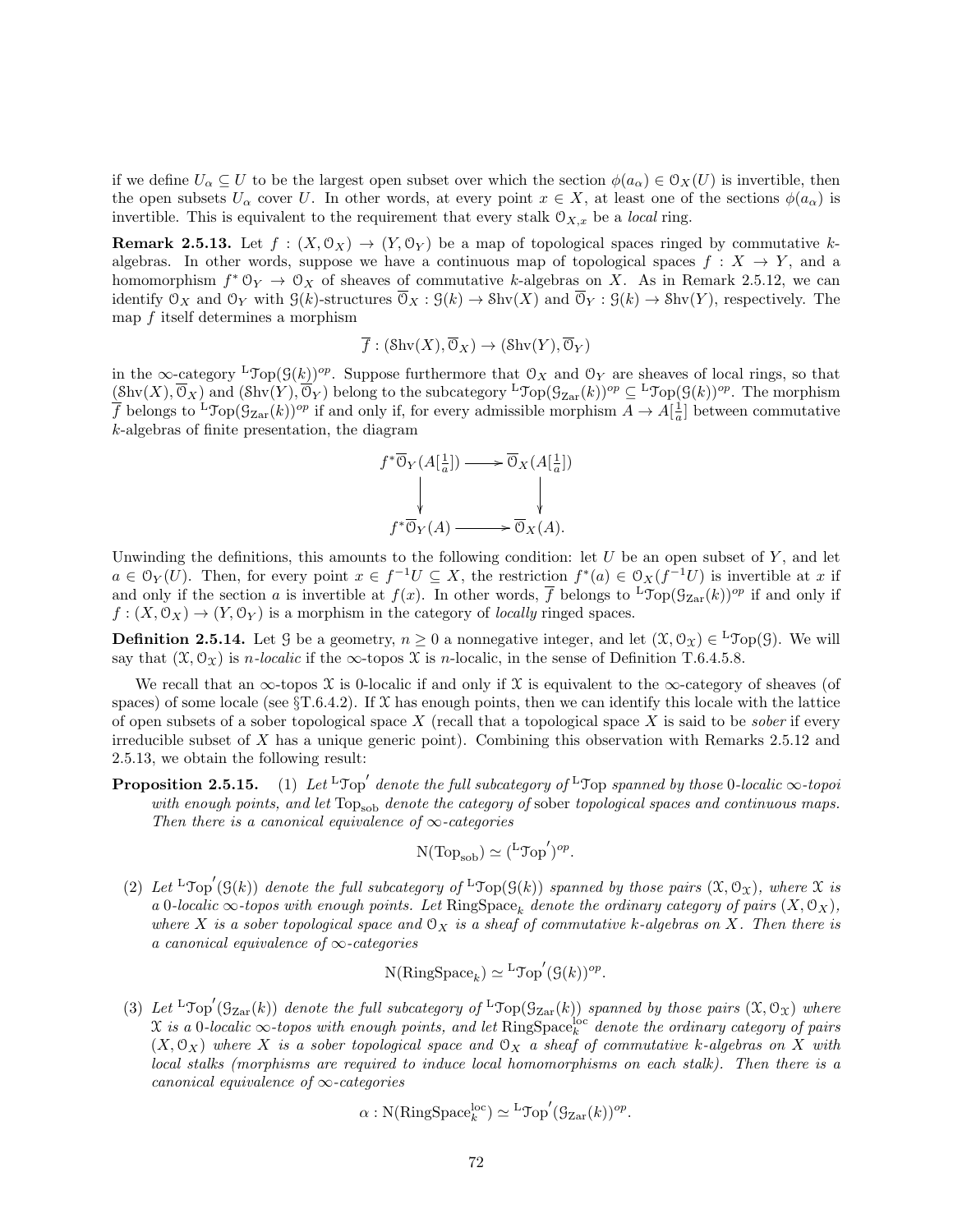We can now describe the relationship of our theory with classical algebraic geometry.

**Theorem 2.5.16.** Let  $\text{Sch}_k$  denote the category of k-schemes, regarded as a full subcategory of  $\text{RingSpace}_k^{\text{loc}}$ . Then the equivalence  $\alpha$  of Proposition 2.5.15 induces a fully faithful embedding

$$
N(\mathrm{Sch}_k) \to \mathrm{Sch}(\mathcal{G}_{\mathrm{Zar}}(k)).
$$

The essential image of this embedding consists of those  $G_{Zar}(k)$ -schemes  $(\mathfrak{X},\mathfrak{O}_{\mathfrak{X}})$  for which the  $\infty$ -topos  $\mathfrak{X}$  is 0-localic.

The proof of Theorem 2.5.16 will require a few preliminaries.

**Lemma 2.5.17.** Let X be a topological space. Suppose that X is locally sober: that is, X is the union of its sober open subsets. Then X is sober.

*Proof.* Let K be an irreducible closed subset of X. Since K is nonempty, there exists a sober open subset  $U \subseteq X$  such that  $U \cap K \neq \emptyset$ . Since K is irreducible conclude that K is the closure of  $U \cap K$  in X, and that  $U \cap K$  is an irreducible closed subset of U. Since U is sober,  $U \cap K$  is the closure (in U) of some point  $x \in U \cap K$ . Then K is the closure of  $\{x\}$  in X; in other words, x is a generic point of K. Let y be another generic point of K, so that  $K = \{y\}$ . Since  $K \cap U \neq \emptyset$ , we must have  $y \in K$ , so that y is a generic point of  $K \cap U$  in U. Since U is sober, we conclude that  $y = x$ .  $\Box$ 

**Lemma 2.5.18.** Let A be a commutative k-algebra. Then the functor  $\alpha$  of Proposition 2.5.15 carries the affine k-scheme Spec A to the  $\mathcal{G}_{\mathrm{Zar}}(k)$ -scheme  $\mathrm{Spec}^{\mathcal{G}_{\mathrm{Zar}}(k)}$  A.

**Remark 2.5.19.** In the statement of Lemma 2.5.18, we have implicitly identified  $\text{Pro}(\mathcal{G}_{Zar}(k))$  with the (opposite of the nerve of the) category of commutative  $k$ -algebras.

*Proof.* It is possible to prove Lemma 2.5.18 by showing that Spec A and  $\text{Spec}^{\mathcal{G}_{\text{Zar}}(k)}$  A can be described by the same universal property. We opt instead for a more concrete approach, using the equivalence  $\text{Spec}^{\mathcal{G}_{\text{Zar}}(k)} A \simeq$ (Spec A,  $\mathfrak{O}_{\text{Spec }A}$ ) supplied by Theorem 2.2.12. We begin by observing that  $\text{Pro}(\mathcal{G}_{\text{Zar}}(k))_{/A}^{\text{ad}} \simeq \text{N}(\mathcal{C})$ , where  $\mathcal{C}$ is the opposite of the category of commutative A-algebras having the form  $A[\frac{1}{a}]$ , for some  $a \in A$ . We observe that the category  $\mathfrak C$  is equivalent to a partially ordered set (in other words, there is at most one morphism between any pair of objects of C). It follows that  $Spec A \simeq Shv(C)$  is a 0-localic  $\infty$ -topos, and is therefore determined by its underlying locale U of subobjects of the unit object.

Our first goal is to describe the locale U more explicitly. By definition, U is given by the partially ordered set of sieves  $\mathcal{C}^0 \subseteq \mathcal{C}$  which are *saturated* in the following sense:

(\*) If a is an element of A,  $\{b_{\alpha}\}\$ a collection of elements of  $A[\frac{1}{a}]$  which generate the unit ideal in  $A[\frac{1}{a}]$ , and each localization  $A[\frac{1}{a}][\frac{1}{b_{\alpha}}]$  belongs to  $\mathcal{C}^0$ , then  $A[\frac{1}{a}] \in \mathcal{C}^0$ .

For every saturated sieve  $\mathcal{C}^0 \subseteq \mathcal{C}$ , we let  $I(\mathcal{C}^0) = \{a \in A : A[\frac{1}{a}] \in \mathcal{C}^0\}$ . It is clear that  $I(\mathcal{C}^0)$  determines the sieve  $\mathcal{C}^0$ . We observe that the set  $I(\mathcal{C}^0)$  has the following properties:

- (1) If  $a \in I(\mathcal{C}^0)$  and  $\lambda \in A$ , then  $\lambda a \in I(\mathcal{C}^0)$  (since  $\mathcal{C}^0$  is a sieve).
- (2) If  $a, b \in I(\mathcal{C}^0)$ , then  $a + b \in I(\mathcal{C}^0)$  (since  $A[\frac{1}{a+b}, \frac{1}{a}], A[\frac{1}{a+b}, \frac{1}{b}] \in \mathcal{C}^0$ , and the elements a and b generate the unit ideal  $A[\frac{1}{a+b}]).$
- (3) If  $a \in A$  and  $a^n \in I(\mathcal{C}^0)$  for some  $n > 0$ , then  $a \in I(\mathcal{C}^0)$  (since there is a canonical isomorphism  $A\left[\frac{1}{a}\right] \simeq A\left[\frac{1}{a^n}\right]$ ).

In other words,  $I(\mathcal{C}^0)$  is a radical ideal of A.

Conversely, if  $I \subseteq A$  is any radical ideal, then we can define  $\mathcal{C}^0$  to be the collection of all commutative A-algebras which are isomorphic to  $A[\frac{1}{a}]$ , for some  $a \in A$ . Since I is closed under multiplication, we conclude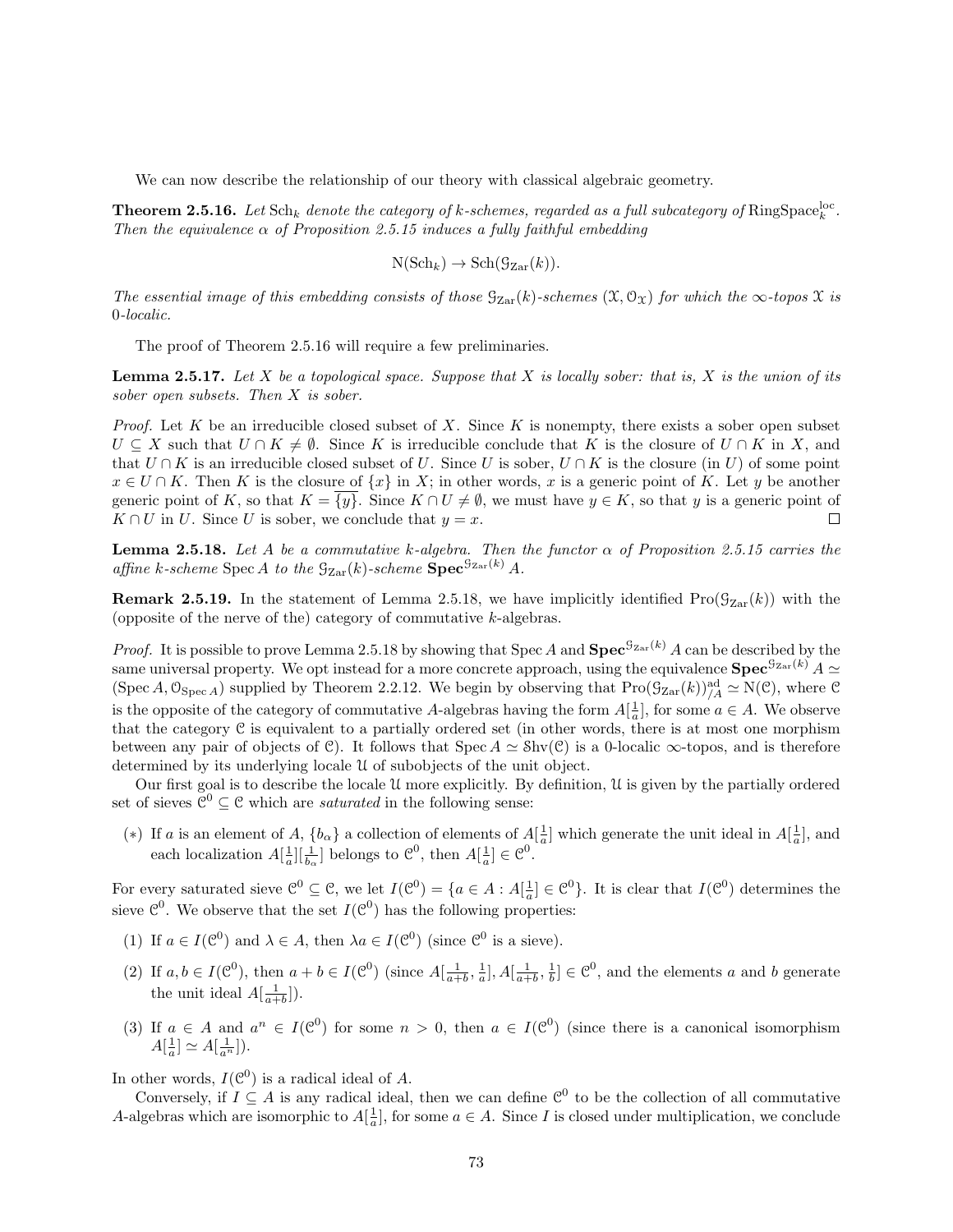that  $\mathcal{C}^0$  is a sieve on  $\mathcal{C}$ . We claim that  $\mathcal{C}^0$  is saturated and that  $I = I(\mathcal{C}^0)$ . We first prove the second claim in the following form: if  $a \in A$  is such that  $A[\frac{1}{a}] \in \mathcal{C}^0$ , then  $a \in I$ . For in this case, we have an isomorphism of A-algebras  $A[\frac{1}{a}] \simeq A[\frac{1}{b}]$  for some  $b \in I$ . It follows that b is invertible in  $A[\frac{1}{a}]$ , so that  $\lambda b = a^n$  for some  $\lambda \in A$ ,  $n > 0$ . Since I is a radical ideal, we conclude that  $a \in I$  as desired.

We now claim that  $\mathcal{C}^0$  is saturated. For this, we must show that if  $\{b_\alpha\}$  is a collection of elements of  $A[\frac{1}{a}]$ which generate the unit ideal and each  $A[\frac{1}{a}][\frac{1}{b_{\alpha}}] \in \mathcal{C}^0$ , then  $a \in I$ . Without loss of generality, we may assume that each  $b_{\alpha}$  arises from an element of A (which, by abuse of notation, we will continue to denote by  $b_{\alpha}$ ). The condition that the  $b_{\alpha}$  generate the unit ideal in  $A[\frac{1}{a}]$  guarantee an equation of the form  $\sum_{\alpha} \lambda_{\alpha} b_{\alpha} = a^n$ . Since each product  $ab_{\alpha}$  belongs to I, we conclude that  $a^{n+1} = \sum_{\alpha} \lambda_{\alpha} ab_{\alpha} \in I$ . Since I is a radical ideal, we deduce that  $a \in I$ , as desired.

The above argument shows that we can identify the locale U with the collection of all radical ideals in A, partially ordered by inclusion. Unwinding the definitions, we can identify *points* of  $\mathcal U$  with proper radical ideals  $\mathfrak{p} \subset A$  satisfying the following additional condition:

• If p is contains the intersection  $I \cap I'$  of two radical ideals of A, then either  $I \subseteq \mathfrak{p}$  or  $I' \subseteq \mathfrak{p}$ .

If p fails to satisfy this condition, then we can choose  $a \in I$ ,  $b \in I'$  such that  $a, b \notin \mathfrak{p}$ . The product ab belongs to  $I \cap I' \subseteq \mathfrak{p}$ , so that  $\mathfrak{p}$  is not prime. Conversely, suppose that  $\mathfrak{p}$  is prime. If  $\mathfrak{p}$  fails to contain some element  $a \in I$ , then for every  $b \in I'$ , the inclusion  $ab \in I \cap I' \subseteq \mathfrak{p}$  guarantees that  $b \in \mathfrak{p}$ , so that  $I' \subseteq \mathfrak{p}$ . This proves that the set of points of  $\mathfrak U$  can be identified with the Zariski spectrum Spec A consisting of all prime ideals of A. Note that the induced topology on Spec A agrees with the usual Zariski topology: the closed subsets are exactly those of the form  $\{ \mathfrak{p} \subseteq A : I \subseteq \mathfrak{p} \}$ , where I is a radical ideal of A.

We next claim that U has enough points. Unwinding the definitions, this is equivalent to the assertion that if  $I \subset I'$  is a proper inclusion of radical ideals of A, then there exists a prime ideal of A which contains I but not I'. Replacing A by  $A/I$ , we may reduce to the case  $I = 0$ . Since  $I \neq I'$ , there exists a nonzero element  $a \in I'$ . Since  $I = 0$  is a radical ideal, a is not nilpotent. Replacing A by  $A\left[\frac{1}{a}\right]$ , we may reduce to the case  $I' = A$ . We are therefore reduced to the following classical fact: every nonzero commutative ring contains a prime ideal.

Since U has enough points, it can be identified with the collection of open subsets of the topological space Spec A. In other words, we have a canonical equivalence of  $\infty$ -topoi Spec  $A \simeq$  Shv(Spec A). To complete the proof, it will suffice to show that the structure sheaves of Spec A and Spec A agree. In other words, we must show that the functor  $\mathcal{O}_{\text{Spec }A}: \mathcal{G}_{\text{Zar}}(k) \to \text{Shv}(\text{Spec }A)$  can be described by the formula

$$
\mathbb{O}_{\mathrm{Spec}\, A}(R)(A[\frac{1}{a}])\simeq \mathrm{Hom}_{\mathrm{CRing}_k}(R,A[\frac{1}{a}]).
$$

By definition,  $\mathcal{O}_{\text{Spec }A}(R)$  is the *sheaf* associated to the presheaf described by this formula. The desired result now follows from the fact (already implicit in the statement of the lemma) that this presheaf is already a sheaf.  $\Box$ 

**Lemma 2.5.20.** Let  $(X, \mathcal{O}_X)$  be a scheme. Then the topological space X is sober.

*Proof.* In view of Lemma 2.5.17, we may assume that  $(X, \mathcal{O}_X)$  is affine, so that X is the Zariski spectrum of some commutative ring A. The desired result now follows from Lemma 2.5.18.  $\Box$ 

**Lemma 2.5.21.** Let X be a locale whose final object **1** is a join  $\bigvee U_\alpha$  where each  $\mathfrak{X}_{/U_\alpha}$  has enough points. Then  $X$  has enough points.

*Proof.* We must show that if we are given a strict inequality  $V < W$  in X, then there exists a point of X contained in W but not V. Since the inequality  $V < W$  is strict, we have  $V \wedge U_\alpha < W \wedge U_\alpha$  for some index  $\alpha$ . The desired result then follows from our assumption that  $\mathfrak{X}_{/U_{\alpha}}$  has enough points.  $\Box$ 

**Lemma 2.5.22.** Suppose given a map of ringed topological spaces  $f : (Y, \mathbb{O}_Y) \to (X, \mathbb{O}_X)$  satisfying the following conditions: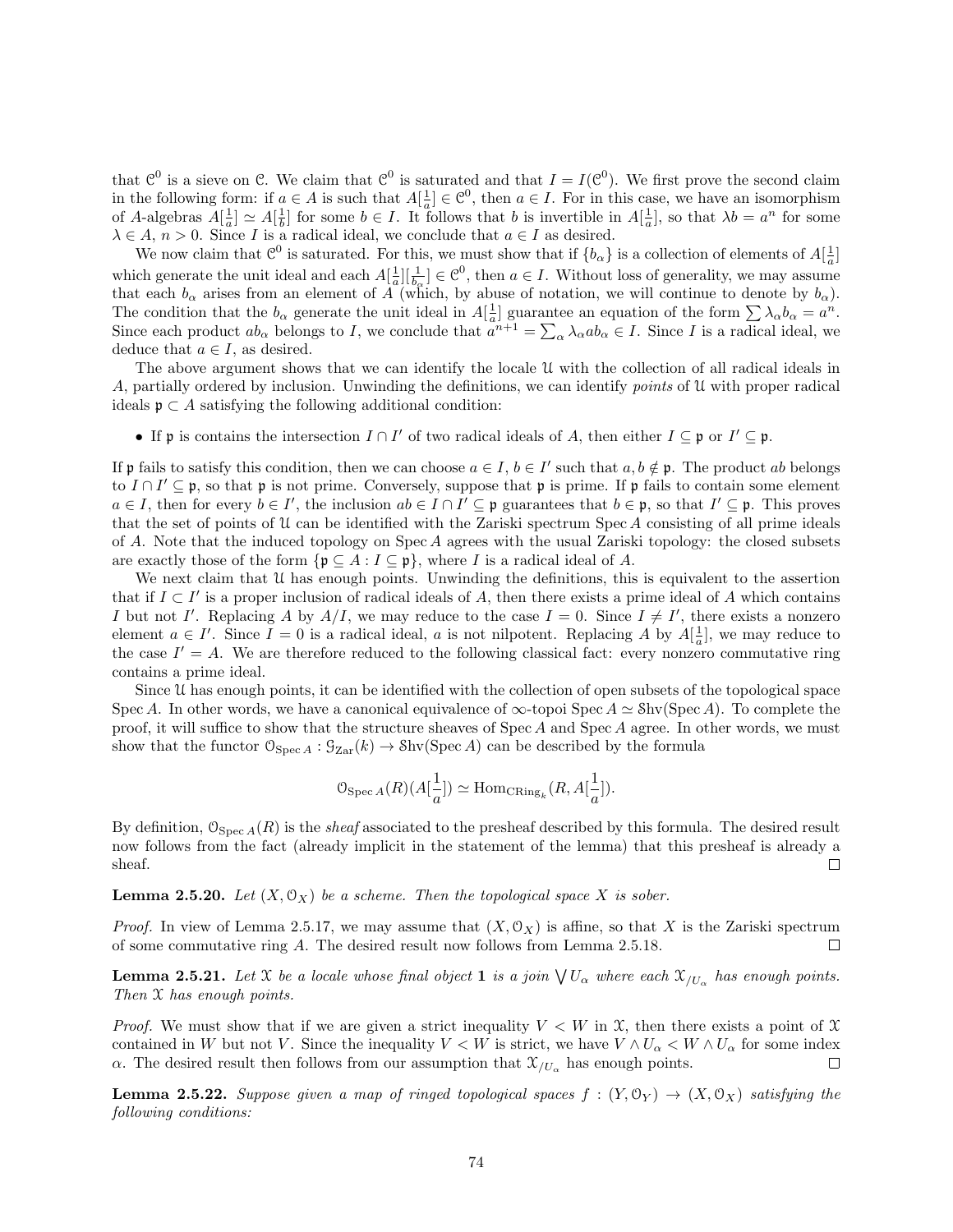- (1) The underlying map of topological spaces  $Y \to X$  is a surjective local homeomorphism.
- (2) The map  $f^* \mathfrak{O}_X \to \mathfrak{O}_Y$  is an isomorphism of sheaves on Y.

If  $(Y, \mathcal{O}_Y)$  is a scheme, then  $(X, \mathcal{O}_X)$  is also a scheme.

*Proof.* Let x be a point of X. Since f is surjective, we can choose a point  $y \in Y$  such that  $f(y) = x$ . Let U be an open subset of Y such that the restriction  $f|U$  is a homeomorphism from U onto V, where V is an open subset of X containing x. Since Y is a scheme, we may (after shrinking U if necessary) suppose that  $(U, \mathcal{O}_Y | U)$  is an affine scheme. Then  $(V, \mathcal{O}_X | V) \simeq (U, \mathcal{O}_Y | U)$  is also an affine scheme.  $\Box$ 

Proof of Theorem 2.5.16. The first assertion follows immediately from Lemma 2.5.18. To complete the proof, let us consider an arbitrary 0-localic  $\mathcal{G}_{\text{Zar}}(k)$ -scheme  $(\mathcal{X}, \mathcal{O}_{\mathcal{X}})$ . Using Lemmas 2.5.18 and 2.5.21, we conclude that the locale  $\tau_{\leq -1} \mathfrak{X}$  has enough points. We therefore have  $\mathfrak{X} \simeq \text{Shv}(X)$ , where X is a (sober) topological space, and we can identify  $\mathcal{O}_X$  with a sheaf of local rings  $\mathcal{O}_X$  on X. We wish to show that  $(X, \mathcal{O}_X)$  is a scheme.

Since  $(\mathfrak{X}, \mathcal{O}_{\mathfrak{X}})$  is a  $\mathcal{G}_{\mathrm{Zar}}(k)$ -scheme, there exists an étale surjection  $\coprod \mathrm{\mathbf{Spec}}^{\mathcal{G}_{\mathrm{Zar}}(k)} A_{\alpha} \to (\mathfrak{X}, \mathcal{O}_{\mathfrak{X}})$ , for some collection of commutative k-algebras  $\{A_{\alpha}\}\$ . This induces a map of locally ringed spaces  $(Y, \mathcal{O}_Y) \to (X, \mathcal{O}_X)$ satisfying the hypotheses of Lemma 2.5.22, so that  $(X, \mathcal{O}_X)$  is a scheme as desired. П

**Warning 2.5.23.** Let  $(\mathfrak{X}, \mathfrak{O}_{\mathfrak{X}})$  be a  $\mathfrak{G}_{\mathrm{Zar}}(k)$ -scheme. As explained in §2.4, we can identify  $(\mathfrak{X}, \mathfrak{O}_{\mathfrak{X}})$  with its underlying "functor of points"  $F: \mathcal{N}(\text{CRing}_k) \to \mathcal{S}$ , which is a Zariski sheaf on  $\text{CRing}_k$ . If  $(\mathcal{X}, \mathcal{O}_\mathcal{X})$  is 0-localic, then  $F$  can be identified with the usual (set-valued) functor associated to the underlying  $k$ -scheme. In this case, F is a sheaf with respect to many other Grothendieck topologies on  $CRing_k$  (for example, the flat topology). However, this is not true for a general  $\mathcal{G}_{\mathrm{Zar}}(k)$ -scheme  $(\mathcal{X}, \mathcal{O}_{\mathcal{X}})$ , even if  $(\mathcal{X}, \mathcal{O}_{\mathcal{X}})$  is 1-localic. For this reason, we will generally not consider  $\mathcal{G}_{\mathrm{Zar}}(k)$ -schemes which are not 0-localic; if we want to allow more general underlying  $\infty$ -topoi, then it is important to switch from the Zariski topology on  $\text{CRing}_k$  to the  $\text{étele topology}$  (see §2.6).

## 2.6 Algebraic Geometry (Etale topology)

Throughout this section, we fix a commutative ring k. In  $\S2.5$ , we explained how to use our formalism of geometries to recover the classical theory of k-schemes: namely, they are precisely the 0-localic  $\mathcal{G}_{Zar}(k)$ schemes, where  $\mathcal{G}_{\text{Zar}}(k)$  is the geometry of Definition 2.5.8. As the notation suggests, the collection of admissible morphisms and admissible coverings in  $\mathcal{G}_{\text{Zar}}(k)$  is specifically geared towards the study of the Zariski topology on commutative rings (and the associated notion of a local commutative ring). In this section, we wish to describe an analogous geometry  $\mathcal{G}_{\text{\'et}}(k)$  which is instead associated to the étale topology on commutative rings. Our main result is Theorem 2.6.18, which asserts that  $\mathcal{G}_{\text{\'et}}(k)$ -schemes are closely related to the usual theory of Deligne-Mumford stacks over k.

Warning 2.6.1. The definitions presented in this section are slightly nonstandard, in that we do not require our Deligne-Mumford stacks to satisfy any separatedness conditions. These can always be imposed later, if so desired.

We begin by reviewing some definitions.

Notation 2.6.2. Let A be a commutative ring. We let  $CRing_A^{\text{\'et}}$  denote the category of all commutative A-algebras which are étale over A. We regard  $(\mathrm{CRing}_{A}^{\text{\'et}})^{op}$  as equipped with the following Grothendieck topology: a collection of étale morphisms  ${B \to B_\alpha}$  is a *covering* if there exists a finite collection of indices  $\{\alpha_1,\ldots,\alpha_n\}$  such that the map  $B\to \prod_{1\leq i\leq n} B_{\alpha_n}$  is faithfully flat. An *étale sheaf of sets* on A is a functor  $\mathcal{F}: \mathbf{CRing}_{A}^{\text{\'et}} \to \mathcal{S}\text{et}$  which is a sheaf with respect to this topology: that is, for every étale covering  $\{B \to B_{\alpha}\}\$ , the associated diagram

 $\mathfrak{F}(B) \longrightarrow \prod_{\alpha} \mathfrak{F}(B_{\alpha}) \longrightarrow \prod_{\alpha,\beta} \mathfrak{F}(B_{\alpha} \otimes_{B} B_{\beta})$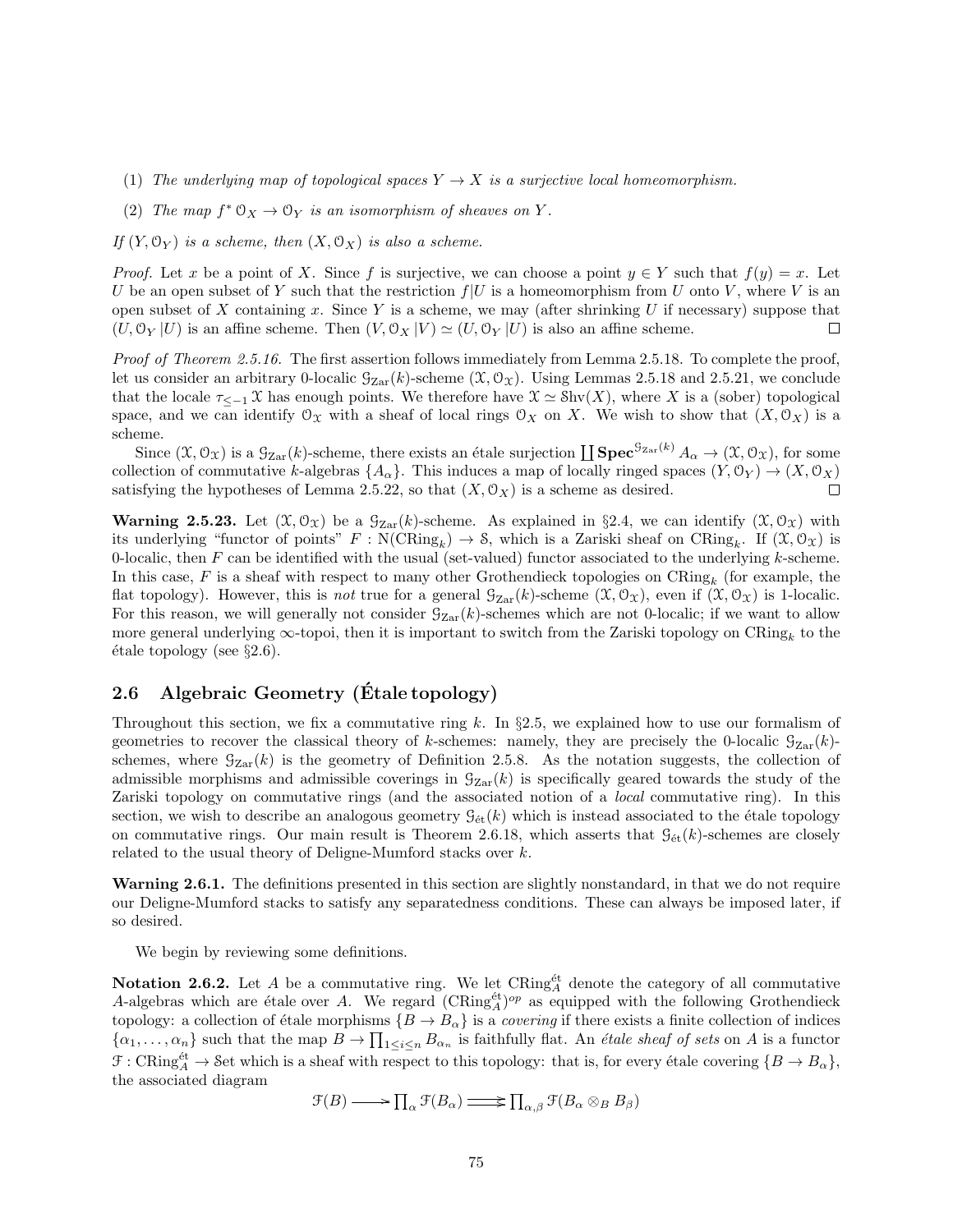is an equalizer. We let  $\text{Shv}_{\text{Set}}^{\text{\'et}}(A)$  denote the full subcategory of  $\text{Fun}(\text{CRing}^{\text{\'et}}_A, \text{Set})$  spanned by the sheaves of sets on A.

Let  $\phi: A \to A'$  be a homomorphism of commutative rings. Composition with the base change functor  $B \mapsto B \otimes_A A'$  induces a pushforward functor  $\phi_* : Shv^{\text{\'et}}_{Set}(A') \to Shv^{\text{\'et}}_{Set}(A)$ . This pushforward functor has a left adjoint, which we will denote by  $\phi^*$ .

Let us now fix a commutative ground rink  $k$ . Suppose that  $A$  is a commutative  $k$ -algebra and that  $\mathcal{F} \in \text{Shv}_{\text{Set}}^{\text{\'et}}(A)$ . We define a functor  $\widehat{\mathcal{F}}: \text{CRing}_k \to \text{Set}$  by the following formula:

$$
\widehat{\mathcal{F}}(B) = \{(\phi, \eta) : \phi \in \text{Hom}_k(A, B), \eta \in (\phi^* \mathcal{F})(B)\}.
$$

**Example 2.6.3.** Let k be a commutative ring, A a commutative k-algebra, and let  $\mathcal{F}_0 \in \text{Shv}_{\text{Set}}^{\text{\'et}}(A)$  be a final object (so that  $\mathcal{F}_0(B) \simeq *$  for every étale A-algebra B). Then  $\widehat{\mathcal{F}_0}$  : CRing<sub>k</sub>  $\rightarrow$  Set can be identified with the functor  $\underline{A}$  corepresented by  $A$ : that is, we have canonical bijections

$$
\widehat{\mathcal{F}_0}(B) \simeq \underline{A}(B) \simeq \text{Hom}_k(A, B).
$$

More generally, if  $\mathcal F$  is any object of  $\mathcal{S}\mathrm{hv}^{\text{\'et}}_{\mathcal{S}\text{et}}(A)$ , then we have a unique map  $\mathcal F\to\mathcal F_0$  in  $\mathcal{S}\mathrm{hv}^{\text{\'et}}_{\mathcal{S}\text{et}}(A)$ , which induces a natural transformation  $\widehat{\mathcal{F}} \to A$ .

**Definition 2.6.4.** Let k be a commutative ring, A a commutative k-algebra, and F : CRing<sub>k</sub>  $\rightarrow$  Set any functor equipped with a natural transformation  $\alpha : F \to A$ . We will say that  $\alpha$  exhibits F as an algebraic space étale over Spec A it there exists an object  $\mathcal{F} \in \text{Shv}_{\text{Set}}^{\text{\'et}}(A)$  and an isomorphism  $F \simeq \widehat{\mathcal{F}}$  in  $\text{Fun}(\text{CRing}_k, \text{Set})_{/\underline{A}}.$ 

Remark 2.6.5. Definition 2.6.4 is slightly more general than the usual definition of an algebraic space étale over Spec A, as found in [6]. Let A be a commutative ring and let  $\mathcal{F} \in \text{Shv}_{\text{Set}}^{\text{\'et}}(A)$ . Choosing a set of sections  $\eta_{\alpha} \in \mathcal{F}(A_{\alpha})$  which generate  $\mathcal{F}$ , we obtain an effective epimorphism

$$
\coprod \underline{A}_\alpha \to \widehat{\mathfrak{F}}
$$

in the category of sheaves of sets on  $\text{CRing}_k$ . However, the maps  $\underline{A}_{\alpha} \to \mathcal{F}$  need not be relatively representable by schemes. However, this is true if there exists a monomorphism  $\hat{\mathcal{F}} \to \underline{B}$ , for some commutative k-algebra B. For in this case, each fiber product

$$
\underline{A}_{\alpha} \times_{\widehat{\mathcal{F}}} \underline{A}_{\beta} \simeq \underline{A}_{\alpha} \times_{\underline{B}} \underline{A}_{\beta} \simeq \underline{A}_{\alpha} \otimes_{\underline{B}} A_{\beta}
$$

is representable by an affine k-scheme.

In the general case, each fiber product  $\mathcal{F}_{\alpha,\beta} = \underline{A}_{\alpha} \times_{\widehat{\mathcal{F}}} \underline{A}_{\beta}$  is again relative algebraic space étale over A<br>the space of Definition  $2\mathcal{L}A$  which a limit a magnesum binn  $\mathcal{F}_{\alpha}$  and  $A_{\alpha}$ . I (in the sense of Definition 2.6.4), which admits a monomorphism  $\mathcal{F}_{\alpha,\beta} \hookrightarrow A_{\alpha} \otimes_k A_{\beta}$ . It follows that  $\mathcal{F}_{\alpha,\beta}$ is an algebraic space in the more restrictive sense of  $[6]$  (so that  $\mathcal F$  can be described as the quotient of an ´etale equivalence relation in this more restrictive setting).

**Notation 2.6.6.** We will abuse notation by identifying the corepresentable functor  $\underline{A}$  : CRing<sub>k</sub>  $\rightarrow$  Set with the induced space-valued functor  $N(CRing_k) \to \mathcal{S}$ ; in this context we can identify  $\underline{A}$  with the functor corepresented by A in the  $\infty$ -category N(CRing<sub>k</sub>).

Given a functor  $F : \mathcal{N}(\mathbf{CRing}_k) \to \mathcal{S}$  and a natural transformation  $\alpha : F \to \underline{A}$ , we will say that  $\alpha$  exhibits F as an algebraic space étale over Spec A if  $F(B)$  is a discrete object of S for every commutative k-algebra B (in other words,  $\pi_i(F(B), x) \simeq *$  for every  $i > 0$  and every base point  $x \in F(B)$ ), and the induced functor

$$
CRing_k \simeq hN(CRing_k) \to hS \stackrel{\pi_0}{\to} Set
$$

is an algebraic space étale over  $Spec A$ , in the sense of Definition 2.6.4.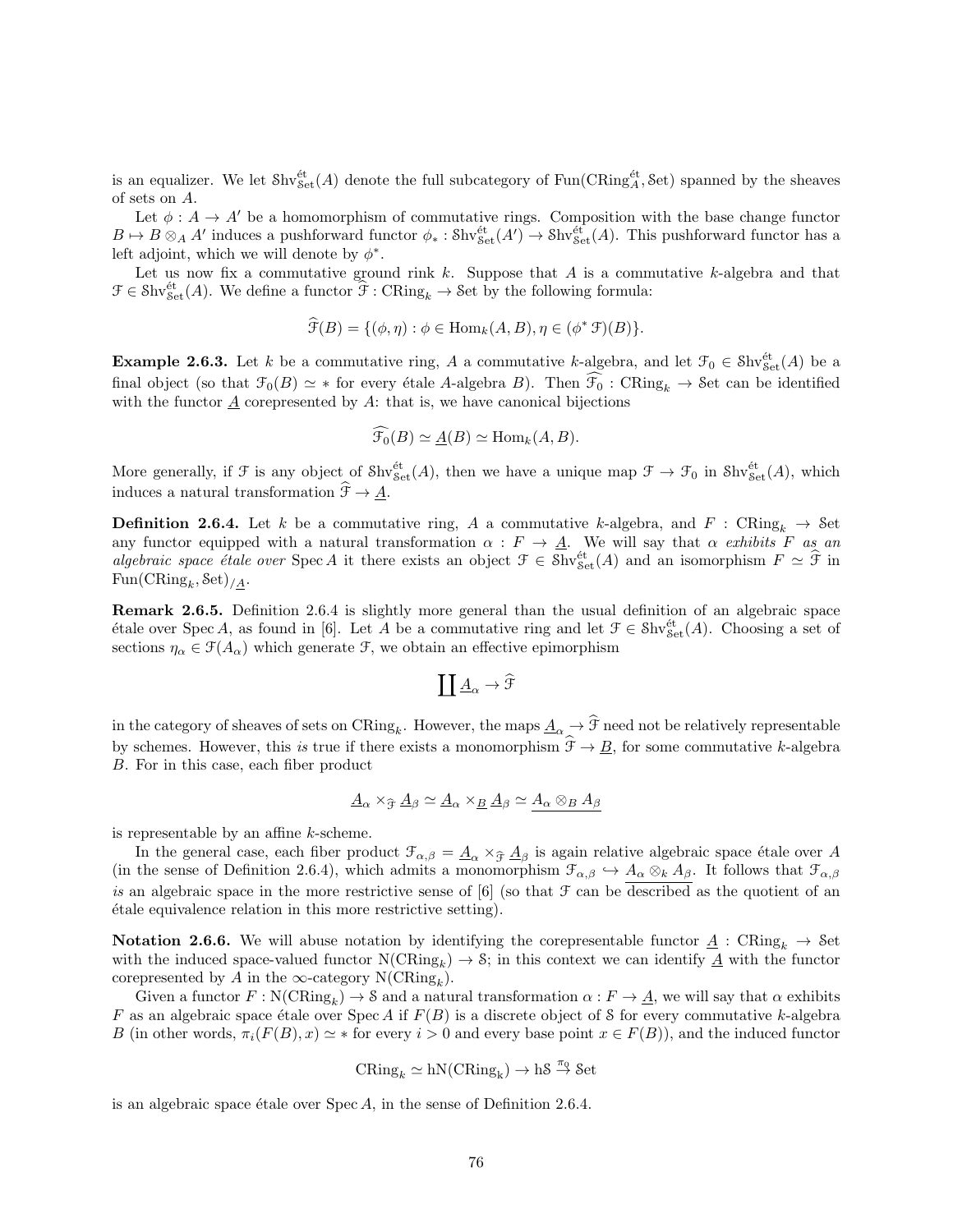**Definition 2.6.7.** Let k be a commutative ring. The *étale topology* on  $N(CRing_k^{op})$  is defined as follows: **Definition 2.0.1.** Let  $k$  be a commutative ring. The *etate topology* on  $N(\text{Cring}_k^p)$  is defined as follows.<br>given a commutative k-algebra A and a sieve  $\mathcal{C}^0 \subseteq N(\text{CRing}_k^{\rho_p})/A$ , we will say that  $\mathcal{C}^0$  is *cove* a finite collection of étale morphisms  $\{A \to A_i\}_{1 \leq i \leq n}$  such that the map  $A \to \prod_{1 \leq i \leq n} A_i$  is faithfully flat.

**Remark 2.6.8.** We let  $\text{Shv}(\text{CRing}_{k}^{op})$  denote the full subcategory of  $\text{Fun}(\text{N}(\text{CRing}_{k}^{op}), \mathcal{S})$  spanned by those functors which are sheaves with respect to the étale topology of Definition 2.6.7. Though  $\text{Shv}(\text{N}(\text{CRing}_k)^{op})$ is not an  $\infty$ -topos (because  $CRing_k$  is not a small category), it nevertheless behaves like one for practical purposes; for example, there is a good theory of effective epimorphisms in  $\text{Shv}(\text{N}(\text{CRing}_k)^{op})$  (see §2.4).

**Definition 2.6.9.** Let k be a commutative ring. We will say that a natural transformation  $\alpha : F \to F'$  in Fun(N(CRing<sub>k</sub>), S) exhibits F as a relative algebraic space étale over F' if the following condition is satisfied:

- (\*) Let A be a commutative k-algebra and  $\eta \in F'(A)$ , classifying a map  $\underline{A} \to F'$ . Then the induced map  $F \times_{F'} \underline{A} \to \underline{A}$  exhibits  $F \times_{F'} \underline{A}$  as an algebraic space étale over Spec A.
- A Deligne-Mumford stack over k is a functor  $F : N(\text{CRing}_k) \to \mathcal{S}$  satisfying the following conditions:
- (1) The functor F is a sheaf with respect to the etale topology of Definition 2.6.7.
- (2) There exists a small collection of commutative k-algebras  $\{A_{\alpha}\}\$  and points  $\eta_{\alpha} \in F(A_{\alpha})$  with the following properties:
	- (a) For each index  $\alpha$ , the induced map  $\underline{A}_{\alpha} \to F$  is a relative algebraic space étale over F.
	- (b) The induced map

$$
\coprod_\alpha \underline{A_\alpha} \to F
$$

is an effective epimorphism in  $\text{Shv}(\text{N}(\text{CRing}_k)^{op}).$ 

Remark 2.6.10. Let us compare Definition 2.6.9 with the usual definitions of Deligne-Mumford stack, as found (for example) in [8]. To begin, we consider here functors F which take values in the  $\infty$ -category S of spaces. However, this results in no additional generality: we have required the existence of an effective epimorphism

$$
\phi:\coprod_{\alpha}\underline{A}_{\alpha}\to F
$$

where the domain  $\coprod_{\alpha}\underline{A}_{\alpha}$  is discrete and the fibers of  $\phi$  are discrete. Consequently, F is a 1-truncated object of  $\text{Shv}(\text{N}(\text{CRing}_k)^{op})$ , and therefore takes values in the  $\infty$ -category  $\tau_{\leq 1}$  S of 1-truncated spaces, which is equivalent to the 2-category of small groupoids.

The other principal difference in our definition is that we allow more freedom in our definition of an algebraic space (see Remark 2.6.5).

Remark 2.6.11. Consider a pullback diagram



in Shv( $N(\text{CRing}_k)^{op}$ ). If  $\alpha$  exhibits F as a relative algebraic space étale over F', then  $\alpha_0$  exhibits  $F_0$  as a relative algebraic space étale over  $F$ .

We now reformulate the theory of Deligne-Mumford stacks using our language of geometries.

**Definition 2.6.12.** Let k be a commutative ring. We define a geometry  $\mathcal{G}_{\text{\'et}}(k)$  as follows: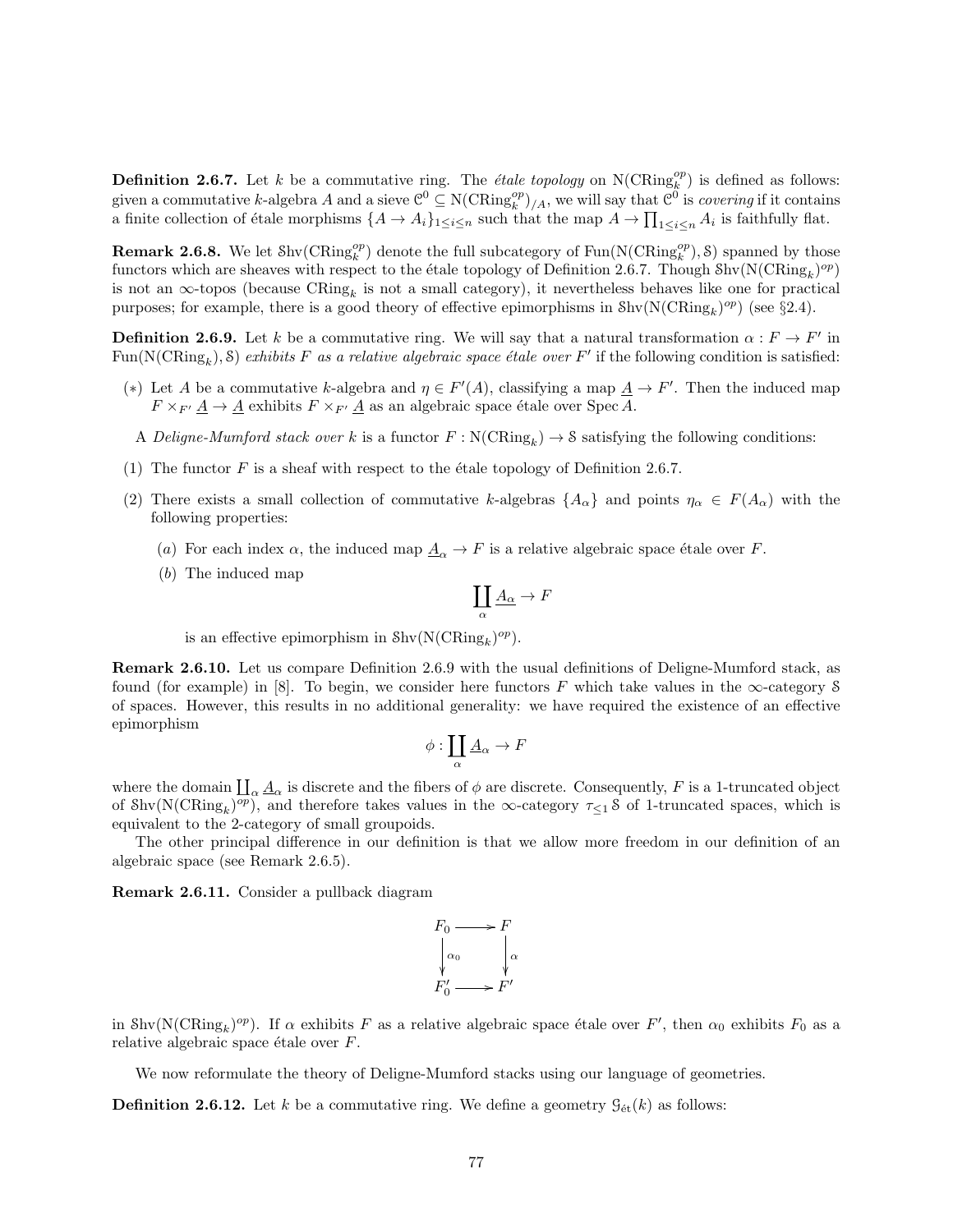- (1) The underlying  $\infty$ -category is  $\mathcal{G}_{\text{\'et}}(k) = \text{N}(CRing_k^{\text{fin}})^{op}$ , the (nerve of the) category of affine k-schemes of finite presentation.
- (2) A morphism f in  $\mathcal{G}_{\text{\'et}}(k)$  is admissible if and only if the corresponding morphism  $A \to B$  is an étale map of commutative k-algebras.
- (3) The Grothendieck topology on  $\mathcal{G}_{\text{\'et}}(k)$  is the (restriction of the) étale topology described in Definition 2.6.7.

**Remark 2.6.13.** As in Remark 2.5.6, we have a canonical equivalence  $\text{Ind}(\mathcal{G}_{\text{\'et}}(k)^{op}) \simeq \text{N}(\text{CRing}_k)$ .

**Remark 2.6.14.** Let 0 be a left exact functor from  $\mathcal{G}_{\text{\'et}}(k) \simeq \mathcal{G}(k)$  to 8, corresponding to a commutative k-algebra A. Then O defines a  $\mathcal{G}_{\text{\'et}}(k)$ -structure on S if and only if the following condition is satisfied:

(\*) For every commutative k-algebra B of finite presentation, and every finite collection of étale morphisms  ${B \to B_{\alpha}}$  which induce a faithfully flat map  $B \to \prod_{\alpha} B_{\alpha}$ , the induced map

$$
\coprod \mathfrak O(B_\alpha) \to \mathfrak O(B)
$$

is an effective epimorphism. In other words, every map of commutative k-algebras  $B \to A$  factors through some  $B_{\alpha}$ .

This definition is equivalent to the requirement that A be a strictly Henselian local ring.

More generally, let X be an  $\infty$ -topos with enough points. Then a  $\mathcal{G}_{\text{\'et}}(k)$ -structure on X can be identified with a commutative k-algebra A in the underlying topos  $h(\tau<sub>0</sub> \mathcal{X})$  such that, for every point x of X, the stalk  $\mathcal{A}_x$  is strictly Henselian (see Remark 1.2.9). We may therefore refer informally to  $\mathcal{G}_{\text{\'et}}(k)$ -structures on X as strictly Henselian sheaves of k-algebras on X.

**Lemma 2.6.15.** Let X be an  $\infty$ -topos and G a geometry. Suppose that O and O' are G-structures on X, and  $\theta: \mathcal{O} \to \mathcal{O}'$  is a natural transformation with the following property:

(\*) For every admissible morphism  $f: U \to X$  in  $\mathcal{G}$ , the induced map  $\phi_f: \mathcal{O}(U) \to \mathcal{O}'(U) \times_{\mathcal{O}'(X)} \mathcal{O}(X)$  is an effective epimorphism.

Then for every admissible morphism  $f: U \to X$ , the map  $\phi_f$  is  $\infty$ -connective. In particular, if  $\Theta$  and  $\Theta'$ take values in  $\mathfrak{X}^{\wedge}$ , then  $\theta$  is a local morphism of G-structures.

*Proof.* We prove by induction on n that if f is admissible, then  $\phi_f$  is n-connective. The case  $n = 0$ follows from (\*). For the inductive step, it will suffice to show that if  $n > 0$ , then the diagonal map  $\delta: \mathcal{O}(U) \to \mathcal{O}(U) \times_{\mathcal{O}'(U) \times_{\mathcal{O}'(X)} \mathcal{O}(X)} \mathcal{O}(U)$  is  $(n-1)$ -connective. This follows from the inductive hypothesis, since  $\delta$  is equivalent to  $\phi_{f'}$  where f' denotes the diagonal map  $U \to U \times_X U$ .  $\Box$ 

**Proposition 2.6.16.** Let X be an  $\infty$ -topos, and suppose we are given a pair of  $\mathcal{G}_{\acute{e}t}(k)$ -structures  $\mathcal{O}, \mathcal{O}'$ :  $\mathcal{G}_{et}(k) \to \mathfrak{X}$ , so that  $\mathfrak O$  and  $\mathfrak O'$  are strictly Henselian sheaves of k-algebras on  $\mathfrak X$ . Let  $f : \mathfrak O \to \mathfrak O'$  be an arbitrary natural transformation. Then f is a local transformation of  $\mathcal{G}_{\acute{e}t}(k)$ -structures if and only if f is a local transformation of  $\mathcal{G}_{Zar}(k)$ -structures.

*Proof.* The "only if" direction is obvious. Conversely, assume that f is a local transformation of  $\mathcal{G}_{\mathrm{Zar}}(k)$ structures. Since 0 and 0' take values in discrete objects of  $\mathfrak{X}$ , it will suffice to show that f satisfies the criterion of Lemma 2.6.15: that is, we must show that if  $A \to B$  is an étale map of finitely presented kalgebras, then the induced map  $\phi : \mathcal{O}(B) \to \mathcal{O}(A) \times_{\mathcal{O}'(A)} \mathcal{O}'(B)$  is an equivalence. Let  $u : {}^Z \text{Spec}(B) \to$  ${}^{Z}Spec(A)$  be the associated map of Zariski spectra. Then the image of u is a quasi-compact open subset U of <sup>Z</sup>Spec(*A*). Write  $U = \bigcup_{1 \leq i \leq n} {}^{Z}$ Spec  $A[\frac{1}{a_i}]$  for some elements  $a_1, \ldots, a_n$ . Since U contains the image of <sup>Z</sup>Spec B, the elements  $f(a_i)$  generate the unit ideal in B, so that the collection of maps  $\{B \to B[\frac{1}{f(a_i)}]\}$  is an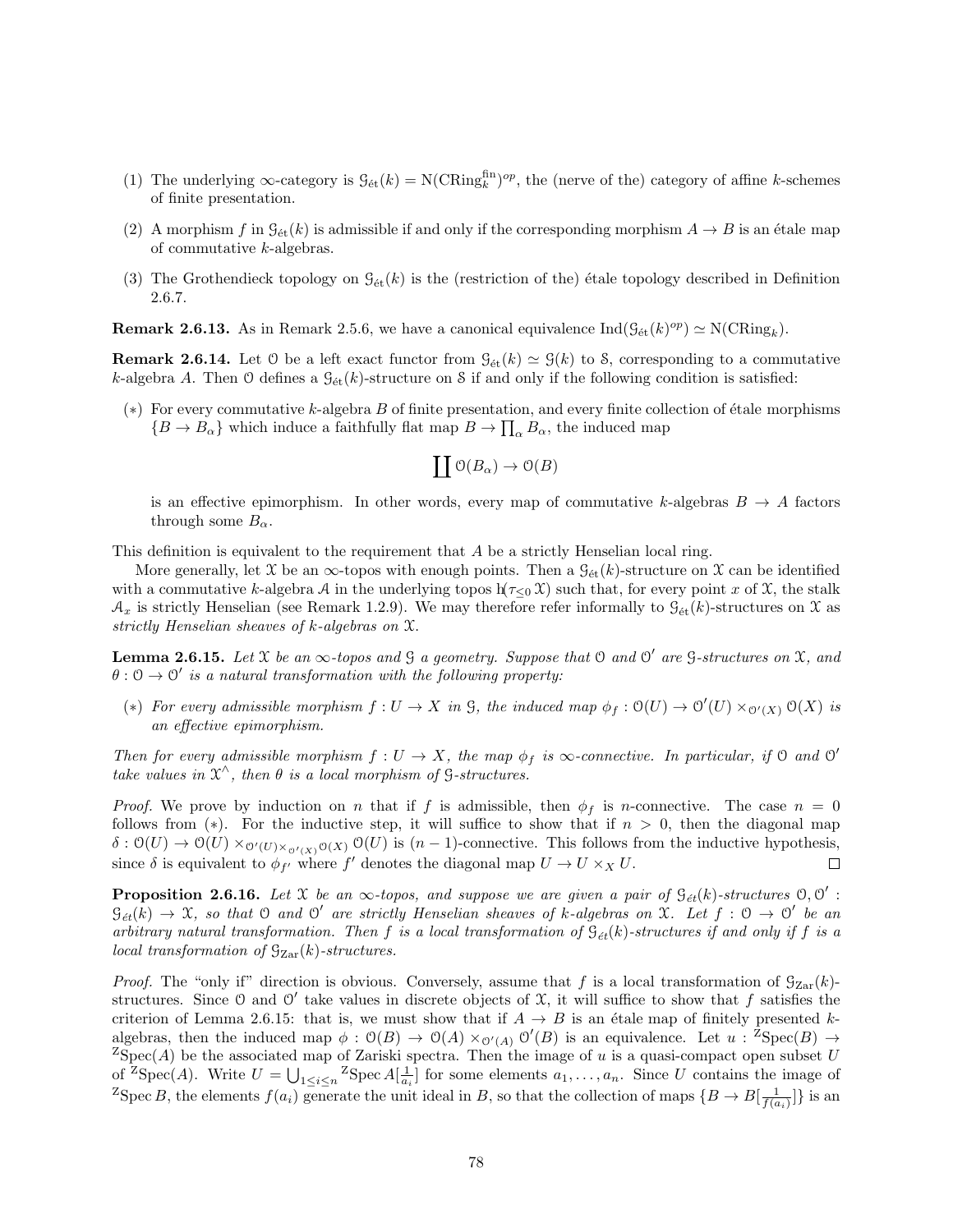admissible covering. Since  $\mathcal{O}'$  is local with respect to the Zariski topology, the map  $\prod_i \mathcal{O}'(B[\frac{1}{f(a_i)}]) \to \mathcal{O}'(B)$ is an effective epimorphism. It will therefore suffice to show that each of the induced maps

$$
\phi_i : \mathcal{O}(B) \times_{\mathcal{O}'(B)} \mathcal{O}'(B[\frac{1}{f(a_i)}]) \to \mathcal{O}(A) \times_{\mathcal{O}'(A)} \mathcal{O}'(B[\frac{1}{f(a_i)}])
$$

is an equivalence. Consider the composite map

$$
\mathcal{O}(B[\frac{1}{f(a_i)}]) \to \mathcal{O}(B) \times_{\mathcal{O}'(B)} \mathcal{O}'(B[\frac{1}{f(a_i)}]) \xrightarrow{\phi_i} \mathcal{O}(A) \times_{\mathcal{O}'(A)} \mathcal{O}'([B[\frac{1}{f(a_i)}]).
$$

Since f is local as a transformation of  $\mathcal{G}_{Zar}(k)$  structures, the first map in this diagram is an equivalence; it will therefore suffice to show that the composite map is an equivalence. The composition admits a factorization

$$
\mathcal{O}(B[\frac{1}{f(a_i)}])\stackrel{\phi'_i}{\rightarrow}\mathcal{O}(A[\frac{1}{a_i}])\times_{\mathcal{O}'(A[\frac{1}{a_i}])}\mathcal{O}'(B[\frac{1}{f(a_i)}])\rightarrow \mathcal{O}(A)\times_{\mathcal{O}'(A)}\mathcal{O}'([B[\frac{1}{f(a_i)}]).
$$

Invoking again our assumption that f is local as a transformation of  $\mathcal{G}_{\mathrm{Zar}}(k)$ -structures, we see that the second map is an equivalence; it will therefore suffice to show that  $\phi_i'$  is an equivalence. Replacing A by  $A[\frac{1}{a_i}]$  and B by  $B[\frac{1}{f(a_i)}]$ , we are reduced to proving that  $\phi$  is an equivalence in the special case where the map  $u: {}^{Z}Spec(B) \to {}^{Z}Spec(A)$  is surjective. Thus B is faithfully flat over A, so the map  $\mathcal{O}(B) \to \mathcal{O}(A)$  is an effective epimorphism. It will therefore suffice to show that the pullback map

 $\psi : \mathcal{O}(B) \times_{\mathcal{O}(A)} \mathcal{O}(B) \to \mathcal{O}(B) \times_{\mathcal{O}(A)} (\mathcal{O}(A) \times_{\mathcal{O}'(A)} \mathcal{O}'(B)) \simeq \mathcal{O}(B) \times_{\mathcal{O}'(B)} (\mathcal{O}'(B) \times_{\mathcal{O}'(A)} \mathcal{O}'(B))$ 

is an equivalence. Using the assumption that 0 and 0' commute with étale pullback, we can identify  $\phi$  with the map

$$
\mathcal{O}(B \otimes_A B) \to \mathcal{O}(B) \times_{\mathcal{O}'(B)} \mathcal{O}'(B \otimes_A B).
$$

Since the map f is étale, we have  $B \simeq (B \otimes_A B)[\frac{1}{e}]$  for some idempotent element  $e \in B \otimes_A B$ , so that  $\psi$  is an equivalence by virtue of our assumption that f is a local transformation of  $\mathcal{G}_{Zar}(k)$ -structures.  $\Box$ 

**Remark 2.6.17.** We can identify the  $\infty$ -category  $\text{Pro}(\mathcal{G}_{\text{\'et}}(k))$  with (the nerve of) the category  $\text{CRing}_{k}^{op}$  of affine k-schemes. Under this identification, a morphism  $A \to B$  in  $\text{CRing}_k$  is admissible (in the sense of Notation 2.2.2) if and only if it is ´etale in the usual sense (this follows from the observation that every étale homomorphism of  $k$ -algebras is the pushout of an étale homomorphism between finitely presented k-algebras; for a stronger version of this assertion we refer the reader to Proposition 4.3.9), and the Grothendieck topology on  $\text{Pro}(\mathcal{G}_{\text{\'et}}(k))$  reduces to the étale topology of Notation 2.6.2.

**Theorem 2.6.18.** Let k be a commutative ring, and let  $F : N(\text{CRing}_k) \to \mathcal{S}$  be a functor. The following conditions are equivalent:

- (1) The functor F is a Deligne-Mumford stack over k (in the sense of Definition 2.6.9).
- (2) The functor F is representable by a  $\mathcal{G}_{\acute{e}t}(k)$ -scheme  $(\mathfrak{X}, \mathcal{O}_{\mathfrak{X}})$  such that  $\mathfrak{X}$  is 1-localic.

The proof will require a number of preliminaries.

**Lemma 2.6.19.** Let G be an n-truncated geometry, X an n-localic  $\infty$ -topos, and  $\mathcal{O}_X : \mathcal{G} \to \mathcal{X}$  a G-structure on X. Then  $(\mathfrak{X}, \mathcal{O}_{\mathfrak{X}})$  is an n-truncated object of  ${}^{\mathsf{L}} \mathfrak{Top}(\mathfrak{G})^{\mathit{op}}$ .

*Proof.* Let  $(\mathcal{Y}, \mathcal{O}_{\mathcal{Y}})$  be any object of <sup>L</sup>Top(G)<sup>op</sup>. We have a canonical map

$$
\phi: \mathrm{Map}_{{}^{\mathsf{L}}\mathcal{T}_{\mathrm{op}}(\mathcal{G})^{op}}((\mathcal{Y}, \mathcal{O}_{\mathcal{Y}}), (\mathcal{X}, \mathcal{O}_{\mathcal{X}})) \to \mathrm{Map}_{{}^{\mathsf{L}}\mathcal{T}_{\mathrm{op}}^{op}}(\mathcal{Y}, \mathcal{X}).
$$

Since  $\mathfrak X$  is *n*-localic, we can identify the right side with the space of geometric morphisms of *n*-topoi from  $\tau_{\leq n}$  y to  $\tau_{\leq n}$  X, which is *n*-truncated. It will therefore suffice to show that the homotopy fibers of  $\phi$  are *n*truncated. But the homotopy fiber of  $\phi$  over a point  $f_* : \mathcal{Y} \to \mathcal{X}$  can be identified with  $\text{Map}_{\text{Str}_{\mathcal{G}}(\mathcal{Y})}(f^* \mathcal{O}_{\mathcal{X}}, \mathcal{O}_{\mathcal{Y}})$ , which is *n*-truncated since the geometry  $\mathcal{G}$  is *n*-truncated.  $\Box$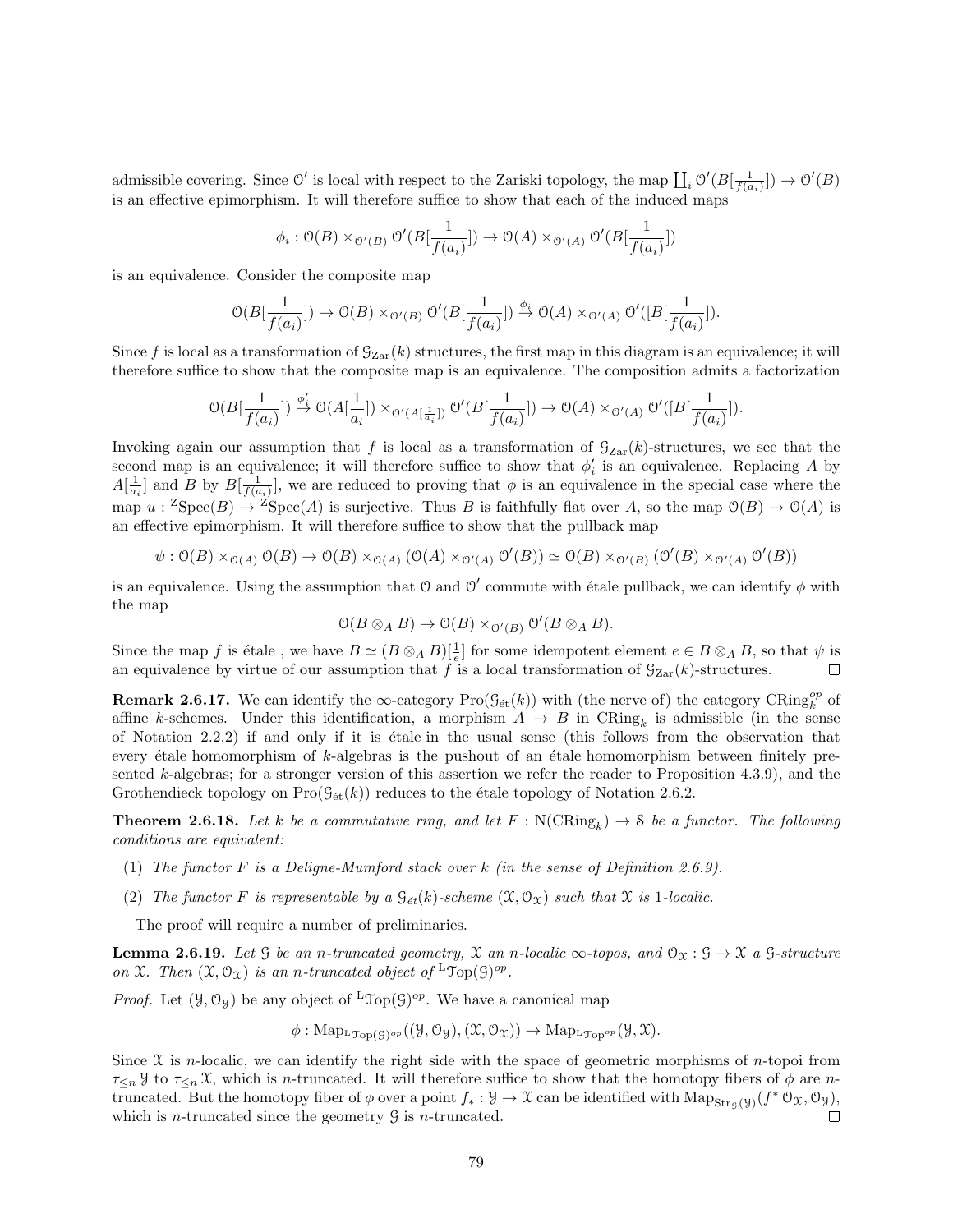**Lemma 2.6.20.** Let  $\alpha : F' \to F$  be a morphism in  $\text{Shv}(\text{N}(\text{CRing}_k)^{op})$ , and suppose that F is representable by a  $\mathcal{G}_{\acute{e}t}(k)$ -scheme  $(\mathfrak{X}, \mathcal{O}_{\mathfrak{X}})$ . The following conditions are equivalent:

- (1) The map  $\alpha$  exhibits F' as a relative algebraic space étale over F.
- (2) The functor F' is representable by a  $\mathcal{G}_{\acute{e}t}(k)$ -scheme  $(\mathcal{Y}, \mathcal{O}_{\mathcal{Y}})$ , and  $\alpha$  induces an equivalence  $(\mathcal{Y}, \mathcal{O}_{\mathcal{Y}}) \simeq$  $(\mathfrak{X}_{U}, \mathfrak{O}_{\Upsilon}|U)$  for some discrete object  $U \in \mathfrak{X}$ .

*Proof.* We first show that  $(1) \Rightarrow (2)$ . The problem is local on  $\mathcal{X}$ , so we may assume without loss of generality that  $(\mathfrak{X}, \mathcal{O}_{\mathfrak{X}}) \simeq$  **Spec**<sup>9</sup><sup>et</sup> A is affine. In this case, condition (1) implies that  $F' \simeq \hat{\mathfrak{F}}$ , where  $\mathfrak{F}$  is an étale sheaf (of sets) on CRing<sup>*t*</sup><sub>1</sub>. Unwinding the definitions (see Remark 2 U of the ∞-topos Shv $(Pro(g_{\acute{e}t}(k))_{/A}^{ad})$ . Theorem 2.2.12 allows us to identify this ∞-topos X, and Remark 2.3.4 implies that the  $\mathcal{G}_{\text{\'et}}(k)$ -scheme  $(\mathcal{X}_{/U}, \mathcal{O}_{\mathcal{X}} | U)$  represents the functor  $F'$ .

The reverse implication is proven using exactly the same argument. Now suppose that (2) is satisfied. We wish to show that  $F'$  is a relative algebraic space étale over F. Using Remark 2.3.20, we can reduce to the case where F is representable by the affine scheme  $\text{Spec}^{\mathcal{G}_{\text{\'et}}(k)} A$ , for some commutative k-algebra A. Using Theorem 2.2.12 and Remark 2.6.17, we can identify the discrete object  $U \in \mathcal{X}$  with a sheaf of sets  $\mathcal{F}$ on CRing<sup> $\text{\'et}_{A}$ </sup>. Remark 2.3.4 now furnishes an equivalence  $F' \simeq \hat{\mathcal{F}}$ .  $\Box$ 

Corollary 2.6.21. Suppose given a commutative diagram



in Shv( $N(\text{CRing}_k)^{op}$ ), where  $\beta$  exhibits  $F'$  as a relative algebraic space étale over  $F''$ . Then  $\alpha$  exhibits  $F$  as a relative algebraic space étale over F' if and only if  $\gamma$  exhibits F as a relative algebraic space étale over F''.

*Proof.* First we prove the "only if" direction. We wish to show that  $\gamma$  exhibits F as a relative algebraic space étale over F''. Without loss of generality, we may suppose that F'' is representable by an affine  $\mathcal{G}_{\text{\'et}}(k)$ -scheme **Spec**<sup>G<sub>ét</sub></sup> $(k)A = (\mathfrak{X}, \mathfrak{O}_{\mathfrak{X}})$ . Applying Lemma 2.6.20 to the morphism  $\beta$ , we conclude that F' is representable by  $(\mathfrak{X}_{/U}, \mathfrak{O}_{\mathfrak{X}} | U)$  for some discrete object  $U \in \mathfrak{X}$ . Applying Lemma 2.6.20 again, we conclude that F is representable by  $(\mathcal{X}_{V}, \mathcal{O}_{\mathcal{X}} | V)$  for some discrete object  $V \in \mathcal{X}_{U}$ . Since U is discrete, we conclude that V is discrete when viewed as an object of  $\mathfrak{X}$ , so the desired result follows from Lemma 2.6.20.

Let us now prove the "if" direction. We must show that for every pullback diagram



the map  $\alpha_0$  exhibits  $F_0$  as a relative algebraic space étale over A. Pulling back by the composite map  $\underline{A} \to F' \to F''$ , we may assume without loss of generality that  $F''$  is representable by the affine  $\mathcal{G}_{\text{\'{e}t}}(k)$ scheme  $Spec^{G_{\text{\'et}}(k)} A = (\mathfrak{X}, \mathcal{O}_{\mathfrak{X}})$ . Applying Lemma 2.6.20, we conclude that F and F' are representable by  $(\mathcal{X}_{U}, \mathcal{O}_{\mathcal{X}} | U)$  and  $(\mathcal{X}_{V}, \mathcal{O}_{\mathcal{X}} | V)$ , respectively, for some pair of discrete objects  $U, V \in \mathcal{X}$ . Using Remark 2.3.4, we can identify  $\alpha$  with the map induced by a morphism  $f: U \to V$  in X. Since U and V are discrete, the map f exhibits U as a discrete object in  $\mathcal{X}_{V}$ . Applying Lemma 2.6.20, we deduce that  $\alpha$  exhibits F as a relative algebraic space étale over  $F'$ , as desired.  $\Box$ 

*Proof of Theorem 2.6.18.* We first prove that  $(1) \Rightarrow (2)$ . If  $(1)$  is satisfied, then there exists a collection of commutative k-algebras  $A_{\alpha}$  and étale maps  $\underline{A}_{\alpha} \to F$  such that, if  $F_0$  denotes the coproduct of the family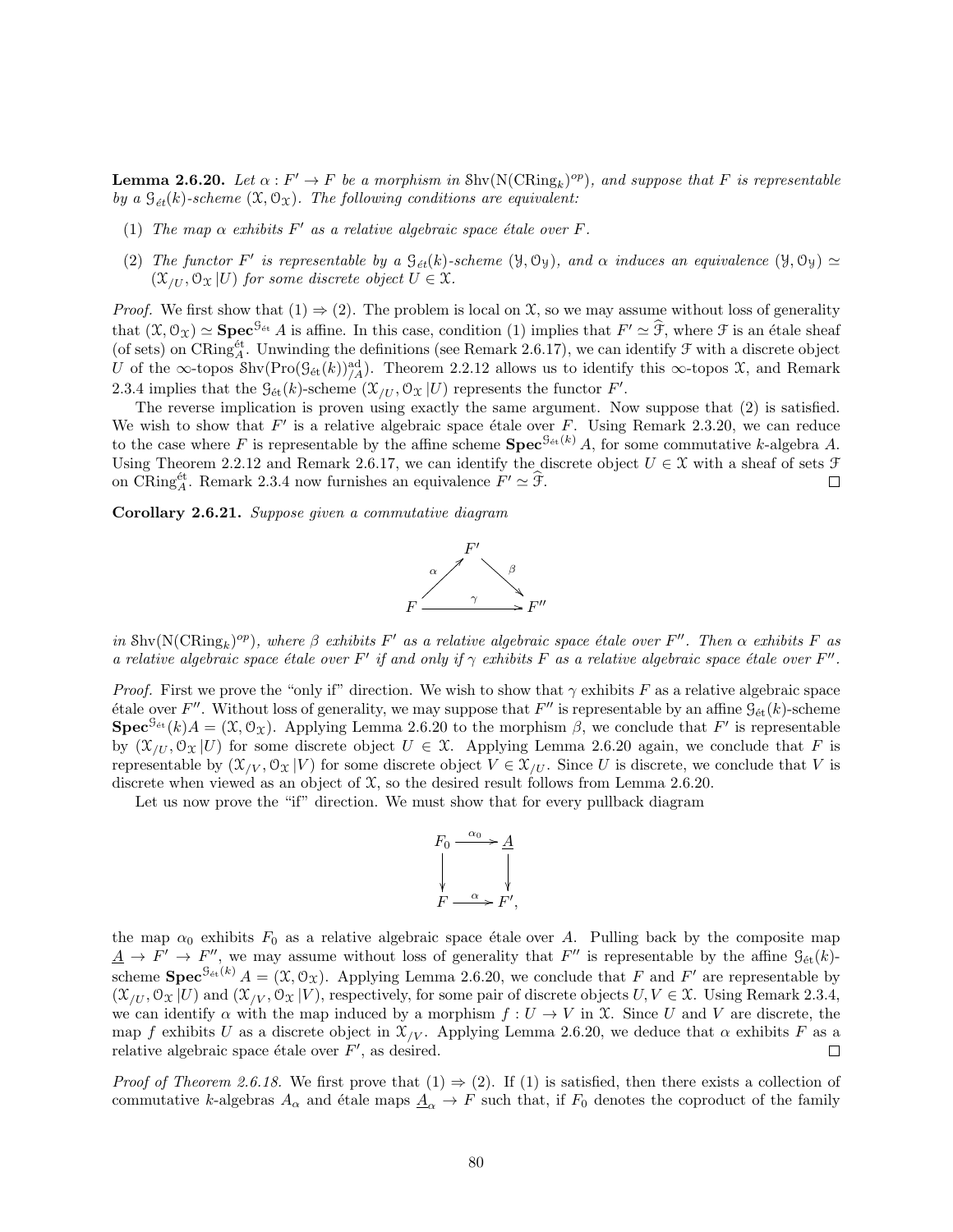$\underline{A}_{\alpha}$  in Shv(N(CRing<sub>k</sub>)<sup>op</sup>), then the induced map  $f: F_0 \to F$  is an effective epimorphism. Note that  $F_0$  is representable by the affine  $\mathcal{G}_{\mathrm{Zar}}(k)$ -scheme  $\prod_{\alpha} \mathbf{Spec}^{\mathcal{G}_{\mathrm{Zar}}(k)} A_{\alpha} = (\mathcal{X}_0, \mathcal{O}_{\mathcal{X}_0}).$ 

Let  $F_{\bullet}$  be the simplicial object of  $\text{Shv}(\widehat{\text{N}(\text{CRing}_k)^{op}})$  given by the Cech nerve of f, so that  $F_n \simeq F_0 \times_F$  $\ldots \times_F F_0$ . Applying Remark 2.6.11 repeatedly, we deduce that each of the projection maps  $F_n \to F_0$  exhibits  $F_n$  as a relative algebraic space étale over  $F_0$ . In particular, each  $F_n$  is representable by a  $\mathcal{G}_{\text{\'et}}(k)$ -scheme which is étale over  $(\mathfrak{X}_0, \mathfrak{O}_{\mathfrak{X}_0})$  (Lemma 2.6.20). Applying Theorem 2.4.1, we may assume that  $F_{\bullet}$  is the image of a simplicial object  $(\mathfrak{X}_{\bullet}, \mathcal{O}_{\mathfrak{X}_{\bullet}})$  in the  $\infty$ -category  $\text{Sch}(\mathcal{G}_{\text{\'et}}(k))$  of  $\mathcal{G}_{\text{\'et}}(k)$ -schemes.

Our next goal is to prove that the simplicial object  $(\mathfrak{X}_{\bullet}, \mathcal{O}_{\mathfrak{X}_{\bullet}})$  actually takes values in the subcategory  $\text{Sch}(\mathcal{G}_{\text{\'et}}(k))_{\text{\'et}} \subseteq \text{Sch}(\mathcal{G}_{\text{\'et}}(k))$ ; in other words, we claim that for each morphism  $i : [m] \to [n]$  in  $\Delta$ , the induced map  $(\mathfrak{X}_n, \mathfrak{O}_{\mathfrak{X}_n}) \to (\mathfrak{X}_m, \mathfrak{O}_{\mathfrak{X}_m})$  is étale. Choosing a map  $[0] \to [m]$  and applying Proposition 2.3.5 to the resulting diagram



we can reduce to the case where  $m = 0$ , which now follows from Lemma 2.6.20.

Let  $(\mathfrak{X}, \mathcal{O}_{\mathfrak{X}})$  be the geometric realization of the simplicial object  $(\mathfrak{X}_{\bullet}, \mathcal{O}_{\mathfrak{X}_{\bullet}})$  in  $\text{Sch}(\mathcal{G}_{\text{\'et}}(k))$  (which exists by virtue of Proposition 2.3.10). Lemma 2.4.13 implies that  $(\mathfrak{X}, \mathcal{O}_{\mathfrak{X}})$  represents the geometric realization  $|F_{\bullet}| \in Shv(N(CRing_k)^{op}).$  Since  $F_0 \to F$  is an effective epimorphism, we can identify this geometric realization with F. To complete the proof, it will suffice to show that  $(\mathfrak{X}, \mathfrak{O}_{\mathfrak{X}})$  is 1-localic.

Theorem 2.3.13 implies the existence of an equivalence  $(\mathfrak{X}, \mathcal{O}_{\mathfrak{X}}) \simeq (\mathfrak{Y}_{/U}, \mathcal{O}_{\mathfrak{Y}} |U)$ , where  $(\mathfrak{Y}, \mathcal{O}_{\mathfrak{Y}})$  is a 1localic  $\mathcal{G}_{\text{\'et}}(k)$ -scheme and  $U \in \mathcal{Y}$  is 2-connective. To complete the proof, we will show that U is a final object of y. Since U is 2-connective, it will suffice to show that U is 1-truncated. This question is local on y; it will therefore suffice to show that for every étale map  $\phi : \mathbf{Spec}^{\mathcal{G}_{\text{\'et}}(k)} A \to (\mathcal{Y}, \mathcal{O}_{\mathcal{Y}})$ , the pullback  $\phi^*U$  is a final object in the underlying  $\infty$ -topos of  $\text{Spec}^{\mathcal{G}_{\text{\'et}}(k)}$  A. Using Theorem 2.2.12 and Remark 2.6.17, we can identify this  $\infty$ -topos with the  $\infty$ -category of sheaves (of spaces) on the category of étale A-algebras. It will therefore suffice to show that for every étale A-algebra B, the space  $\phi^*(U)(B)$  is 1-truncated. Replacing A by B and invoking Remark 2.3.4, we are reduced to showing that the homotopy fibers of the map

$$
F(A) \to \mathrm{Map}_{\mathrm{Sch}(\mathcal{G}_{\mathrm{\acute{e}t}}(k))}(\mathbf{Spec}^{\mathcal{G}_{\mathrm{\acute{e}t}}(k)} A, (\mathcal{Y}, \mathcal{O}_{\mathcal{Y}}))
$$

are 1-truncated. We now complete the argument by observing that  $F(A)$  is 1-truncated by assumption (1) (see Remark 2.6.10), and the target  $\text{Map}_{\text{Sch}(\mathcal{G}_{\text{\'et}}(k)}(\text{Spec}^{\mathcal{G}_{\text{\'et}}(k)} A,(\mathcal{Y},\mathcal{O}_{\mathcal{Y}}))$  is 1-truncated by Lemma 2.6.19.

We now prove that  $(2) \Rightarrow (1)$ . Assume that F is representable by a 1-localic  $\mathcal{G}_{\text{\'et}}(k)$ -scheme  $(\mathfrak{X}, \mathcal{O}_{\mathfrak{X}})$ . Then there exists a collection of objects  $U_{\alpha} \in \mathcal{X}$  with the following properties:

- (a) The canonical map  $\coprod U_\alpha \to 1_\mathfrak{X}$  is an effective epimorphism in X.
- (b) Each of the  $\mathcal{G}_{\text{\'et}}(k)$ -schemes  $(\mathcal{X}_{/U_{\alpha}}, \mathcal{O}_{\mathcal{X}} | U_{\alpha})$  is affine.

Let  $F_{\alpha} \in \text{Shv}(\text{N}(\text{CRing}_k)^{op})$  be the functor represented by  $(\mathcal{X}_{/U_{\alpha}}, \mathcal{O}_{\mathcal{X}} | U_{\alpha})$ . It follows from (*a*) the the map  $\prod F_{\alpha} \to F$  is an effective epimorphism. It will therefore suffice to show that each  $\prod F_\alpha \to F$  is an effective epimorphism. It will therefore suffice to show that each  $F_\alpha$  is a relative algebraic space étale over F. In view of Lemma 2.6.20, we are reduced to proving that each of the objects  $U_{\alpha}$  is discrete. Using Remark 2.3.4, this translates to the condition that for every commutative  $k$ -algebra  $B$ , the homotopy fibers of the map  $F_{\alpha}(B) \to F(B)$  are discrete. To prove this, it suffices to observe that  $F(B)$  is 1truncated (by Lemma 2.6.19), and  $F_{\alpha}(B)$  is discrete (in fact, if  $F_{\alpha}$  is represented by the affine  $\mathcal{G}_{\text{\'et}}(k)$ -scheme **Spec**<sup>G</sup>  $A_{\alpha}$ , then  $F_{\alpha}(B)$  is homotopy equivalent to the discrete set  $Hom_{CRing_k}(A_{\alpha},B)$ .  $\Box$ 

**Warning 2.6.22.** Fix a commutative ring k. We have an evident transformation of geometries  $\mathcal{G}_{\text{Zar}}(k) \rightarrow$  $\mathcal{G}_{\text{\'et}}(k)$  (which, at the level of the underlying  $\infty$ -categories, is simply given by the identity functor). We therefore have a relative spectrum functor  $\textbf{Spec}^{\mathcal{G}_{\text{\'et}}(k)}_{\mathcal{G}_{\text{zar}}(k)} : \text{Sch}(\mathcal{G}_{\text{Zar}}(k)) \to \text{Sch}(\mathcal{G}_{\text{\'et}}(k)).$  When restricted to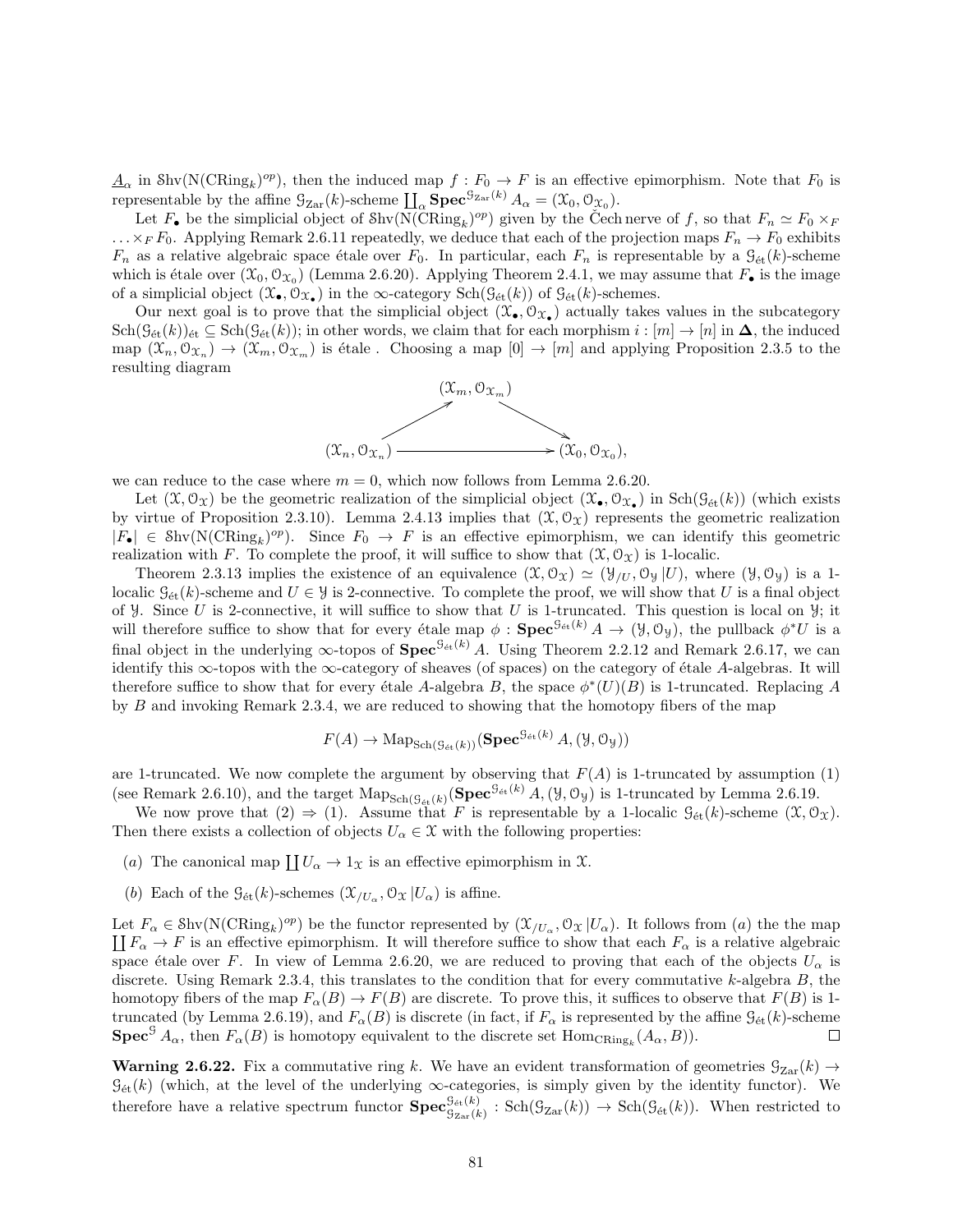0-localic  $\mathcal{G}_{\mathrm{Zar}}(k)$ -schemes, we recover the usual embedding of the category of k-schemes into the 2-category of Deligne-Mumford stacks over k, which is fully faithful. However,  $\mathbf{Spec}_{\mathcal{G}_{\mathrm{Zar}}(k)}^{\mathcal{G}_{\mathrm{\acute{e}t}}(k)}$  is not fully faithful in general, because the cohomology of a scheme with respect to the Zariski topology (with constant coefficients, say) generally does not agree with its cohomology with respect to the étale topology.

Theorem 2.6.18 gives a description of the  $\infty$ -category of 1-localic  $\mathcal{G}_{\text{\'et}}(k)$ -schemes in reasonably classical terms. It is natural to ask what happens if we consider more general  $\mathcal{G}_{\text{\'et}}(k)$ -schemes. The following consequence of Theorem 2.3.13 implies that there is no essential gain in generality:

**Proposition 2.6.23.** Let k be a commutative ring, and let  $(\mathfrak{X}, \mathcal{O}_\mathfrak{X}) \in {}^{\mathbf{L}}\mathcal{T}$ op $(\mathcal{G}_{\acute{e}t}(k))$ . The following conditions are equivalent:

- (1) The pair  $(\mathfrak{X}, \mathcal{O}_{\mathfrak{X}})$  is an  $\mathfrak{G}_{\acute{e}t}(k)$ -scheme.
- (2) There exists a 1-localic  $\mathcal{G}_{\acute{e}t}(k)$ -scheme ( $\mathcal{Y}, \mathcal{O}_{\mathcal{Y}}$ ), a 2-connective object  $U \in \mathcal{Y}$ , and an equivalence

$$
(\mathfrak{X},\mathcal{O}_{\mathfrak{X}})\simeq (\mathfrak{Y}_{/U},\mathcal{O}_{\mathfrak{Y}}|U).
$$

# 3 Smoothness

Let k be a commutative ring, and C an  $\infty$ -category which admits finite limits. Suppose that we wish to define the notion of a *commutative k-algebra* in C. Following the ideas introduced in  $\S1$ , we might proceed as follows. Let  $\mathcal{G}(k)$  be the (nerve of the) *opposite* of the category of finitely presented commutative k-algebras (in other words, the category of affine k-schemes which are locally of finite presentation). Then we can define a commutative k-algebra in C to be a left exact functor from  $\mathcal{G}(k)$  to C. Note that because  $\mathcal{G}(k)$  is the nerve of an ordinary category, any left exact functor from  $\mathcal{G}(k)$  to C automatically factors through the full subcategory  $\tau_{\leq 0}$  C  $\subseteq$  C spanned by the discrete objects (Proposition T.5.5.6.16).

Let  $\mathcal{T}(k) \subseteq \mathcal{G}(k)$  denote the full subcategory spanned by the free k-algebras: that is, k-algebras of the form  $k[x_1, \ldots, x_n]$ . The relationship between  $\mathcal{G}(k)$  and  $\mathcal{T}(k)$  can be summarized as follows:

- (a) The  $\infty$ -category  $\mathcal{T}(k)$  admits finite products.
- (b) The  $\infty$ -category  $\mathcal{G}(k)$  is discrete (that is, equivalent to the nerve of a category) and admits finite limits.
- (c) The inclusion  $\mathcal{T}(k) \subseteq \mathcal{G}(k)$  preserves finite products. Moreover,  $\mathcal{G}(k)$  is universal among discrete  $\infty$ categories which admit finite limits and receive a product-preserving functor from  $\mathcal{T}(k)$  (see §3.4 for a more detailed discussion of this universal property).

It follows from assertion (c) that we can also define a commutative k-algebra in an  $\infty$ -category C to be a product-preserving functor from  $\mathcal T$  into  $\tau_{\leq 0}$  C. Consequently, we can view the category of commutative kalgebras in C as a full subcategory of the larger  $\infty$ -category Fun<sup> $\times$ </sup>(T(k), C) of all product-preserving functors from  $\mathcal{T}(k)$  to C. In the case where C is the  $\infty$ -category of spaces, we can identify Fun<sup> $\times$ </sup>( $\mathcal{T}(k)$ , C) with the  $\infty$ -category underlying the model category of *simplicial commutative k-algebras*. Loosely speaking, we can summarize the situation as follows: the category  $\mathcal{G}(k)$  knows about algebraic geometry (over k), but the category  $\mathcal{T}(k)$  knows about *derived* algebraic geometry.

To pursue this idea further, we first observe that  $\mathcal{G}(k)$  can be viewed as a *geometry*, in the sense of Definition 1.2.5. In fact, it can be viewed as a geometry in several different ways (see  $\S 2.5$  and  $\S 2.6$ ); for definiteness, let us regard  $\mathcal{G}(k)$  as endowed with the étale topology described in §2.6. The subcategory  $\mathcal{T}(k) \subseteq \mathcal{G}(k)$  does not interact well with the geometry structure on  $\mathcal{G}(k)$ . The problem is easy to describe: if we identify  $\mathcal{G}(k)$  with the category of affine k-schemes of finite presentation, then  $\mathcal{T}(k)$  corresponds to the subcategory spanned by the *affine spaces* over  $k$ : that is, finite products of the affine line with itself. The  $\phi$  etale topology on  $\mathcal{T}(k)$  is not very interesting, because there are not many  $\phi$  tale maps between affine spaces. However, there is a natural replacement: the larger subcategory  $\mathcal{T}_{\text{\'et}}(k) \subseteq \mathcal{G}(k)$  spanned by those affine kschemes which are étale over affine spaces (in particular, every object of  $\mathcal{T}_{\text{\'et}}(k)$  is a smooth k-scheme). This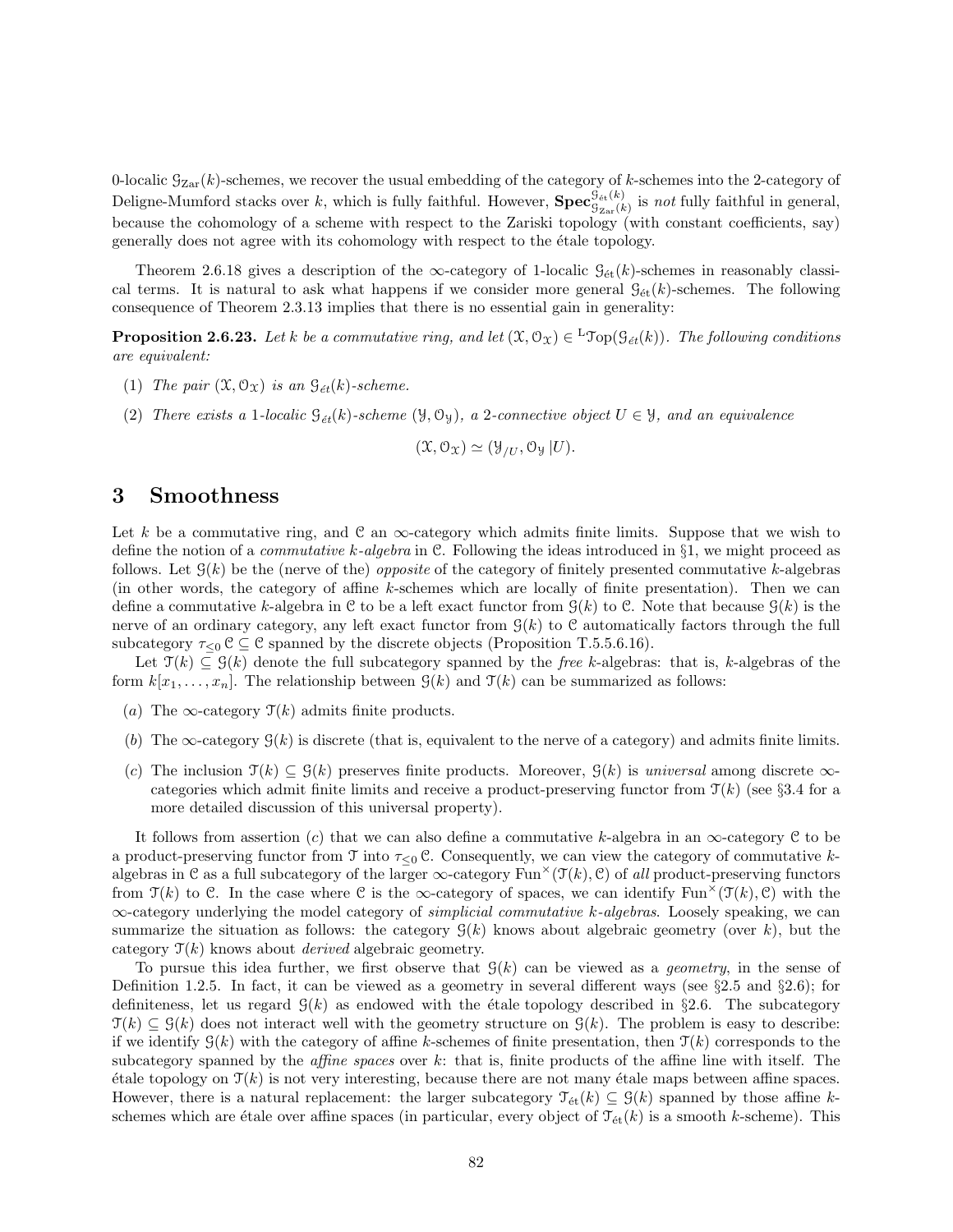subcategory contains  $\mathcal T$  and is not too much larger, by virtue of the fact that every smooth k-scheme can be locally realized as an étale cover of an affine space.

The category  $\mathcal{T}_{\acute{e}t}(k)$  is much like a geometry: it has a robust theory of admissible morphisms (in this case, ´etale maps between k-schemes) and an associated Grothendieck topology. It fails to qualify as a geometry only because  $\mathcal{T}_{\text{\'et}}(k)$  does not admit finite limits. Instead,  $\mathcal{T}_{\text{\'et}}(k)$  is an example of a *pregeometry* (see §3.1) for a precise definition). Moreover, this pregeometry determines the geometry  $\mathcal{G}(k)$ : namely, we will prove an analogue of the universal property asserted in  $(c)$ , which makes reference to the Grothendieck topologies on  $\mathcal{T}_{\text{\'et}}(k)$  and  $\mathcal{G}(k)$  (see Proposition 4.3.15). The situation can be summarized by saying that  $\mathcal{G}(k)$  is a 0-truncated envelope of  $\mathcal{T}_{\text{\'et}}(k)$ : we refer the reader to §3.4 for an explanation of this terminology.

Our objective in this section is to describe a theory of pregeometries which is analogous to the theory of geometries developed in §1. Although this material is not logically necessary for developing the foundations of derived algebraic geometry, it has many uses:

- (1) A single pregeometry  $\mathcal T$  can generate a variety of geometries. For example, the pregeometry  $\mathcal T_{\text{\'et}}$ described above can give rise to either classical algebraic geometry or derived algebraic geometry, depending on what discreteness conditions we impose.
- (2) Often it is easier to describe a pregeometry T than it is to describe the associated geometry G. For example, in the complex analytic setting, it is easier to describe the class of complex analytic manifolds than the class of complex analytic spaces (see §4).
- (3) If G is a geometry associated to a pregeometry T, then we can introduce an associated theory of *smooth* morphisms between G-schemes, which specializes to the usual notion of smoothness when we take  $\mathfrak{T} = \mathfrak{T}_{\mathrm{\acute{e}t}}.$

We now outline the contents of this section. We will begin in §3.1 by introducing the definition of a pregeometry. Given a pregeometry T and an  $\infty$ -topos X, we will define an  $\infty$ -category  $\text{Str}_{\mathcal{T}}(\mathcal{X})$  of Tstructures on X. In §3.2, we will discuss the functoriality of  $\text{Str}_{\mathcal{T}}(\mathcal{X})$  in T, and describe situations in which two pregeometries  $\mathcal T$  and  $\mathcal T'$  give rise to the same notion of "structure". In §3.5, we will describe some examples of T-structures, which are obtained by mirroring the constructions of §2.2.

Every pregeometry T admits a *geometric envelope*  $\mathcal G$ : a geometry with the property that for every  $\infty$ topos X, there is a canonical equivalence  $\text{Str}_{\mathcal{G}}(\mathcal{X}) \simeq \text{Str}_{\mathcal{T}}(\mathcal{X})$ . We will provide a construction of G in §3.4. Consequently, we can view the theory of pregeometries presented here as a less general version of our previous theory of geometries. However, the ∞-category  $\text{Str}_{G}(\mathcal{X})$  has special features in the case where the geometry G arises as the envelope of a pregeometry: for example,  $\text{Str}_G(\mathcal{X})$  admits sifted colimits. We will establish this and other properties in §3.3.

### 3.1 Pregeometries

**Definition 3.1.1.** A pregeometry is an  $\infty$ -category T equipped with an admissibility structure (see Definition 1.2.1) such that  $\mathcal T$  admits finite products.

Remark 3.1.2. In the situation of Definition 3.1.1, we will generally abuse terminology by identifying a pregeometry with its underlying  $\infty$ -category T; we implicitly understand that a Grothendieck topology on T and a class of admissible morphisms has been specified as well.

Example 3.1.3. Let  $\mathcal T$  be any  $\infty$ -category which admits finite products. Then we can regard  $\mathcal T$  as a pregeometry as follows:

- The Grothendieck topology on T is discrete: that is, a sieve  $\mathcal{T}_{/X}^0 \subseteq \mathcal{T}_{/X}$  is covering if and only if it contains the whole of  $\mathfrak{T}_{/X}$ .
- A morphism in T is admissible if and only if it is an equivalence in T.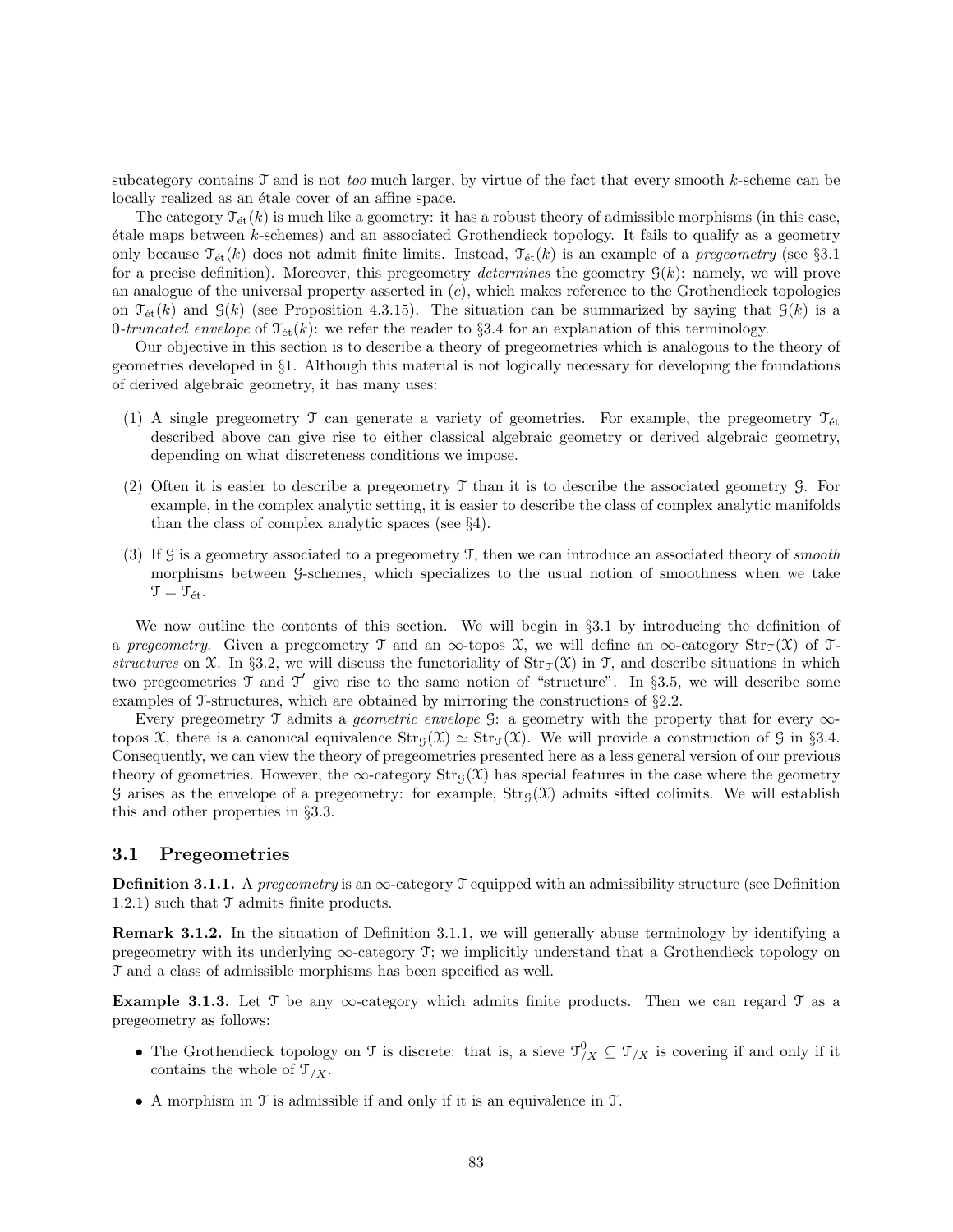We will refer to a pregeometry as *discrete* if it arises via this construction.

**Definition 3.1.4.** Let T be a pregeometry, and let X be an  $\infty$ -topos. A T-structure on X is a functor  $\mathcal{O}: \mathcal{T} \to \mathcal{X}$  with the following properties:

- (1) The functor O preserves finite products.
- (2) Suppose given a pullback diagram



in  $\mathfrak{I}$ , where  $f$  is admissible. Then the induced diagram



is a pullback square in  $\mathfrak{X}$ .

(3) Let  $\{U_{\alpha} \to X\}$  be a collection of admissible morphisms in T which generate a covering sieve on X. Then the induced map

$$
\coprod_{\alpha} \mathcal{O}(U_{\alpha}) \to \mathcal{O}(X)
$$

is an effective epimorphism in  $\mathfrak{X}$ .

Given a pair of T-structures  $\mathcal O$  and  $\mathcal O'$ , a morphism of T-structures  $\alpha : \mathcal O \to \mathcal O'$  is *local* if the following condition is satisfied: for every admissible morphism  $U \to X$  in T, the resulting diagram

$$
\begin{array}{ccc}\n\mathfrak{O}(U) & \longrightarrow & \mathfrak{O}'(U) \\
\downarrow & & \downarrow \\
\mathfrak{O}(X) & \longrightarrow & \mathfrak{O}'(X)\n\end{array}
$$

is a pullback square in  $\mathfrak{X}$ .

We let  $Str_{\mathcal{T}}(\mathfrak{X})$  denote the full subcategory of  $Fun(\mathfrak{T}, \mathfrak{X})$  spanned by the T-structures on  $\mathfrak{X}$ , and  $Str_{\mathcal{T}}^{loc}(\mathfrak{X})$ the subcategory of  $\text{Str}_{\mathcal{T}}(\mathcal{X})$  spanned by the local morphisms of T-structures.

**Warning 3.1.5.** Let T be a pregeometry. If T admits finite limits, then we can also regard T as a geometry. However, the notion of T-structure introduced in Definition 3.1.4 does not agree with Definition 1.2.8. To avoid confusion, we will always use the symbol  $\mathfrak I$  to denote a pregeometry, so that  $\mathrm{Str}_{\mathfrak I}(\mathfrak X)$  and  $\mathrm{Str}_{\mathfrak I}^{\mathrm{loc}}(\mathfrak X)$  are defined via Definition 3.1.4 regardless of whether or not T is also a geometry.

Example 3.1.6. Let  $\mathcal T$  be an  $\infty$ -category which admits finite products, regarded as a discrete geometry. Then  $Str_{\mathcal{T}}(\mathcal{S})$  can be identified with the  $\infty$ -category  $\mathcal{P}_{\Sigma}(\mathcal{T}^{op})$  defined in §T.5.5.8. Let  $\mathcal{C} \subseteq \mathcal{P}_{\Sigma}(\mathcal{T}^{op})$  denote the smallest full subcategory of  $\mathcal{P}_{\Sigma}(\mathcal{T}^{op})$  which contains the image of the Yoneda embedding  $j: \mathcal{T}^{op} \to \mathcal{P}_{\Sigma}(\mathcal{T}^{op})$ and is stable under finite colimits. Then, for every  $\infty$ -category X which admits small colimits, the functor

$$
Fun(\mathcal{C}^{op}, \mathfrak{X}) \to Fun(\mathfrak{T}, \mathfrak{X})
$$

given by composition with j induces an equivalence from Fun<sup>lex</sup>( $\mathcal{C}^{op}, \mathfrak{X}$ ) to the full subcategory of Fun( $\mathfrak{I}, \mathfrak{X}$ ) spanned by those functor which preserve finite products. In the case where  $\mathfrak X$  is an  $\infty$ -topos, we obtain equivalences

$$
Str_{\mathfrak{I}}(\mathfrak{X}) \leftarrow Fun^{lex}(\mathcal{C}^{op}, \mathfrak{X}) \simeq Shv_{\mathcal{P}_{\Sigma}(\mathfrak{I}^{op})}(\mathfrak{X}).
$$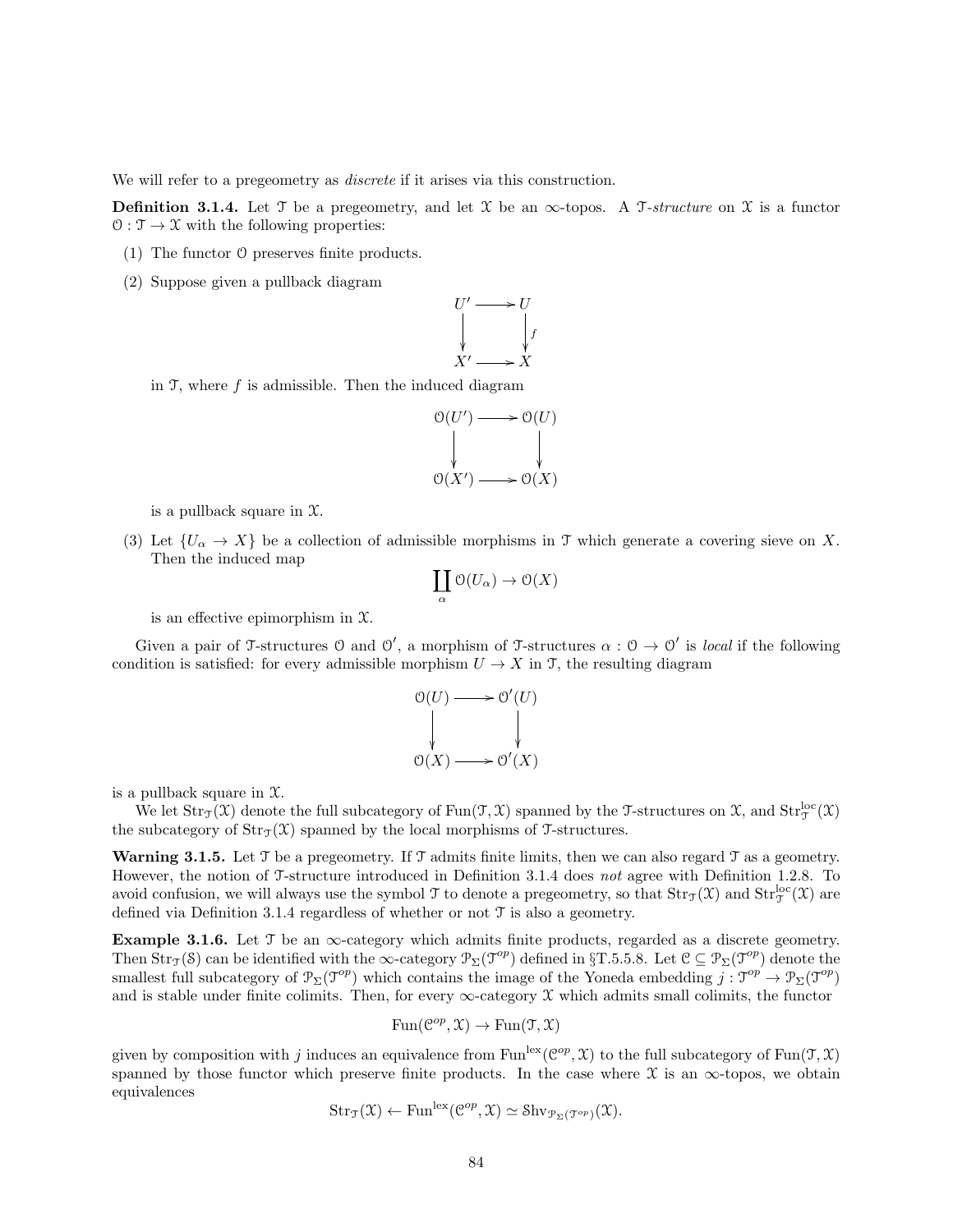**Definition 3.1.7.** Let T be a pregeometry. We will say that a morphism  $f : X \to S$  in T is *smooth* if there exists a collection of commutative diagrams



where  $u_{\alpha}$  and  $v_{\alpha}$  are admissible, the bottom horizontal map is given by projection onto the first factor, and the morphisms  $u_{\alpha}$  generate a covering sieve on X.

**Proposition 3.1.8.** Let  $\mathcal T$  be a pregeometry, and let



be a pullback diagram in T, where f is smooth. Then:

- (1) The map  $f'$  is smooth.
- (2) Let X be an arbitrary  $\infty$ -topos, and  $\mathcal{O}: \mathcal{T} \to \mathcal{X}$  a T-structure in X. Then the diagram



is a pullback square in X.

Proof. Choose a collection of commutative diagrams

$$
U_{\alpha} \xrightarrow{u_{\alpha}} X
$$
  
\n
$$
\downarrow_{v_{\alpha}} V_{\alpha} \xrightarrow{\downarrow} f
$$
  
\n
$$
S \times V_{\alpha} \longrightarrow S
$$

such that the morphisms  $\{U_{\alpha} \to X\}_{\alpha \in A}$  generate a covering sieve on X. Let  $U'_{\alpha} = U_{\alpha} \times_X X'$ . Then the collection of commutative diagrams

$$
U'_{\alpha} \longrightarrow X'
$$
  
\n
$$
\downarrow \qquad \qquad \downarrow f'
$$
  
\n
$$
S' \times V_{\alpha} \longrightarrow S'
$$

shows that  $f'$  is smooth. This proves  $(1)$ .

We now prove (2). Let  $W_0 = \coprod_{\alpha \in A} O(U_\alpha)$  and  $W'_0 = \coprod_{\alpha \in A} O(U'_\alpha)$ . Let  $W_\bullet$  denote the Čech nerve of the canonical map  $\phi: W_0 \to \mathcal{O}(X)$ , and define  $W'_\bullet$  to be the Čech nerve of the canonical map  $\phi': W'_0 \to \mathcal{O}(X')$ .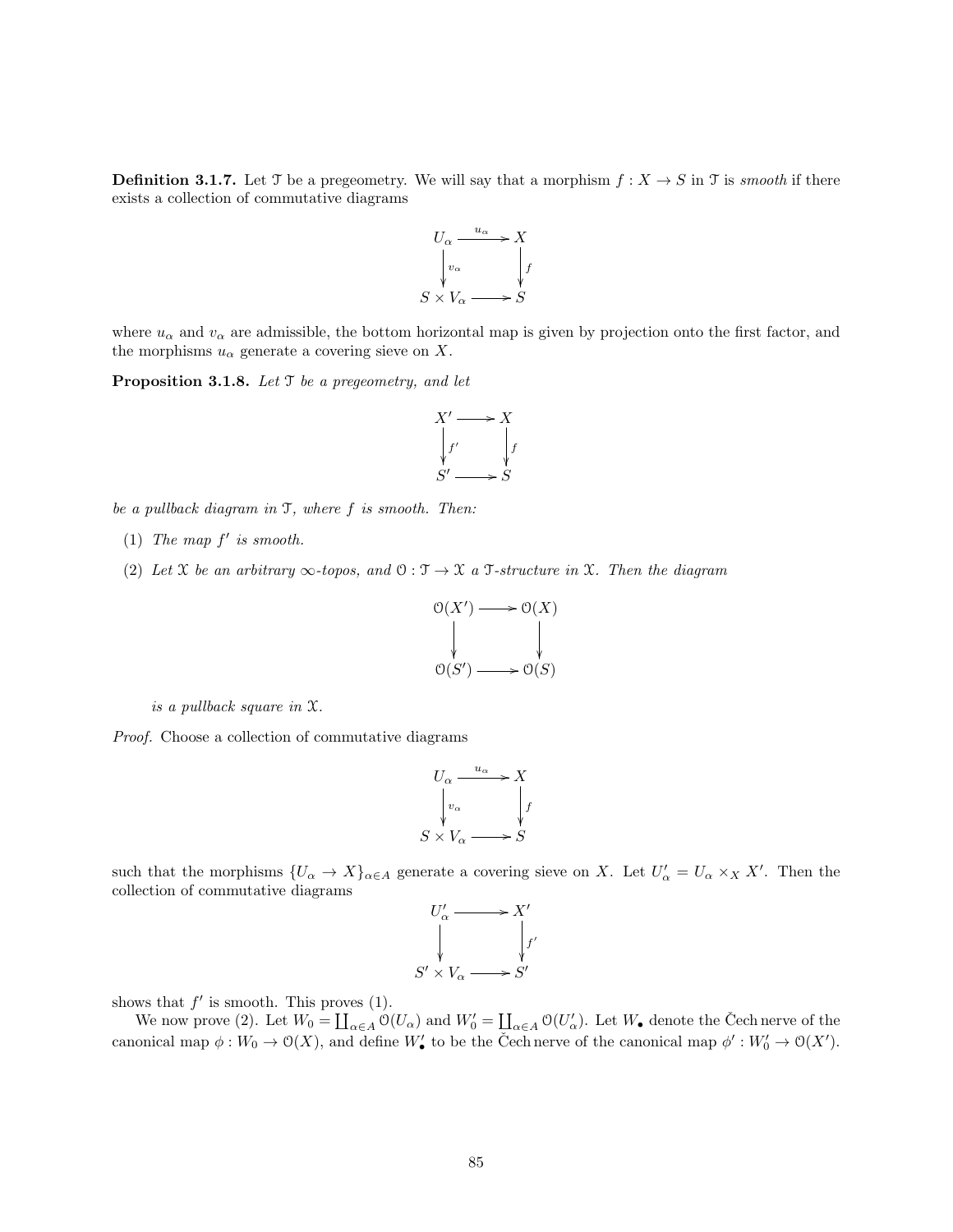Since  $\phi$  and  $\phi'$  are effective epimorphisms, we have a commutative diagram



in which the upper vertical arrows are equivalences. It will therefore suffice to show that the outer square is a pullback.

For each  $\overline{\alpha} = (\alpha_0, \ldots, \alpha_n) \in A^{n+1}$ , let  $U_{\overline{\alpha}} = U_{\alpha_0} \times_X \ldots \times_X U_{\alpha_n}$ , and define  $U'_{\overline{\alpha}} = U_{\overline{\alpha}} \times_X X'$ . We have canonical equivalences

$$
W_n \simeq \coprod_{\overline{\alpha} \in A^{n+1}} \mathcal{O}(U_{\overline{\alpha}})
$$
  

$$
W'_n \simeq \coprod_{\overline{\alpha} \in A^{n+1}} \mathcal{O}(U'_{\overline{\alpha}}).
$$

Since colimits in  $X$  are universal, it will suffice to show that each of the diagrams

$$
\begin{array}{ccc}\n\mathcal{O}(U'_{\overline{\alpha}}) & \longrightarrow & \mathcal{O}(U_{\overline{\alpha}}) \\
\downarrow & & \downarrow \\
\mathcal{O}(S') & \longrightarrow & \mathcal{O}(S)\n\end{array}
$$

is a pullback square. To prove this, we consider the larger diagram

$$
\begin{array}{ccc}\n\mathcal{O}(U'_{\overline{\alpha}}) & \longrightarrow & \mathcal{O}(U_{\overline{\alpha}}) \\
\downarrow & & \downarrow \\
\mathcal{O}(S' \times V_{\alpha_0}) & \longrightarrow & \mathcal{O}(S \times V_{\alpha_0}) \\
\downarrow & & \downarrow \\
\mathcal{O}(S') & \longrightarrow & \mathcal{O}(S).\n\end{array}
$$

The upper square is a pullback because the projection  $U_{\overline{\alpha}} \to S \times V_{\alpha_0}$  is admissible, and the lower square is a pullback because the functor O preserves finite products.  $\Box$ 

We conclude this section by introducing a bit of notation:

**Definition 3.1.9.** Let  $\mathcal{T}$  be a pregeometry. We define a subcategory

$$
{}^{\mathbf{L}}\mathcal{T}\mathrm{op}(\mathfrak{T}) \subseteq \mathrm{Fun}(\mathfrak{T},\overline{{}^{\mathbf{L}}\mathcal{T}\mathrm{op}}) \times_{\mathrm{Fun}(\mathfrak{K},{}^{\mathbf{L}}\mathcal{T}\mathrm{op})} {}^{\mathbf{L}}\mathcal{T}\mathrm{op}
$$

as follows:

- (a) Let  $f^* \in \text{Fun}(\mathfrak{I}, \overline{\text{top}}) \times_{\text{Fun}(\mathfrak{I}, \mathfrak{L} \mathfrak{I} \cap \text{p})} L \mathfrak{I}$ op be an object, which we can identify with a functor  $\mathfrak{O} : \mathfrak{I} \to \mathfrak{X}$ , where X is an  $\infty$ -topos. Then O belongs to <sup>L</sup>Top(T) if and only if O is a T-structure on X.
- (b) Let  $\alpha : \mathcal{O} \to \mathcal{O}'$  be a morphism in  $\text{Fun}(\mathcal{T}, \overline{\text{Top}}) \times_{\text{Fun}(\mathcal{T}, \text{Top})} L_{\text{Top}}$ , where  $\mathcal{O}$  and  $\mathcal{O}'$  belong to  $L_{\text{Top}}(\mathcal{T})$ , and let  $f^*: \mathfrak{X} \to \mathcal{Y}$  denote the image of  $\alpha$  in <sup>L</sup>Top. Then  $\alpha$  belongs to <sup>L</sup>Top(T) if and only if the induced map  $f^* \circ \mathcal{O} \to \mathcal{O}'$  is a morphism of  $\text{Str}^{\text{loc}}_{\mathcal{J}}(\mathcal{Y})$ .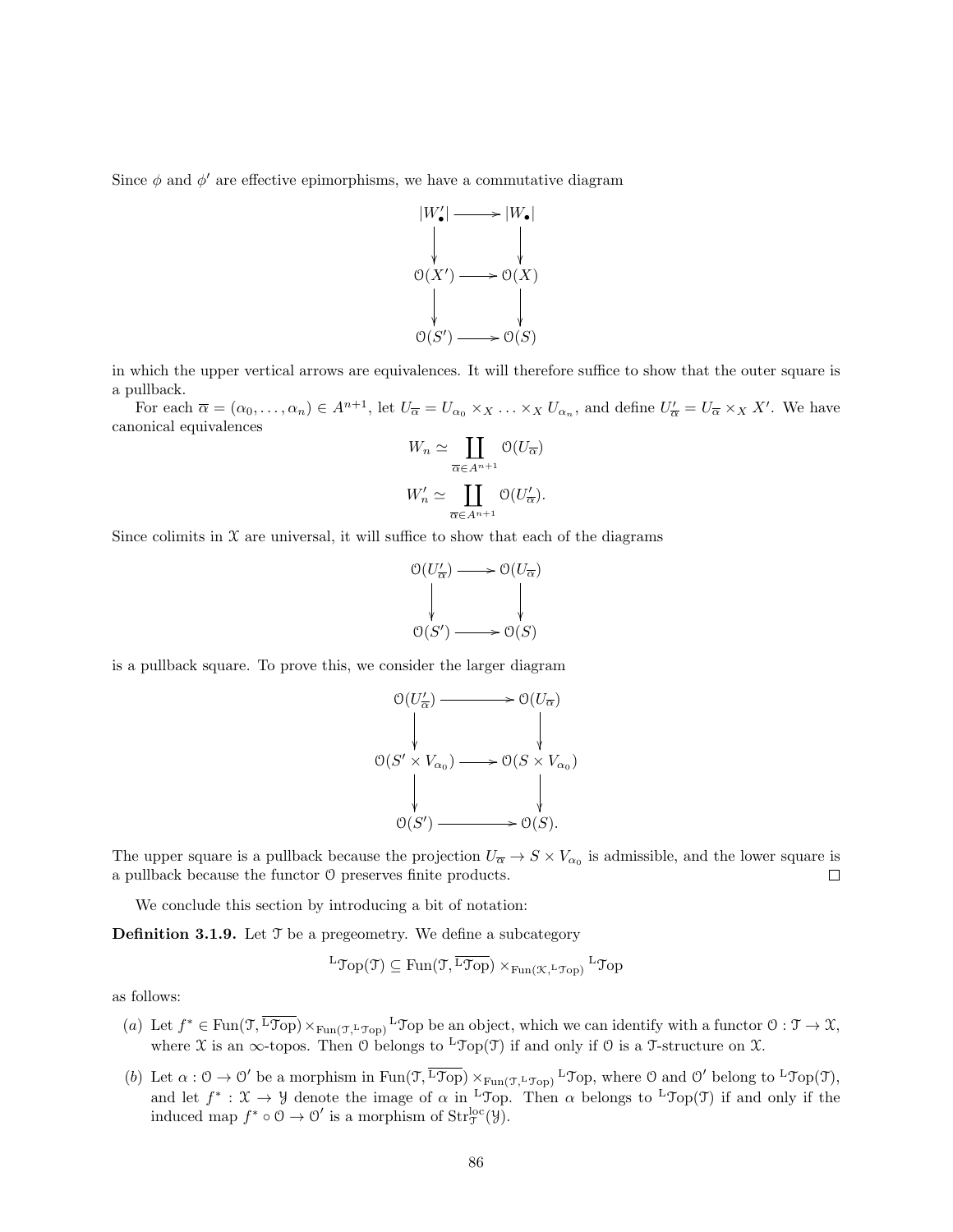**Remark 3.1.10.** Let T be a pregeometry. The  $\infty$ -category <sup>L</sup>Top(T) is equipped with a canonical coCartesian fibration  $p : L^{\infty}(\mathfrak{T}) \to L^{\infty}(\mathfrak{D})$ . The fiber over an object  $\mathfrak{X} \in L^{\infty}(\mathfrak{D})$  is isomorphic to  $\text{Str}^{\text{loc}}_{\mathfrak{I}}(\mathfrak{X}')$ , where  $\mathfrak{X}' = \overline{\mathfrak{L} \mathfrak{I}_{\mathrm{op}}} \times_{\mathfrak{L} \mathfrak{I}_{\mathrm{op}}} {\mathfrak{X}}$  is an  $\infty$ -topos canonically equivalent to X. If  $f^* : \mathfrak{X} \to \mathcal{Y}$  is a geometric morphism of  $\infty$ -topoi, then the coCartesian fibration associates to  $f^*$  the functor

$$
\mathrm{Str}^{\mathrm{loc}}_{\mathfrak{T}}(\mathfrak{X}') \simeq \mathrm{Str}^{\mathrm{loc}}_{\mathfrak{T}}(\mathfrak{X}) \stackrel{\circ f^*}{\to} \mathrm{Str}^{\mathrm{loc}}_{\mathfrak{T}}(\mathcal{Y}) \simeq \mathrm{Str}^{\mathrm{loc}}_{\mathfrak{T}}(\mathcal{Y}').
$$

Remark 3.1.11. Our notation is somewhat abusive, since the notations of Definitions 1.4.8, 1.4.9, and 3.1.9 overlap. However, there should not be any cause for confusion: as explained in Warning 3.1.5, the symbol T will always denote a pregeometry, so that  ${}^L\mathcal{Top}(\mathcal{T})$  is always defined via Definition 3.1.9.

#### 3.2 Transformations and Morita Equivalence

The theory of pregeometries is a formalism which allows us to begin with a collection of "smooth" objects (namely, the objects of a pregeometry T) and to extrapolate an  $\infty$ -category consisting of "singular" versions of the same objects (namely, the  $\infty$ -category <sup>L</sup>Top(T)<sup>op</sup> of T-structured  $\infty$ -topoi). Often there are many different choices for the pregeometry T which give rise to the same theory of T-structures. Our goal in this section is to give a precise account of this phenomenon. We begin by introducing a few definitions.

**Definition 3.2.1.** Let  $\mathcal{T}$  and  $\mathcal{T}'$  be pregeometries. A transformation of pregeometries from  $\mathcal{T}$  to  $\mathcal{T}'$  is a functor  $F : \mathfrak{I} \to \mathfrak{I}'$  satisfying the following conditions:

- $(i)$  The functor F preserves finite products.
- (*ii*) The functor F carries admissible morphisms in  $\mathcal T$  to admissible morphisms in  $\mathcal T'$ .
- (iii) Let  $\{u_{\alpha}: U_{\alpha} \to X\}$  be a collection of admissible morphisms in T which generates a covering sieve on X. Then the morphisms  $\{F(u_{\alpha}): FU_{\alpha} \to FX\}$  generate a covering sieve on  $FX \in \mathcal{T}'$ .
- (iv) Suppose given a pullback diagram



in  $\mathfrak T$ , where f is admissible. Then the induced diagram



is a pullback square in  $\mathcal{T}'$ .

**Definition 3.2.2.** Let  $F : \mathcal{T} \to \mathcal{T}'$  be a transformation of pregeometries. Then, for any  $\infty$ -topos X, composition with  $F$  induces a functor

$$
\mathrm{Str}^{\mathrm{loc}}_{\mathcal{T}'}(\mathfrak{X}) \to \mathrm{Str}^{\mathrm{loc}}_{\mathcal{T}}(\mathfrak{X}).
$$

We will say that F is a Morita equivalence of pregeometries if this functor is an equivalence of  $\infty$ -categories, for every  $\infty$ -topos  $\mathfrak{X}.$ 

**Remark 3.2.3.** Let  $F : \mathcal{T} \to \mathcal{T}'$  be a Morita equivalence of pregeometries. Then F induces equivalences  $\text{Str}_{\mathfrak{I}}(\mathfrak{X}) \to \text{Str}_{\mathfrak{I}}(\mathfrak{X})$  for every  $\infty$ -topos  $\mathfrak{X}$ ; see Remark 3.4.14.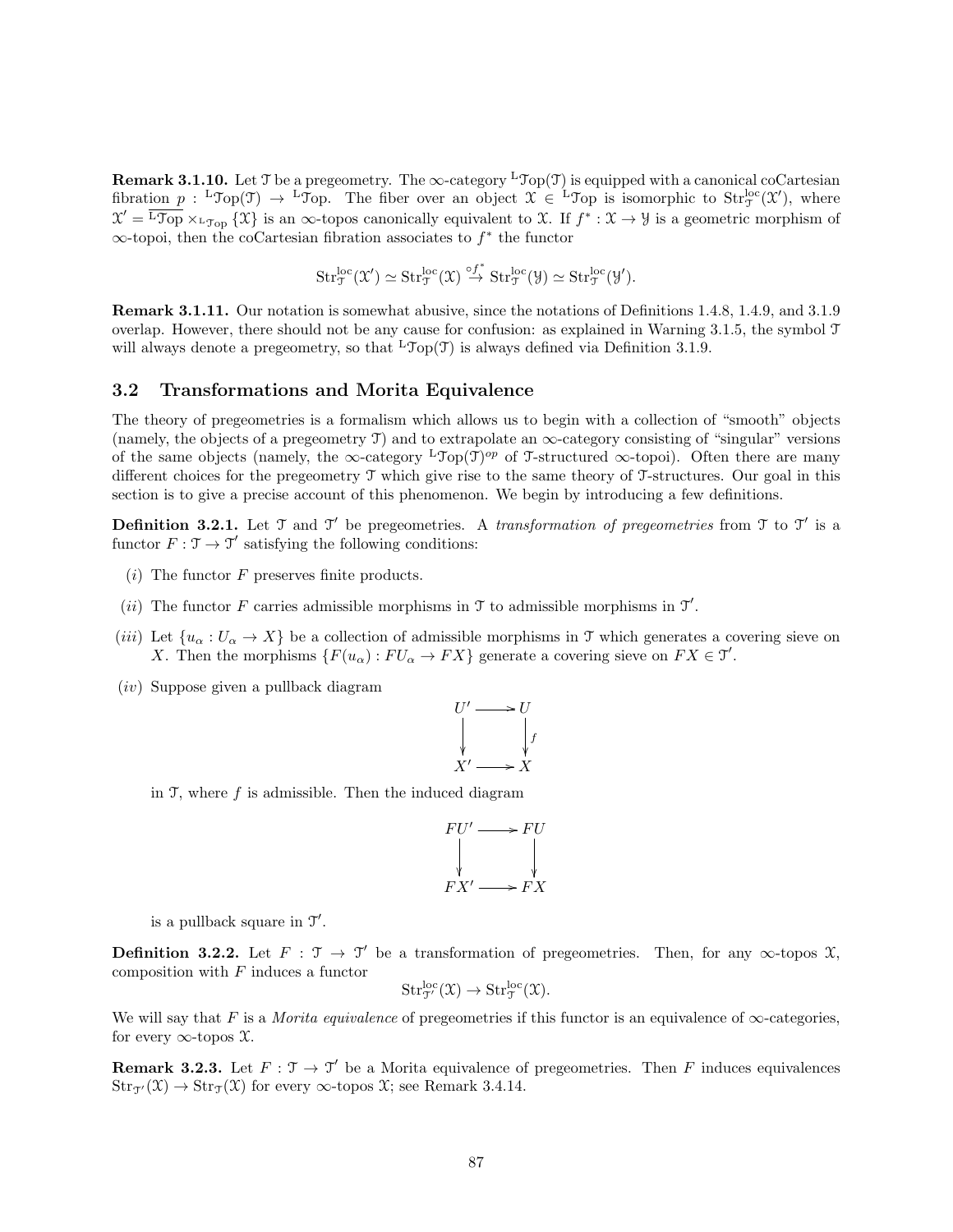Remark 3.2.4. The notion of Morita equivalence is most naturally formulated in the language of *classifying*  $\infty$ -topoi. We will later see that a transformation  $F: \mathcal{T} \to \mathcal{T}'$  is a Morita equivalence if and only if it induces an equivalence  $\mathcal{K} \to \mathcal{K}'$  of  $\infty$ -topoi with geometric structure (Remark 3.4.14). Here  $\mathcal{K}$  is a classifying  $\infty$ -topos for T-structures (Definition 3.4.13) and  $K'$  is defined similarly.

The main results of this section are Propositions 3.2.5 and 3.2.8, which give criteria for establishing that a transformation of pregeometries is a Morita equivalence.

**Proposition 3.2.5.** Let  $F: \mathcal{T} \to \mathcal{T}'$  be a transformation of pregeometries. Suppose that:

- (1) The underlying  $\infty$ -categories of  $\mathcal T$  and  $\mathcal T'$  coincide, and  $F$  is the identity functor. Moreover, the Grothendieck topologies on  $\mathfrak T$  and  $\mathfrak T'$  are the same.
- (2) For every  $\mathfrak{T}'$ -admissible morphism  $U \to X$ , there exists a collection of  $\mathfrak{T}$ -admissible morphisms  $\{V_{\alpha} \to V_{\alpha} \}$ U} which generate a covering sieve on U, such that each composite map  $V_{\alpha} \to X$  is  $\mathcal{T}$ -admissible.

Then F is a Morita equivalence.

*Proof.* Let X be an  $\infty$ -topos. We will show that the subcategories  $Str_{\mathcal{T}}^{loc}(\mathfrak{X}), Str_{\mathcal{T}}^{loc}(\mathfrak{X}) \subseteq Fun(\mathfrak{T}, \mathfrak{X})$  coincide. Our first step is to show that if  $0: \mathcal{T} \to \mathcal{X}$  is a T-structure on X, then  $\mathcal{O}$  is also a  $\mathcal{T}'$ -structure. In other words, we must show that for every pullback diagram



in  $\mathfrak{I}$ , if f is  $\mathfrak{I}'$ -admissible, then the associated diagram

$$
\begin{array}{ccc}\n\mathcal{O}(U') & \longrightarrow & \mathcal{O}(U) \\
\downarrow & & \downarrow \\
\mathcal{O}(X') & \longrightarrow & \mathcal{O}(X)\n\end{array}
$$

is a pullback square in X. Choose a collection of T-admissible morphisms  $\{g_{\alpha}: V_{\alpha} \to U\}_{\alpha \in A}$  which cover U, such that each composition  $f \circ g_\alpha : V_\alpha \to X$  is again T-admissible. For each  $\alpha \in A$ , let  $V'_\alpha$  denote the fiber product  $V_{\alpha} \times_U U' \simeq V_{\alpha} \times_X X'.$ 

For every finite sequence  $\overline{\alpha} = (\alpha_0, \dots, \alpha_n)$  of elements of A, set

$$
V_{\overline{\alpha}} = V_{\alpha_0} \times_U \dots \times_U V_{\alpha_n},
$$
  
\n
$$
V'_{\overline{\alpha}} = V'_{\alpha_0} \times_U \dots \times_U \times V'_{\alpha_n}.
$$
  
\n
$$
V'_{\overline{\alpha}} \longrightarrow V_{\overline{\alpha}}
$$

We then have a pullback diagram

$$
V'_{\overline{\alpha}} \longrightarrow V_{\overline{\alpha}}
$$
  
\n
$$
\downarrow \qquad \qquad \downarrow
$$
  
\n
$$
X' \longrightarrow X.
$$

Let  $Z_0 = \coprod_{\alpha \in A} \mathcal{O}(V_\alpha)$ , and define  $Z'_0$  similarly. Let  $Z_\bullet$  denote the Čech nerve of the canonical map  $\phi: Z_0 \to Z_0$  $\mathcal{O}(U)$ , and  $Z'_{\bullet}$  the Čech nerve of the canonical map  $\phi': Z'_{0} \to \mathcal{O}(U')$ . Since each map  $g_{\alpha}$  is T-admissible, we can identify each  $Z_n$  with the coproduct  $\prod_{\overline{\alpha} \in A^{n+1}} O(V_{\overline{\alpha}})$  and each  $Z'_n$  with the coproduct  $\prod_{\overline{\alpha} \in A^{n+1}} O(V_{\overline{\alpha}})$ . It follows that each diagram

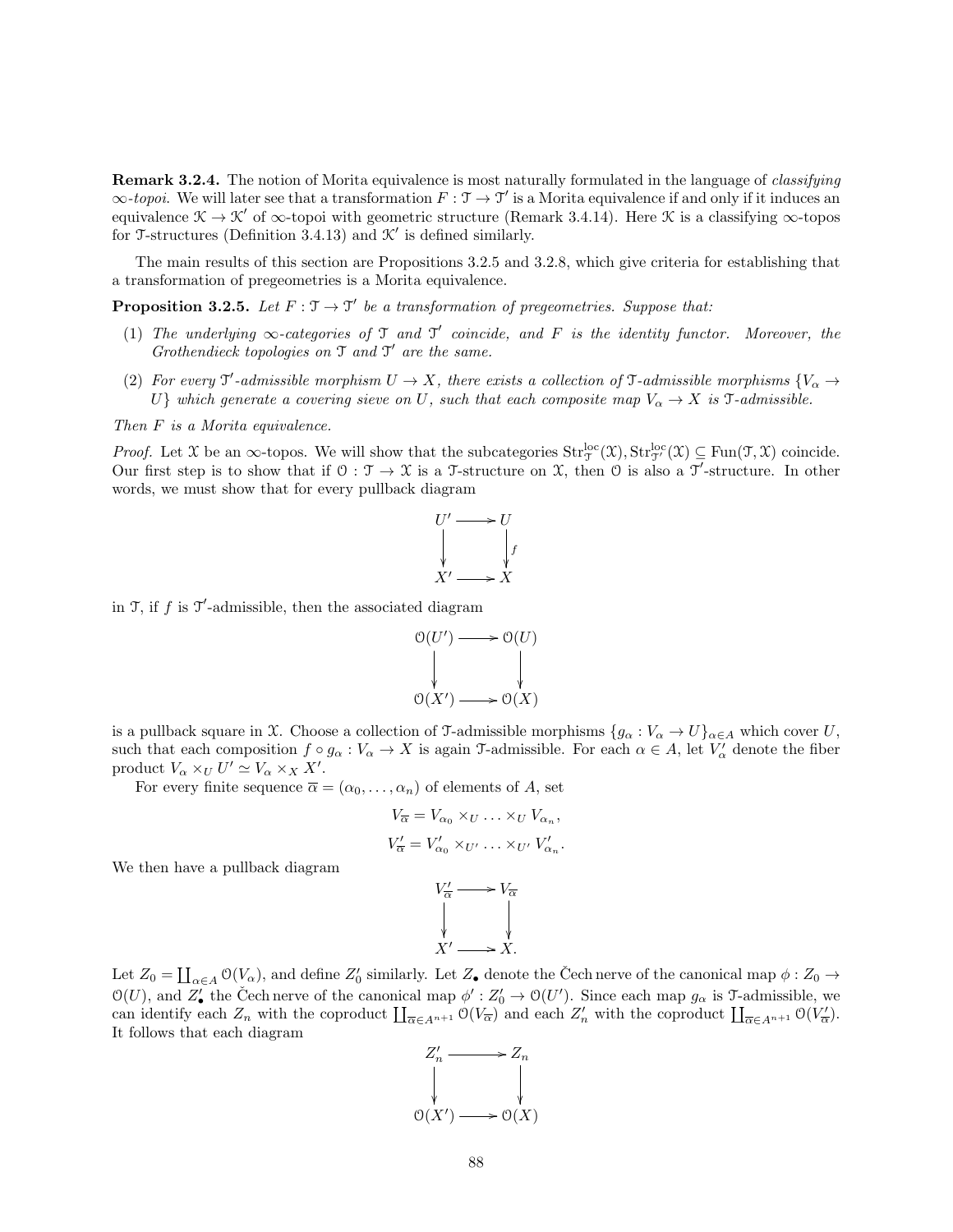is a pullback square in  $\mathfrak X$ . Since colimits in  $\mathfrak X$  are universal, we deduce that the outer rectangle in the diagram



is a pullback square. Because the morphisms  ${V_\alpha \to U}$  form a covering of U, the maps  $\phi$  and  $\phi'$  are effective epimorphisms. It follows that the upper vertical maps in the preceding diagram are equivalences, so that the lower square is a pullback as well. This completes the proof that  $\theta$  is a  $\mathcal{T}'$ -structure on  $\mathcal{X}$ .

We now show that every morphism  $f: \mathcal{O}' \to \mathcal{O}$  in  $\text{Str}_{\mathcal{J}}^{\text{loc}}(\mathfrak{X})$  belongs to  $\text{Str}_{\mathcal{J}'}^{\text{loc}}(\mathfrak{X})$ . In other words, we must show that if  $f: U \to X$  is T-admissible, then the diagram



is a pullback square in X. Choose a covering  $\{g_{\alpha}: V_{\alpha} \to U\}_{\alpha \in A}$  and define  $Z_{\bullet}$  as in the first part of the proof, but now set  $Z'_0 = \coprod_{\alpha \in A} \mathcal{O}'(V_\alpha)$  and let  $Z'_\bullet$  be Cech nerve of the map  $Z'_0 \to \mathcal{O}'(U)$ . As above, we deduce that each



is a pullback square. Since colimits in  $\mathfrak X$  are universal, the outer rectangle in the diagram



is a pullback square, and the upper vertical arrows are equivalences. It follows that the lower square is a pullback as well, as desired.  $\Box$ 

**Lemma 3.2.6.** Let X be an  $\infty$ -topos. Suppose given a finite collection of small diagrams  $\{f_i : \mathfrak{J}_i \to \mathfrak{X}\}_{i \in I}$ . Let  $\mathcal{J} = \prod_{i \in I} \mathcal{J}_i$ , and for each  $i \in I$  let  $g_i$  denote the composition  $\mathcal{J} \to \mathcal{J}_i \stackrel{f_i}{\to} \mathcal{X}$ . Let  $f \in \text{Fun}(\mathcal{J}, \mathcal{X})$  be a product of the functors  $\{g_i\}_{i\in I}$ . Then the canonical map

$$
\operatorname{colim}(f) \to \prod_{i \in I} \operatorname{colim}(g_i) \to \prod_{i \in I} \operatorname{colim}(f_i)
$$

is an equivalence in X.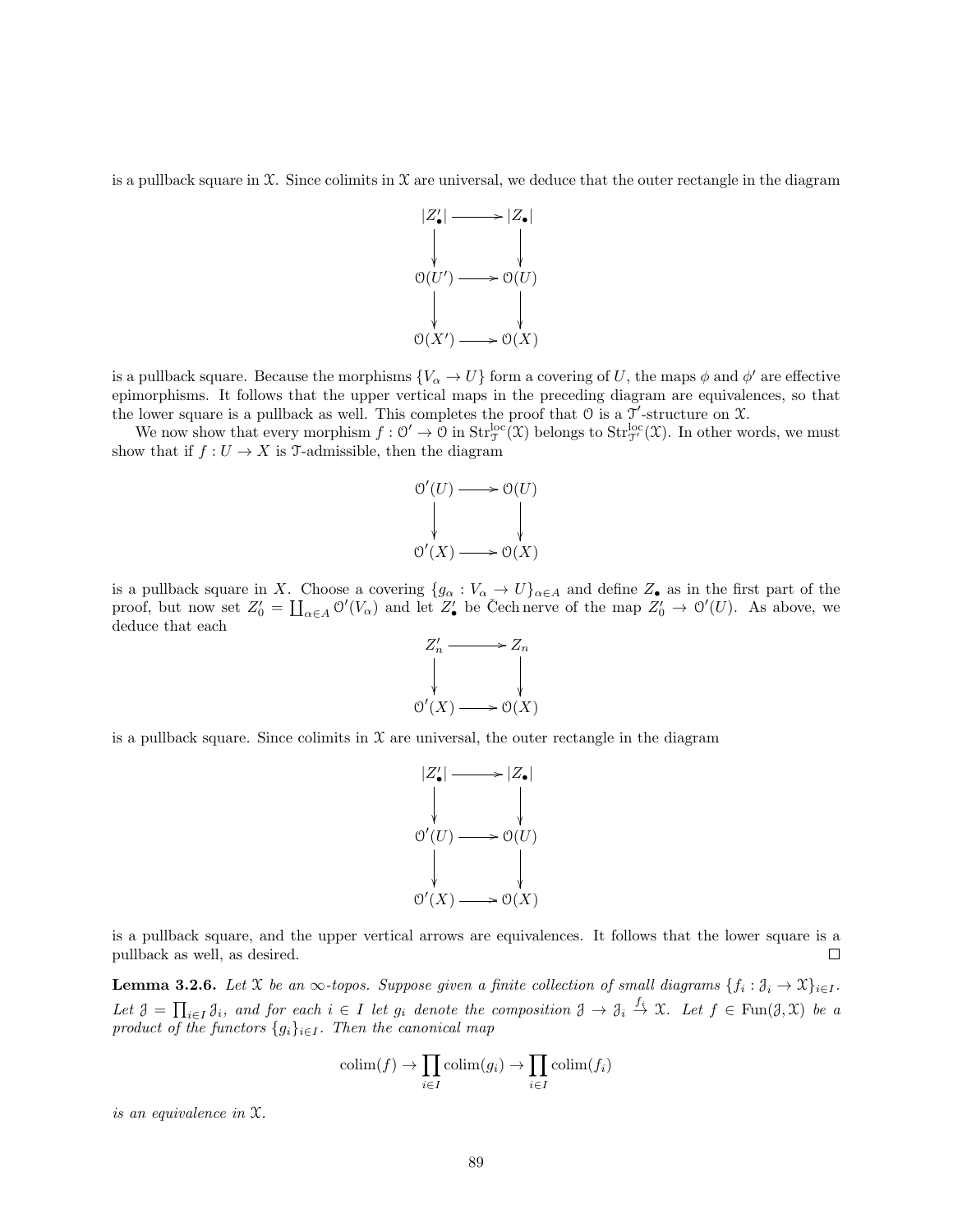*Proof.* Choose colimit diagrams  $\overline{f}_i : \mathcal{J}_i^{\triangleright} \to \mathcal{X}$  extending  $f_i$ , for each  $i \in I$ . Let  $\overline{\mathcal{J}} = \prod_{i \in I} \mathcal{J}_i^{\triangleright}$ , let  $\overline{g}_i : \overline{\mathcal{J}} \to \mathcal{X}$ be the composition of  $\overline{f}_i$  with the projection  $\overline{\partial} \to \mathcal{J}_i^{\triangleright}$ , and let  $\overline{f} \in \text{Fun}(\overline{\partial}, \mathfrak{X})$  be a product of the functors  ${\overline{g}}_i\}_{i\in I}$ . It will suffice to show that  $\overline{f}$  is a left Kan extension of  $f = \overline{f} | \mathcal{J}$ .

Without loss of generality, we may suppose that  $I = \{1, \ldots, n\}$  for some nonnegative integer n. For  $0 \leq i \leq n$ , let  $\overline{\partial}(i)$  denote the product

$$
\mathcal{J}_1^{\triangleright} \times \ldots \times \mathcal{J}_i^{\triangleright} \times \mathcal{J}_{i+1} \times \ldots \times \mathcal{J}_n
$$

so that we have a filtration

$$
\mathcal{J} = \overline{\mathcal{J}}(0) \subseteq \overline{\mathcal{J}}(1) \subseteq \ldots \subseteq \overline{\mathcal{J}}(n) = \overline{\mathcal{J}}.
$$

In view of Proposition T.4.3.2.8, it will suffice to show that  $\overline{f}|\overline{\partial}(i)$  is a left Kan extension of  $\overline{f}|\overline{\partial}(i-1)$  for each  $0 < i \leq n$ . Since  $f_i$  is a colimit diagram, this follows from the fact that colimits in X are stable under products.  $\Box$ 

**Lemma 3.2.7.** Let  $\mathcal{T} \to \Delta^1$  be an (essentially small) correspondence from a pregeometry  $\mathcal{T}_0 = \mathcal{T} \times_{\Delta^1} \{0\}$  to another pregeometry  $\mathfrak{T}_1 = \mathfrak{T} \times_{\Delta^1} \{1\}$ . Assume that  $\mathfrak{T}$  satisfies conditions (i) and (ii) of Proposition 1.2.14, together with the following additional condition:

(iii) The inclusion  $\mathfrak{T}_1 \subseteq \mathfrak{T}$  preserves finite products.

(This condition is automatically satisfied if  $\mathcal T$  is the correspondence associated to a functor  $\mathcal T_0 \to \mathcal T_1$ .) Let X be an  $\infty$ -topos, and let  $F : \text{Fun}(\mathcal{T}_0, \mathcal{X}) \to \text{Fun}(\mathcal{T}_1, \mathcal{X})$  be given by left Kan extension along the correspondence T. Then F carries  $\mathcal{T}_0$ -structures on X to  $\mathcal{T}_1$ -structures on X.

*Proof.* Let  $\mathcal{O}_0: \mathcal{T}_0 \to \mathcal{X}$  be a  $\mathcal{T}_0$ -structure, and let  $\mathcal{O}: \mathcal{T} \to \mathcal{X}$  be a left Kan extension of  $\mathcal{O}_0$ . We wish to show that  $\mathcal{O}_1 = \mathcal{O} | \mathcal{T}_1$  is a  $\mathcal{T}_1$ -structure on X. In view of Proposition 1.2.14, it will suffice to show that  $\mathcal{O}_1$ preserves finite products.

Let I be a finite set, and let  $\{X_i\}_{i\in I}$  be a finite collection of objects of  $\mathcal{T}_1$ . We regard I as a discrete simplicial set, and the collection  $\{X_i\}_{i\in I}$  as a diagram  $p: I \to \mathfrak{T}_1$ . Extend this to a limit diagram  $\overline{p}: I^{\triangleleft} \to \mathfrak{T}_1$ . Set  $X = \overline{p}(v)$ , where v denotes the cone point of  $I^{\triangleleft}$ , so that  $X \simeq \prod_{i \in I} X_i$  in  $\mathfrak{T}_1$  (and also in  $\mathfrak{T}$ , by virtue of assumption  $(iii)$ . Let  $\beta$  denote the full subcategory of

$$
\operatorname{Fun}_{\Delta^1}(I^{\triangleleft} \times \Delta^1, \mathfrak{T}) \times_{\operatorname{Fun}(I^{\triangleleft} \times \{1\}, \mathfrak{T}_1)} {\{\overline{p}\}}
$$

spanned by those functors F such that  $F|(I^{\triangleleft} \times \{0\})$  is a limit diagram in  $\mathfrak{T}_0$ . Let  $\phi: \mathfrak{J} \to \mathfrak{T}_0^{/X}$  be given by evaluation at v. The functor  $\phi$  admits a left adjoint, and is therefore left cofinal (by Theorem T.4.1.3.1). Let  $f$  denote the composite functor

$$
\mathcal{J} \xrightarrow{\phi} \mathcal{T}_0^{/X} \to \mathcal{T}_0 \xrightarrow{\mathcal{O}_0} \mathcal{X}.
$$

Using Proposition T.4.3.2.15, we deduce that evaluation at the points of  $i$  induces a trivial Kan fibration  $\phi_i : \mathcal{J} \to \prod_{i \in I} \mathcal{J}_0^{/X_i}$ . For each  $i \in I$ , let  $f_i$  denote the composition

$$
\mathfrak{T}'^{\mathfrak{X}_i}_0 \to \mathfrak{T}_0 \overset{\mathcal{O}_0}{\to} \mathfrak{X}.
$$

We have a homotopy commutative diagram

$$
\text{colim}(f) \longrightarrow \mathcal{O}_1(X)
$$
\n
$$
\downarrow \psi'
$$
\n
$$
\prod_{i \in I} \text{colim}(f_i) \longrightarrow \prod_{i \in I} \mathcal{O}_1(X_i).
$$

Since O is a left Kan extension of  $\mathcal{O}_0$ , the horizontal arrows are equivalences in X. Consequently, to show that  $\psi$  is an equivalence, it will suffice to show that  $\psi'$  is an equivalence, which follows from Lemma 3.2.6.  $\Box$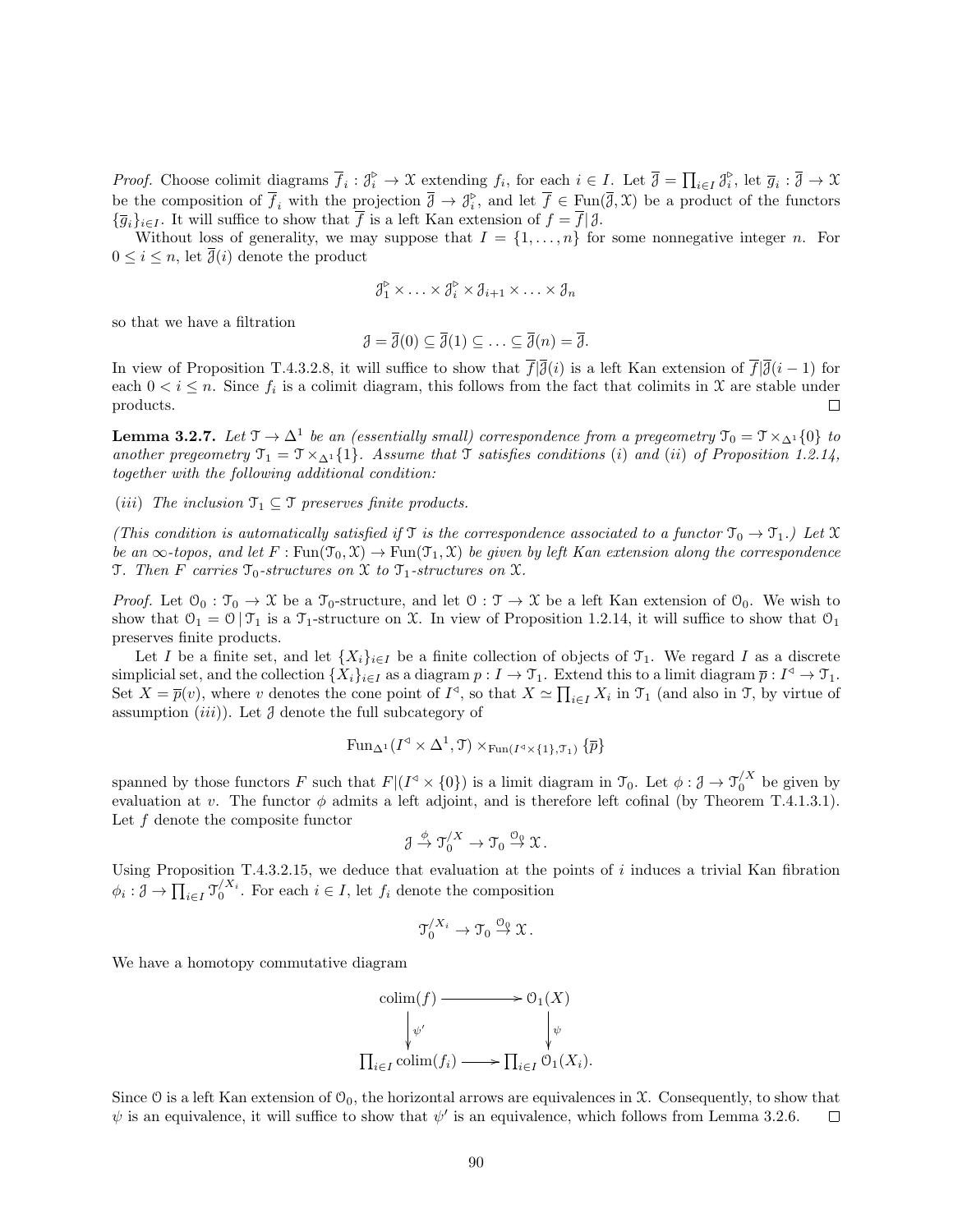**Proposition 3.2.8.** Let  $\mathcal{T}_0 \subseteq \mathcal{T}$  be pregeometries satisfying the following conditions:

- (1) The  $\infty$ -category  $\mathcal{T}_0$  is a full subcategory of  $\mathcal{T}$ , which is stable under finite products.
- (2) A morphism  $f: U \to X$  in  $\mathcal{T}_0$  is admissible in  $\mathcal{T}_0$  if and only if it is admissible in T.
- (3) A collection of admissible morphisms  $\{f_\alpha: U_\alpha \to X\}$  in  $\mathcal{T}_0$  generate a covering sieve on X in  $\mathcal{T}_0$  if and only if they generate a covering sieve on X in T.
- (4) Suppose given a pullback diagram



in  $\mathfrak{I}$ , where f is admissible. If U and X' belong to  $\mathfrak{I}_0$ , then U' belongs to  $\mathfrak{I}_0$ .

(5) For every  $X \in \mathcal{T}$ , there exists a collection of admissible morphisms  $\{U_{\alpha} \to X\}$  which generates a covering sieve on X, such that each  $U_{\alpha} \in \mathcal{T}_0$ .

Then the inclusion  $\mathfrak{T}_0 \subseteq \mathfrak{T}$  is a Morita equivalence.

*Proof.* Let  $X$  be an  $\infty$ -topos. We define a subcategory  $Str'_{\mathcal{T}}(\mathcal{X}) \subseteq Fun(\mathcal{T}, \mathcal{X})$  as follows:

- (a) A functor  $0: \mathcal{T} \to \mathcal{X}$  belongs to  $Str'_{\mathcal{T}}(\mathcal{X})$  if and only if  $0 | \mathcal{T}_0 \in Str_{\mathcal{T}_0}(\mathcal{X})$ , and  $0$  is a left Kan extension of  $\mathcal{O} \mid \mathcal{T}_0$ .
- (b) A natural transformation  $\alpha: \mathcal{O} \to \mathcal{O}'$  between objects of  $Str_{\mathcal{J}}'(\mathfrak{X})$  belongs to  $Str_{\mathcal{J}}'(\mathfrak{X})$  if and only if the induced transformation  $0 | \mathcal{T}_0 \to 0' | \mathcal{T}_0$  belongs to  $\text{Str}_{\mathcal{T}_0}^{\text{loc}}(\mathfrak{X})$ .

Proposition T.4.3.2.15 implies that the restriction functor  $Str_{\mathcal{J}}'(\mathfrak{X}) \to Str_{\mathcal{J}_0}^{loc}(\mathfrak{X})$  is a trivial Kan fibration. It will therefore suffice to show that  $Str^{\text{loc}}_{\mathcal{F}}(\mathfrak{X}) = Str'_{\mathcal{F}}(\mathfrak{X})$ . We first show that the equality holds at the level of objects. Lemma 3.2.7 implies that every object of  $\text{Str}'_{\mathcal{J}}(\mathcal{X})$  belongs to  $\text{Str}^{\text{loc}}_{\mathcal{J}}(\mathcal{X})$ .

To prove the reverse inclusion, we begin by studying an arbitrary functor  $0: \mathcal{T} \to \mathcal{X}$ . Fix an object  $X \in \mathfrak{X}$ . Using (5), we can choose a covering of X by admissible morphisms  $\{u_{\alpha}: U_{\alpha} \to X\}_{\alpha \in A}$ , where each  $U_{\alpha} \in \mathcal{T}_0$ . Let  $\Delta_{+}^A$  denote the category whose objects are finite linearly ordered sets I equipped with a map  $I \rightarrow A$ , and whose morphisms are commutative diagrams



where f is an order-preserving map. Let  $\Delta^{A, \leq n}_+$  denote the full subcategory of  $\Delta^A_+$  spanned by those objects whose underlying linearly ordered set I has cardinality  $\leq n+1$ , and  $\Delta^A$  the subcategory spanned by those objects whose underlying linearly ordered set I is nonempty. The admissible morphisms  $u_{\alpha}$  determine a map  $U_{\leq 0}^{\tilde{+}} : N(\mathbf{\Delta}_{+}^{A,\leq 0})^{op} \to \mathfrak{X}$ . We let  $u^{+} : N(\mathbf{\Delta}_{+}^{A})^{op} \to \mathfrak{X}$  be a right Kan extension of  $u_{\leq 0}^{+}$ , so that  $u^{+}$  associates to an ordered sequence  $\bar{\alpha} = (\alpha_0, \ldots, \alpha_n)$  of elements of A the iterated fiber product

$$
u_{\overline{\alpha}}^+ = U_{\alpha_0} \times_X \times \ldots \times_X U_{\alpha_n}.
$$

Finally, let  $u = u^+ | N(\mathbf{\Delta}^A)^{op}$ . Condition (4) guarantees that u takes values in  $\mathcal{T}_0 \subseteq \mathcal{T}$ . We will prove the following:

(\*) Suppose that  $\mathfrak{O}_0 = \mathfrak{O} | \mathfrak{I}_0 \in \text{Str}_{\mathfrak{I}_0}(\mathfrak{X})$ . Then  $\mathfrak{O}$  is a left Kan extension of  $\mathfrak{O}_0$  at X if and only if  $\mathfrak{O} \circ u^+$ exhibits  $\mathcal{O}(X)$  as a colimit of the diagram  $\mathcal{O} \circ u$ .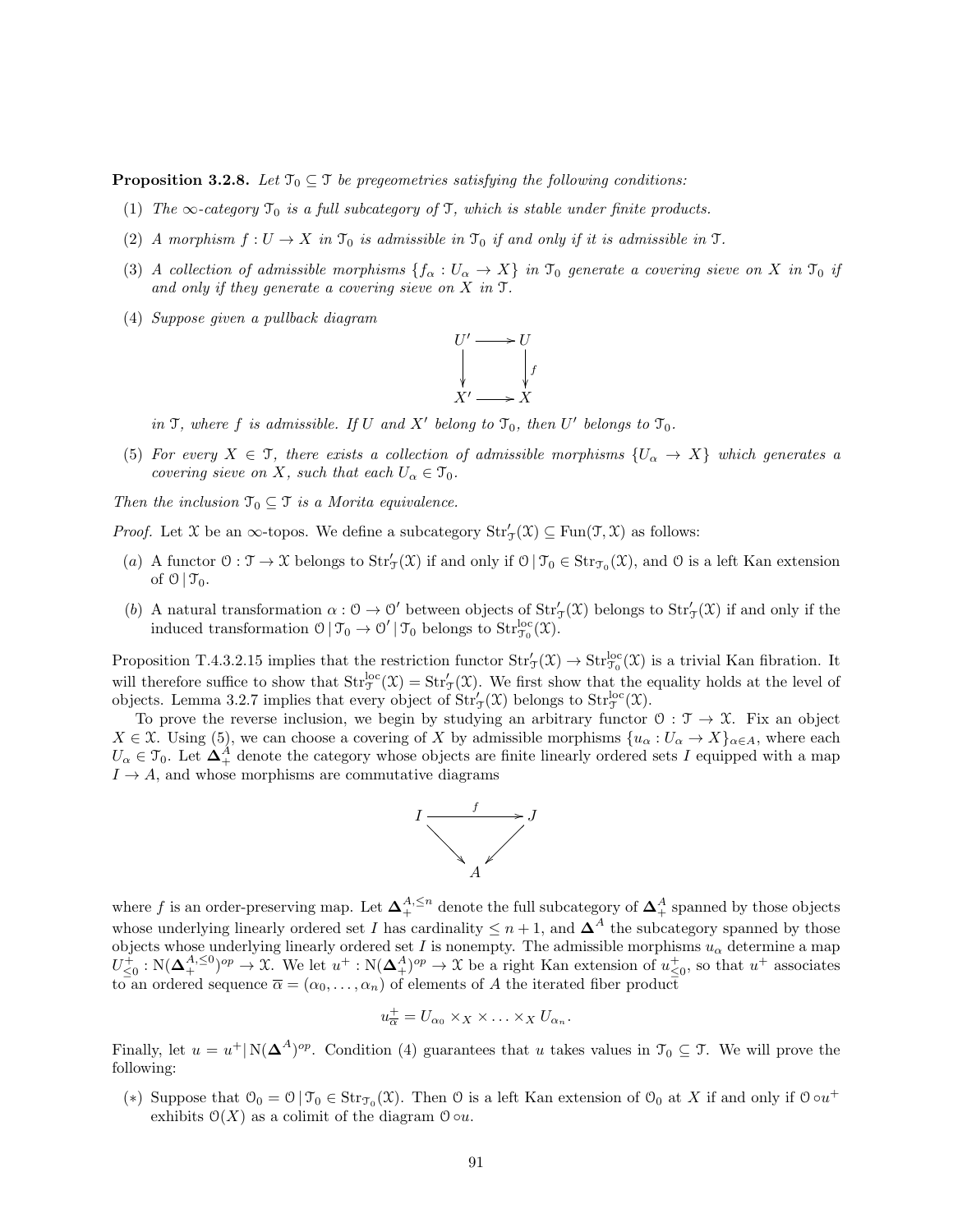Let  $U_{\bullet}: \mathbb{N}(\Delta)^{op} \to \mathfrak{X}_{/\mathfrak{O}(X)}$  be obtained by left Kan extension of  $\mathfrak{O} \circ U$  along the canonical projection  $N(\mathbf{\Delta}^{A})^{op} \to N(\mathbf{\Delta})^{op}$ , so that we can identify each  $U_n$  with the coproduct  $\prod_{\overline{\alpha} \in A^{n+1}} \mathcal{O}(U_{\overline{\alpha}})$ . Then we can identify colim( $0 \circ u$ ) with the geometric realization of  $U_{\bullet}$ .

Let  $\mathfrak{I}'$  denote the full subcategory of  $\mathfrak{I}_{/X}$  spanned by those morphisms  $g: V \to X$  which belong to the sieve generated by the maps  $\{U_{\alpha} \to X\}$ , and such that  $V \in \mathcal{T}_0$ . Since  $\mathcal{O}_0$  is a sheaf with respect to the topology on  $\mathcal{T}_0$ , the restriction  $\mathcal{O}_0$   $(\mathcal{T}_{/X} \times_{\mathcal{T}} \mathcal{T}_0)$  is a left Kan extension of  $\mathcal{O}_0$   $\mathcal{T}'$ . In view of Lemma T.4.3.2.7, it will suffice to show that  $U_{\bullet}$  induces a left cofinal map  $N(\Delta)^{op} \to \mathcal{T}'$ . According to Corollary T.4.1.3.1, we must show that for every morphism  $V \to X$  in  $\mathfrak{I}'$ , the  $\infty$ -category  $Y = N(\Delta)^{op} \times_{\mathfrak{I}'} \mathfrak{I}'_{V'}$  is a weakly contractible simplicial set. We observe that the projection  $Y \to N(\Delta)^{op}$  is a left fibration, classified by a simplicial object  $Y_{\bullet}$  in the  $\infty$ -category S of spaces. In view of Corollary T.3.3.4.6, it will suffice to show that the geometric realization  $|Y_{\bullet}|$  is weakly contractible. We note that  $Y_{\bullet}$  can be identified with a Čech nerve of the projection  $Y_0 \to *$ . Since S is an  $\infty$ -topos, we are reduced to showing that p is an effective epimorphism. In other words, we must show that the space  $Y_0$  is nonempty; this follows from our assumption that the map  $W \to X$  belongs to the sieve generated by the morphisms  $\{U_{\alpha} \to X\}$ . This completes the proof of  $(*)$ .

Suppose now that  $0 \in \text{Str}_{\mathfrak{I}}(\mathfrak{X})$ . Replacing  $\mathfrak{I}_0$  by  $\mathfrak{I}$  and applying the proof of  $(*)$ , we conclude that  $0 \circ U^+$ is a colimit diagram. Invoking (\*), we deduce that  $0 \in Str_{\mathcal{T}}(\mathcal{X})$ . This completes the proof that  $Str_{\mathcal{T}}(\mathcal{X})$  and  $Str'_{\mathcal{T}}(\mathfrak{X})$  have the same objects.

It is obvious that every morphism of  $Str^{\text{loc}}_{\mathcal{F}}(\mathcal{X})$  is also a morphism of  $Str'_{\mathcal{F}}(\mathcal{X})$ . It remains to show that every morphism of  $Str_{\mathcal{T}}'(\mathfrak{X})$  belongs to  $Str_{\mathcal{T}}^{loc}(\mathfrak{X})$ . Let  $\alpha : \mathcal{O}' \to \mathcal{O}$  be a natural transformation in Fun $(\mathcal{T}, \mathfrak{X})$ , where 0 and 0' are T-structures on X. Suppose further that the induced map  $0' | \mathcal{T}_0 \to 0 | \mathcal{T}_0$  is a morphism of  $Str_{\mathcal{T}_0}^{\text{loc}}(\mathcal{X})$ . We wish to show that  $\alpha$  belongs to  $Str_{\mathcal{T}}^{\text{loc}}(\mathcal{X})$ . For this, we must show that if  $U \to X$  is an admissible morphism in T, then the diagram  $\tau$ :



is a pullback square.

We begin by treating the special case where  $U \in \mathcal{T}_0$ . Choose an admissible covering  $\{V_{\alpha} \to X\}_{\alpha \in A}$ , where each  $V_{\alpha}$  belongs to  $\mathcal{T}_0$ . Let  $\{W_{\alpha} \to U\}_{\alpha \in A}$  be the induced covering, where  $W_{\alpha} \simeq U \times_X V_{\alpha}$ . Let  $v, w : N(\mathbf{\Delta}^A)^{op} \to \mathfrak{X}$  be defined as in the proof of  $(*)$  using the functor 0, and let  $v', w' : N(\mathbf{\Delta}^A)^{op} \to \mathfrak{X}$  be defined using the functor  $\mathcal{O}'$ . We then have a commutative diagram of functors



which is a pullback square in virtue of our assumption on  $\alpha$ . Moreover, the vertical arrows carry morphisms in  $\Delta^A$  to pullback squares in X. Using Lemma 1.2.15, we deduce that the induced diagram



is a pullback square in X. Combining this with  $(*)$ , we deduce that  $\tau$  is a pullback square as desired.

We now treat the general case. Choose an admissible covering  ${V_\alpha \to U}_{\alpha \in A}$  by objects of  $\mathcal{T}_0$ . Let  $v, v' : N(\Delta^A)^{op} \to \mathfrak{X}$  be defined as in the proof of (\*), using the functors O and O' respectively. For each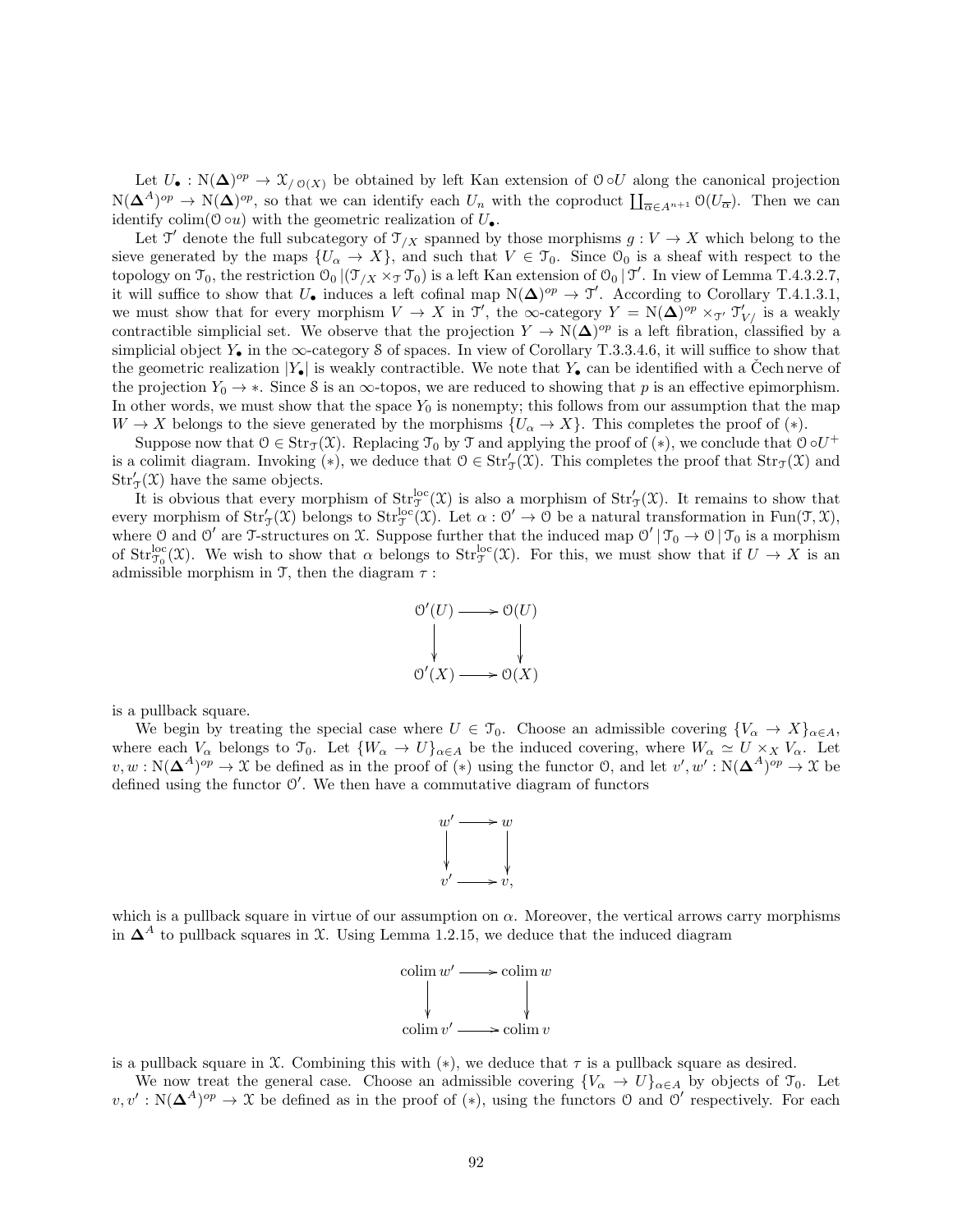$\overline{\alpha} \in \Delta^A$ , we have a commutative diagram



The special case treated above guarantees that this is a pullback square. Since colimits in  $\mathfrak X$  are universal, we obtain a pullback square



Assertion (\*) allows us to identify this square with  $\tau$  and complete the proof.

 $\Box$ 

## 3.3  $\infty$ -Categories of T-Structures

Our goal in this section is to study the  $\infty$ -category  $\text{Str}_{\mathcal{T}}(\mathcal{X})$ , where T is a pregeometry and X an  $\infty$ -topos. Proposition 3.4.7 implies the existence of an equivalence  $\text{Str}_{\mathcal{J}}(\mathcal{X}) \simeq \text{Str}_{\mathcal{G}}(\mathcal{X})$ , where G is a geometric envelope of T (see §3.4); consequently, many of the results of §1.5 can be applied to  $Str_{\mathcal{T}}(\mathcal{X})$ . For example, Remark 1.4.12 implies that  $Str_{\mathcal{T}}^{\text{loc}}(\mathcal{X})$  admits filtered colimits. However, we can prove a stronger result in the setting of pregeometries:

**Proposition 3.3.1.** Let  $\mathcal T$  be a pregeometry, and  $\mathcal X$  an  $\infty$ -topos. Then:

- (i) The  $\infty$ -category  $\text{Str}_{\mathcal{T}}^{\text{loc}}(\mathcal{X})$  admits sifted colimits.
- (*ii*) The inclusion  $Str_{\mathcal{T}}^{loc}(\mathfrak{X}) \subseteq Fun(\mathcal{T}, \mathfrak{X})$  preserves sifted colimits.

*Proof.* Let C be a (small) sifted  $\infty$ -category, let  $F : \mathcal{C} \to \text{Str}_{\mathcal{T}}^{\text{loc}}(\mathcal{X})$  be a diagram, and let O be a colimit of F in the  $\infty$ -category Fun $(\mathfrak{T}, \mathfrak{X})$ . We must show:

- (a) The functor O belongs to  $Str_{\mathcal{T}}^{\text{loc}}(\mathfrak{X})$ .
- (b) For every object  $C \in \mathcal{C}$ , the canonical map  $\alpha_C : F(C) \to \mathcal{O}$  is local.
- (c) Given any object  $\mathcal{O}' \in \text{Str}_{\mathcal{T}}^{\text{loc}}(\mathcal{X})$  and a morphism  $\beta : \mathcal{O} \to \mathcal{O}'$  in  $\text{Fun}(\mathcal{T}, \mathcal{X})$ , if each composition  $\beta \circ \alpha_C$ is local, then  $\beta$  is local.

Assertions (b) and (c) follow immediately from Lemma 1.2.15. To prove  $(a)$ , we must show that O satisfies conditions (1), (2) and (3) of Definition 3.1.4. Since C is sifted, the formation of finite products in  $\mathfrak X$ is compatible with C-indexed colimits. It follows immediately that O preserves finite products, which proves (1).

To prove (2), we must show that for every pullback diagram

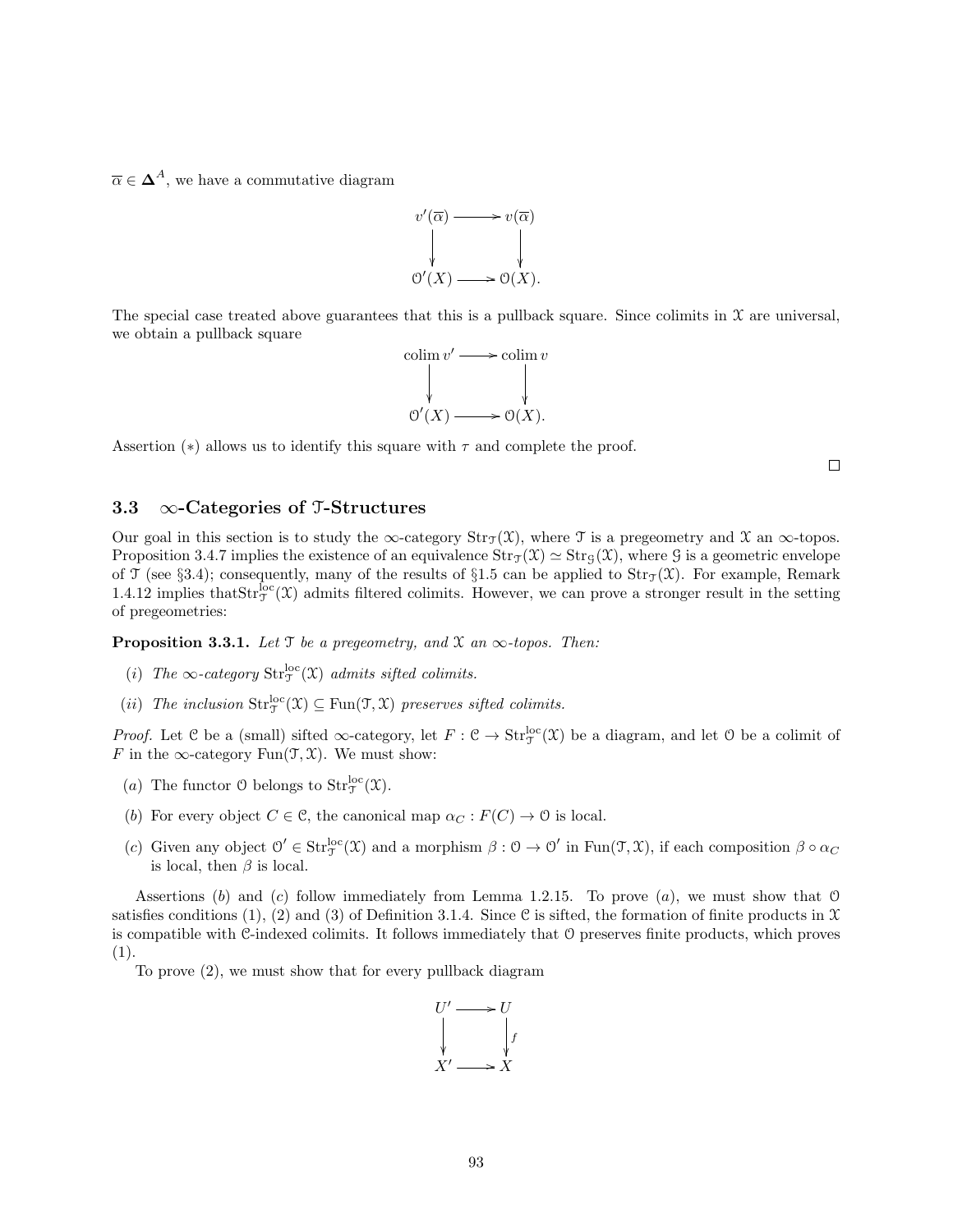in  $\mathcal T$  such that  $f$  is admissible, the associated diagram



is a pullback in  $X$ . In view of Lemma 1.2.15, it suffices to show that each of the diagrams

$$
F(C)(U') \longrightarrow U(U)
$$
  
\n
$$
\downarrow \qquad \qquad \downarrow
$$
  
\n
$$
F(C)(X') \longrightarrow U(X)
$$

is a pullback square. These diagrams can be enlarged to commutative rectangles

$$
F(C)(U') \longrightarrow F(C)(U) \longrightarrow \mathcal{O}(U)
$$
  
\n
$$
\downarrow \qquad \qquad \downarrow \qquad \qquad \downarrow
$$
  
\n
$$
F(C)(X') \longrightarrow F(C)(X) \longrightarrow \mathcal{O}(X)
$$

where the left square is a pullback because  $F(C) \in \text{Str}_{\mathcal{T}}(\mathcal{X})$ , and the right square is a pullback by Lemma 1.2.15.

It remains to show that O satisfies condition (3). Let X be an object of T and let  $\{U_{\alpha} \to X\}$  be a collection of admissible morphisms which generate a covering sieve on  $X$ . We wish to show that the induced map  $\prod_{\alpha} \mathcal{O}(U_{\alpha}) \to \mathcal{O}(X)$  is an effective epiomorphism in X. Since  $\mathcal{O}(X) \simeq \text{colim}_{C} F(C)(X)$ , we have an effective epimorphism  $\coprod_C F(C)(X) \to O(X)$ . It will therefore suffice to show that, for each  $C \in \mathcal{C}$ , the induced map

$$
\coprod_{\alpha} (\mathcal{O}(U_{\alpha}) \times_{\mathcal{O}(X)} F(C)(X)) \to F(C)(X)
$$

is an effective epimorphism. Using (b), we can identify the left side with  $\prod_{\alpha} F(C)(U_{\alpha})$ , so that the desired result follows from the assumption that  $F(C) \in \text{Str}_{\mathfrak{I}}^{\text{loc}}(\mathfrak{X})$ .  $\Box$ 

We now study the behavior of T-structures under truncation.

**Definition 3.3.2.** Let T be a pregeometry, and X an  $\infty$ -topos, and  $n \ge -1$  an integer. A T-structure 0 on  $\mathfrak X$  is *n*-truncated if, for every object  $X \in \mathfrak T$ , the image  $\mathfrak O(X)$  is an *n*-truncated object of  $\mathfrak X$ . We let  $\mathrm{Str}_{\mathfrak T}^{\leq n}(\mathfrak X)$ denote the full subcategory of  $\text{Str}_{\mathcal{T}}(\mathcal{X})$  spanned by the *n*-truncated T-structures on X.

We will say that  $\mathcal T$  is *compatible with n-truncations* if, for every  $\infty$ -topos  $\mathcal X$ , every  $\mathcal T$ -structure  $\mathcal O: \mathcal T \to \mathcal X$ , and every admissible morphism  $U \to X$  in T, the induced diagram

$$
\begin{array}{ccc}\n\mathfrak{O}(U) & \longrightarrow & \tau_{\leq n} \mathfrak{O}(U) \\
\downarrow & & \downarrow \\
\mathfrak{O}(X) & \longrightarrow & \tau_{\leq n} \mathfrak{O}(X)\n\end{array}
$$

is a pullback square in  $\mathfrak{X}$ .

**Proposition 3.3.3.** Let  $n \ge -1$  be an integer,  $\Im$  a pregeometry which is compatible with n-truncations,  $\mathfrak X$ an  $\infty$ -topos, and  $\mathcal O$  an object of  $\text{Str}_{\mathfrak{I}}(\mathfrak{X})$ . Then:

(1) The composition  $\tau_{\leq n} \circ \mathcal{O}$  is a  $\mathcal{T}$ -structure on  $\mathcal{X}$ , where  $\tau_{\leq n} : \mathcal{X} \to \mathcal{X}$  denotes the n-truncation functor.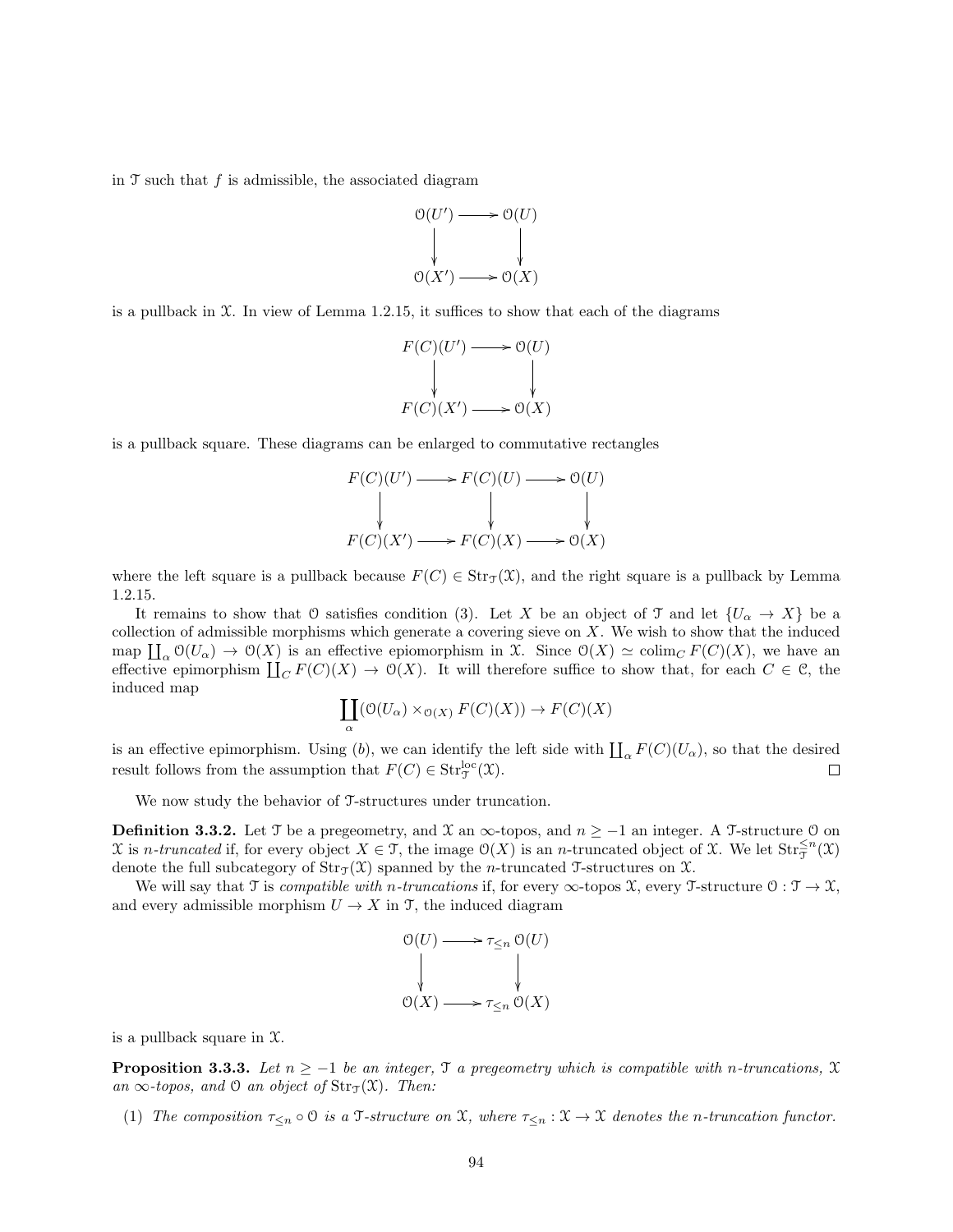- (2) The canonical map  $\alpha : \mathcal{O} \to (\tau_{\leq n} \circ \mathcal{O})$  is local.
- (3) For every object  $\mathcal{O}' \in \text{Str}_{\mathcal{T}}^{\leq n}(\mathfrak{X})$ , composition with  $\alpha$  induces a homotopy equivalence

$$
\mathrm{Map}_{\mathrm{Str}^{loc}_\mathcal{T}(\mathfrak{X})}(\tau_{\leq n}\circ \mathcal{O},\mathcal{O}')\rightarrow \mathrm{Map}_{\mathrm{Str}^{loc}_\mathcal{T}(\mathfrak{X})}(\mathcal{O},\mathcal{O}').
$$

(4) Composition with  $\tau_{\leq n}$  induces a functor  $\text{Str}_{\mathfrak{T}}^{\text{loc}}(\mathfrak{X}) \to \text{Str}_{\mathfrak{T}}^{\leq n}(\mathfrak{X}) \cap \text{Str}_{\mathfrak{T}}^{\text{loc}}(\mathfrak{X})$ , which is left adjoint to the inclusion  $\mathrm{Str}_{\mathfrak{T}}^{\leq n}(\mathfrak{X}) \cap \mathrm{Str}_{\mathfrak{T}}^{\mathrm{loc}}(\mathfrak{X}) \subseteq \mathrm{Str}_{\mathfrak{T}}^{\mathrm{loc}}(\mathfrak{X}).$ 

The proof is based on the following lemma:

**Lemma 3.3.4.** Let X be an  $\infty$ -topos and  $n \geq -2$ . Suppose given a commutative diagram



in X, where U' and X' are n-truncated. If the outer square and the left square are pullback diagrams, then the right square is a pullback diagram as well.

Proof. We wish to show that the canonical map  $\alpha: U \mapsto U' \times_{X'} \tau_{\leq n} X$  exhibits  $U' \times_{X'} \tau_{\leq n} X$  as an n-truncation of U in the  $\infty$ -topos X. Because U' is n-truncated, it will suffice to show that  $\alpha$  exhibits  $U' \times_{X'} \tau_{\leq n} X$  as an n-truncation of U in the  $\infty$ -topos  $\mathfrak{X}_{/U'}$  (this follows from Lemma T.5.5.6.14). This follows from Proposition T.5.5.6.28, since the functor  $U' \times_{X'} \bullet$  preserves small colimits and finite limits.

Proof of Proposition 3.3.3. Assertion (2) is simply a reformulation of the condition that  $\mathfrak T$  is compatible with  $n$ -truncations, and assertion (4) follows immediately from  $(1)$ ,  $(2)$  and  $(3)$ . It will therefore suffice to prove (1) and (3).

To prove (1), we must show that  $\tau_{\leq n} \circ \mathcal{O}$  satisfies the conditions of Definition 3.1.4:

- The functor  $\tau_{\leq n} \circ \mathcal{O}$  preserves finite products. This follows from the fact that  $\mathcal{O}$  and  $\tau_{\leq n}$  preserve finite products (the second assertion follows from Lemma T.6.5.1.2).
- The functor  $\tau_{\leq n} \circ \mathcal{O}$  preserves pullbacks by admissible morphisms. Suppose given a pullback diagram



in T, where the vertical arrows are admissible. We wish to show that the right square appearing in the diagram



is a pullback square. The left square is a pullback because  $\mathcal T$  is compatible with *n*-truncations. In view of Lemma 3.3.4, it will suffice to show that the outer square is a pullback. For this, we consider the diagram

$$
\begin{array}{ccc}\n\mathcal{O}(U') & \longrightarrow & \mathcal{O}(U) \longrightarrow & \tau_{\leq n} \mathcal{O}(U) \\
\downarrow & & \downarrow & \downarrow & \downarrow & \downarrow \\
\mathcal{O}(X') & \longrightarrow & \mathcal{O}(X) \longrightarrow & \tau_{\leq n} \mathcal{O}(X).\n\end{array}
$$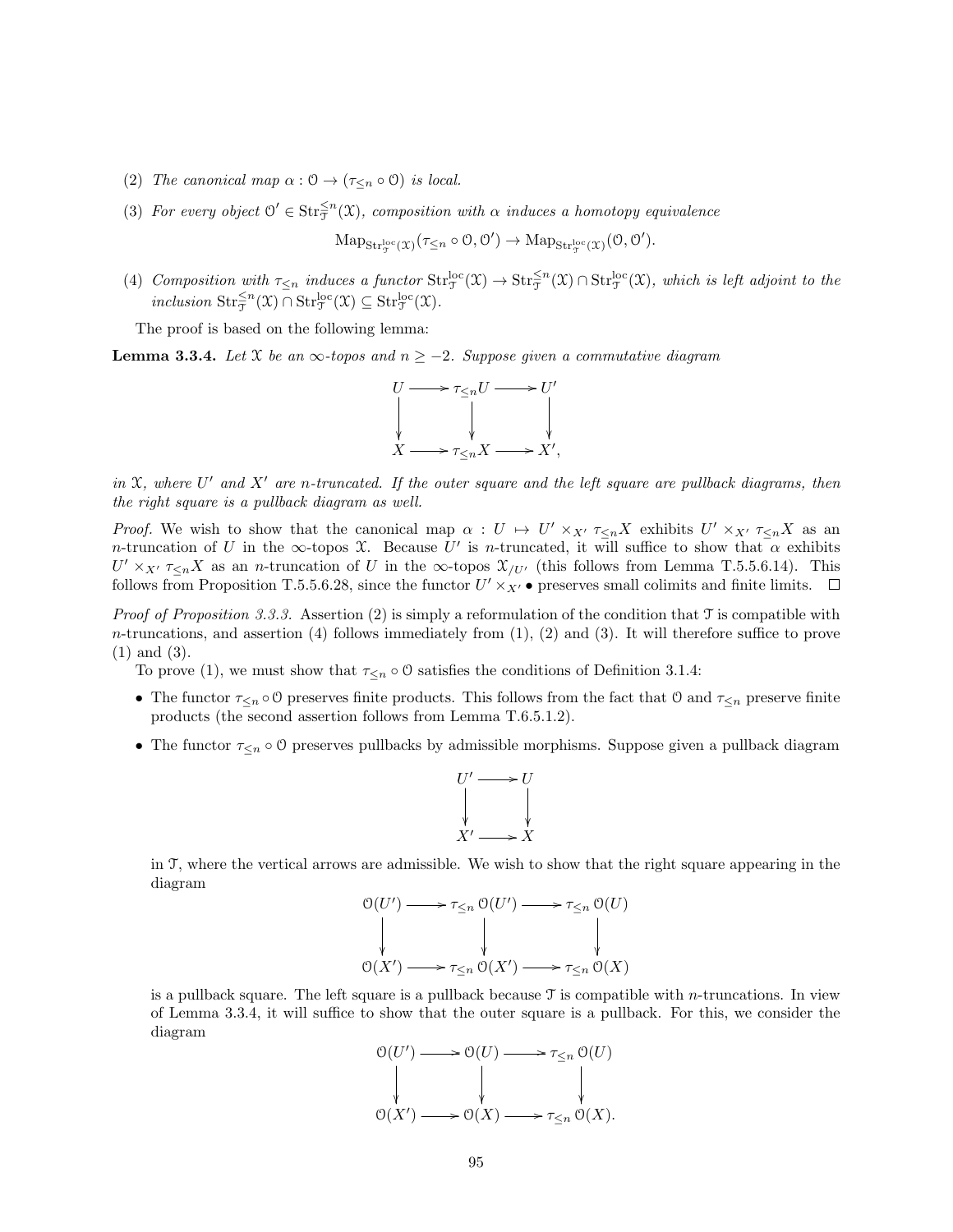The left square is a pullback diagram because  $0 \in \text{Str}_{\mathcal{T}}(\mathcal{X})$ , and the right square is a pullback diagram because  $\mathcal T$  is compatible with *n*-truncations. It follows that the outer square is a pullback diagram, as desired.

• The functor  $\tau_{\leq n} \circ \mathcal{O}$  carries every covering sieve  $\{U_\alpha \to X\}$  to an effective epimorphism

$$
\coprod \tau_{\leq n} \mathcal{O}(U_\alpha) \to \tau_{\leq n} \mathcal{O}(X).
$$

To prove this, we consider the commutative diagram

$$
\begin{array}{ccc}\n\coprod \mathfrak{O}(U_{\alpha}) & \longrightarrow & \mathfrak{O}(X) \\
\downarrow & & \downarrow \\
\downarrow & & \downarrow \\
\downarrow & & \downarrow \\
\downarrow & \uparrow & \searrow \\
\downarrow & & \downarrow \\
\downarrow & \uparrow & \searrow \\
\downarrow & & \downarrow \\
\downarrow & \uparrow & \searrow \\
\downarrow & & \downarrow \\
\downarrow & \uparrow & \searrow \\
\downarrow & & \downarrow \\
\downarrow & \downarrow & \searrow \\
\downarrow & & \downarrow \\
\downarrow & \downarrow & \searrow \\
\downarrow & & \downarrow \\
\downarrow & \downarrow & \searrow \\
\downarrow & & \downarrow & \searrow \\
\downarrow & \downarrow & \searrow & \searrow \\
\downarrow & \downarrow & \searrow & \searrow \\
\downarrow & \downarrow & \searrow & \searrow \\
\downarrow & \downarrow & \searrow & \searrow \\
\downarrow & \downarrow & \searrow & \searrow & \searrow \\
\downarrow & \downarrow & \searrow & \searrow & \searrow \\
\downarrow & \downarrow & \searrow & \searrow & \searrow \\
\downarrow & \downarrow & \searrow & \searrow & \searrow \\
\downarrow & \downarrow & \searrow & \searrow & \searrow & \searrow \\
\downarrow & \downarrow & \searrow & \searrow & \searrow & \searrow \\
\downarrow & \downarrow & \searrow & \searrow & \searrow & \searrow \\
\downarrow & \downarrow & \searrow & \searrow & \searrow & \searrow \\
\downarrow & \downarrow & \searrow & \searrow & \searrow & \searrow \\
\downarrow & \downarrow & \searrow & \searrow & \searrow & \searrow \\
\downarrow & \downarrow & \searrow & \searrow & \searrow & \searrow \\
\downarrow & \searrow & \searrow & \searrow & \searrow & \searrow
$$

It will suffice to show that the map  $\alpha$  is an effective epiomorphism. The upper horizontal morphism is an effective epimorphism since  $0 \in \text{Str}_{\mathcal{T}}(\mathcal{X})$ , and the right vertical morphism is an effective epimorphism since  $n \geq -1$ .

To prove (3), we consider a map  $\alpha: \mathcal{O} \to \mathcal{O}'$  in  $\text{Str}^{\text{loc}}_{\mathcal{J}}(\mathfrak{X})$ . Let  $U \to X$  be an admissible morphism in  $\mathcal{J}$ , and consider the induced diagram

$$
\begin{array}{ccc}\n\mathcal{O}(U) & \longrightarrow & \tau_{\leq n} \mathcal{O}(U) \longrightarrow & \mathcal{O}'(U) \\
\downarrow & & \downarrow & \downarrow & \downarrow & \downarrow \\
\mathcal{O}(X) & \longrightarrow & \tau_{\leq n} \mathcal{O}(X) \longrightarrow & \mathcal{O}'(X).\n\end{array}
$$

We wish to show that the right square is a pullback. Here the outer square is a pullback since  $\alpha$  is a transformation of T-structures, and the left square is a pullback since  $\mathcal T$  is compatible with *n*-truncations. The desired result now follows from Lemma 3.3.4.  $\Box$ 

The following result is often useful in verifying the hypotheses of Proposition 3.3.3:

**Proposition 3.3.5.** Let  $n \ge -1$  and let T be a pregeometry. Suppose that every admissible morphism in T is  $(n-1)$ -truncated. Then  $\mathfrak T$  is compatible with n-truncations.

We first need some preliminary results.

**Lemma 3.3.6.** Let T be a pregeometry, and let  $\mathcal{O}: \mathcal{T} \to \mathcal{X}$  be a T-structure on an  $\infty$ -topos X. If  $\alpha: U \to X$ is an n-truncated admissible morphism in T, then the induced map  $O(U) \to O(X)$  is again n-truncated.

*Proof.* We work by induction on n. If  $n = -2$ , then  $\alpha$  is an equivalence and the result is obvious. If  $n > -2$ , then it will suffice to show that the canonical map

$$
\mathcal{O}(U) \to \mathcal{O}(U) \times_{\mathcal{O}(X)} \mathcal{O}(U) \simeq \mathcal{O}(U \times_X U)
$$

is  $(n-1)$ -truncated (Lemma T.5.5.6.15). In view of the inductive hypothesis, it will suffice to show that the map  $U \to U \times_X U$  is an  $(n-1)$ -truncated admissible morphism in X. The  $(n-1)$ -truncatedness follows from Lemma T.5.5.6.15, and the admissibility from Remark 1.2.3.  $\Box$ 

**Lemma 3.3.7.** Let X be an  $\infty$ -topos,  $n \ge -1$  an integer, and let  $f: U \to X$  be an  $(n-1)$ -truncated morphism in  $X$ . Then the induced diagram



is a pullback square in X.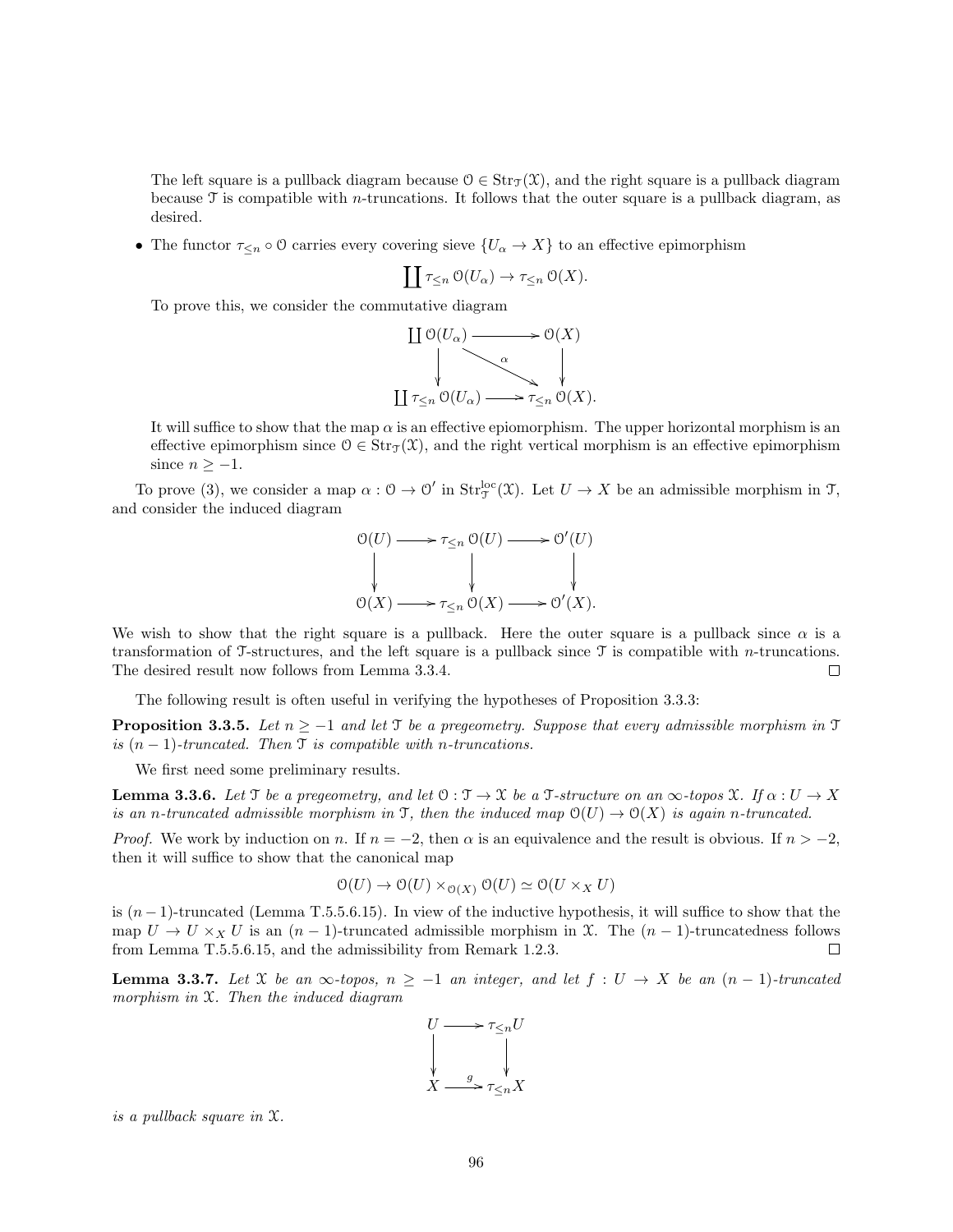*Proof.* Lemma T.7.2.1.13 implies that the pullback functor  $g^*: \mathcal{X}_{/\tau\lt n} \times \mathcal{X}_{/X}$  induces an equivalence when restricted to  $(n-1)$ -truncated objects. Consequently, there exists a pullback diagram



where the morphism f is  $(n - 1)$ -truncated. To complete the proof, it will suffice to show that this diagram exhibits V as an n-truncation of U in X. Using Lemma T.5.5.6.14, we see that this is equivalent to showing that g exhibits V as an n-truncation of U in  $\mathfrak{X}_{/\tau\leq n}$ . Since f is n-truncated, it will suffice to show that g induces an equivalence

$$
\tau_{\leq n}^{\mathfrak{X}_{/\tau_{\leq n}}x}U \to \tau_{\leq n}^{\mathfrak{X}_{/\tau_{\leq n}}x}V,
$$

which follows immediately from Lemma T.6.5.1.2 (applied in the  $\infty$ -topos  $\mathfrak{X}_{\tau_{\leq n}X}$ ).

*Proof of Proposition 3.3.5.* Let X be an  $\infty$ -topos,  $\mathcal{O}$  a T-structure on X, and  $U \to X$  an admissible morphism in T. We wish to show that the diagram

$$
\begin{array}{ccc}\n\mathfrak{O}(U) & \longrightarrow & \tau_{\leq n} \mathfrak{O}(U) \\
\downarrow & & \downarrow \\
\mathfrak{O}(X) & \longrightarrow & \tau_{\leq n} \mathfrak{O}(X)\n\end{array}
$$

is a pullback square. This follows immediately from Lemmas 3.3.6 and 3.3.7.

#### 3.4 Geometric Envelopes

Let  $\mathcal T$  be a pregeometry. Our goal in this section is to introduce a geometry  $\mathcal G$  which is "freely generated by T", so that for every  $\infty$ -topos X we have a canonical equivalence of  $\infty$ -categories  $\text{Str}_{\mathcal{G}}(\mathcal{X}) \simeq \text{Str}_{\mathcal{T}}(\mathcal{X})$ .

**Definition 3.4.1.** Let T be a pregeometry. For any  $\infty$ -category C which admits finite limits, we let Fun<sup>ad</sup>( $\mathcal{T}, \mathcal{C}$ ) denote the full subcategory of Fun( $\mathcal{T}, \mathcal{C}$ ) spanned by those functors  $f : \mathcal{T} \to \mathcal{C}$  with the following properties:

- (a) The functor  $f$  preserves finite products.
- (b) Let



be a pullback diagram in T such that the vertical morphisms are admissible. Then



is a pullback diagram in C.

We will say that a functor  $f : \mathcal{T} \to \mathcal{G}$  exhibits G as a geometric envelope of  $\mathcal{T}$  if the following conditions are satisfied:

 $\Box$ 

 $\Box$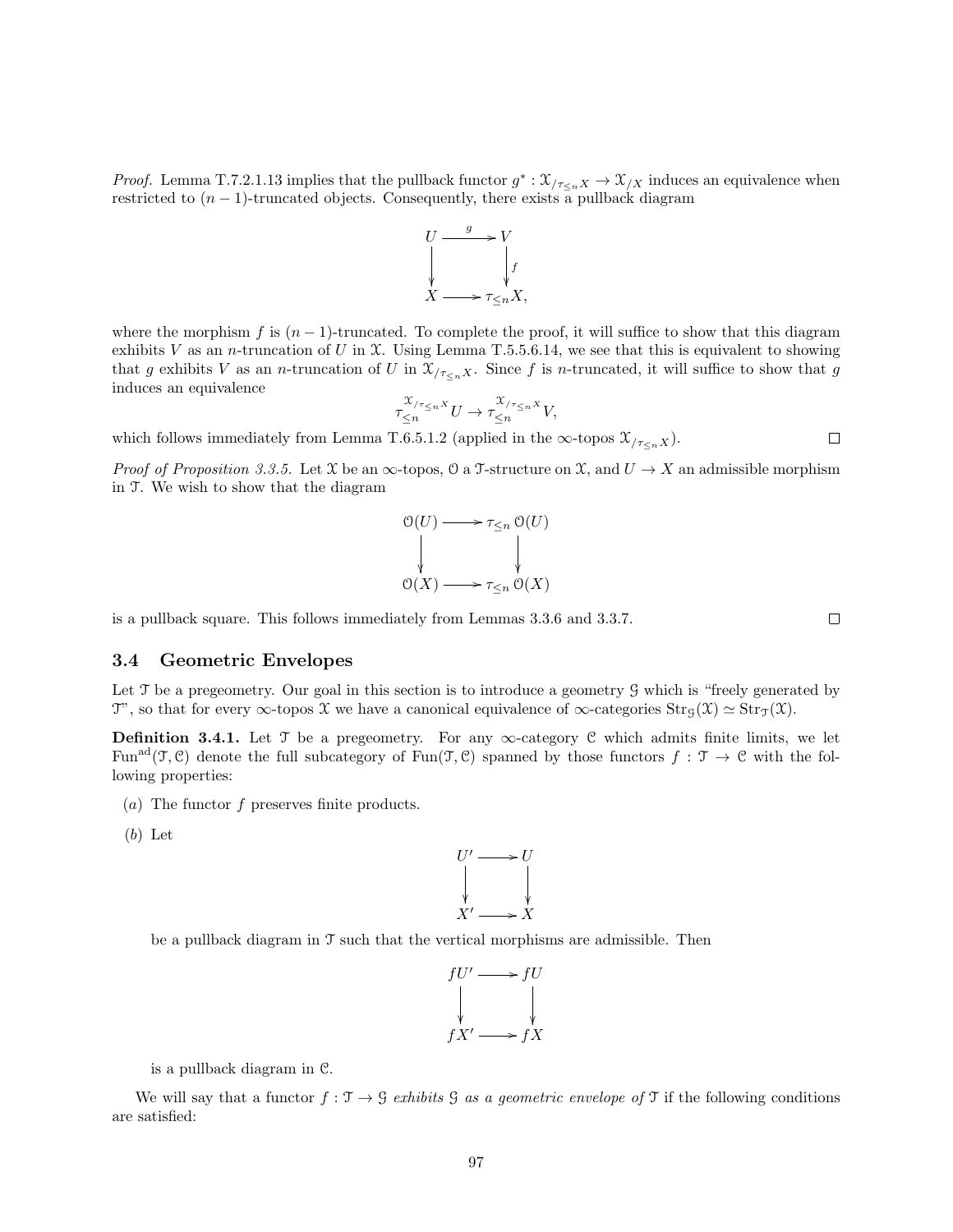- (1) The  $\infty$ -category  $\mathcal G$  is idempotent complete and admits finite limits.
- (2) The functor f belongs to Fun<sup>ad</sup>(T, G).
- (3) For every idempotent complete  $\infty$ -category C which admits finite limits, composition with f induces an equivalence of ∞-categories

$$
\mathrm{Fun}^{\mathrm{lex}}(\mathcal G, \mathcal C) \to \mathrm{Fun}^{\mathrm{ad}}(\mathcal T, \mathcal C).
$$

Here Fun<sup>lex</sup>( $\mathcal{G}, \mathcal{C}$ ) denotes the full subcategory of Fun( $\mathcal{G}, \mathcal{C}$ ) spanned by those functors which preserve finite limits.

In this case, we regard  $\mathcal G$  as endowed with the coarsest geometry structure such that f is a transformation of pregeometries (see Remark 1.2.7).

**Remark 3.4.2.** In the situation of Definition 3.4.1, we will abuse terminology by saying that G is a *geometric* envelope of T; in this case, the functor  $f : \mathcal{T} \to \mathcal{G}$  is implicitly understood to be specified.

Let  $\mathcal T$  be a pregeometry. The universal property demanded of a geometric envelope  $\mathcal G$  of  $\mathcal T$  ensures that G is determined uniquely up to equivalence, provided that G exists. The existence is a consequence of the following result:

**Lemma 3.4.3.** Let T be a pregeometry. Then there exists a geometric envelope  $f : \mathcal{T} \to \mathcal{G}$ . Moreover, f is fully faithful.

Proof. This is a special case of Proposition T.5.3.6.2.

**Remark 3.4.4.** In the situation of Lemma 3.4.3, the  $\infty$ -category G is generated under finite limits and retracts by the essential image of f. In other words, if  $\mathcal{G}_0 \subseteq \mathcal{G}$  is a full subcategory which is stable under retracts and finite limits and which contains the essential image of f, then  $\mathcal{G}_0 = \mathcal{G}$ .

The following criterion is useful for recognizing the existence of geometric envelopes:

**Proposition 3.4.5.** Let G be a geometry containing a full subcategory  $\mathcal{T}_0 \subseteq \mathcal{G}$ . Assume that:

- (1) The  $\infty$ -category  $\mathfrak{T}_0$  admits finite products.
- (2) The inclusion  $\mathcal{T}_0 \subseteq \mathcal{G}$  preserves finite products.
- (3) For every idempotent-complete  $\infty$ -category C which admits finite limits, the restriction functor

 $Fun<sup>lex</sup>(\mathcal{G}, \mathcal{C}) \to Fun<sup>\pi</sup>(\mathcal{T}_0, \mathcal{C})$ 

is an equivalence of  $\infty$ -categories. Here  $Fun^{\pi}(\mathfrak{T}_0, \mathfrak{C})$  denotes the full subcategory of  $Fun(\mathfrak{T}_0, \mathfrak{C})$  spanned by those functors which preserve finite products.

Let  $\mathcal T$  be the full subcategory of  $\mathcal G$  spanned by those objects  $X$  for which there exists an admissible morphism  $X \to X_0$ , where  $X_0 \in \mathcal{T}_0$ . We will say that a morphism in  $\mathcal{T}$  is admissible if it is admissible as a morphism in G, and we will say that a collection of admissible morphisms  $\{X_{\alpha} \to X\}$  in T is a covering if it is a covering in G. Then the collection of admissible morphisms and admissible coverings endows T with the structure of a pregeometry.

Assume further that:

(4) For every admissible morphism  $f: X \to Y$  in C, there exists a pullback diagram



where  $f_0$  is admissible and  $Y_0 \in \mathcal{T}$ .

 $\Box$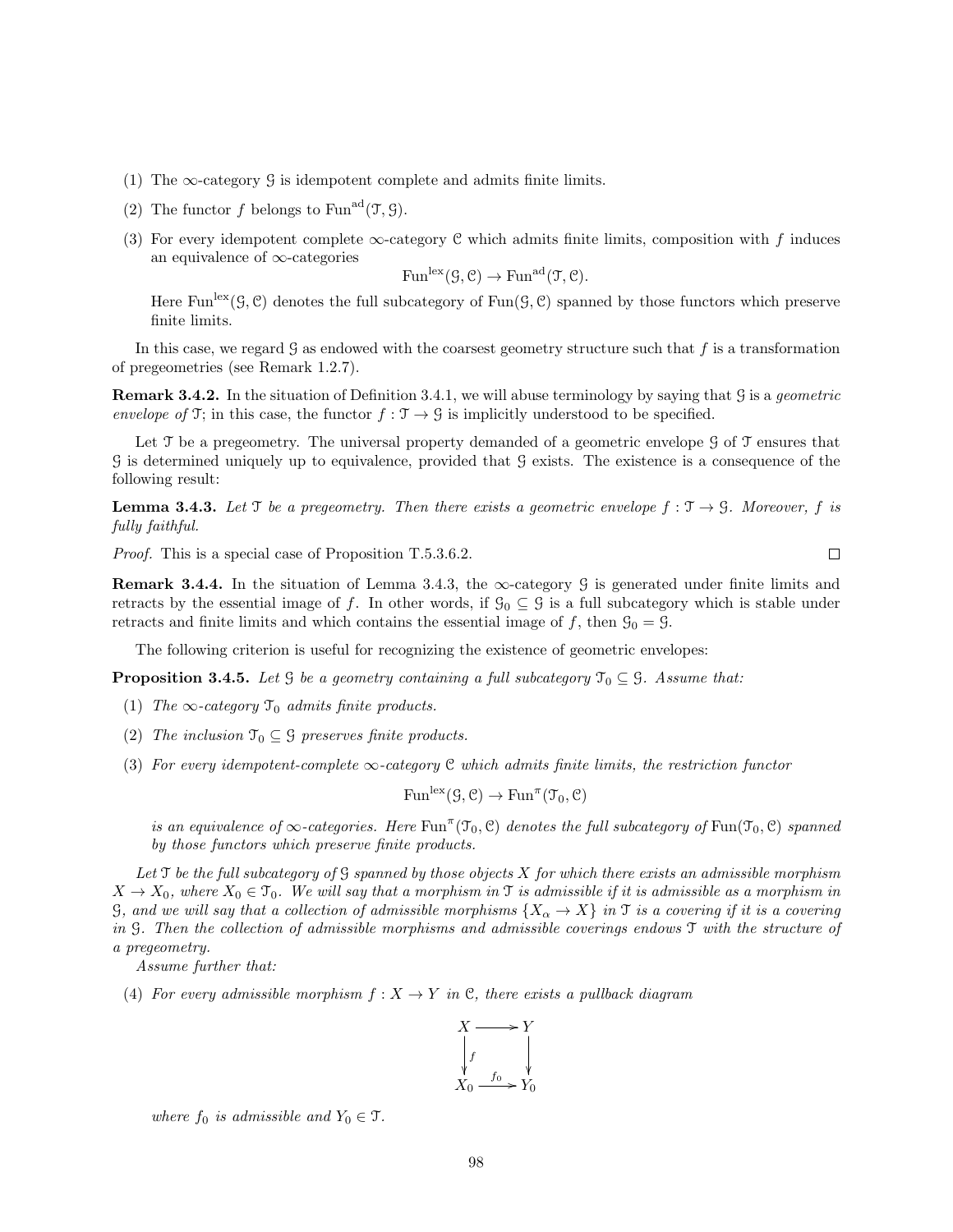- (5) The Grothendieck topology on G is generated by the collection of admissible coverings in T.
- (6) Let C be an idempotent-complete  $\infty$ -category which admits finite limits, and let  $\alpha : f \to f'$  be a natural transformation of functors  $f, f' \in \text{Fun}^{\text{ad}}(\mathfrak{I}, \mathfrak{C})$ . If  $\alpha$  induces an equivalence  $f | \mathfrak{I}_0 \to f' | \mathfrak{I}_0$ , then  $\alpha$  is an equivalence.

Then the inclusion  $\mathfrak{T} \subseteq \mathfrak{G}$  exhibits  $\mathfrak{G}$  as a geometric envelope of  $\mathfrak{T}$ .

**Remark 3.4.6.** In the situation of Proposition 3.4.5, condition (3) shows that the underlying  $\infty$ -category of G is determined up to equivalence by the  $\infty$ -category  $\mathcal{T}_0$ . Let us make this determination more explicit. Fix an  $\infty$ -category  $\mathcal{T}_0$  which admits finite products. Let G denote the opposite of the smallest full subcategory of  $\mathcal{P}_{\Sigma}(\mathcal{T}_{0}^{op})$  which contains the essential image of the Yoneda embedding  $j: \mathcal{T}_{0}^{op} \to \mathcal{P}_{\Sigma}(\mathcal{T}_{0}^{op})$  and is closed under retracts and finite colimits. We claim that for any idempotent-complete ∞-category C which admits finite limits, composition with j induces an equivalence of  $\infty$ -categories  $\theta$ : Fun<sup>lex</sup> $(\mathcal{G}, \mathcal{C}) \to \text{Fun}^{\pi}(\mathcal{T}_0, \mathcal{C})$ . To prove this, choose a left-exact fully faithful embedding  $C \to C'$ , where C' admits small limits. Then we have fully faithful embeddings

$$
i_0: \text{Fun}^{\text{lex}}(\mathcal{G}, \mathcal{C}) \to \text{Fun}^{\text{lex}}(\mathcal{G}, \mathcal{C}') \qquad i_1: \text{Fun}^{\pi}(\mathcal{T}_0, \mathcal{C}) \to \text{Fun}^{\pi}(\mathcal{T}_0, \mathcal{C}').
$$

Since the essential image of C is stable under retracts and finite limits in C', a left-exact functor  $f : \mathcal{G} \to \mathcal{C}'$ belongs to the essential image of  $i_0$  if and only if  $f| \mathcal{T}_0$  belongs to the essential image of  $i_1$ . It will therefore suffice to show that the restriction functor  $\text{Fun}^{\text{lex}}(\mathcal{G}, \mathcal{C}') \to \text{Fun}^{\pi}(\mathcal{I}_0, \mathcal{C}')$  is an equivalence of  $\infty$ -categories; in other words, we may reduce to the case where C admits small limits.

Let Fun<sup>'</sup> $(\mathcal{P}_{\Sigma}(\mathcal{T}_{0}^{op})^{op}, \mathcal{C})$  denote the full subcategory of Fun $(\mathcal{P}_{\Sigma}(\mathcal{T}_{0}^{op})^{op}, \mathcal{C})$  spanned by those functors which preserve small limits, so we have a commutative diagram



Proposition T.5.5.8.15 implies that  $\theta'$  is an equivalence of  $\infty$ -categories. It will therefore suffice to show that  $\theta''$  is an equivalence of  $\infty$ -categories. In view of Propositions T.5.3.5.10 and T.5.5.1.9, it will suffice to show that the fully faithful inclusion  $\mathcal{G}^{op} \subseteq \mathcal{P}_{\Sigma}(\mathcal{I}_{0}^{op})$  induces an equivalence  $F: \text{Ind}(\mathcal{G}^{op}) \to \mathcal{P}_{\Sigma}(\mathcal{I}_{0}^{op})$ . Note that the essential image of j consists of compact projective objects of  $\mathcal{P}_{\Sigma}(\mathcal{T}_0^{op})$ , so that  $\mathcal G$  consists of compact objects of  $\text{Ind}(S^{op})$ ; it follows from Proposition T.5.3.5.11 that F is fully faithful. Since F preserves small colimits (Proposition T.5.5.1.9), it admits a right adjoint  $G$  (Corollary T.5.5.2.9); to prove that  $F$  is essentially surjective, it suffices to show that G is conservative. That is, we must show that if  $\alpha: X \to Y$ is a morphism in  $\mathcal{P}_{\Sigma}(\mathcal{T}_{0}^{op})$  which induces homotopy equivalences  $\operatorname{Map}_{\mathcal{P}_{\Sigma}(\mathcal{T}_{0}^{op})}(Z,X) \to \operatorname{Map}_{\mathcal{P}_{\Sigma}(\mathcal{T}_{0}^{op})}(Z,Y)$  for every object  $Z \in \mathcal{G}^{op}$ , then  $\alpha$  is an equivalence. This is clear, since  $\mathcal{G}^{op}$  contains the essential image of  $\mathcal{T}^{op}_{0}$ .

*Proof of Proposition 3.4.5.* We first show that  $\mathcal T$  is stable under finite products in  $\mathcal G$ . Since  $\mathcal T$  contains  $\mathcal T_0$ , it contains the initial object of G. It will therefore suffice to show that for every pair of objects  $X, Y \in \mathcal{T}$ , the product  $X \times Y$  lies in T. By assumption, we have admissible morphisms  $\alpha : X \to X_0$ ,  $\beta : Y \to Y_0$ , where  $X_0, Y_0 \in \mathcal{T}_0$  and therefore admit a product  $X_0 \times Y_0 \in \mathcal{T}_0$ . The map  $\alpha \times \beta : X \times Y \to X_0 \times Y_0$  factors as a composition

$$
X\times Y\xrightarrow{\gamma} X_0\times Y\xrightarrow{\gamma'} X_0\times Y_0;
$$

here  $\gamma$  is a pullback of  $\alpha$  and  $\gamma'$  is a pullback of  $\beta$ , so that  $\gamma$  and  $\gamma'$  are admissible and therefore  $\alpha \times \beta$  is admissible This proves that  $X \times Y \in \mathcal{T}$  as desired.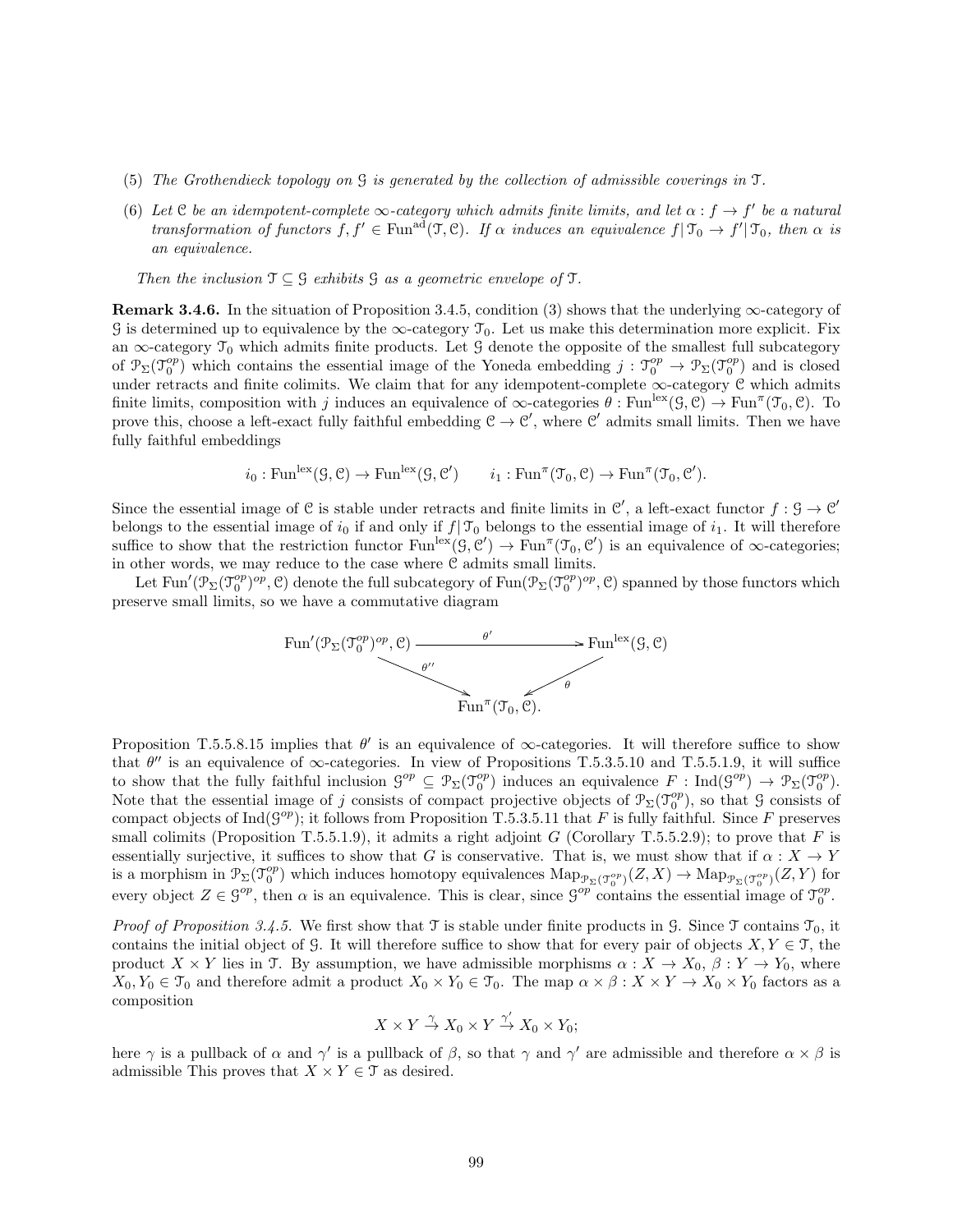To complete the proof that  $\mathcal T$  is a pregeometry, the only nontrivial point is to show that if we are given a pullback diagram



where X, X', and U belong to T and f is admissible, then  $U' \in \mathcal{T}$ . To prove this, we choose an admissible morphism  $g: X' \to X'_0$  where  $X'_0 \in \mathcal{T}_0$ . Then the composite map  $g \circ f' : U' \to X'_0$  is admissible, so that  $U' \in \mathcal{T}$  as desired.

It is clear from the construction that the inclusion  $\mathcal{T} \subseteq \mathcal{G}$  is a morphism of pregeometries. Now suppose that conditions  $(4)$ ,  $(5)$ , and  $(6)$  are satisfied. It is clear that G is endowed with the coarsest admissibility structure compatible with the admissibility structure on T. We must prove that, for any idempotent-complete  $\infty$ -category C which admits finite limits, the restriction map  $\theta$ : Fun<sup>lex</sup> $(\mathcal{G}, \mathcal{C}) \to \text{Fun}^{\text{ad}}(\mathcal{T}, \mathcal{C})$  is an equivalence of ∞-categories. This map fits into a commutative diagram



Since  $\theta'$  is an equivalence of  $\infty$ -categories (by (3)), it will suffice to show that  $\theta''$  is an equivalence of ∞-categories.

In view of Proposition T.4.3.2.15, it will suffice to show the following:

- (a) Every functor  $f_0 : \mathcal{T}_0 \to \mathcal{C}$  which preserves finite products admits a right Kan extension  $f : \mathcal{T}_0 \to \mathcal{C}$ .
- (b) A functor  $f: \mathcal{T} \to \mathcal{C}$  belongs to Fun<sup>ad</sup> $(\mathcal{T}_{\text{Zar}}(k), \mathcal{C})$  if and only if  $f_0 = f|\mathcal{T}_0$  preserves finite products, and  $f$  is a right Kan extension of  $f_0$ .

To prove (a), we first invoke (3) to assume without loss of generality that  $f_0 = f' | \mathcal{T}_0$ , where  $f' : \mathcal{G} \to \mathcal{C}$ is a left exact functor. We will prove that  $f'$  is a right Kan extension of  $f_0$ , so that  $f = f'$  is the functor whose existence is asserted by (a). To prove this, let  $j : \mathcal{C} \to \mathcal{P}(\mathcal{C})$  be the Yoneda embedding. Since j detects limits, it will suffice to show that  $j \circ f'$  is a right Kan extension of  $j \circ f_0$ ; we may therefore replace  $C$  by  $\mathcal{P}(C)$ and thereby reduce to the case where  $C$  admits small limits.

Remark 3.4.6 provides a left-exact, fully faithful embedding  $i : \mathcal{G}^{op} \to \mathcal{P}_{\Sigma}(\mathcal{T}_{0}^{op}) \subseteq \mathcal{P}(\mathcal{T}_{0}^{op})$ . Let F:  $\mathcal{P}(\mathcal{T}_0^{op})^{op} \to \mathcal{C}$  be a right Kan extension of  $f_0$  along the Yoneda embedding  $\mathcal{T}_0 \hookrightarrow \mathcal{P}(\mathcal{T}_0^{op})^{op}$ . According to Lemma T.5.1.5.5, the functor  $F$  preserves small limits. It follows from Proposition T.5.5.8.10 that  $F[\mathcal{P}_{\Sigma}(\mathcal{T}_{0}^{op})^{op}]$  preserves sifted limits. Combining this with the observation that  $f_0$  preserves finite products, we deduce that  $F | \mathcal{P}_{\Sigma}(\mathcal{T}_{0}^{op})^{op}$  preserves small limits (Proposition T.5.5.8.15 again). It follows that  $f'' = F \circ i^{op}$ is left-exact functor  $\mathcal{T}_0 \to \mathcal{C}$  which is a right Kan extension of  $f_0 = f'' | \mathcal{T}_0$ . Thus  $f' \simeq f''$  and f' is also a right Kan extension of  $f_0$ , as desired. This proves (a). It also shows that if  $f_0 : \mathcal{T}_0 \to \mathcal{C}$  preserves finite products and  $f: \mathcal{T} \to \mathcal{C}$  is a right Kan extension of  $f_0$ , then f is the restriction of a left-exact functor from  $G$  to  $C$ , so that f is admissible. To complete the proof of  $(b)$ , we must show the converse: that is, that if  $f: \mathcal{T} \to \mathcal{C}$  is admissible, then f is a right Kan extension of  $f_0 = f | \mathcal{C}_0$ . To prove this, we let f' be a right Kan extension of  $f_0$ , so we have a natural transformation  $\alpha : f \to f'$  which is the identity on  $f_0$ . The first part of the proof shows that f' is admissible, so that  $\alpha$  is an equivalence by (6). It follows that  $f \simeq f'$  is also a right Kan extension  $f_0$ .  $\Box$ 

We will now show that the geometric envelope of a pregeometry  $\mathcal T$  loses no information about T-structures on ∞-topoi.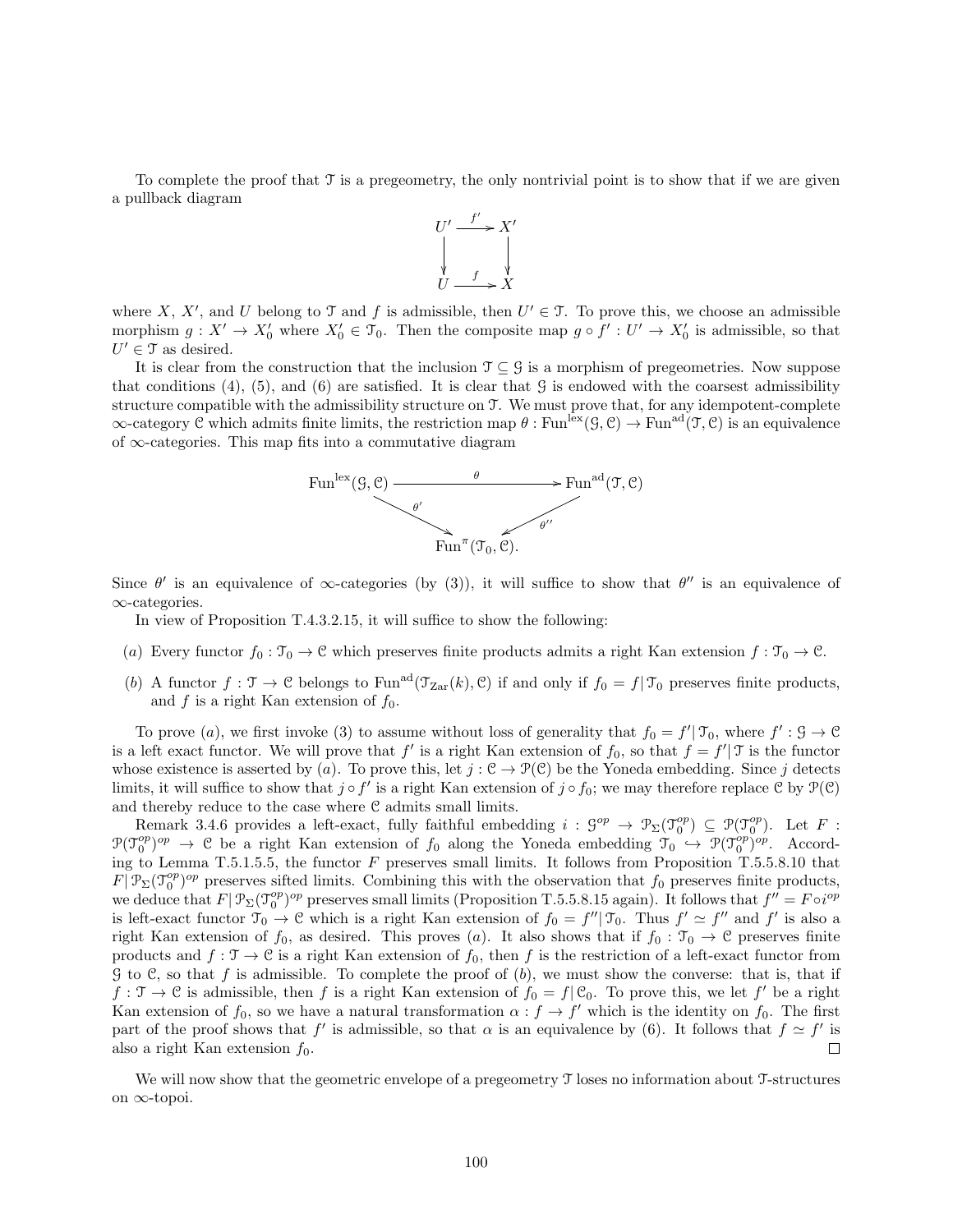**Proposition 3.4.7.** Let T be a pregeometry and  $f : \mathcal{T} \to \mathcal{G}$  a functor which exhibits  $\mathcal{G}$  as a geometric envelope of T. Then, for every  $\infty$ -topos X, composition with f induces an equivalences of  $\infty$ -categories

$$
Str_{\mathcal{G}}(\mathfrak{X}) \to Str_{\mathfrak{I}}(\mathfrak{X}) \quad Str_{\mathcal{G}}^{loc}(\mathfrak{X}) \to Str_{\mathfrak{I}}^{loc}(\mathfrak{X}).
$$

*Proof.* We have a commutative diagram of  $\infty$ -categories



Here the functor  $F$  is an equivalence, and the vertical arrows are inclusions of subcategories. It will therefore suffice to show that these subcategories correspond to one another under the equivalence  $F$ . In other words, we must show the following:

- (1) Let  $0: \mathcal{G} \to \mathcal{X}$  be a left exact functor such that  $0 \circ f$  is a T-structure on X. Then 0 is a G-structure on X.
- (2) Let  $\alpha: \mathcal{O} \to \mathcal{O}'$  be a natural transformation between G-structures on X, and suppose that the induced map  $0 \circ f \to 0' \circ f$  is a morphism of  $Str_{\mathcal{T}}^{\text{loc}}(\mathfrak{X})$ . Then  $\alpha$  is a morphism of  $Str_{\mathcal{G}}^{\text{loc}}(\mathfrak{X})$ .

We first prove (1). Let U denote the Grothendieck topology on  $\mathcal{T}$ , and  $\mathcal{V}$  the induced Grothendieck topology on G. We define a new Grothendieck topology  $V'$  on G as follows: a collection of morphisms  $\{V_\alpha \to Y\}$  is a covering with respect to G if and only if the induced map  $\prod_\alpha \mathcal{O}(V_\alpha) \to \mathcal{O}(Y)$  is an effective epimorphism in  $\mathfrak X$ . We wish to prove that  $\mathfrak O$  is a  $\mathfrak S$ -structure on  $\mathfrak X$ : in other words, that  $\mathfrak V'$  is a refinement of V. Since V is generated by U, it will suffice to show that V contains all coverings of the form  $\{fU_{\alpha} \to fX\}$ , where  $\{U_{\alpha} \to X\}$  is a collection of morphisms in T which is covering with respect to the topology U. This follows from our assumption that  $\mathcal{O} \circ f$  is a T-structure.

The proof of (2) is similar. Let us say that a morphism  $U \to X$  in G is special if the diagram



is a pullback square in  $X$ . The following assertions are all easy to verify:

(a) Every equivalence in  $\mathcal G$  is special.

(b) Let



be a diagram in G, and suppose that p is special. Then q is special if and only if r is special.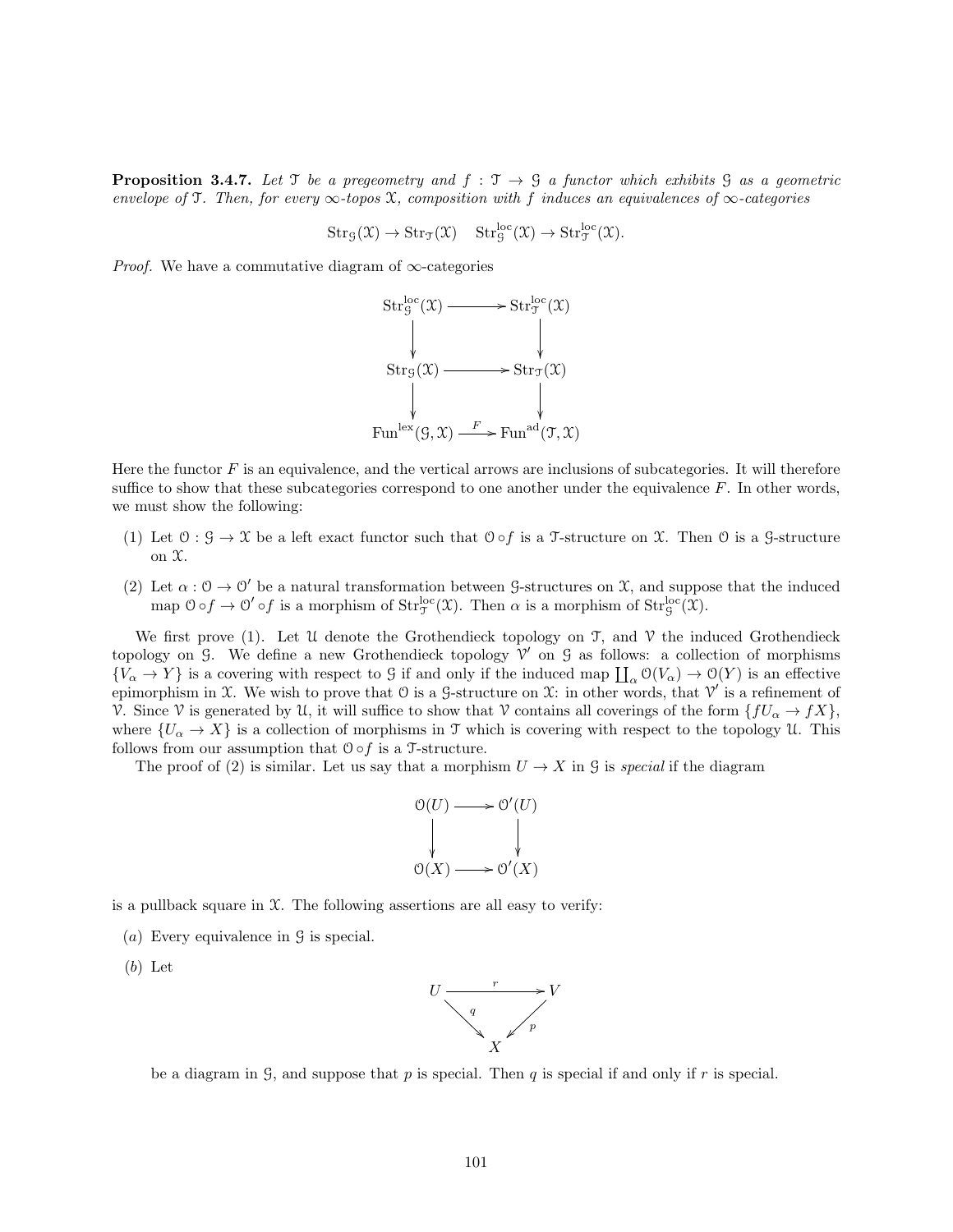$(c)$  Let



be a pullback diagram in  $G$ . If  $u$  is special, then  $u'$  is also special.

We wish to show that every admissible morphism in G is special. Since the collection of admissible morphisms in G is generated (in the sense of Remark 1.2.7) by morphisms of the form  $f(u)$ , where u is an admissible morphism of T, it will suffice to show that each  $f(u)$  is special. This is just a translation of our assumption that the induced map  $0 \circ f \to 0' \circ f$  is a morphism of  $\text{Str}_{\mathcal{T}}^{\text{loc}}(\mathfrak{X})$ .  $\Box$ 

**Definition 3.4.8.** Let T be a pregeometry. A T-scheme is a T-structured  $\infty$ -topos  $(\mathcal{X}, \mathcal{O}_\mathcal{X})$  with the following property:

(\*) Choose a geometric envelope  $f: \mathcal{T} \to \mathcal{G}$  and an equivalence  $\mathcal{O}_{\mathcal{X}} \simeq \mathcal{O}'_{\mathcal{X}} \circ f$ , where  $\mathcal{O}'_{\mathcal{X}} \in \text{Str}_{\mathcal{G}}(\mathcal{X})$  (the existence and uniqueness of  $\mathcal{O}'$  up to equivalence follow from Proposition 3.4.7). Then  $(\mathcal{X}, \mathcal{O}'_{\mathcal{X}})$  is a G-scheme.

We let  $Sch(\mathcal{T})$  denote the full subcategory of  ${}^L\mathcal{T}op(\mathcal{T})^{op}$  spanned by the T-schemes. We will say that a T-scheme  $(\mathfrak{X}, \mathcal{O}_{\mathfrak{X}})$  is affine if the corresponding G-scheme  $(\mathfrak{X}, \mathcal{O}_{\mathfrak{X}}')$  is affine.

We now introduce a variation on Definition 3.4.1:

**Definition 3.4.9.** Let T be a pregeometry and  $n \ge -1$  an integer. We will say that a functor  $f : \mathcal{T} \to \mathcal{G}$ exhibits G as an n-truncated geometric envelope if the following conditions are satisfied:

- (1) The ∞-category G admits finite limits, and is equivalent to an n-category (in other words, each of the mapping spaces  $\mathrm{Map}_{G}(X, Y)$  is *n*-truncated).
- (2) The functor f belongs to Fun<sup>ad</sup>(T, G).
- (3) For every n-category C which admits finite limits, composition with f induces an equivalence of  $\infty$ categories

$$
\mathrm{Fun}^{\mathrm{lex}}(\mathcal G,\mathcal C)\to \mathrm{Fun}^{\mathrm{ad}}(\mathcal T,\mathcal C).
$$

Here Fun<sup>lex</sup>( $\mathcal{G}, \mathcal{C}$ ) denotes the full subcategory of Fun( $\mathcal{G}, \mathcal{C}$ ) spanned by those functors which preserve finite limits.

In this case, we regard  $\mathcal G$  as endowed with the coarsest geometry structure such that  $f$  is a transformation of pregeometries (see Remark 1.2.7).

Remark 3.4.10. By convention, we will refer to a geometric envelope of a pregeometry T (in the sense of Definition 3.4.1) as an  $\infty$ -truncated geometric envelope.

It is clear from the definition that an *n*-truncated geometric envelope of a pregeometry  $\mathcal T$  is uniquely determined up to equivalence if it exists. The existence follows immediately from Lemma 3.4.3, Proposition 1.5.11, and the following elementary observation:

**Lemma 3.4.11.** Let T be a pregeometry, let  $f : \mathcal{T} \to \mathcal{G}'$  exhibit  $\mathcal{G}'$  as an geometric envelope of T, and let  $g: \mathcal{G}' \to \mathcal{G}$  exhibit  $\mathcal{G}$  as an n-stub of the geometry  $\mathcal{G}'$ . Then  $g \circ f$  exhibits  $\mathcal{G}$  as an n-truncated geometric envelope of T.

The role of n-truncated geometric envelopes is explicated by the following result: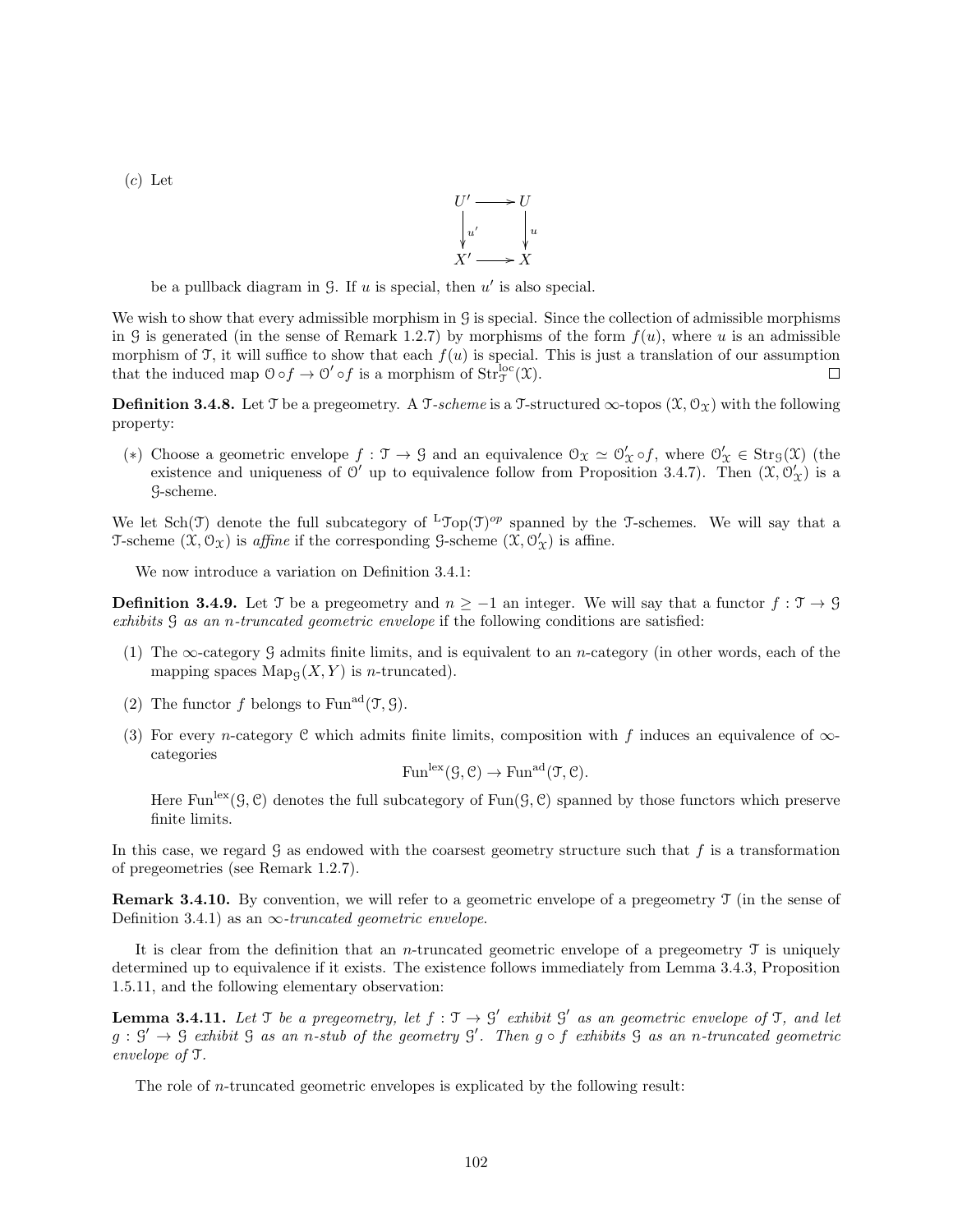**Proposition 3.4.12.** Let T be a pregeometry,  $n \ge -1$  an integer, and let  $f : \mathcal{T} \to \mathcal{G}$  exhibit  $\mathcal{G}$  as an ntruncated geometric envelope of T. Then for every  $\infty$ -topos X, composition with f induces a equivalences of ∞-categories

$$
Str_{\mathcal{G}}(\mathfrak{X}) \to Str_{\mathcal{T}}^{\leq n}(\mathfrak{X})
$$
  

$$
Str_{\mathcal{G}}^{\text{loc}}(\mathfrak{X}) \to Str_{\mathcal{T}}^{\text{loc}, \leq n}(\mathfrak{X}).
$$

*Proof.* Without loss of generality, we may assume that  $f$  factors as a composition

$$
\mathfrak{T} \xrightarrow{f'} \mathfrak{G}' \xrightarrow{f''} \mathfrak{G},
$$

where f' exhibits  $\mathcal{G}'$  as a geometric envelope of  $\mathcal{T}$ , and f'' exhibits  $\mathcal{G}$  as an n-stub of the geometry  $\mathcal{G}'$ . We have a commutative diagram

$$
\operatorname{Str}_g^{\operatorname{loc}}(\mathfrak{X}) \xrightarrow{\phi_0} \operatorname{Str}_{g'}^{\operatorname{loc}, \leq n}(\mathfrak{X}) \longrightarrow \operatorname{Str}_{\mathfrak{I}}^{\operatorname{loc}, \leq n}
$$
\n
$$
\downarrow \qquad \qquad \downarrow \qquad \qquad \downarrow
$$
\n
$$
\operatorname{Str}_g(\mathfrak{X}) \longrightarrow \operatorname{Str}_{g'}^{\leq n}(\mathfrak{X}) \xrightarrow{\phi} \operatorname{Str}_{\mathfrak{I}}^{\leq n}(\mathfrak{X}).
$$

Proposition 1.5.14 implies that the horizontal arrows on the left are equivalences of  $\infty$ -categories. It will therefore suffice to show that the functors  $\phi$  and  $\phi_0$  are equivalences. We will give the argument for  $\phi$ ; the proof for  $\phi_0$  is identical. The functor  $\phi$  fits into a commutative diagram



where the vertical arrows are inclusions of full subcategories, and the bottom horizontal arrow is an equivalence of  $\infty$ -categories by Proposition 3.4.7. To complete the proof, it will suffice to show that if  $0: \mathcal{G}' \to \mathcal{X}$  is a  $\mathcal{G}'$ -structure such that  $\mathcal{O} \circ f'$  is *n*-truncated, then  $\mathcal{O}$  is itself *n*-truncated. Let  $\mathcal{G}'_0$  denote the full subcategory of G' spanned by those objects U such that  $\mathcal{O}(U) \subseteq \mathcal{X}$  is n-truncated. Since O is left exact, the subcategory  $\mathcal{G}'_0 \subseteq \mathcal{G}'$  is stable under finite limits. Our assumption that  $\mathcal{O} \circ f'$  is *n*-truncated guarantees that  $\mathcal{G}'_0$  contains the essential image of f'. It follows from Remark 3.4.4 that  $\mathcal{G}'_0 = \mathcal{G}'$ , so that  $\mathcal{O}$  is *n*-truncated as desired.

The theory of pregeometries can also be described in the language of classifying  $\infty$ -topoi:

**Definition 3.4.13.** Let T be a pregeometry and let  $-1 \le n \le \infty$ . We will say that a functor  $0: \mathcal{T} \to \mathcal{K}$  is a universal n-truncated T-structure if the following conditions are satisfied:

- (1) The  $\infty$ -category K is an  $\infty$ -topos, and the functor O is an *n*-truncated T-structure on K.
- (2) For every  $\infty$ -topos X, composition with O induces an equivalence of  $\infty$ -categories

$$
\text{Str}_{\mathcal{K}}(\mathfrak{X}) \to \text{Str}_{\mathfrak{T}}^{\leq n}(\mathfrak{X}).
$$

In this case, we will say that K is a *classifying*  $\infty$ -topos for n-truncated T-structures. In the case  $n = \infty$ , we will simply say that O is a universal T-structure and that  $\mathcal K$  is a classifying  $\infty$ -topos for T-structures. The equivalence of (2) then determines a factorization system on each  $\infty$ -category  $\text{Str}_{\mathcal{K}}(\mathcal{X})$ , so that K is endowed with a geometric structure.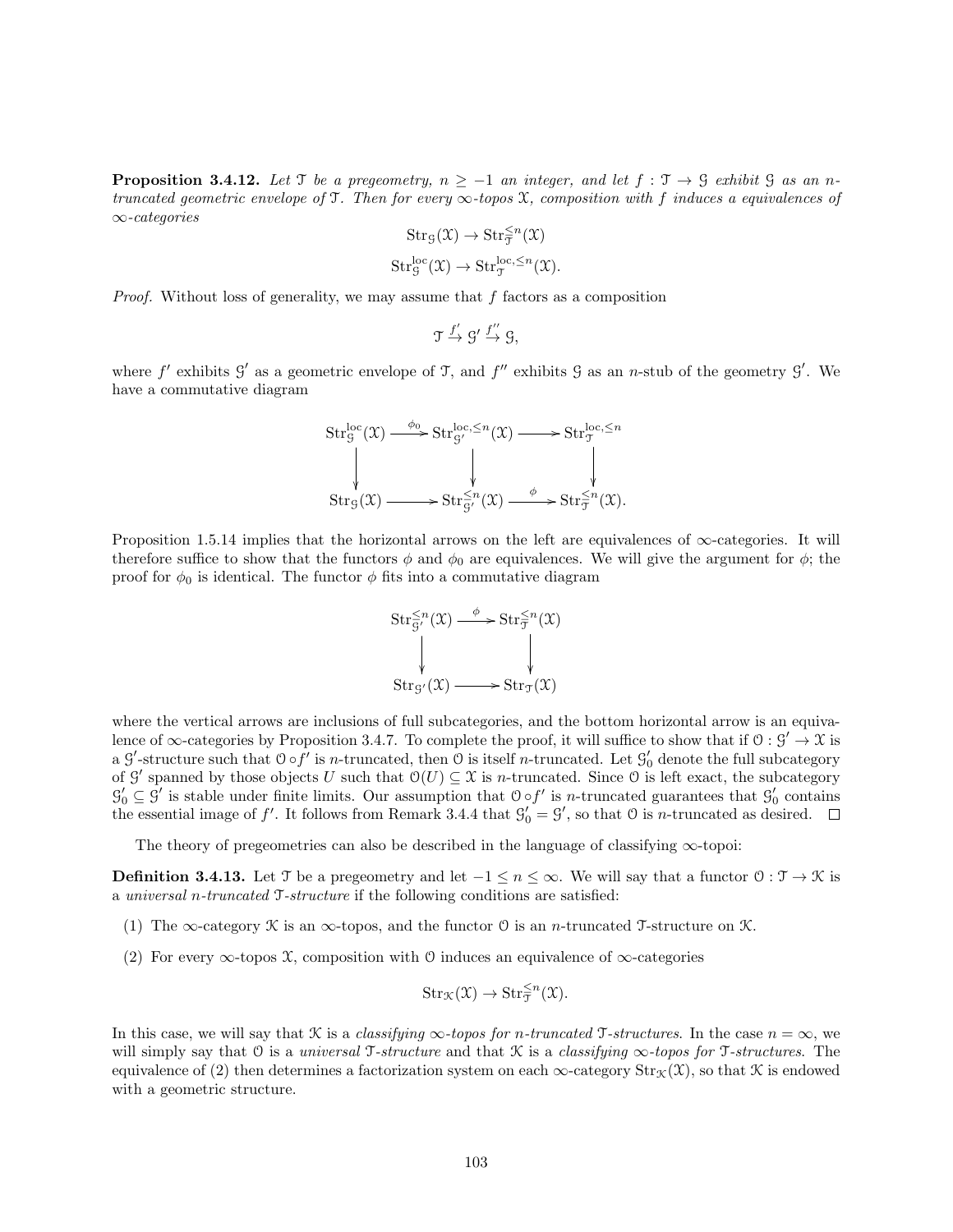Let T be a pregeometry and let  $-1 \leq n \leq \infty$ . It is clear that a universal n-truncated T-structure is uniquely determined up to equivalence, if it exists. The existence follows from Proposition 3.4.12 together with the corresponding result for geometries (Proposition 1.4.2).

**Remark 3.4.14.** Let  $f : \mathcal{T} \to \mathcal{T}'$  be a transformation of pregeometries, and choose universal structures  $\mathfrak{T} \to \mathfrak{K}, \mathfrak{T}' \to \mathfrak{K}'$ . The composition  $\mathfrak{T} \to \mathfrak{T}' \to \mathfrak{K}'$  is classified by a geometric morphism of  $\infty$ -topoi  $\phi^*: \mathcal{K} \to \mathcal{K}'$ . Unwinding the definitions, we deduce that f is a Morita equivalence if and only if  $\phi^*$  is an equivalence of  $\infty$ -topoi which identifies the geometric structures on K and K'. In particular, the assertion that  $\phi^*$  is an equivalence guarantees that, for any  $\infty$ -topos  $\mathfrak{X}$ , the restriction map

$$
\mathrm{Str}_{\mathfrak{T}'}(\mathfrak{X}) \simeq \mathrm{Fun}^*(\mathfrak{K}', \mathfrak{X}) \to \mathrm{Fun}^*(\mathfrak{K}, \mathfrak{X}) \to \mathrm{Str}_{\mathfrak{T}}(\mathfrak{X})
$$

is an equivalence of ∞-categories.

We conclude this section by establishing a criterion which guarantees that the collection of T-schemes is closed under the formation of truncations.

**Proposition 3.4.15.** Let T be a pregeometry having a geometric envelope G and let  $n \ge -1$ . Assume the following:

- (a) The pregeometry  $\mathcal T$  is compatible with n-truncations.
- (b) For every admissible morphism  $f : A \to B$  in  $\text{Ind}(\mathcal{G}^{op})$ , if A is n-truncated, then B is also n-truncated.

Let X be an  $\infty$ -topos and  $\mathcal{O}_\mathfrak{X} : \mathcal{G} \to \mathfrak{X}$  a  $\mathcal{G}$ -structure on X, and choose a local transformation  $\mathcal{O}_\mathfrak{X} \to \mathcal{O}'_\mathfrak{X}$  in  $\mathrm{Str}_\mathcal{G}^{\mathrm{loc}}(\mathfrak{X})$  which induces an equivalence  $\tau_{\leq n}\,\mathfrak{O}_\mathfrak{X}(U)\simeq \mathfrak{O}_\mathfrak{X}'(U)$  for each U lying in the essential image of  $\mathfrak{T}$  (so that  $\mathcal{O}'_{\mathfrak{X}}$  is an n-truncated G-structure on  $\mathfrak{X}$ ). Then:

- (1) Let  $f: A \to \Gamma(\mathfrak{X}; \mathfrak{O}_{\mathfrak{X}})$  be a morphism in  $\text{Ind}(\mathfrak{G}^{op})$  which determines an equivalence  $\text{Spec}^{\mathfrak{G}} A \simeq (\mathfrak{X}, \mathfrak{O}_{\mathfrak{X}})$ in <sup>L</sup>Top(G). Then the induced map  $\tau_{\leq n}A \to \Gamma(\mathfrak{X};\mathcal{O}'_{\mathfrak{X}})$  determines an equivalence  $\text{Spec}^{\mathcal{G}}(\tau_{\leq n}A) \simeq$  $(\mathfrak{X}, \mathfrak{O}_\mathfrak{X}')$  in  ${}^{\mathrm{L}} \mathfrak{Top}(\mathfrak{S})$ .
- (2) If  $(\mathfrak{X}, \mathcal{O}_{\mathfrak{X}})$  is an affine  $\mathcal{G}\text{-}scheme$ , then  $(\mathfrak{X}, \mathcal{O}_{\mathfrak{X}}')$  is an affine  $\mathcal{G}\text{-}scheme$ .
- (3) If  $(\mathfrak{X}, \mathcal{O}_{\mathfrak{X}})$  is a  $\mathcal{G}\text{-scheme}$ , then  $(\mathfrak{X}, \mathcal{O}'_{\mathfrak{X}})$  is a  $\mathcal{G}\text{-scheme}$ .

*Proof.* The implication  $(1) \Rightarrow (2)$  is obvious, and the implication  $(2) \Rightarrow (3)$  follows by working locally on X. We will prove (1). According to Corollary 2.2.15, the spectrum  $\mathbf{Spec}^{\mathcal{G}}(\tau_{\leq n}A)$  is *n*-truncated. It will therefore suffice to show that the canonical map

$$
\mathrm{Map}_{\mathrm{Top}(\mathcal{G})}((\mathfrak{X},\mathcal{O}'_{\mathfrak{X}}),(\mathcal{Y},\mathcal{O}_{\mathcal{Y}})) \to \mathrm{Map}_{\mathrm{Top}(\mathcal{G})}(\mathbf{Spec}^{\mathcal{G}}(\tau_{\leq n}A),(\mathcal{Y},\mathcal{O}_{\mathcal{Y}})) \simeq \mathrm{Map}_{\mathrm{Ind}(\mathcal{G}^{op})}(\tau_{\leq n}A,\Gamma(\mathcal{Y},\mathcal{O}_{\mathcal{Y}}))
$$

is a homotopy equivalence for every n-truncated G-structure  $\mathcal{O}_y : \mathcal{G} \to \mathcal{Y}$ . Since  $\Gamma(\mathcal{Y}, \mathcal{O}_y)$  is n-truncated, we can identify the target with

$$
\mathrm{Map}_{\mathrm{Ind}(\mathcal{G}^{op})}(A,\Gamma(\mathcal{Y},\mathcal{O}_{\mathcal{Y}})) \simeq \mathrm{Map}_{\mathrm{Top}(\mathcal{G})}((\mathfrak{X},\mathcal{O}_{\mathfrak{X}}),(\mathcal{Y},\mathcal{O}_{\mathcal{Y}})).
$$

Consequently, we just need to show that for every geometric morphism  $\pi^*: \mathfrak{X} \to \mathcal{Y}$ , the induced map

$$
\mathrm{Map}_{\mathrm{Str}_g^{\mathrm{loc}}(\mathcal{Y})}(\pi^*\,\mathcal{O}'_{\mathcal{X}}, \mathcal{O}_{\mathcal{Y}}) \rightarrow \mathrm{Map}_{\mathrm{Str}_g^{\mathrm{loc}}(\mathcal{Y})}(\pi^*\,\mathcal{O}_{\mathcal{X}}, \mathcal{O}_{\mathcal{Y}})
$$

is a homotopy equivalence. This follows from Propositions 3.4.12 and 3.3.3.

 $\Box$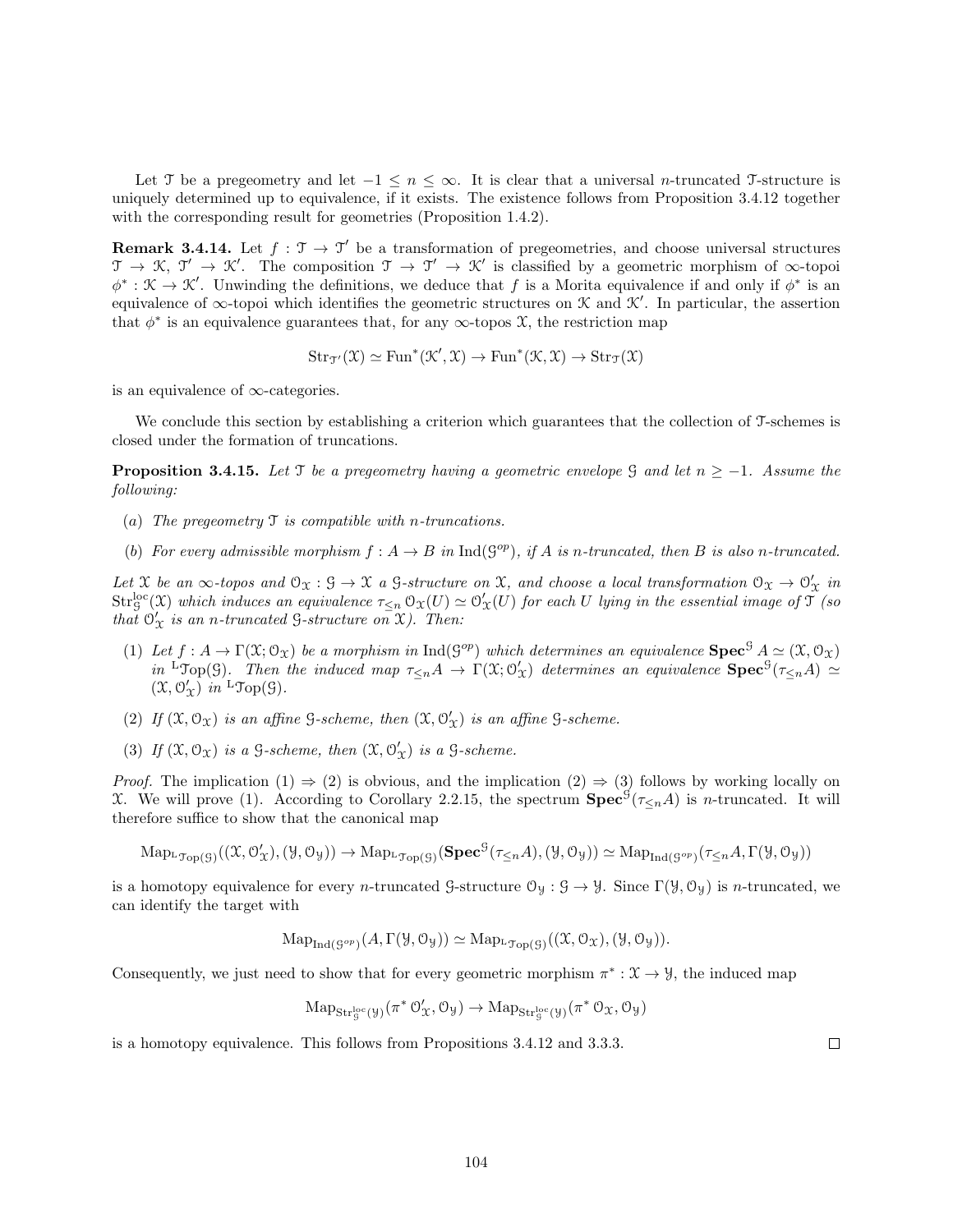#### 3.5 Smooth Affine Schemes

Let  $\mathcal T$  be a pregeometry. We think of the objects of  $\mathcal T$  as being smooth geometric objects of some kind (such as algebraic varieties or manifolds), and of T-structured  $\infty$ -topoi  $(\mathcal{Y}, \mathcal{O}_{\mathcal{Y}} : \mathcal{T} \to \mathcal{Y})$  as being (possibly) singular geometric objects of the same type. These perspectives are connected as follows: if X is an object of  $\mathcal{T}$ , then we think of  $\mathcal{O}_{\mathcal{Y}}(X) \in \mathcal{Y}$  as the sheaf of "X-valued functions on  $\mathcal{Y}$ ". To make this idea more precise, we would like to be able to extract from X another T-structured  $\infty$ -topos  $\text{Spec}^{\mathcal{T}} X$  such that we have natural homotopy equivalences

$$
\operatorname{Map}_{\mathcal{Y}}(U, \mathcal{O}_{\mathcal{Y}}(X)) \to \operatorname{Map}_{\mathcal{L}_{\mathcal{J}_{\text{op}}(\mathcal{T})}}(\mathbf{Spec}^{\mathcal{T}} X, (\mathcal{Y}_{/U}, \mathcal{O}_{\mathcal{Y}} | U))
$$

for each object  $U \in \mathcal{Y}$ . Our goal in this section is to produce (by explicit construction) a T-structured  $\infty$ -topos  $\text{Spec}^{\mathcal{T}} X$  with this universal property.

**Remark 3.5.1.** Replacing ( $\mathcal{Y}, \mathcal{O}_{\mathcal{Y}}$ ) by ( $\mathcal{Y}_{U}, \mathcal{O}_{\mathcal{Y}} | U$ ) in the discussion above, we see that it suffices to verify the universal property of  $\textbf{Spec}^T X$  in the case where U is final in Y.

**Remark 3.5.2.** Let T be a pregeometry, and choose a geometric envelope  $f : \mathcal{T} \to \mathcal{G}$ . Let  $\text{Spec}^{\mathcal{T}}$  denote the composition

$$
\mathfrak{T} \stackrel{f}{\rightarrow} \mathfrak{G} \rightarrow \text{Pro}(\mathfrak{G})
$$
  $\text{Sch}^{\mathfrak{G}}(\mathfrak{G}) \simeq \text{Sch}(\mathfrak{T}).$ 

It follows from Proposition 3.4.7 that, for every object  $X \in \mathcal{T}$ , the T-scheme  $\text{Spec}^{\mathcal{T}} X$  has the desired universal property. The reader who is content with this description of  $\text{Spec}^{\mathcal{T}}$  can safely skip the remainder of this section. Our efforts will be directed to providing a more direct construction of  $\text{Spec}^{\mathcal{F}} X$ , which does not make reference to the geometric envelope  $\mathcal{G}$ : instead, we will mimic the constructions of §2.2 using  $\mathcal{T}$  in place of G.

For the remainder of this section, we fix a pregeometry  $\mathcal{T}$  and an object  $X \in \mathcal{T}$ . Let  $\mathcal{T}_{/X}^{\text{ad}}$  denote the full subcategory of  $\mathcal{T}_{/X}$  spanned by the admissible morphisms  $U \to X$ . We regard  $\mathcal{T}_{/X}^{ad}$  as endowed with the Grothendieck topology induced by the Grothendieck topology on  $\mathfrak{I}$ . Let  $L : \mathfrak{P}(\mathfrak{I}^{\mathrm{ad}}_{/X}) \to \mathrm{Shv}(\mathfrak{I}^{\mathrm{ad}}_{/X})$  denote a left adjoint to the inclusion of  $\text{Shv}(\mathcal{T}_{/X}^{\text{ad}})$  into  $\mathcal{P}(\mathcal{T}_{/X}^{\text{ad}})$ . We let  $\mathcal{O}_X$  denote the composition

$$
\mathfrak{T} \xrightarrow{j} \mathfrak{P}(\mathfrak{T}) \to \mathfrak{P}(\mathfrak{T}^{\mathrm{ad}}_{/X}) \xrightarrow{L} \mathrm{Shv}(\mathfrak{T}^{\mathrm{ad}}_{/X}),
$$

where  $j$  denotes the Yoneda embedding.

**Remark 3.5.3.** Suppose that the topology on T is *precanonical*: that is, that every object  $Y \in \mathcal{T}$  represents a sheaf on T. Then the composite map

$$
\mathfrak{T} \xrightarrow{j} \mathfrak{P}(\mathfrak{T}) \to \mathfrak{P}(\mathfrak{T}^{\mathrm{ad}}_{/X})
$$

already factors through  $\text{Shv}(\mathcal{T}_{/X}^{\text{ad}})$ . This composition can therefore be identified with  $\mathcal{O}_X$ .

**Proposition 3.5.4.** Let T be a pregeometry containing an object X. Then the functor  $\mathcal{O}_X : \mathcal{T} \to \text{Shv}(\mathcal{T}_{/X}^{\text{ad}})$ is a T-structure on the  $\infty$ -topos Shv $(\mathfrak{I}_{/X}^{\text{ad}})$ .

Proof. The Yoneda embedding  $j : \mathcal{T} \to \mathcal{P}(\mathcal{T})$  preserves all limits which exist in  $\mathcal{T}$  (Proposition T.5.1.3.2), the functor  $\mathcal{P}(\mathcal{T}) \to \mathcal{P}(\mathcal{T}_{X}^{\text{ad}})$  preserves small limits, and the localization functor  $L: \mathcal{P}(\mathcal{T}_{X}^{\text{ad}}) \to \text{Shv}(\mathcal{T}_{X}^{\text{ad}})$ is left exact. It follows that  $\mathcal{O}_X$  preserves all finite limits which exist in T. In particular,  $\mathcal{O}_X$  preserves finite products and pullbacks by admissible morphisms. To complete the proof, it will suffice to show that if  ${V_\alpha \to Y}$  is a collection of admissible morphisms which generate a covering sieve on an object  $Y \in \mathcal{T}$ , then the induced map  $\coprod \mathfrak{O}_X(V_\alpha) \to \mathfrak{O}_X(Y)$  is an effective epimorphism in Shv $(\mathfrak{I}^{\mathop{\rm ad}}_{/X})$ . Let  $U \in \mathfrak{I}^{\mathop{\rm ad}}_{/X}$ , and let  $\eta \in \pi_0 \mathcal{O}_X(Y)(U)$ ; we wish to show that, locally on U, the section  $\eta$  belongs to the image of  $\pi_0 \mathcal{O}_X(V_\alpha)(U)$ for some index  $\alpha$ . Without loss of generality, we may suppose that  $\eta$  arises from a map  $U \to Y$  in T. Then the fiber products  $U_{\alpha} = V_{\alpha} \times_Y U$  form an admissible cover of U, and each  $\eta_{\alpha} = \eta | U_{\alpha} \in \pi_0 \mathcal{O}_X(Y)(U_{\alpha})$  lifts to  $\pi_0 \mathcal{O}_X(V_\alpha)(U_\alpha)$ . □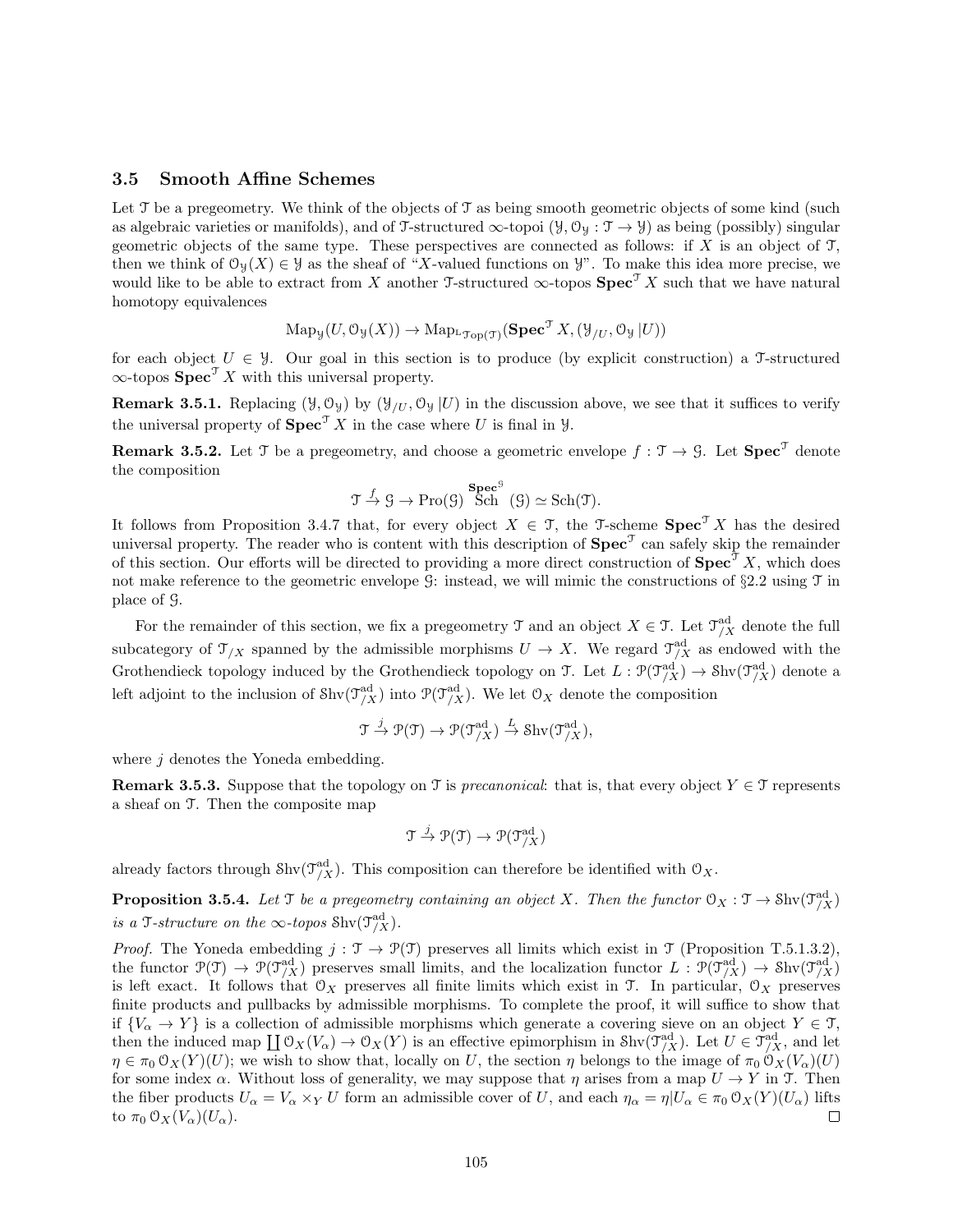Let T be a pregeometry containing an object X. We will denote the T-structured  $\infty$ -topos  $(\text{Shv}(\mathfrak{I}^{\text{ad}}_{/X}), \mathcal{O}_X)$ by  $\text{Spec}^{\mathcal{T}} X$ .

**Warning 3.5.5.** We now have two definitions for  $\text{Spec}^{\mathcal{T}} X$ : the first given in Remark 3.5.2 using a geometric envelope for  $\mathcal{T}$ , and the second via the direct construction above. We will show eventually that these definitions are (canonically) equivalent to one another; this is a consequence of Proposition 3.5.7 below. In the meanwhile, we will use the second of these definitions.

**Definition 3.5.6.** Let T be a pregeometry. We will say that a T-scheme  $(\mathcal{X}, \mathcal{O}_{\mathcal{X}})$  is *smooth* if there exists a collection of objects  $\{U_{\alpha}\}\$  of X with the following properties:

- (a) The objects  $\{U_{\alpha}\}\right\}$  cover X: that is, the canonical map  $\prod_{\alpha} U_{\alpha} \to 1_{\mathfrak{X}}\right\}$  is an effective epimorphism, where  $1<sub>x</sub>$  denotes the final object of  $x$ .
- (b) For every index  $\alpha$ , the T-structured  $\infty$ -topos  $(\mathcal{X}_{/U_{\alpha}}, \mathcal{O}_{\mathcal{X}} | U_{\alpha})$  is equivalent to  $\mathbf{Spec}^{\mathcal{T}} X_{\alpha}$  for some object  $X_{\alpha} \in \mathfrak{T}$ .

By construction, the object  $\mathcal{O}_X(X)$  has a canonical point when evaluated at  $id_X \in \mathcal{T}^{\mathrm{ad}}_X$ ; we will denote this point by  $\eta_X$ . Our goal is to prove that  $\text{Spec}^{\mathcal{T}} X$  is universal among T-structured  $\infty$ -topoi equipped with such a point. More precisely, we will prove the following:

**Proposition 3.5.7.** Let T be a pregeometry containing an object X. Let  $(\mathcal{Y}, \mathcal{O}_{\mathcal{Y}})$  be an arbitrary T-structured  $\infty$ -topos, and let  $\Gamma : \mathcal{Y} \to \mathcal{S}$  denote the global sections functor (that is, the functor co-represented by the final object  $1_y$ ). Then evaluation at the point  $\eta_X$  induces a homotopy equivalence

$$
\theta: \mathrm{Map}_{\mathrm{L}\mathfrak{Top}(\mathfrak{I})}(\underline{X},(\mathcal{Y},\mathcal{O}_{\mathcal{Y}})) \to \Gamma \mathfrak{O}_{\mathcal{Y}}(X).
$$

Before giving the proof, we must establish a few preliminaries.

**Lemma 3.5.8.** Let  $f : \mathcal{C} \to \mathcal{D}$  be a functor between small  $\infty$ -categories, and let  $j_{\mathcal{C}} : \mathcal{C} \to \mathcal{P}(\mathcal{C})$  and  $j_{\mathcal{D}} : \mathcal{D} \to \mathcal{P}(\mathcal{D})$  denote the Yoneda embeddings, and let G denote the composition

$$
\mathcal{D} \stackrel{j_{\mathcal{D}}}{\rightarrow} \mathcal{P}(\mathcal{D}) \stackrel{\circ f}{\rightarrow} \mathcal{P}(\mathcal{C}).
$$

Then there exists a canonical natural transformation

$$
\alpha : j_{\mathfrak{C}} \to G \circ f
$$

which exhibits  $G$  as a left Kan extension of je along  $f$ .

*Proof.* Let  $\overline{C} = \text{Sing} |\mathfrak{C}[C]|$  be a fibrant replacement for the simplicial category  $\mathfrak{C}[C]$ , and let  $\overline{D}$  be defined likewise. By definition, the Yoneda embedding  $j<sub>c</sub>$  classifies the composite map

$$
u: \mathfrak{C}[\mathcal{C} \times \mathcal{C}^{op}] \to \mathfrak{C}[\mathcal{C}] \times \mathfrak{C}[\mathcal{C}]^{op} \to \overline{\mathcal{C}} \times \overline{\mathcal{C}}^{op} \stackrel{h}{\to} \mathfrak{Kan},
$$

where  $\mathcal{K}$ an denotes the simplicial category of Kan complexes and the functor h is given by the formula  $(X, Y) \mapsto \text{Map}_{\overline{\mathcal{C}}}(Y, X)$ . Similarly, the composition  $G \circ f$  classifies the composition

$$
v: \mathfrak{C}[\mathcal{C} \times \mathcal{C}^{op}] \to \mathfrak{C}[\mathcal{C}] \times \mathfrak{C}[\mathcal{C}]^{op} \to \overline{\mathcal{D}} \times \overline{\mathcal{D}}^{op} \stackrel{h'}{\to} \mathfrak{Kan},
$$

where h' is given by the formula  $(X, Y) \mapsto \text{Map}_{\overline{\mathcal{D}}}(Y, X)$ . The evident maps  $\text{Map}_{\overline{\mathcal{C}}}(X, Y) \to \text{Map}_{\overline{\mathcal{D}}}(fX, fY)$ determine a natural transformation  $u \to v$  of simplicial functors, which gives rise to a natural transformation  $\alpha : j_{\mathcal{C}} \to G \circ f$ .

We claim that  $\alpha$  exhibits G as a left Kan extension of  $j_{\mathcal{C}}$  along f. Since colimits in  $\mathcal{P}(\mathcal{C}) = \text{Fun}(\mathcal{C}^{op}, \mathcal{S})$ are computed pointwise, it will suffice to show that for every object  $C \in \mathcal{C}$ , the map  $\alpha$  exhibits  $e_{fC} \circ j_{\mathcal{D}} \circ f$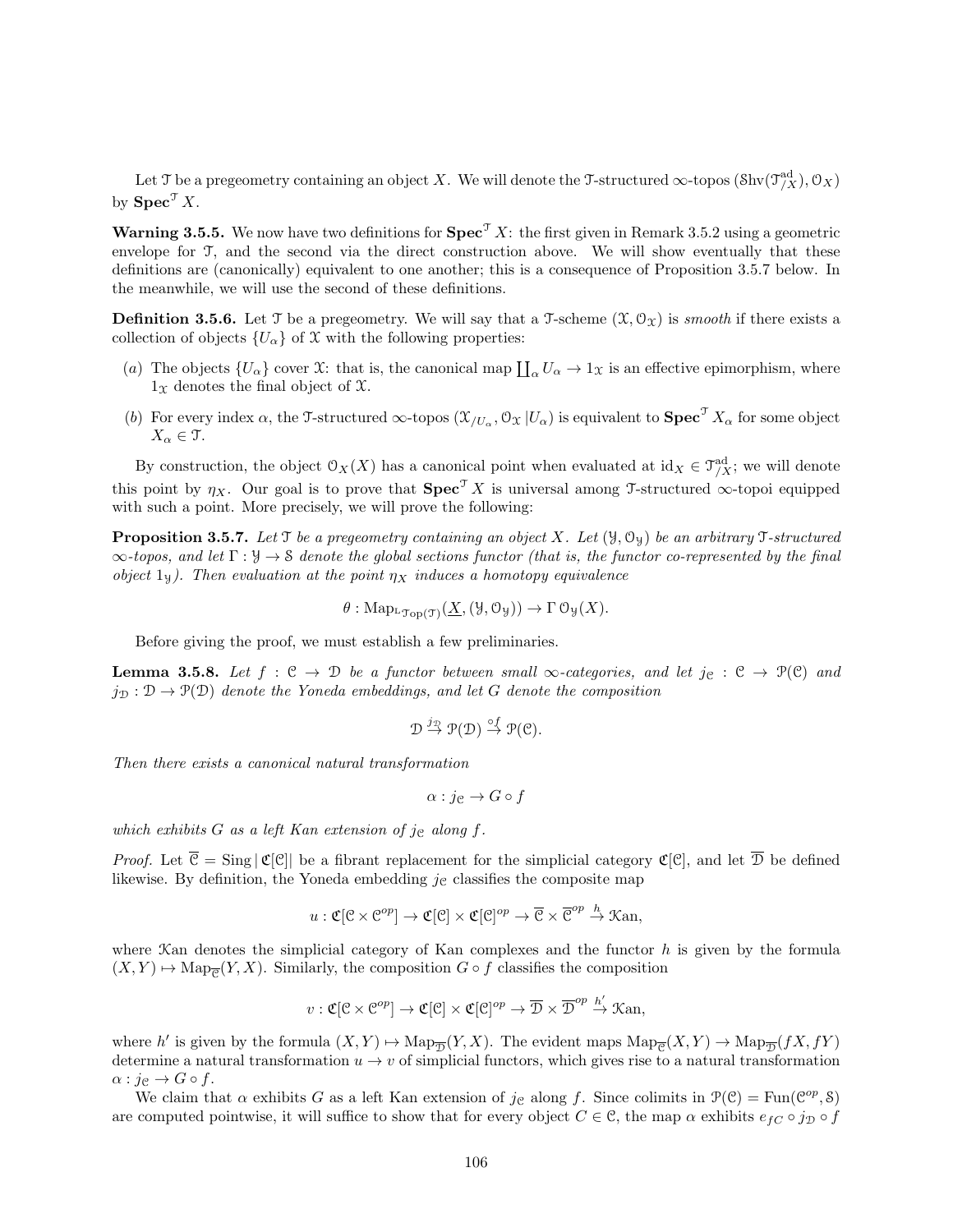as a left Kan extension of  $e_C \circ j_{\mathcal{C}}$  along f, where  $e_C : \mathcal{P}(\mathcal{C}) \to \mathcal{S}$  and  $e_{fC} : \mathcal{P}(\mathcal{D}) \to \mathcal{S}$  are given by evaluation at  $C \in \mathcal{C}$  and  $fC \in \mathcal{D}$ , respectively.

We have a commutative diagram



where i denotes the inclusion  $\{C\} \hookrightarrow \mathcal{C}$ . Since the formation of left Kan extensions is transitive, to prove the result for f, it will suffice to prove it for the functors f and  $f \circ i$ . In other words, we may assume that  $\mathcal{C} \simeq \Delta^0$  consists of a single vertex C. The result now follows from a simple calculation.  $\Box$ 

**Lemma 3.5.9.** Let  $\mathcal T$  be a pregeometry containing an object  $X$ . Let  $j$  denote the composition

$$
\mathfrak{T}^{\mathrm{ad}}_{/X} \to \mathcal{P}(\mathfrak{T}^{\mathrm{ad}}_{/X}) \stackrel{L}{\to} \operatorname{Shv}(\mathfrak{T}^{\mathrm{ad}}_{/X}),
$$

where L denotes a left adjoint to the inclusion  $\text{Shv}(\mathcal{T}_{/X}^{\text{ad}}) \subseteq \mathcal{P}(\mathcal{T}_{/X}^{\text{ad}})$ . Then there is a canonical natural transformation  $\alpha : j \to 0_X | \mathcal{T}_{/X}^{\mathrm{ad}}$ , which exhibits  $0_X$  as a left Kan extension of j along the projection  $\mathfrak{T}^{\rm ad}_{/X} \rightarrow \mathfrak{T}.$ 

*Proof.* Because the localization functor  $L$  preserves small colimits (and therefore left Kan extensions), this follows immediately from Lemma 3.5.8.  $\Box$ 

*Proof of Proposition 3.5.7.* Let  $O_0$  denote the composition

$$
\mathfrak{T}^{\mathrm{ad}}_{/X} \to \mathfrak{T} \stackrel{\mathcal{O}_\mathfrak{Y}}{\to} \mathcal{Y}.
$$

Let  $\mathfrak{I}_0$  denote the simplicial set

$$
(\{X\} \times \Delta^1) \coprod_{\{X\} \times \{1\}} (\mathfrak{I}_{/X}^{\mathrm{ad}} \times \{1\}),
$$

and let J denote the essential image of  $\mathcal{I}_0$  in  $\mathcal{T}_{/X}^{\text{ad}} \times \Delta^1$ . Since the inclusion  $\mathcal{I}_0 \subseteq \mathcal{I}$  is a categorical equivalence, the induced map

$$
Fun(\mathcal{I}, \mathcal{Y}) \to Fun(\mathcal{I}_0, \mathcal{Y})
$$

is a trivial Kan fibration.

Let C denote the the full subcategory of  $\text{Fun}(\mathfrak{I}^{\text{ad}}_{/X} \times \Delta^1, \mathcal{Y})$  spanned by those functors F which satisfy the following conditions:

(i) The functor F is a right Kan extension of F| J. More concretely, for every admissible morphism  $U \to X$ , the diagram

$$
F(U,0) \longrightarrow F(U,1)
$$
  
\n
$$
\downarrow \qquad \qquad \downarrow
$$
  
\n
$$
F(X,0) \longrightarrow F(X,1)
$$

is a pullback diagram in Y.

(*ii*) The object  $F(X, 0)$  is final in  $\mathcal{Y}$ .

Using Proposition T.4.3.2.15, we deduce that the forgetful functors

$$
\mathcal{C} \to \text{Fun}^0(\mathcal{I}, \mathcal{Y}) \to \text{Fun}^0(\mathcal{I}_0, \mathcal{Y})
$$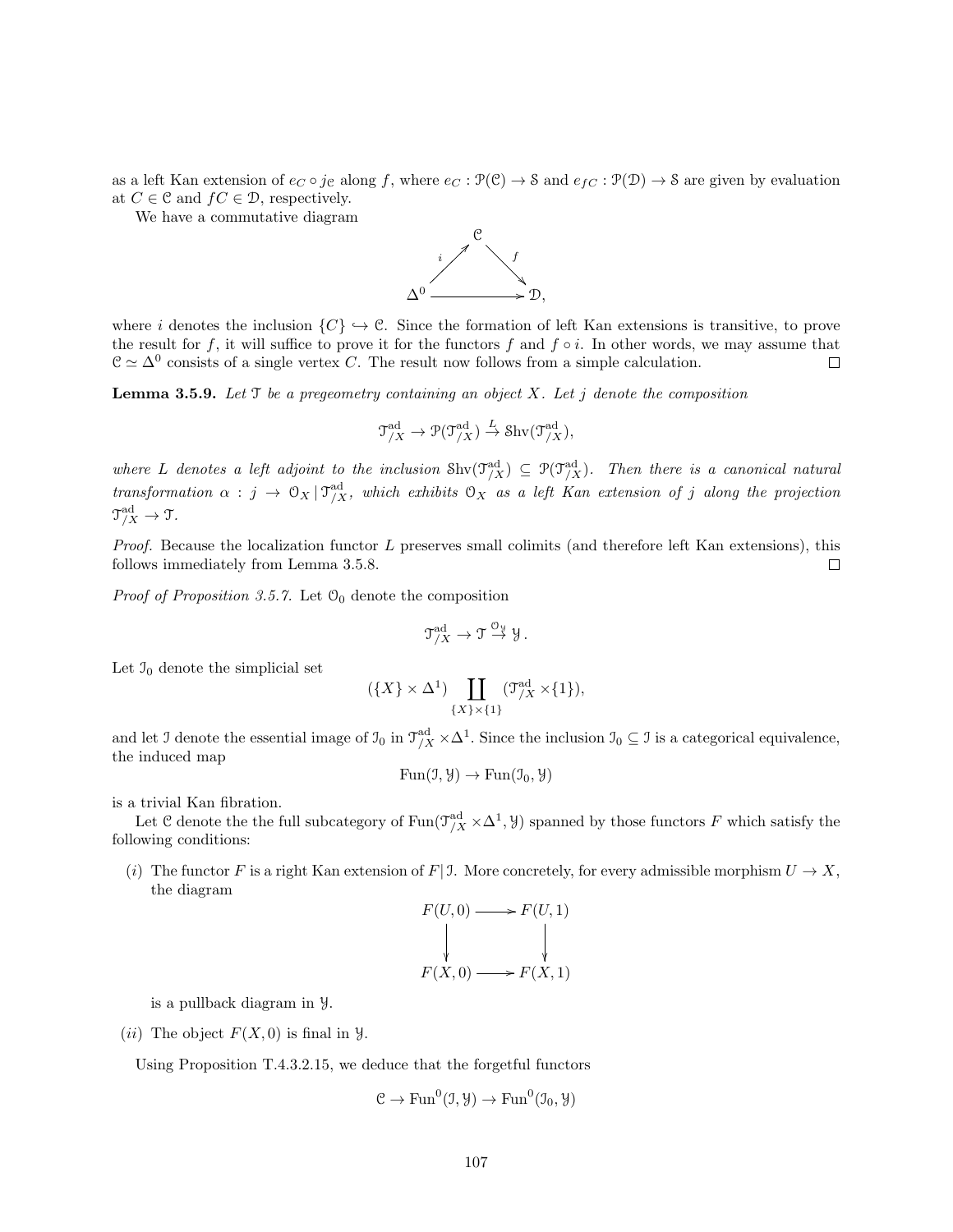are trivial Kan fibrations, where  $Fun^0(1, Y)$  and  $Fun^0(1, Y)$  denote the full subcategories of  $Fun(1, Y)$  and Fun( $\mathcal{I}_0$ ,  $\mathcal{Y}_1$ ) spanned by those functors F which satisfy condition (*ii*). Form a pullback diagram



Then Z is a Kan complex, which we can identify with the space  $\Gamma \mathcal{O}_{\mathcal{Y}}(X)$ . The projection map  $\mathcal{C}_0 \to Z$  is a trivial Kan fibration, so that  $\mathcal{C}_0$  is also a Kan complex which we can identify with  $\Gamma \mathcal{O}_{\mathcal{Y}}(X)$ .

The inclusion  $\mathcal{T}^{\text{ad}}_{/X} \times \{0\} \subseteq \mathcal{T}^{\text{ad}}_{/X} \times \Delta^1$  induces a functor  $\psi : \mathcal{C}_0 \to \text{Fun}(\mathcal{T}^{\text{ad}}_{/X}, \mathcal{Y})$ . In terms of the identification above, we can view this functor as associating to each global section  $1_y \to 0_y(X)$  the functor

$$
U \mapsto \mathcal{O}_{\mathcal{Y}}(U) \times_{\mathcal{O}_{\mathcal{Y}}(X)} 1_{\mathcal{Y}}.
$$

It follows that the essential image of  $\psi$  belongs to  $\text{Fun}^{(0)}(\mathfrak{I}^{\text{ad}}_{X}, \mathcal{Y})$ , where  $\text{Fun}^{(0)}(\mathfrak{I}^{\text{ad}}_{X}, \mathcal{Y}) \subseteq \text{Fun}(\mathfrak{I}^{\text{ad}}_{X}, \mathcal{Y})$  is the full subcategory spanned by those functors  $F$  which satisfy the following conditions:

- (a) The functor F carries X to a final object of  $\mathcal{Y}$ .
- (b) The functor F preserves pullback squares (since every pullback square in  $\mathcal{T}_{/X}^{ad}$  gives rise to an admissible pullback square in T).
- (c) For every covering  $\{U_\alpha \to V\}$  of an object  $V \in \mathcal{T}_{/X}$ , the induced map  $\prod F(U_\alpha) \to F(V)$  is an effective epimorphism in Y.

The map  $\theta$  fits into a homotopy pullback diagram

Map<sub>L<sub>Top</sub>(
$$
\mathcal{T}
$$
) ( $\underline{X}$ , ( $\vartheta$ ,  $\mathcal{O}_{\vartheta}$ ))  $\longrightarrow$   $\mathcal{C}_0$   
\n
$$
\downarrow \qquad \qquad \downarrow \qquad \qquad \downarrow \qquad \qquad \downarrow \qquad \downarrow
$$
\n
$$
\text{Fun}^{(0)}(\text{Shv}(\mathcal{T}_{/X}^{\text{ad}}), \vartheta) \xrightarrow{\theta'} \text{Fun}^{(0)}(\mathcal{T}_{/X}^{\text{ad}}, \vartheta).
$$</sub>

Here Fun<sup>(0)</sup>(Shv( $\mathcal{T}_{/X}^{ad}$ ),  $\mathcal{Y}$ ) denotes the full subcategory of Fun(Shv( $\mathcal{T}_{/X}^{ad}$ ),  $\mathcal{Y}$ ) spanned by those functors which preserve small colimits and finite limits, and  $\theta'$  is induced by composition with the map

$$
\mathfrak{T}^{\mathrm{ad}}_{/X} \xrightarrow{j} \mathfrak{P}(\mathfrak{T}^{\mathrm{ad}}_{/X}) \xrightarrow{L} \mathrm{Shv}(\mathfrak{T}^{\mathrm{ad}}_{/X}),
$$

where j is the Yoneda embedding and L is a left adjoint to the inclusion  $\text{Shv}(\mathcal{T}_{X}^{\text{ad}}) \subseteq \mathcal{P}(\mathcal{T}_{X}^{\text{ad}})$ . Using Propositions T.6.1.5.2 and T.6.2.3.20, we deduce that  $\theta'$  is an equivalence of  $\infty$ -categories. Consequently, to show that  $\theta$  is a homotopy equivalence, it will suffice to show that it induces a homotopy equivalence after passing to the fiber over every geometric morphism  $f^*: \text{Shv}(\mathcal{T}_{/X}^{ad}) \to \mathcal{Y}$ . In other words, we must show that the canonical map

$$
\mathrm{Map}_{\mathbf{Str}^{\mathrm{loc}}_T(y)}(f^* \circ \mathcal{O}_X, \mathcal{O}_y) \to \mathrm{Map}_{\mathrm{Fun}'(\mathcal{T}^{\mathrm{ad}}_{/X}, y)}(i \circ f^* \circ \mathcal{O}_X, i \circ \mathcal{O}_y)
$$

is a homotopy equivalence, where  $i: \mathcal{T}^{ad}_{/X} \to \mathcal{T}$  denotes the projection and Fun' $(\mathcal{T}^{ad}_{/X}, \mathcal{Y})$  denotes the subcategory of Fun( $\mathcal{T}^{\text{ad}}_{/X}$ , y) spanned by those morphisms which correspond to functors  $\mathcal{T}^{\text{ad}}_{/X} \times \Delta^1 \to \mathcal{Y}$  satisfying  $(i)$ . This follows immediately from Lemmas 3.5.9 and Proposition 1.2.14.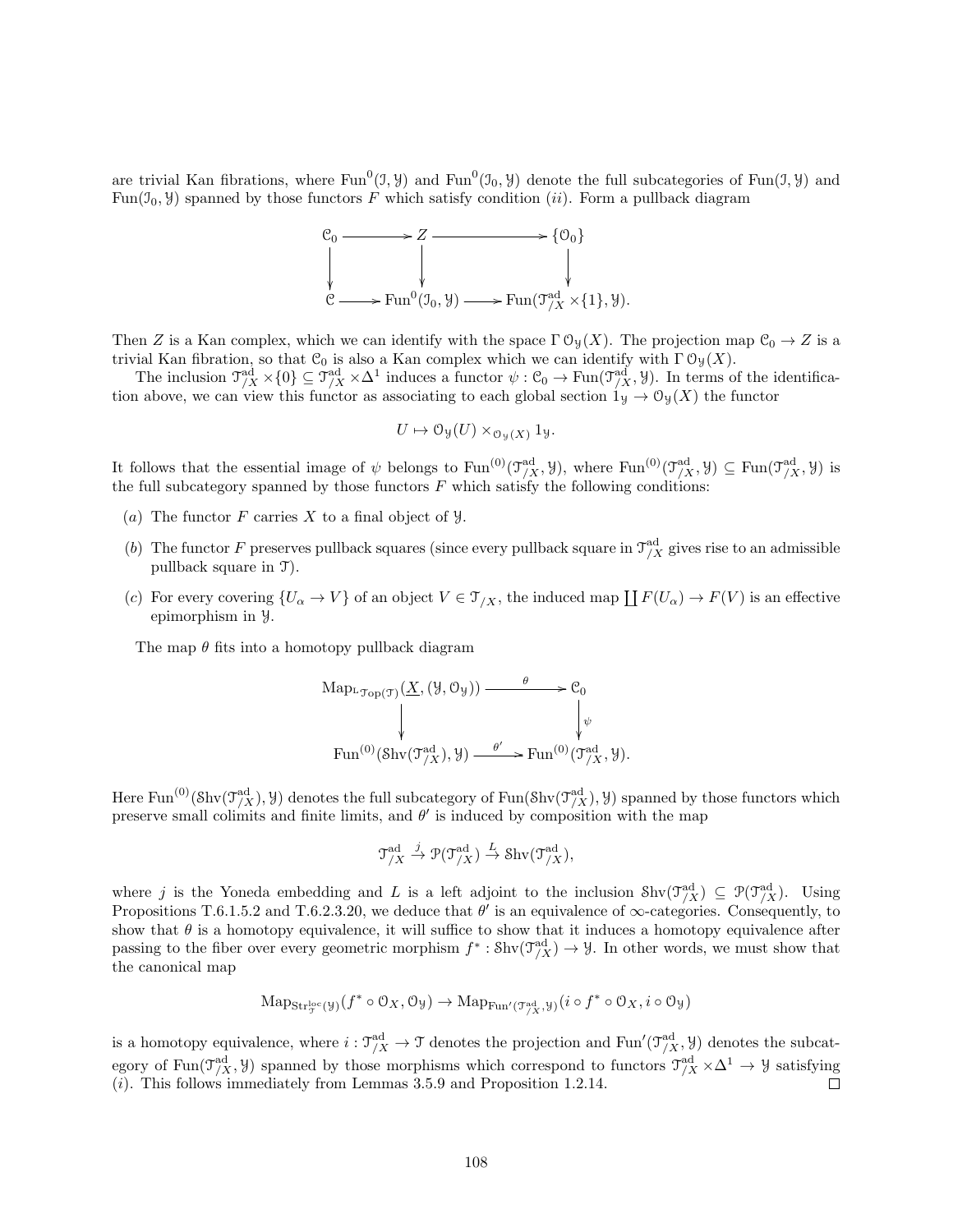# 4 Examples of Pregeometries

In §2.5 and §2.6, we described some examples of 0-truncated geometries G and their relationship with classical algebraic geometry. In this section, we will see that each of these geometries arises as the 0-truncated geometric envelope of a pregeometry T. Consequently, we can identify the  $\infty$ -category Sch(G) with the full subcategory of  $Sch(\mathcal{T})$  spanned by the 0-truncated  $\mathcal{T}$ -schemes. We can then view the entire  $\infty$ -category  $Sch(\mathcal{T})$  as "derived version" of the theory of  $\mathcal{G}\text{-schemes.}$ 

As the simplest instance of the above paradigm, we consider a commutative ring k and let  $\mathcal{G}(k)$  denote the discrete geometry consisting of affine k-schemes of finite presentation. Then  $\text{Ind}(\mathcal{G}(k)^{op})$  can be identified with (the nerve of) the category  $\text{CRing}_k$  of commutative k-algebras. We can identify  $\mathcal{G}(k)$  with the 0truncated geometric envelope of the full subcategory  $\mathcal{T} \subseteq \mathcal{G}(k)$  spanned by the affine spaces over k. The (discrete) pregeometry T has a geometric envelope  $\mathcal{G}$ , so that  $SCR_k = Ind(\mathcal{G}^{op})$  is a presentable  $\infty$ -category with  $\tau_{\leq 0}$  SCR<sub>k</sub>  $\simeq$  N(CRing<sub>k</sub>). We can therefore view objects of SCR<sub>k</sub> as "generalized" k-algebras. In fact, we can be quite a bit more precise: objects of  $SCR_k$  can be identified with simplicial commutative k-algebras. We will review the theory of simplicial commutative  $k$ -algebras in  $\S 4.1$ .

The  $\infty$ -category  $\text{SCR}_k$  admits various Grothendieck topologies, generalizing several of the natural topologies on the ordinary category CRing<sub>k</sub> of commutative k-algebras. In §4.2 and §4.3 we will consider the Zariski and étale topologies. To each of these topologies we can associate a pregeometry  $\mathcal{T}$ , which gives rise to the notion of a T-scheme. In the case of the Zariski topology, we obtain the theory of derived k-schemes outlined in the introduction to this paper.

### 4.1 Simplicial Commutative Rings

To pass from classical algebraic geometry to derived algebraic geometry, we must replace the category of commutative rings with some homotopy-theoretic generalization. In this section, we will describe one such generalization: the  $\infty$ -category SCR of simplicial commutative rings.

**Definition 4.1.1.** Let  $k$  be a commutative ring. We let  $\mathrm{Poly}_k$  denote the full subcategory of  $\mathrm{CRing}_k$  spanned by those commutative k-algebras of the form  $k[x_1, \ldots, x_n]$ , for  $n \geq 0$ . We let  $SCR_k$  denote the  $\infty$ -category  $\mathcal{P}_{\Sigma}(N \operatorname{Poly}_k)$  (see §T.5.5.8 for an explanation of this notation, or Remark 4.1.2 for a summary). We will refer to  $SCR_k$  as the  $\infty$ -category of simplicial commutative k-algebras. In the special case where k is the ring Z of integers, we will denote  $SCR_k$  simply by SCR.

**Remark 4.1.2.** Let k be a commutative ring. In view of Proposition T.5.5.8.22, the  $\infty$ -category SCR<sub>k</sub> can be characterized up to equivalence by the following properties:

- (1) The  $\infty$ -category  $\text{SCR}_k$  is presentable.
- (2) There exists a coproduct-preserving, fully faithful functor  $\phi : N(\text{Poly}_k) \to \text{SCR}_k$ .
- (3) The essential image of  $\phi$  consists of compact, projective objects of  $SCR_k$  which generate  $SCR_k$  under sifted colimits.

Our choice of terminology is motivated by the following observation, which follows immediately from Corollary T.5.5.9.3:

(∗) Let A be the ordinary category of simplicial commutative k-algebras, regarded as a simplicial model category in the usual way (see Proposition T.5.5.9.1 or [13]), and let  $A^{\circ}$  denote the full subcategory spanned by the fibrant-cofibrant objects. Then there is a canonical equivalence of  $\infty$ -categories  $N(\mathbf{A}^{\text{o}}) \rightarrow \text{SCR}_k.$ 

**Remark 4.1.3.** Using (\*), we deduce that the  $\infty$ -category of discrete objects of  $\text{SCR}_k$  is canonically equivalent with (the nerve of) the category  $CRing_k$  of commutative k-algebras. We will generally abuse notation and not distinguish between commutative k-algebras and the corresponding discrete objects of  $\text{SCR}_k$ . In particular, we will view the polynomial algebras  $k[x_1, \ldots, x_n]$  as objects of  $SCR_k$ ; these objects constitute a class of compact, projective generators for  $SCR_k$ .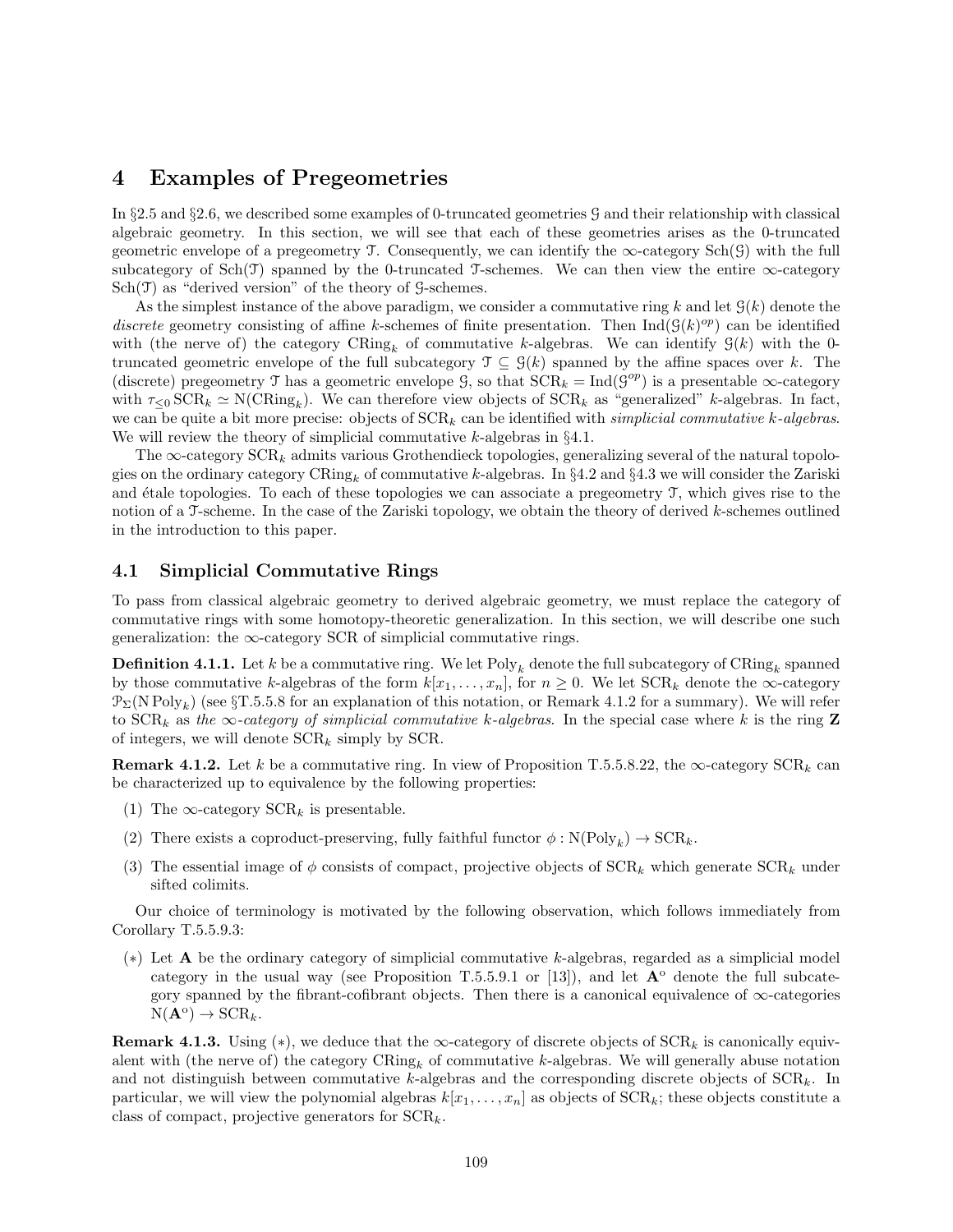**Remark 4.1.4.** The forgetful functor from **A** to simplicial sets determines a functor  $\theta$ :  $SCR_k \rightarrow \text{\&}$ . This functor is also given more directly by the composition

$$
SCR_k = \mathcal{P}_{\Sigma}(N \text{Poly}_k) \subseteq \text{Fun}((N \text{Poly}_k)^{op}, \mathcal{S}) \to \mathcal{S},
$$

where the final map is given by evaluation on the object  $k[x] \in Poly_k$ . We will often abuse notation by identifying an object  $A \in \text{SCR}_k$  with its image under the functor  $\theta$ . In particular, to every simplicial commutative k-algebra A we can associate a collection of homotopy groups  $\pi_* A$  (the additive structure on A implies that the homotopy groups  $\pi_*(A, x)$  do not depend on the choice of a basepoint  $x \in A$ ; unless otherwise specified, we take the base point to be the additive identity in  $A$ ).

Note that the functor  $\theta$  is *conservative*: a map  $f : A \to B$  of simplicial commutative k-algebras is an equivalence if and only if  $\theta(f)$  is a homotopy equivalence of spaces. This follows from the observation that every object of  $Poly_k$  can be obtained as the coproduct of a finite number of copies of  $k[x]$ .

Remark 4.1.5. The geometric realization functor from simplicial sets to (compactly generated) topological spaces preserves products, and therefore carries simplicial commutative k-algebras to topological commutative k-algebras. Combining this observation with (\*), we can extract from every object  $A \in \text{SCR}_k$  and underlying topological space equipped with a commutative k-algebra structure, such that the addition and multiplication operations are given by continuous maps.

**Remark 4.1.6.** Let us analyze the structure of  $\pi_* A$ , where A is an object of  $SCR_k$ . We will think of A as given by a topological commutative k-algebra (see Remark 4.1.5). The addition map + :  $A \times A \rightarrow A$ preserves the base point of A, and therefore determines a commutative group structure on each homotopy group  $\pi_iA$ . These group structures coincide with the usual group structure for  $i > 0$ .

We can identify  $\pi_n A$  with the set of homotopy classes of maps of pairs  $([0,1]^n, \partial [0,1]^n) \to (A, 0)$ . Given a pair of elements  $x \in \pi_m A$ ,  $y \in \pi_n A$ , we can use the multiplication in A to extract a map

$$
([0,1]^{m+n}, \partial[0,1]^{m+n}) \to (A,0),
$$

which represents an element  $xy \in \pi_{m+n}A$ . This multiplication on  $\pi_*A$  is additive in each variable, associative, and commutative in the graded sense: we have we have  $xy = (-1)^{mn}yx \in \pi_{m+n}A$  (the sign results from the fact that the natural map from the sphere  $S^{m+n}$  to itself given by permuting the coordinates has degree  $(-1)^{mn}$ ). Consequently,  $\pi_* A$  has the structure of a graded commutative ring. In particular,  $\pi_0 A$  has the structure of a commutative ring, and each  $\pi_i A$  the structure of a module over  $\pi_0 A$ .

Let us fix a pair of points  $a, b \in A$ , and analyze the map

$$
\phi : \pi_n(A, a) \times \pi_n(A, b) \to \pi_n(A, ab)
$$

induced by the multiplication in A. If  $n = 0$ , this map is simply given by the multiplication on  $\pi_0 A$ . If  $n > 0$ , then this map is necessarily a group homomorphism. We therefore have

$$
\phi(x, y) = \phi(x, 0) + \phi(0, y) = \psi(b)x + \psi(a)y,
$$

where  $\psi: A \to \pi_0 A$  is the map which collapses every path component of A to a point.

**Remark 4.1.7.** Let A be a simplicial commutative k-algebra. The homotopy groups  $\pi_* A$  can be identified with the homotopy groups of the mapping space  $\text{Map}_{\text{SCR}_k}(k[x], A)$ . In particular, we have a canonical bijection

$$
\mathrm{Hom}_{\mathrm{hSCR}_k}(k[x], A) \to \pi_0 A
$$

given by applying the functor  $\pi_0$  and evaluating at the element x. More generally, evaluation separately on each variable induces a homotopy equivalence

$$
\mathrm{Map}_{\mathrm{SCR}_k}(k[x_1,\ldots,x_n],A) \simeq \mathrm{Map}_{\mathrm{SCR}_k}(k[x],A)^n
$$

and a bijection  $Hom_{hSCR_k}(k[x_1, ..., x_n], A) \simeq (\pi_0 A)^n$ .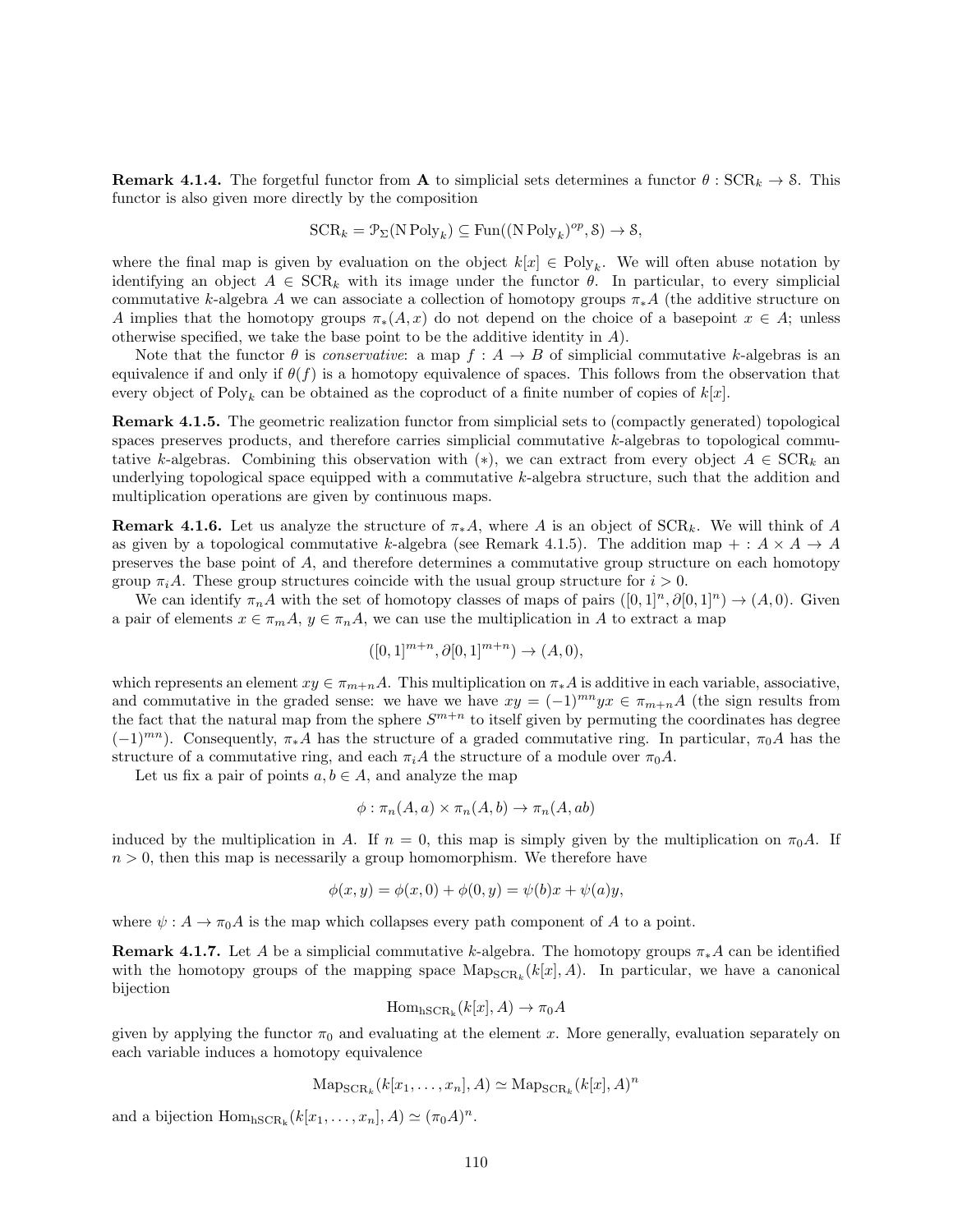**Remark 4.1.8.** Let  $f : k[x_1, \ldots, x_n] \to k[y_1, \ldots, y_m]$  be a map of polynomial rings, given by

$$
x_i \mapsto f_i(y_1, \ldots, y_m).
$$

For any simplicial commutative ring  $A$ , composition with  $f$  induces a map of spaces

$$
\mathrm{Map}_{\mathrm{SCR}_k}(k[y_1, \ldots, y_m], A) \to \mathrm{Map}_{\mathrm{SCR}_k}(k[x_1, \ldots, x_n], A).
$$

Passing to homotopy groups at some point  $\eta \in \text{Map}_{\text{SCR}_k}(k[y_1, \ldots, y_m], A)$ , we get a map  $(\pi_* A)^m \to (\pi_* A)^n$ . For  $* = 0$ , this map is given by

$$
(a_1,\ldots,a_m)\mapsto (f_1(a_1,\ldots,a_m),\ldots,f_n(a_1,\ldots,a_m)).
$$

For  $* > 0$ , it is given instead by the action of the Jacobian matrix  $\left[\frac{\partial f_i}{\partial y_j}\right]$  (which we regard as a matrix taking values in  $\pi_0 A$  using the morphism  $\eta$ ). This follows from repeated application of Remark 4.1.6.

The following result is an immediate consequence of Proposition T.5.5.8.15 and its proof:

**Proposition 4.1.9.** Let  $j : N Poly_k \to \text{SCR}_k$  denote the Yoneda embedding. Let C be an  $\infty$ -category which admits small sifted colimits, and  $Fun_{\Sigma}(\mathrm{SCR}_k, \mathcal{C})$  the full subcategory of  $Fun(\mathrm{SCR}_k, \mathcal{C})$  spanned by those functors which preserve sifted colimits. Then:

(1) Composition with j induces an equivalence of  $\infty$ -categories

$$
\mathrm{Fun}_{\Sigma}(\mathrm{SCR}_k, \mathcal{C}) \to \mathrm{Fun}(\mathrm{N}\,\mathrm{Poly}_k, \mathcal{C}).
$$

- (2) A functor  $F : \text{SCR}_k \to \mathcal{C}$  belongs to  $\text{Fun}_{\Sigma}(\text{SCR}_k, \mathcal{C})$  if and only if F is a left Kan extension of F  $\circ j$ along j.
- (3) Suppose C admits finite coproducts, and let  $F : \text{SCR}_k \to \mathcal{C}$  preserve sifted colimits. Then F preserves finite coproducts if and only if  $F \circ j$  preserves finite coproducts.

Remark 4.1.10. All of the results of this section can be generalized without essential change to the case where k is a simplicial commutative ring, not assumed to be discrete. This does not really lead to any additional generality, since the universal base ring  $k = \mathbf{Z}$  is already discrete.

The  $\infty$ -category  $\text{SCR}_k$  is closely related to the  $\infty$ -category  $\text{CAlg}_{k}^{\text{cn}}$  of connective  $\mathbb{E}_{\infty}$ -algebras over k (here we identify k with the corresponding discrete  $\mathbb{E}_{\infty}$ -rings). To see this, we recall that full subcategory of  $\text{CAlg}_{k}^{\text{cn}}$  spanned by the discrete objects is equivalent to the (nerve of the) category  $\text{CRing}_{k}$  of commutative k-algebras, via the functor  $A \mapsto \pi_0A$  (this follows immediately from Proposition A.7.1.3.18). Choosing a homotopy inverse to this equivalence and restricting to polynomial algebras over  $k$ , we obtain a functor

$$
\theta_0: \mathbf{N} \operatorname{Poly}_k \to \mathbf{CAlg}_k^{\rm cn}.
$$

Using Proposition 4.1.9, we deduce that  $\theta_0$  is equivalent to a composition

$$
N Poly_k \to \mathrm{SCR}_k \overset{\theta}{\to} \mathrm{CAlg}_k^{\mathrm{cn}},
$$

where the functor  $\theta$  preserves small sifted colimits.

**Proposition 4.1.11.** Let k be a commutative ring, and let  $\theta$ :  $SCR_k \rightarrow CAlg_k^{cn}$  be the functor defined above. Then:

- (1) The functor  $\theta$  preserves small limits and colimits.
- (2) The functor  $\theta$  is conservative.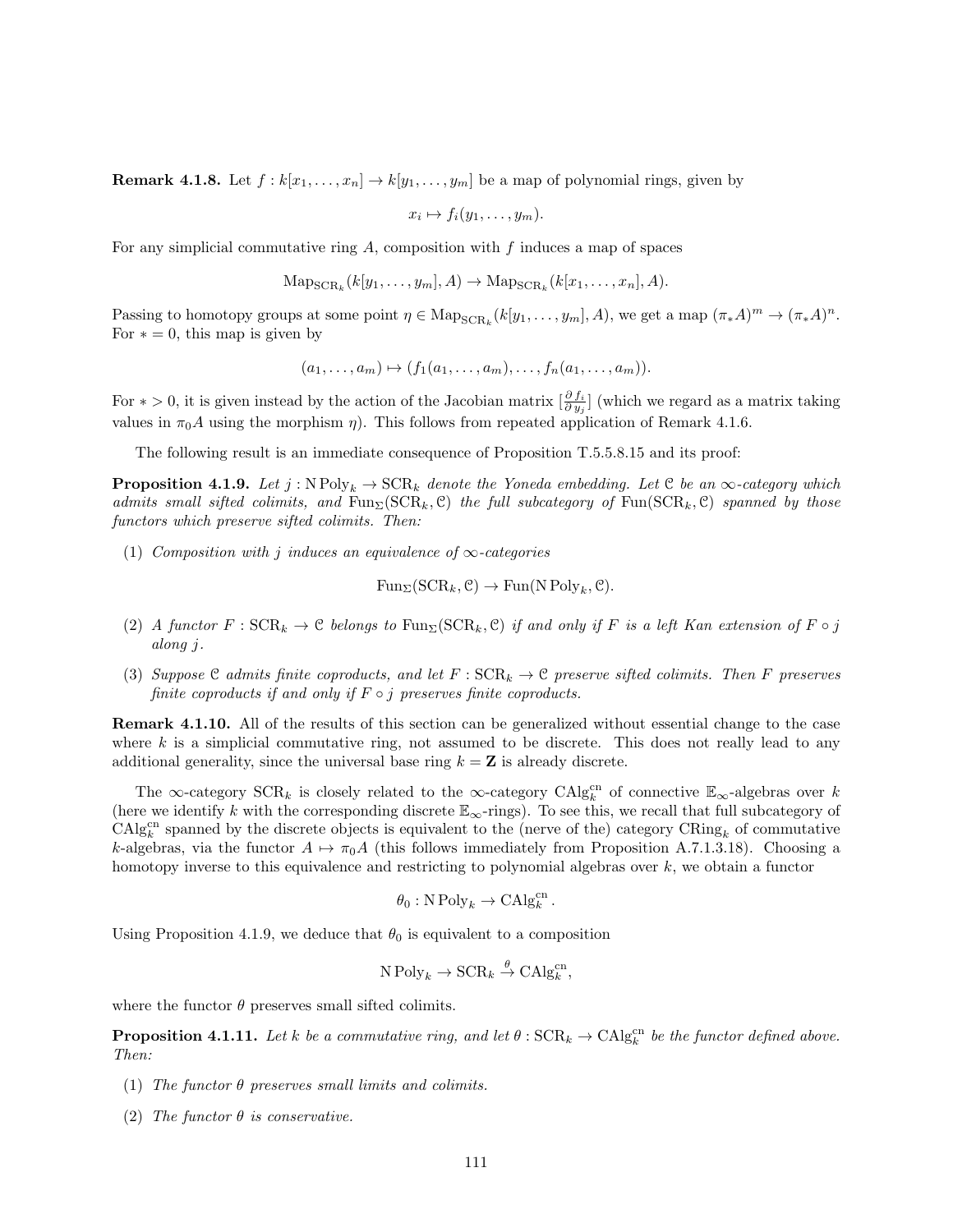- (3) The functor  $\theta$  admits both left and right adjoints.
- (4) If k is a Q-algebra, then  $\theta$  is an equivalence of  $\infty$ -categories.

*Proof.* We first prove (1). To prove that  $\theta$  preserves small colimits, it will suffice to show that  $\theta_0$  preserves finite coproducts (Proposition 4.1.9). Since coproducts in  $\text{CAlg}_{k}^{\text{cn}}$  are computed by relative tensor products over k, this follows from the fact that every polynomial algebra  $k[x_1, \ldots, x_n]$  is flat as a k-module.

To complete the proof of (1), let us consider the functor Consider the functor  $\phi: CAlg_k^{cn} \to \mathcal{S}$  defined by the composition

$$
\mathrm{CAlg}_{k}^{\mathrm{cn}} \simeq \mathrm{CAlg}(\mathrm{Mod}^{\mathrm{cn}}_{k}) \to \mathrm{Mod}^{\mathrm{cn}}_{k} \to (\mathrm{Sp})_{\geq 0} \stackrel{\Omega^{\infty}}{\to} \mathcal{S} \, .
$$

Using Corollary A.3.2.2.5 and Corollary A.4.2.3.3, we deduce that  $\phi$  is conservative and preserves small limits. It will therefore suffice to show that  $\psi = \phi \circ \theta$  is conservative and preserves small limits. Let  $\psi' : \text{SCR}_k \to \text{S}$  be given by evaluation on  $k[x] \in Poly_k$ . The functor  $\psi'$  obviously preserves small limits, and is conservative by Remark 4.1.4. To complete the proof of (1) and (2), it will suffice to show that  $\psi$  and  $\psi'$  are equivalent. The functor  $\psi'$  obviously preserves small sifted colimits. Combining Proposition A.1.4.3.14, Corollary A.4.2.3.5, and Corollary A.3.2.3.2, we conclude that  $\psi$ :  $SCR_k \rightarrow \delta$  preserves small sifted colimits as well. In view of Proposition 4.1.9, it will suffice to show that the composite functors  $\psi \circ j$ ,  $\psi' \circ j$ : N(Poly<sub>k</sub>)  $\to$  8 are equivalent. We now simply observe that both of these compositions can be identified with the functor which associates to each polynomial ring  $k[x_1, \ldots, x_n]$  its underlying set of elements, regarded as a discrete space.

The implication  $(1) \Rightarrow (3)$  follows immediately from Corollary T.5.5.2.9. Let us prove  $(4)$ . Suppose that k is a Q-algebra. Then, for every  $n \geq 0$ , every flat k-module M, and every  $i > 0$ , the homology group  $H_i(\Sigma_n; M^{\otimes n})$  vanishes. It follows that the symmetric power  $\text{Sym}_k^n(M) \in \text{Mod}_{k}^{cn}$  is discrete, so that the  $\mathbb{E}_{\infty}$ algebra  $\text{Sym}_{k}^{*}(k^{m})$  can be identified with the (discrete) polynomial ring  $k[x_1, \ldots, x_m]$ . Using Proposition A.7.2.5.27, we conclude that the essential image of  $\theta_0$  consists of compact projective objects of CAlg<sub>k</sub><sup>cn</sup> which generate  $\mathrm{CAlg}_{k}^{\mathrm{cn}}$  under colimits, so that  $\theta$  is an equivalence by Proposition T.5.5.8.25.  $\Box$ 

Remark 4.1.12. Maintaining the notation of the proof of Proposition 4.1.11, we observe that the proof gives a natural identification

$$
\operatorname{Map}_{\operatorname{SCR}_k}(k[x], A) \simeq \phi(\theta(A)).
$$

In particular, the homotopy groups  $\pi_* A$  are canonically isomorphic to the homotopy groups  $\pi_* \theta(A)$  of the associated  $\mathbb{E}_{\infty}$ -ring  $\theta(A)$ .

**Remark 4.1.13.** Let k be a commutative ring, and let  $\theta$ :  $SCR_k \rightarrow CAlg_k^{cn}$  be as in Proposition 4.1.11. Then  $\theta$  admits a right adjoint G. Let A be a connective  $\mathbb{E}_{\infty}$ -algebra over k. The underlying space of the simplicial commutative k-algebra  $G(A)$  can be identified with

$$
\mathrm{Map}_{\mathrm{SCR}_k}(k[x], G(A)) \simeq \mathrm{Map}_{\mathrm{CAlg}_k^{\mathrm{cn}}}(k[x], A).
$$

Note that this is generally different from the underlying space  $\phi(A) \in \mathcal{S}$  (with notation as in the proof of Proposition 4.1.11), because the discrete k-algebra  $k[x]$  generally does not agree with the symmetric algebra  $\text{Sym}_k^*(k) \in \text{CAlg}_{k}^{\text{cn}}$  (though they do coincide whenever k is a Q-algebra). We can think of  $\text{Map}_{\text{CAlg}_k}(k[x], G(A))$  as the space of "very commutative" points A, which generally differs from the space  $\phi(A) \simeq \text{Map}_{\text{CAlg}_k}(\text{Sym}_k^*(k), A)$  of all points of A. The difference between these spaces can be regarded as a measure of the failure of  $k[x]$  to be free as an  $\mathbb{E}_{\infty}$ -algebra over k, or as a measure of the failure of  $\text{Sym}_{k}^{*}(k)$ to be flat over k.

We can interpret the situation as follows. The affine line  $\text{Spec } k[x]$  has the structure of *ring scheme*: in other words,  $k[x]$  is a commutative k-algebra object in the category  $Poly_k^{op}$ . Since the functor  $\theta_0 : NPoly_k \to$  $\text{CAlg}_{k}^{\text{cn}}$  preserves finite coproducts, we can also view  $k[x]$  as a commutative k-algebra object in the opposite  $\infty$ -category of CAlg<sup>cn</sup>. In other words, the functor CAlg<sup>cn</sup>  $\to$  8 corepresented by k[x] can naturally be lifted to a functor taking values in a suitable  $\infty$ -category of "commutative k-algebras in S": this is the  $\infty$ -category  $SCR_k$  of simplicial commutative k-algebras, and the lifting is provided by the functor  $G$ .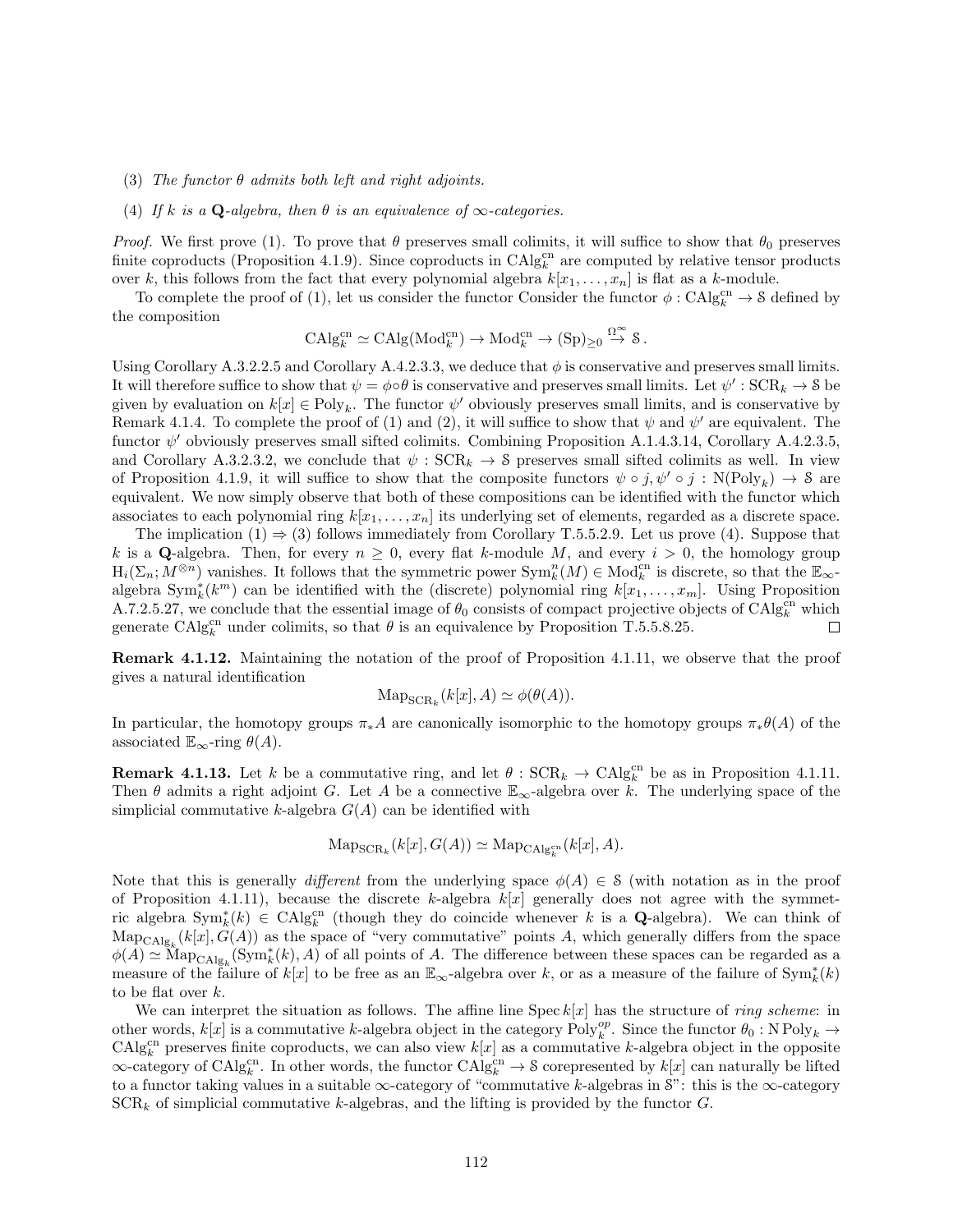The composition  $T = \theta \circ G$  has the structure of a comonad on  $\text{CAlg}_{k}^{\text{cn}}$ . Using the Barr-Beck theorem (Theorem A.6.2.0.6), we can identify  $\text{SCR}_k$  with the  $\infty$ -category of T-comodules in  $\text{CAlg}_k^{\text{cn}}$ . In other words, the ∞-category  $\text{SCR}_k$  arises naturally when we attempt to correct the disparity between the  $\mathbb{E}_{\infty}$ -algebras  $k[x]$  and  $\text{Sym}_{k}^{*}(k)$  (which is also measured by the failure of T to be the identity functor). In the ∞-category  $SCR_k$ , the polynomial ring  $k[x]$  is both flat over k and free (Remark 4.1.7).

The functor  $\theta$  also admits a left adjoint F, and the composition  $T' = \theta \circ F$  has the structure of a monad on CAlg<sup>cn</sup>. We can use Theorem A.6.2.0.6 to deduce that  $SCR_k$  is equivalent to the  $\infty$ -category of T'-modules in  $\widehat{CAlg}_k^{\text{cn}}$ , but this observation seems to be of a more formal (and less useful) nature.

Corollary 4.1.14. Suppose given a pushout diagram



in the  $\infty$ -category of simplicial commutative rings. Then there exists a convergent spectral sequence

$$
E_2^{p,q} = \text{Tor}_p^{\pi_*A}(\pi_*B, \pi_*A')_q \Rightarrow \pi_{p+q}B'.
$$

*Proof.* Applying Proposition 4.1.11 in the case  $k = \mathbb{Z}$ , we obtain a pushout diagram of connective  $\mathbb{E}_{\infty}$ algebras. The desired result now follows from Remark 4.1.12 and Proposition A.7.2.1.19 (since pushouts of  $\mathbb{E}_{\infty}$ -rings are computed by relative tensor products). П

Notation 4.1.15. Given a diagram of simplicial commutative  $k$ -algebras

$$
A_0 \leftarrow A \rightarrow A_1,
$$

we let  $A_0 \otimes_A A_1$  denote the pushout of  $A_0$  and  $A_1$  over A in the  $\infty$ -category SCR<sub>k</sub>. In view of the fact that pushouts of  $\mathbb{E}_{\infty}$ -algebras are computed by relative tensor products, this notation is compatible with the functor  $\theta$ :  $SCR_k \rightarrow CAlg_k^{cn}$  of Proposition 4.1.11.

Warning 4.1.16. Notation 4.1.15 introduces some danger of confusion in combination with the convention of identifying commutative k-algebras with the associated discrete objects of  $SCR_k$ . Namely, if we are given a diagram

$$
A_0 \leftarrow A \rightarrow A_1
$$

of discrete commutative k-algebras, then the relative tensor product  $A_0 \otimes_A A_1$  in the  $\infty$ -category  $\text{SCR}_k$ generally does not coincide with the analogous pushout in the ordinary category  $CRing_k$ . To avoid confusion, we will sometimes denote this latter pushout by  $\text{Tor}_0^A(A_0, A_1)$ . However, these two notions of tensor product are closely related: we have a canonical isomorphism  $\pi_0(A_0 \otimes_A A_1) \simeq \text{Tor}_0^A(A_0, A_1)$ . In fact, Corollary 4.1.14 implies the existence of canonical isomorphisms

$$
\pi_n(A_0 \otimes_A A_1) \simeq \text{Tor}_n^A(A_0, A_1)
$$

for each  $n \geq 0$ . It follows that  $A_0 \otimes_A A_1$  is discrete (and therefore equivalent to the ordinary commutative k-algebra  $Tor_0^A(A_0, A_1)$  if and only if each of the higher Tor-groups  $Tor_i^A(A_0, A_1)$  vanish; this holds in particular if either  $A_0$  or  $A_1$  is flat over A.

**Remark 4.1.17.** Let A be a simplicial commutative k-algebra, and let  $B, C, C' \in (\text{SCR}_k)_{A}$ . Then the canonical map  $B \otimes_A (C \times C') \to (B \otimes_A C) \times (B \otimes_A C')$  is an equivalence in  $SCR_k$ . To see this, we invoke Proposition 4.1.11 to reduce to the corresponding assertion for  $\mathbb{E}_{\infty}$ -algebras, which follows from the fact that the relative tensor product functor  $M \mapsto B \otimes_A M$  is exact (as a functor from A-modules to B-modules).

**Proposition 4.1.18.** Let  $f : A \rightarrow B$  be a morphism of simplicial commutative k-algebras, and let  $a \in \pi_0 A$ such that  $f(a)$  is invertible in  $\pi_0 B$ . The following conditions are equivalent: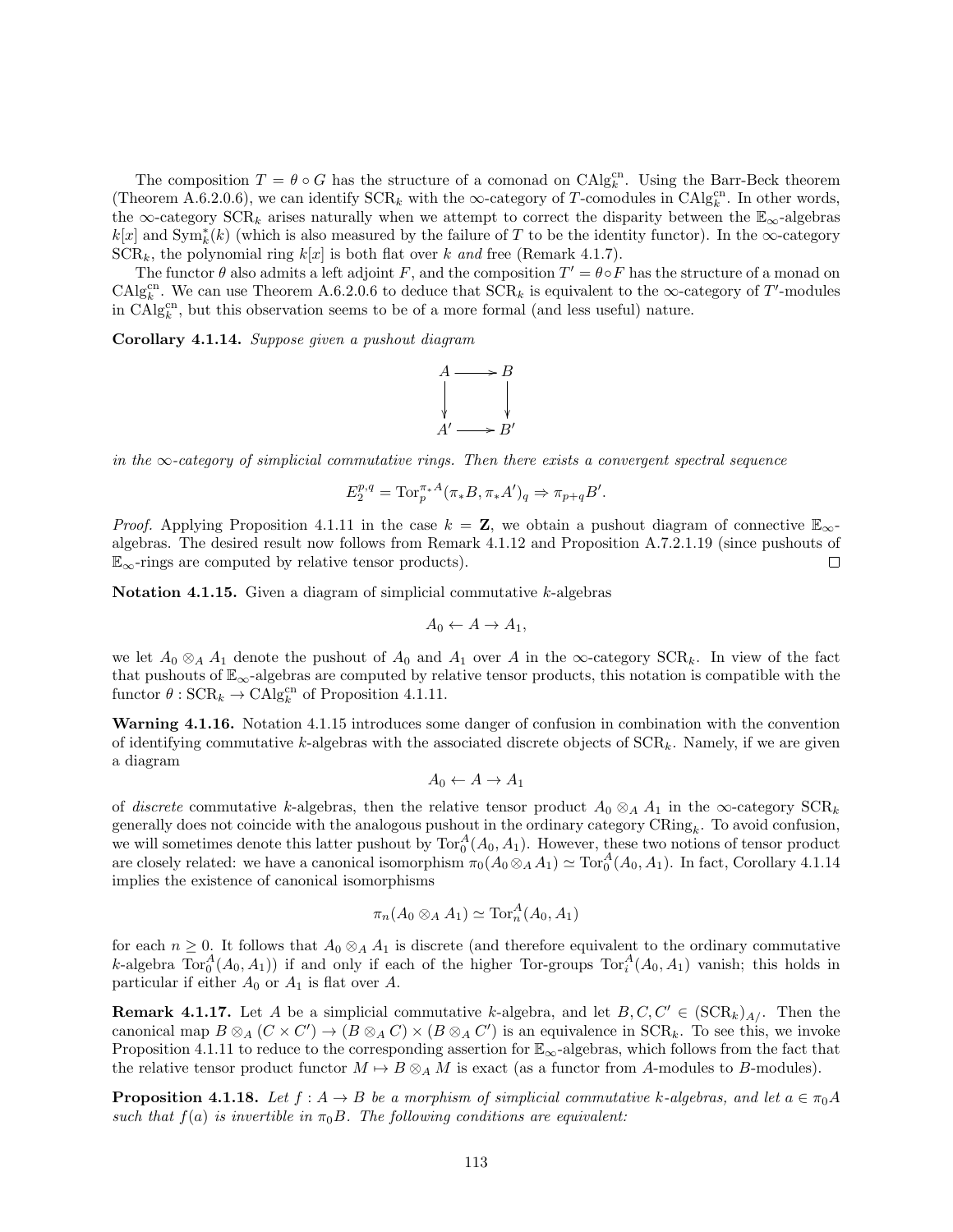(1) For every object  $C \in \text{SCR}_k$ , composition with f induces a homotopy equivalence

$$
\operatorname{Map}_{\operatorname{SCR}_k}(B, C) \to \operatorname{Map}^0_{\operatorname{SCR}_k}(A, C),
$$

where  $\text{Map}^0_{\text{SCR}_k}(A, C)$  denotes the union of those connected components of  $\text{Map}_{\text{SCR}_k}(A, C)$  spanned by those maps  $g : A \to C$  such that  $g(a)$  is invertible in  $\pi_0 C$ .

(2) For every nonnegative integer n, the map

$$
\pi_n A \otimes_{\pi_0 A} (\pi_0 A)[\frac{1}{a}] \to \pi_n B
$$

is an isomorphism of abelian groups.

Moreover, given A and  $a \in \pi_0 A$ , there exists a morphism  $f : A \to B$  satisfying both (1) and (2).

*Proof.* We first show that  $(2) \Rightarrow (1)$ . Form a pushout diagram

$$
A \xrightarrow{f} B
$$
  
\n
$$
\downarrow f \qquad \qquad \downarrow g'
$$
  
\n
$$
B \xrightarrow{g} B'.
$$

Using Corollary 4.1.14 (and the observation that  $\pi_* B$  is flat over  $\pi_* A$ , by virtue of (2)), we conclude that  $\pi_* B' \simeq \pi_* B$ , so that the maps g and g' are both equivalences. In other words, the map f is a monomorphism in  $SCR_k^{\rm op}$ . Thus, for every simplicial commutative k-algebra C, we can identify  $\mathrm{Map_{SCR_k}}(B, C)$  with a union of connected components  $\text{Map}^1_{\text{SCR}_k}(A, C) \subseteq \text{Map}_{\text{SCR}_k}(A, C)$ . Since  $f(a)$  is invertible in  $\pi_*B$ , we must have  $\text{Map}^1_{\text{SCR}_k}(A, C) \subseteq \text{Map}^0_{\text{SCR}_k}(A, C)$ . To complete the proof that  $(2) \Rightarrow (1)$ , it will suffice to verify the reverse inclusion. In other words, we must show that if  $h : A \to C$  is a morphism such that  $h(a)$  is invertible in  $\pi_*C$ , then h factors through f (up to homotopy). For this, we form a pushout diagram



It now suffices to show that  $f'$  is an equivalence, which follows immediately from Corollary 4.1.14 (again using the flatness of  $\pi_* B$  over  $\pi_* A$ ).

We now prove the final assertion. Fix  $A \in \text{SCR}_k$  and  $a \in \pi_0 A$ . Using Remark 4.1.7, we can choose a map  $k[x] \to A$  carrying x to  $a \in \pi_0 A$ . We now form a pushout diagram



It follows immediately from Corollary 4.1.14 that  $f$  satisfies (2). The first part of the proof shows that  $f$ also satisfies (1).

We now prove that  $(1) \Rightarrow (2)$ . Let  $f : A \rightarrow B$  satisfy  $(1)$ , and let  $f' : A \rightarrow B$  satisfy both  $(1)$  and  $(2)$ . Since f and f' both satisfy (1), we must have  $f \simeq f'$  in  $(\text{SCR}_k)_{A/}$ , so that f satisfies (2) as well.  $\Box$ 

We will say that a morphism  $f: A \to B$  exhibits B as a localization of A with respect to  $a \in \pi_0 A$  if the equivalent conditions of Proposition 4.1.18 are satisfied. It follows from characterization (1) of Proposition 4.1.18 that B is then determined up to equivalence by A and a. We will denote the localization B by  $A[\frac{1}{a}]$ .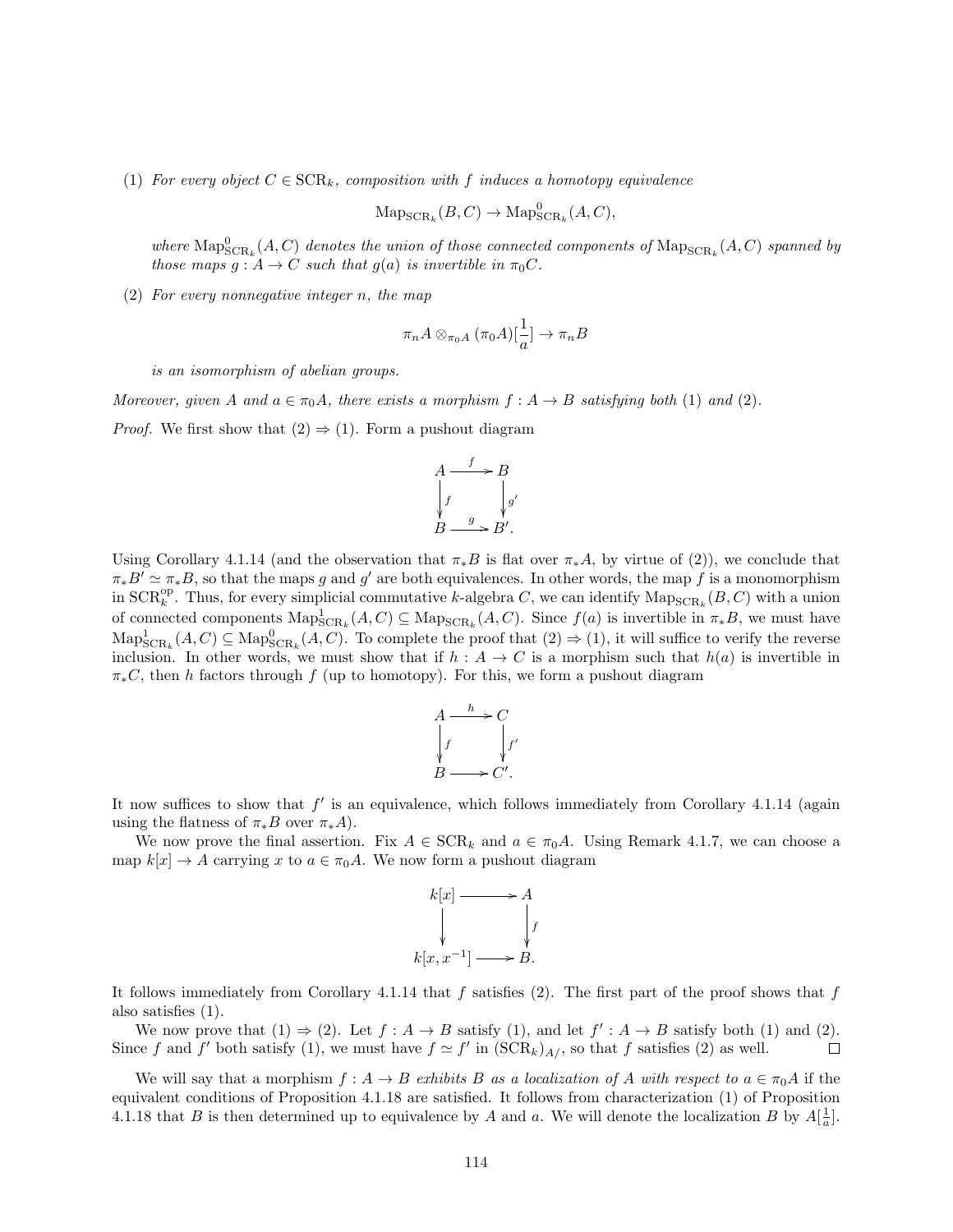**Proposition 4.1.19.** Let k be a commutative ring, A a compact object of  $SCR_k$ , and  $a \in \pi_0 A$ . Then  $A[\frac{1}{a}]$ is also a compact object of  $SCR_k$ .

Proof. Using Proposition 4.1.18, we deduce the existence of a commutative diagram



such that  $f(x) = a$ . Using Corollary 4.1.14 (and the flatness of the vertical maps), we deduce that this diagram is a pushout square in  $SCR_k$ . Since the collection of compact objects of  $SCR_k$  is stable under finite colimits (Corollary T.5.3.4.15), it will suffice to show that  $k[x]$  and  $k[x, x^{-1}]$ . The first of these statements is obvious. For the second, we consider the commutative diagram

$$
k[z] \xrightarrow{z \mapsto 1} k
$$
  
\n
$$
\downarrow z \mapsto xy
$$
  
\n
$$
k[x, y] \longrightarrow k[x, x^{-1}].
$$

Because  $k[z]$ , k, and  $k[x, y]$  are compact objects of  $SCR_k$ , it will suffice to show that this diagram is a pushout square in  $SCR_k$ . Since it is evidently a pushout square in the category of ordinary commutative rings, it is sufficient (by virtue of the spectral sequence of Corollary 4.1.14) to show that the groups  $\text{Tor}_i^{k[z]}(k, k[x, y])$ vanish for  $i > 0$ . This follows from the observation that xy is a not a zero divisor in the commutative ring  $k[x, y]$ . П

We conclude this section by recording the following observation, which can be deduced immediately from characterization (1) of Proposition 4.1.18 (or characterization (2), together with Corollary 4.1.14):

Proposition 4.1.20. Suppose given commutative diagram

$$
A \xrightarrow{f} B
$$
  
\n
$$
\downarrow g
$$
  
\n
$$
A' \xrightarrow{f'} B'
$$

of simplicial commutative k-algebras. Suppose that  $f$  exhibits  $B$  as the localization of  $A$  with respect to  $a \in \pi_0 A$ . Then the following conditions are equivalent:

- (a) The map  $f'$  exhibits  $B'$  as the localization of  $A'$  with respect to  $g(a) \in \pi_0 A'$ .
- (b) The above diagram is a pushout square.

### 4.2 Derived Algebraic Geometry (Zariski topology)

Let k be a commutative ring. In this section, we will introduce an  $\infty$ -category  $\text{Sch}^{\text{der}}_{\text{Zar}}(k)$  of *derived k-schemes*, which includes the (nerve of the) usual category of  $k$ -schemes as a full subcategory.

Our first step is to introduce a pregeometry  $\mathcal{T}_{\mathrm{Zar}}(k)$ . Let CRing<sup>Zar</sup> denote the category of all commutative k-algebras of the form  $k[x_1,\ldots,x_n,\frac{1}{f(x_1,\ldots,x_n)}]$ , where f is a polynomial with coefficients in k. We let  $\mathcal{T}_{\mathrm{Zar}}(k)$ denote the  $\infty$ -category N(CRing<sup>Zar</sup>)<sup>op</sup>; we can identify  $\mathcal{T}_{Zar}(k)$  with a full subcategory of the (nerve of the) category of affine k-schemes: namely, those affine k-schemes which appear as the complement of a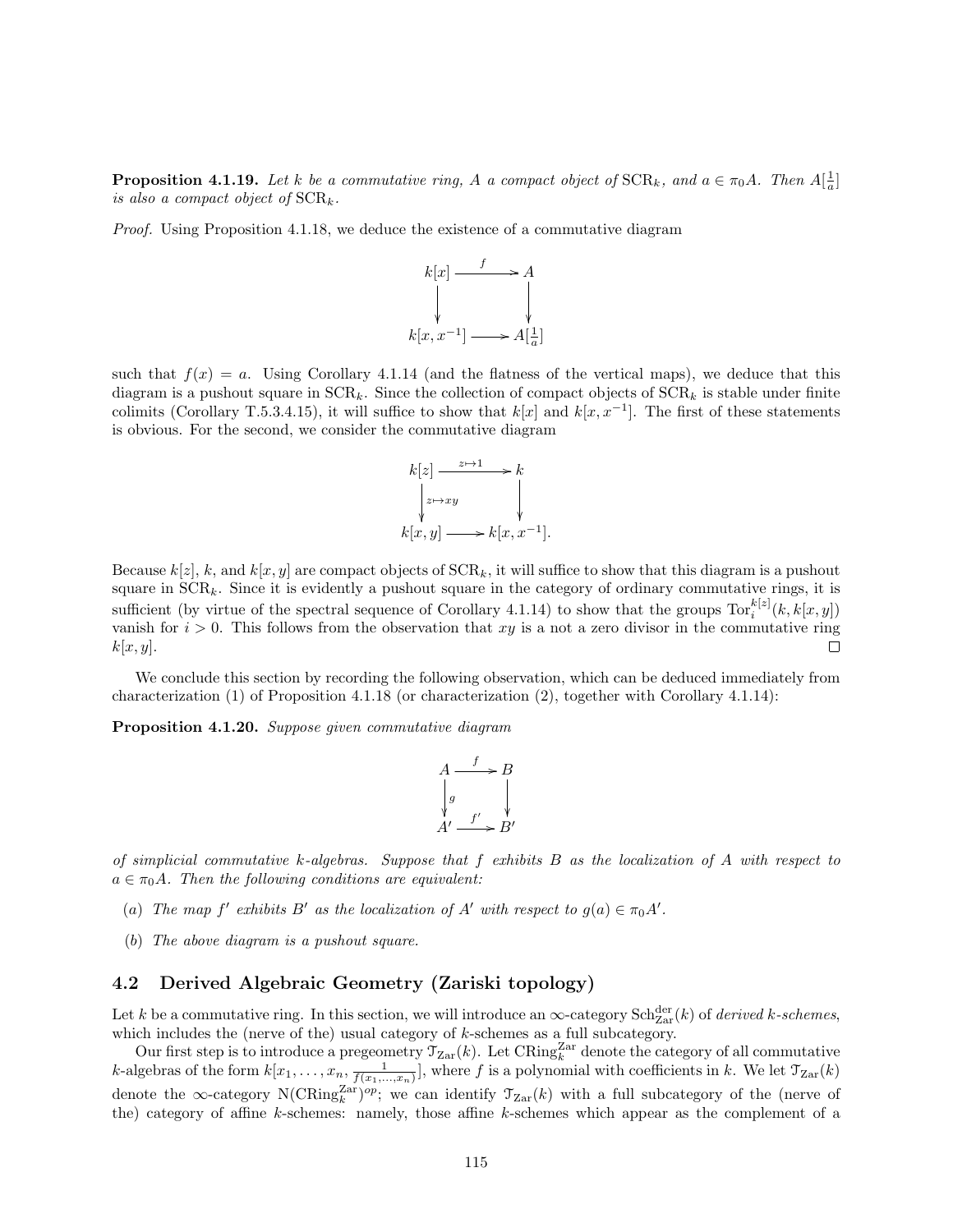hypersurface in some affine space  $\mathbf{A}_k^n$ . If A is a commutative k-algebra which belongs to CRing $_{\text{Zar}}^k$ , then we let Spec A denote the corresponding object of  $\mathcal{T}_{\text{Zar}}(k)$  (this notation is potentially in conflict with that of §2.2, but will hopefully not lead to any confusion).

We regard  $\mathcal{T}_{\text{Zar}}(k)$  as a pregeometry as follows:

- A morphism  $Spec A \rightarrow Spec B$  is admissible if and only if it induces an isomorphism of commutative rings  $B[\frac{1}{b}] \simeq A$ , for some element  $b \in B$ .
- A collection of admissible morphisms  $\{ \text{Spec } B[\frac{1}{b_{\alpha}}] \to \text{Spec } B \}$  generates a covering sieve on  $\text{Spec } B \in$  $\mathcal{T}_{\text{Zar}}(k)$  if and only if the elements  $\{b_{\alpha}\}\$  generate the unit ideal of B.

**Remark 4.2.1.** It is possible to make several variations on the definition of  $\mathcal{T}_{\text{Zar}}(k)$  without changing the resulting theory of  $\mathcal{T}_{\text{Zar}}(k)$ -structures. For example, we can define a pregeometry  $\mathcal{T}'_{\text{Zar}}(k)$  as follows:

- The underlying  $\infty$ -category of  $\mathcal{T}'_{\text{Zar}}(k)$  agrees with that of  $\mathcal{T}_{\text{Zar}}(k)$ .
- The Grothendieck topology on  $\mathcal{T}'_{\text{Zar}}(k)$  agrees with that of  $\mathcal{T}_{\text{Zar}}(k)$ .
- A morphism Spec  $A \to \text{Spec } B$  is  $\mathcal{T}'_{\text{Zar}}(k)$ -admissible if and only if it is an open immersion (in the sense of classical algebraic geometry over k).

There is an evident transformation of pregeometries  $\mathcal{T}_{\text{Zar}}(k) \to \mathcal{T}'_{\text{Zar}}(k)$ . Proposition 3.2.5 implies that this transformation is a Morita equivalence.

We can define a larger pregeometry  $\mathcal{T}''_{\text{Zar}}(k)$  as follows:

- The underlying  $\infty$ -category of  $\mathcal{T}''_{\text{Zar}}(k)$  is the nerve of the category of all k-schemes which appear as open subschemes of some affine space  $\mathbf{A}_k^n \simeq \operatorname{Spec} k[x_1, \ldots, x_n].$
- A morphism in  $\mathcal{T}''_{\text{Zar}}(k)$  is admissible if and only if it is an open immersion of k-schemes.
- A collection of admissible morphisms  $\{j_{\alpha}: U_{\alpha} \to X\}$  generates a covering sieve on  $X \in \mathcal{T}''_{\mathrm{Zar}}(k)$  if and only if every point of X lies in the image of some  $j_{\alpha}$ .

We have a fully faithful inclusion  $\mathcal{T}'_{\text{Zar}}(k) \subseteq \mathcal{T}''_{\text{Zar}}(k)$ , which is a transformation of pregeometries. Proposition 3.2.8 guarantees that this inclusion is a Morita equivalence, so that the theories of  $\mathcal{T}'_{\text{Zar}}(k)$ -structures and  $\mathcal{T}_{\text{Zar}}''(k)$ -structures are equivalent. However, we note that this equivalence does not restrict to an equivalence between the theory of  $\mathcal{T}'_{\text{Zar}}(k)$ -schemes and the theory of  $\mathcal{T}''_{\text{Zar}}(k)$ -schemes (the latter class is strictly larger, and does not compare well with the scheme theory of classical algebraic geometry).

Remark 4.2.2. The pair of admissible morphisms

$$
k[x, \frac{1}{1-x}] \stackrel{\alpha}{\leftarrow} k[x] \stackrel{\beta}{\rightarrow} k[x, x^{-1}]
$$

in CRing<sup>Zar</sup> generates a covering sieve on  $k[x]$ . In fact, this admissible covering together with the empty covering of the zero ring  $0 \in \text{CRing}_{k}^{\text{Zar}}$  generate the Grothendieck topology on  $\mathcal{T}_{\text{Zar}}(k)$ . To prove this, let T be another pregeometry with the same underlying  $\infty$ -category as  $\mathcal{T}_{Zar}(k)$  and the same admissible morphisms, such that  $\alpha$  and  $\beta$  generate a covering sieve on  $k[x] \in \mathcal{T}$ , and the empty sieve is a covering of  $0 \in \mathcal{T}$ . We will show that  $\mathcal{T}_{\text{Zar}}(k) \to \mathcal{T}$  is a transformation of pregeometries.

Let  $R \in \text{CRing}_{k}^{\text{Zar}}$ , and let  $\{x_{\alpha}\}_{\alpha \in A}$  be a collection of elements of R which generate the unit ideal. We wish to show that the maps  $S = \{R \to R[\frac{1}{x_\alpha}]\}$  generate a T-covering sieve on R. Without loss of generality, we may suppose that  $A = \{1, \ldots, n\}$  for some nonnegative integer n; we work by induction on n. Write  $1 = x_1y_1 + \ldots + x_ny_n$ . Replacing each  $x_i$  by the product  $x_iy_i$ , we may suppose that  $1 = x_1 + \ldots + x_n$ . If  $n = 0$ , then  $R \simeq 0$  and S is a covering sieve by hypothesis. If  $n = 1$ , then S contains an isomorphism and therefore generates a covering sieve. If  $n = 2$ , we have a map  $\phi : k[x] \to R$  given by  $x \mapsto x_1$ . Then S is obtained from the admissible covering  $\{\alpha, \beta\}$  by base change along  $\phi$ , and therefore generates a covering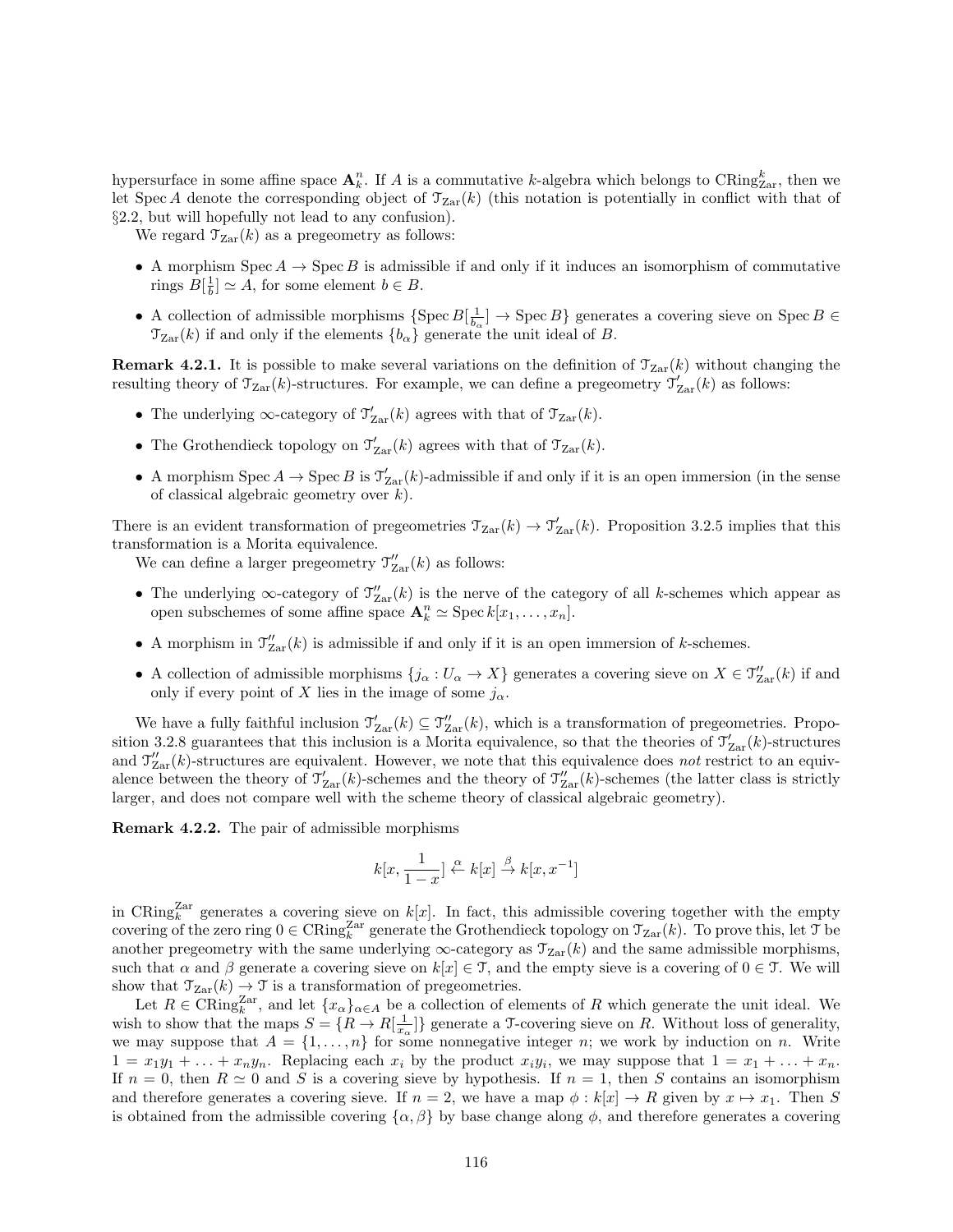sieve. Suppose finally that  $n > 2$ , and set  $y = x_2 + \ldots + x_n$ . The inductive hypothesis implies that the maps  $R[\frac{1}{y}] \leftarrow R \rightarrow R[\frac{1}{x_1}]$  generate a T-covering sieve on R. It will therefore suffice to show that the base change of S to  $R[\frac{1}{y}]$  and  $R[\frac{1}{x_1}]$  generate covering sieve, which again follows from the inductive hypothesis.

Let X be an  $\infty$ -topos, and let  $0 \in \text{Fun}^{\text{ad}}(\mathfrak{T}_{\text{Zar}}(k), \mathfrak{X})$ . The above analysis shows that  $0$  is a  $\mathfrak{T}_{\text{Zar}}(k)$ structure on  $\mathfrak X$  if and only if the following conditions are satisfied:

- (1) The object  $\mathcal{O}(0)$  is initial in  $\mathcal{X}$ .
- (2) The map  $\mathcal{O}(k[x, x^{-1}]) \coprod \mathcal{O}(k[x, \frac{1}{1-x}]) \to \mathcal{O}(k[x])$  is an effective epimorphism.

Let  $\mathcal{G}_{\text{Zar}}^{\text{der}}(k)$  denote the *opposite* of the full subcategory of  $\text{SCR}_k$  spanned by the compact objects. As before, if  $A \in \text{SCR}_k$  is compact then we let Spec A denote the corresponding object of  $\mathcal{G}_{\text{Zar}}^{\text{der}}(k)$ . We will view  $\mathcal{G}^{\text{der}}_{\text{Zar}}(k)$  as a geometry via an analogous prescription:

- (a) A morphism  $f: \text{Spec } A \to \text{Spec } B$  in  $\mathcal{G}_{\text{Zar}}^{\text{der}}(k)$  is admissible if and only if there exists an element  $b \in \pi_0 B$ such that f carries b to an invertible element in  $\pi_0 A$ , and the induced map  $B[\frac{1}{b}] \to A$  is an equivalence in  $\textrm{SCR}_k$ .
- (b) A collection of admissible morphisms  $\{Spec B[\frac{1}{b_{\alpha}} \to \text{Spec } B]$  generates a covering sieve on B if and only if the elements  $b_{\alpha}$  generate the unit ideal in the commutative ring  $\pi_0 B$ .

We can identify  $\text{CRing}_{k}^{\text{Zar}}$  with the full subcategory of  $\text{SCR}_k$  spanned by those objects A such that  $\pi_0 A \in \text{CRing}_{k}^{\text{Zar}}$  and  $\pi_i A$  vanishes for  $i > 0$ . Proposition 4.1.19 implies that every object of CRing $k^{\text{Zar}}$  is compact in SCR<sub>k</sub>. We can therefore identify  $\mathcal{T}_{\text{Zar}}(k) \simeq \text{N}(\text{CRing}_{k}^{\text{Zar}})^{op}$  with a full subcategory of  $\mathcal{G}_{\text{Zar}}^{\text{der}}(k)$ . The main result of this section is the following:

**Proposition 4.2.3.** The above identification exhibits  $\mathcal{G}_{\text{Zar}}^{\text{der}}(k)$  as a geometric envelope of  $\mathcal{T}_{\text{Zar}}(k)$ .

The proof of Proposition 4.2.3 will require a few preliminaries. Let C be a category which admits finite products. Recall that a monoid object of C is an object  $C \in \mathcal{C}$  equipped with a unit map  $1_{\mathcal{C}} \to C$  (here  $1_c$  denotes a final object of C) and a multiplication map  $C \times C \rightarrow C$ , which satisfy the usual unit and associativity axioms for monoids. Equivalently, a monoid object of C is an object  $C \in \mathcal{C}$  together with a monoid structure on each of the sets  $\text{Hom}_{\mathcal{C}}(D, C)$ , depending functorially on D.

Let  $C \in \mathcal{C}$  be a monoid object. A *unit subobject* of C is a map  $i: C^{\times} \to C$  with the following property: for every object  $D \in \mathcal{C}$ , composition with i induces a bijection from  $\text{Hom}_{\mathcal{C}}(D, C^{\times})$  to the set of invertible elements of the monoid  $\text{Hom}_{\mathcal{C}}(D, C)$ . In particular, i is a monomorphism (so we are justified in describing  $C^{\times}$  as a *subobject* of C), and  $C^{\times}$  is uniquely determined up to canonical isomorphism.

Now suppose that C is an  $\infty$ -category which admits finite products. A homotopy associative monoid object of  $C$  is a monoid object of the homotopy category h $C$ . Given a homotopy associative monoid object  $C \in \mathcal{C}$ , a unit subobject of C in  $\mathcal{C}$  is a monomorphism  $i: C^{\times} \to C$  which is a unit subobject of C in the homotopy category hC. In other words, a unit subobject of C is a final object of  $\mathcal{C}_{/C}^0$ , where  $\mathcal{C}_{/C}^0$  denotes the full subcategory of  $\mathcal{C}_{/C}$  spanned by those morphisms  $D \to C$  which correspond to invertible elements of the monoid  $\pi_0 \operatorname{Map}_{\mathcal{C}}(D, C)$ . From this description, it is clear that  $C^{\times}$  and the map  $i: C^{\times} \to C$  are determined by C up to equivalence, if they exist.

**Example 4.2.4.** The affine line Spec k[x] is a homotopy associative monoid object of the  $\infty$ -category  $\mathcal{T}_{Zar}(k)$ , with respect to the *multiplicative* monoid structure determined by the maps

$$
Spec k[x] \leftarrow Spec k
$$

$$
x \mapsto 1
$$

$$
Spec k[x] \leftarrow Spec k[x_0, x_1] \simeq Spec k[x] \times Spec k[x]
$$

$$
x \mapsto x_0 x_1.
$$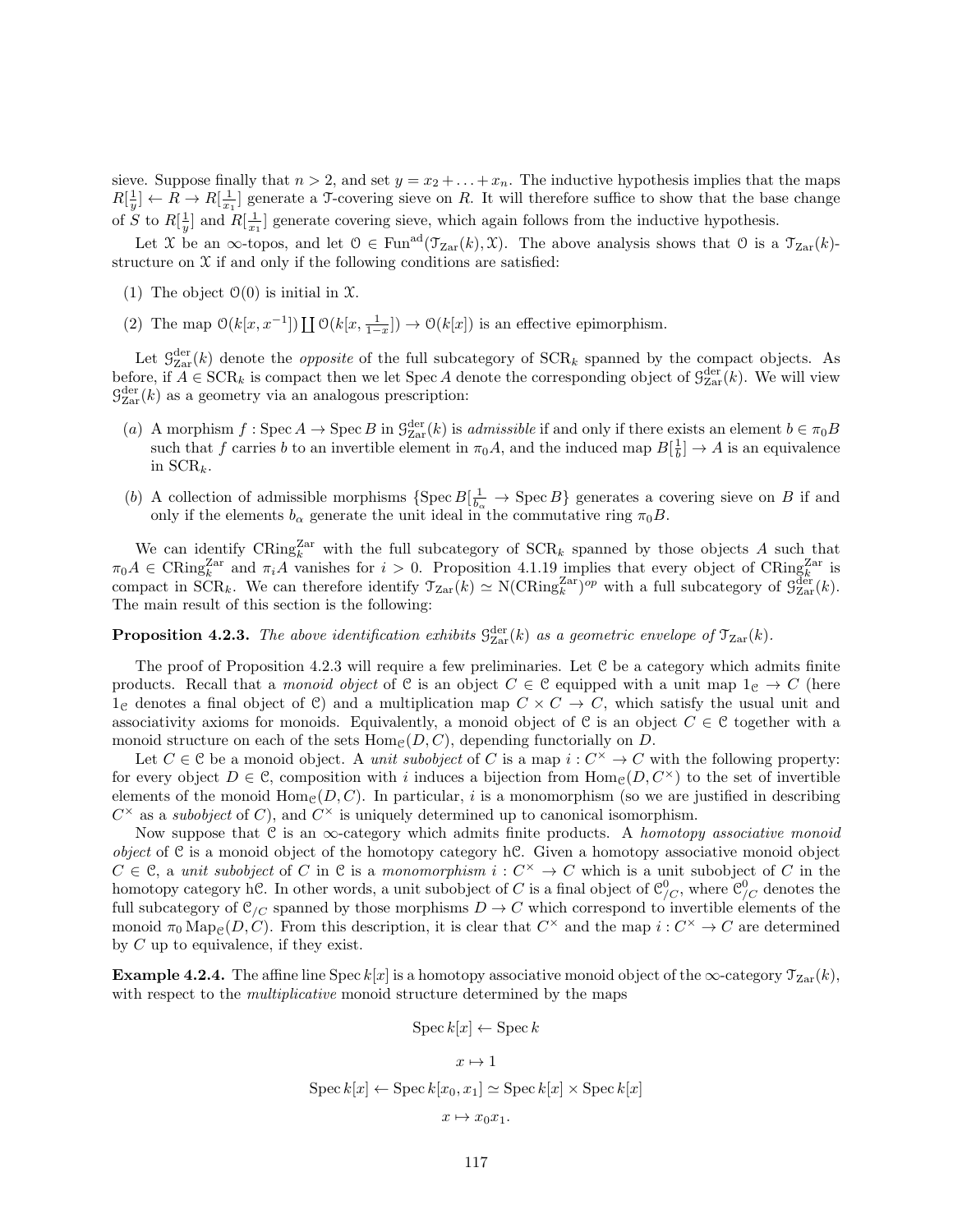Consequently, if C is any  $\infty$ -category which admits finite products and  $f : \mathcal{T}_{Zar}(k) \to \mathcal{C}$  is a functor which preserves finite products, then  $f(\text{Spec } k[x]) \in \mathcal{C}$  inherits the structure of a homotopy associative monoid object of C. (In fact, the object  $f(\text{Spec }k[x])$  inherits the structure of a monoid object of C itself: the associativity of multiplication holds not only up to homotopy, but up to coherent homotopy. However, this is irrelevant for our immediate purposes.)

**Lemma 4.2.5.** Let  $C$  be an  $\infty$ -category which admits finite limits, and let  $f : \mathcal{T}_{Zar}(k) \to C$  be a functor which belongs to Fun<sup>ad</sup>( $\mathcal{T}_{\text{Zar}}(k)$ , C). Then the induced map

$$
\alpha: f(\operatorname{Spec} k[x, x^{-1}]) \to f(\operatorname{Spec} k[x])
$$

is a unit subobject of the homotopy associative monoid object  $f(\text{Spec } k[x]) \in \mathcal{C}$  (see Example 4.2.4).

*Proof.* To simplify the notation, we let  $X = f(\text{Spec } k[x]) \in \mathcal{C}$  and let  $X_0 = f(\text{Spec } k[x, x^{-1}]) \in \mathcal{C}$ . We have a pullback diagram in  $Open_k$ 

$$
\operatorname{Spec} k[x, x^{-1}] \xrightarrow{\operatorname{id}} \operatorname{Spec} k[x, x^{-1}]
$$
\n
$$
\downarrow_{\operatorname{id}} \qquad \qquad \downarrow
$$
\n
$$
\operatorname{Spec} k[x, x^{-1}] \xrightarrow{\operatorname{id}} \operatorname{Spec} k[x],
$$

where the vertical arrows are admissible. Since f belongs to Fun<sup>ad</sup>( $\mathcal{T}_{Zar}(k)$ , C), the induced diagram

$$
X_0 \xrightarrow{\text{id}} X_0
$$
  
\n
$$
\downarrow \text{id}
$$
  
\n
$$
X_0 \longrightarrow X
$$

is a pullback square in C. This proves that  $\alpha$  is a monomorphism.

We observe that the homotopy associative monoid structure on Spec  $k[x]$  described in Example 4.2.4 determines a homotopy associative monoid structure on the subobject Spec  $k[x, x^{-1}]$ . Moreover, this homotopy associative monoid structure is actually a homotopy associative *group* structure: the inversion map from Spec  $k[x, x^{-1}]$  is induced by the ring involution which exchanges x with  $x^{-1}$ . Since f preserves finite products, we conclude that  $X_0$  inherits the structure of a homotopy associative group object of  $\mathcal{C}$ , and that  $\alpha$  is compatible with the homotopy associative monoid structure. It follows that if  $p : C \to X$  is a morphism in C which factors through  $X_0$  up to homotopy, then p determines an invertible element of the monoid  $\pi_0 \text{Map}_{\mathcal{C}}(C, X)$ . To complete the proof, we need to establish the converse of this result. Let us therefore assume that  $p: C \to X$  is a morphism in C which determines an invertible element of  $\pi_0 \text{Map}_c(C, X)$ ; we wish to show that p factors (up to homotopy) through  $\alpha$ .

Let  $p': C \to X$  represent a multiplicative inverse to p in  $\pi_0 \text{Map}_{\mathcal{C}}(C, X)$ . We wish to show that the product map  $(p, p') : C \times C \to X \times X$  factors (up to homotopy) through the monomorphism  $\alpha \times \alpha$ :  $X_0 \times X_0 \to X \times X$ . We observe that the multiplication map Spec  $k[x] \times \text{Spec } k[x] \to \text{Spec } k[x]$  fits into a pullback diagram

$$
\operatorname{Spec} k[x, x^{-1}] \times \operatorname{Spec} k[x, x^{-1}] \longrightarrow \operatorname{Spec} k[x] \times \operatorname{Spec} k[x]
$$
\n
$$
\downarrow \qquad \qquad \downarrow
$$
\n
$$
\operatorname{Spec} k[x, x^{-1}] \longrightarrow \operatorname{Spec} k[x]
$$

in which the horizontal morphisms are admissible. Since  $f \in \text{Fun}^{\text{ad}}(\mathcal{T}_{\text{Zar}}(k), \mathcal{C})$ , we conclude that the induced diagram

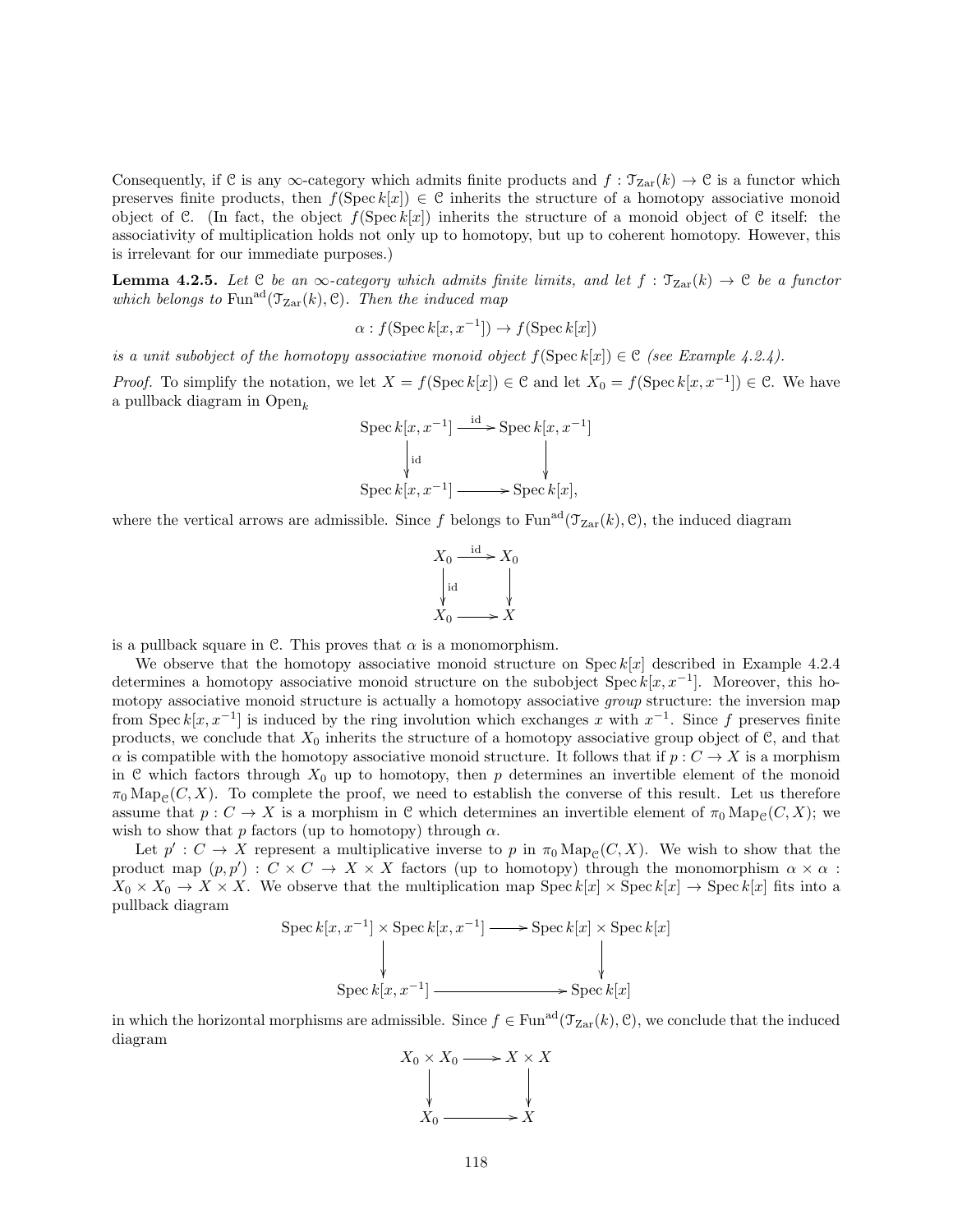is a pullback square in C, where the vertical arrows are given by multiplication. It will therefore suffice to show that the product map  $pp': C \times C \to X$  factors (up to homotopy) through  $X_0$ . By definition, this product map is homotopic to the composition

$$
C \times C \to 1_{\mathcal{C}} \stackrel{u}{\to} X,
$$

where  $u: 1_{\mathcal{C}} \to X$  is the unit map. It therefore suffices to show that u factors through  $\alpha$ . The desired factorization is an immediate consequence of the commutativity of the following diagram in  $\mathcal{T}_{\mathrm{Zar}}(k)$ :



Proof of Proposition 4.2.3. Let  $\mathcal{T}_0 \subseteq \mathcal{G}_{\text{Zar}}^{\text{der}}(k)$  denote the full subcategory spanned by the objects of the form Spec  $k[x_1, \ldots, x_n]$ . It will suffice to show that this inclusion satisfied hypotheses (1) through (6) of Proposition 3.4.5. Assertions (1) and (2) are obvious, assertion (3) follows from Remark 3.4.6. To verify (4), it suffices to note that every admissible morphism  $Spec A[a^{-1}] \rightarrow Spec A$  is the pullback of the admissible morphism Spec  $k[x, x^{-1}] \to \text{Spec } k[x]$  along the map Spec  $A \to \text{Spec } k[x]$ , determined up to homotopy by the requirement that  $x \mapsto a \in \pi_0 A$ .

We now prove (5). Suppose we are given an admissible covering  $\{f_i: {\rm Spec}\,A[\frac{1}{a_i}] \to {\rm Spec}\,A\}_{1\leq i\leq n}$  in  $\mathcal{G}_{\text{Zar}}^{\text{der}}(k)$ , where the elements  $a_i \in \pi_0 A$  generate the unit ideal in  $\pi_0 A$ . We therefore have an equation of the form

$$
a_1b_1+\ldots+a_nb_n=1
$$

in the commutative ring  $\pi_0 A$ . Let  $B = k[x_1, \ldots, x_n, y_1, \ldots, y_n, \frac{1}{x_1y_1 + \ldots + x_ny_n}] \in \text{SCR}_k$ . Using Remark 4.1.7 and Proposition 4.1.18, we deduce the existence of a morphism  $B \to A$  in  $SCR_k$  carrying each  $x_i \in \pi_0B$ to  $a_i \in \pi_0 A$ , and each  $y_i \in \pi_0 B$  to  $b_i \in \pi_0 A$ . Using Proposition 4.1.20, we deduce that each  $f_i$  fits into a pullback diagram

$$
\operatorname{Spec} A[\frac{1}{a_i}] \xrightarrow{f_i} \operatorname{Spec} A
$$
  
\n
$$
\downarrow \qquad \qquad \downarrow
$$
  
\n
$$
\operatorname{Spec} B[\frac{1}{x_i}] \xrightarrow{g_i} \operatorname{Spec} B.
$$

It now suffices to observe that  $Spec B \in \mathcal{T}_{Zar}(k)$ , and that the elements  $x_i$  generate the unit ideal of B.

It remains to verify condition  $(6)$  of Proposition 3.4.5. Let C be an idempotent-complete  $\infty$ -category which admits finite limits, and let  $\alpha : f \to f'$  be a natural transformation of admissible functors  $f, f': \mathfrak{T}_{\mathrm{Zar}}(k) \to \mathfrak{C}$ such that  $\alpha$  induces an equivalence  $f| \mathcal{T}_0 \simeq f' | \mathcal{T}_0$ ; we wish to prove that  $\alpha$  is an equivalence. Fix an arbitrary object Spec  $R \in \mathcal{T}_{\mathrm{Zar}}(k)$ , where  $R = k[x_1, \ldots, x_n, \frac{1}{p(x_1, \ldots, x_n)}]$ . We have a pullback diagram



where the vertical arrows are admissible. Since f and f' are admissible, to prove that  $\alpha_R : f(\text{Spec } R) \to$  $f'(\text{Spec } R)$  is an equivalence, it will suffice to show that  $\alpha_{\text{Spec } k[x_1,...,x_n]}$ ,  $\alpha_{\text{Spec } k[p]}$ , and  $\alpha_{\text{Spec } k[p, p^{-1}]}$  are equivalences. The first two cases are evident, and the third follows from Lemma 4.2.5.  $\Box$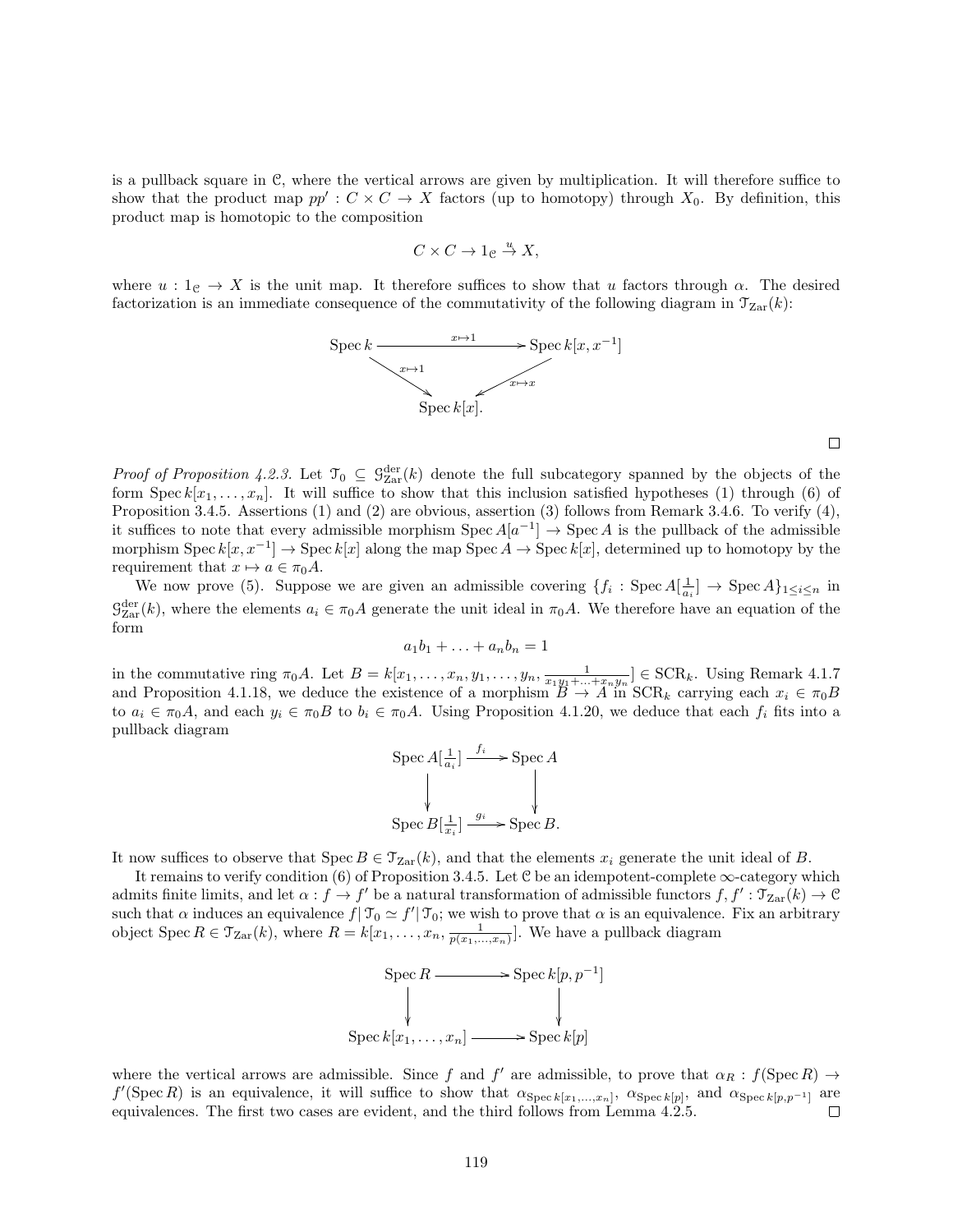**Corollary 4.2.6.** For each  $n \geq 0$ , let  $\text{SCR}_{k}^{\leq n}$  denote the full subcategory of  $\text{SCR}_{k}$  spanned by the nk truncated objects, and let  $\mathcal{G}_{\rm Zar}^{\rm der, \leq n}(k)$  denote the opposite of the full subcategory of  $\mathrm{SCR}^{\leq n}_k$  spanned by the compact objects. Then the functor  $\phi : \mathfrak{T}_{\mathrm{Zar}}(k) \to \mathfrak{G}_{\mathrm{Zar}}^{\mathrm{der},\leq n}(k)$  exhibits  $\mathfrak{G}_{\mathrm{Zar}}^{\mathrm{der},\leq n}(k)$  as an n-truncated geometric envelope of  $\mathcal{T}_{\text{Zar}}(k)$ .

Proof. Combine Lemma 3.4.11, Proposition 4.2.3, and the proof of Proposition 1.5.11.

**Remark 4.2.7.** Applying Corollary 4.2.6 in the case where  $n = 0$  and k is the ring **Z** of integers, we recover the geometry  $G_{Zar}$  of Definition 2.5.8. We may therefore identify a 0-truncated  $\mathcal{T}_{Zar}(\mathbf{Z})$ -structure on an  $\infty$ -topos X with a local sheaf of commutative rings on X, as explained in §2.5.

 $\Box$ 

**Definition 4.2.8.** Let k be a commutative ring. A derived k-scheme is a pair  $(\mathfrak{X}, \mathcal{O}_{\mathfrak{X}})$ , where  $\mathfrak{X}$  is an  $\infty$ -topos,  $\mathcal{O}_{\mathfrak{X}} : \mathfrak{T}_{\mathrm{Zar}}(k) \to \mathfrak{X}$  is an  $\mathfrak{T}_{\mathrm{Zar}}(k)$ -structure on X, and the pair  $(\mathfrak{X}, \mathcal{O}_{\mathfrak{X}})$  is an  $\mathfrak{T}_{\mathrm{Zar}}(k)$ -scheme in the sense of Definition 3.4.8.

Fix  $n \geq 0$ . We will say that a derived scheme  $(\mathfrak{X}, \mathfrak{O}_{\mathfrak{X}})$  is *n-truncated* if the  $\mathfrak{T}_{\mathrm{Zar}}(k)$ -structure  $\mathfrak{O}_{\mathfrak{X}}$  is n-truncated (Definition 3.3.2). We will say that  $(\mathfrak{X}, \mathcal{O}_\mathfrak{X})$  is n-localic if the  $\infty$ -topos  $\mathfrak{X}$  is n-localic (Definition T.6.4.5.8).

Combining Remark 4.2.7 with Theorem 2.5.16, we obtain the following relationship between classical and derived algebraic geometry:

**Proposition 4.2.9.** Let k be a commutative ring, and let  $\text{Sch}^{\leq 0}_{\leq 0}(\mathcal{T}_{\text{Zar}}(k))$  denote the full subcategory of  $\mathrm{Sch}(\mathfrak{T}_\mathrm{Zar}(k))$  spanned by the 0-localic, 0-truncated derived k-schemes. Then  $\mathrm{Sch}^{\leq 0}_\leq(\mathfrak{T}_\mathrm{Zar}(k))$  is canonically equivalent to (the nerve of) the category of  $k$ -schemes.

Warning 4.2.10. In view of Proposition 4.2.9, we can imagine the theory of derived schemes as generalizing classical scheme theory in two different ways:

- (a) The "underlying space" of a derived scheme  $(\mathfrak{X}, \mathfrak{O}_{\mathfrak{X}})$  is an  $\infty$ -topos  $\mathfrak{X}$ , which need not be 0-localic (and so need not come from any underlying topological space).
- (b) The structure sheaf  $\mathcal{O}_X$  of a derived scheme  $(\mathcal{X}, \mathcal{O}_X)$  can be identified with a sheaf of simplicial commutative rings on  $\mathfrak{X}$ , which need not be discrete.

Generalization  $(b)$  leads to a well-behaved theory, but generalization  $(a)$  often leads to pathologies (even in the case of a discrete structure sheaf: see Warning 2.5.23). For this reason, we will generally never consider derived schemes which are not 0-localic. When this restriction needs to be lifted (for example, in the study of algebraic stacks), it is better to work with the étale topology described in  $\S 4.3$ .

**Remark 4.2.11.** Every admissible morphism in  $\mathcal{T}_{\text{Zar}}(k)$  is a monomorphism. It follows from Proposition 3.3.5 that the pregeometry  $\mathcal{T}_{\text{Zar}}(k)$  is compatible with *n*-truncations, for each  $0 \leq n \leq \infty$ . In particular, to every  $\mathcal{T}_{\mathrm{Zar}}(k)$ -structure  $\mathcal{O}_{\mathfrak{X}}$  on an  $\infty$ -topos X we can associate an n-truncated  $\mathcal{T}_{\mathrm{Zar}}(k)$ -structure  $\tau_{\leq n} \mathcal{O}_{\mathfrak{X}}$ ; when  $n = 0$ , we can view this as a local sheaf of commutative rings on X (Remark 4.2.7). Using Proposition 3.4.15, we conclude that each  $(\mathfrak{X}, \tau_{\leq n} \mathfrak{O}_{\mathfrak{X}})$  is a derived k-scheme. In particular, if X is 0-localic, then we can identify  $(\mathfrak{X}, \pi_0 \mathfrak{O}_{\mathfrak{X}})$  with an ordinary k-scheme (Theorem 2.5.16); we will refer to this as the *underlying* ordinary scheme of  $(\mathfrak{X}, \mathfrak{O}_{\mathfrak{X}})$ .

**Remark 4.2.12.** Let  $\mathcal X$  be an  $\infty$ -topos. Proposition 4.2.3 implies the existence of a fully faithful embedding  $\theta$ :  $\text{Str}_{\mathcal{T}_{\text{Zar}}(k)}(\mathcal{X}) \to \text{Fun}^{\text{lex}}(\mathcal{G}_{\text{Zar}}^{\text{der}}(k), \mathcal{X}) \simeq \text{Shv}_{\text{SCR}_k}(\mathcal{X})$ . We will often invoke this equivalence implicitly, and identify a  $\mathcal{T}_{\text{Zar}}(k)$ -structure on X with the associated sheaf of simplicial commutative k-algebras on X. We will say that a sheaf of simplicial commutative k-algebras  $\mathcal O$  on  $\mathcal X$  is local if belongs to the essential image of this embedding.

We will also abuse notation by identifying a  $\mathcal{T}_{Zar}(k)$ -structure O on X with the underlying object  $\mathcal{O}(k[x]) \in$ X. Note that both these identifications are compatible with the truncation functors  $\tau_{\leq n}$ , for each  $n \geq 0$  (see Remark 4.3.29).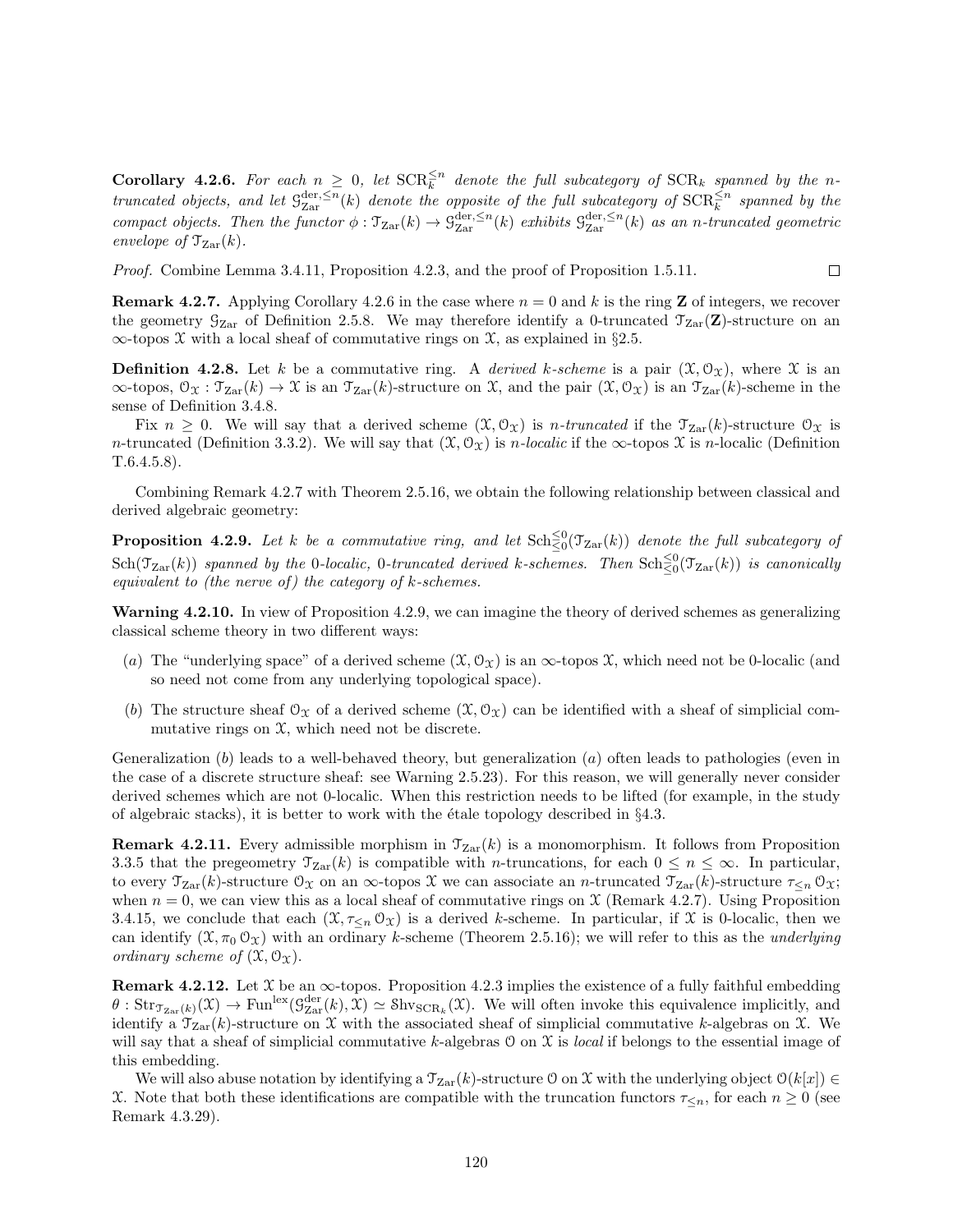**Remark 4.2.13.** The condition that a sheaf 0 of sheaf of commutative k-algebras be local depends only on the underlying sheaf  $\pi_0$  O of ordinary commutative k-algebras. More precisely, let X be an  $\infty$ -topos and O an object of Fun<sup>ad</sup> $(\mathcal{T}_{\mathrm{Zar}}(k), \mathcal{X})$ . Then:

(1) For each  $n \geq 0$ , the composition

$$
\tau_{\leq n} \circlearrowleft : \mathfrak{T}_{\mathrm{Zar}}(k) \stackrel{\circlearrowleft}{\to} \mathfrak{X} \stackrel{\tau_{\leq n}}{\to} \mathfrak{X}
$$

belongs to Fun<sup>ad</sup> $(\mathcal{T}_{\text{Zar}}(k), \mathcal{X})$ .

(2) The sheaf O belongs to  $\text{Str}_{\mathcal{T}_{\text{Zar}}(k)}(\mathfrak{X})$  if and only if  $\tau_{\leq n}$  O belongs to  $\text{Str}_{\mathcal{T}_{\text{Zar}}(k)}(\mathfrak{X})$ .

Assertion (1) follows immediately from Remark 4.3.29, and (2) follows from Proposition T.7.2.1.14.

Remark 4.2.14. Let A be a simplicial commutative k-algebra, and consider the affine derived scheme  $(\mathfrak{X}, \mathcal{O}_{\mathfrak{X}}) = \mathbf{Spec}^{\mathcal{G}_{\mathrm{Zar}}^{\mathrm{der}}(k)}$  A. The underlying  $\infty$ -topos  $\mathfrak{X}$  can be identified with  $\mathrm{Shv}(X)$ , where X is the Zariski spectrum of the ordinary commutative ring  $\pi_0 A$ . This follows from Proposition 3.4.15, but can also be deduced from the explicit construction provided by Theorem 2.2.12, since the  $\infty$ -category of admissible A-algebras in  $SCR_k$  is equivalent to the  $\infty$ -category of admissible  $\pi_0A$ -algebras in  $SCR_k$  (this follows from Proposition 4.1.18). In other words, the topology of derived schemes is no more complicated than the topology of ordinary schemes, so long as we confine our attention to 0-localic derived schemes.

We conclude this section by proving a converse to Remark 4.2.11:

**Theorem 4.2.15.** Let  $\mathfrak{X} = \text{Shv}(X)$  be a 0-localic  $\infty$ -topos, and let  $\mathfrak{O}_X$  be a sheaf of simplicial commutative k-algebras on X, viewed (via Proposition 4.2.3) as an object of  $\text{Fun}^{\text{ad}}(\mathfrak{T}_{\text{Zar}}(k), \mathfrak{X})$ . Then  $(\mathfrak{X}, \mathfrak{O}_{\mathfrak{X}})$  is a derived k-scheme if and only if the following conditions are satisfied:

- (1) The truncation  $(X, \pi_0 \mathcal{O}_X)$  is a k-scheme.
- (2) For each  $i > 0$ ,  $\pi_i \mathcal{O}_{\mathfrak{X}}$  is a quasi-coherent sheaf of  $\pi_0 \mathcal{O}_{\mathfrak{X}}$ -modules.
- (3) The structure sheaf  $\mathcal{O}_X$  is hypercomplete, when regarded as an object of X (see §T.6.5.2).

*Proof.* First suppose that  $(\mathfrak{X}, \mathcal{O}_{\mathfrak{X}})$  is a derived k-scheme. We will prove that  $(1), (2),$  and  $(3)$  are satisfied. Assertion (1) follows immediately from Remark 4.2.11. The remaining assertions are local on X (for assertion (3), this follows from Remark T.6.5.2.22), so we may assume without loss of generality that  $(\mathfrak{X}, \mathcal{O}_{\Upsilon})$  is an affine derived k-scheme, given by the spectrum of a simplicial commutative k-algebra  $A$ . Then we can identify X with the set of prime ideals in the commutative ring  $\pi_0 A$ , with a basis of open sets given by  $U_f = \{ \mathfrak{p} \subseteq \pi_0 A : f \notin \mathfrak{p} \}.$  Using Theorem 2.2.12 and Proposition 4.3.23, we can identify  $\mathfrak{O}_\mathfrak{X}$  with the  $SCR_k$ -valued sheaf described by the formula

$$
U_f \mapsto A[f^{-1}].
$$

In particular,  $\pi_i \mathcal{O}_{\mathfrak{X}}$  is the sheafification of the presheaf of  $\pi_0 A$ -modules described by the formula  $U_f \mapsto$  $(\pi_i A)[f^{-1}]$ , which is the quasi-coherent sheaf associated to  $\pi_i A$ ; this proves (2). To prove (3), choose a Postnikov tower

$$
\ldots \to \tau_{\leq 2}A \to \tau_{\leq 1}A \to \tau_{\leq 0}A,
$$

for A, and let

$$
\ldots \to \mathcal{O}_{\mathfrak{X}}^{\leq 2} \to \mathcal{O}_{\mathfrak{X}}^{\leq 1} \to \mathcal{O}_{\mathfrak{X}}^{\leq 0}
$$

be the associated  $SCR_k$ -valued sheaves on  $\mathfrak{X}$ . Using the formula above, we conclude that the canonical map  $\mathcal{O}_{\mathfrak{X}} \to \lim \{ \mathcal{O}_{\overline{\mathfrak{X}}}^{\leq n} \}$  is an equivalence. To prove (3), it will therefore suffice to show that each  $\mathcal{O}_{\overline{\mathfrak{X}}}^{\leq n}$  is hypercomplete. It now suffices to observe that  $\mathcal{O}_{\mathfrak{X}}^{\leq n}$  is *n*-truncated, by Corollary 2.2.15.

We now prove the converse. Suppose that  $(1), (2),$  and  $(3)$  are satisfied; we wish to prove that  $(\mathcal{X}, \mathcal{O}_{\mathcal{X}})$  is a derived k-scheme. The assertion is local on X, so we may assume without loss of generality that  $(X, \pi_0 \mathcal{O}_X)$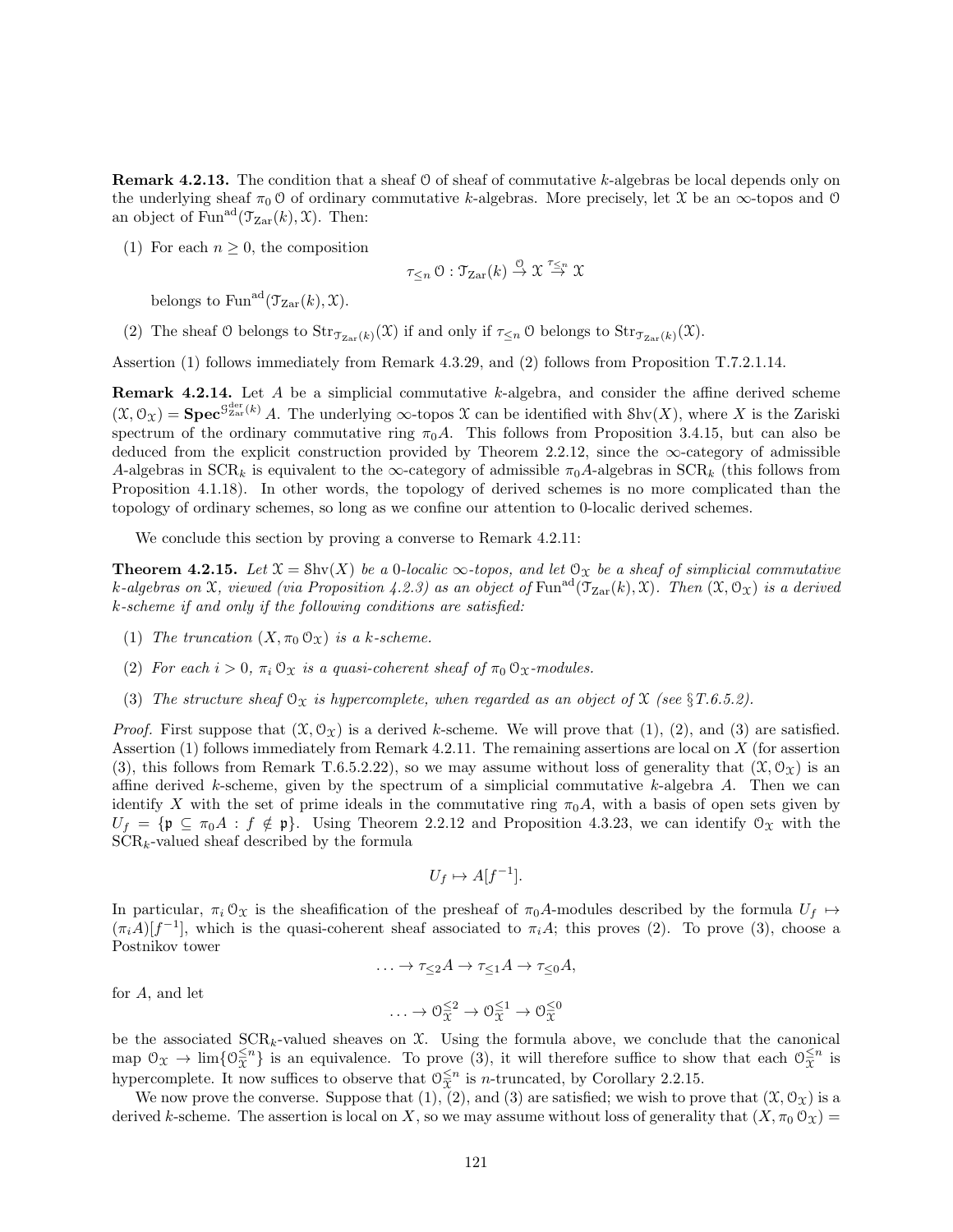Spec R is an affine k-scheme. Applying (2), we conclude that each  $\pi_i \mathcal{O}_X$  is the quasi-coherent sheaf associated to an R-module  $M_i$ . For each  $n \geq 0$ , let  $A_{\leq n} \in \text{SCR}_k$  denote the global sections  $\Gamma(\mathfrak{X}; \tau_{\leq n} \mathfrak{O}_{\mathfrak{X}})$ . There is a convergent spectral sequence

$$
E_2^{p,q} = \mathrm{H}^p(X; \pi_q(\tau_{\leq n} \mathcal{O}_X)) \Rightarrow \pi_{q-p} A_{\leq n}.
$$

Since X is affine, the quasi-coherent sheaves  $\pi_i \mathcal{O}_X$  have no cohomology in positive degrees, and the above spectral sequence degenerates to yield isomorphisms

$$
\pi_i A_{\leq n} \simeq \begin{cases} M_i & \text{if } i \leq n \\ 0 & \text{otherwise.} \end{cases}
$$

In particular,  $\pi_0 A_{\leq n} \simeq R$ .

Fix  $n \geq 0$ , and let  $(\mathfrak{X}_n, \mathfrak{O}_{\mathfrak{X}_n})$  be the spectrum of  $A_{\leq n}$ . The equivalence  $A_n \simeq \Gamma(\mathfrak{X}; \tau_{\leq n} \mathfrak{O}_{\mathfrak{X}})$  induces a map  $\phi_n: (\mathfrak{X}_n, \mathfrak{O}_{\mathfrak{X}_n}) \to (\mathfrak{X}, \tau_{\leq n} \mathfrak{O}_{\mathfrak{X}})$  in <sup>L</sup>Top( $\mathfrak{G}^{\text{der}}_{\text{Zar}}(k)$ ). The above argument shows that the induced geometric morphism  $\phi_n^*: \mathfrak{X}_n \to \mathfrak{X}$  is an equivalence of  $\infty$ -topoi, and that  $\phi_n$  induces an isomorphism of quasi-coherent sheaves  $\phi_n^*(\pi_i \mathcal{O}_{\mathfrak{X}_n}) \simeq \pi_i \mathcal{O}_{\mathfrak{X}}$  for  $0 \leq i \leq n$ . Since the structure sheaves on both sides are *n*-truncated, we conclude that  $\phi_n$  is an equivalence.

Let  $A \in \text{SCR}_k$  denote the inverse limit of the tower

$$
\ldots \to A_{\leq 2} \to A_{\leq 1} \to A_{\leq 0},
$$

so that  $\pi_0 A \simeq R$ . We can therefore identify the spectrum of A with  $(\mathfrak{X}, \mathcal{O}'_{\mathfrak{X}})$ . The first part of the proof shows that  $\mathcal{O}'_{\mathcal{X}}$  is the inverse limit of its truncations

$$
\tau_{\leq n} \, \mathcal{O}'_{\mathfrak{X}} \simeq \phi_n^* \, \mathcal{O}_{\mathfrak{X}_n} \simeq \tau_{\leq n} \, \mathcal{O}_{\mathfrak{X}} \, .
$$

Passing to the inverse limit, we obtain a map

$$
\psi: \mathcal{O}_{\mathfrak{X}} \to \lim \{ \tau_{\leq n} \mathcal{O}_{\mathfrak{X}} \} \simeq \mathcal{O}_{\mathfrak{X}}'.
$$

By construction,  $\psi$  induces an isomorphism on all (sheaves of) homotopy groups, and is therefore  $\infty$ connective. The sheaf  $\mathcal{O}'_{\mathcal{X}}$  is hypercomplete (since it is an inverse limit of truncated objects of  $\mathcal{X}$ ), and the sheaf  $\mathcal{O}_\mathcal{X}$  is hypercomplete by assumption (3). It follows that  $\psi$  is an equivalence, so that  $(\mathcal{X}, \mathcal{O}_\mathcal{X}) \simeq$  $\mathbf{Spec}^{\mathcal{G}^{\mathrm{der}}}_{\mathrm{Zar}} A$  is an affine derived k-scheme as desired.  $\Box$ 

Remark 4.2.16. It is not difficult to formulate an analogue of Theorem 4.2.15 in the case where the underlying  $\infty$ -topos X is not 0-localic. We have refrained from doing so, because we do not wish to discuss the appropriate generalization of the theory of quasi-coherent sheaves. The proof in general involves no additional difficulties: as in the argument given above, it immediately reduces to the case of affine (and therefore 0-localic) schemes. We leave the details to the reader.

### 4.3 Derived Algebraic Geometry (Etale topology)

In this section, we present a variant on the theory of derived schemes, using the étale topology in place of the Zariski topology.

**Definition 4.3.1.** Let k be a commutative ring. We let  $CRing_k^{\text{sm}}$  denote the full subcategory of  $CRing_k$ spanned by those commutative k-algebras A for which there exists an étale map  $k[x_1, \ldots, x_n] \rightarrow A$ . We define a pregeometry  $\mathcal{T}_{\text{\'et}}(k)$  as follows:

- (1) The underlying  $\infty$ -category of  $\mathcal{T}_{\text{\'et}}(k)$  is N(CRing $_k^{\text{sm}}$ )<sup>op</sup>.
- (2) A morphism in  $\mathcal{T}_{\text{\'et}}(k)$  is admissible if and only if the corresponding map of k-algebras  $A \to B$  is étale .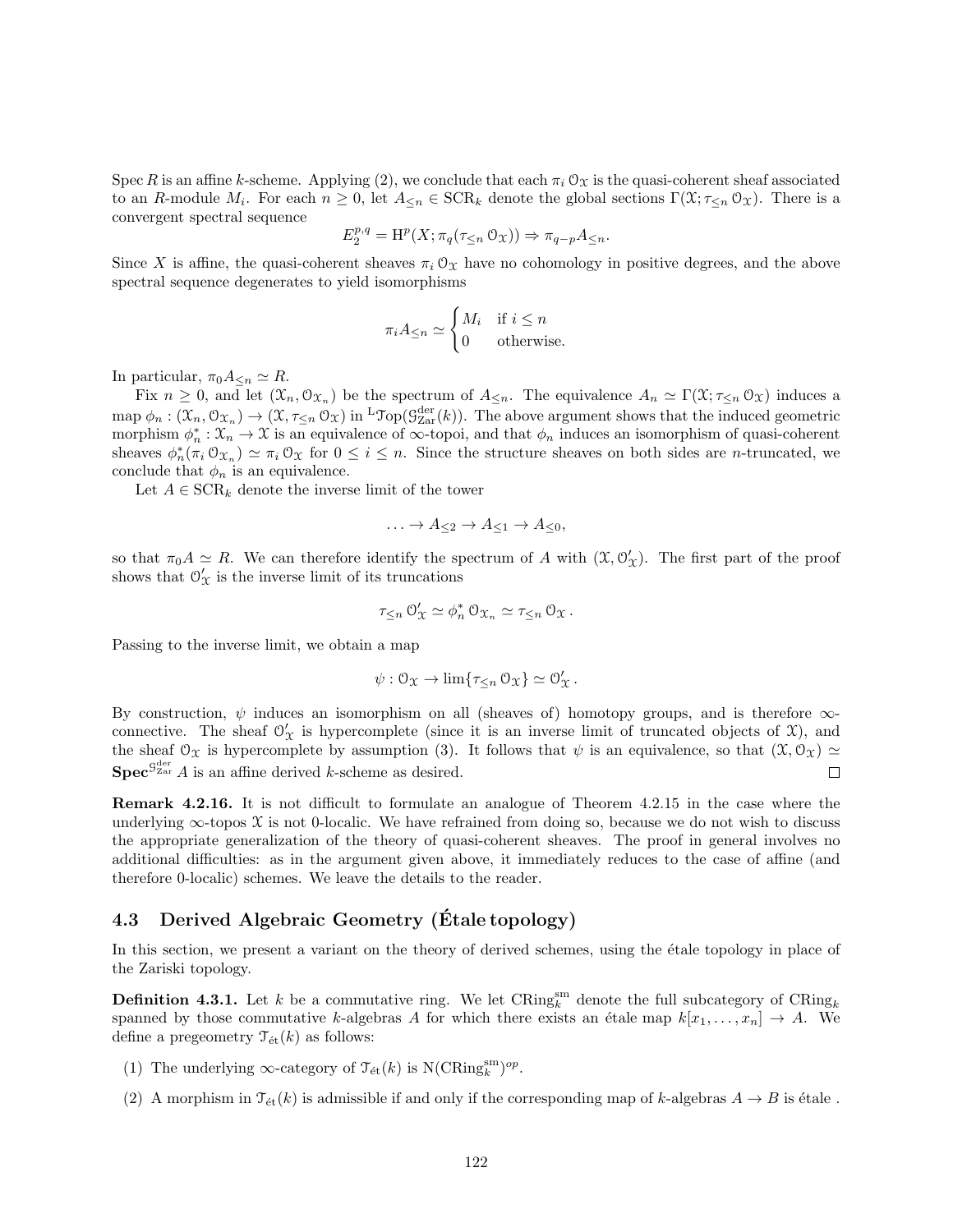(3) A collection of admissible morphisms  $\{A \to A_\alpha\}$  in  $\mathcal{T}_{\text{\'et}}(k)$  generates a covering sieve on A if and only if there exists a finite set of indices  $\{\alpha_i\}_{1\leq i\leq n}$  such that the induced map  $A \to \prod_{1\leq i\leq n} A_{\alpha_i}$  is faithfully flat.

Remark 4.3.2. As in Remark 4.2.1, it is possible to make several variations on Definition 4.3.1 which give rise to Morita-equivalent pregeometries. For example, Proposition 3.2.8 shows that we could enlarge  $\mathcal{T}_{\text{\'et}}(k)$ to include *all* smooth affine  $k$ -schemes, or even all smooth  $k$ -schemes.

We now describe a geometric envelope for the pregeometry  $\mathcal{T}_{\text{\'{e}t}}(k)$ . First, we need to introduce a few definitions.

**Definition 4.3.3.** Let  $f : A \rightarrow B$  be a morphism of simplicial commutative rings. We will say that f is  $étele$  if the following conditions are satisfied:

- (1) The underlying map  $\pi_0 A \to \pi_0 B$  is an étale map of ordinary commutative rings.
- (2) For each  $i > 0$ , the induced map  $\pi_i A \otimes_{\pi_0 A} \pi_0 B \to \pi_i B$  is an isomorphism of abelian groups.

**Remark 4.3.4.** Let  $f : A \rightarrow B$  be a map of simplicial commutative rings, and suppose that A is discrete. Then f is étale if and only if B is discrete, and f is étale in the sense of classical commutative algebra.

**Remark 4.3.5.** Let  $f : A \to B$  be a map of simplicial commutative rings. Then f is étale in the sense of Definition 4.3.3 if and only if the induced map between the underlying  $\mathbb{E}_{\infty}$ -rings (see §4.1) is étale, in the sense of Definition A.7.5.0.4.

**Remark 4.3.6.** The collection of étale morphisms between simplicial commutative rings contains all equivalences and is closed under composition and the formation of retracts.

Notation 4.3.7. If A is a simplicial commutative k-algebra, we let  $(\text{SCR}_k)_{A/}^{\text{\'et}}$  denote the full subcategory of  $(\text{SCR}_k)_{A}$  spanned by the étale morphisms  $f : A \to B$ .

Lemma 4.3.8. Suppose given a pushout diagram



of simplicial commutative rings. If  $f$  is étale, then  $f'$  is also étale.

Proof. Since every étale morphism of ordinary commutative rings is flat, the spectral sequence of Corollary 4.1.14 degenerates and yields an isomorphism  $\pi_* B' \simeq (\pi_* A') \otimes_{\pi_* A} (\pi_* B)$ . The result now follows from the analogous assertion for ordinary commutative rings.  $\Box$ 

**Proposition 4.3.9.** Let k be a commutative ring, and let  $\phi : A \rightarrow B$  be a morphism of simplicial commutative k-algebras. The following conditions are equivalent:

- (1) The map  $\phi$  is étale.
- (2) There exists a pushout diagram

$$
k[x_1, \ldots, x_n] \longrightarrow A
$$
  
\n
$$
\downarrow \phi_0
$$
  
\n
$$
k[y_1, \ldots, y_n, \Delta^{-1}] \longrightarrow B
$$

in  $SCR_k$ , where  $\phi_0(x_i) = f_i(y_1, \ldots, y_n)$  and  $\Delta$  denotes the determinant of the Jacobian matrix

$$
[\frac{\partial f_i}{\partial y_j}]_{1\leq i,j\leq n}
$$

(in particular,  $\phi_0$  is a map of smooth discrete commutative k-algebras).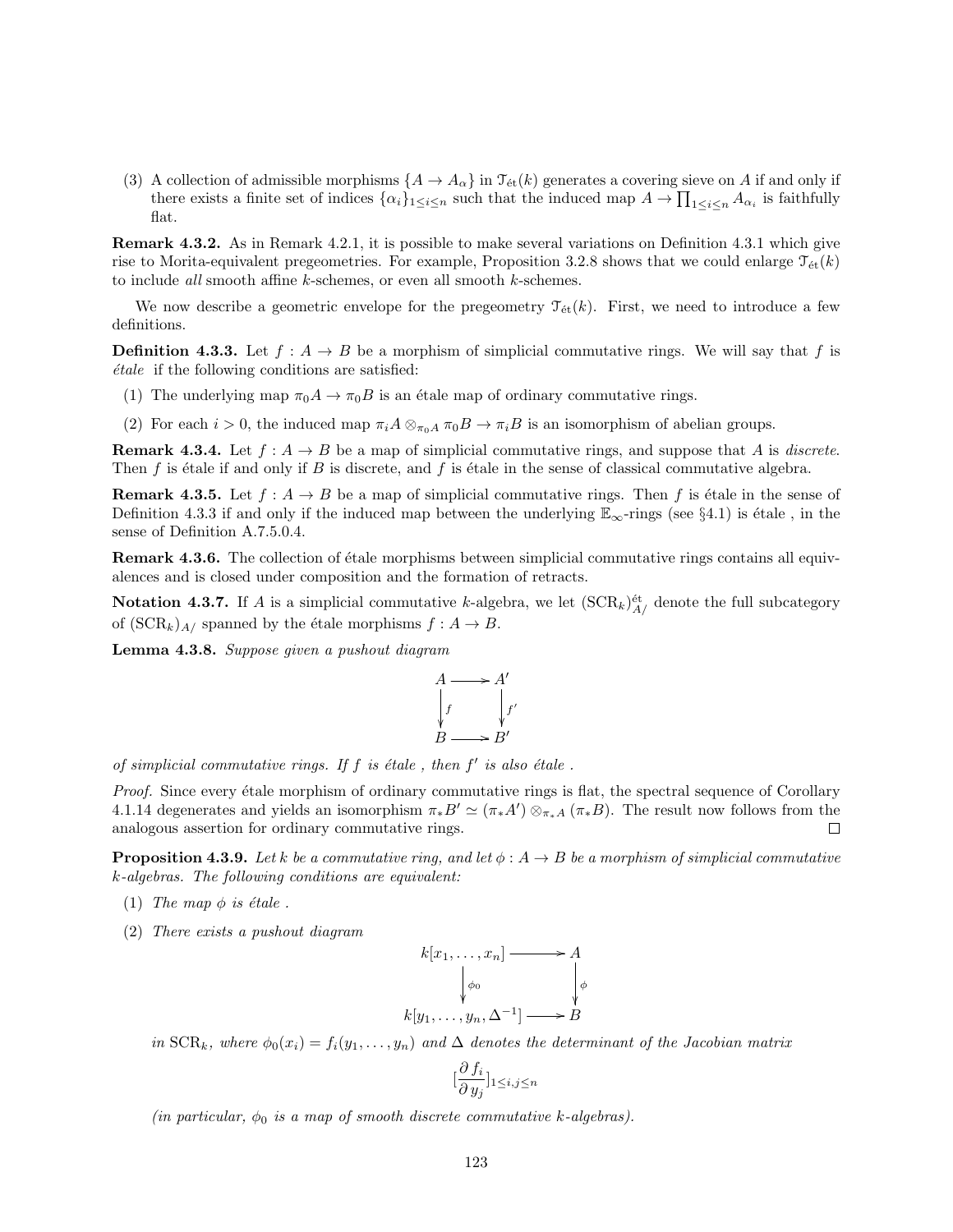*Proof.* The implication  $(2) \Rightarrow (1)$  follows from Lemma 4.3.8 and Remark 4.3.4. For the converse, suppose that  $\phi$  is étale. The structure theorem for étale morphisms of ordinary commutative rings implies the existence of an isomorphism

$$
\pi_0 B \simeq (\pi_0 A)[y_1,\ldots,y_m]/(f_1,\ldots,f_m),
$$

such that the determinant of the Jacobian matrix  $\left[\frac{\partial f_i}{\partial y_j}\right]_{1\leq i,j\leq m}$  is invertible in  $\pi_0B$ . Let  $\{a_i\}_{1\leq i\leq k}$  be the nonzero coefficients appearing in the polynomials  $f_i$ . Using Remark 4.1.7, we can choose a commutative diagram

$$
k[x_1, \ldots, x_k] \xrightarrow{g_0} A
$$
  
\n
$$
\downarrow \qquad \qquad \downarrow
$$
  
\n
$$
k[x_1, \ldots, x_k, y_1, \ldots, y_m] \xrightarrow{g_1} B
$$

where  $g_0$  carries each  $x_i$  to  $a_i \in \pi_0 A$ . Choose, for each  $1 \leq i \leq m$ , a polynomial  $f_i \in k[y_1, \ldots, y_m, x_1, \ldots, x_k]$ lifting  $f_i$ , so that  $g_1(f_i) = 0 \in \pi_0 B$ . Let  $\Delta \in k[y_1, \ldots, y_m, x_1, \ldots, x_k]$  be the determinant of the Jacobian matrix  $\left[\frac{\partial f_i}{\partial y_j}\right]_{1\leq i,j\leq n}$ . Using Remark 4.1.7 and Proposition 4.1.18, we deduce the existence of a commutative diagram

$$
k[x_1, \ldots, x_k, z_1, \ldots, z_m] \xrightarrow{\epsilon} k[x_1, \ldots, x_k] \longrightarrow A
$$
  
\n
$$
\downarrow h
$$
  
\n
$$
k[x_1, \ldots, x_k, y_1, \ldots, y_m, \Delta^{-1}] \xrightarrow{g_1} B
$$

where  $h(z_i) = \overline{f}_i$  and  $\epsilon(z_i) = 0$  for  $1 \leq i \leq m$ . We claim that the outer square appearing in this diagram is a pushout. To see this, form a pushout diagram

$$
k[x_1, \ldots, x_k, z_1, \ldots, z_m] \longrightarrow A
$$
  
\n
$$
\downarrow \phi_0
$$
  
\n
$$
k[x_1, \ldots, x_k, y_1, \ldots, y_m, \Delta^{-1}] \longrightarrow B'
$$

so that we have a canonical map  $\psi : B' \to B$ ; we wish to show that  $\psi$  is an equivalence. Since  $\phi_0$  is flat, the spectral sequence of Corollary 4.1.14 implies the existence of a canonical isomorphism

$$
\pi_i B' \simeq (\pi_i A) \otimes_{k[x_1,...,x_k,z_1,...,z_m]} k[x_1,...,x_k,y_1,...,y_m,\Delta^{-1}] \simeq (\pi_i A) \otimes_{\pi_0 A} (\pi_0 B).
$$

Combining this with our assumption that  $\phi$  is étale, we conclude that  $\psi$  induces an isomorphism  $\pi_i B' \simeq \pi_i B$ for each  $i \geq 0$ , as desired.  $\Box$ 

**Corollary 4.3.10.** Let k be a commutative ring, A a compact object of  $\text{SCR}_k$ , and  $f : A \rightarrow B$  an étale map. Then B is a compact object of  $\text{SCR}_k$ .

*Proof.* Corollary T.5.3.4.15 asserts that the collection of compact objects of  $SCR_k$  is stable under finite colimits. Using Proposition 4.3.9, we may assume without loss of generality that  $A = k[y_1, \ldots, y_m]$  and that  $R$  is a discrete A-algebra. The classical structure theory for étale morphisms implies the existence of an isomorphism  $R \simeq A[x_1, \ldots, x_n, \Delta^{-1}]/(f_1, \ldots, f_n)$ , where  $\Delta$  is the determinant of the Jacobian matrix  $\left[\frac{\partial f_i}{\partial x_j}\right]_{1\leq i,j\leq n}$ . We have a pushout diagram of ordinary commutative rings

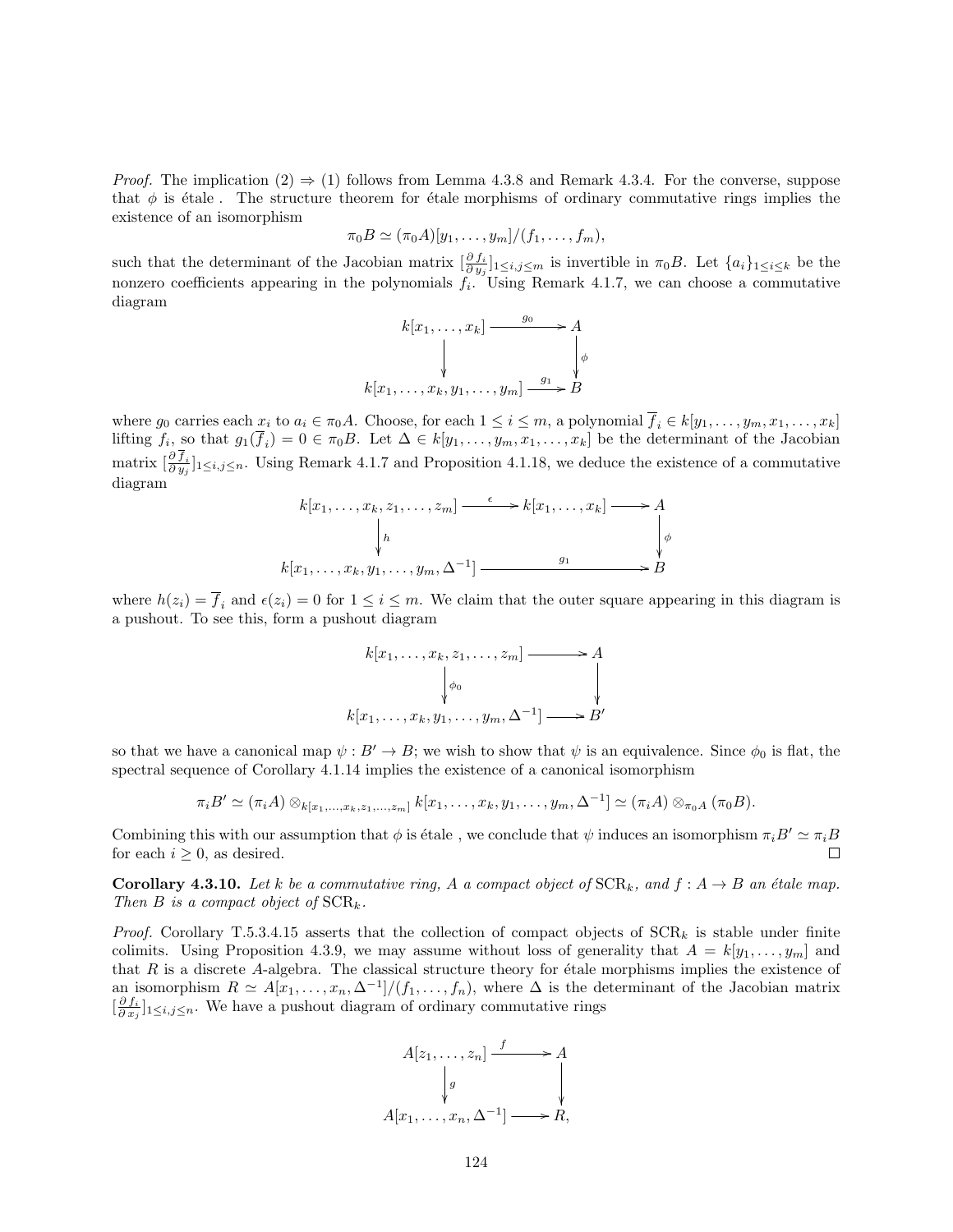where  $f(z_i) = 0$  and  $g(z_i) = f_i$  for  $1 \leq i \leq n$ . The map f is étale and therefore flat, so the spectral sequence of Corollary 4.1.14 implies that the above diagram is also a pushout square in  $SCR_k$ . It will therefore suffice to show that A,  $A[z_1,\ldots,z_n]$ , and  $A[x_1,\ldots,x_n,\Delta^{-1}]$  are compact objects of  $\text{SCR}_k$ . In the first two cases, this is clear; in the third, it follows from Proposition 4.1.19.  $\Box$ 

**Proposition 4.3.11.** Let k be a commutative ring,  $f : A \rightarrow B$  an étale morphism in  $SCR_k$ , and let R another object in  $SCR_k$ .

$$
\mathrm{Map_{SCR_k}}(B, R) \longrightarrow \mathrm{Hom_{CRing_k}}(\pi_0 B, \pi_0 R)
$$
  
\n
$$
\downarrow \phi
$$
  
\n
$$
\mathrm{Map_{SCR_k}}(A, R) \longrightarrow \mathrm{Hom_{CRing_k}}(\pi_0 A, \pi_0 R)
$$

is a homotopy pullback square.

*Proof.* Using Proposition 4.3.9, we may suppose that  $A = k[x_1, \ldots, x_n]$  and  $B = k[y_1, \ldots, y_n, \Delta^{-1}]$ , with  $f(x_i) = f_i(y_1, \ldots, y_n)$  and  $\Delta$  the determinant of the Jacobian matrix  $\left[\frac{\partial f_i}{\partial y_j}\right]_{1 \leq i,j \leq n}$ .

Fix a morphism  $\eta : A \to R$ . We wish to show that the homotopy fiber  $\tilde{F}$  of  $\phi$  over the point  $\eta$  is homotopy equivalent to the discrete set  $\text{Hom}_{CRing_A}(B, \pi_0 R)$ . Let  $X = \text{Map}_{SCR_k}(k[t], R)$  be the underlying space of R. Using Remark 4.1.7 and Proposition 4.1.18, we conclude that  $F$  fits into a homotopy fiber sequence

$$
F \to (X^n)' \overset{\psi}{\to} X^n
$$

where  $(X^n)'$  is the union of those connected components of  $X^n$  corresponding to *n*-tuples  $(r_1, \ldots, r_n)$  $(\pi_0 R)^n$  where the polynomial  $\Delta$  does not vanish, and  $\psi$  is induced by the collection polynomials  $\{f_i\}_{1\leq i\leq n}$ . In particular, for any base point  $\tilde{\eta}$  in F and  $i > 0$ , we have a long exact sequence

$$
\ldots \pi_i(F,\widetilde{\eta}) \to (\pi_i R)^n \stackrel{g_i}{\to} (\pi_i R)^n \to \ldots
$$

Using Remark 4.1.8 and the invertibility of  $\Delta$  in  $\pi_0 R$ , we conclude that  $g_i$  is an isomorphism for  $i > 0$ . This proves that F is homotopy equivalent to a discrete space: namely, the fiber of the map  $\pi_0(X^n) \stackrel{\pi_0 \psi}{\rightarrow} \pi_0 X^n$ . This fiber can be identified with  $\text{Hom}_{\text{CRing}_A}(B, \pi_0 R)$  by construction.  $\Box$ 

From this, we can deduce the following analogue of Theorem A.7.5.0.6 (note that the proof in this context is considerably easier):

Corollary 4.3.12. Let  $f : A \rightarrow B$  be a morphism of simplicial commutative k-algebras which induces an isomorphism  $\pi_0 A \simeq \pi_0 B$ , and let  $F : (\text{SCR}_k)_{A} \to (\text{SCR}_k)_{B}$  be the functor described by the formula  $A' \mapsto A' \otimes_A B$ . Then F induces an equivalence of  $\infty$ -categories  $F^{\acute{e}t} : (\text{SCR}_k)^{\acute{e}t}_{A'} \to (\text{SCR}_k)^{\acute{e}t}_{B'}$ .

*Proof.* Proposition 4.3.11 implies that  $F^{\text{\'et}}$  is fully faithful. To prove that  $F^{\text{\'et}}$  is fully faithful, we consider an arbitrary étale map  $B \to B'$ . Proposition 4.3.9 implies the existence of a pushout diagram

$$
k[x_1, \ldots, x_n] \xrightarrow{\eta} B
$$
  
\n
$$
\downarrow \qquad \qquad \downarrow
$$
  
\n
$$
k[y_1, \ldots, y_n, \Delta^{-1}] \longrightarrow B'.
$$

Using Remark 4.1.7, we can lift  $\eta$  to a map  $\tilde{\eta}: k[x_1, \ldots, x_n] \to A$ . Form another pushout diagram

$$
k[x_1, \ldots, x_n] \xrightarrow{\tilde{\eta}} A
$$
  
\n
$$
\downarrow \qquad \qquad \downarrow
$$
  
\n
$$
k[y_1, \ldots, y_n, \Delta^{-1}] \longrightarrow A'.
$$

Then  $F^{\text{\'et}}(A') \simeq B'.$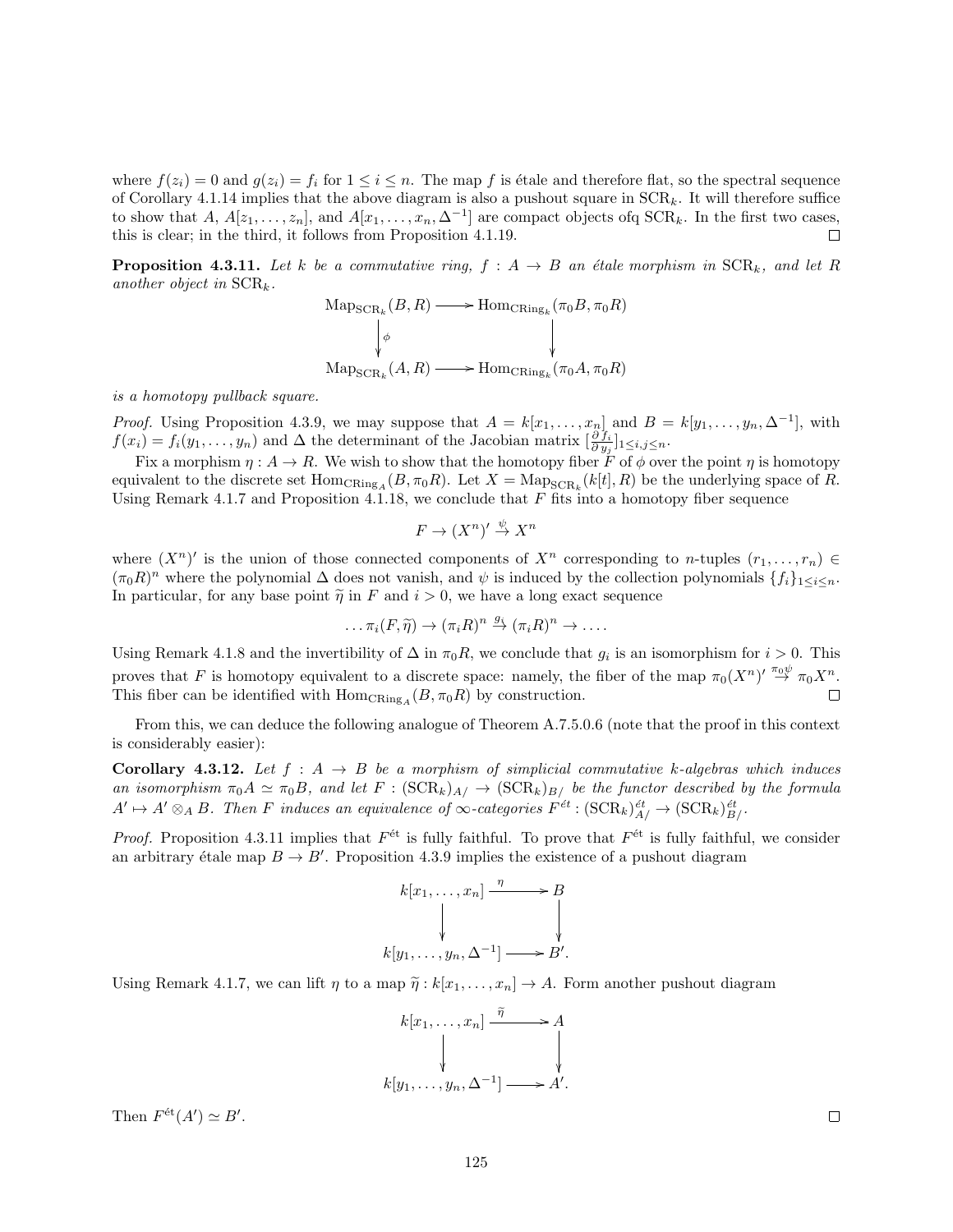**Definition 4.3.13.** Let k be a commutative ring. We define a geometry  $\mathcal{G}^{\text{der}}_{\text{\'{e}t}}(k)$  as follows:

- (1) The underlying  $\infty$ -category of  $\mathcal{G}^{\text{der}}_{\text{\'{e}t}}(k)$  coincides with  $\mathcal{G}^{\text{der}}_{\text{Zar}}(k)$ , the (opposite of) the  $\infty$ -category of *compact* objects of  $SCR_k$ .
- (2) A morphism in  $\mathcal{G}^{\text{der}}_{\text{\'et}}(k)$  is admissible if and only if the corresponding map of simplicial commutative  $k$ -algebras is étale.
- (3) A collection of admissible morphisms  $\{A \to A_\alpha\}$  in  $\mathcal{G}^{\text{der}}_{\text{\'{e}t}}(k)$  generates a covering sieve on A if and only if there exists a finite set of indices  $\{\alpha_i\}_{1\leq i\leq n}$  such that the induced map  $\pi_0 A \to \prod_{1\leq i\leq n} \pi_0 A_{\alpha_i}$  is faithfully flat.

**Remark 4.3.14.** The proof of Proposition 1.5.11 shows that the truncation functor  $\pi_0$ :  $\text{SCR}_k \to \text{N}(\text{CRing}_k)$ induces a transformation of geometries  $\mathcal{G}^{\text{der}}_{\text{\'{e}t}}(k) \to \mathcal{G}_{\text{\'{e}t}}(k)$ , which exhibits  $\mathcal{G}_{\text{\'{e}t}}(k)$  as a 0-stub of  $\mathcal{G}^{\text{der}}_{\text{\'{e}t}}(k)$ .

If A is a smooth commutative k-algebra, then A is compact when regarded as a discrete object of  $\text{SCR}_k$ . By a mild abuse of notation, we may use this observation to identify  $\mathcal{T}_{\text{\'et}}(k)$  with a full subcategory of  $\mathcal{G}_{\text{\'et}}^{\text{der}}(k)$ . Our main result can then be stated as follows:

**Proposition 4.3.15.** Let k be a commutative ring. The inclusion  $\mathcal{T}_{\acute{e}t}(k) \subseteq \mathcal{G}_{\acute{e}t}^{\text{der}}(k)$  exhibits  $\mathcal{G}_{\acute{e}t}^{\text{der}}(k)$  as a geometric envelope of  $\mathcal{T}_{\acute{e}t}(k)$ .

We will postpone the proof of Proposition 4.3.15 for a moment, and develop some consequences.

**Corollary 4.3.16.** The inclusion  $\mathcal{T}_{\acute{e}t}(k) \subseteq \mathcal{G}_{\acute{e}t}(k)$  exhibits  $\mathcal{G}_{\acute{e}t}(k)$  as a 0-truncated geometric envelope of  $\mathcal{T}_{\acute{e}t}(k)$ .

Proof. Combine Proposition 4.3.15, Lemma 3.4.11, and Remark 4.3.14.

**Remark 4.3.17.** Let  $X$  be an  $\infty$ -topos. Proposition 4.3.15 implies the existence of a fully faithful embedding  $\theta$ :  $\text{Str}_{\mathfrak{I}_{\text{\'et}}(k)}(\mathfrak{X}) \to \text{Fun}^{\text{lex}}(\mathfrak{G}_{\text{\'et}}^{\text{der}}(k), \mathfrak{X}) \simeq \text{Shv}_{\text{SCR}_k}(\mathfrak{X})$ . We will often invoke this equivalence implicitly, and identify a  $\mathcal{T}_{\text{\'et}}(k)$ -structure on X with the associated sheaf of simplicial commutative k-algebras on X. We will say that a sheaf of simplicial commutative k-algebras  $\mathcal O$  on  $\mathcal X$  is *strictly Henselian* if belongs to the essential image of this embedding.

**Remark 4.3.18.** The condition that a sheaf  $\theta$  of sheaf of commutative k-algebras be strictly Henselian depends only on the underlying sheaf  $\pi_0$  O of discrete commutative k-algebras. More precisely, let  $\mathfrak X$  be an  $\infty$ -topos and 0 an object of Fun<sup>ad</sup>( $\mathcal{T}_{\text{\'et}}(k), \mathcal{X}$ ). Then:

(1) For each  $n \geq 0$ , the composition

$$
\tau_{\leq n}\circlearrowleft :\mathfrak{T}_{\text{\'et}}(k)\overset{\circ}{\to} \mathfrak{X}\overset{\tau_{\leq n}}{\to}\mathfrak{X}
$$

belongs to Fun<sup>ad</sup> $(\mathcal{T}_{\text{\'et}}(k), \mathcal{X})$ .

- (2) The sheaf O belongs to  $\text{Str}_{\mathcal{T}_{\text{\'et}}(k)}(\mathfrak{X})$  if and only if  $\tau_{\leq n}$  O belongs to  $\text{Str}_{\mathcal{T}_{\text{\'et}}(k)}(\mathfrak{X})$ .
- (3) If  $0,0' \in \text{Str}_{\mathcal{T}_{\text{\'{e}t}}(k)}(\mathfrak{X})$ , then a natural transformation  $f: 0 \to 0'$  is local if and only if the induced natural transformation  $\tau_{\leq n} \n\cup \rightarrow \tau_{\leq n} \n\cup'$  is local.

Assertions (1) and (3) follow immediately from Remark 4.3.29 and Proposition 3.3.3, and (2) follows from Proposition T.7.2.1.14.

Combining Remark 4.3.18 with Proposition 2.6.16, we obtain the following:

**Proposition 4.3.19.** Let X be an  $\infty$ -topos and let  $0, 0' \in \text{Str}_{\mathcal{T}_{\text{\'et}}(k)}(\mathfrak{X})$  be strictly Henselian sheaves of commutative k-algebras on X. A natural transformation  $f: 0 \to 0'$  is local with respect  $\mathcal{T}_{\acute{e}t}(k)$  if and only if it is local with respect to  $\mathcal{T}_{\text{Zar}}(k)$ .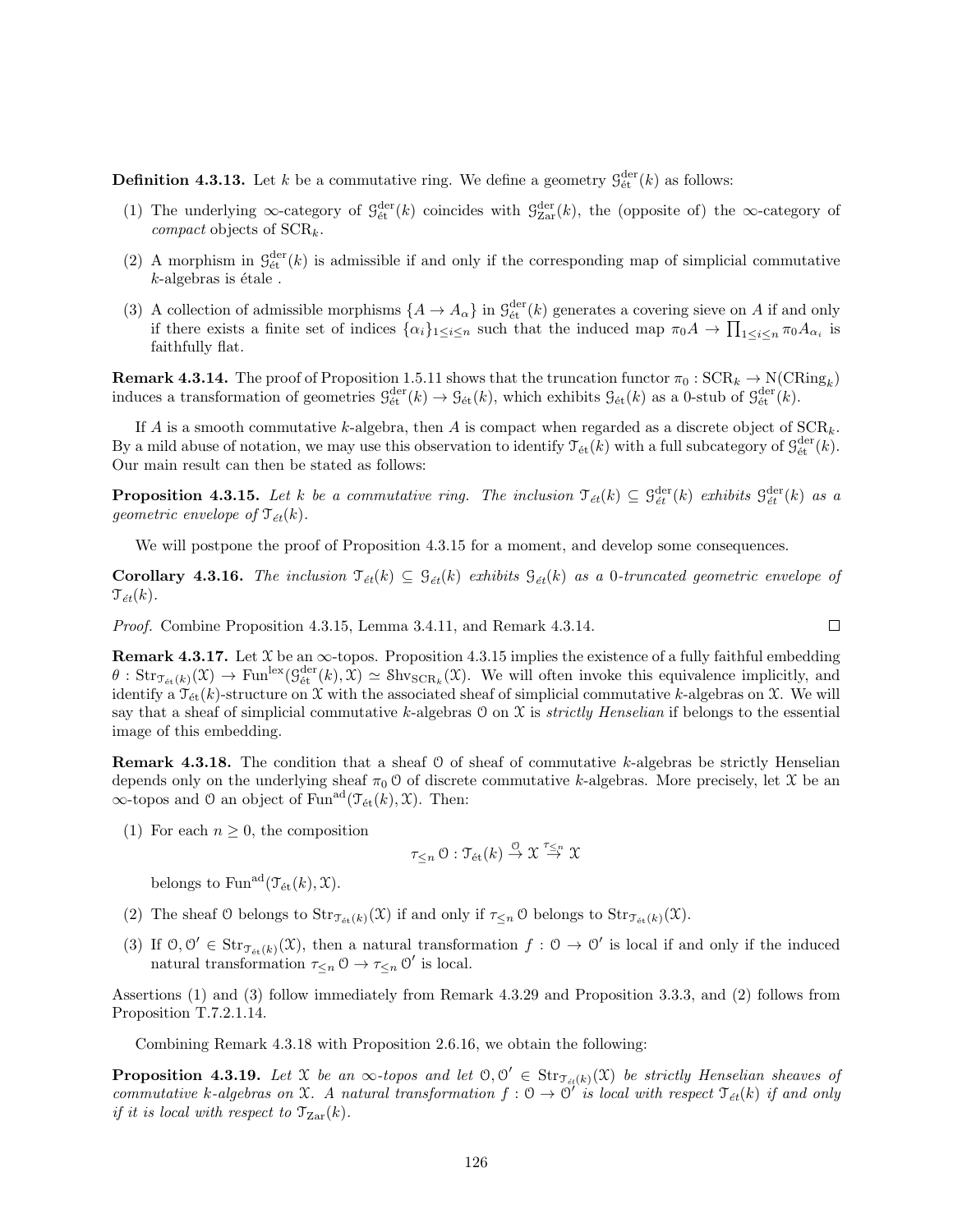**Definition 4.3.20.** Let k be a commutative ring. A derived Deligne-Mumford stack over k is a  $\mathcal{T}_{\text{\'et}}(k)$ scheme.

The following result shows that the theory of derived Deligne-Mumford stacks really does generalize the classical theory of Deligne-Mumford stacks:

**Proposition 4.3.21.** Let  $\text{Sch}^{\leq 0}_{\leq 1}(\mathcal{T}_{\acute{e}t}(k))$  denote the full subcategory of  $\text{Sch}(\mathcal{T}_{\acute{e}t}(k))$  spanned by those  $\mathcal{T}_{\acute{e}t}(k)$ schemes which are 0-truncated and 1-localic. Then  $\text{Sch}\frac{\leq 0}{\leq 1}(\mathcal{T}_{\acute{e}t}(k))$  is canonically equivalent to the  $\infty$ -category of Deligne-Mumford stacks over k, as defined in Definition 2.6.9.

Proof. Combine Corollary 4.3.16 with Theorem 2.6.18.

**Remark 4.3.22.** Let k be a commutative ring. There is an evident transformation of geometries  $\mathcal{G}_{\text{Zar}}^{\text{der}}(k) \rightarrow$  $\mathcal{G}_{\text{\'et}}^{\text{der}}(k)$  (which is the identity functor on the underlying  $\infty$ -categories), which induces a relative spectrum functor

$$
\mathbf{Spec}_{\mathcal{G}^{\mathrm{der}}_{\mathrm{Zar}}(k)}^{\mathcal{G}^{\mathrm{der}}_{\mathrm{\acute{e}t}}(k)}:\mathrm{Sch}(\mathcal{G}^{\mathrm{der}}_{\mathrm{Zar}}(k))\to \mathrm{Sch}(\mathcal{G}^{\mathrm{der}}_{\mathrm{\acute{e}t}}(k)).
$$

This functor associates a derived Deligne-Mumford stack over k to every derived k-scheme. This functor is not fully faithful in general. However, it is fully faithful when restricted to 0-localic derived k-schemes (see Warning 4.2.10).

*Proof of Proposition 4.3.15.* We proceed as in the proof of Proposition 4.2.3. Let  $\mathcal{T}_0 \subseteq \mathcal{G}_{\text{\'{e}t}}^{\text{der}}(k)$  denote the full subcategory spanned by the objects of the form  $\text{Spec } k[x_1, \ldots, x_n]$ ; we will show that this inclusion satisfied hypotheses (1) through (6) of Proposition 3.4.5. Assertions (1) and (2) are obvious, assertion (3) follows from Remark 3.4.6. Assertion (4) follows from Proposition 4.3.9. To prove (5), let us suppose we are given an admissible covering  $\{\text{Spec } A_\alpha \to \text{Spec } A\}$  in  $\mathcal{G}_{\text{\'et}}^{\text{der}}(k)$ . Without loss of generality, we may assume that the set of indices  $\alpha$  is finite. Using Proposition 4.3.9, we conclude that each of the underlying maps  $A \rightarrow A_{\alpha}$  fits into a pushout diagram



where the vertical maps are étale. Let B be the tensor product of the polynomial algebras  $\{k[x_1, \ldots, x_{n_\alpha}\},\$ and let

$$
B_{\alpha}=B\otimes_{k[x_1,\ldots,x_{n_{\alpha}}]}R_{\alpha}.
$$

Each of the maps  $Spec B_{\alpha} \rightarrow Spec B$  is étale, and therefore has open image  $U_{\alpha} \subseteq Spec B$ . Let  $V_{\alpha} \subseteq$ Spec  $\pi_0 A$  be the inverse image of  $U_\alpha$ , so that  $\bigcup V_\alpha = {}^Z \text{Spec} \pi_0 A$ . It follows that there exists a collection of elements  $b_1, \ldots, b_n \in B$  whose images generate the unit ideal in  $\pi_0 A$ , such that each of the open sets  $W_{b_i} = {\mathfrak{p} \subseteq B : b_i \notin \mathfrak{p}}$  is contained in  $U = \bigcup U_{\alpha}$ .

For  $1 \leq i \leq n$ , let  $a_i \in \pi_0 A$  denote the image of  $b_i$ . The proof of Proposition 4.2.3 shows that the collection of maps  $\{Spec A[\frac{1}{a_i}] \to \text{Spec } A\}$  generates a covering sieve with respect to the topology generated by the collection of admissible coverings in  $\mathcal{T}_{\text{\'et}}(k)$ . It will therefore suffice to prove (5) after replacing A by  $A[\frac{1}{a_i}]$ ; in other words, we may assume that the image of Spec  $\pi_0 A$  in Spec B is contained in  $W_b \subseteq U$  for some element  $b \in B$ . The desired result now follows from the observation that the maps  $\{B[\frac{1}{b}] \to B_\alpha[\frac{1}{b}]\}$ generate a  $\mathfrak{T}_{\text{\'et}}(k)$ -covering sieve on  $B[\frac{1}{b}] \in \mathfrak{T}_{\text{\'et}}(k)$ .

It remains to verify condition (6). Let C be an idempotent-complete  $\infty$ -category which admits finite limits, and let  $\alpha : f \to f'$  be a natural transformation between admissible functors  $f, f' : \mathfrak{T}_{\text{\'et}}(k) \to \mathfrak{C}$  which induces an equivalence  $f| \mathcal{T}_0 \simeq f' | \mathcal{T}_0$ . We wish to show that  $\alpha$  is an equivalence. Fix an object of  $\mathcal{T}_{\text{\'et}}(k)$ , corresponding to a commutative k-algebra A. Then there exists an étale map  $k[z_1, \ldots, z_m] \to A$ . Using the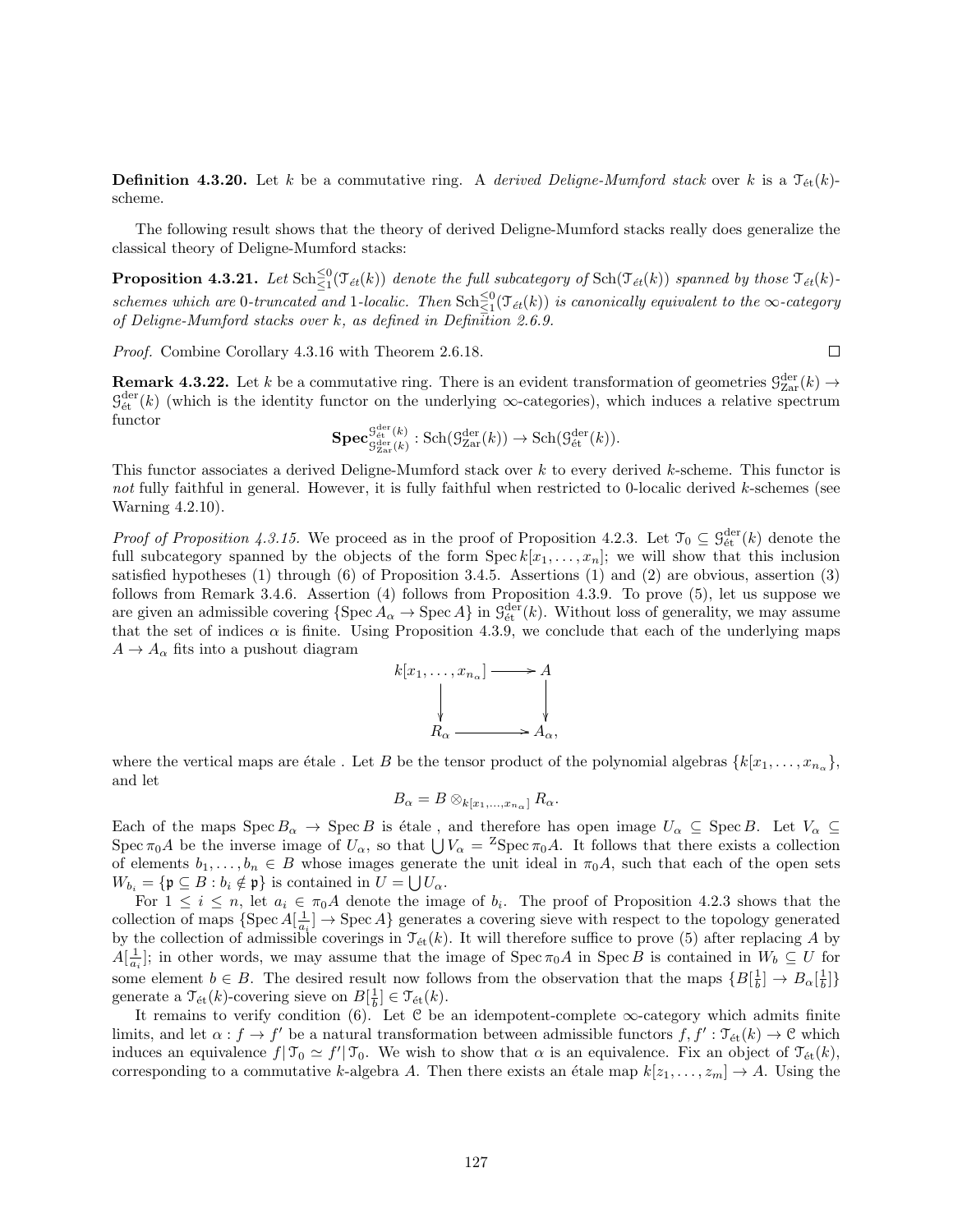structure theory for  $\acute{e}$ tale morphisms (see Proposition 4.3.9), we deduce the existence of a pushout diagram



where  $\phi(x_i) = f_i(y_1, \ldots, y_n)$  and  $\Delta$  is the determinant of the Jacobian matrix  $\left[\frac{\partial f_i}{\partial y_j}\right]_{1 \leq i,j \leq n}$ . We wish to show that  $\alpha(A)$  is an equivalence. Since  $f, f': \mathfrak{T}_{\text{\'et}}(k)$  both preserve pullbacks by étale morphisms, it will suffice to show that  $\alpha(k[z_1,\ldots,z_m])$ ,  $\alpha(k[x_1,\ldots,x_n])$ , and  $\alpha(k[y_1,\ldots,y_n,\Delta^{-1}])$  are equivalences. In the first two cases, this is clear (since  $\alpha|\mathcal{T}_0$  is an equivalence), and in the third case it follows from the proof of Proposition 4.2.3.  $\Box$ 

To make a more detailed study of the theory of derived Deligne-Mumford stacks, it is essential to observe the following:

**Proposition 4.3.23.** Let k be a commutative ring. Then the étale topology on  $SCR_k$  is precanonical. In other words, for every  $A \in \text{SCR}_k$ , the corresponding corepresentable functor

$$
\mathrm{Pro}(\mathcal{G}_{\acute{e}t}^{\mathrm{der}})^{op} \simeq \mathrm{SCR}_k \to \mathcal{S}
$$

belongs to  $\text{Shv}(\text{Pro}(\mathcal{G}^{\text{der}}_{\text{\textit{\'et}}}(k)))$  (see Definition 2.4.3).

Before giving the proof of Proposition 4.3.23, we introduce a bit of terminology.

**Notation 4.3.24.** Let  $R^{\bullet}: N(\Delta_{+}) \to \text{CAlg}$  be an augmented cosimplicial  $\mathbb{E}_{\infty}$ -ring. For each  $n \geq 0$ , we let  $\Delta^{ denote the full subcategory of  $\Delta_+$  spanned by the objects  $[m]$  with  $m < n$ . The nth comatching object$ of  $R^{\bullet}$  is defined to be a colimit of the diagram

$$
\mathrm{N}(\mathbf{\Delta}_{+}^{
$$

If we denote this object by  $M^n$ , then we have a canonical map of  $\mathbb{E}_{\infty}$ -rings  $e_n : M^n \to R^n$ .

We will say that  $R^{\bullet}$  is a *flat hypercovering* if, for every  $n \geq 0$ , the map  $e_n$  is faithfully flat: that is, the underlying map of ordinary commutative rings  $\pi_0 M^n \to \pi_0 R^n$  is faithfully flat, and the maps

$$
\pi_i M^n \otimes_{\pi_0 M^n} (\pi_0 R^n) \to \pi_i R^n
$$

are isomorphisms for every integer i. In this case, we will also say that the underlying cosimplicial object is a flat hypercovering of  $R^{-1} \in CA$ lg.

Let  $R^{\bullet}: \mathbb{N}(\Delta_{+}) \to \text{SCR}_k$  be a cosimplicial object of the  $\infty$ -category of simplicial commutative k-algebras. We will say that  $R^{\bullet}$  is a *flat hypercovering* (or that the underlying cosimplicial object is a *flat hypercovering* of  $R^{-1} \in \text{SCR}_k$ ) if the composition

$$
N(\mathbf{\Delta}_{+}) \to \mathrm{SCR}_k \overset{\theta}{\to} \mathrm{CAlg}_k^{\mathrm{cn}} \to \mathrm{CAlg}
$$

is a flat hypercover, where the functor  $\theta$  is defined as in Proposition 4.1.11.

**Example 4.3.25.** Let  $f: R^{-1} \to R^0$  be a faithfully flat map of  $\mathbb{E}_{\infty}$ -rings. Let  $R^{\bullet}: N(\Delta_{+}) \to \text{SCR}_k$  be the Čech nerve of f, regarded as a morphism in CAlg<sup>op</sup>. More informally,  $R^{\bullet}$  is the cosimplicial  $\mathbb{E}_{\infty}$ -ring described by the formula

$$
R^n = R^0 \otimes_{R^{-1}} \ldots \otimes_{R^{-1}} R^0.
$$

Then  $R^{\bullet}$  is a flat hypercovering: in fact, the map  $M^n \to R^n$  appearing in Notation 4.3.24 is an equivalence for  $n > 0$ , and can be identified with f for  $n = 0$ . The same reasoning can be applied if f is instead a map of simplicial commutative k-algebras.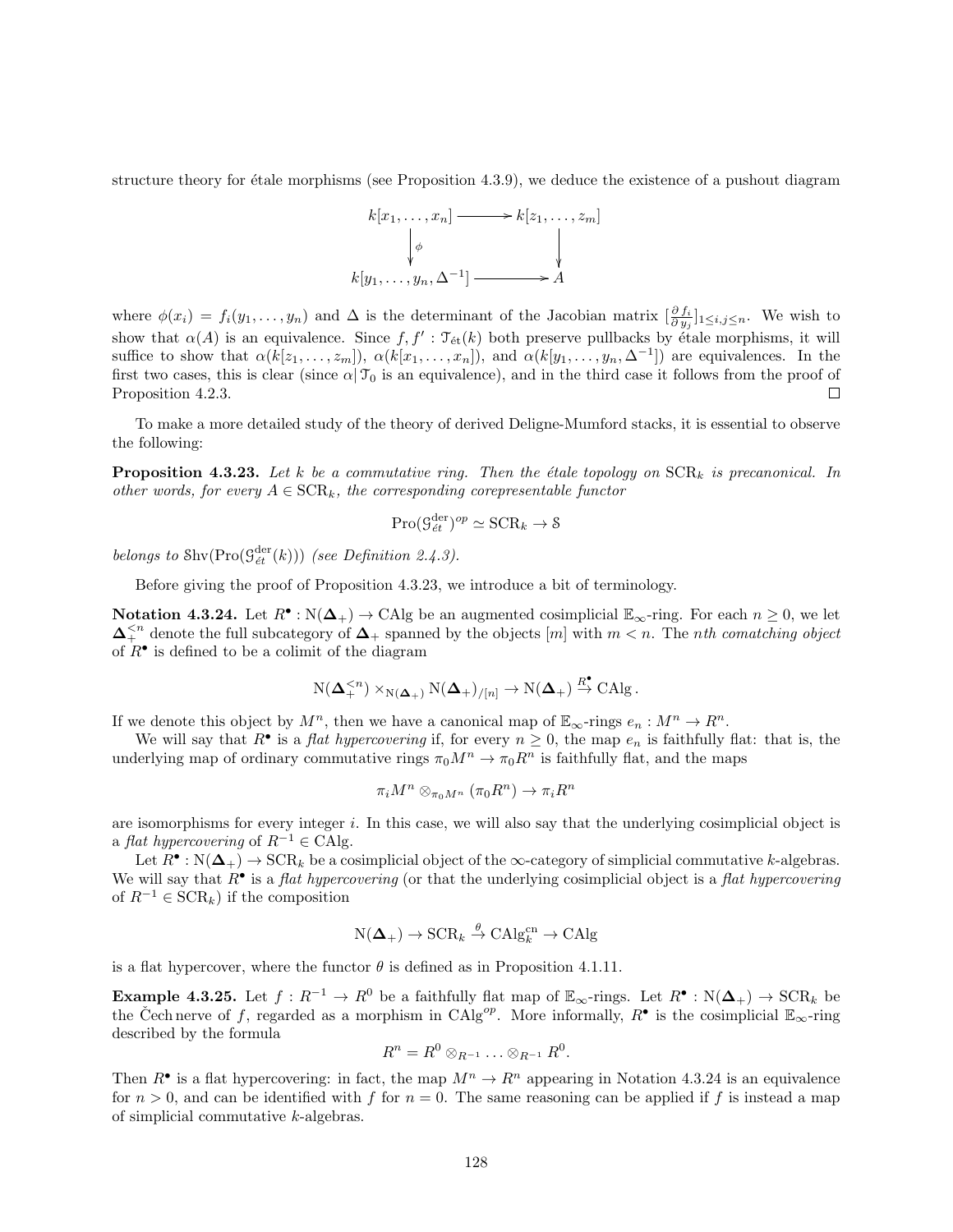Our interest in the class of flat hypercoverings stems from the following result, whose proof we will give in a sequel to this paper:

**Proposition 4.3.26.** Let  $R^{\bullet}$ :  $N(\Delta)$   $\rightarrow$   $CAlg_R$  be a flat hypercovering of an  $\mathbb{E}_{\infty}$ -algebra R. Then the induced map  $R \to \underleftarrow{\lim} R^{\bullet}$  is an equivalence of  $\mathbb{E}_{\infty}$ -rings.

**Corollary 4.3.27.** Let  $R^{\bullet}: N(\Delta) \to (\text{SCR}_k)_{R}/$  be a flat hypercovering of a simplicial commutative k-algebra R. Then the induced map  $R \to \varprojlim R^{\bullet}$  is an equivalence of simplicial commutative k-algebras.

Proof. Combine Propositions 4.3.26 and 4.1.11.

 $\Box$ 

*Proof of Proposition 4.3.23.* Fix an object  $R \in \text{SCR}_k$ , let C denote the full subcategory of  $(\text{SCR}_k)_{R}$  spanned by the étale R-algebras, let  $\mathcal{C}^{(0)} \subseteq \mathcal{C}$  be a covering sieve on R, and let  $\phi_0$  denote the composition

$$
\mathfrak{C}^{(0)}\subseteq \mathfrak{C}\to \mathrm{SCR}_k\,.
$$

 $R \to \varprojlim \phi_0$  is an equivalence in  $SCR_k$ . We first treat the case where  $\mathcal{C}^{(0)}$  is the sieve generated by a finite collection of étale morphisms  $\{R\to R_i\}_{i\in S}$  such that the map  $R\to \prod_{i\in S}R_i$  is faithfully flat. Let  $\mathbf{\Delta}^S$  denote the category whose objects are finite, nonempty linearly ordered sets [n] equipped with a map  $c : [n] \to S$ , and  $\Delta^{S,\leq 0}$  the full subcategory spanned by those objects with  $n=0$  (which we can identify with the discrete set of objects of S). The collection of objects  ${R_i}_{i\in S}$  determines a functor  $\psi_0: N(\mathbf{\Delta}^{S,\leq 0}) \to (\text{SCR}_k)_{R/L}$ Let  $\psi : \mathcal{N}(\mathbf{\Delta}^S) \to (\mathcal{SCR}_k)_{R}$  be a left Kan extension of  $\psi_0$ , so that  $\psi$  can be described by the formula

$$
\psi(c:[n]\to S)\mapsto R_{c(0)}\otimes_R R_{c(1)}\otimes_R \ldots \otimes_R R_{c(n)}.
$$

Note that  $\psi$  factors through  $\mathcal{C}^{(0)}$ . Using Corollary T.4.1.3.1, we deduce that the map  $\psi : N(\mathbf{\Delta}^S) \to (\mathcal{C}^{(0)})$ is right cofinal. It will therefore suffice to show that the canonical map  $R \to \lim_{\epsilon \to 0} (\phi_0 \circ \psi)$  is a homotopy equivalence. Let R<sup>•</sup> denote the cosimplicial object  $N(\Delta) \rightarrow (SCR_k)_{R}$  be the functor obtained from  $\psi$  by right Kan extension along the forgetful functor  $\mathbf{\Delta}^S \to \mathbf{\Delta}$ . Then  $R^0 \simeq \prod_{i \in S} R_s$ . Using the distributive law of Remark 4.1.17, we conclude that the canonical map  $R^0 \otimes_R R^0 \otimes_R \ldots \otimes_R R^0 \to R^n$  is an equivalence for each n. In particular,  $R^{\bullet}$  is a flat hypercovering of R (Example 4.3.25). We can identify  $\varprojlim(\phi_0 \circ \psi)$  with the limit of the cosimplicial object  $\phi_0 \circ \overline{\psi} : N(\Delta) \to \text{SCR}_k$ . The desired result now follows from Proposition 4.3.27.

We now treat the case of an arbitrary covering sieve  $\mathcal{C}^{(0)} \subseteq \mathcal{C}$  on R. Choose a finite collection of étale morphisms  $\{\alpha_i: R \to R_i\}_{1 \leq i \leq n}$  which belong to  $\mathcal{C}^{(0)}$  such that the induced map  $R \to \prod R_i$  is faithfully flat, and let  $\mathcal{C}^{(1)} \subseteq \mathcal{C}$  be the sieve generated by the morphisms  $\alpha_i$ . We have a commutative diagram



We wish to show that  $f$  is a homotopy equivalence. The first part of the proof shows that  $f'$  is a homotopy equivalence, so it will suffice to show that  $f''$  is a homotopy equivalence. In view of Lemma T.4.3.2.6, it will suffice to show that  $\phi | \mathcal{C}^{(0)}$  is a right Kan extension of  $\phi | \mathcal{C}^{(1)}$ . Unwinding the definitions, this reduces to the following assertion: if  $R \to R'$  is an étale morphism belonging to the sieve  $\mathcal{C}^{(0)}$ , and  $\mathcal{C}' \subseteq (\text{SCR}_k)_{/R'}$ is the sieve given by the inverse image of  $\mathcal{C}^{(1)}$ , then the map  $\phi(R') \to \varprojlim \phi | \mathcal{C}'$  is a homotopy equivalence. This follows from the first part of the proof, since the sieve C' is generated by the morphisms  $\{R' \rightarrow$  $R' \otimes_R R_i\}_{1 \leq i \leq n}$ .  $\Box$ 

We conclude this section with a few remarks about the relationship between  $\mathcal{G}^{\text{der}}_{\text{\'{e}t}}(k)$  and its zero stub  $\mathcal{G}_{\text{\'et}}(k)$ .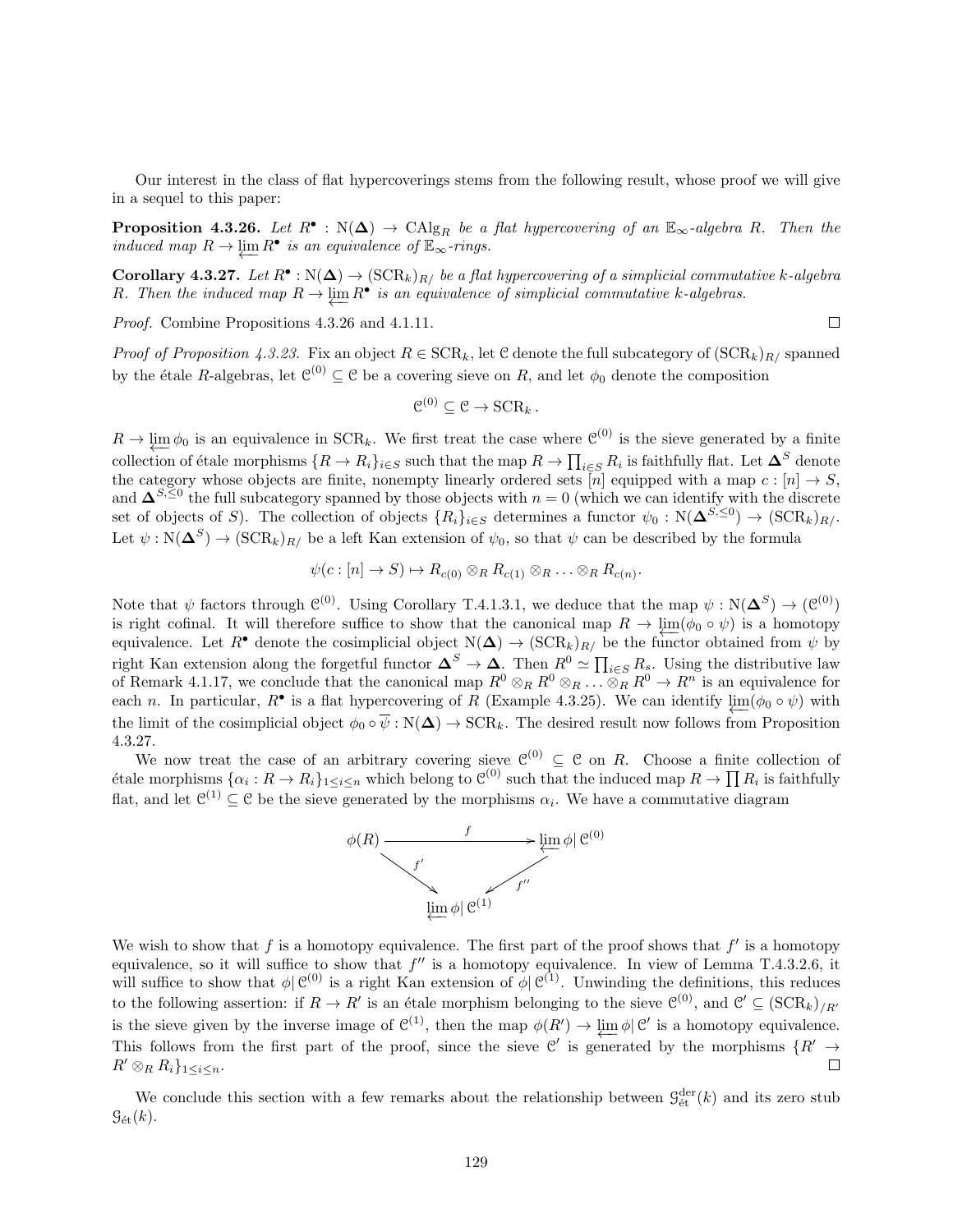**Proposition 4.3.28.** Let k be a commutative ring. The pregeometry  $\mathcal{T}_{\acute{e}t}(k)$  is compatible with n-truncations for each  $n \geq 0$ .

*Proof.* If  $n > 0$ , then this follows from Proposition 3.3.5. Let us therefore suppose that  $n = 0$ . Let X be an  $\infty$ -topos, let  $\mathfrak{O}_0 \in \text{Str}_{\mathfrak{I}_{\text{\'{e}t}}(k)}(\mathfrak{X})$ , and let  $U \to X$  be an admissible morphism in  $\mathfrak{I}_{\text{\'{e}t}}(k)$ . We wish to show that the diagram

$$
\begin{array}{ccc}\n\mathcal{O}_0(U) & \longrightarrow & \tau_{\leq 0} \mathcal{O}_0(U) \\
\downarrow & & \downarrow \\
\mathcal{O}_0(X) & \longrightarrow & \tau_{\leq 0} \mathcal{O}_0(X)\n\end{array}
$$

is a pullback square in X. In view of Proposition 4.3.15, we may assume that  $\mathcal{O}_0 = \mathcal{O} | \mathcal{T}_{\text{\'{e}t}}(k)$ , where  $\mathcal O$  is a  $\mathcal{G}^{\text{der}}_{\text{\'et}}(k)$ -structure on X. Let  $\mathcal{G}^{\text{der}}_{\text{disc}}(k)$  denote the discrete geometry underlying  $\mathcal{G}^{\text{der}}_{\text{\'et}}(k)$ . It will evidently suffice to prove the following assertion:

(\*) Let  $\mathcal{O}: \mathcal{G}_{\text{disc}}^{\text{der}}(k) \to \mathcal{X}$  be a  $\mathcal{G}_{\text{disc}}^{\text{der}}(k)$ -structure on an  $\infty$ -topos  $\mathcal{X}$ . Then the diagram

$$
\begin{array}{ccc}\n\mathcal{O}(U) & \longrightarrow & \tau_{\leq 0} \mathcal{O}(U) \\
\downarrow & & \downarrow \\
\mathcal{O}(X) & \longrightarrow & \tau_{\leq 0} \mathcal{O}(X)\n\end{array}
$$

is a pullback square in  $\mathfrak{X}$ .

Note that if  $\pi^*: \mathcal{Y} \to \mathcal{X}$  is a geometric morphism of  $\infty$ -topoi and  $\mathcal{O}'$  is a  $\mathcal{G}_{disc}^{\text{der}}(k)$ -structure on  $\mathcal{Y}$  satisfying (\*), then  $\pi^*$  O' also satisfies (\*). We may suppose that X is a left exact localization of the presheaf  $\infty$ -category  $\mathcal{P}(\mathcal{C})$ , for some small  $\infty$ -category  $\mathcal{C}$ , so that we have an adjunction

$$
\mathcal{P}(\mathcal{C})\frac{\pi^*}{\leq \pi_*}\mathcal{X}\,.
$$

The counit map  $\pi^*\pi_*\mathcal{O} \to \mathcal{O}$  is an equivalence. It will therefore suffice to show that  $\mathcal{O}' = \pi_*\mathcal{O}$  satisfies (\*). In other words, we may reduce to the case where  $\mathcal{X} = \mathcal{P}(\mathcal{C})$ . In particular, X has enough points (given by the evaluation functors  $\mathcal{P}(\mathcal{C}) \to \mathcal{S}$  corresponding to objects of  $\mathcal{C}$ ), and we may reduce to the case where  $\mathcal{X} = \mathcal{S}$ .

We can identify the object  $0 \in \text{Str}_{\mathcal{G}_{disc}^{der}(k)}(\mathcal{S}) \simeq \text{SCR}_k$  with a simplicial commutative k-algebra R. Similarly, we can identify the map  $U \to X^{\infty}$  with an étale map  $A \to B$  in  $SCR_k$ . We wish to show that the diagram

$$
\operatorname{Map_{SCR_k}}(B, R) \longrightarrow \pi_0 \operatorname{Map_{SCR_k}}(B, R)
$$
  
\n
$$
\downarrow \phi
$$
  
\n
$$
\operatorname{Map_{SCR_k}}(A, R) \longrightarrow \pi_0 \operatorname{Map_{SCR_k}}(A, R).
$$

is a homotopy pullback square in S. Unwinding the definitions, we must show:

(\*') For every point  $\eta \in \text{Map}_{\text{SCR}_k}(A, R)$ , the homotopy fiber F of  $\phi$  over the point  $\eta$  is homotopy equivalent to the discrete space  $\pi_0 F$ , and the action of  $\pi_1(\text{Map}_{\text{SCR}_k}(A, R), \eta)$  on  $\pi_0 F$  is trivial.

This follows from the existence of the homotopy pullback diagram

$$
\operatorname{Map_{SCR_k}}(B, R) \longrightarrow \operatorname{Hom_{CRing_k}}(\pi_0 B, \pi_0 R)
$$
  
\n
$$
\downarrow \phi
$$
  
\n
$$
\operatorname{Map_{SCR_k}}(A, R) \longrightarrow \operatorname{Hom_{CRing_k}}(\pi_0 A, \pi_0 R),
$$

(see Proposition 4.3.11).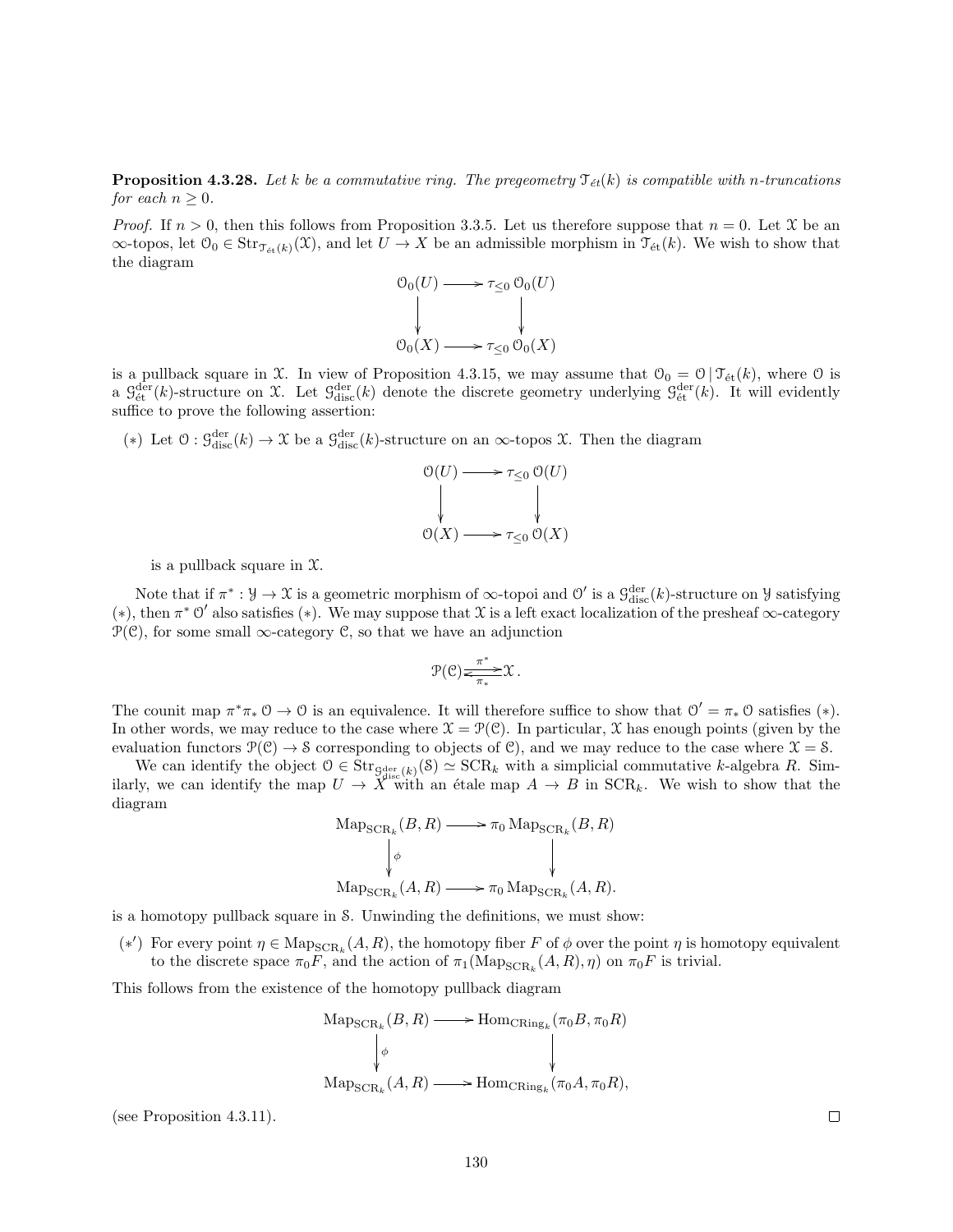**Remark 4.3.29.** Let k be a commutative ring and  $\mathcal{X}$  an  $\infty$ -topos. Propositions 4.2.3 and 4.3.15 imply that the restriction functors

$$
\begin{array}{rcl}\n\operatorname{Fun}^{\mathrm{lex}}( \mathcal{G}_{\text{\'et}}^{\text{der}}(k), \mathfrak{X}) & \to & \operatorname{Fun}^{\mathrm{ad}}(\mathcal{T}_{\text{\'et}}(k), \mathfrak{X}) \\
 & \to & \operatorname{Fun}^{\mathrm{ad}}(\mathcal{T}_{\operatorname{Zar}}(k), \mathfrak{X}) \\
 & \to & \operatorname{Fun}^{\pi}(\operatorname{N}(\operatorname{Poly}_k^{\circ p}), \mathfrak{X})\n\end{array}
$$

are equivalences of  $\infty$ -categories (here  $\text{Fun}^{\pi}(\mathcal{N}(\text{Poly}_k^{op}), \mathcal{X})$  denotes the full subcategory of  $\text{Fun}(\mathcal{N}(\text{Poly}_k^{op}), \mathcal{X})$ spanned by those functors which preserve finite products). Remarks 1.1.5 and 1.1.6 allow us to identify the  $\infty$ -category Fun<sup>lex</sup> $(\mathcal{G}_{\text{\'et}}^{\text{der}}(k), \mathcal{X})$  with the  $\infty$ -category  $\text{Shv}_{\text{SCR}_k}(\mathcal{X})$  of  $\text{SCR}_k$ -valued sheaves  $\mathcal{X}$ . In particular, for each  $n \geq 0$ , we have a truncation functor  $\tau_{\leq n} : \text{Fun}^{\text{lex}}(\hat{\mathcal{G}}_{\text{\'{e}t}}^{\text{der}}(k), \mathfrak{X}) \to \text{Fun}^{\text{lex}}(\hat{\mathcal{G}}_{\text{\'{e}t}}^{\text{der}}(k), \mathfrak{X})$ . This induces truncation functors

 $\tau_{\leq n} : \text{Fun}^{\text{ad}}(\mathcal{T}_{\text{\'et}}(k), \mathcal{X}) \to \text{Fun}^{\text{ad}}(\mathcal{T}_{\text{\'et}}(k), \mathcal{X})$  $\tau_{\leq n} : \text{Fun}^{\text{ad}}(\mathfrak{T}_{\text{Zar}}(k), \mathfrak{X}) \to \text{Fun}^{\text{ad}}(\mathfrak{T}_{\text{Zar}}(k), \mathfrak{X})$  $\tau_{\leq n} : \text{Fun}^{\pi}(\mathcal{N}(\text{Poly}_k^{op}), \mathcal{X}) \to \text{Fun}^{\pi}(\mathcal{N}(\text{Poly}_k^{op}), \mathcal{X}).$ 

We claim that each of these truncation functors is simply given by composition with the truncation functor  $\tau_{\leq n}^{\mathfrak{X}}$  on X. Unwinding the definitions, this amounts to the following assertion:

(\*) Let  $\mathcal{O}: \mathcal{G}_{\text{\'et}}^{\text{der}}(k) \to \mathcal{X}$  be a left exact functor, and  $\mathcal{O}'$  its *n*-truncation in Fun<sup>lex</sup>( $\mathcal{G}_{\text{\'et}}^{\text{der}}(k), \mathcal{X}$ ). Then, for every  $A \in \mathfrak{T}_{\text{\'et}}(k)$ , the induced map  $\mathfrak{O}(A) \to \mathfrak{O}'(A)$  exhibits  $\mathfrak{O}'(A)$  as an *n*-truncation of  $\mathfrak{O}(A)$  in  $\mathfrak{X}$ .

Note that if  $\pi^*: \mathcal{Y} \to \mathcal{X}$  is a geometric morphism and  $\mathcal{O} \in \text{Fun}^{\text{lex}}(\mathcal{G}_{\text{\'et}}^{\text{der}}(k), \mathcal{Y})$  satisfies  $(*),$  then  $\pi^* \mathcal{O}$  also satisfies (\*) (because the induced map  $\text{Fun}^{\text{lex}}(\mathcal{G}^{\text{der}}_{\text{\'{e}t}}(k),\mathcal{Y}) \to \text{Fun}^{\text{lex}}(\mathcal{G}^{\text{der}}_{\text{\'{e}t}}(k),\mathcal{X})$  commutes with *n*-truncation, by Proposition T.5.5.6.28).

Without loss of generality, we may suppose that  $X$  arises as a left-exact localization of a presheaf  $\infty$ category  $\mathcal{P}(\mathcal{C})$ . Let  $\pi^*: \mathcal{P}(\mathcal{C}) \to \mathcal{X}$  be the localization functor, and  $\pi_*: \mathcal{X} \to \mathcal{P}(\mathcal{C})$  its right adjoint. Then, for each  $0 \in \text{Fun}^{\text{lex}}(\mathcal{G}_{\text{\'et}}^{\text{der}}(k), \mathcal{X})$ , the counit map  $\pi^*\pi_*0 \to 0$  is an equivalence. In view of the above remark, it will suffice to prove that  $(\mathcal{P}(\mathcal{C}), \pi_*)$  satisfies (\*). In particular, we may assume that X has enough points (given by evaluation at objects of C), and can therefore reduce to the case  $\mathcal{X} = \mathcal{S}$ . In this case, we can identify O with a simplicial commutative k-algebra  $R$ , and assertion  $(*)$  can be reformulated as follows:

(\*') Let R be a simplicial commutative k-algebra, and let  $A \in \mathcal{T}_{\text{\'et}}(k)$ . Then the map

$$
\mathrm{Map}_{\mathrm{SCR}_k}(A, R) \to \mathrm{Map}_{\mathrm{SCR}_k}(A, \tau_{\leq n}R)
$$

exhibits  $\text{Map}_{\text{SCR}_k}(A, \tau_{\leq n}R)$  as an *n*-truncation of the mapping space  $\text{Map}_{\text{SCR}_k}(A, R)$ .

If  $A$  is a polynomial ring over  $k$ , this follows from Remark T.5.5.8.26. In the general case we may assume that there exists an étale map  $k[x_1, \ldots, x_n] \to A$ , and the result follows from Proposition 4.3.11.

Combining Propositions 4.3.28 and 3.4.15, we obtain the following result:

**Corollary 4.3.30.** Let  $(\mathfrak{X}, \mathfrak{O}_{\mathfrak{X}})$  be a derived Deligne-Mumford stack, and let  $n \geq 0$ . Then  $(\mathfrak{X}, \tau_{\leq n} \mathfrak{O}_{\mathfrak{X}})$  is a derived Deligne-Mumford stack.

**Remark 4.3.31.** Let  $(\mathcal{X}, \mathcal{O}_{\mathcal{X}})$  be a 1-localic derived Deligne-Mumford stack over k. Using Corollary 4.3.30 and Proposition 4.3.21, we can identify the 0-truncation  $(\mathfrak{X}, \pi_0 \mathfrak{O}_{\mathfrak{X}})$  with an ordinary Deligne-Mumford stack over k. We will refer to this ordinary Deligne-Mumford stack as the *underlying ordinary Deligne-Mumford* stack of  $(\mathfrak{X}, \mathfrak{O}_{\mathfrak{X}}).$ 

We conclude this section by proving an analogue of Theorem 4.2.15: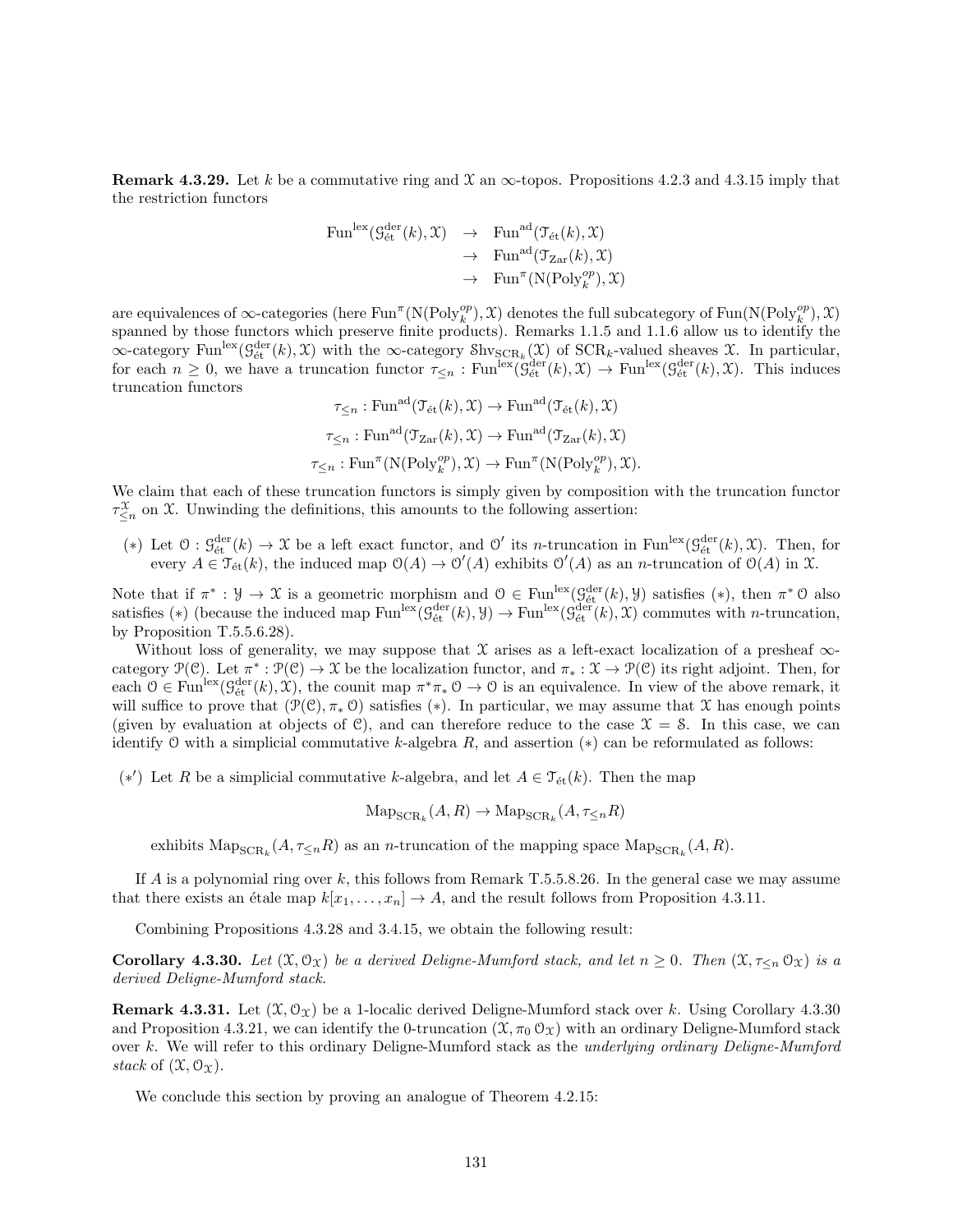**Theorem 4.3.32.** Let X be an  $\infty$ -topos and  $\mathcal{O}_X$  a strictly Henselian sheaf of simplicial commutative kalgebras on X, viewed (via Proposition 4.3.15) as an object of Fun<sup>ad</sup>( $\mathcal{T}_{\acute{e}t}(k), \mathcal{X}$ ). Then  $(\mathcal{X}, \mathcal{O}_{\mathcal{X}})$  is a derived Deligne-Mumford stack over  $k$  if and only if the following conditions are satisfied:

- (1) Let  $\phi_* : \mathfrak{X} \to \mathfrak{X}'$  be geometric morphism of  $\infty$ -topoi, where  $\mathfrak{X}'$  is 1-localic and  $\phi_*$  is an equivalence on discrete objects (so that  $\phi_*$  exhibits  $\mathfrak{X}'$  as the 1-localic reflection of  $\mathfrak{X}$ ). Then  $(\mathfrak{X}', \phi_* \pi_0 \mathfrak{O}_{\mathfrak{X}})$  is a derived Deligne-Mumford stack over k (which is 1-localic and 0-truncated, and can therefore be identified with an ordinary Deligne-Mumford stack X over k by Proposition 4.3.21).
- (2) For each  $i > 0$ ,  $\pi_i \mathcal{O}_{\mathfrak{X}}$  is a quasi-coherent sheaf on X.
- (3) The structure sheaf  $\mathcal{O}_X$  is hypercomplete, when regarded as an object of X (see §T.6.5.2).

*Proof.* The proof follows the same lines as that of Theorem 4.2.15. Suppose first that  $(\mathfrak{X}, \mathcal{O}_\Upsilon)$  is a derived Deligne-Mumford stack over k. We will prove that  $(1)$ ,  $(2)$ , and  $(3)$  are satisfied. Corollary 4.3.30 implies that  $(\mathfrak{X}, \pi_0 \mathfrak{O}_{\mathfrak{X}})$  is a derived Deligne-Mumford stack over k. Since  $(\mathfrak{X}, \pi_0 \mathfrak{O}_{\mathfrak{X}})$  is 0-truncated, Corollary 4.3.16 allows us to identify  $\pi_0 \mathcal{O}_\mathfrak{X}$  with a  $\mathcal{G}_{\text{\'et}}(k)$ -structure on X. Let  $\phi_* : \mathfrak{X} \to \mathfrak{X}'$  be the 1-localic reflection of X; then Theorem 2.3.13 implies that  $(\mathcal{X}', \phi_*(\pi_0 \mathcal{O}_{\mathcal{X}'}))$  is again a derived Deligne-Mumford stack over k, and that the map  $(\mathfrak{X}, \pi_0 \mathfrak{O}_{\mathfrak{X}}) \to (\mathfrak{X}', \phi_*(\pi_0 \mathfrak{O}_{\mathfrak{X}}))$  is étale. This proves (1).

We now prove (3). By virtue of Remark T.6.5.2.22, we can work locally on  $\mathcal X$  and we may therefore suppose that  $(\mathfrak{X}, \mathfrak{O}_{\mathfrak{X}})$  is the affine  $\mathfrak{T}_{\text{\'et}}(k)$ -scheme associated to a simplicial commutative k-algebra A. Choose a Postnikov tower

$$
\ldots \to \tau_{\leq 2}A \to \tau_{\leq 1}A \to \tau_{\leq 0}A,
$$

for A. Corollary 4.3.12 implies that for each n, the  $\infty$ -category  $(\text{SCR}_k)_{\tau\lt nA/}^{\text{\'et}}$  is equivalent to  $(\text{SCR}_k)_{A/}^{\text{\'et}}$ . Consequently, Theorem 2.2.12 implies that we can identify  $\textbf{Spec}^{\mathcal{G}_{\text{\'{e}t}}^{der}(k)}(\tau_{\leq n}A)$  with  $(\mathfrak{X}, \mathcal{O}_{\mathfrak{X}}^{\leq n})$ , for some sheaf  $\mathcal{O}_{\overline{X}}^{\leq n}$  of simplicial commutative k-algebras on X. Moreover, if we identify X with the  $\infty$ -category  $\text{Shv}(((\text{SCR}_k)^{\text{\'et}}_{A/})^{op}),$  Proposition 4.3.23 shows that  $\mathcal{O}_{\mathfrak{X}}^{\leq n}$  can be described by the formula  $A' \mapsto \tau_{\leq n}A'$ , where A' ranges over the  $\infty$ -category of étale A-algebras. Similarly,  $\mathcal{O}_\mathfrak{X}$  can be identified with the sheaf given by the forgetful functor  $(\text{SCR}_k)_{A/\!/}^{\text{\'et}} \to \text{SCR}_k$ . It follows that the canonical map  $\mathcal{O}_{\mathfrak{X}} \to \varprojlim \mathcal{O}_{\mathfrak{X}}^{\leq n}$  is an equivalence. Thus  $\mathcal{O}_{\mathfrak{X}}$  is an inverse limit of truncated objects of  $\mathfrak{X}$ , and therefore hypercomplete.

To prove (2), we consider a collection of objects  $\{U_{\alpha} \in \mathcal{X}\}\$  such that  $\prod U_{\alpha} \to 1_{\mathcal{X}}\$ is an effective epimorphism, and each of the  $\mathcal{T}_{\text{\'et}}(k)$ -schemes  $(\mathcal{X}_{/U_\alpha}, \mathcal{O}_{\mathcal{X}} | U_\alpha)$  is affine, equivalent to  $\mathbf{Spec}^{\mathcal{G}^{\text{der}}_{\text{\'et}}(k)} A_\alpha$  for some simplicial commutative k-algebra  $A_{\alpha}$ . The composite geometric morphisms

$$
\mathfrak{X}_{/U_{\alpha}} \to \mathfrak{X} \to \mathfrak{X}
$$

 $\prime$ 

are étale and cover  $\mathfrak{X}'$ . Since assertion (2) is local on  $\mathfrak{X}'$ , it is sufficient to show that the restriction of each  $\pi_i \, \mathcal{O}_\mathfrak{X}$  to  $\mathfrak{X}_{/U_\alpha}$  is a quasi-coherent sheaf on ordinary Deligne-Mumford stack given by  $(\mathfrak{X}_{/U_\alpha}, \pi_0(\mathcal{O}_\mathfrak{X} | U_\alpha))$  (in other words, the affine scheme  $Spec \pi_0 A_\alpha$ . This follows immediately from Theorem 2.2.12: the restriction of  $\pi_i$  O<sub>X</sub> is the quasi-coherent sheaf associated to  $\pi_i A_\alpha$ , viewed as a module over the commutative ring  $\pi_0 A_\alpha$ .

We now prove the converse. Suppose that  $(1), (2),$  and  $(3)$  are satisfied; we wish to prove that  $(\mathfrak{X}, \mathfrak{O}_{\mathfrak{X}})$  is a derived Deligne-Mumford stack over k. The assertion is local on  $\mathcal{X}'$ . The étale geometric morphism  $\mathcal{X} \to \mathcal{X}'$ determines an equivalence  $\mathfrak{X} \simeq \mathfrak{X}'_{/U}$ , for some 2-connective object U in X'. Passing to a cover of X', we may assume without loss of generality that U admits a global section  $s: 1<sub>X</sub> \to U$ ; since U is 1-connective, this map is an effective epimorphism. This section determines a geometric morphism of  $\infty$ -topoi  $s_* : \mathcal{X}' \to \mathcal{X}$ . In view of Proposition 2.3.10, it will suffice to show that  $(\mathcal{X}, s^* \mathcal{O}_{\mathcal{X}})$  is a derived Deligne-Mumford stack over k. Replacing X by X', we are reduced to the case where X is 1-localic and  $(\mathfrak{X}, \pi_0 \mathfrak{O}_{\mathfrak{X}})$  is a derived Deligne-Mumford stack over k. Passing to a cover of X again if necessary, we may suppose that  $(\mathfrak{X}, \pi_0 \mathfrak{O}_{\mathfrak{X}})$ is the spectrum of a (discrete)  $k$ -algebra  $R$ .

Applying (2), we conclude that each  $\pi_i \mathcal{O}_{\mathfrak{X}}$  is the quasi-coherent sheaf associated to an R-module  $M_i$ . We then have isomorphisms

$$
H^{n}(\mathfrak{X}; \pi_{i} \mathcal{O}_{\mathfrak{X}}) \simeq \begin{cases} M_{i} & \text{if } n = 0 \\ 0 & \text{otherwise.} \end{cases}
$$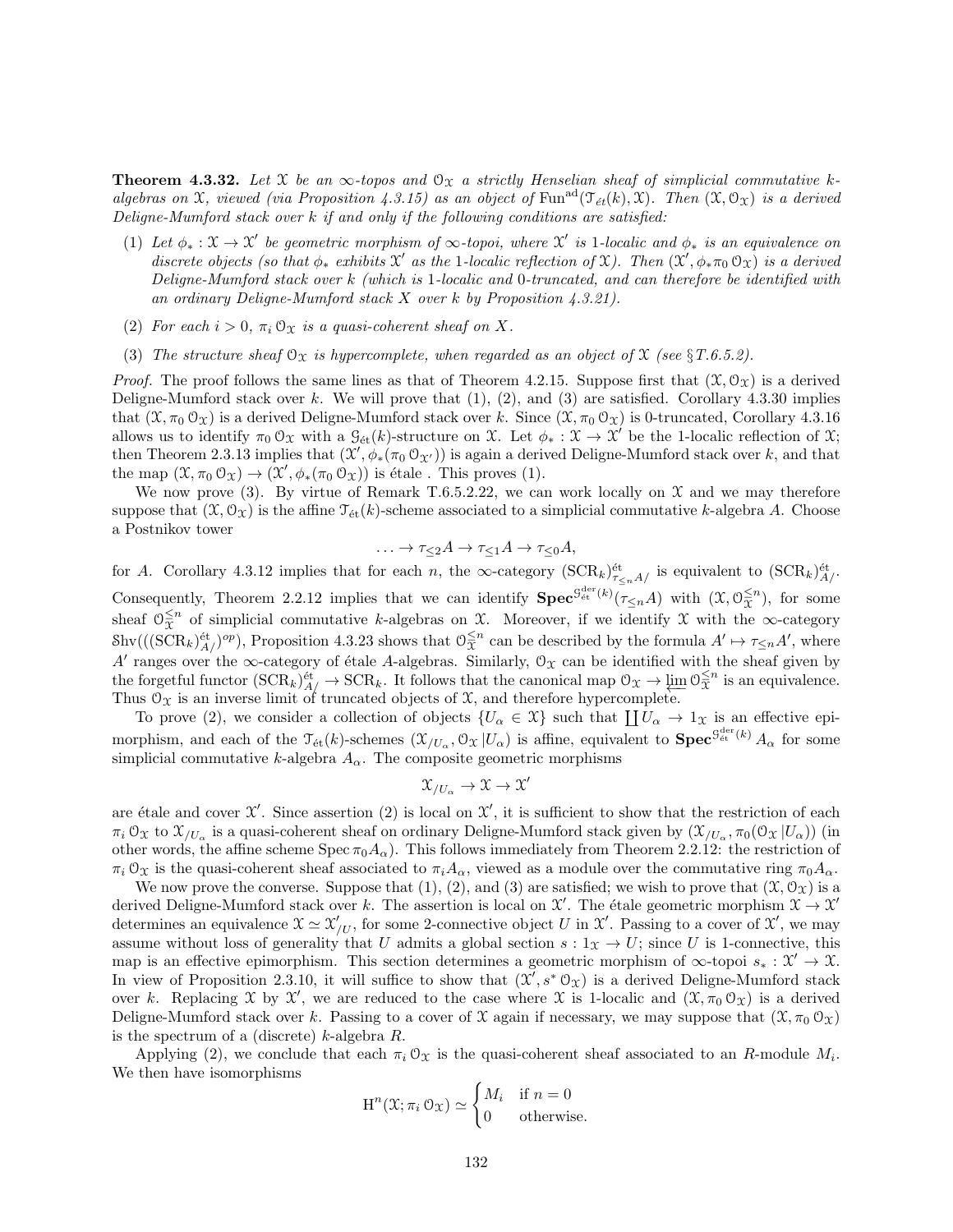(see  $\S T.7.2.2$  for a discussion of the cohomology of an  $\infty$ -topos, and Remark T.7.2.2.17 for a comparison with the usual theory of sheaf cohomology.) For each  $n \geq 0$ , let  $A_{\leq n} \in \text{SCR}_k$  denote the global sections Γ( $\mathcal{X}; \tau_{\leq n} \mathcal{O}_{\mathcal{X}}$ ). There is a convergent spectral sequence

$$
E_2^{p,q} = \mathrm{H}^p(\mathfrak{X}; \pi_q(\tau_{\leq n} \mathfrak{O}_{\mathfrak{X}})) \Rightarrow \pi_{q-p} A_{\leq n}.
$$

It follows that this spectral sequence degenerates to yield isomorphisms

$$
\pi_i A_{\leq n} \simeq \begin{cases} M_i & \text{if } i \leq n \\ 0 & \text{otherwise.} \end{cases}
$$

In particular,  $\pi_0 A_{\leq n} \simeq R$ .

Fix  $n \geq 0$ , and let  $(\mathfrak{X}_n, \mathfrak{O}_{\mathfrak{X}_n})$  be the spectrum of  $A_{\leq n}$ . The equivalence  $A_n \simeq \Gamma(\mathfrak{X}; \tau_{\leq n} \mathfrak{O}_{\mathfrak{X}})$  induces a map  $\phi_n: (\mathfrak{X}_n, \mathfrak{O}_{\mathfrak{X}_n}) \to (\mathfrak{X}, \tau_{\leq n} \mathfrak{O}_{\mathfrak{X}})$  in <sup>L</sup>Top( $\mathfrak{G}_{\text{\'et}}^{\text{der}}(k)$ ). Since  $\pi_0 A_n \simeq R$ , the analysis of **Spec**<sup> $\mathfrak{G}_{\text{\'et}}^{\text{der}}(k)$   $A_n$  given</sup> in the first part of the proof shows that  $\phi_n^*: \mathfrak{X}_n \to \mathfrak{X}$  is an equivalence of  $\infty$ -topoi, and that  $\phi_n$  induces an isomorphism of quasi-coherent sheaves  $\phi_n^*(\pi_i \mathcal{O}_{\mathfrak{X}_n}) \simeq \pi_i \mathcal{O}_{\mathfrak{X}}$  for  $0 \leq i \leq n$ . Since the structure sheaves on both sides are *n*-truncated, we conclude that  $\phi_n$  is an equivalence.

Let  $A \in \text{SCR}_k$  denote the inverse limit of the tower

$$
\ldots \to A_{\leq 2} \to A_{\leq 1} \to A_{\leq 0},
$$

so that  $\pi_0 A \simeq R$ . We can therefore identify the spectrum of A with  $(\mathfrak{X}, \mathcal{O}'_{\mathfrak{X}})$ . The first part of the proof shows that  $\mathcal{O}'_{\mathcal{X}}$  is the inverse limit of its truncations

$$
\tau_{\leq n} \, \mathcal{O}'_{\mathfrak{X}} \simeq \phi_n^* \, \mathcal{O}_{\mathfrak{X}_n} \simeq \tau_{\leq n} \, \mathcal{O}_{\mathfrak{X}} \, .
$$

Passing to the inverse limit, we obtain a map

$$
\psi: \mathcal{O}_{\mathfrak{X}} \to \lim \{ \tau_{\leq n} \mathcal{O}_{\mathfrak{X}} \} \simeq \mathcal{O}_{\mathfrak{X}}'.
$$

By construction,  $\psi$  induces an isomorphism on all (sheaves of) homotopy groups, and is therefore  $\infty$ connective. The sheaf  $\mathcal{O}'_{\mathcal{X}}$  is hypercomplete (since it is an inverse limit of truncated objects of  $\mathcal{X}$ ), and the sheaf  $\mathcal{O}_{\mathfrak{X}}$  is hypercomplete by assumption (3). It follows that  $\psi$  is an equivalence, so that  $(\mathfrak{X}, \mathcal{O}_{\mathfrak{X}}) \simeq$  $\mathbf{Spec}^{\mathcal{G}^{\text{der}}}_{\text{\'et}} A$  is an affine derived k-scheme as desired.  $\Box$ 

#### 4.4 Derived Differential Topology

Let Diff denote the category whose objects are smooth submanifolds of some Euclidean space  $\mathbb{R}^n$ , and whose morphisms are smooth maps. We regard the  $\infty$ -category  $\mathcal{T}_{\text{Diff}} = N(\text{Diff})$  as a pregeometry as follows:

- (a) A morphism  $f: U \to X$  in Diff is admissible if it identifies U with an open submanifold of X.
- (b) A collection of admissible morphisms  $\{U_\alpha \to X\}$  generates a covering sieve on X if and only if, for every point  $x \in X$ , some preimage  $U_{\alpha} \times_X \{x\}$  is nonempty.

Remark 4.4.1. The exact definition of the category Diff is not very important. For example, we would obtain a Morita equivalent pregeometry if we replace Diff by the category of all smooth manifolds (Proposition 3.2.5), or if we were to allow all local homeomorphisms as admissible morphisms in  $\mathcal{T}_{\text{Diff}}$  (Proposition 3.2.8).

**Example 4.4.2.** Let M be an object of Diff. We define a  $\mathcal{T}_{\text{Diff}}\text{-structure } \mathcal{O}_M$  on  $\text{Shv}(M)$  by the formula  $\mathcal{O}_M(X)(U) = \text{Hom}(U, X);$  here U ranges over the open subsets of M and the set of morphisms is computed in the category of all smooth manifolds. Then  $(\text{Shv}(M), \mathcal{O}_M)$  is a smooth  $\mathcal{T}_{\text{Diff}}$ -scheme: in fact, it can be identified with the absolute spectrum  $\text{Spec}^{\mathcal{T}_{\text{Diff}}}(M)$  (Proposition 3.5.7).

The same definition makes sense for *any* smooth manifold  $M$ . Via this construction, we can identify the category of smooth manifolds with the  $\infty$ -category of 0-localic, smooth  $\mathcal{T}_{\text{Diff}}$ -schemes.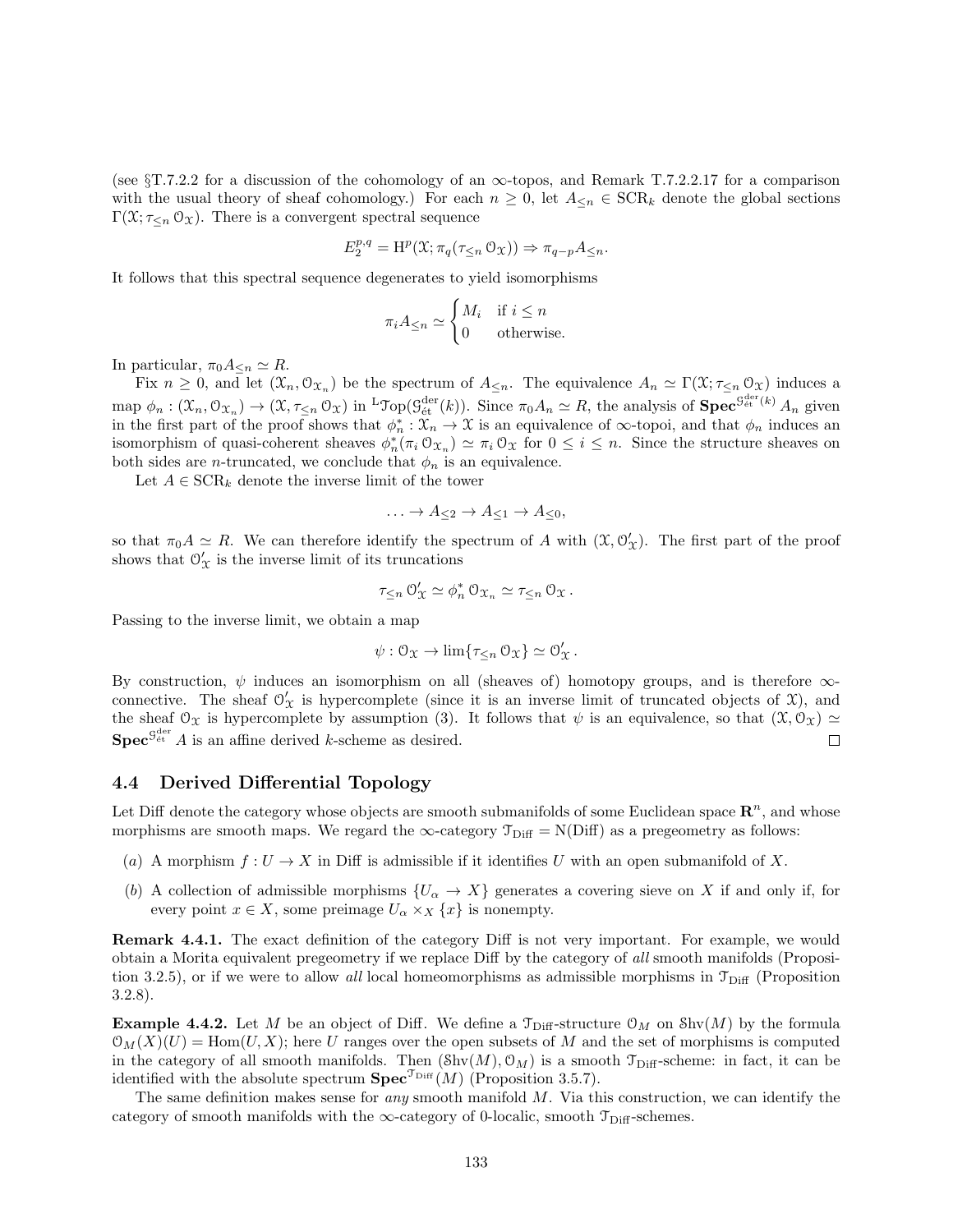In view of Definition 4.4.2, we can regard  $Sch(\mathcal{T}^{Diff})$  as an *enlargement* of the category of smooth manifolds. In addition to ordinary smooth manifolds, it contains orbifolds and their higher-categorical cousins (these can be identified with the smooth  $\mathcal{T}_{\text{Diff}}$ -schemes), and many other objects which are relevant to their study; for example, some of the basic constructs of synthetic differential geometry find their home here. For a more detailed exposition of the theory of derived smooth manifolds, we refer the reader to [?].